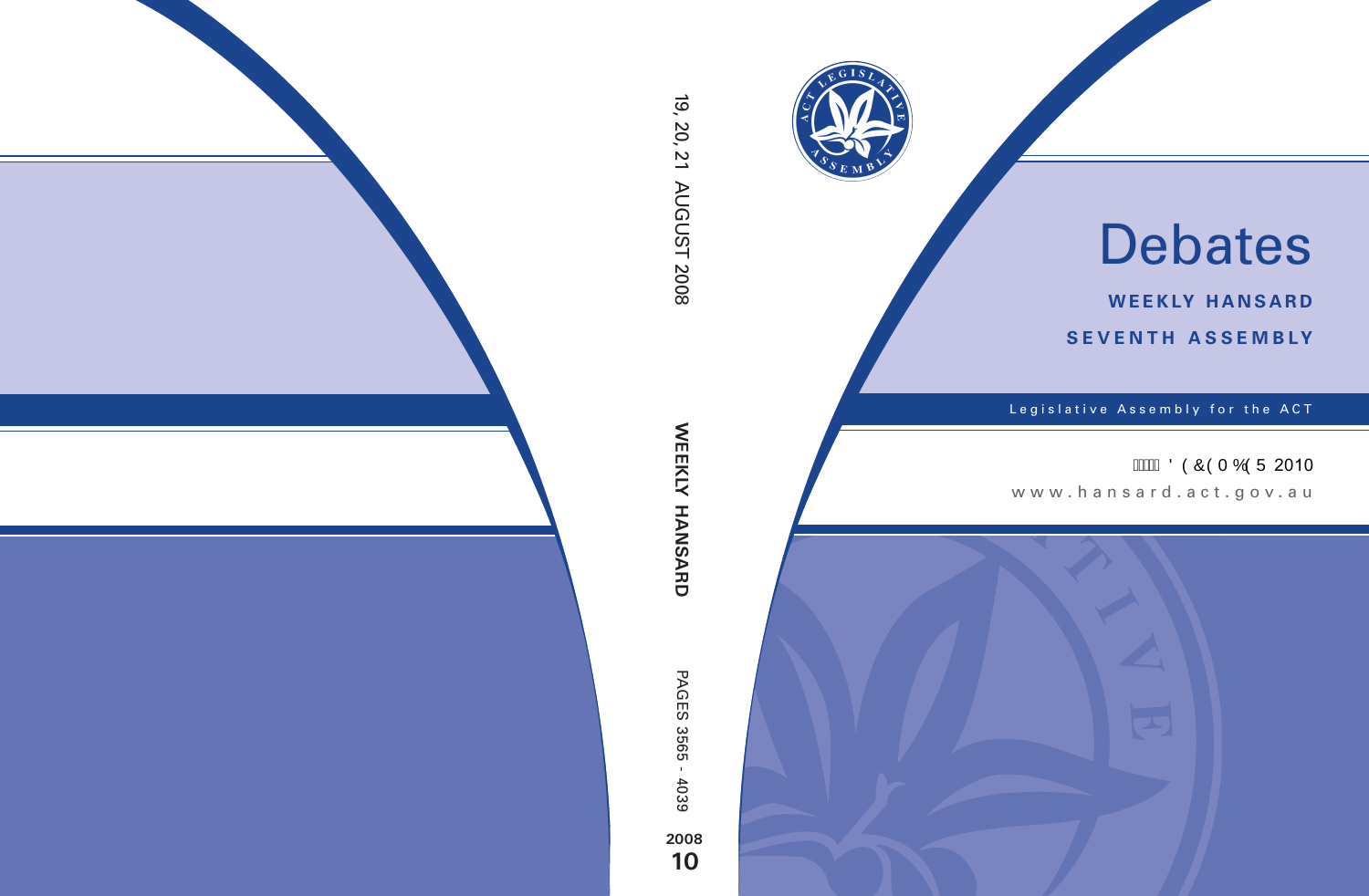# **[Thursday, 9 December 2010](#page-4-0)**

| Electricity Feed-in (Renewable Energy Premium) Amendment Bill 2010 6054<br>Planning and Development (Environmental Impact Statements) Amendment<br>Questions without notice:<br>Territory plan-proposed technical amendment (2010-31)-government response 6128<br>Planning and Development (Environmental Impact Statements) Amendment<br>Adjournment: |  |
|--------------------------------------------------------------------------------------------------------------------------------------------------------------------------------------------------------------------------------------------------------------------------------------------------------------------------------------------------------|--|
|                                                                                                                                                                                                                                                                                                                                                        |  |
|                                                                                                                                                                                                                                                                                                                                                        |  |
|                                                                                                                                                                                                                                                                                                                                                        |  |
|                                                                                                                                                                                                                                                                                                                                                        |  |
|                                                                                                                                                                                                                                                                                                                                                        |  |
|                                                                                                                                                                                                                                                                                                                                                        |  |
|                                                                                                                                                                                                                                                                                                                                                        |  |
|                                                                                                                                                                                                                                                                                                                                                        |  |
|                                                                                                                                                                                                                                                                                                                                                        |  |
|                                                                                                                                                                                                                                                                                                                                                        |  |
|                                                                                                                                                                                                                                                                                                                                                        |  |
|                                                                                                                                                                                                                                                                                                                                                        |  |
|                                                                                                                                                                                                                                                                                                                                                        |  |
|                                                                                                                                                                                                                                                                                                                                                        |  |
|                                                                                                                                                                                                                                                                                                                                                        |  |
|                                                                                                                                                                                                                                                                                                                                                        |  |
|                                                                                                                                                                                                                                                                                                                                                        |  |
|                                                                                                                                                                                                                                                                                                                                                        |  |
|                                                                                                                                                                                                                                                                                                                                                        |  |
|                                                                                                                                                                                                                                                                                                                                                        |  |
|                                                                                                                                                                                                                                                                                                                                                        |  |
|                                                                                                                                                                                                                                                                                                                                                        |  |
|                                                                                                                                                                                                                                                                                                                                                        |  |
|                                                                                                                                                                                                                                                                                                                                                        |  |
|                                                                                                                                                                                                                                                                                                                                                        |  |
|                                                                                                                                                                                                                                                                                                                                                        |  |
|                                                                                                                                                                                                                                                                                                                                                        |  |
|                                                                                                                                                                                                                                                                                                                                                        |  |
|                                                                                                                                                                                                                                                                                                                                                        |  |
|                                                                                                                                                                                                                                                                                                                                                        |  |
|                                                                                                                                                                                                                                                                                                                                                        |  |
|                                                                                                                                                                                                                                                                                                                                                        |  |
|                                                                                                                                                                                                                                                                                                                                                        |  |
|                                                                                                                                                                                                                                                                                                                                                        |  |
|                                                                                                                                                                                                                                                                                                                                                        |  |
|                                                                                                                                                                                                                                                                                                                                                        |  |
|                                                                                                                                                                                                                                                                                                                                                        |  |
|                                                                                                                                                                                                                                                                                                                                                        |  |
|                                                                                                                                                                                                                                                                                                                                                        |  |
|                                                                                                                                                                                                                                                                                                                                                        |  |
|                                                                                                                                                                                                                                                                                                                                                        |  |
|                                                                                                                                                                                                                                                                                                                                                        |  |
|                                                                                                                                                                                                                                                                                                                                                        |  |
|                                                                                                                                                                                                                                                                                                                                                        |  |
|                                                                                                                                                                                                                                                                                                                                                        |  |
|                                                                                                                                                                                                                                                                                                                                                        |  |
|                                                                                                                                                                                                                                                                                                                                                        |  |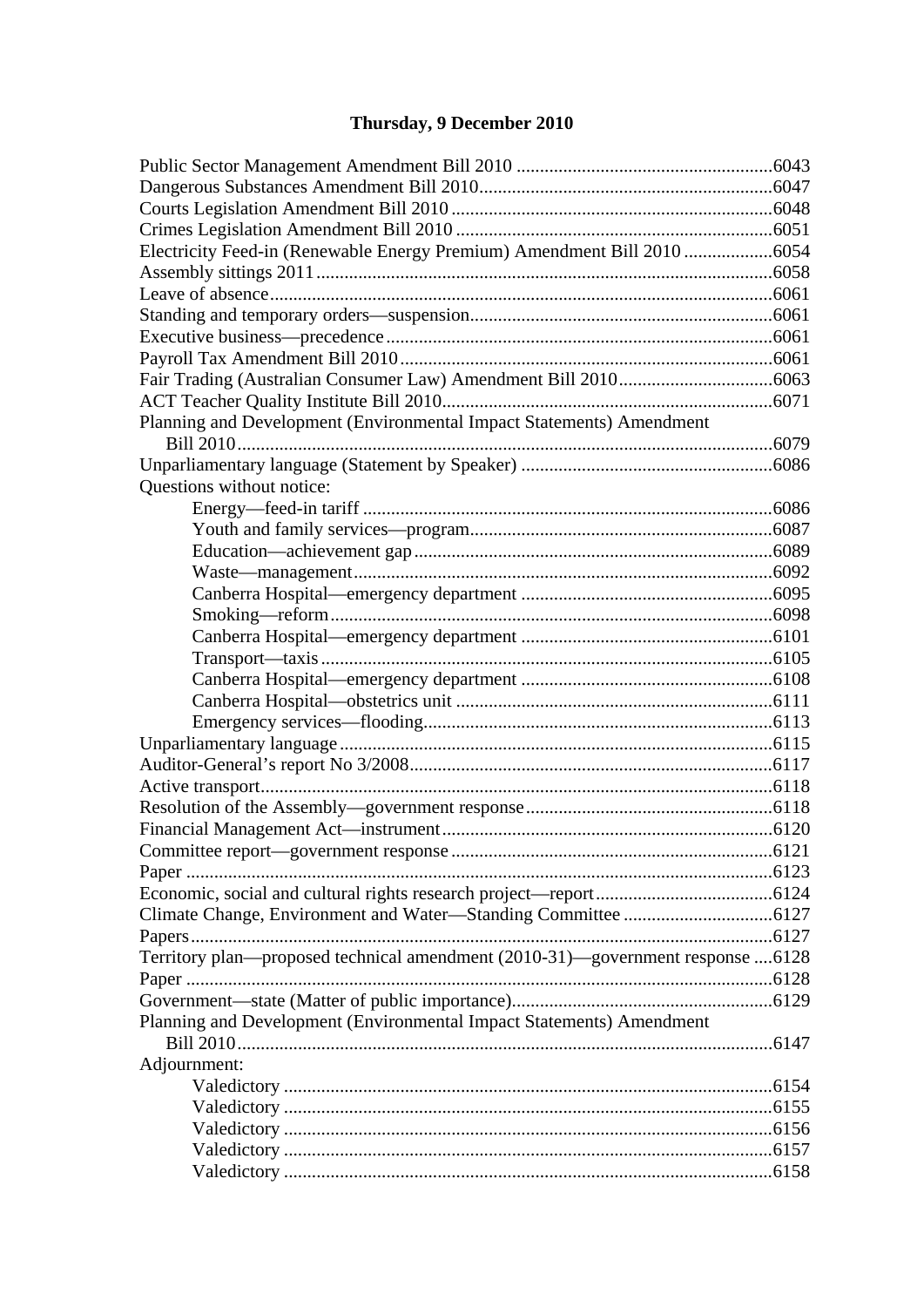| Schedules of amendments:                                                   |  |
|----------------------------------------------------------------------------|--|
| Schedule 1: Fair Trading (Australian Consumer Law) Amendment Bill 20106172 |  |
|                                                                            |  |
| Schedule 3 Planning and Development (Environmental Impact Statements)      |  |
|                                                                            |  |
| Answers to questions:                                                      |  |
|                                                                            |  |
|                                                                            |  |
|                                                                            |  |
|                                                                            |  |
|                                                                            |  |
|                                                                            |  |
|                                                                            |  |
|                                                                            |  |
|                                                                            |  |
|                                                                            |  |
|                                                                            |  |
|                                                                            |  |
|                                                                            |  |
|                                                                            |  |
|                                                                            |  |
|                                                                            |  |
|                                                                            |  |
|                                                                            |  |
|                                                                            |  |
| Water-commercial bathroom retrofit program (Question No 1229)6201          |  |
|                                                                            |  |
|                                                                            |  |
|                                                                            |  |
|                                                                            |  |
| Environment, Climate Change and Water, Department-activities               |  |
|                                                                            |  |
|                                                                            |  |
|                                                                            |  |
|                                                                            |  |
|                                                                            |  |
| Children, Youth and Family Support, Office—reviews (Question No 1240)6213  |  |
|                                                                            |  |
| Government—employee car parking (Question Nos 1274 and 1275) 6214          |  |
|                                                                            |  |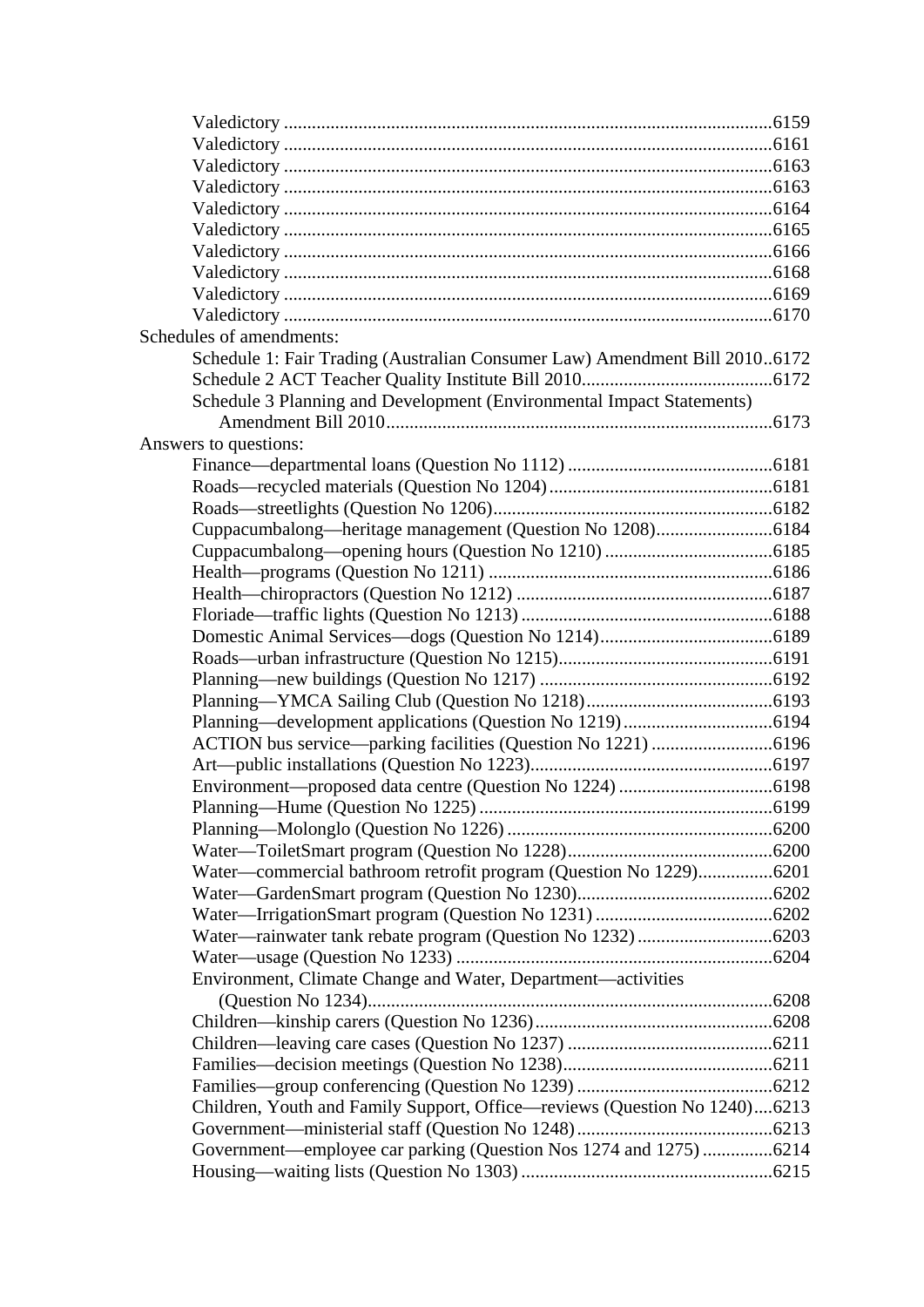| Government—media and communications advisers (Question No 1352)6217 |       |
|---------------------------------------------------------------------|-------|
| Government—media and communications advisers (Question No 1358)6218 |       |
|                                                                     |       |
|                                                                     |       |
|                                                                     |       |
|                                                                     |       |
| Questions without notice taken on notice:                           |       |
| ACTION bus service-online trip planner-Wednesday,                   |       |
|                                                                     |       |
| Land Development Agency—environmental initiatives—Thursday,         |       |
|                                                                     |       |
| ACT Public Cemeteries Authority-proposed southern cemetery site-    |       |
|                                                                     | .6224 |
| Emergency services—waste management—Thursday, 21 October 20106224   |       |
| Emergency services—waste management—Thursday, 21 October 20106225   |       |
|                                                                     |       |
|                                                                     |       |
| ACTION bus service—timetable—Wednesday, 17 November 20106227        |       |
| ACTION bus service—timetable—Wednesday, 17 November 20106227        |       |
| ACTION bus service—timetable—Wednesday, 17 November 20106227        |       |
| Bimberi Youth Justice Centre—staff—Wednesday, 8 December 2010 6228  |       |
| Alexander Maconochie Centre—capacity—Wednesday, 8 December 20106228 |       |
|                                                                     |       |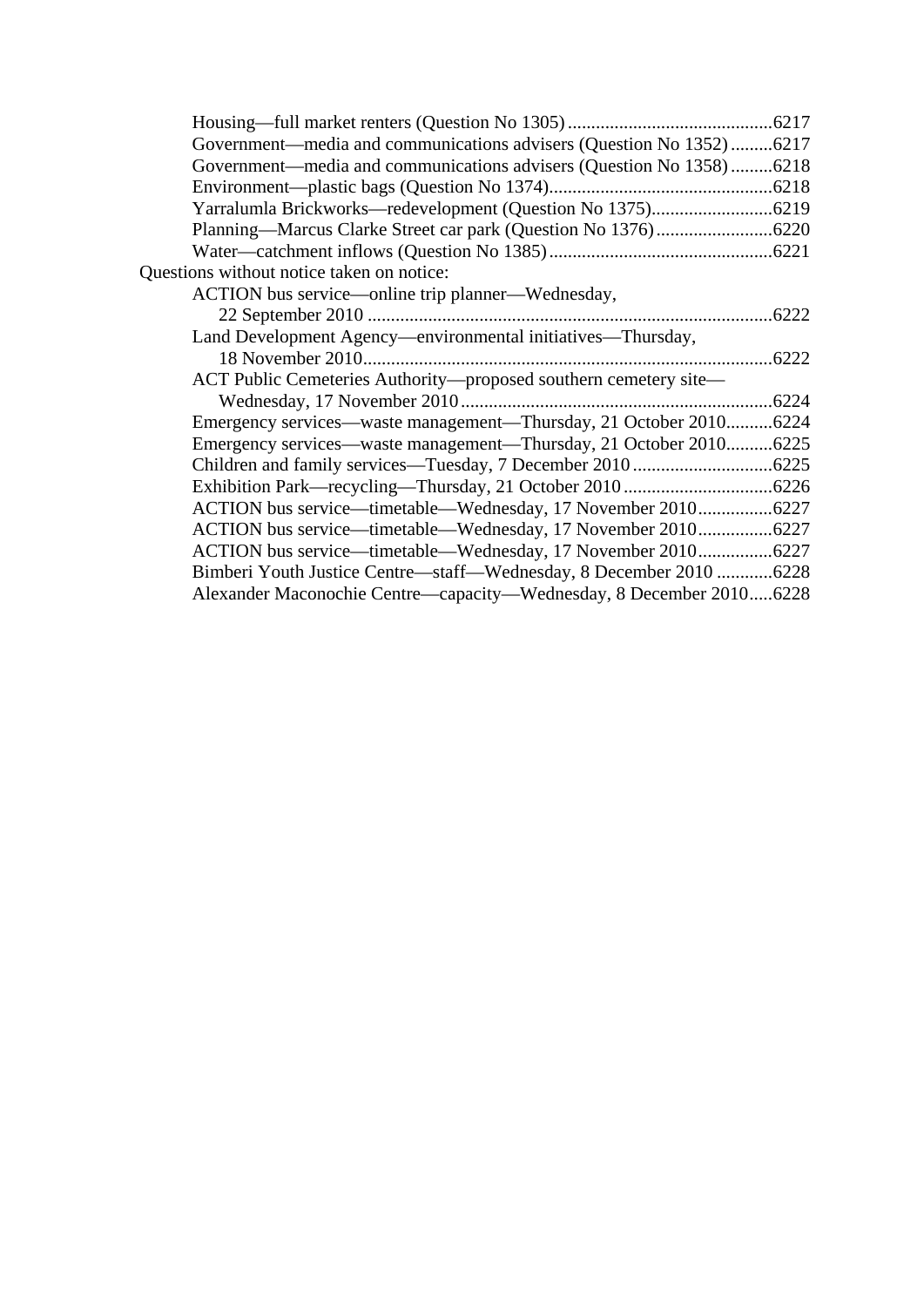# <span id="page-4-0"></span>**Thursday, 9 December 2010**

**MR SPEAKER** (Mr Rattenbury) took the chair at 10 am and asked members to stand in silence and pray or reflect on their responsibilities to the people of the Australian Capital Territory.

### <span id="page-4-1"></span>**Public Sector Management Amendment Bill 2010**

**Mr Stanhope**, Pursuant to notice, presented the bill, its explanatory statement and a Human Rights Act compatibility statement.

Title read by Clerk.

**MR STANHOPE** (Ginninderra—Chief Minister, Minister for Transport, Minister for Territory and Municipal Services, Minister for Business and Economic Development, Minister for Land and Property Services, Minister for Aboriginal and Torres Strait Islander Affairs and Minister for the Arts and Heritage) (10.02): I move:

That this bill be agreed to in principle.

I am pleased to introduce the Public Sector Management Amendment Bill 2010. This bill is designed to achieve a number of things. Some of them are simply procedural, reflecting the passage of time and the need for the act to remain consistent with other pieces of legislation, particularly commonwealth legislation.

Some of the amendments are designed to reflect the movement of particular entitlements out of the legislative arena and into workplace agreements. But there are also elements to this bill that go to the heart of the government's determination to build a stronger and better public service, a more representative public service, a fairer and more respectful public service, better attuned to the community's needs and better able to meet those needs.

When I launched the ACT public service's respect, equity and diversity framework last week I announced my intention to amend the Public Sector Management Act in a bid to improve the representation within our service of Canberrans with disabilities and Aboriginal and Torres Strait Islander Canberrans. This amendment bill gives effect to that intention.

It amends the merit principle, enabling chief executives to nominate and dedicate particular positions within their departments or agencies to Indigenous officers or officers with a disability. The government is determined to boost the representation of these two groups of Canberrans in our public service.

To quote just one statistic, people with disabilities make up 16 per cent of our population, yet they currently occupy just 1.6 per cent of the jobs in the ACT public service. That clearly is not good enough. The government is currently preparing dedicated employment strategies for the ACT public service for both Aboriginal and Torres Strait Islanders and people with disabilities.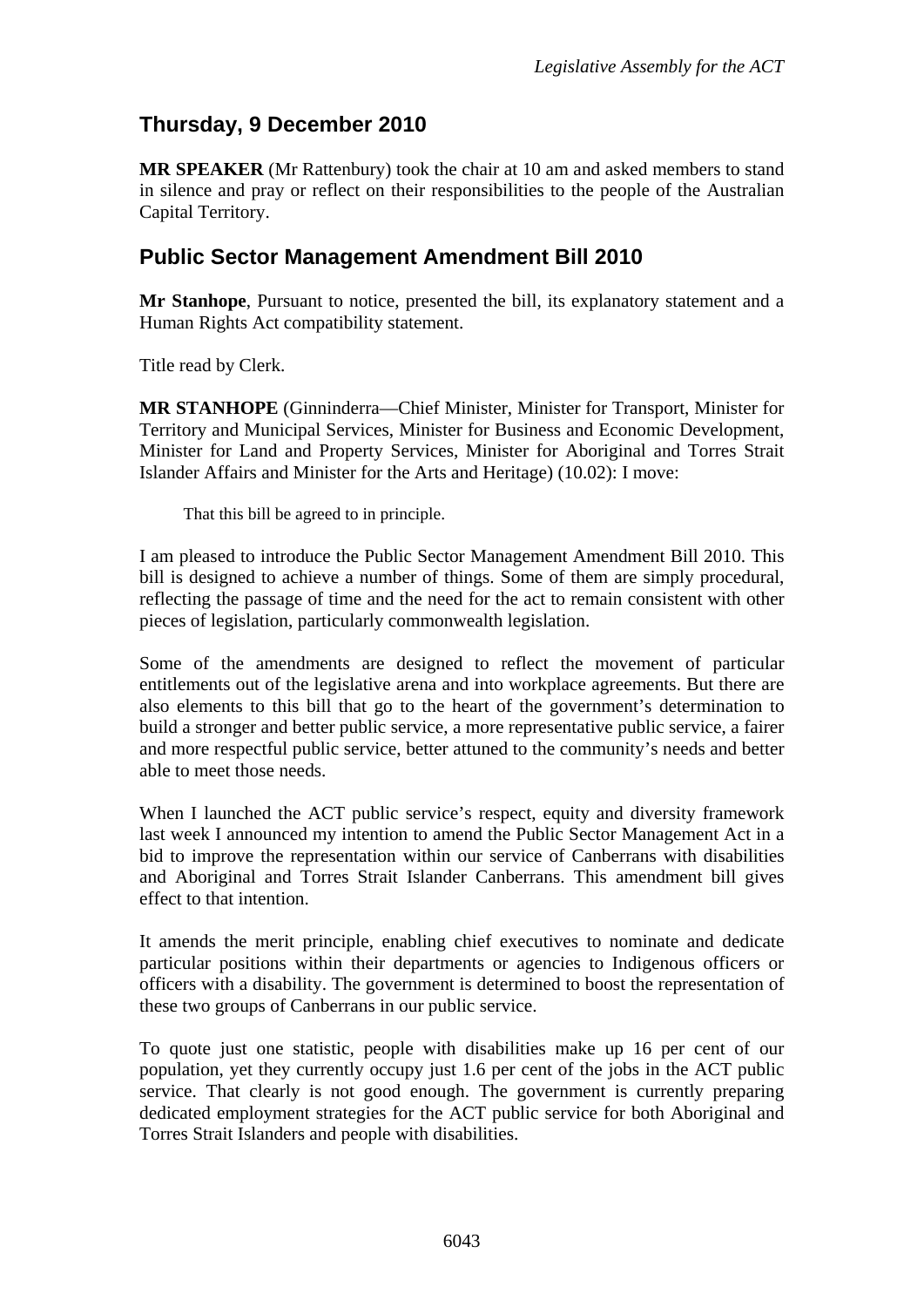Today the amendment I am proposing to the Public Sector Management Act is a marker of how seriously we will take the challenge and how vigorously I intend those employment strategies to be implemented once they are finalised. As I made clear to all chief executives at last week's launch of the framework, I would expect these positions not just to be created but to be filled, be supported and to survive whatever organisational restructuring occurs over time.

I now turn to other aspects of the bill. It is a bill that must be viewed in the context of the ACT public service legislative employment framework. That framework is a hierarchy consisting of the Public Sector Management Act 1994, the subordinate public sector management standards and a number of industrial agreements. The Public Sector Management Act derives from the commonwealth Public Service Act 1922, now repealed.

It was enacted before the existence of collective agreements made under the Workplace Relations Act 1996 and enterprise agreement made under the Fair Work Act 2009. The legislative employment framework is continually evolving to meet the needs of the public service and to respond to changes in relevant commonwealth legislation.

Many recent changes to the framework have occurred as a result of negotiations between the territory and its employees as a part of agreement making. Successive rounds of agreements in the public service have seen matters that were once covered exclusively in the Public Sector Management Act and standards being modified or overridden by agreements.

To deliver a simpler, more consistent and coherent legislative employment framework, the Public Sector Management Act and the standards are now being amended to better align with those agreements. The act, the standards and the agreement ought to form a coherent whole.

The Public Sector Management Act provides for the establishment and management of the service including the grounds on which a person can join, move within or leave the service and matters supporting these mechanisms, such as merit-based selection, for example.

Public sector management standards support the act by expanding on principles and operations with enabling mechanisms and administrative processes. And the purpose of agreements outlines the provision of entitlements agreed by the territory and its employees—things such as salaries, leave entitlements and allowances.

This bill deals with the relocation of provisions across the framework—updating or incorporating matters from agreements or the standards, and omitting matters from the act which are now covered in the public sector management standards or agreements.

The relocation of provisions across the employment framework requires deft timing to ensure that all matters remain in force as they are moved. As a consequence of occupational-specific arrangements, enterprise agreements are coming into effect in a staggered manner.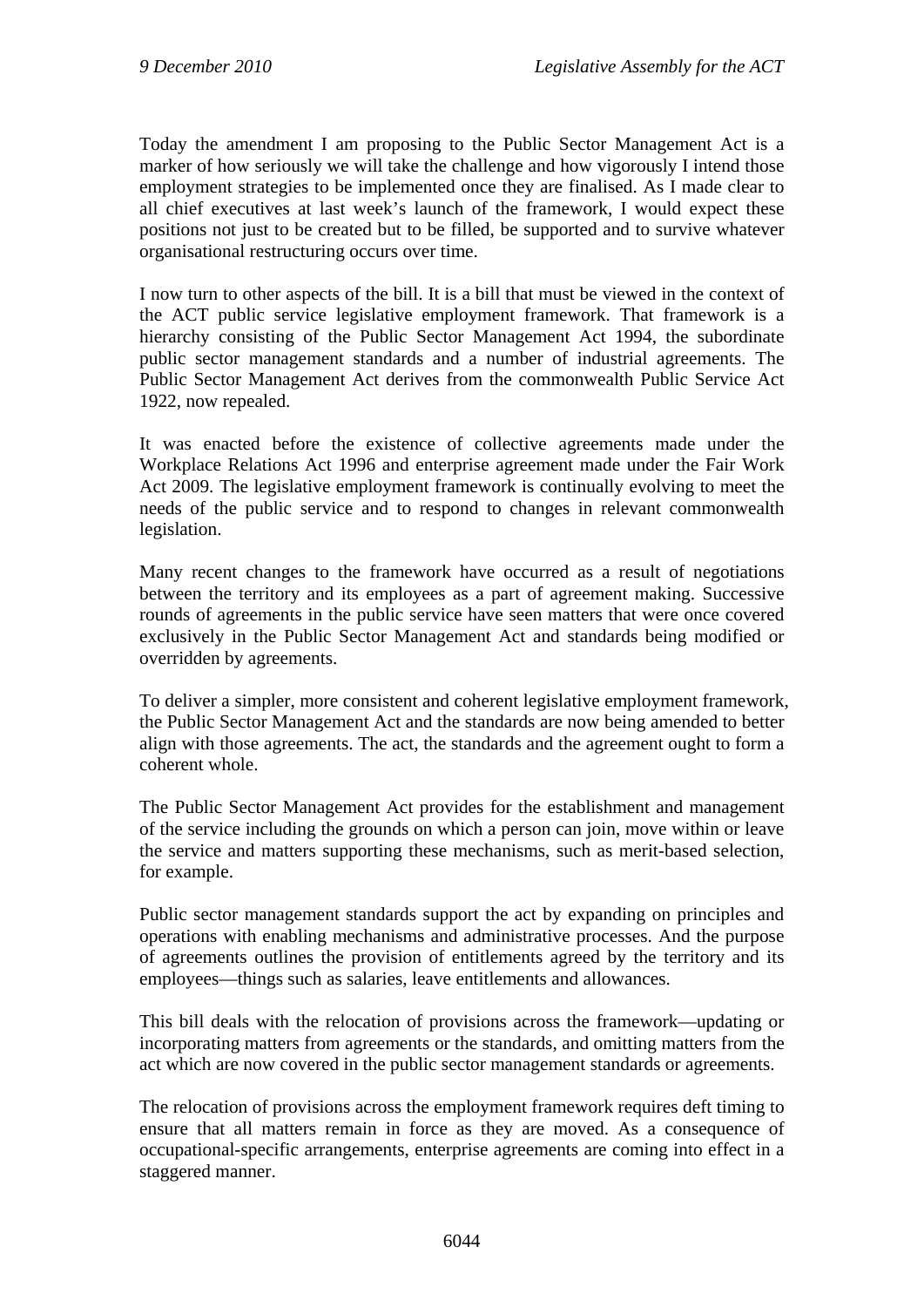Therefore, the bill has a split commencement date with each component commencing on a date determined by the minister. This provides flexibility to ensure that no entitlements or arrangements will lapse during the transition.

Although considerable progress was made towards harmonising the legislative employment framework through the recent round of agreement negotiations in this bill, some elements of the framework still require reform. Additionally, there are other parts of the Public Sector Management Act that are not directly affected by the operation of agreements. These have not been reviewed.

Other amendments contained in the bill broadly fall into two categories: those amendments which specifically address matters where overlap and inconsistencies exist across the employment framework and those amendments which support the ongoing evolution of the ACT public service by removing anachronistic ties to commonwealth provisions and practices, noting that the commonwealth itself has repealed these since the commencement of ACT self-government.

The bill covers a range of employment condition amendments, including long service leave, maternity leave, probation, redeployment, acting arrangements, promotion, transfers and portability entitlements. The bill removes all provisions relating to long service leave and maternity leave from the act. Due to the complexity, the movement of long service leave provisions from the act to agreements will be a staged process.

Maternity leave entitlements will move directly to enterprise agreements and the latest agreements negotiated by the government provide a generous 18 weeks of leave for mothers or primary care givers. However, to ensure that employees such as teachers, nurses, doctors and fire fighters are covered by occupational-specific agreements, maternity leave will not be omitted from the act until all occupational-specific agreements have incorporated the consolidated maternity leave provisions.

The bill omits provisions relating to the management of inefficiency, discipline and reviews and grievances, principally to remove current inconsistencies across the employment framework and reduce ambiguity about the processes. Currently the ACT public service agreements cover these areas.

Further, due to the repeal of the Commonwealth Merit Protection (Australian Government Employees) Act 1984, significant elements of the current discipline and review provisions within the act have been rendered inoperable.

In the unlikely event that agreements have ceased to operate in the public service, the bill provides a safety net. Additionally, all reviewable and appellable decisions within the Public Sector Management Act that are subject to the review and appeal processes prescribed in agreements are listed in a schedule to the act.

Matters that will continue to be located in both the act and agreements are also updated so that various provisions about particular matters are better aligned across the employment framework. This includes clarifying the powers for chief executives to extend probation and to terminate probation in cases where an officer fails to undertake a requisite medical assessment. Probation provisions are also amended to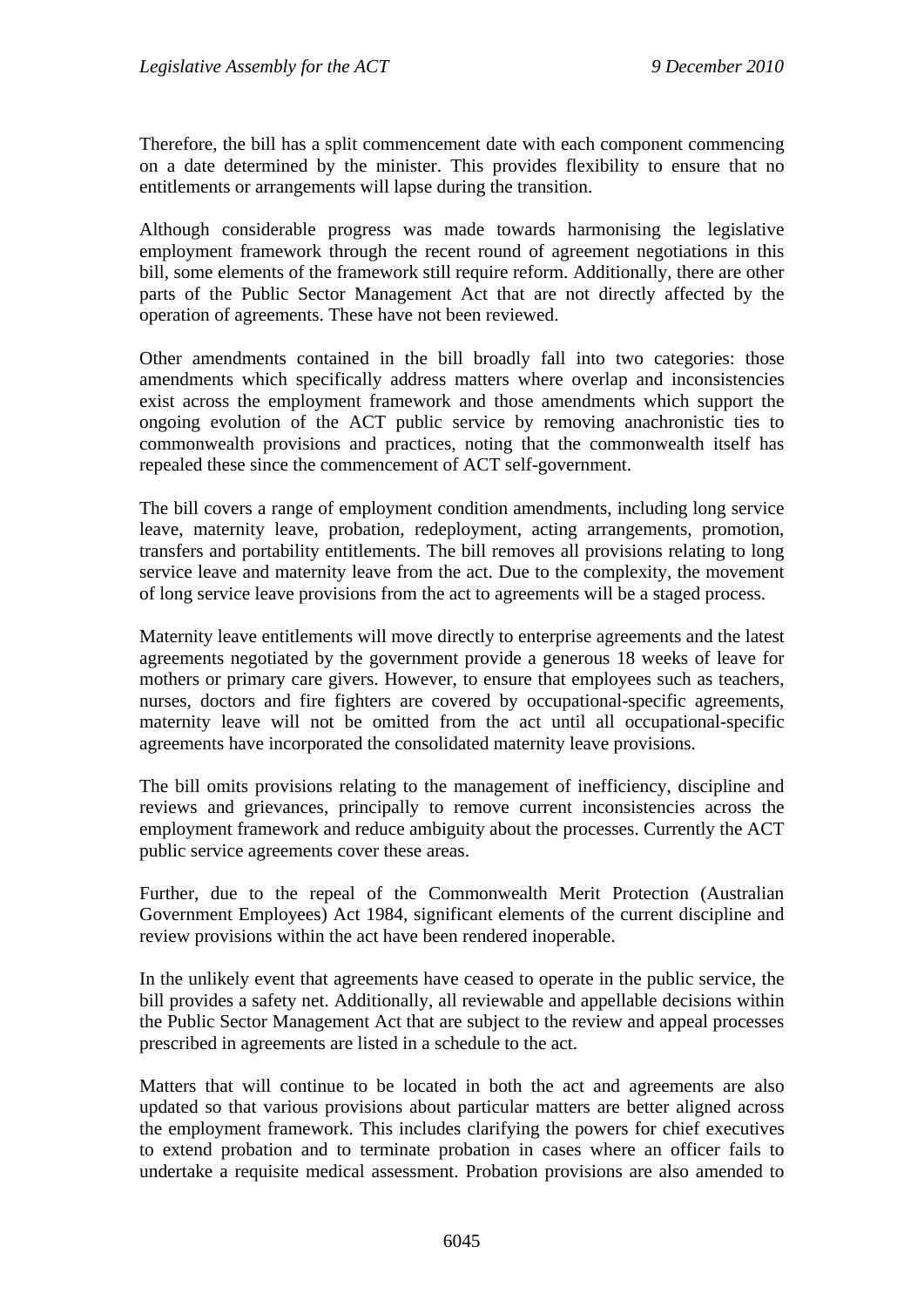allow for the confirmation of probation at any time during the probationary period, and this is dependent on the completion of all other prescribed pre-appointment requirements.

The bill amends provisions relating to directions to act in another position, updating terminology and amending time frames, advertising requirements and notification requirements. Consistent with agreements, the bill will amend the act to allow for greater flexibility in the redeployment of officers who are medically unfit to perform the functions of their substantive position.

Provisions relating to joint selection committees and management-initiated joint selection committees have been streamlined. The act will retain powers for promotion or transfer of an officer on the advice of either of these committees. However, prescription about the constitution, establishment, management and processes of joint selection committees and management-initiated committees has been omitted and will be relocated to the standards. Provisions about the promotion and transfer of officers have been separated to reduce confusion around the two different processes.

Further, all types of transfer have been revised so that individual and management-initiated transfers use consistent language and complementary formats. In response to the changes in the structure of the service, in particular the growing use of positions created specifically for short and medium-term initiatives, the mechanisms around fixed-term engagements have been updated.

This bill introduces the capacity to extend a fixed-term temporary engagement of more than 12 months for additional periods up to a maximum term of five years where the initial engagement was made in accordance with the merit principle. This amendment recognises changes to employment expectations over recent years and gives greater employment security to temporary staff.

The bill updates various mobility provisions to ensure these provisions within the Public Sector Management Act are contemporaneous with those of an independent public service. A central element of this was the portability or recognition of prior service for all accrued entitlements.

For any other new employee to the ACT public service, prior service is recognised in limited circumstances only. Recognition of prior service for accrued entitlements for all employees to the ACT public service will be more clearly and appropriately set out in the standards. This will include recognition of the existing level of entitlements for officers moving from the Australian public service.

However, mobility provisions also exempted staff moving from the Australian public service from the ACT public service probation requirements. Recognising that the ACT public service and the Australian public service are now clearly distinct services, it is no longer considered appropriate to exempt staff moving from the Australian public from ACT public service probation requirements, and the bill amends these arrangements accordingly.

Finally, a number of other technical amendments are made and there was one technical consequential amendment to the Tobacco Act 1927, which is set out in schedule 2 of the bill.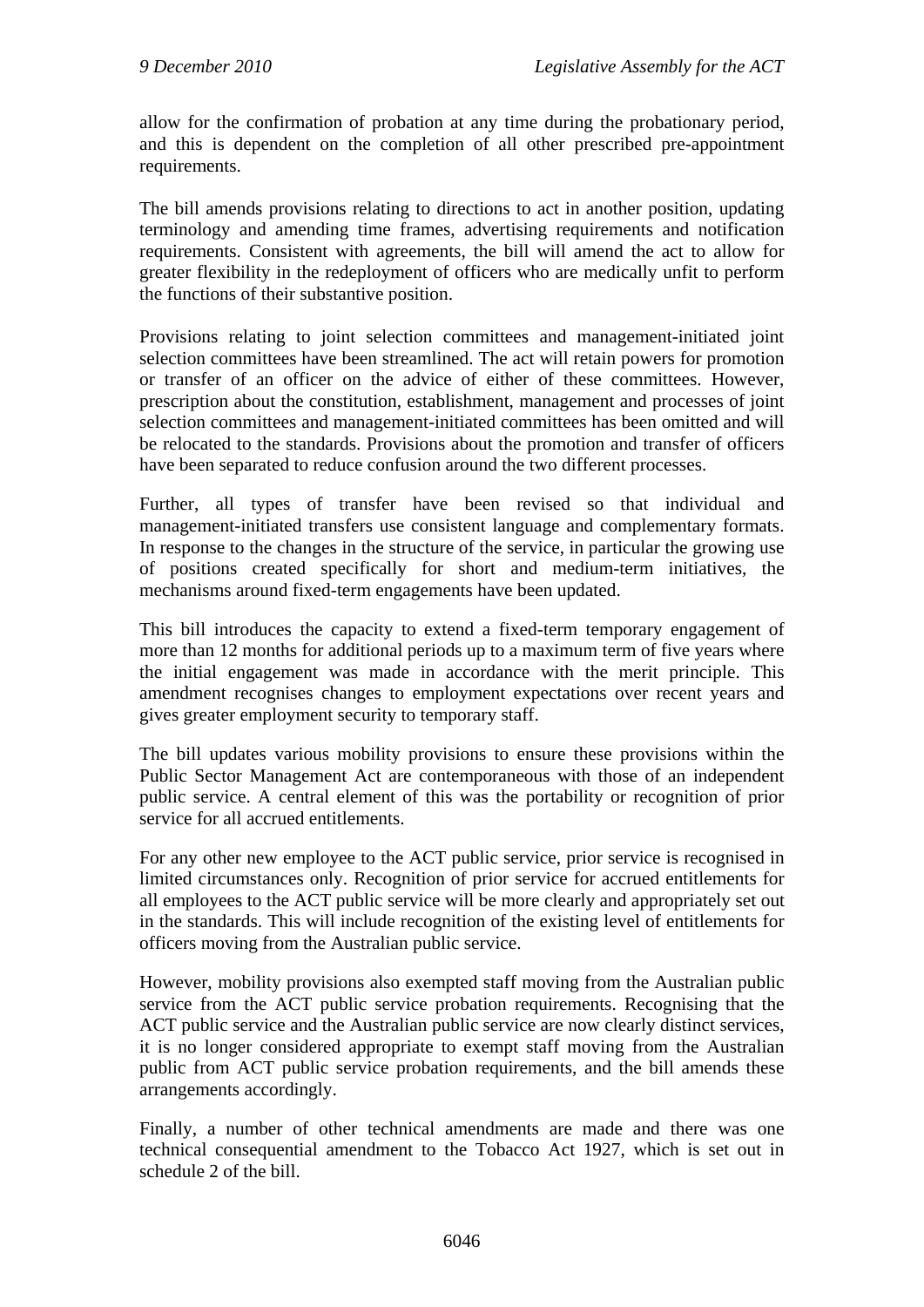Mr Speaker, I have detailed a range of amendments addressed in the bill. The overarching aim is the creation of a better-aligned employment framework that maximises the efficiency and effectiveness of the service while protecting the rights of workers and supporting the development of a high-quality, world-class public service.

I commend the bill the Assembly.

Debate (on motion by **Mr Seselja**) adjourned to the next sitting.

#### <span id="page-8-0"></span>**Dangerous Substances Amendment Bill 2010**

**Ms Gallagher**, pursuant to notice, presented the bill, its explanatory statement and a Human Rights Act compatibility statement.

Title read by Clerk.

**MS GALLAGHER** (Molonglo—Deputy Chief Minister, Treasurer, Minister for Health and Minister for Industrial Relations) (10.12): I move:

That this bill be agreed to in principle.

Today I introduce the Dangerous Substances Amendment Bill 2010. The bill will amend the definition of asbestos used in the Dangerous Substances Act 2004. This definition will also apply to those parts of the dangerous substances general regulation that applies to asbestos.

The purpose of this amendment is to clarify what should be treated as asbestos for the purposes of regulation. Many people would assume it is a simple matter to identify what is and what is not asbestos. Members may not be aware that asbestos is actually a naturally occurring silicate that can be present in a range of minerals. The same minerals may not contain any asbestos at all.

From a legal point of view, this makes it difficult to accurately state what governments are trying to regulate for health and safety reasons. The asbestos form of these minerals may present a danger to health. However, other common products can also be made from these minerals. For example, the mineral tremolite may contain asbestos but could also just be used to make jade jewellery.

As members would be aware, it is illegal to import asbestos. It is also illegal to install or reuse asbestos or asbestos products. In 2001 the Workplace Relations Ministers Council agreed to a future national asbestos ban. In the ACT this ban was given effect under the Dangerous Substances Act 2004 from 31 December 2003.

Earlier this year the national industrial chemicals notification and assessment scheme, being the commonwealth regulator of industrial chemicals, advised the commonwealth government that to ensure legislation in each jurisdiction adequately covered the asbestos form of relevant that the names of each mineral must be expressed in a specific way.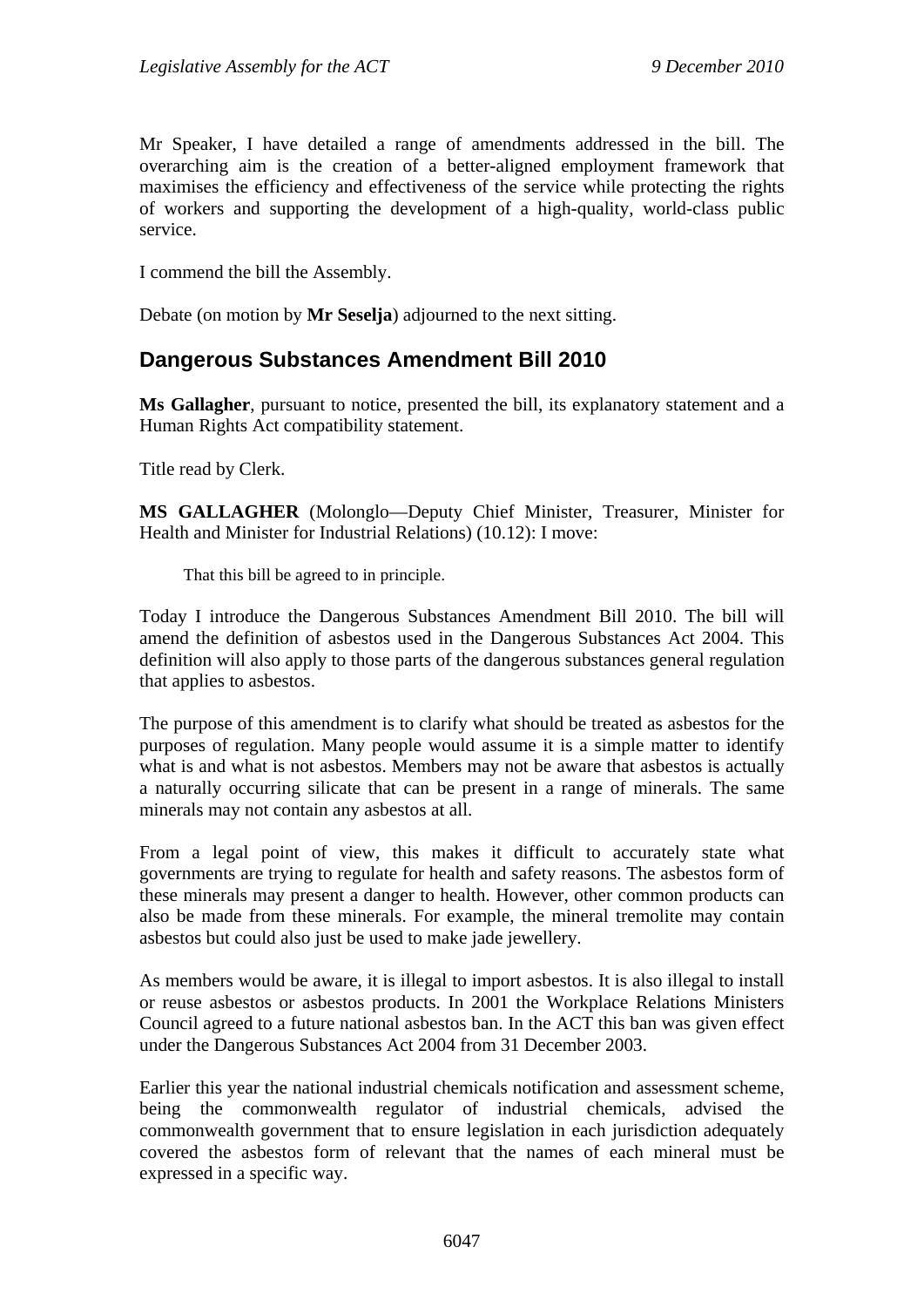In June of this year Prime Minister Gillard wrote to me in her capacity as the Minister for Employment and Workplace Relations. The Prime Minister requested an urgent review of ACT laws to ensure that the national asbestos ban is implemented in line with that advice. I am advised that the same request has been made of all other Australian jurisdictions.

After receiving this request I did instigate a review to ascertain whether the Dangerous Substances Act required amendment. I am advised that the definition presently set out in chapter 3A of the Dangerous Substances Act does not strictly use the new terms recommended. As such, it may inadvertently capture minerals that do not contain any asbestos as well as products made from those minerals. To ensure that this is not the case and to put the matter beyond doubt I have brought forward this amendment bill.

The new definition of asbestos as set out in the bill will apply to both the Dangerous Substances Act 2004 and the dangerous substances general regulation. I am advised that the new definition was formulated following consultation with officers from other jurisdictions and is consistent with the advice provided by the commonwealth.

As the term "asbestos product" is no longer used, the bill also omits that definition. I am advised that most Australian legislation implementing the ban is also being reviewed and, if necessary, revised following the commonwealth's request.

As the national leader with respect to asbestos regulation to date, the government remains strongly committed to ensuring that legislation in this area is as robust and as effective as possible. This commitment is reflected in the bill, which ensures that legislation protecting the territory community from asbestos remains effective and up to date. I commend the bill to the Assembly.

Debate (on motion by **Mrs Dunne**) adjourned to the next sitting.

# <span id="page-9-0"></span>**Courts Legislation Amendment Bill 2010**

**Mr Corbell**, pursuant to notice, presented the bill, its explanatory statement and a Human Rights Act compatibility statement.

Title read by Clerk.

**MR CORBELL** (Molonglo—Attorney-General, Minister for the Environment, Climate Change and Water, Minister for Energy and Minister for Police and Emergency Services) (10.17): I move:

That this bill be agreed to in principle.

Today I am introducing the Courts Legislation Amendment Bill 2010, which contains initiatives to reduce the pressure on our Supreme Court. In May this year the government released the 2010 "Access to Justice Initiative" paper, which proposed reforms to address the backlog of cases in the Supreme Court. In that initiative I proposed structural reform to the court system. Much of the work currently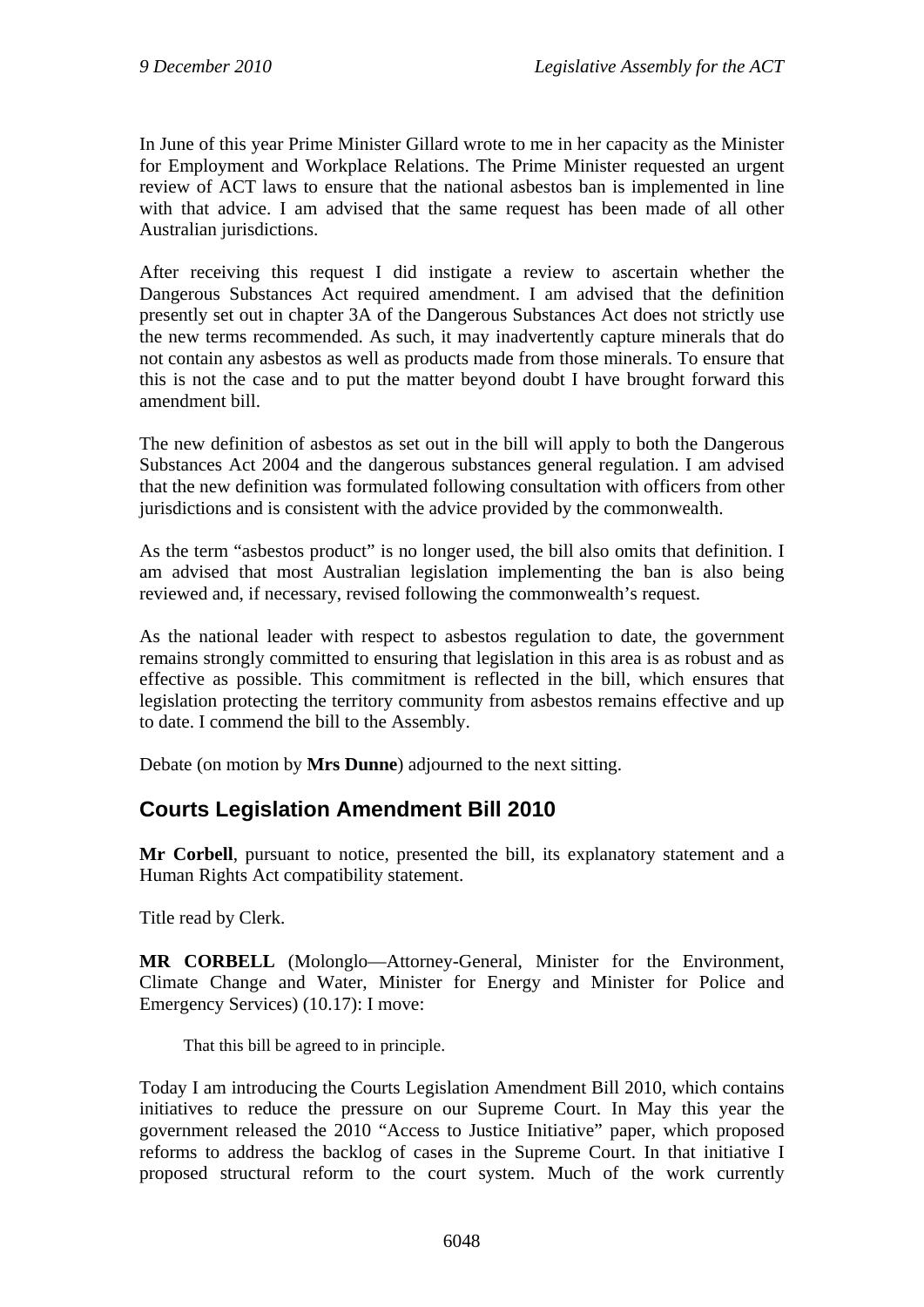undertaken in the ACT Supreme Court would occur in the intermediate district or county court in jurisdictions such as New South Wales and Victoria.

In response to the gap between the judicial resources and case load in the Supreme Court, the paper proposed the establishment of an intermediate criminal jurisdiction in the ACT in the form of a district court jurisdiction. The jurisdiction was to have been presided over by judicial officers holding dual commissions and supported by the existing registry and administrative resources of the ACT courts, and the new court would have sat in the existing court buildings.

If the ACT established a district court, the streamlined procedures of the court would be better suited to many of the less serious criminal and civil matters currently heard in the ACT Supreme Court.

The government believes that if we continue to have the system where a very large range of matters end up being heard in the Supreme Court, the sorts of matters that are not heard in most other supreme courts around the country, then we are going to continue to face problems with delays in our Supreme Court. Regrettably, the other parties in the Assembly have indicated that there should be incremental reform rather than a more substantive structural reform at this stage. Accordingly, the government is going to have to proceed with options which, while they will assist, are not going to be as effective as structural reform.

The government has moved to implement some of these options immediately. The government has appointed three highly experienced retired judges as acting judges for a cumulative period of nine months to assist with the backlog in the Supreme Court in the short term. The government has also converted underutilised hearing rooms in the Magistrates Court building into a jury courtroom and jury retirement room to enable more jury trials to proceed.

The government is introducing legislative reform to reduce the number of matters coming before the Supreme Court. In November I introduced the Bail Amendment Bill 2010. The government's proposed reforms to the Bail Act 1992 will ensure that the issue of bail is explored fully in the Magistrates Court while still ensuring that appropriate access to the Supreme Court is retained. This should reduce the number of bail hearings in the Supreme Court.

The bill has the effect that offences under ACT law with a maximum penalty of five years or less will be dealt with in the summary jurisdiction of the Magistrates Court. To that end, the definition of ACT indictable offences will be amended to apply only to those offences with a maximum penalty greater than five years.

The Magistrates Court already has jurisdiction to deal summarily with all indictable offences with a maximum penalty of 10 years, and some with much higher maximum penalties where the parties so elect. If the Assembly agrees, in relation to charges with an offence greater than two years but less than the revised definition of an indictable offence, a defendant will no longer be able to elect to have the matter proceed to the Supreme Court for hearing. Instead, as is the case now where a defendant elects to have these matters proceed summarily in the Magistrates Court, all these matters will be dealt with summarily in the Magistrates Court. As with other summary matters, an appeal will lie to the Supreme Court.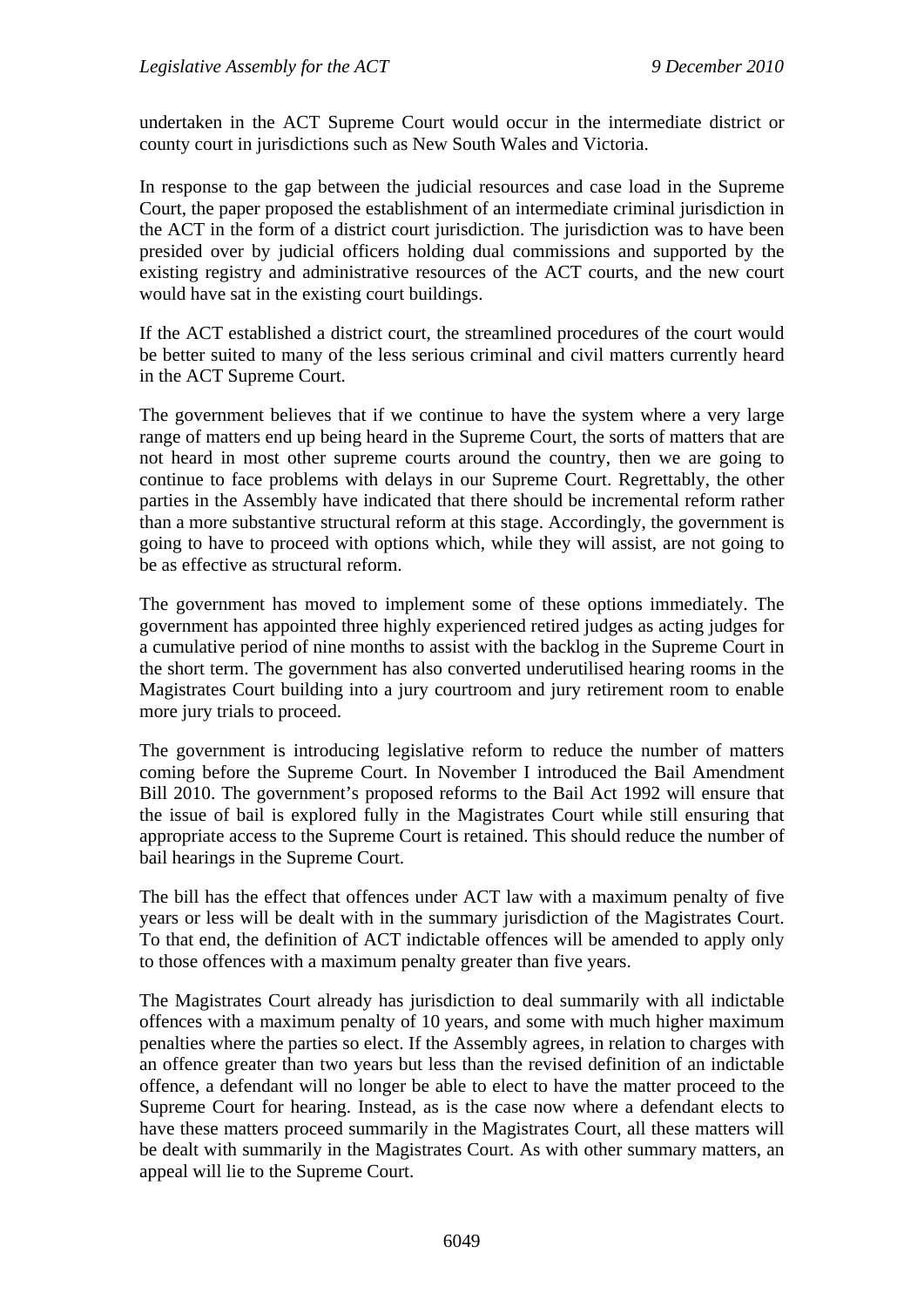While this proposal was put forward by the Law Society and the Bar Association and others, the Law Society and Bar Association linked this proposal with a requirement for an additional significant change. Those parties proposed that all summary matters should have full rehearing rights in the Supreme Court. The government does not support the introduction of a right to rehearing of all criminal matters coming before the Magistrates Court. This would be likely to significantly undermine the government's attempt to reduce the pressure on the Supreme Court. While this type of appeal appears to be working quickly and efficiently within the New South Wales District Court, which has procedures in place to deliver fast justice to litigants, there can be no guarantee that this experience would be replicated in a superior court of record such as the ACT Supreme Court.

In addition to amending the definition of indictable offence, the bill also increases the civil jurisdiction of the Magistrates Court. The government proposes to increase the civil jurisdiction of the Magistrates Court to a \$250,000 threshold from the current threshold of only \$50,000. The cumulative effect of this change will be that the Supreme Court will generally hear the civil claims with the most significant outcomes, such as major medical negligence claims.

In addition to the legislative reform and other measures already implemented by the government, I have jointly, with the acting chief justice, requested a review of case management in the ACT Supreme Court. The review will examine listing practices and consider practices adopted in the other jurisdictions, including docket and reserved trial practices. This review will be undertaken by Her Honour Justice Hilary Penfold and the chief executive of my department, Ms Kathy Leigh. It will be assisted by a reference group consisting of senior members of the ACT Bar Association, the ACT Law Society, the ACT Legal Aid Commission and the Office of the Director of Public Prosecutions. I am particularly grateful that His Honour Acting Justice Bernard Teague AO will assist the review while he is an acting judge of the ACT Supreme Court.

These measures go some way to reducing the backlog of cases and number of outstanding reserve judgements in the Supreme Court.

The government is committed to continuous improvement of the justice system in the territory and will continue to deliver reforms to achieve this goal.

In addition to the measures related to the 2010 access to justice initiative, the Courts Legislation Amendment Bill 2010 contains two other important reforms. The bill formally establishes in legislation the Family Violence Court and the Galambany Court.

I announced on White Ribbon Day this year that the ACT will have a dedicated Family Violence Court to further protect some of the most vulnerable people in the ACT community. The effect of the bill is to give statutory recognition to the family violence list created by the Magistrates Court. Legislating for a specialised Family Violence Court acknowledges the specialisation and inspiration of the Family Violence Court and recognises the complexities, vulnerabilities and special interests in protection of individual victims and the community as a whole.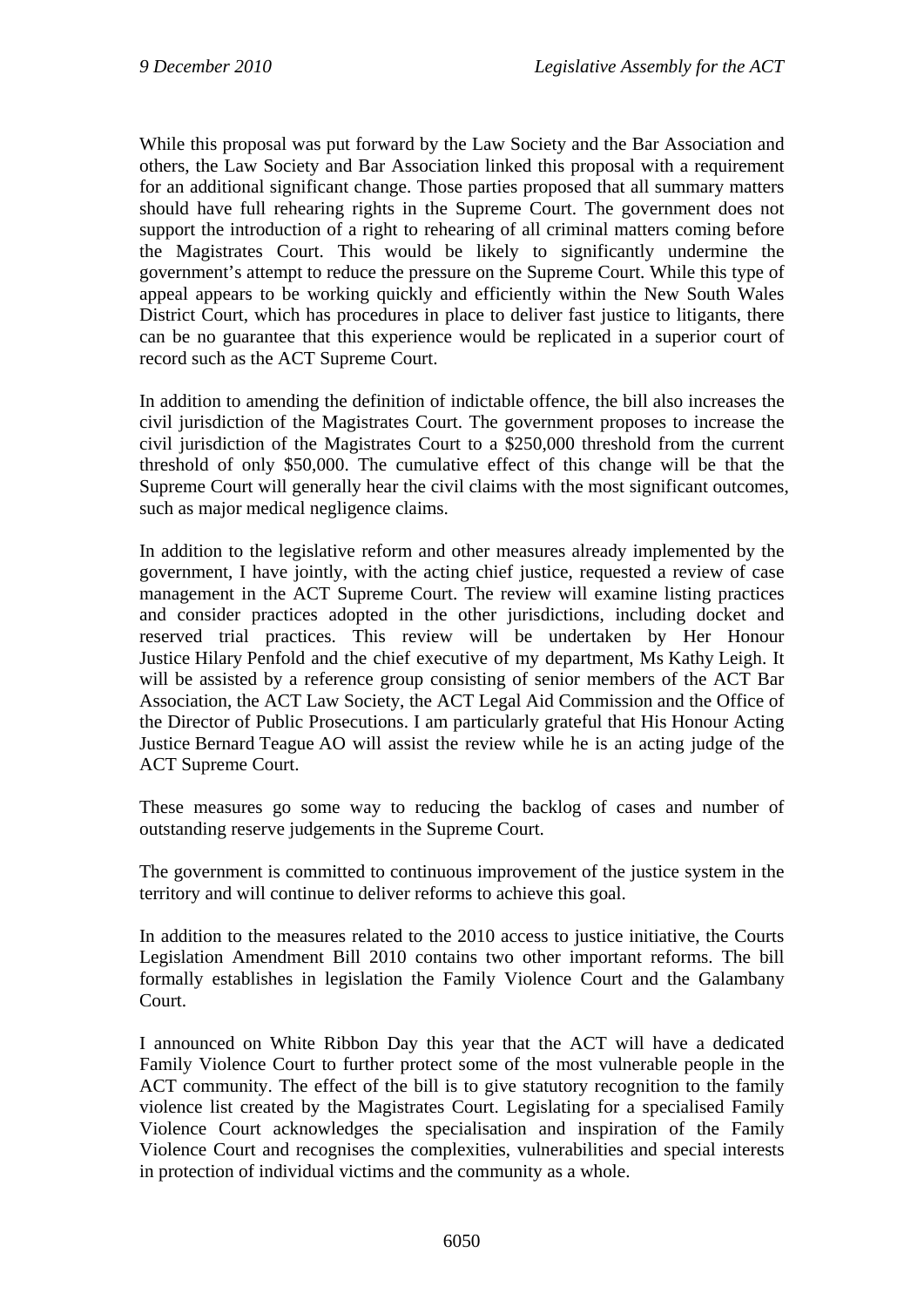The proposal is consistent with the goals of the ACT family violence intervention program, a coordinated ACT government criminal justice and community response to criminal family violence. The ACT's family violence intervention program is recognised as a world leader in its criminal justice approach to dealing with family violence and its innovative and collaborative response to family violence in the criminal justice system. A dedicated Family Violence Court will build on the success of this program to ensure improved access to justice for victims of family violence in the ACT.

The final reform contained in the bill is the statutory recognition of the specialist ACT Aboriginal and Torres Strait Islander circle sentencing court. The specialist Aboriginal and Torres Strait Islander sentencing process, previously known as Ngambra Circle Sentencing Court, has existed as part of the ACT Magistrates Court practice since 2004. The purpose of the circle court is to provide a culturally relevant sentencing option in the ACT Magistrates Court jurisdiction for eligible Aboriginal and Torres Strait Islander people who have offended.

It is proposed that the circle court now be known as the Galambany Court. Galambany is a Ngunnawal word and was recommended by a Ngunnawal woman, Ros Brown, who is a member of the ACT Aboriginal and Torres Strait Islander Elected Body. It means "we all, including you".

This bill builds on the reforms the government is committed to implementing to improve the operation of the criminal justice system in the ACT and I commend the bill to the Assembly.

Debate (on motion by **Mrs Dunne**) adjourned to the next sitting.

#### <span id="page-12-0"></span>**Crimes Legislation Amendment Bill 2010**

**Mr Corbell**, pursuant to notice, presented the bill, its explanatory statement and a Human Rights Act compatibility statement.

Title read by Clerk.

**MR CORBELL** (Molonglo—Attorney-General, Minister for the Environment, Climate Change and Water, Minister for Energy and Minister for Police and Emergency Services) (10.26): I move:

That this bill be agreed to in principle.

The Crimes Legislation Amendment Bill 2010 proposes to enact a number of amendments to the ACT's criminal laws. These amendments are required to provide our laws with greater clarity and consistency and to ensure that our criminal laws give effect to the intention of the Legislative Assembly at the time of enactment.

The bill proposes seven amendments to the Crimes Act 1900, the Crimes (Sentencing) Act 2005, the Criminal Code 2002 and the Prostitution Act 1992.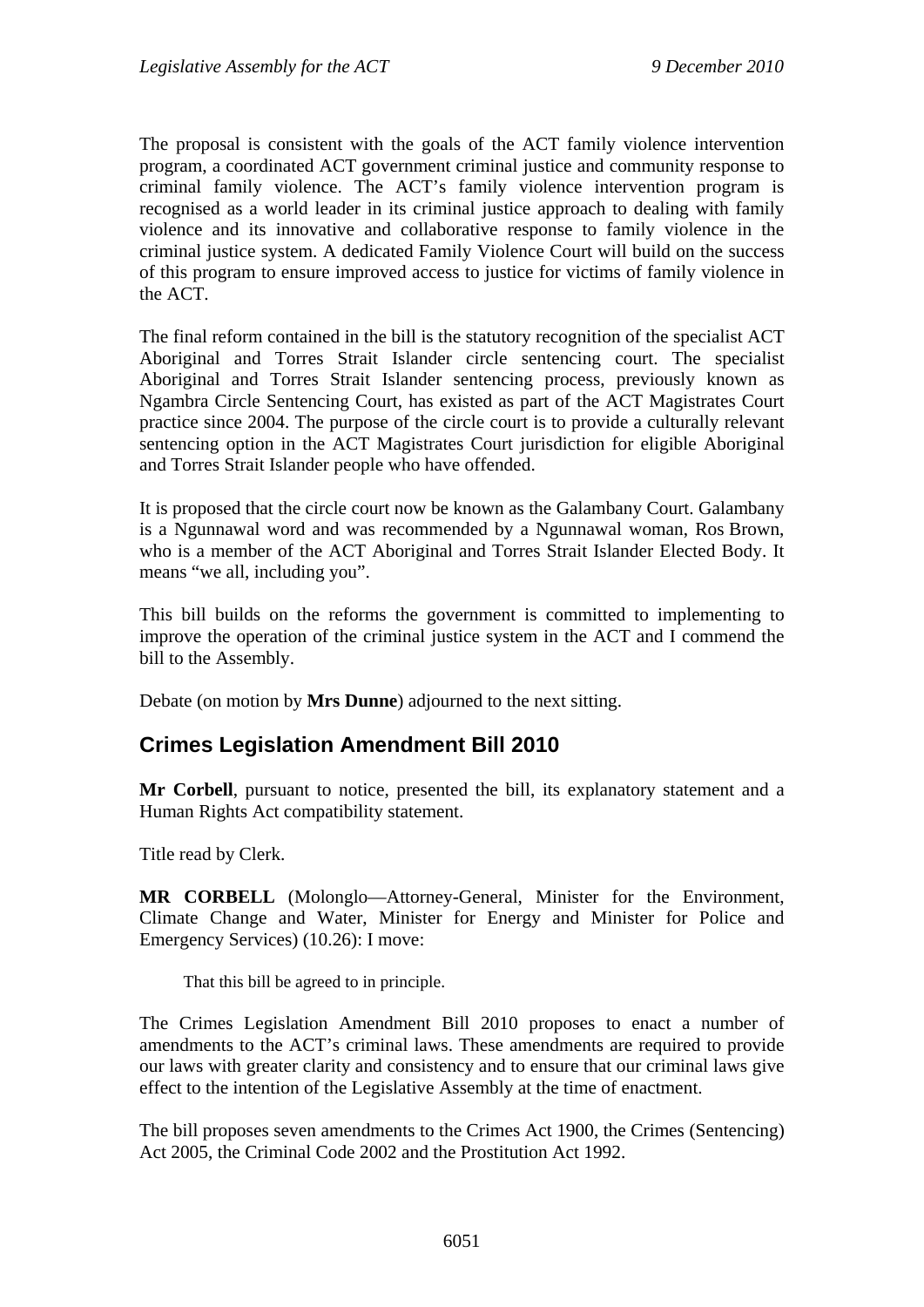I will talk members through each of the amendments in turn.

Firstly, the bill proposes to reintroduce the offence of bestiality into the Crimes Act 1900. The reintroduced offence will criminalise all sexual activities between a person and an animal and will be punishable by a maximum of 10 years imprisonment.

As the imprisonment penalties across Australian jurisdictions are diverse for bestiality offences, ranging from three years in the Northern Territory to 21 years in Tasmania, the ACT's proposed maximum penalty of 10 years has been deemed appropriate as it is consistent with the territory's existing sexual offences in the Crimes Act.

I can advise members that historically the ACT had an offence of bestiality and buggery, which was located at section 79 of the Crimes Act. This offence was repealed in November 1985, prior to the ACT attaining self-government.

The reintroduced bestiality offence has been broadly drafted to include all sexual activities between a person and an animal. This broad definition is distinct from the definitions in many Australian jurisdictions, where the offences only include the penetration of or by an animal as the behaviour which is criminalised by the offence. The ACT will join South Australia as the only jurisdictions which state that bestiality includes any sexual activity between a person and an animal.

I can advise members that the government had been working towards the reintroduction of this offence prior to the recent publicity relating to this issue. The reintroduced offence and the scope of and penalty for the offence had been proposed without influence from the recent publicity. However, it is timely to be reminded why an offence such as this is important and to have the community squarely behind the introduction of the offence.

In the course of investigating the breadth of the bestiality offence, a Queensland case came to attention, involving an offender forcing his daughter into sexual acts with an animal. This case gave rise to the second amendment proposed by this bill.

In order to ensure that serious sexual offending of this manner is captured by the territory's existing criminal laws, this bill proposes to amend the definition of sexual intercourse at section 50B of the Crimes Act. The definition is to be amended to specifically state that an "object" includes an animal.

The third proposed amendment is to clarify the fault element at section 60 of the Crimes Act. Section 60 creates the sexual offence of an act of indecency on or in the presence of another person and the offence of an act of indecency in company. Both of the offences state that the required fault element is knowledge or recklessness.

The Supreme Court has raised a concern with duplicity in relation to section 60 because of the inclusion of both knowledge and recklessness as fault elements. Previously, this issue was discussed in the case of the Queen and Maddison, which raised concern with the inclusion of both of these fault elements in another section of the Crimes Act. The court determined that, where both the fault elements of knowledge and recklessness are stated in the offence, questions of duplicity are raised.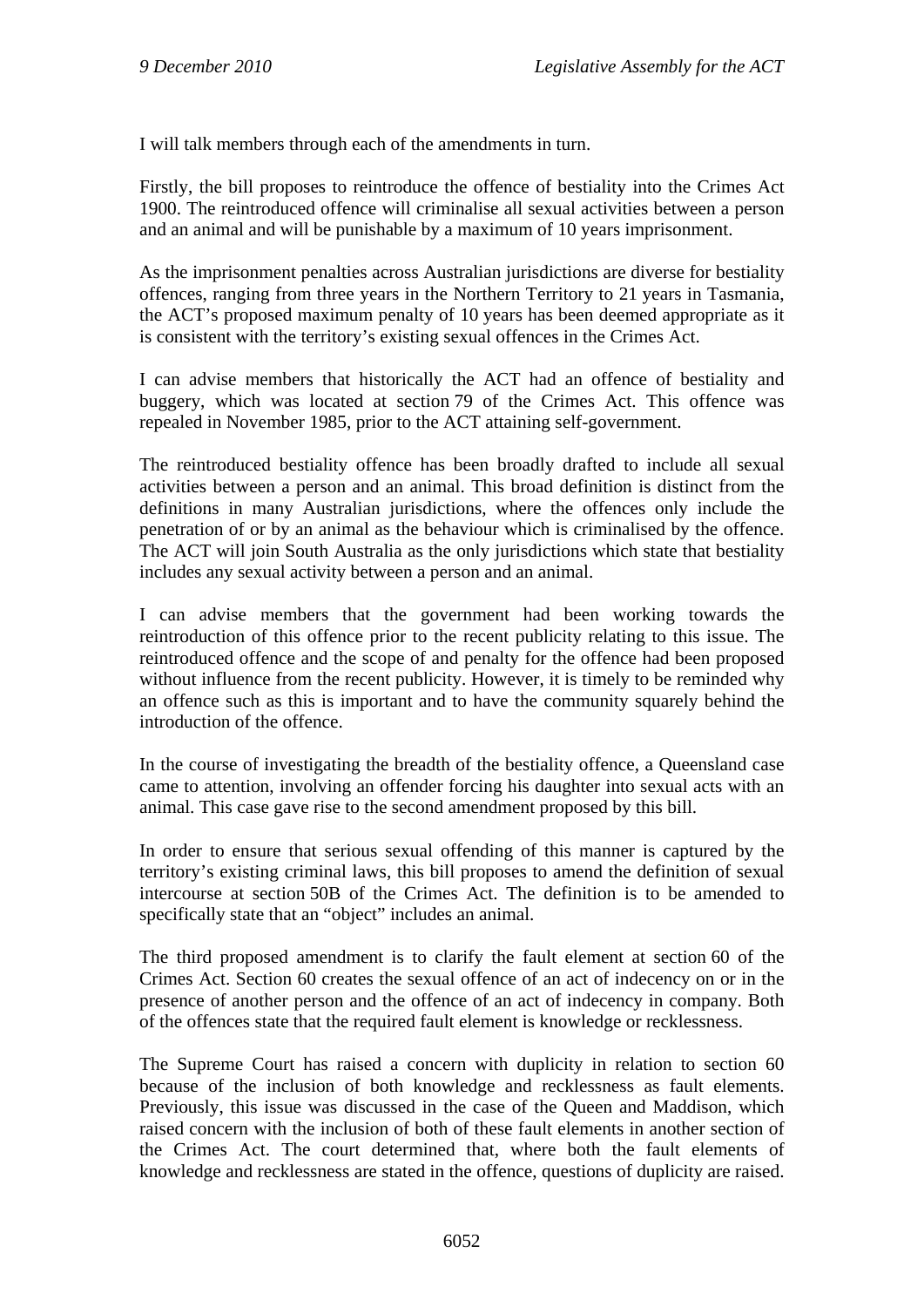Consequently, the court found that the prosecution must elect which fault element to proceed with.

This interpretation is contrary to the intention of this Assembly. The intention behind the inclusion of both the fault elements was to allow for a judge or jury to decide which alternative element was satisfied based on the facts before them. So, if the fault element of knowledge is not proved, the decision maker could consider if recklessness had been proved.

To address this concern it is proposed that section 60 be amended to remove the fault element of knowledge from subsections (1) and (2) of the Criminal Code. A new subsection (3) will be included to state that either knowledge or recklessness will satisfy the element of recklessness. Therefore, recklessness is the fault element that is to be established, and recklessness can be established by proving knowledge or recklessness.

The fourth proposed amendment is to the Crimes (Sentencing) Act 2005. The amendment will allow for a victim impact statement to be given to a court once an offender has pleaded guilty to an offence or once the court has found the offence proved or once the offender has been found guilty or convicted of the offence and before the offender is sentenced.

This amendment will specifically allow the court to consider a victim impact statement in order to determine if a conviction should be recorded against the offender.

The fifth and sixth proposed amendments are to the Criminal Code 2002. The fifth amendment seeks to insert an alternative verdict provision for the indictable drug trafficking offence at section 603 of the code.

This amendment will allow the Supreme Court to consider the alternative summary offences of possession in the Drugs of Dependence Act 1989 and the Medicines, Poisons and Therapeutic Goods Act 2008 if a defendant has been found not guilty of the section 603 offence.

An alternative verdict allows an accused person to be convicted of a lesser offence than the offence charged, where the offence that is charged includes the less serious offence. As stated in the case of the Queen and Springfield, the test is whether the lesser offence is an essential ingredient of the major one.

The inclusion of the alternative verdict provision for the drug trafficking offence at section 603 will allow the Supreme Court to convict an offender of a lesser offence at the time of trial. This outcome is advantageous as all of the charges can be determined at once, providing for an expedient outcome for the defendant and the territory's justice system.

The sixth amendment will amend the definition of stolen property as it applies to the section 324 unlawful possession of stolen property offence in the code.

The section 324 unlawful possession offence creates an offence where a person has property or where a person gives possession of property to another person not entitled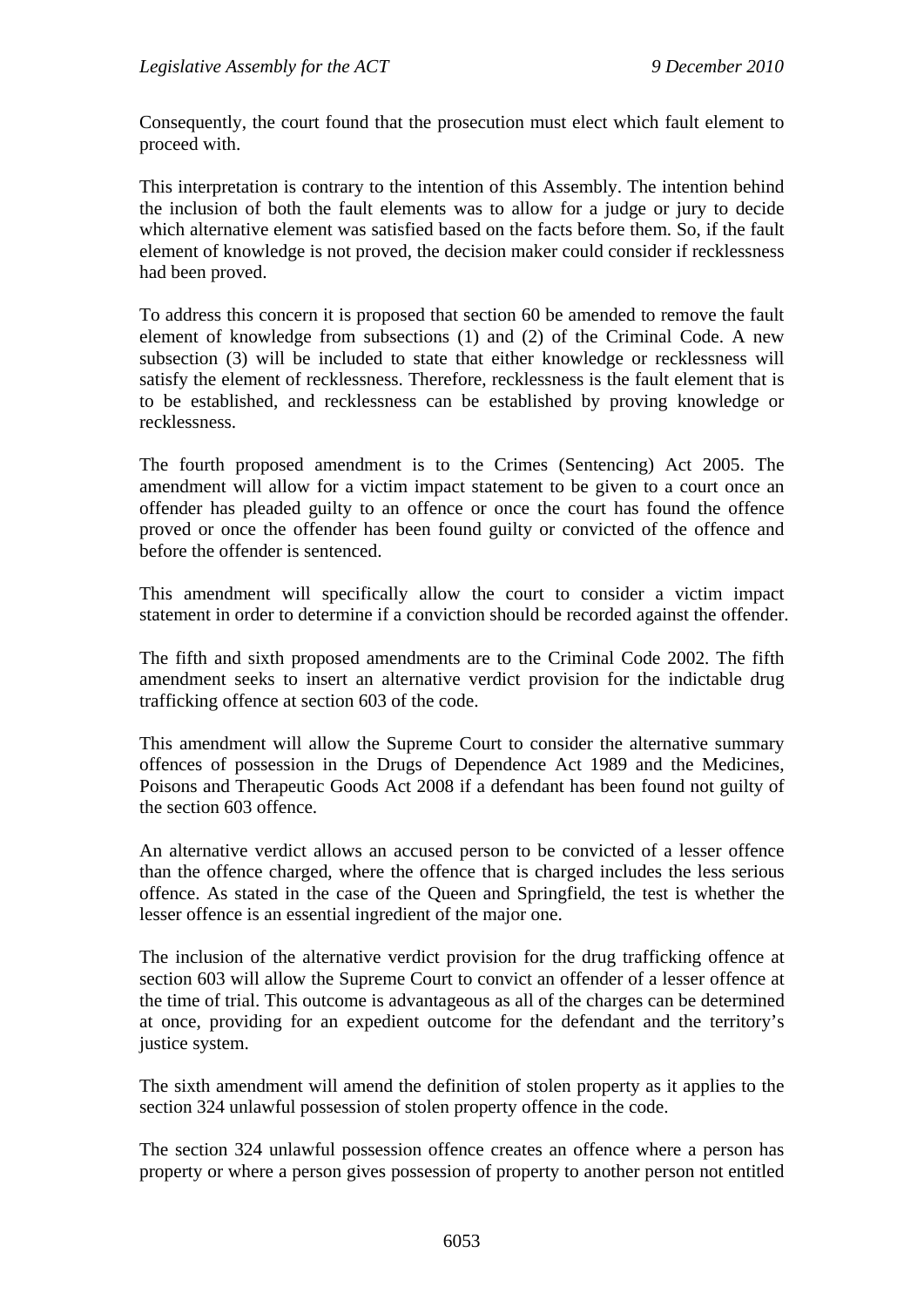to it and the property is reasonably suspected of being stolen property or property otherwise unlawfully obtained.

The section 324 offence relies on the definition of stolen property currently at section 314 of the code. However, by using this definition, some of the criminal behaviour that is intended to be captured by the offence is excluded. This is because the definition arguably does not capture subsequent receivers of property, apart from the first receiver and the person who appropriated the property.

The exclusion of subsequent receivers of stolen property from the offence is contrary to the intention of the Assembly. In the original explanatory statement the intention of section 324 was to create an offence for a person who has property or who gives possession of that property to a person who is not lawfully entitled to it, if the property is reasonably suspected of being stolen property or property otherwise unlawfully obtained. The section also intended to capture a person who innocently receives stolen goods and who subsequently discovers that the goods are stolen.

The proposed amendment will define stolen property at section 324 to be appropriated property, by adopting the definition at section 304 of the code. This definition will ensure that any person who assumes the rights of an owner to ownership, possession or control of property without the consent of the person who owns the property is captured by the offence. By applying this definition, the original intent of the Assembly will be achieved.

The final amendment is a consequential amendment to the Prostitution Act 1992 to include the new bestiality offence as a disqualifying offence. A disqualifying offence disqualifies people convicted of the offence from becoming or continuing to be an operator, the owner or a director of a commercial brothel or escort agency.

The seven amendments which I have outlined today will ensure that the territory's justice system encapsulates the conduct which we seek to criminalise, enshrines transparency in its provisions and promotes expediency for the benefit of those who come before the justice system, are invested in it and who are responsible for it. I commend the bill to the Assembly.

Debate (on motion by **Mrs Dunne**) adjourned to the next sitting.

#### <span id="page-15-0"></span>**Electricity Feed-in (Renewable Energy Premium) Amendment Bill 2010**

**Mr Corbell**, pursuant to notice, presented the bill, its explanatory statement and a Human Rights Act compatibility statement.

Title read by Clerk.

**MR CORBELL** (Molonglo—Attorney-General, Minister for the Environment, Climate Change and Water, Minister for Energy and Minister for Police and Emergency Services) (10.36): I move:

That this bill be agreed to in principle.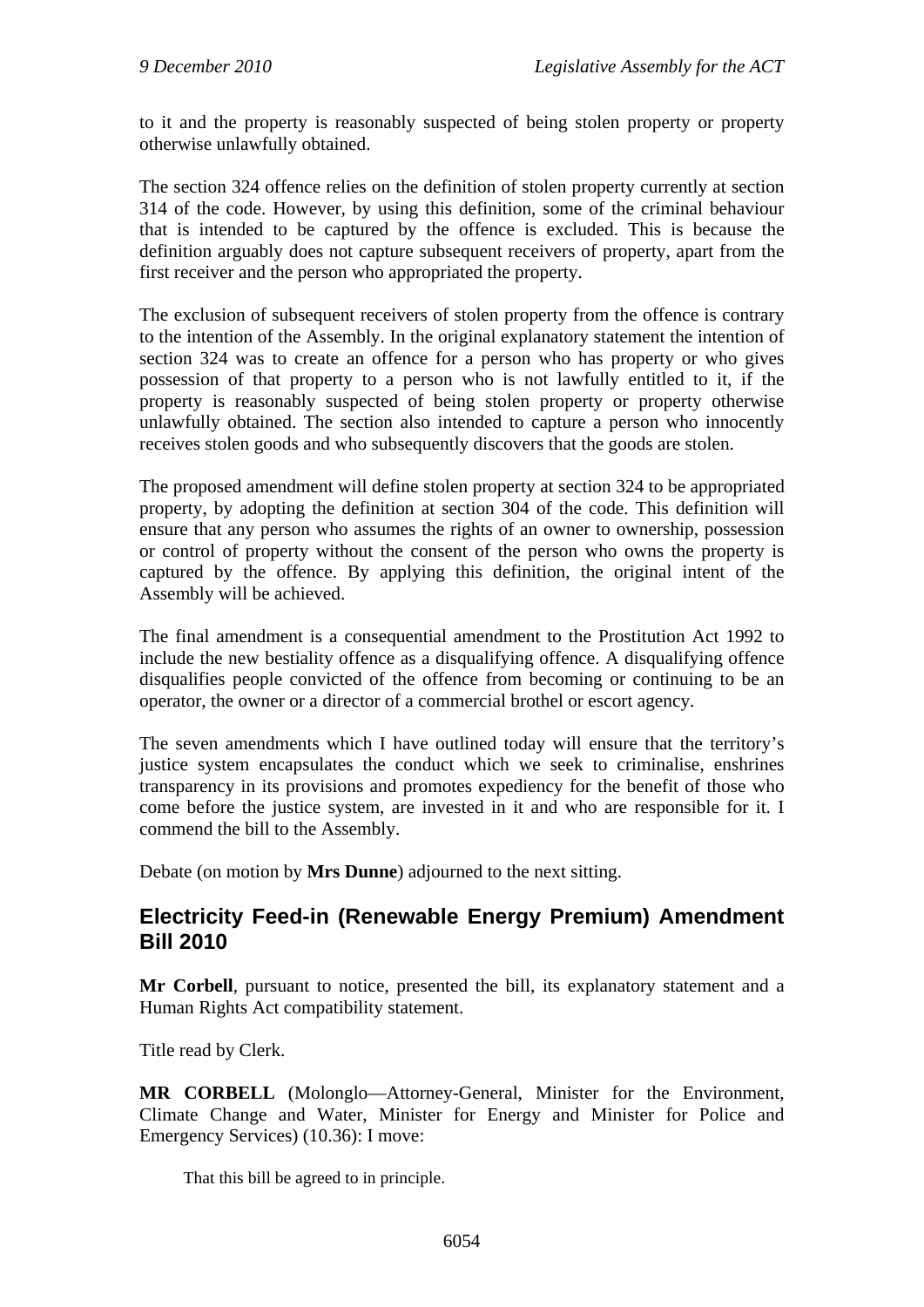Today I am tabling proposed amendments to the Electricity (Renewable Energy Premium) Act 2008.

In June 2008, the Assembly passed landmark legislation that established the most forward looking and innovative electricity feed-in tariff scheme in the country.

This act was amended in February 2009 to simplify procedures and clarify operational issues that had become apparent during the implementation of the act.

The ACT electricity feed-in tariff scheme has proven to be an outstanding success with ACT households. From a base of 521 installations in March last year, there are currently almost 3,500 solar arrays on ACT roofs.

Photovoltaic, PV, systems have been installed in all of Canberra's residential suburbs and by people from all walks of life. They have been embraced by householders, community groups and business owners interested in a renewable energy future for the ACT. The result has been the creation of around six megawatts of clean energy generating capacity in the territory.

It is pleasing to note that a significant number of ACT-based jobs can be directly attributed to the introduction of the ACT's feed-in tariff. A recent survey of industry conducted by my department indicates that there are 35 businesses now delivering solar and other renewable energy generation equipment services to the ACT—an increase from just four when the scheme commenced. These businesses directly employ 150 full-time staff and draw upon a pool of another 120 subcontractors.

It is worth noting that almost 4.2 million kilowatt hours of clean energy was returned to the local grid up to 30 September this year. This contribution, just a fraction of what the scheme will ultimately deliver, is equivalent to the full annual electricity requirements of 513 ACT households. And it has reduced greenhouse gas emissions by about 4,620 tonnes to date. In time, the scheme should provide renewable generation capacity to meet up to 25 per cent of the territory's electricity needs.

When introducing the 2009 amendments, I flagged the government's intention to undertake a review of the scheme with a view to encouraging the participation of larger scale generators. It is in this industry sector where the full benefits of reduced emissions and new employment and other economic opportunities will arise.

This review was undertaken earlier this year and in September I announced the government's decision to expand the scheme.

The government proposes an expanded feed-in tariff scheme that will convert the existing household-level scheme to one that encompasses microgeneration, the existing household component, up to 30 kilowatts in capacity; a new category of medium generation, for generators between 30 and 200 kilowatts in capacity; and a new category of large generation, being any generator in excess of 200 kilowatts in capacity.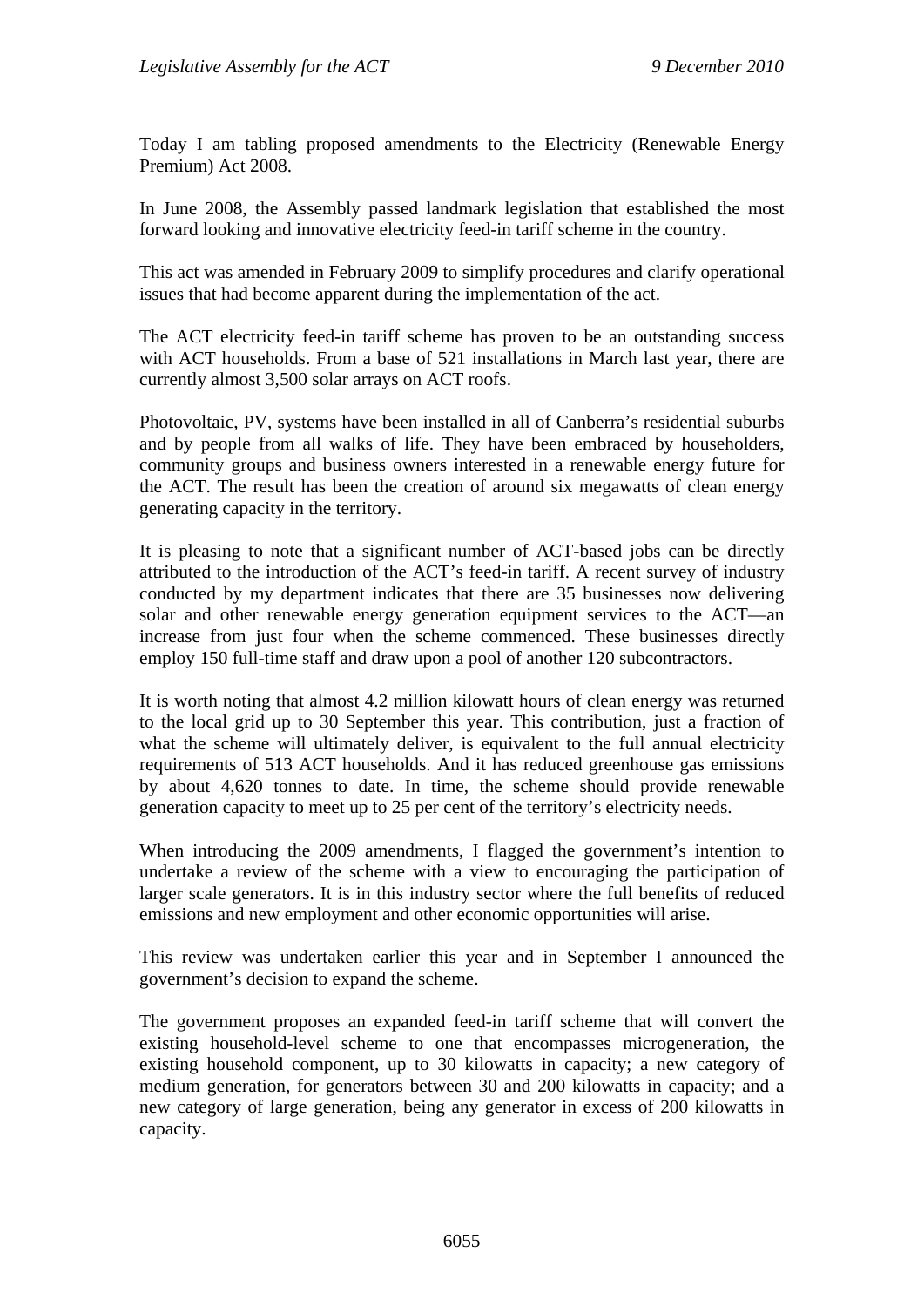These categories will be capped both as a protection for ACT consumers and to provide investors with certainty. Each category will also be paid a premium rate appropriate to the scale of operation and degree of risk borne.

The bill I introduce today is the first of two that are required to introduce and implement the expanded feed-in tariff scheme.

It is my intention to introduce next year a further bill as the basis for the large generator category. This category, of up to 210 megawatts over 10 years, will deliver the territory with the most cost-effective emission reduction and security of supply outcomes. Industry consultation and modelling are currently being undertaken to confirm the appropriate structure for that bill. Passage of that bill will allow for the first option of up to 40 megawatts of large generator capacity in 2011.

The bill I introduce today will have the following effects. Firstly, it will rename the existing household component as being a microgenerator. Secondly, it will create a new medium generator category. Thirdly, it will introduce capacity caps for both new categories at 15 megawatts each. Fourthly, it will provide for a mechanism by which the premium price applicable to each category may be set and reviewed. And fifthly, it will extend scheme eligibility to not-for-profit community organisations.

An explanatory statement outlining the effects of each proposed amendment has been circulated. It is important to note that the guaranteed 20-year payment period remains unchanged.

I would like to focus on the issue of the extension of eligibility. Many individuals and organisations made submissions during the scheme review noting that people who occupied rental or structurally unsuitable properties could not participate in the existing feed-in tariff scheme. Almost 30 per cent of Canberrans fall within this category.

The government acknowledges that some Canberrans have been excluded and that community groups have not to date had the potential to contribute to meeting the ACT's climate change challenge to the extent they may have wished.

My department has worked with community groups to develop a process by which incorporated not-for-profit community-based groups may form with the express purpose of owning, developing or operating an eligible renewable energy generator on a shared basis.

For these groups it will no longer be necessary that the occupant of the property on which the generator is installed be the sole beneficiary of the premium payment. Groups may choose to pool funds to install a generator on their own property, the property of a group member or the property of a third party—for example, a leased roof or block of land.

This increases the range of options open to residents whose access to the scheme has previously been denied because of building location, design or tenure. Both the micro and medium generator categories will be open to such groups.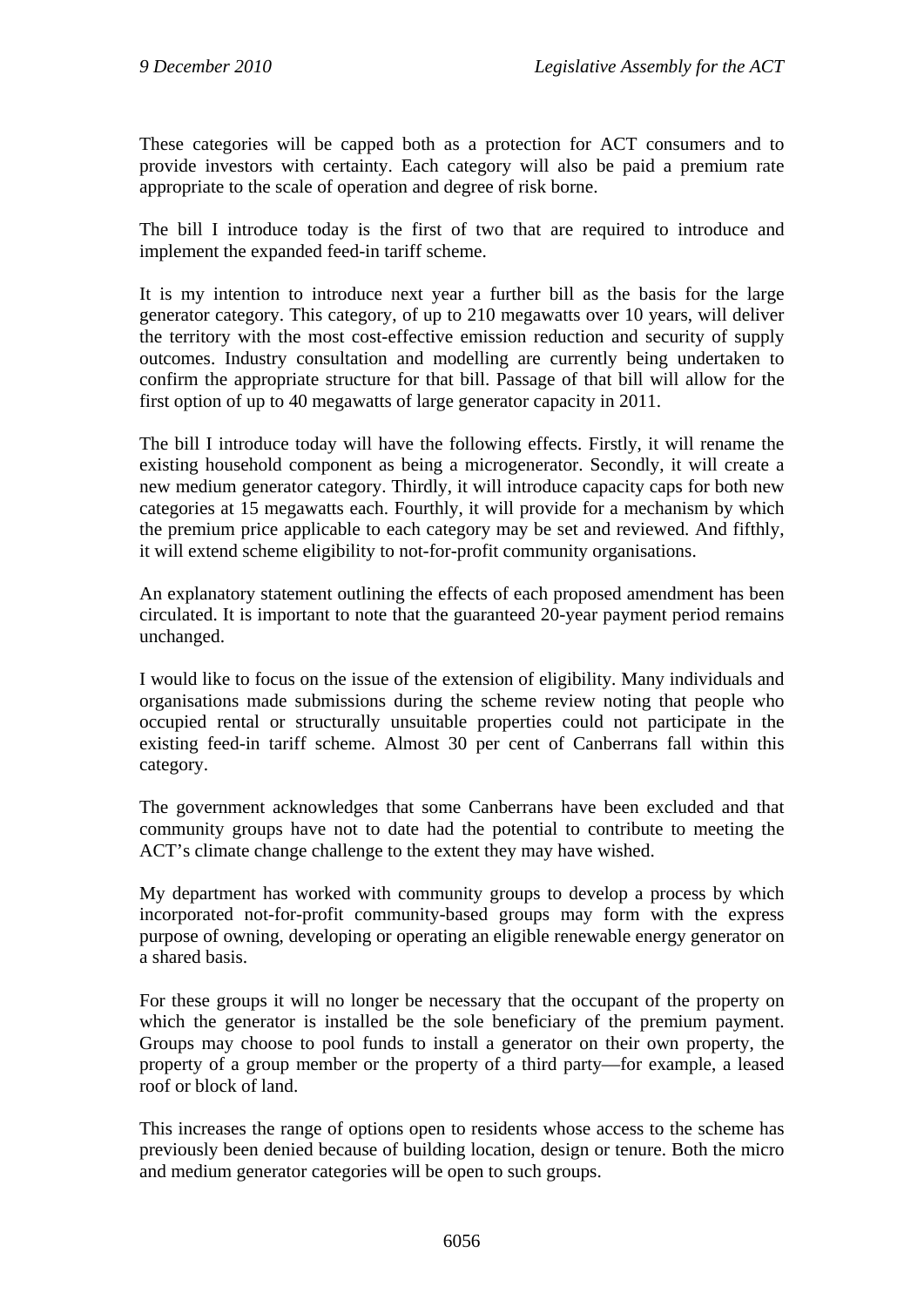My department has developed a guide to assist community groups to organise themselves to take up these opportunities. I will be releasing that guide early next year to allow interested groups to form and consider their options prior to the commencement of the new scheme.

It is appropriate today to take the opportunity to once again correct some misinformation that circulates about the feed-in tariff on two fronts—first, that only those on high incomes can get access to the feed-in tariff scheme, and, second, that these schemes play a significant part in increasing electricity prices.

An analysis of ACT installations of solar PV systems to date shows that the largest number of installations have actually been in the quartile of lowest income households. The fact is that those 23 lowest income suburbs have a greater number of PV installations than the highest quartile suburbs, even though the high income suburbs have double the average income of the lowest. This shows that a wide range of Canberrans see the benefits of moving to a renewable energy generation future and have demonstrated this by investing their hard-earned money in solar PV systems.

The other furphy that has been repeated in this place is that FITs are a major contributor to rising electricity prices. That, too, is simply not the case. In the ACT the feed-in tariff is a way to achieve a step change increase in renewable energy generating capacity for the ACT over the coming 10 years. The cost so far to the ACT electricity consumer is around 20c a week.

So how will the fully expanded scheme affect ACT electricity consumers? The cost of the initial program has been capped, so when the ACT reaches 30 megawatts of rooftop solar renewable generating capacity in 18 months to two years time, no more feedin tariff will be available. As those systems start producing all year round, ACT consumers will pay \$1 a week extra. That is a fixed amount and it will not grow as their power bill increases.

In any event, the government has capped the maximum possible impact on ACT consumers at \$4 a week at the end of 10 years, a fixed and maximum amount that will not increase. It is important to remember that other components of power bills will increase during this time. If the electricity bills increase at the rates they have in the last couple of years in New South Wales, but not in the ACT, that \$4 will represent less than three per cent of the total power bill in 10 years time and will be responsible for providing 240 megawatts of renewable generating capacity in the ACT, approximately 25 per cent of its average daily electricity demand.

It is vital that as a community we recognise that the major drivers of increases in electricity costs are not feed-in tariffs or other measures to encourage the deployment of renewable energy generation but the costs of upgrading existing transmission infrastructure as it reaches the end of its economic life or requires augmentation because of increasing demand. It is worth restating that the cost of augmenting the electricity distribution network to meet increased demand due to energy-hungry big-screen televisions or air conditioners is a cost being borne by all consumers, not just those who can afford to buy and run those appliances.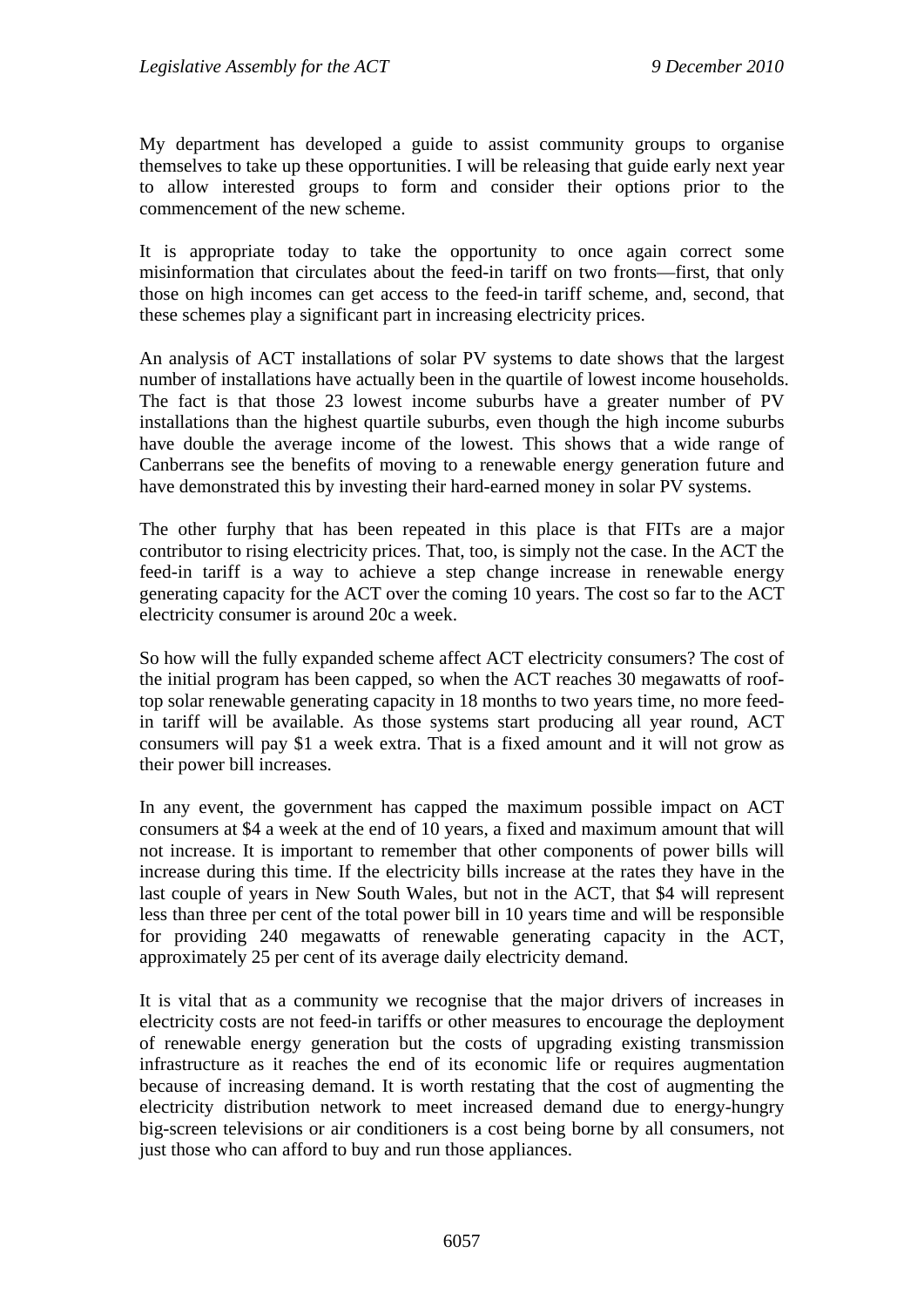The government's scheme for renewable energy generation has been warmly received by Canberrans. There is broad community support for the government's policies, which will make the ACT a sustainable community and guide our transformation to a cleaner, low emission future and help us become Australia's solar capital.

This bill is another step on that path. I commend the bill to the Assembly.

Debate (on motion by **Mr Seselja**) adjourned to the next sitting.

## <span id="page-19-0"></span>**Assembly sittings 2011**

**MR CORBELL** (Molonglo—Attorney-General, Minister for the Environment, Climate Change and Water, Minister for Energy and Minister for Police and Emergency Services) (10.47): I move:

That, unless the Speaker fixes an alternative day or hour of meeting on receipt of a request in writing from an absolute majority of Members, or the Assembly otherwise orders, the Assembly shall meet as follows for 2011:

| February  | 15 | 16 | 17 |
|-----------|----|----|----|
| March     | 8  | 9  | 10 |
|           | 29 | 30 | 31 |
| April     | 5  | 6  | 7  |
| May       | 3  | 4  | 5  |
| June      | 21 | 22 | 23 |
|           | 28 | 29 | 30 |
| August    | 16 | 17 | 18 |
|           | 23 | 24 | 25 |
| September | 20 | 21 | 22 |
| October   | 18 | 19 | 20 |
|           | 25 | 26 | 27 |
| November  | 15 | 16 | 17 |
| December  | 6  | 7  | 8  |

The sitting pattern was circulated to all members in advance of these December sittings. The sitting pattern takes account of the various commitments the Assembly has to accommodate during its sitting pattern for the year. These include provision for an extended period of non-sittings to allow for budget estimates hearings. It also avoids clashes with school holidays and, finally, it accommodates other commitments that ministers particularly have in attending intergovernmental meetings.

I thank members for their feedback in relation to the calendar. In particular, I thank Ms Bresnan for her advice on behalf of the Greens in relation to the number of sitting weeks they felt was appropriate for the year. I am pleased the government has been able to accommodate that request. The government therefore proposes 14 sitting weeks for the coming calendar year. Fourteen sitting weeks has been the consistent sitting pattern now for the last three to four years, and we believe it is an adequate period to allow the Assembly to conduct its business and for the government to introduce and pursue its legislative program. I commend the motion to the Assembly.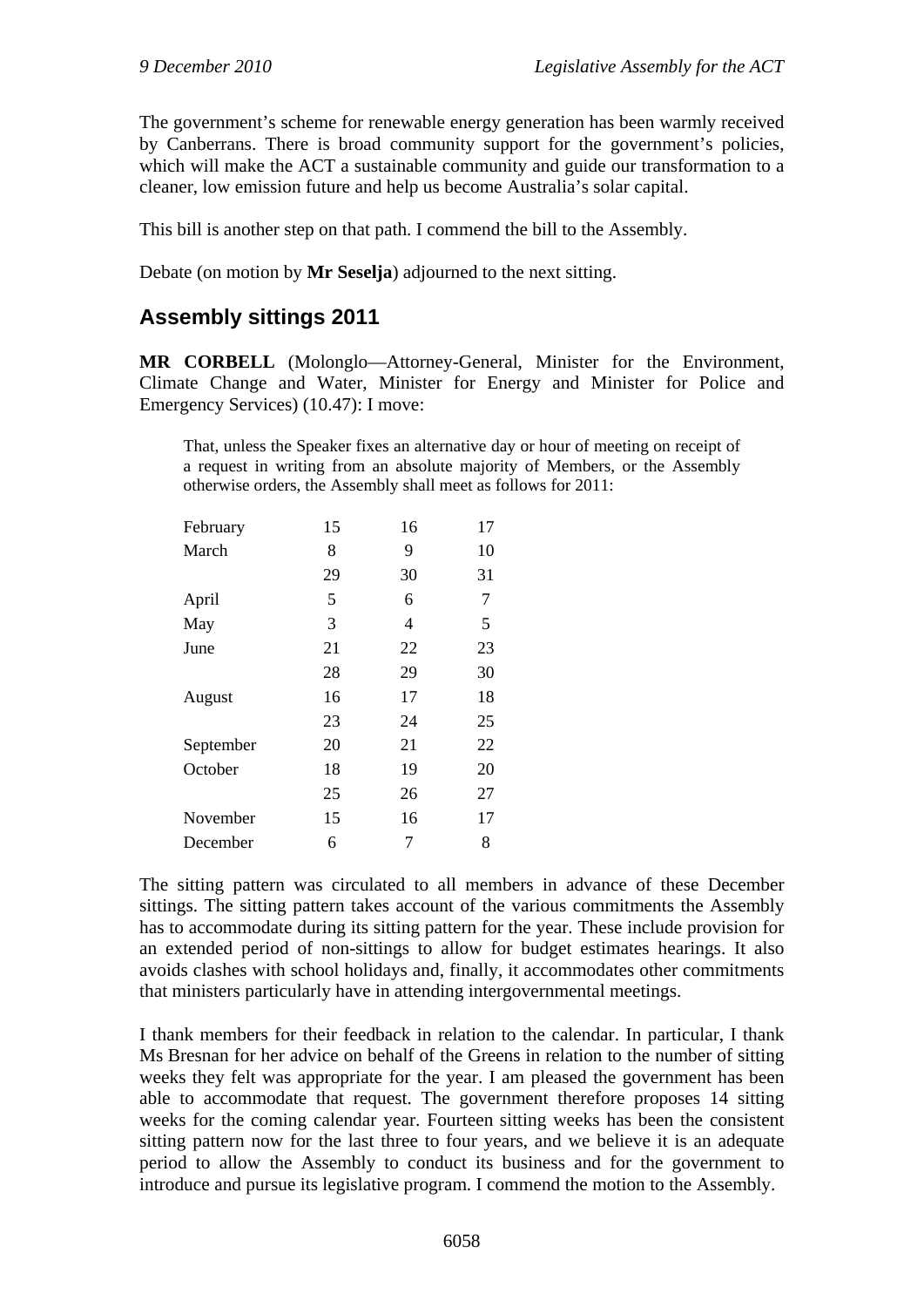**MRS DUNNE** (Ginninderra) (10.49): I move the amendment to the sitting pattern circulated in my name:

| "February"       |    |    | 10  |
|------------------|----|----|-----|
| <b>September</b> | 13 | 14 | 15" |

The Canberra Liberals do not believe that the default pattern of the last two or three years is an appropriate length of time for the sitting of this Assembly. The long-term historic pattern has been more like 16 weeks, and it has been the consistent view of the Canberra Liberals that we should have 16 weeks of sittings. It may be that if we had 16 weeks of sittings we would not be in the situation we have been in this week in dealing with legislation that is being pushed through at the last minute because the government has suddenly realised that it actually has some work to do. It may give the government an opportunity to better manage its program so that important legislation, some of which has national implications and certainly substantial implications for the community, is not rushed through at the eleventh hour.

It is interesting to note that we have a little bit of theatre and play acting here. Mr Corbell originally circulated a proposed sitting pattern that had 13 weeks in it. The Greens came back and said, "Actually, we'd like 14," and the minister then said, "Actually, we wanted 14 all along," which are the words he used in the government business meeting when this matter was raised. I am not quite sure what that little bit of theatre is about, except, of course, to cement the Labor-Greens coalition even further.

We believe the time the Labor Party and the Greens propose is not sufficient to do the work of the Assembly. There are many aspects of the work of the Assembly that get put aside. There are a range of papers that never get dealt with and that clog up the notice paper. They may never be dealt with and may fall off the notice paper unless something is done about it. There are plenty of other things to do apart from debate and pass legislation that is often ill thought out and rushed. There are aspects of the life of Canberra that can be addressed in other ways, which this government generally fails to do. I therefore commend to the Assembly the amendment I proposed on behalf of the Canberra Liberals. It gives us more time for exploration of the issues that are important to the people who elect us.

There is a wider issue in relation to the sitting pattern that needs to be addressed. Many other parliaments manage to sit during school holidays. I am not entirely sure why we should pack up all our goods and chattels and move out because of school holidays. Even as a parent I question that. Most of the people who pay our salaries do not get time off because it is school holidays. I think we should be prepared to work at least as hard as the people who pay our salaries. If they are required to be at work during school holidays, then perhaps the same should be said for us.

It is interesting that there is, again, a lengthy break over the July-August period, and I draw it to the Chief Minister's attention that, if he wants to go overseas, that is the time that he should do it. He could not manage 14 weeks this year; he had to have two weeks off for good behaviour. I draw his attention to the fact that there is a lengthy period over the July-August period which, if someone does need to take some leave, is usually the time to do it. I recommend that he does that in future, rather than taking leave of absence during the very few sitting weeks that we already have.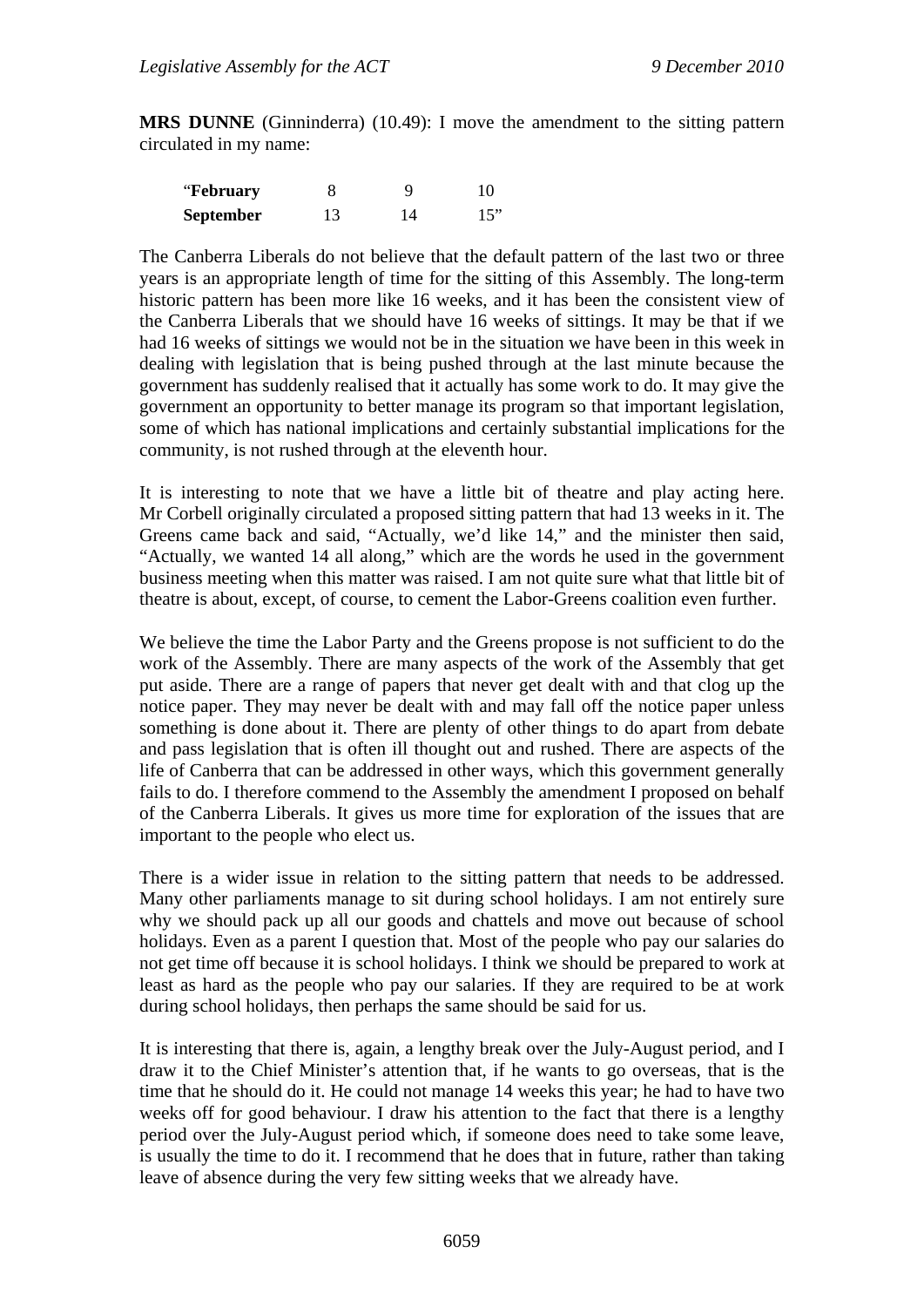**MS BRESNAN** (Brindabella) (10.53): The Greens support 14 weeks for the sitting calendar, and this is based on a number of factors. We have looked over the years of the Assembly, and 14 weeks is the average sitting period. Apart from the first few years of operation, the Assembly has had between 11 to 14 sitting weeks since 1995. Three were 15 sitting weeks in 1994, 1993 and 1992, 19 in 1991 and 17 in 1991, but since 1995 it has been between 11 and 14 sitting weeks. Some of the sittings that sat for 15 weeks or more only had one sitting day in the week and some had four days. It depended on what the business was during that time, but the average is 14 sitting weeks, and since 1995 there have been between 11 and 14 sitting weeks.

We believe that 14 weeks is the maximum number of weeks required. This is comparable to the federal parliament. It also takes into account the fact that we would continue to have the late sitting each sitting week that we now have. I note, too, that we need to remember that, along with the sitting weeks, a lot of committee work takes place. This is not just through budget estimates and annual reports; there are quite a number of inquiries being undertaken by the committees. We need to take that into account as well in terms of the fact that that is important work of the Assembly and is often the primary way that the public and community organisations get to provide input to the Assembly. We need to take that into account when we are talking about the important work we do here in the Assembly.

I am not going to comment on some of the issues that Mrs Dunne raised, because we need to stop having this debate about who works hard and who does not. We all work hard here, and we have a lot of important work that we do during sitting weeks but also through committees and other work we do as local members. We support the 14 sitting weeks.

**MR CORBELL** (Molonglo—Attorney-General, Minister for the Environment, Climate Change and Water, Minister for Energy and Minister for Police and Emergency Services) (10.56): The government will not be supporting Mrs Dunne's amendment either. It is a nonsense to suggest that the only time members are at work is when the Assembly is in session. That is clearly not the case—well, it may be the case for the opposition. In fact, I think many of us suspect that that is their modus operandi in this place. They think they only have to turn up for work when the Assembly is in session, but the rest of us do not think that. The government will not be supporting the Liberal Party's amendment.

Question put:

That **Mrs Dunne's** amendment be agreed to.

The Assembly voted—

Ayes 6 Noes 11

Mr Doszpot Mr Smyth Ms Bresnan Ms Le Couteur Mrs Dunne Ms Burch Ms Burch Ms Porter Mr Hanson Mr Corbell Mr Rattenbury Ms Gallagher Mr Stanhope Mr Hargreaves

Mr Coe Mr Seselia Mr Barr Ms Hunter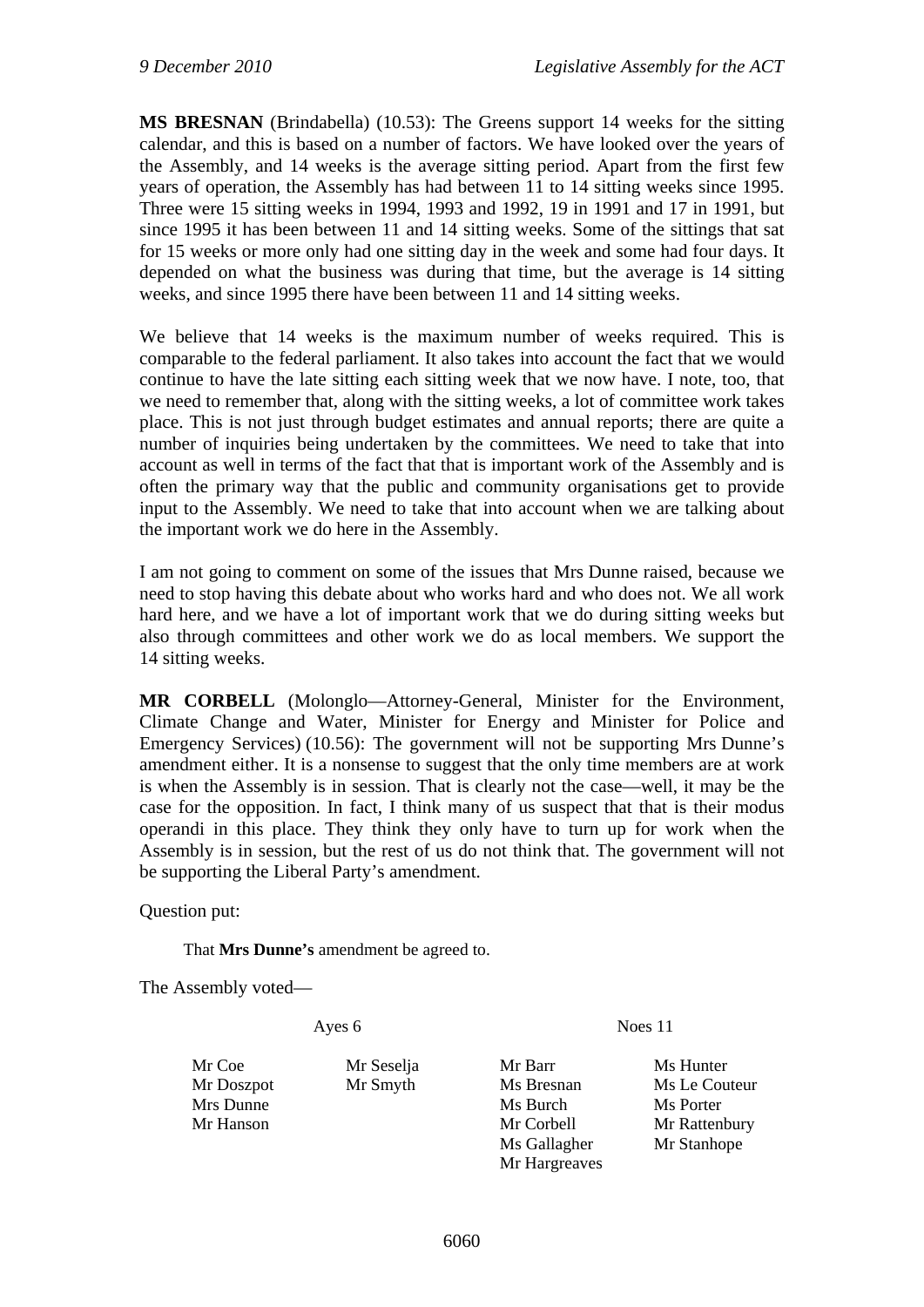Question so resolved in the negative.

**MR SPEAKER**: The question now is that Mr Corbell's motion be agreed to.

Question resolved in the affirmative.

### <span id="page-22-0"></span>**Leave of absence**

Motion (by **Mr Corbell**) agreed to:

That leave of absence from 10 December 2010 to 14 February 2011 inclusive be given to all Members.

### <span id="page-22-1"></span>**Standing and temporary orders—suspension**

Motion (by **Mr Corbell**) agreed to, with the concurrence of an absolute majority:

That so much of the standing and temporary orders be suspended as would prevent the adjournment debate for this sitting continuing past 30 minutes.

Question resolved in the affirmative, with the concurrence of an absolute majority.

### <span id="page-22-2"></span>**Executive business—precedence**

*Ordered that executive business be called on.* 

# <span id="page-22-3"></span>**Payroll Tax Amendment Bill 2010**

Debate resumed from 18 November 2010, on motion by **Ms Gallagher**:

That this bill be agreed to in principle.

**MR SMYTH** (Brindabella) (11.01): This is a perfectly reasonable solution to an earlier error and the opposition will be supporting the bill.

**Ms Gallagher**: I would appreciate it if all speeches today could be of that length!

**MS HUNTER** (Ginninderra—Parliamentary Convenor, ACT Greens) (11.02): Very briefly, the Greens will be supporting this bill. We welcome the administrative correction. It is now some time since the error was effectively corrected by an updated payroll tax determination. It is, of course, important that administrative action that would otherwise be an error as a result of the determination is validated by the Assembly.

The error only applies to a single year and we have been assured that no taxpayers were adversely affected by the mistake. The budget papers for 2002-03 indicate the Treasury was operating on the 1.25 million figure. Page 85 of budget paper 3 states that "current payroll tax threshold of \$1.25 million will remain unchanged". Again, the Greens welcome the correction. It is our view that it is appropriate that the Assembly correct the error.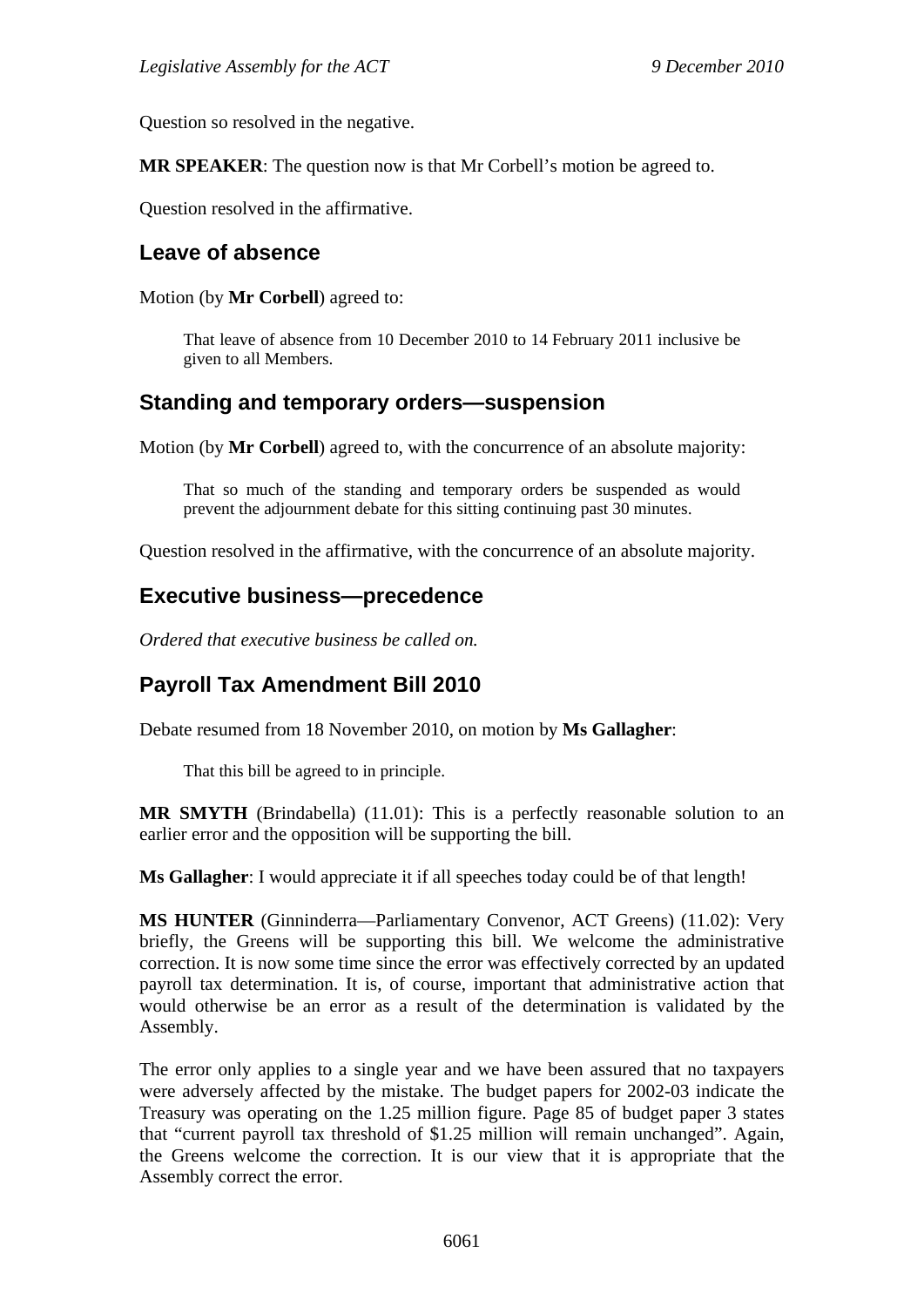It stands to reason that, by effectively creating a higher threshold for that period, no person could possibly be disadvantaged. We accept the government's assurance that this is the case.

**MS GALLAGHER** (Molonglo—Deputy Chief Minister, Treasurer, Minister for Health and Minister for Industrial Relations) (11.03), in reply: I do have, I think, the lengthiest speech for the purposes of this debate, but I think it is important just for the record to put it on. I would like to acknowledge perhaps the best speech that Mr Smyth has ever given in this place—the one that he has just given this morning and I look forward to other speeches of that length from the opposition today.

The Payroll Tax Amendment Bill amends the Payroll Tax Act 1987 to correct an erroneously published payroll tax threshold amount for the 2001-02 financial year. As part of the 2000-01 ACT budget, it was announced that the annual payroll tax threshold would be increased to 1.25 million for the 2001-02 financial year. A disallowable instrument was subsequently signed by the Treasurer to implement that decision.

In 2000, the Treasurer tabled in the Assembly a disallowable instrument setting the ACT annual payroll tax threshold for 2001-02. However, the instrument tabled in the Assembly was not the instrument that was signed by the Treasurer. The instrument incorrectly set the threshold at 950,000, instead of the intended 1.25 million. The Revenue Office was unaware that the incorrect instrument had been gazetted and so went on and administered the tax on the basis of the intended threshold—that is, at 1.25 million, which is why no individual has been disadvantaged. All relevant information and publications made available by the Revenue Office reflected the correct amount as announced in the 2000-01 ACT budget.

I note that a comment was raised by the scrutiny of bills committee in relation to whether the bill could have an adverse effect on the interests of any person and I provided a formal response to Mrs Dunne as chair of that committee.

The purpose of amending the bill is to validate the intended payroll tax threshold amount for the financial year of 1.25 million to address that error of the published amount for that year. The Revenue Office administered the right threshold. Taxpayers were assessed on the basis of the higher amount and the amendment proposed by this bill would not adversely affect the interests of any person. I commend the Payroll Tax Amendment Bill 2010 to the Assembly.

Question resolved in the affirmative.

Bill agreed to in principle.

Leave granted to dispense with the detail stage.

Bill agreed to.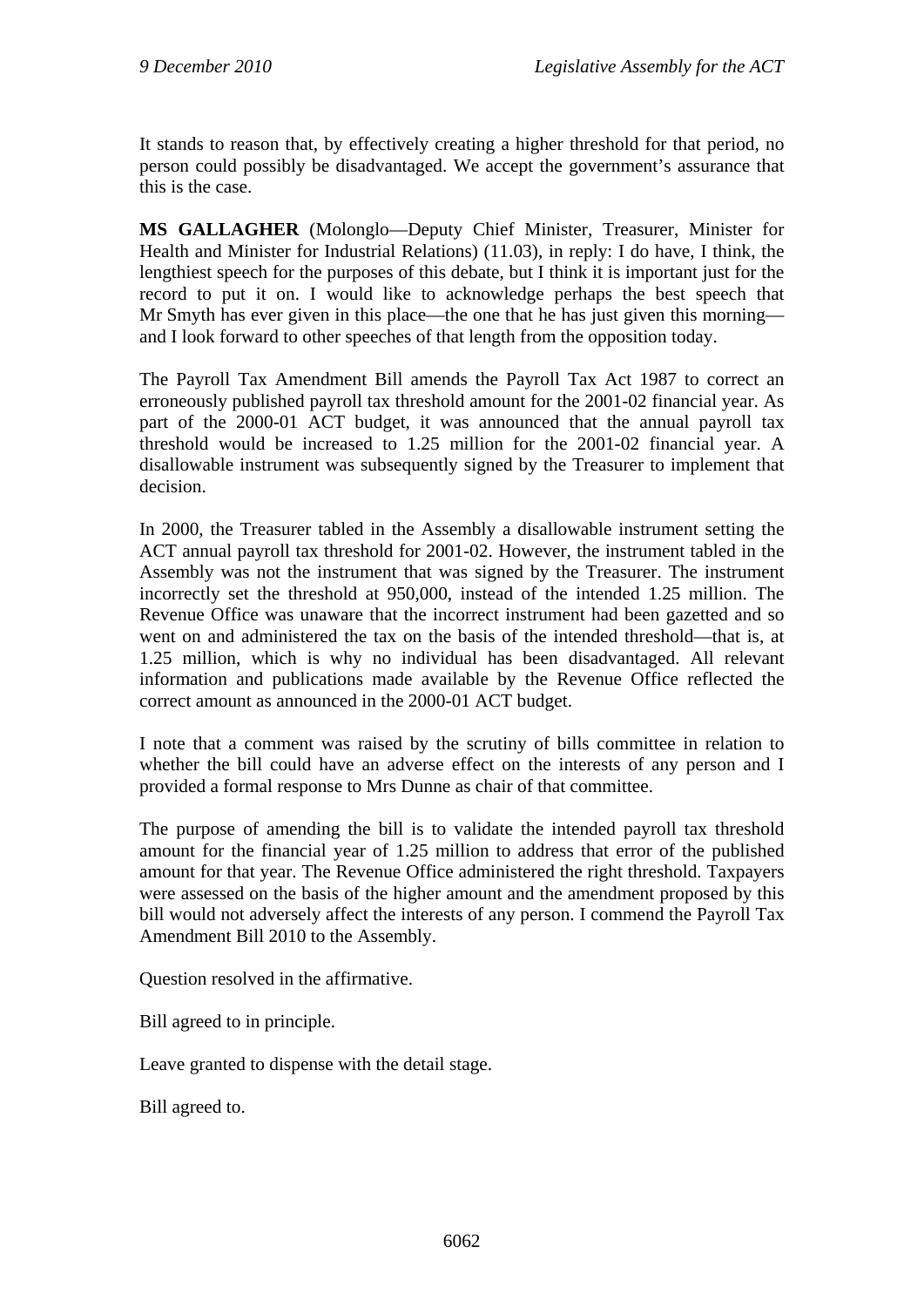## <span id="page-24-0"></span>**Fair Trading (Australian Consumer Law) Amendment Bill 2010**

Debate resumed from 18 November 2010, on motion by **Mr Corbell**:

That this bill be agreed to in principle.

#### Motion (by **Mrs Dunne**) put:

That debate be adjourned.

The Assembly voted—

Ayes 6 Noes 11

| Mr Coe     | Mr Seselja | Mr Barr       | Ms Hunter     |
|------------|------------|---------------|---------------|
| Mr Doszpot | Mr Smyth   | Ms Bresnan    | Ms Le Couteur |
| Mrs Dunne  |            | Ms Burch      | Ms Porter     |
| Mr Hanson  |            | Mr Corbell    | Mr Rattenbury |
|            |            | Ms Gallagher  | Mr Stanhope   |
|            |            | Mr Hargreaves |               |

Question so resolved in the negative.

**MRS DUNNE** (Ginninderra) (11.09): The Canberra Liberals will be opposing this bill today, not because of the merits or otherwise of the legislation but simply on the basis that there has not been enough time for us to appropriately consider the measures and to consult with the community. There is no necessity for this bill to be forced through on the third-week anniversary of its being introduced into this place. The Canberra Liberals will not be supporting this bill.

This bill seeks to bring into effect the agreement that was agreed by COAG in July 2009 to implement the national consumer law. The enabling legislation was passed by the commonwealth in two tranches—in May and June this year—and the commonwealth desires that it come into effect on 1 January. It is interesting that in his introductory speech on this bill the minister, in his concluding paragraph, said that, as the chair of the Ministerial Council on Consumer Affairs, he was recommending this bill to the Assembly for its passage.

I think it is rather rich and ironic that the chair of the Ministerial Council on Consumer Affairs is the last minister to do this work. The ACT is the last jurisdiction to introduce this legislation. Queensland introduced theirs on 31 August this year. New South Wales had passed and received assent for their legislation by 29 November and Victoria by 19 October. Tasmania introduced theirs on 12 September. South Australia have passed theirs and are waiting for assent, as is the case in Western Australia. The Northern Territory finalised theirs on 30 November and I understand it has now received assent.

Everybody else in this country could do this work, but Simon Corbell, who boasted about the fact that he was the chairman of the consumer affairs ministerial council, took until 18 November and then needed to rush it through. On the basis of that and that alone—the fact that we do not have the time and the necessary wherewithal to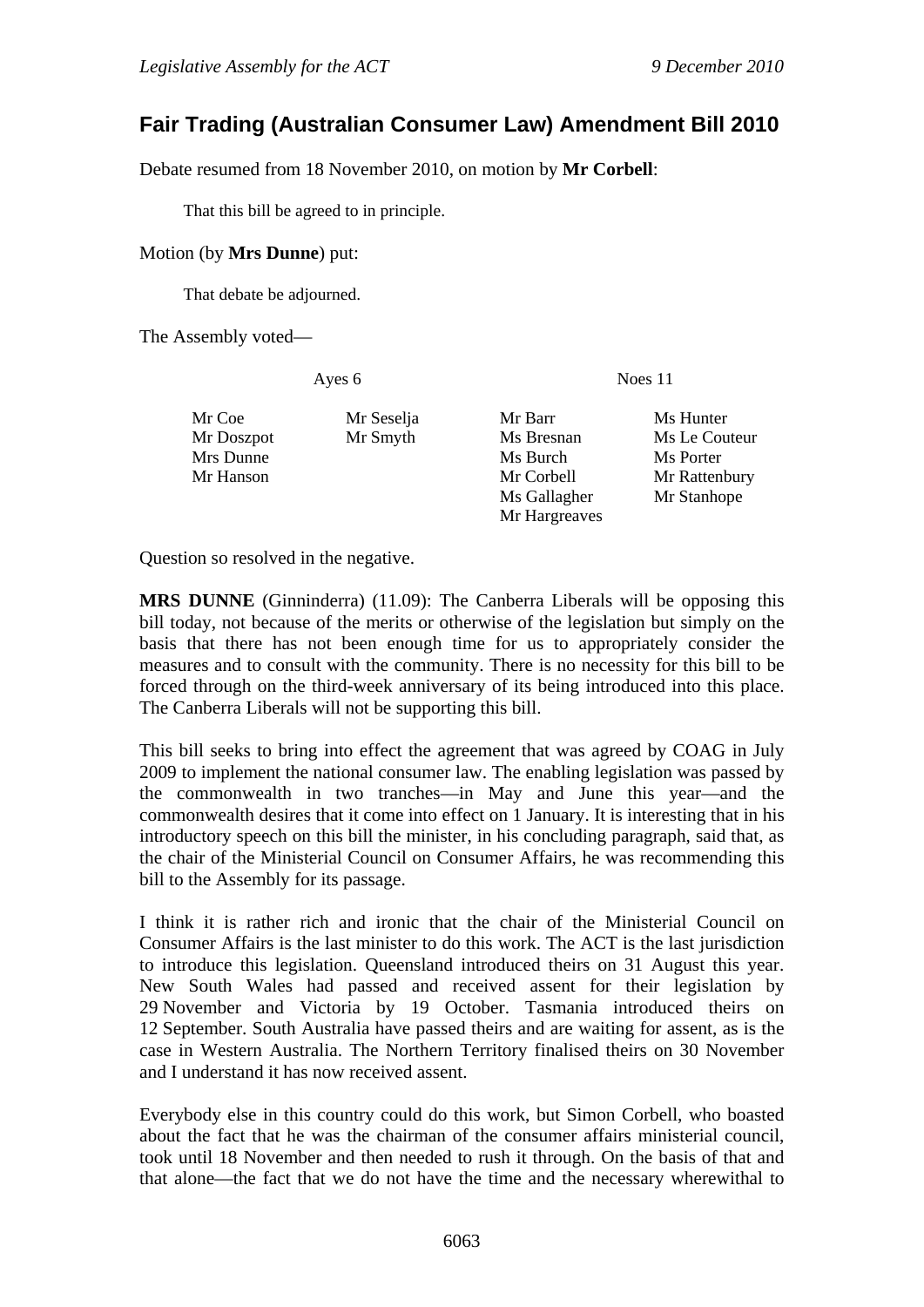scrutinise more than 270 elements of the legislation, because the pieces that are being dropped in consist of 270 sections or more—we are not prepared to support this legislation at this time.

**MR RATTENBURY** (Molonglo) (11.13): The Greens will be supporting this bill today, but only after we have done some detailed work and had some careful consideration of all of the issues raised. With regard to Mrs Dunne's attempts to adjourn this bill for further consideration, as I said in the chamber on Tuesday, the Greens have taken each of the bills this week on a case-by-case basis and judged each of them on their merits. I made that comment in response to a motion by Mrs Dunne that attempted to join together all three justice-related bills before the Assembly this week and debate whether all of them should be passed.

We declined to support the motion because, as I have said, we see each bill individually and judge each on its merits. For the same reason, we did not support the adjournment today. I will address the reasons why shortly. In terms of the bill at hand, I would like to set out the framework we have used to assess this bill because I think that will illustrate the point that I am making on taking each bill on its merits.

In assessing this, we asked ourselves four questions. Firstly, the fundamental question: is the Australian Consumer Law a good law to implement? Secondly, has the Assembly had enough time to assess the bill? Thirdly, what impacts does the bill have on the sovereignty of the ACT Legislative Assembly? And, fourthly, and finally, on a local level in the ACT, how will business and consumers be told about the new consumer protection regime to commence on 1 January next year?

Using that framework I would like to address each question in turn. Firstly, that fundamental question: is the Australian Consumer Law a good law to implement? We believe the answer is clearly yes. The bill is good for consumers and good for business—one of those classic win-win scenarios.

It is good for consumers because for the first time all consumers across Australia will have the same level of protection. For the ACT, we have had a good level of consumer protection and the changes will retain that quality of protection. However, other jurisdictions will have their protections increased to come up to the national scheme, and that is to be supported as a good outcome.

One practical example of the uniform improvements will be the statutory guarantees adopted across Australia. This improves on the status quo where consumers have had to rely on implied guarantees and warranties to protect themselves from defective goods.

The difference between a statutory protection and an implied protection will mean a greater range of legislative remedies for consumers. Whereas currently the only real remedy open to consumers is compensation, the new national scheme will offer consumers the option of having replacement goods provided. For many, this is actually what they want, the goods replaced rather than compensation, which simply means they have to go out and buy the product again.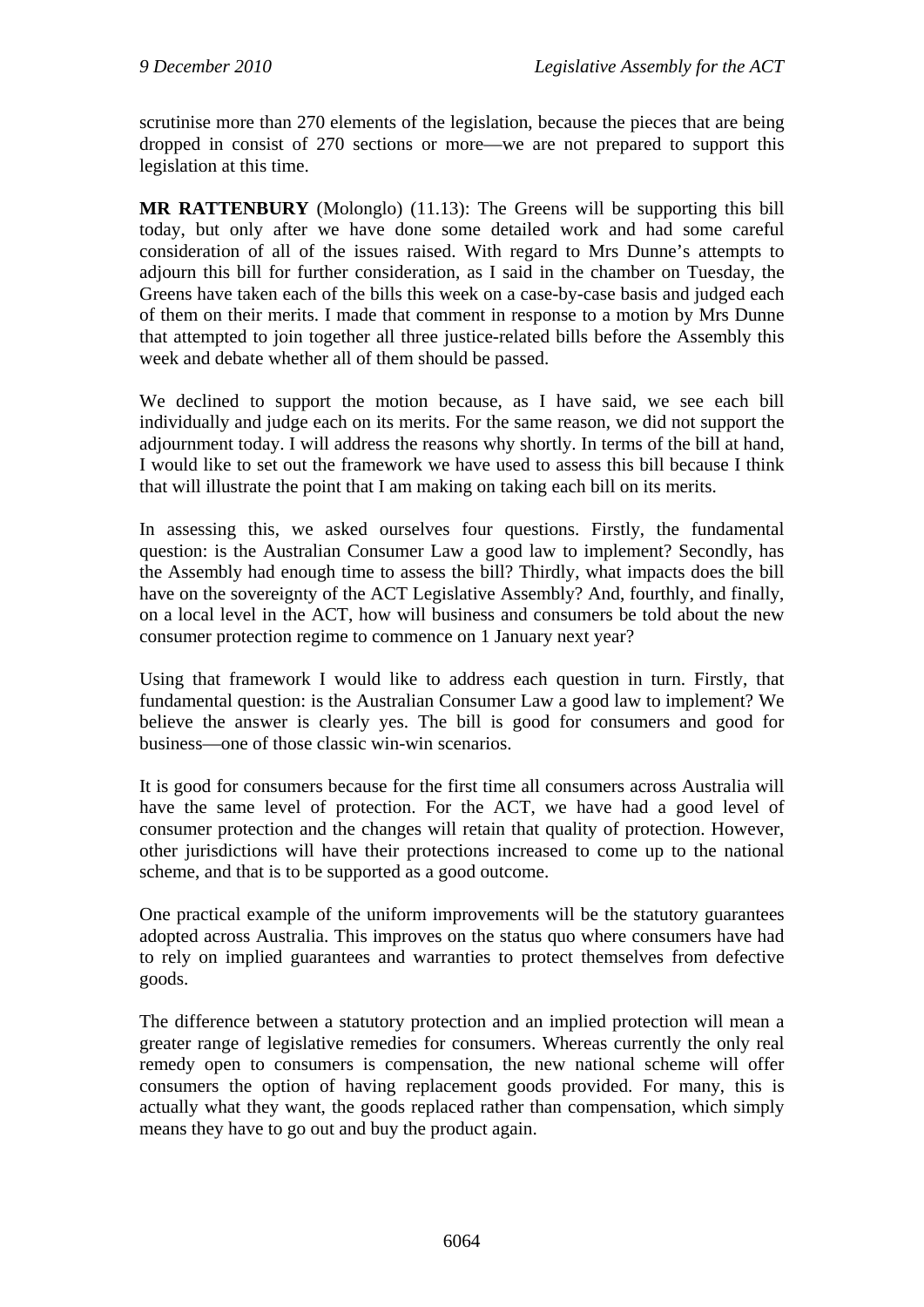These changes are also good for business. They are good for business because, by having one national law to comply with as opposed to differing state laws, the cost of compliance will be reduced.

It is worth noting that it was Peter Costello in 2006, the former Treasurer, who asked the Productivity Commission what the benefit would be to business from a national approach to consumer law. The answer was \$4.5 billion in projected savings to business per year. This is what started the reform process that culminates with this legislation in the Assembly today.

During the development phase of the commonwealth act, the federal Treasury and Senate economics committee conducted five consultations with stakeholders and received hundreds of submissions. These came from a wide range of groups, both national and local, including the Australian Chamber of Commerce and Industry, the Master Builders Association, Foxtel and the ACT Centre for Consumer Law. The Greens are satisfied that this is a good reform and that the federal government have extensively consulted upon it.

We know that essentially it does three things. The bill repeals sections of the existing ACT consumer protection law and, in their place, adopts the Australian Consumer Law as passed by the federal parliament. In the ACT, this will be enforced by the Australian Competition and Consumer Commission and the ACT's own Office of Regulatory Services.

The second thing it does is rename the ACT Fair Trading Act 1992 as the Fair Trading (Australian Consumer Law) Act 1992. Thirdly, it makes consequential amendments to 27 existing ACT acts under which the Office of Regulatory Services have inspectorate powers. A topical example is the Liquor Act, which gives power of entry to ORS inspectors. Because the ACT act will be renamed, references in the ACT need to be updated.

The second question that I alluded to earlier was: has the Assembly had enough time to assess the bill? The Greens believe we have. In the time since the bill was tabled we have taken the opportunity to consult with a range of stakeholders, including a selection of local businesses, the ACT Consumer Law Centre, the National Independent Retailers Association based here in Canberra and the legal academics specialising in consumer law.

What we have learnt is that all stakeholders agree that the reform is a good one. Stakeholders want a national approach to consumer protection. But there is an important point to make about the timing. We believe that the government did not leave any room for error. If there were any issues identified during our work that needed addressing and we needed to adjourn the debate until next year, the ACT taxpayer would have paid the price of the government leaving it to the last minute. It is lucky that this is not the case.

Whilst I certainly listened to Mrs Dunne's concerns, as I am detailing here, when you weigh it up, at the end of the day the all-care-no-responsibility approach is fine and you can do that when you know the numbers are against you, but we do have to think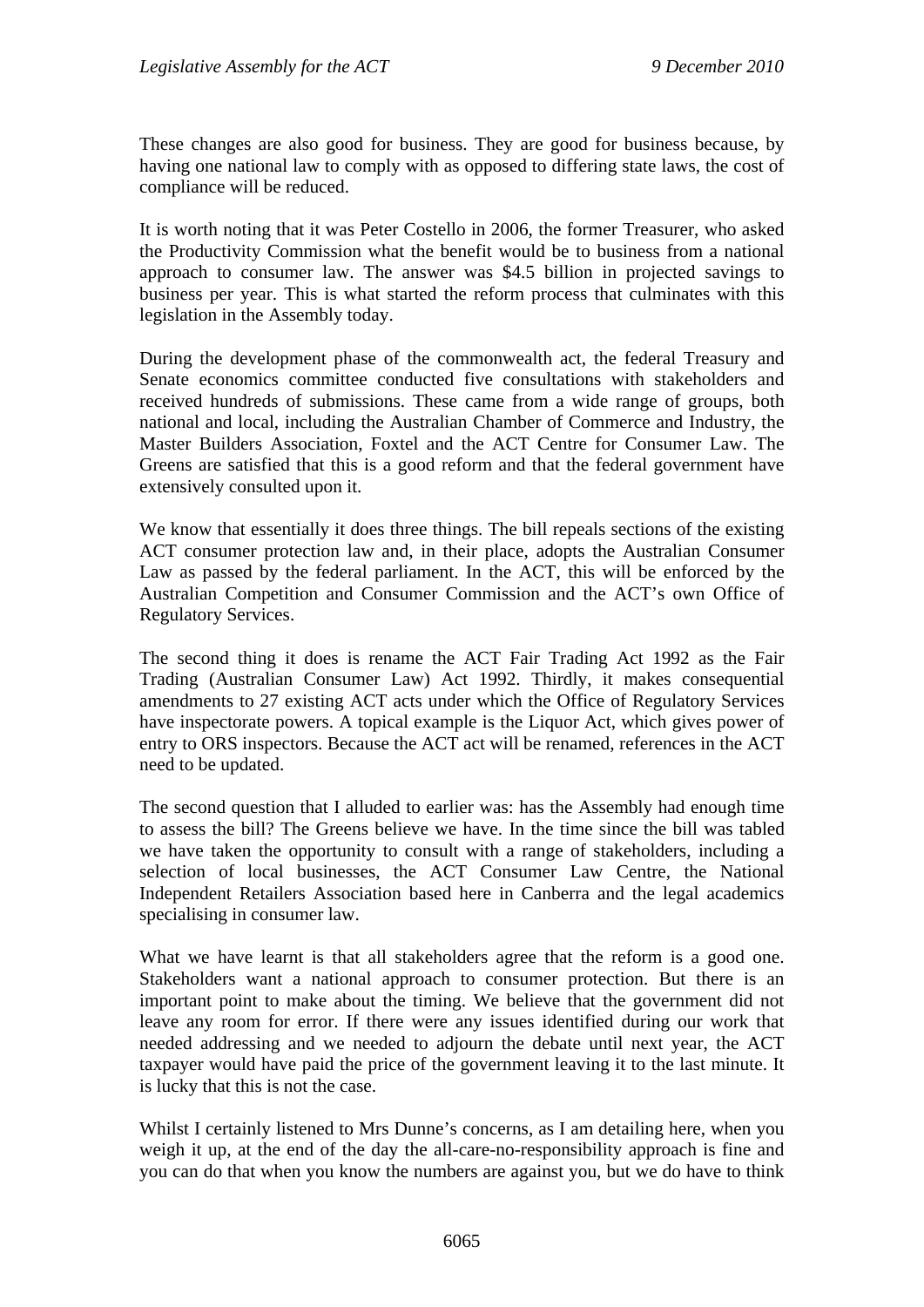seriously about whether we simply want to block this because we are unhappy with the government's timing. Do we want to think about a bit of poor management of the legislative process or do we want to take a bigger picture approach and think about the merits of the legislation?

The Greens have also assessed the human rights implications as identified by the scrutiny report. Scrutiny raised questions about the strict liability offences for businesses and asked whether they are justified. Noting that the government's human rights analysis in the explanatory statement is relatively brief compared to the same work done in Victoria, the Greens are satisfied that the strict liability offences in the commonwealth act are warranted. While we accept the reasoning provided by the government and agree that the public interest in protecting consumers does warrant the offences, we do support the scrutiny committee in saying that more information could have been included in the explanatory statement.

The third question we ask ourselves is: what impact does the bill have on the sovereignty of the ACT Legislative Assembly? This has come up as somewhat of a significant issue in the discussion. Proposed section 8 of the ACT's Fair Trading (Australian Consumer Law) Act will allow an ACT regulation to disallow any future changes that the commonwealth makes to the Australian Consumer Law. It gives a two-month window in which the ACT must make the regulation, otherwise the commonwealth changes are locked in. This two-month window is enough time for the government to act and make a regulation. This is because they can make a regulation at any time they wish, regardless of whether the Assembly is sitting.

Of course, the situation for private members is different. Should the Greens or the Liberals or any other private members in the future wish to exercise their ability to disallow a change made by the commonwealth, they may miss the window because the Assembly does not sit during that time. There have been instances of two-month recesses in the Assembly's sitting schedule, and there may again be in the future. I note, having just passed the new sitting calendar for next year, for example, it will be more than two months until the Assembly sits again from today.

At the heart of this issue is whether private members should be given the same opportunity as the executive government to raise a debate about whether a commonwealth law should be adopted in the ACT. The Greens' position is that it is the proper role of the Assembly as a whole to pass, amend or disallow laws for the ACT. To ensure this is the case, we propose a simple amendment to expand the window for acting from two months to three months. I will be moving that amendment later in this discussion. If passed, this amendment will ensure private members of this Assembly and future assemblies are able to do their job and debate and scrutinise legislation that applies in the ACT.

The final issue we considered was this: on a local level in the ACT, how will business and consumers be told about the new consumer protection regime to commence on 1 January next year? Is a good process in place to communicate and educate the reforms? My office was pleased to hear from ORS staff during a briefing on their plans for communication. ORS plan to visit shopping centres around the ACT, shop by shop, and tell businesses about the changes. This certainly sounds like a big job. I wish the ORS staff well in their efforts to fulfil that, but I am pleased to hear of their plans. I am satisfied that the plans are ready to be rolled out.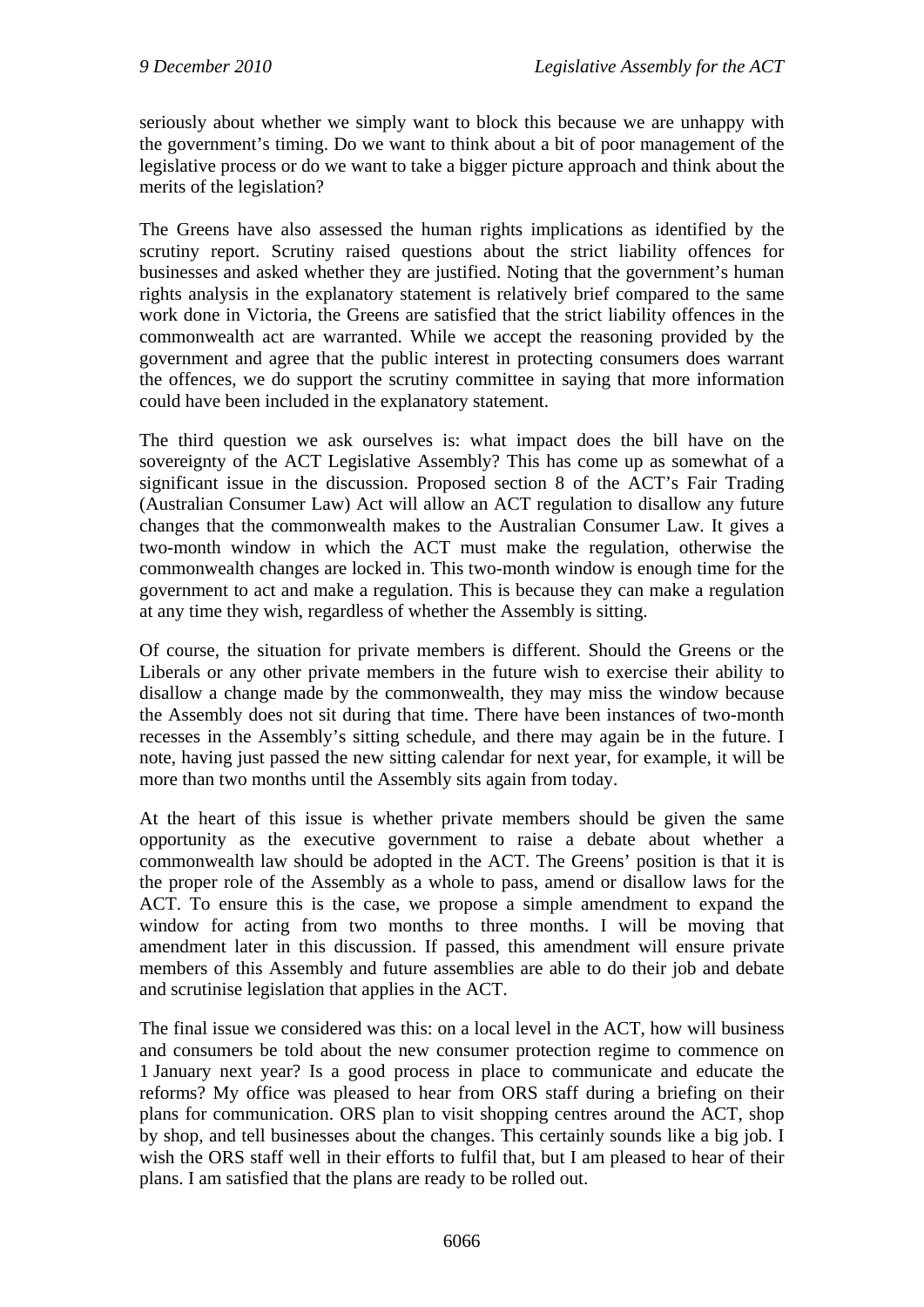Often governments rely on media releases and their websites to tell stakeholders about changes being made. I think actually getting out and talking with people face to face can be a very important process, one that I think will really help business owners understand the new changes and be able to ask questions. I welcome the different approach that is being taken here and I congratulate ORS on developing a plan to roll that out.

In conclusion, this is an important bill. Nationally it promises \$4.5 billion in savings to businesses and better, more consistent protection to consumers. It was also a risky bill. Had the Assembly found issues with it and moved to adjourn it, there would have been ramifications and the ACT would have lost out on COAG-related funding. Luckily for the government and the ACT taxpayer, there was no such need to adjourn, but we encourage the government to plan ahead more in 2011 and not leave similar bills to the last possible opportunity.

**MR CORBELL** (Molonglo—Attorney-General, Minister for the Environment, Climate Change and Water, Minister for Energy and Minister for Police and Emergency Services) (11.23), in reply: I thank the Greens for their support of this bill. I note that of course the Greens were able to get around the detail of the bill and understand its ramifications in a way that the opposition were not. It says a lot about how the opposition operates and perhaps confirms the sneaking suspicion that many of us have that they really do only work during sitting weeks.

**Mr Hanson**: The Chief Minister does not even do that when he is in Spain.

#### **MADAM DEPUTY SPEAKER**: Mr Hanson!

**Mr Hanson**: He was taunting me, Madam Deputy Speaker.

**MADAM DEPUTY SPEAKER**: You do not need to respond.

**Mr Smyth**: You should be protective then, Madam Deputy Speaker, as is your job.

**Mr Hanson**: Remind him to put his comments through you.

**MADAM DEPUTY SPEAKER**: We are not having a conversation about this.

**MR CORBELL**: The passing of the Fair Trading (Australian Consumer Law) Amendment Bill 2010 by this Assembly will provide positive results for the ACT that will flow from the application of the ACL, as the Australian consumer law is known. In the national partnership agreement to deliver a seamless national economy, the Council of Australian Governments agreed to complete the legislative process to implement the ACL by 31 December 2010, for the ACL to commence in all jurisdictions on 1 January 2011.

This process was undertaken with extensive national consultation across nearly two years. The consultation process provided all stakeholders, consumers and businesses alike with a number of opportunities to comment on various aspects of the proposed law, such as the overarching reform process and details of the agreed reforms, draft unfair contract terms and provisions, best practice proposals, product safety and the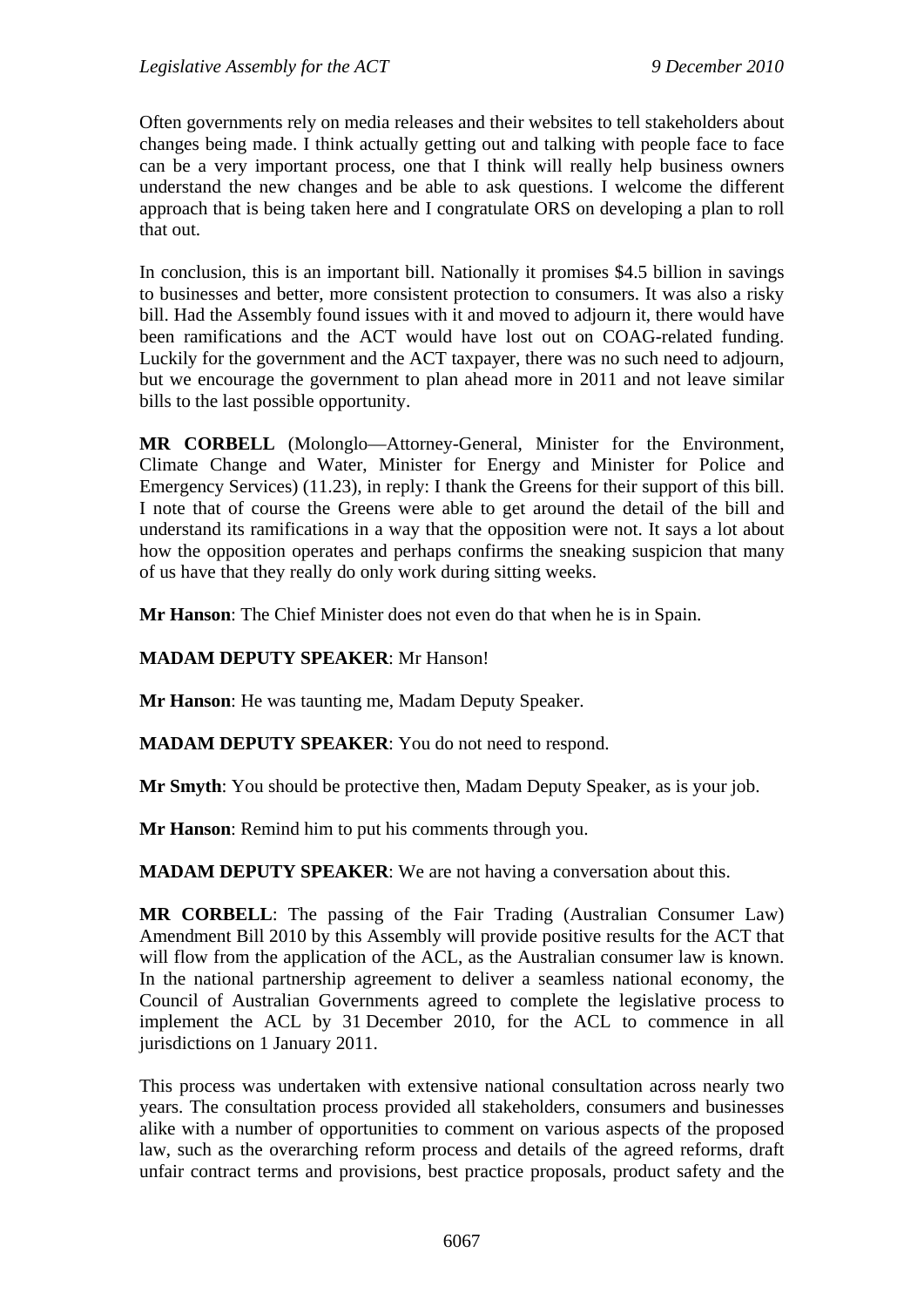proposed legislation itself. Submissions to the consultations included submissions from many peak industry bodies, many of which are based in the ACT.

In 2008 the Productivity Commission's review suggested that the complexity and duplication resulting from the current consumer law system could lead to a lack of consumer confidence in the market and a negative effect on competition and innovation.

In 2010 the commonwealth passed the primary legislation implementation of the reforms. The first act, the Trade Practices Amendment (Australian Consumer Law) Act (No 1) 2010, was the first in a suite of legislation to implement the ACL. The first act included the unfair contract terms provisions of the ACL, as well as enhanced enforcement provisions for the Australian Competition and Consumer Commission and the Australian Securities and Investments Commission. The remainder of the ACL was implemented by the Trade Practices Amendment (Australian Consumer Law) Act (No 2) 2010.

The bill we are debating today largely replaces the Fair Trading Act 1992. Features of the nationally consistent consumer laws that it enacts include a single set of definitions and interpretive provisions, some of which differ from those currently used in the Trade Practices Act, and a single set of consumer guarantees, which replaces laws on statutory conditions and warranties where the pre-existing law required consumers to enforce their rights as breaches of contract. These remedies are now set out in the statute. This eliminates the need for consumers to understand contract law to enforce their rights and is a very positive reform.

Other features include a new national law on unfair contract terms, a new national regime for unsolicited consumer agreements which replaces existing state and territory laws on door-to-door sales and other unsolicited sales practices, five basic rules about lay-by agreements which are simple and always provide for full refund to the consumer, a new national product safety legislative regime and new national provisions on information standards which apply to services as well as goods.

The introduction of the ACL into participating Australian jurisdictions, including the ACT, will provide clarity and certainty for consumers and businesses alike. Commonwealth provisions for interpretation of legislation apply these skills, which will also enhance uniform interpretation across jurisdictions. Taken together, the provisions of the bill will enhance consistent application of the law by reference to one single national consumer law with new enforcement powers, penalties and remedies for breaches of the law. These new powers mean that consumer law will be enforced more consistently in the territory and across Australia and will provide greater clarity and predictability for business.

It is extraordinary that the party that says it is here for small business is not supporting this law today, a law that will provide a single set of national consumer protections and obligations that make it easier for business and consumers to understand their rights and obligations, that removes the multiplicity of different rules and regulations that have existed across eight separate jurisdictions. It is extraordinary that the Liberal Party, which claims to be the party of small business, stands today in opposition to these reforms, reforms that will make it easier for small business to understand their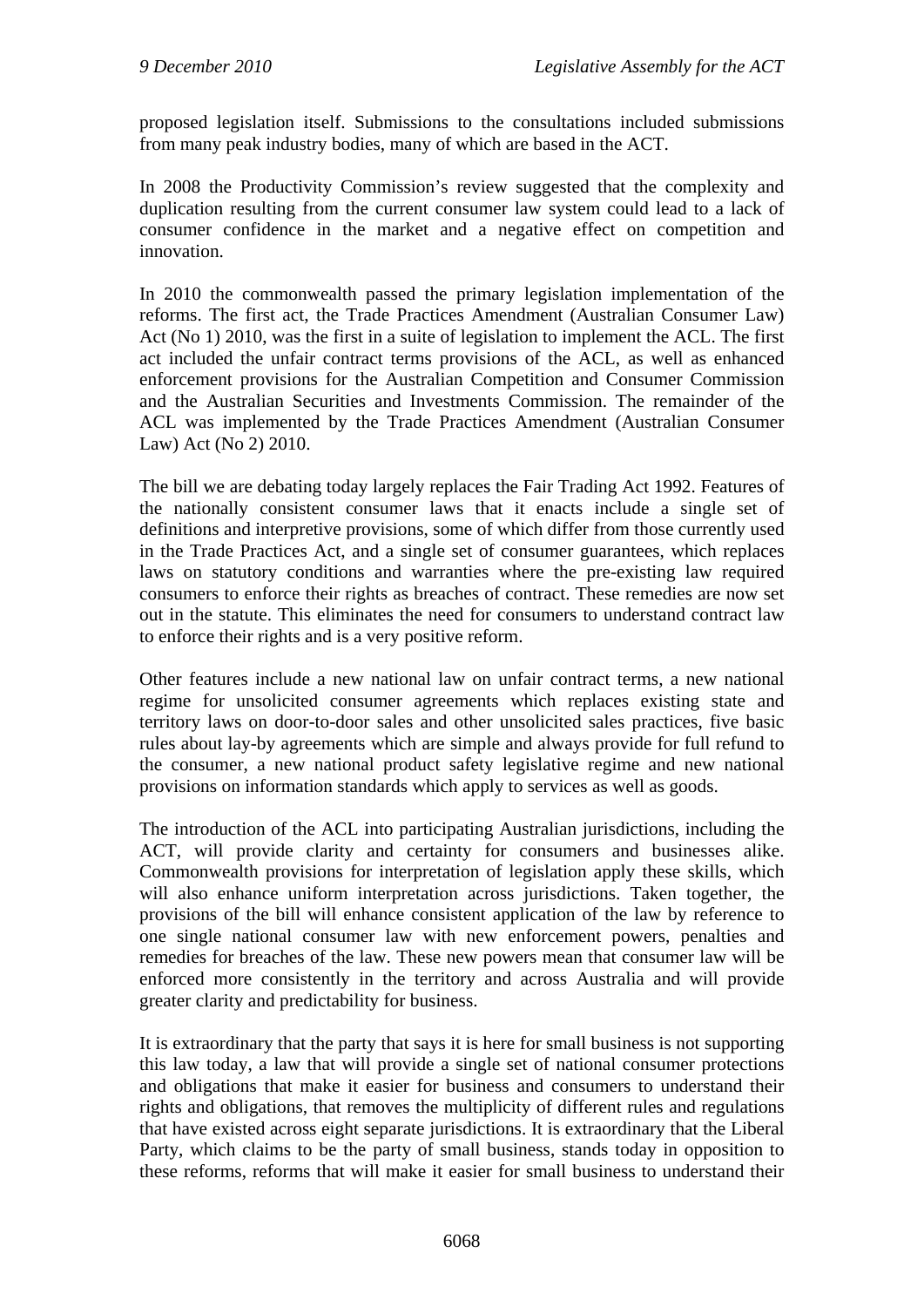rights and obligations when it comes to their engagement with consumers, and vice versa. It is extraordinary that today the so-called party of small business stands in opposition to these reforms that help small business and help and protect consumers.

The ACT bill also retains a number of significant provisions specific to the territory, such as section 51D of the Fair Trading Act which provides a maximum annual percentage rate for a credit contract. ACT consumers continue to be protected so that credit providers in the territory cannot charge above the cap set at 48 per cent. The fair trading (fitness industry) and the retirement villages industry codes of practice are retained to provide consumer protections in these industries. The decision to keep them has been made because it is imperative that the government ensure consumer protections for particular ongoing transactions where it has been shown that protections are necessary, not just the protections that apply to retirement village arrangements.

The ACL will introduce new enforcement powers, penalties and remedies for breaches of consumer laws, including civil pecuniary penalties, infringement notices allowing for minor infringements, public warning notices and consumer redress orders allowing non-party consumers to obtain redress for breaches of the ACL. These powers mean that consumer law will be enforced more consistently and therefore will provide greater clarity for business, particularly those that operate across borders. And that is important in a place like Canberra, with the close proximity of another city such as Queanbeyan.

In the territory, the ACL will be enforced jointly by the ACT Office of Regulatory Services, the Australian Competition and Consumer Commission and the Australian Securities and Investments Commission. Currently, the Office of Regulatory Services is finalising correspondence to send to businesses to ensure that they are kept fully informed of the changes. The ORS website now sets out the details of the Australian consumer law. This is an important reform, one that benefits business, one that benefits consumers, one that provides clarity and ease of understanding and better protections for consumers when it comes to dealings in terms of business transactions.

It is reform that should be supported. It should not be reform that is opposed, certainly not reform that should be opposed because the opposition is too lazy to get its act together to debate the bill. I commend the bill to the Assembly.

Question put:

That this bill be agreed to in principle.

The Assembly voted—

Ayes 11 Noes 6

Mr Barr Ms Hunter Mr Coe Mr Smyth Ms Bresnan Ms Le Couteur Mr Doszpot Ms Burch Ms Porter Mrs Dunne Mr Corbell Mr Rattenbury Mr Hanson Ms Gallagher Mr Stanhope Mr Seselja Mr Hargreaves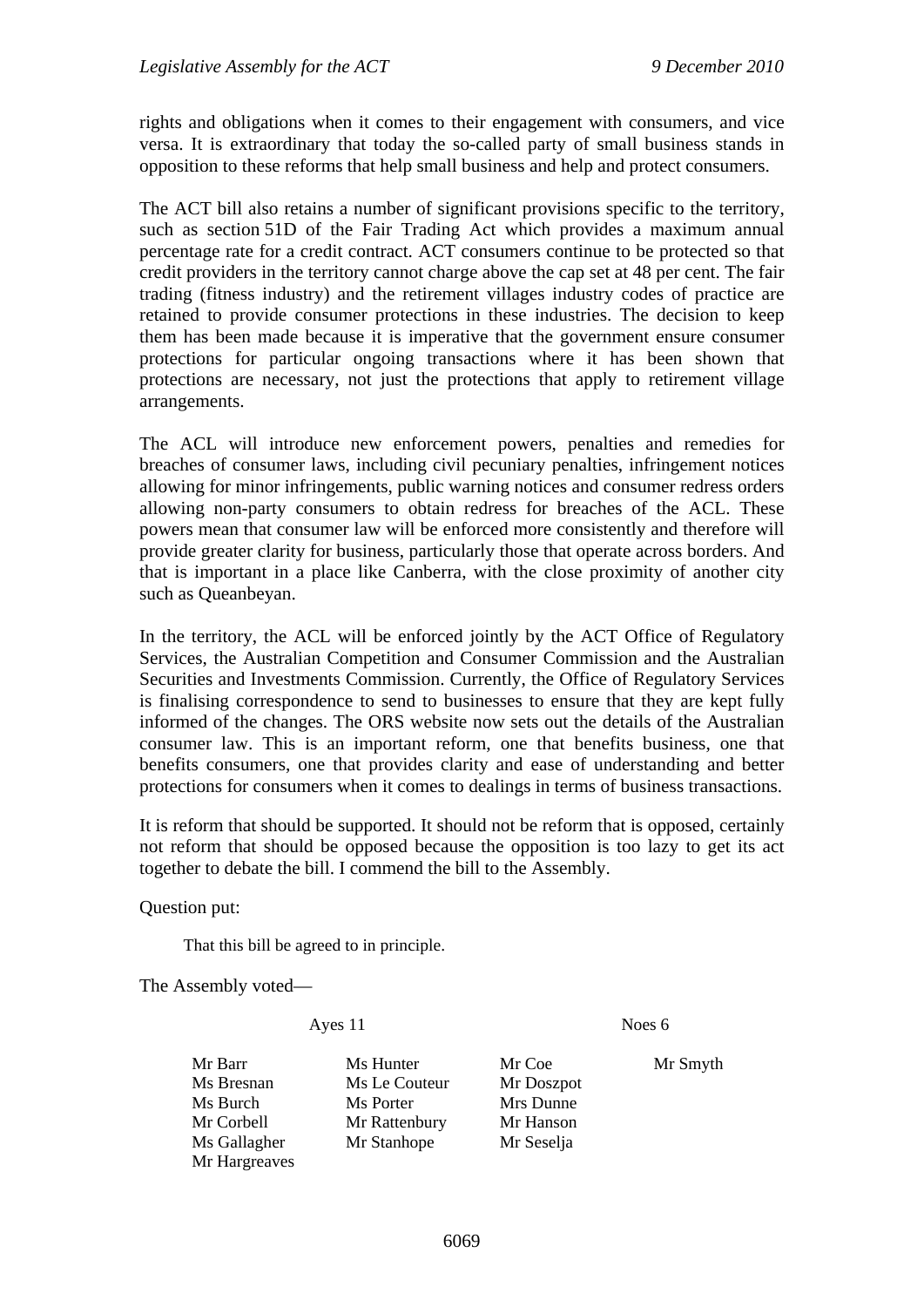Question so resolved in the affirmative.

Bill agreed to in principle.

#### **Detail stage**

Bill, by leave, taken as a whole.

**MR RATTENBURY** (Molonglo) (11.35): I move amendment No 1 circulated in my name *[see schedule 1 at page 6172]*.

As I alluded to in my earlier speech, this is a very simple amendment which proposes to change the proposed new section 8(2), the period for which the Assembly has the potential to disallow a change made by the commonwealth government from two months to three months. As I touched on in my earlier speech, this is simply to ensure that the Assembly does sit within the time frame, because there are periods, not common, where we do not sit for two months and we want to have an opportunity to potentially sit if we felt the need arose.

It is, as I say, a very simple one and largely a procedural one. I understand the government will be supporting this amendment and I welcome that support for what is simply a constructive amendment

**MR CORBELL** (Molonglo—Attorney-General, Minister for the Environment, Climate Change and Water, Minister for Energy and Minister for Police and Emergency Services) (11.36): This amendment proposes an amendment to schedule 1, amendment 1.6 to proposed new section 8(2), to extend the time of notification of regulation applying modification that is text of the Australian consumer law from two months to three months. Section 8 deals with changes made by the commonwealth to the Australian consumer law text that is being adopted in the ACT. This section allows the territory to dis-apply any change but the dis-applying regulation must be notified within two months.

As Mr Rattenbury has indicated, he is proposing to extend the period to three months, having regard to the fact that there may be circumstances where changes are made and members wish to dis-apply as the Assembly will not sit over a two-month period. It is a sensible amendment. The government does not object to it and will be supporting the amendment.

**MRS DUNNE** (Ginninderra) (11.37): This is a sensible amendment and the Canberra Liberals are happy to support it. It does address an issue which has arisen on a number of occasions with template legislation which is adopted in another parliament. The issues relating to disallowance are often very difficult indeed. As the chairman of the scrutiny of bills committee, I know this is something that we have wrestled with and have communicated with our colleagues in other committees on at least one occasion with one piece of template legislation where problems had arisen. I commend the Greens for their amendment.

Amendment agreed to.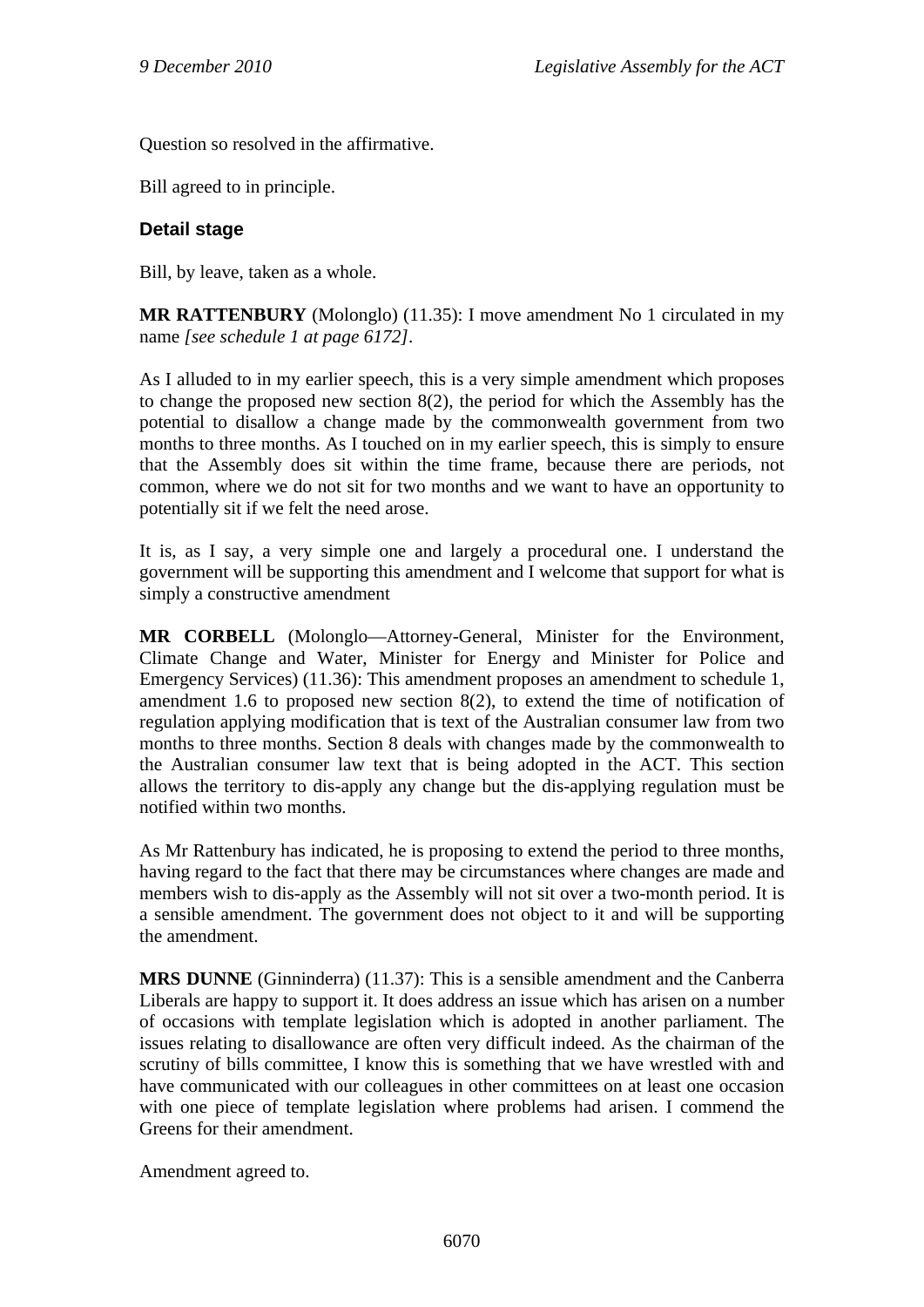Bill, as a whole, as amended, agreed to.

Bill, as amended, agreed to.

## <span id="page-32-0"></span>**ACT Teacher Quality Institute Bill 2010**

Debate resumed from 18 November 2010, on motion by **Mr Barr**:

That this bill be agreed to in principle.

**MR DOSZPOT** (Brindabella) (11.38): This is an important bill. The ACT is the only jurisdiction in this country to not have a statutory teaching accreditation authority. Tasmania had the Teachers Registration Act governing their teacher registration board as early as 2000. Victoria had its Victorian Institute of Teaching Act in 2001. The New South Wales Institute of Teachers Act came into force in 2004. South Australia introduced the Teachers Registration and Standards Act in 2004. The Western Australian College of Teaching Act came into force in 2004. The Northern Territory introduced the Teacher Registration (Northern Territory) Act in 2004. Queensland instituted the Education (Queensland College of Teachers) Act in 2005.

This is quite an indictment of the priorities of this minister for education who continually lectures us about how proactive and progressive he is. He also has been known to mention the fact that he is the longest-serving education minister in the country. Taking all this into account, this once again exposes Mr Barr's Achilles heel. All the rhetoric and spin of this minister just do not match the reality of the situation once again.

In short, approximately 10 years after Tasmania, nine years after Victoria, six years after New South Wales, South Australia, Western Australia and the Northern Territory, and five years after the last one of these was introduced, by Queensland, the ACT Labor government, with federal cash inducements to the tune of \$8 million over five years and \$4 million in this year alone, finally comes to the "facilitated" realisation that the territory needs to catch up with the rest of the country.

This week's sittings have been littered with acrimonious accusations. The word "lazy" seems to be the flavour of this sitting, bandied about like it is going out of style. Yet when one considers the fact that all teacher accreditation legislation in the other jurisdictions was instituted by state Labor governments, one wonders why, in the ACT, our present ACT Labor government has taken so long to introduce this bill. Perhaps it is because of laziness. The fact that we are seeing a record number of bills being rushed through by this government on this last sitting day seems to bolster this appraisal even more.

The ACT Labor government's standard procedure, as we have seen in the recent efficiency dividend cuts and the school closures in 2006, is no longer a surprise. The formula is quite simple: wait until the last minute before school holidays and force the agenda when people have little time to properly consider what is being proposed. And when the seat gets a bit too hot to handle for the government, they rely on the Greens for numbers—the third party insurance for the government. This is now standard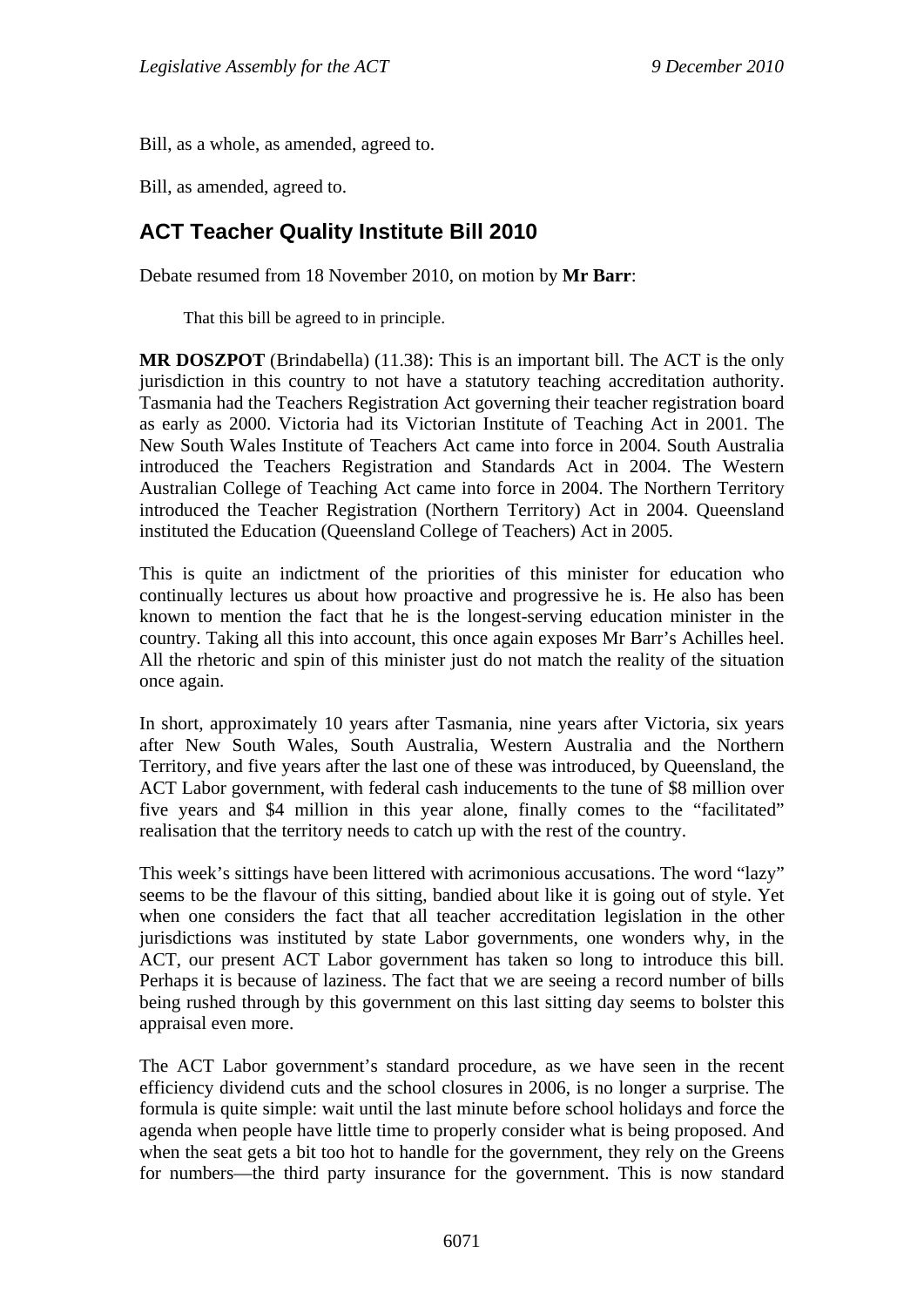procedure in the Assembly, or so it seems. And there is no better example of the tail wagging the dog than what we see played out in this chamber.

In our deliberations on this debate, I would like to put a number of issues on the record. Firstly, the opposition is supportive of a teacher quality institute in the ACT. Secondly, we have conveyed this sentiment to both the government and the Greens and have offered to work together in good faith to address several concerns that have been raised regarding this bill. However, we have a number of issues with regard to the timing of when this bill was tabled and with the series of amendments that have been mentioned, which have only been circulated to us this morning.

The series of events leading up to today's debate goes as follows. The bill was tabled on 18 November and adjourned to be debated on 7 December, after only three weeks. The minister's office organised a 30-minute briefing on the bill in the afternoon on the day prior to when the bill was to be debated, where it was discovered that the government intended to amend its own bill. This also coincided with the publication of the scrutiny report regarding this bill, which identified five pages of concerns. The bill was removed from the 7 December sitting program. And as of late vesterday afternoon, we were advised by the minister's office that the bill would be brought on for debate today.

The time frame between the publication of the scrutiny report and the intended date of debate was less than a day. The time frame between the publication of the scrutiny report and today is a little more than three days. Suffice it to say, whatever amendments can be made in this short time frame can only be cursory. And it is ironic that my Greens counterpart on this matter is, at the same time, a member of the scrutiny committee. Coincidence? I think not.

Truth is, this is a rush job, with a reporting deadline to meet and a benchmark payment to receive. The question begs to be asked: what does the ACT stand to gain with the proposed institute? It is the minister's responsibility to make his much hyped-up promises a reality. It is fine to speak of the benefits that the institute can bring to teachers in the ACT. Yet before we can get carried away with how this initiative will "guarantee the depth and quality of the staff that we already have", as the government has been quoted as saying, they need to give further assurances that teachers will not be disadvantaged by the passing of this bill.

We second the sentiment of both the public and private sector school systems in our support for a teacher quality institute in the ACT. That said, issues on certain key aspects of the proposed bill identified by the scrutiny report warrant monitoring and continued consideration.

The importance of finally being in line with the other jurisdictions in having a statutory authority for teacher accreditation is significant. Hence, if this bill were to be passed, this bill should be properly considered. And given that it will affect approximately 8,000 teachers working in the ACT, there should be no room in this bill for doubt at a base level.

Having conducted the necessary consultations, we feel that this bill meets this basic criterion. Although it has been introduced in haste and is not ideal, it is passable and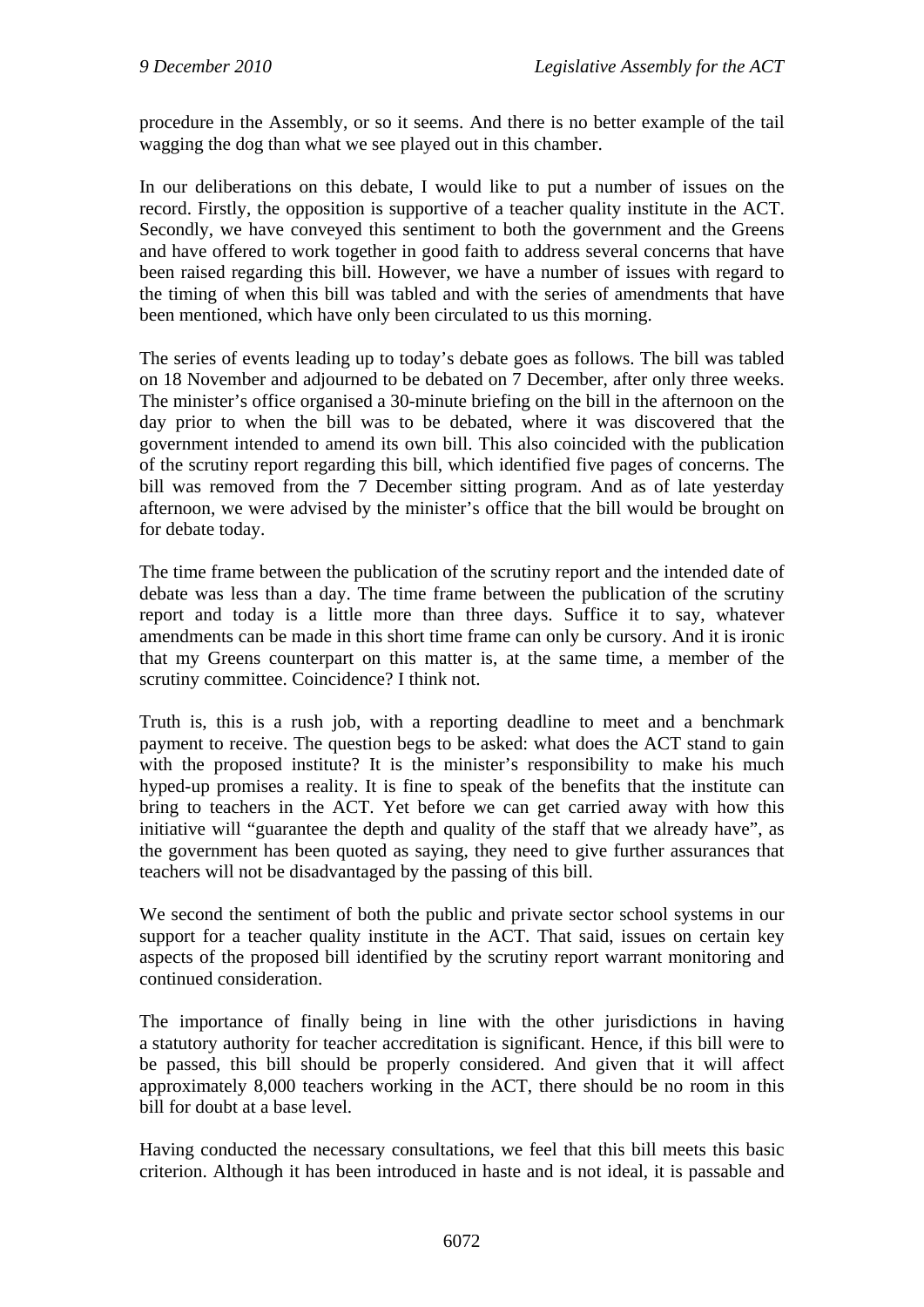as such we will support this bill. I understand that Ms Hunter will be putting her amendments in a few minutes, and I will respond further after Ms Hunter has spoken to her amendments.

**MS HUNTER** (Ginninderra—Parliamentary Convenor, ACT Greens) (11.46): The Greens will be supporting this bill. We agree that teaching is a profession that should be regulated in this way and that the teacher quality institute is an appropriate body to fulfil this purpose.

This reform is part of the national reform agenda and we are pleased that the ACT has now adopted these reforms. The ACT is the only jurisdiction without a system of teacher registration. As I understand it, we currently depend on New South Wales for this service, and it is appropriate that we have our own system for teacher registration.

Our delay in adopting the registration scheme being proposed does have the advantage of allowing us to see how similar schemes have worked in other jurisdictions and the benefits and pitfalls. I would very much hope that we will have picked up the best parts of the schemes in other states and that that will prove itself over time.

I understand that all the relevant stakeholders, particularly the ACT branch of the AEU, are very supportive of the proposed changes. My office has been in contact with Penny Gilmour in the last couple of days; she said that it was a good consultative process, that stakeholders were very much included and that the AEU is a great supporter of this move forward in establishing a teacher quality institute.

It is appropriate that the institute be given the responsibility of setting standards for the teaching profession and for regulating and monitoring adherence to these standards. This is a positive step forward and has the potential to help improve the profession and lead to improved teaching outcomes.

The Greens agree with and support initiatives to promote the status of the teaching profession and to provide a better way of remunerating teachers for their efforts. Teachers deliver an enormous service to this community. They are one of the very few professions that every single person in our community has had contact with. Not only that: at the time we come in contact with teachers, quite often we are vulnerable, impressionable and very dependent on the services they provide. That, of course, is because we are the children and the students in those schools.

I am sure—there is no doubt—that a good education provides a very invaluable start in life. We know that the opportunity for a good education can lead to a great pathway to some enormous benefits for anybody who is able to have that positive impact on their lives.

Teaching is a profession that needs some reform. We agree that, like all other professions, there should be a more appropriate recognition of the individual capabilities of each teacher. It is appropriate that we elevate and regulate the profession in a similar way to the way we regulate other professions such as lawyers, doctors and engineers.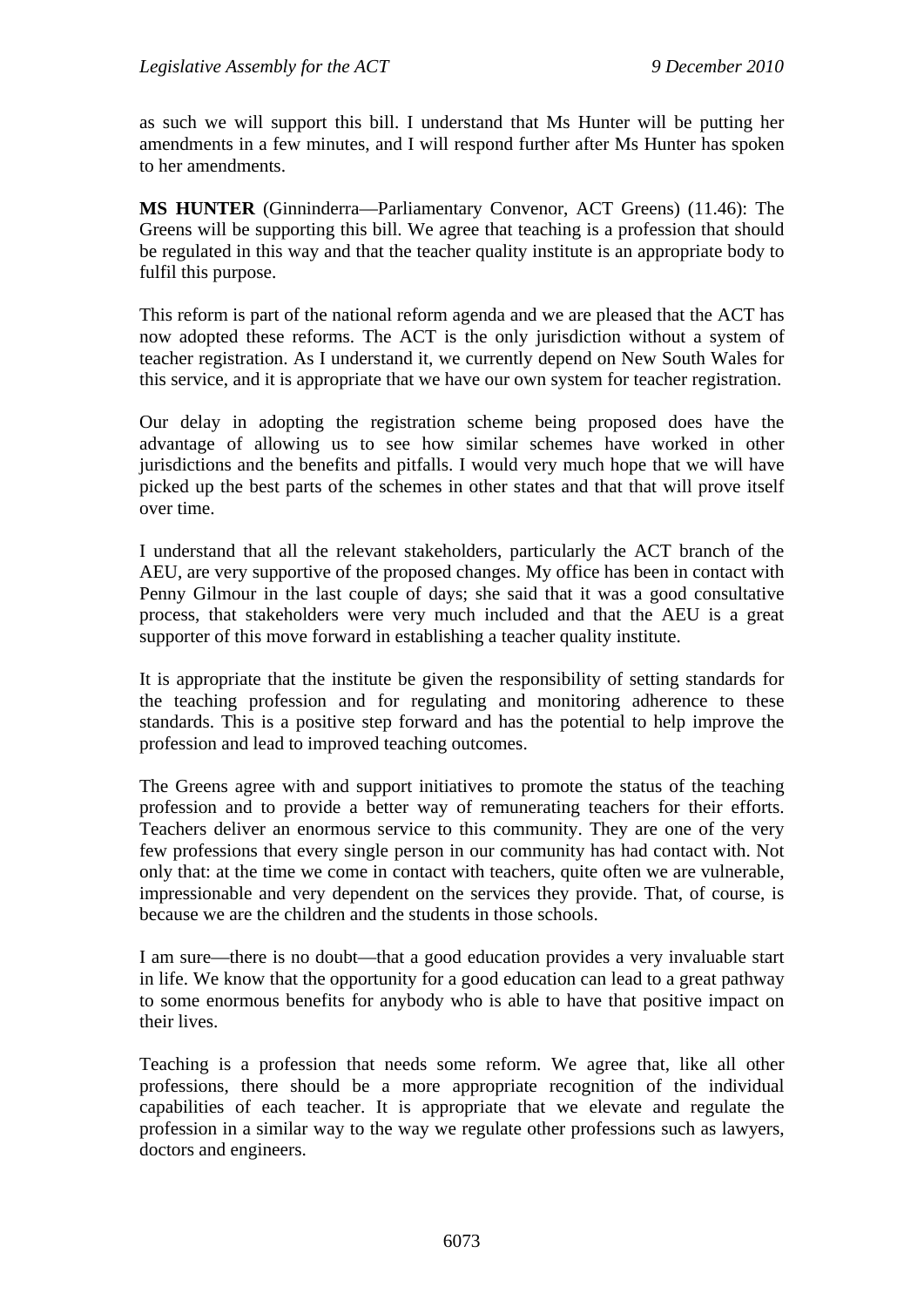The bill creates three classes of registration. The Greens agree that these are appropriate and recognise the nature of the teaching workforce and allow for the efficient administration of the profession.

Ancillary to this is the creation of the teachers register. This is a positive move and promotes accountability and transparency in the profession. It facilitates teachers moving between schools and between states and I think it can improve community confidence in that it provides an assurance that all teachers have the mandatory qualifications and are fit and proper people to be teaching our children. That said, we do note the privacy concerns that this raises; I have circulated amendments to amend this provision slightly so that we can guarantee that privacy.

The other substantive change is giving the institute the capacity to create codes of practice. We think it is appropriate that there are comprehensive standards for teachers. We also agree with entrusting the institute with the responsibility for enforcing compliance and adjudicating on non-adherence. I note that appropriate review measures are created to allow individuals to challenge decisions in the ACT Civil and Administrative Tribunal.

We agree with the proposed institute board members, although I must say that I have some reservations about appointing a member to represent the community and the practical difficulty that this poses. Nevertheless, I am happy to see how it goes into the future and will keep an eye on that.

Whilst there has been a long process leading up to this bill and there has been considerable public consultation and consultation with stakeholders, it is unfortunate that we had such a short period of time to consider the provisions of the bill. I will pick up on Mr Doszpot's point on this, although I would thoroughly reject some sort of weird conspiracy theory about me being on the scrutiny of bills committee.

I must also note the poor standard of the explanatory statement. It is disappointing that it does not explain the intended operation of many of the clauses within the bill; nor does it even attempt to engage with the human rights issues that may arise.

That noted, I must thank the departmental officials for responding to my questions that were sent through—they responded very quickly—and for providing a briefing and satisfying me of the appropriateness of a number of clauses that I had particular concerns about.

I will be moving some minor amendments to clarify the disclosure and privacy provisions and provide a reasonable excuse exemption for those unable to obtain a criminal history from overseas. These amendments address some of the issues that were raised by the Scrutiny of Bills and Subordinate Legislation Committee in its most recent report.

As I said, the Greens will support the creation of the teacher quality institute.

**MR BARR** (Molonglo—Minister for Education and Training, Minister for Planning, Minister for Tourism, Sport and Recreation and Minister for Gaming and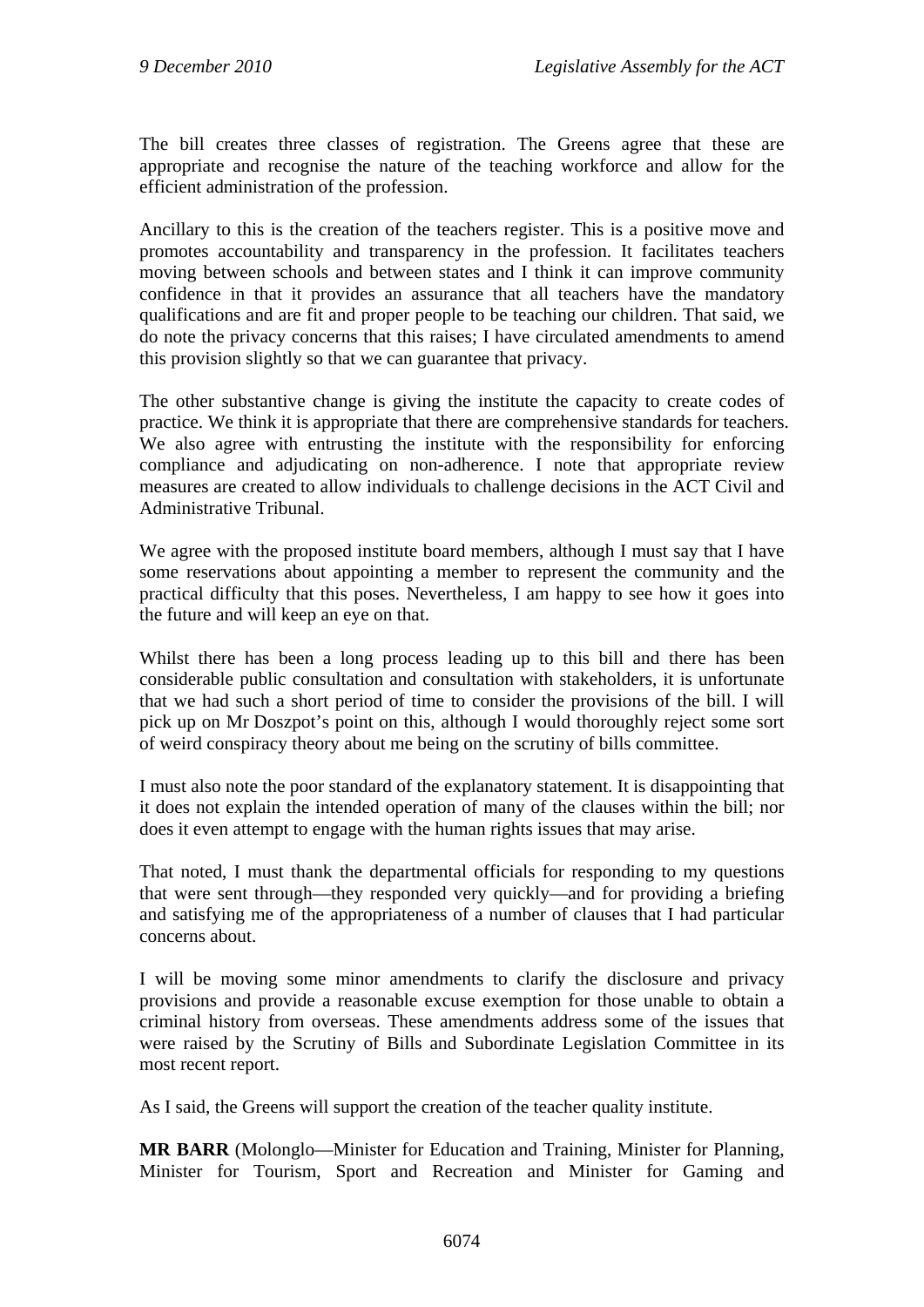Racing) (11.52), in reply: In closing debate at the in-principle stage I would like to thank members for their support—some clearly more enthusiastic than others. It would appear that we have a new definition of legislative support from the Canberra Liberals—the bill that is "passable". In the context of minority governments, you take the support where you can get it. I would like to thank Ms Hunter for her more genuine contribution to the passage of this legislation and for her more genuine engagement in the process.

In the context of debates around consultation, whilst I acknowledge the importance of being able to engage and thoroughly brief members in this place around legislation, it would always be my preference to err on the side of spending more time with the stakeholders and people who are directly affected by legislation. If there is a difficulty in terms of achieving the appropriate balance around consultation with those directly affected and those in this place, I think most people would err on the side of common sense and say that you should spend more time talking with people who are directly impacted by legislation rather than seeking to get political opponents who have no real interest in advancing a particular reform agenda across the line.

I acknowledge that, in the context of future national reform legislation, it would appear that the Greens are more the party of reform, and I welcome some of the comments from Ms Hunter in recognising the need for reform in the teaching profession and what this bill will facilitate. When it comes to opposing parties in Australian politics, yes, the Liberal Party is now the party of just saying no. We see this again repeated at the national and local level.

Madam Deputy Speaker, having got them a little bit excited now, I will turn to the detail of the bill. There is no doubt that education experts are in agreement that the quality of an education system cannot exceed the quality of its teachers, and therefore, to produce the best student outcomes, it must continue to attract, retain and develop the best classroom teachers.

We have invested heavily in the teaching profession, most recently in providing support for an additional 70 teachers in ACT public school classrooms to further reduce student-teacher ratios. We have hired literacy and numeracy coordinators to help our classroom teachers to work with students who are struggling to achieve minimum national benchmarks in relation to reading, writing and mathematics.

I was very pleased with progress at yesterday's ministerial council around the establishment of national professional standards for teachers, particularly the establishment of new highly accomplished and lead teacher classifications. The ACT has signed off on that national approach, and I hope that other jurisdictions will do so within the week. These classifications will pave the way for new career paths which will encourage our top teachers to stay in the classroom. It is all around the philosophy of letting teachers do what they do best—and that is teach. That is why we are investing to free up teachers so that they can spend less time on red tape and administration and more time in the classroom or preparing for the next day's lessons.

Because of the work we have already done in developing our local curriculum framework, "Every chance to learn", we are the best placed of all Australian jurisdictions to commence the introduction of the national curriculum, beginning next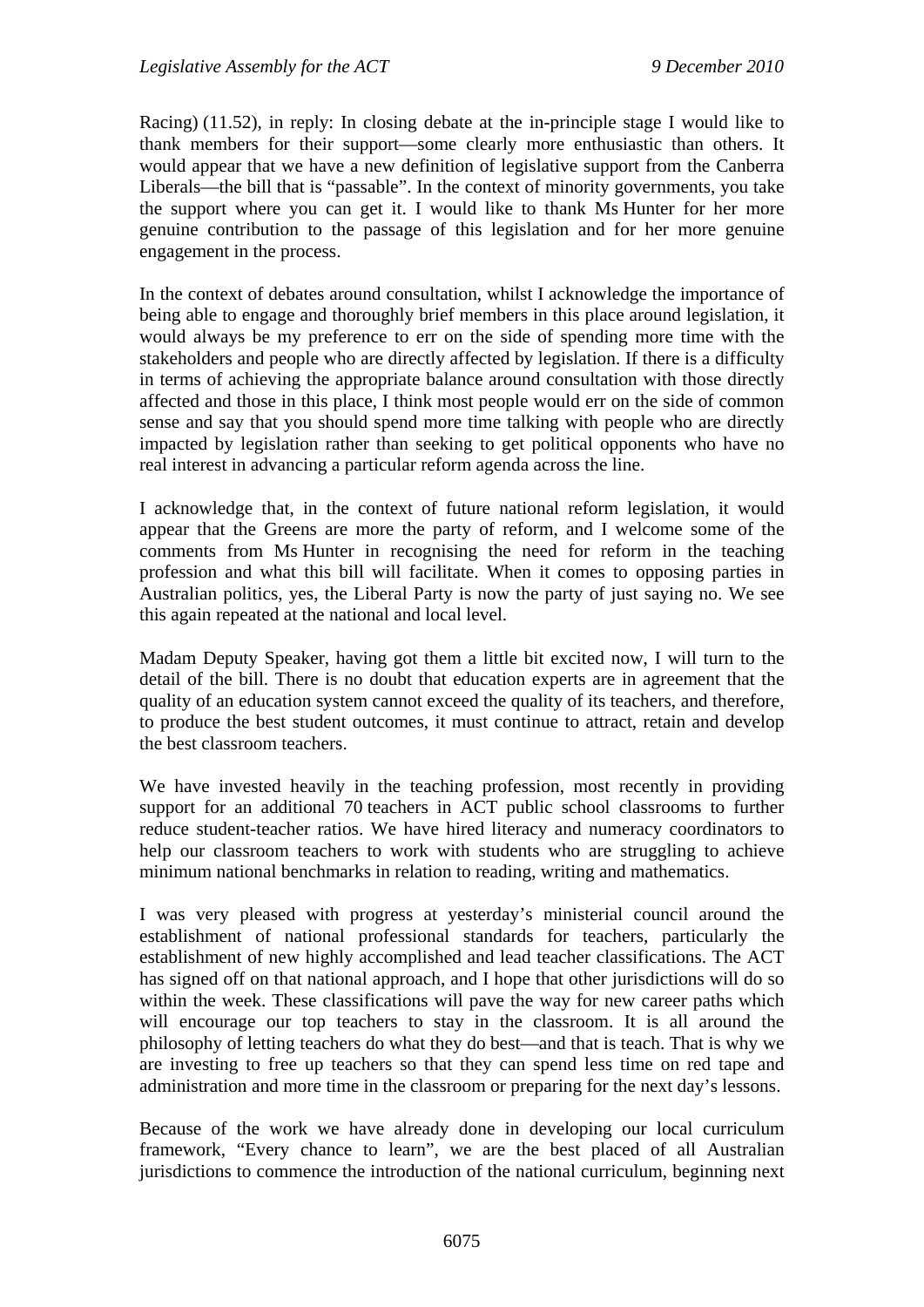year. We are giving principals more say over how they run their school—more say and clearer accountability. The teacher quality institute is a key part of this investment in education.

The next major reform in Australian education is in improvement of teacher quality. It is about productivity—productivity and the effectiveness of our teaching workforce. The last research from the Grattan Institute found that an increase in teacher effectiveness of 10 per cent would lift Australia's education systems into the highest performing group of countries in the world, including countries like Finland, Singapore and South Korea. This productivity gain would translate into an additional \$90 billion in the Australian economy by 2050, making all Australians 12 per cent richer.

It is for these reasons that we make no apologies for wanting to attract and retain the best and brightest into our classrooms. The ACT teacher quality institute will raise the status of the teaching profession.

We are committed to ensuring that graduates with very high ATARs who would look at perhaps law and medicine are also considering a career in teaching. They would choose teaching because they are passionate about making a difference. They would also choose teaching because it offers a series of diverse careers—careers in early childhood, in special education, in teaching students who have English as a second language, in behaviour management and the list goes on. They would choose a teaching career where hard work and contribution to school communities and student outcomes are recognised and rewarded not just with a thankyou from parents or from the school leader but with an enhanced career structure—a structure that will keep the best and brightest in our classrooms, one that will attract leaders in many fields to bring their life experiences into the teaching profession.

The teacher quality institute is vital to this vision of 21st century teaching. The ACT's teacher quality institute will have three key responsibilities: registration of teachers, starting in 2011; accreditation of pre-service teacher education programs; and certification of teachers against the new, nationally recognised performance standards.

The bill establishes the functions of the institute and creates a new board. This board will be representative, with board members from the Association of Independent Schools, the Catholic Education Office, the Australian Education Union, the Independent Education Union, the University of Canberra and the Australian Catholic University as well as the broader community.

The institute shows once again how the old public versus private debate in education is over. All ACT teachers—from public schools, independent schools and Catholic schools—will be brought together under the teacher quality institute umbrella. There is significant momentum amongst stakeholders from the Catholic Education Office, the Association of Independent Schools, the AEU, universities and pre-service teacher education providers for the creation of this institute. The bill establishes a registration process for teachers, giving parents peace of mind that the teacher standing in front of their son or daughter meets professional standards.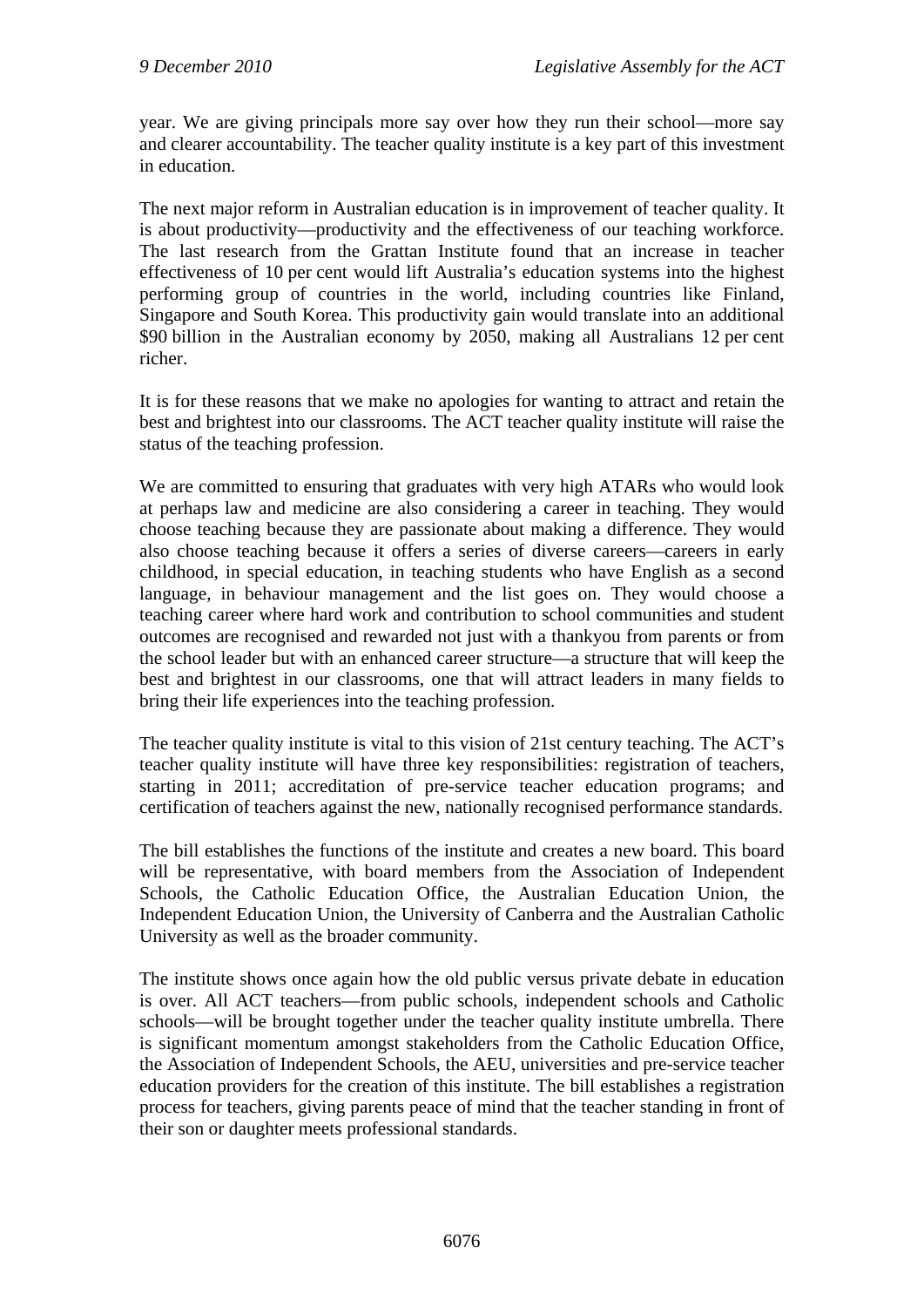In response to the comments made by the scrutiny of bills committee, I am advised that the definition of school in the bill aligns with the definitions in the Education Act 2004. For example, note 1 in the dictionary of the bill refers to the signpost definition of a non-government school and refers to the dictionary within the Education Act 2004.

In relation to obtaining a police clearance certificate, the amendment Ms Hunter has foreshadowed, which gives the institute discretion to waive this requirement if a person has taken all reasonable steps to obtain a copy of the record and is unable to do so, will go to address the committee's concerns on this point.

In relation to privacy issues, it should be noted that it is important that the institute maintains a register of teachers' addresses, gender and whether or not they identify as Indigenous. This is consistent with other professions and other Australian jurisdictions and is important to monitoring our teaching workforce. But again the government believes that the amendment that Ms Hunter has foreshadowed will strike the right balance between disclosing information in the public interest and protecting an individual's right to privacy.

A third party will still be able to find out whether a teacher is registered or not, but will not be able to access the reasons for or the status of suspension or cancellation of a teacher's registration or permit to teach. In relation to accreditation of courses, the grounds for suspension or cancellation are broader than grounds for refusal to ensure quality control of courses. Section 74(3) provides the institute with a broad discretion. This will enable the institute to respond flexibly to a range of circumstances to take into account unforeseen circumstances in the accreditation of education programs.

The Assembly can be assured that appropriate policies and guidelines will be developed to make a clear framework for decision making.

As I have outlined, there is a lot of reform going on in the education sector—investing in new facilities, rolling out a new national curriculum and recognising and rewarding the best teachers. All of these reforms and investments are focused on students. The quality of an education system, however, cannot exceed the quality of its teachers. The teacher quality institute is an integral part of raising the status of the profession and creating a 21st century teaching workforce.

I would like to thank Ms Hunter and her office for their detailed engagement in this process and indicate in advance that the government will be supporting the amendments that Ms Hunter is proposing. I commend the bill to the Assembly.

Question resolved in the affirmative.

Bill agreed to in principle.

# **Detail stage**

Bill, by leave, taken as a whole.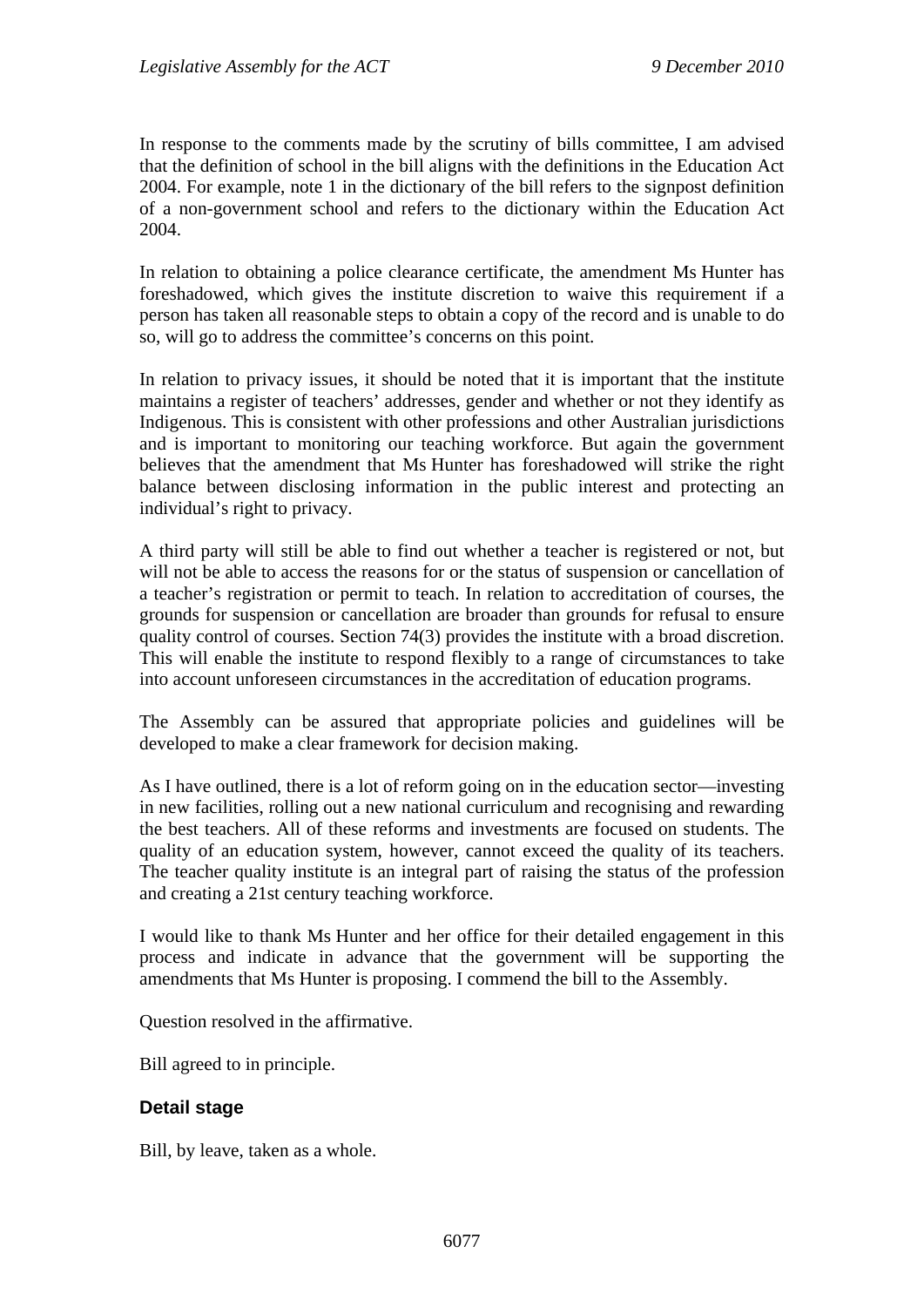**MS HUNTER** (Ginninderra—Parliamentary Convenor, ACT Greens) (12.05), by leave: I move amendments Nos 1 to 5 circulated in my name together *[see schedule 2 at page 6172]*.

These amendments clarify the privacy provisions and ensure that the only information that is available to the public is where the teacher has a full or provisional registration or a permit to teach. The Greens do not believe any further information is reasonably necessary for the public. It is appropriate that the public have confidence and can be assured that teachers are registered, but we believe no more than that needs to be released publicly.

The other amendment inserts a reasonable excuse clause to ensure that, where people take all reasonable steps to obtain a criminal history report but are unable to do so, they will not be discriminated against because of factors beyond their control. This particularly came up in cases where people may have lived overseas in a few different countries where it becomes very difficult to get hold of some sort of report for the time they lived in those countries.

I note the minister's response to the scrutiny report on this matter. The list provided by the Department of Foreign Affairs and Trade will, of course, be a relevant factor. It is important to create a formal mechanism in the legislation to ensure this. As I said, these amendments were very much in response to issues that were raised in the scrutiny of bills and subordinate legislation report, and I commend the amendments to the Assembly.

**MR DOSZPOT** (Brindabella) (12.07): I would like to comment on Ms Hunter's story about my suggesting a conspiracy of the membership of the scrutiny committee. I was not suggesting a conspiracy, Ms Hunter; I was simply suggesting that after five pages of issues that the scrutiny committee covered, it seems strange that you feel your amendments will cover all those issues. You have given us a shorter time frame than the government to consider your amendments. We do not believe they fully address all the repercussions of maintaining privacy for teachers and ensuring probity in program accreditation.

Although we find merit in the Greens' amendments regarding clauses 32(1)(a),  $33(1)(a)$  and  $35(1)(a)$ , we have issues with clause 42(5). With regard to privacy accorded to teachers, we must be mindful that, unlike the case involving doctors, dentists, architects and the like, parents do not directly contract the services of school teachers. This is the work of schools and, as such, teachers should be granted greater scope for privacy.

This amendment does not address the core of this issue. Given the limited time frame for consideration already outlined, the amendments proposed are yet another example of a rush job. As such, we cannot accept these amendments. Teachers and their rights deserve greater consideration than this. We need to focus on quality and lift it from being just a catchword for government spin. That said, I reiterate, once again, our support for a teacher institute in the ACT. As such, we will support this bill. As the teacher quality institute according to the ACT's national partnership implementation plan will not be fully registered and certifying teachers until 2012, there is ample time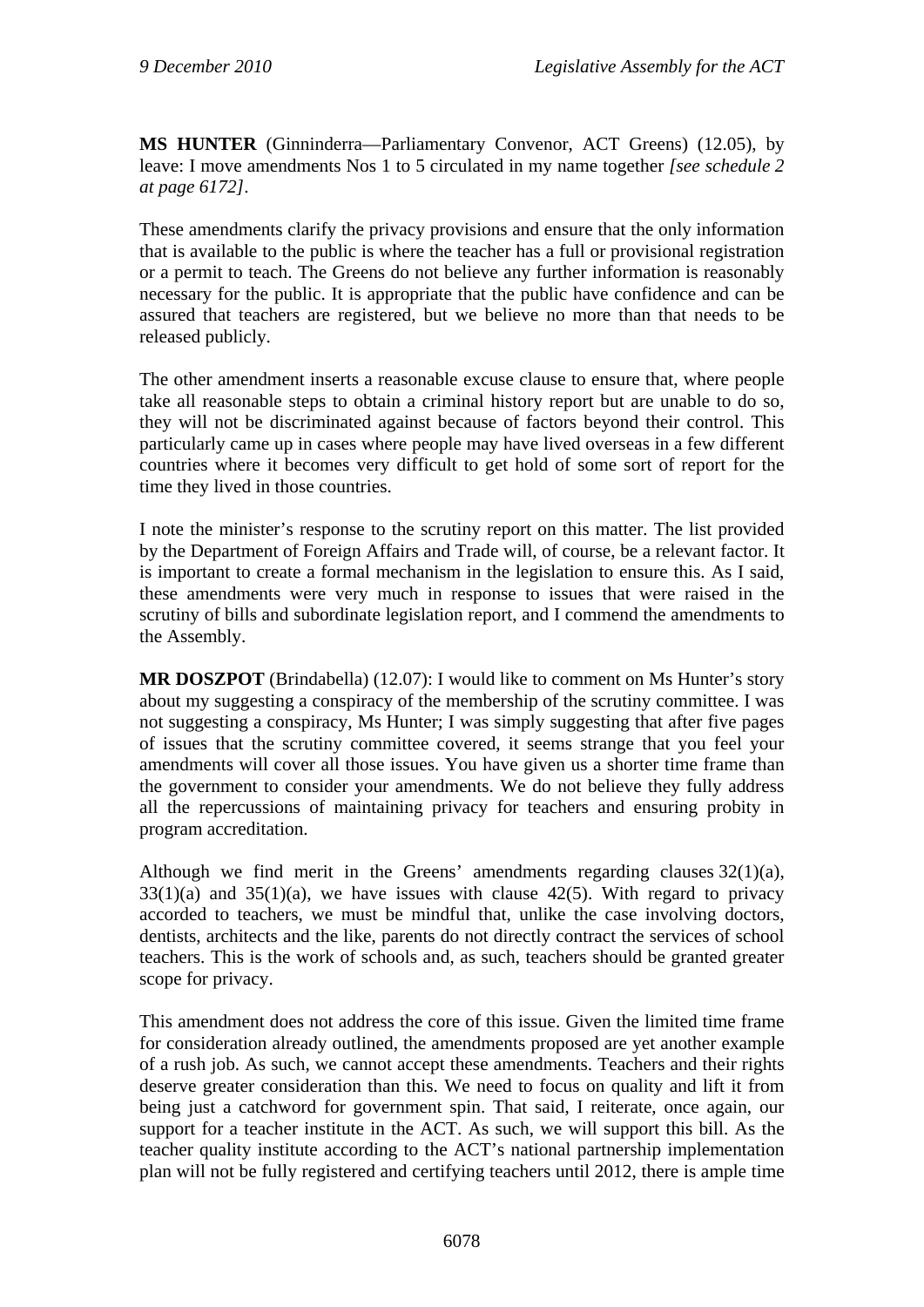to properly consider the issues highlighted in the five pages of the scrutiny report. If the practicality of this bill worries Ms Hunter, I will introduce an amendment bill next year. We look forward to working with the government and the Greens in this regard.

**MR BARR** (Molonglo—Minister for Education and Training, Minister for Planning, Minister for Tourism, Sport and Recreation and Minister for Gaming and Racing) (12.09): As I foreshadowed, the government will be supporting these amendments. In relation to the first one around police certificates, the Department of Immigration and Citizenship hold a list of those countries from which a police certificate may be gained. They also provide advice on what must be done if either the country is not listed or it is not possible to obtain the certificate. The institute will be satisfied that the applicant can show that they have made every endeavour to obtain a certificate but were unable to do so. The government will support that amendment.

We also recognise that, in seeking to strike a balance, Ms Hunter's subsequent amendments provide that the public register will only contain a teacher's name and level of registration. If the teacher is not registered or does not hold a permit to teach, then their name does not need to be on the public register. A parent could still find out whether their teacher does not hold a current teaching licence, but an individual teacher's privacy would be respected. The government will be supporting these amendments.

Amendments agreed to.

Bill, as a whole, as amended, agreed to.

Bill, as amended, agreed to.

# **Planning and Development (Environmental Impact Statements) Amendment Bill 2010**

Debate resumed from 18 November 2010, on motion by **Mr Barr**:

That this bill be agreed to in principle.

**MR SESELJA** (Molonglo—Leader of the Opposition) (12.11): The Canberra Liberals will be supporting this bill. It is our view, after our consultation with industry, that the bill will improve the Planning and Development Act by reducing in some circumstances the amount of red tape that is required for some developments. Through a series of amendments, it will mean that developments are assessed on actual impact and less so on arbitrary estimates.

The main purpose of this bill is to refine triggers for development activities that will require an environmental impact statement. As noted in the explanatory statement, the amendments are aimed at ensuring that only developments which are likely to have a significant adverse impact on the environment will require an EIS. It will do this in part by redefining certain developments, effectively shifting them from being considered under the impact track to the merit track.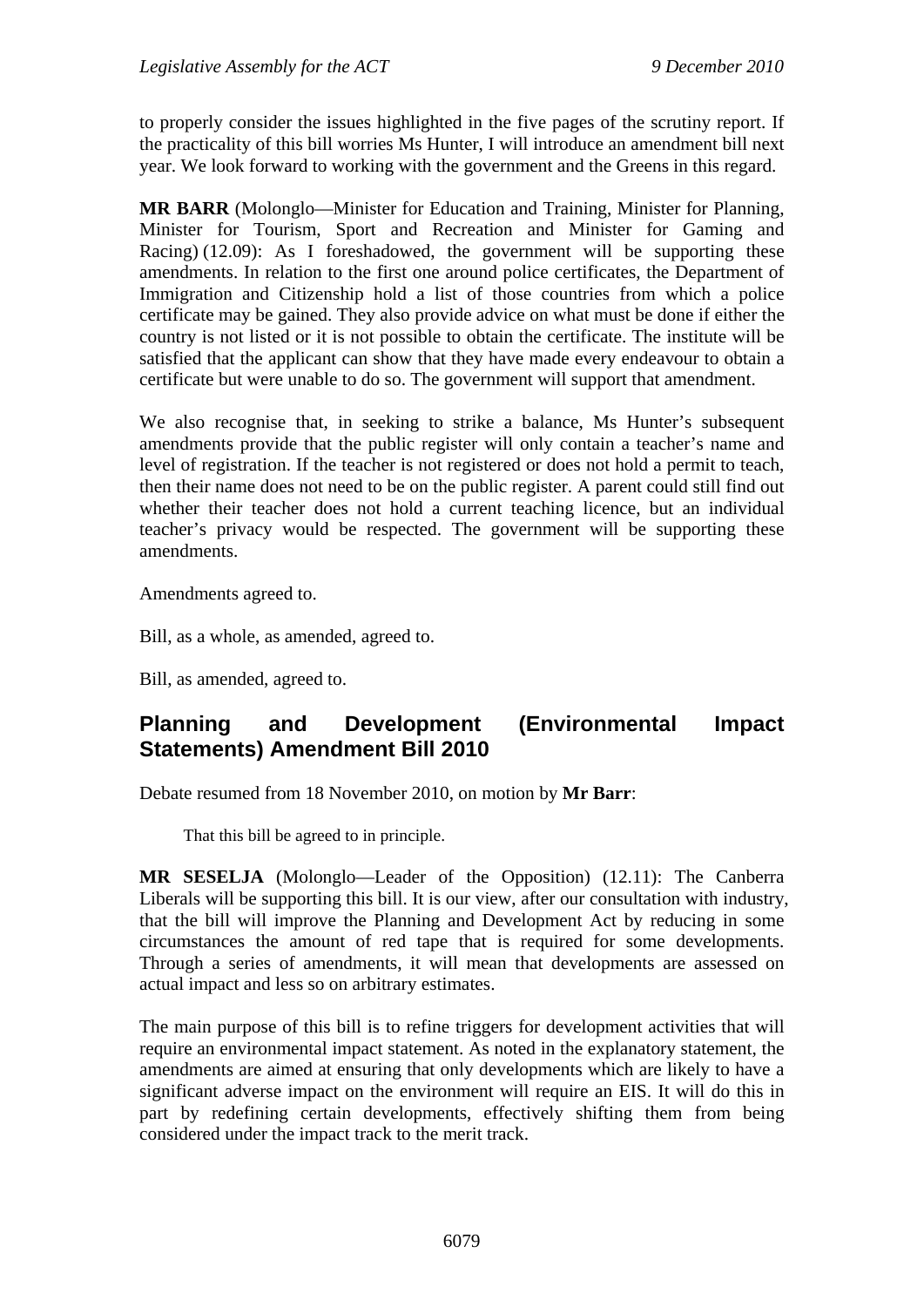The bill also amends some elements of the act which may reduce the opportunity for vexatious actions to stall development. For example, under current arrangements, the requirement for an EIS is triggered if a property is being nominated for heritage listing. Under the bill, this trigger will be refined to require an EIS only if the property has actually been heritage listed. The bill then also allows for the Heritage Council to provide early advice on whether an EIS is required.

I also note that the bill seeks to improve the process of the preparation of environmental impact statements. Similar to the role of the Heritage Council, the conservator will now be involved earlier in the development process to determine whether an EIS is required is some circumstances. Again, we are supportive of these amendments to the act which seek to make it easier for business.

I have consulted the key industry bodies in considering this bill. I note that it has the support of the Master Builders Association and the chamber of commerce. I have also had substantial feedback from the HIA, which noted that its support is based on the redefining of certain developments under the merit track that previously fell under impact assessment thereby avoiding the trigger of an EIS. It also puts in place processes—ACTPLA opinion—to enable early determination of development pathways—that is, merit or impact—so that the need for an EIS can be established upfront.

HIA's view is that major developments that have a significant impact will continue to fall under the impact track and an EIS will need to be undertaken. However, developments that were unnecessarily being held up by EIS triggers causing time delays and costs and when the environmental impact was minimal or negligible can proceed more expediently. In the normal course of assessing merit applications, any environmental issues can still be addressed without the need for complex reports and recommendations that are not commensurate with the potential impact.

The comments from the HIA sum up the bill well. Despite the changes that are proposed in the bill, any developments that will now fall into the merit track will still have environmental issues addressed without the need for an EIS. One good example of this is the removal of lease deconcessionalisation from the impact track. Deconcessionalising a lease on its own is not a good enough reason to trigger an EIS. Any development undertaken following the deconcessionalisation of a lease will still trigger the need for an EIS or have its environmental impact considered under other mechanisms if the type of development that is undertaken warrants that. However, the deconcessionalisation alone should not trigger an EIS.

As noted earlier, the Canberra Liberals will support the bill today. We agree with the intent, which is designed, in part, to reduce the level of red tape faced by business. I have said in this place before, we will always support sensible measures to reduce the regulatory burden on business in the ACT.

**MR BARR** (Molonglo—Minister for Education and Training, Minister for Planning, Minister for Tourism, Sport and Recreation and Minister for Gaming and Racing) (12.15), in reply: I thank Mr Seselja for his support and note that Ms Le Couteur will make a substantive contribution in the detail stage.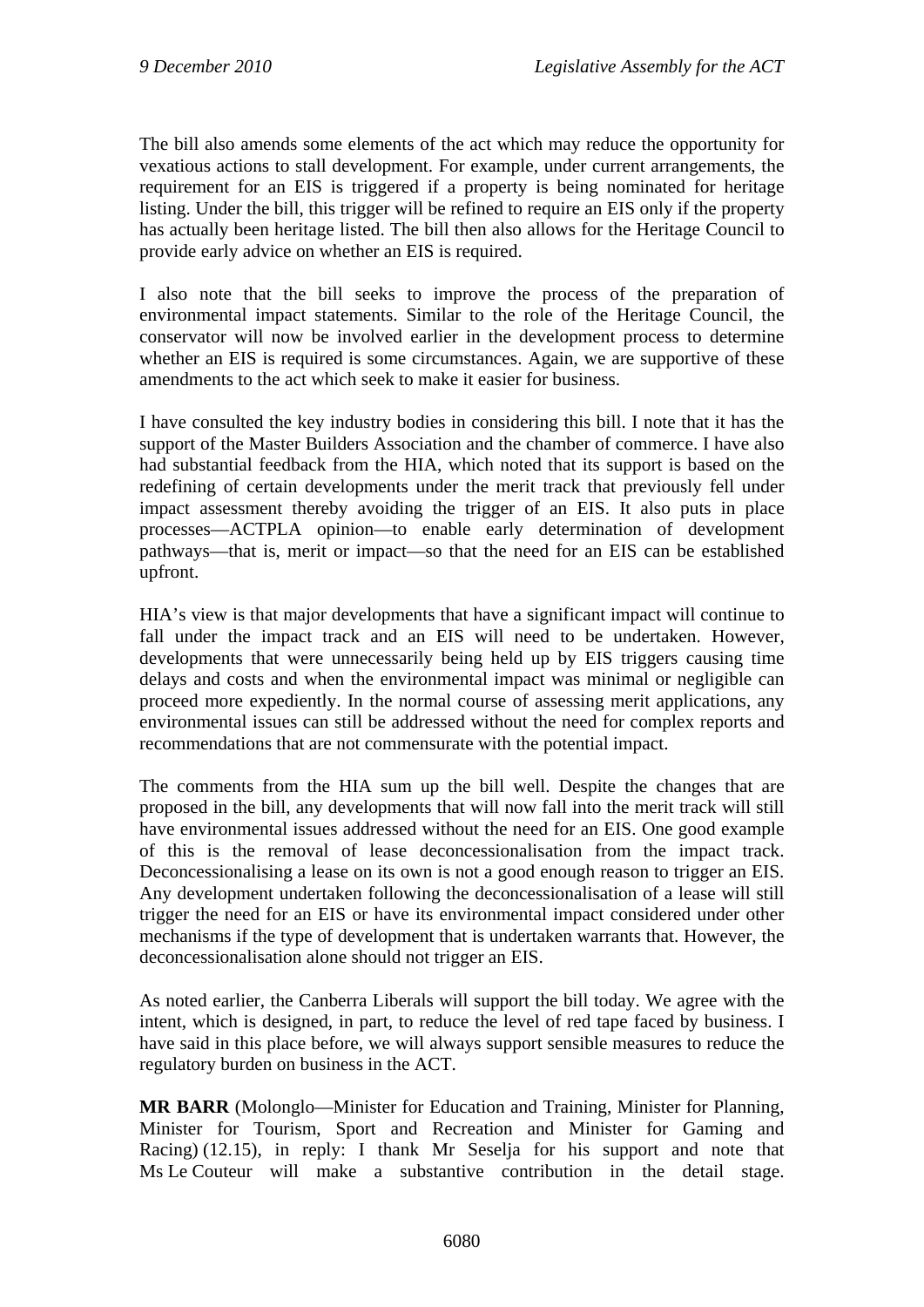As I said when I presented the bill, this is an important piece of legislation. The bill amends the Planning and Development Act to give effect to the government's review of the operation of schedule 4 to the act. Schedule 4 sets out the types of development activities and associated thresholds which trigger an environmental impact statement, or EIS. The bill refines these triggers in line with experience with the operation of schedule 4 since the commencement of the act in March 2008. The bill reaffirms the original intention of the planning reforms that the level of assessment to which a development proposal is subject should be commensurate with the likely significance of any environmental impacts.

The central purpose of this bill is to ensure that only those development proposals which are likely to have a significant adverse environmental impact will need to be assessed in the impact track and require an EIS. The experience with the operation of schedule 4 has been that some proposals which have clearly been unlikely to have a significant impact were likely to trigger an EIS. The act lacked sufficient flexibility to allow such projects to be assessed in the normal merit track.

The present bill provides greater flexibility to decide whether a proposal should be assessed in the impact track or in the merit track, which is generally quicker and less costly. The bill clarifies that the associated EIS process should only be required where the proposed development is likely to have a significant adverse environmental impact.

New section 124A of the bill clarifies the term "significant" by spelling out the matters which should be taken into account in determining whether or not an environmental impact is likely to be significant. What is significant depends often on the context. It is frequently not something that can be determined by simply reading off a table or a simple check list; it requires informed and balanced professional judgment. The bill provides greater flexibility to take the context of the proposal into account while maintaining appropriate environmental safeguards.

I would like to give some examples of this. The key change in the operation of schedule 4 is the greater role given to the Conservator of Flora and Fauna and the Heritage Council in helping to assess whether a particular proposal is unlikely to have a significant adverse environmental impact and whether an EIS should be triggered.

Section 138AA introduces a pre-application process allowing a proponent who believes that a proposal will not have a significant impact to seek an opinion from the relevant authority. An environmental significance opinion from the conservator or the council will allow the specific development proposal to be lodged in the merit track rather than the impact track. The main consequence of this is that an EIS will not be required and the DA will be decided within 45 working days. An assessment of probable environmental effects may still be needed in some cases, but this will not be a separate process to the DA.

There are other areas where the amendments to schedule 4 give greater flexibility, which will particularly help on-the-ground adoption of environmentally friendly technology. The government is committed to supporting such developments. The areas where this is so include solar and other renewable energy generation, waste water treatment and reuse and stormwater management.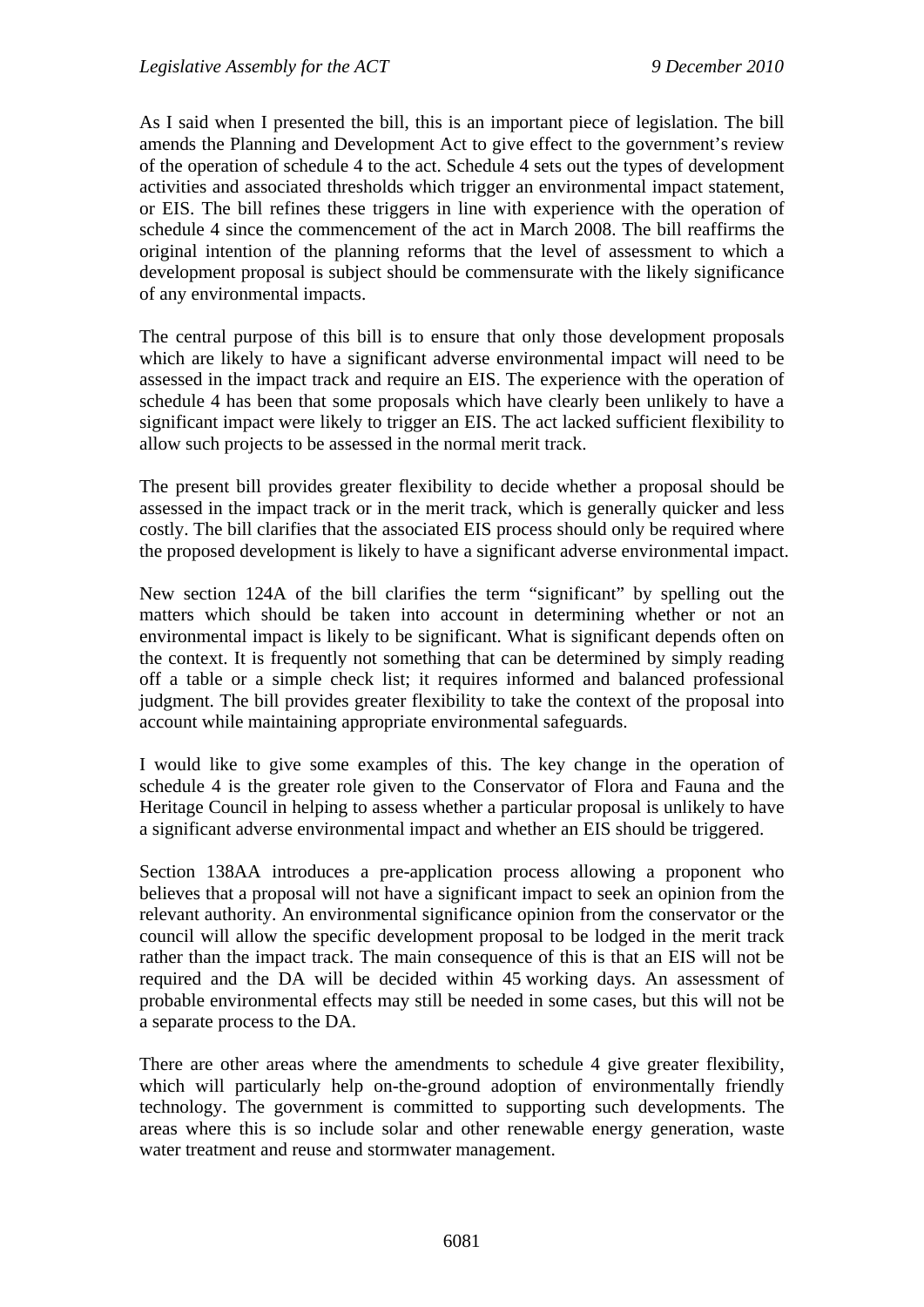The amendments to item 2, part 4.2 allow regulations to prescribe the thresholds for when an EIS is required for electricity generation facilities. This will give flexibility to encourage renewable generating technologies. Small scale generating plants below the prescribed thresholds will be able to be assessed in the merit track.

Similarly, item 5, part 4.2 provides for small scale waste water treatment plants and onsite residential waste water treatment plants to be assessed in the merit track rather than require an EIS. Also under item 5, part 4.3, stormwater management infrastructure such as retardation basins and ponds and waste water reuse schemes can generally be assessed in the merit track.

The government is mindful of community wishes to be notified about proposed developments, even at an early pre-application stage. In line with the government's commitment to transparency in the environmental assessment process, the bill makes a range of changes to chapter 8. These enshrine within the act processes which, until now, have been dealt with by administrative practice. The bill will make the environmental assessment process even more transparent.

Environmental significance opinions, EIS scoping documents, EIS assessment reports and section 211 exemptions from an EIS on the basis of other studies will all be notifiable instruments. They will be valid for a defined period of 18 months. All of these documents will be publicly available.

The scrutiny of bills committee has commented on the bill in its report No 31 of 2010, and I have replied in detail to the committee's comments. The committee asked whether the bill should provide an opportunity for public representations and merit review for environmental significance opinions and commented on related procedural matters.

In considering the processes in review rights that might attach to a decision to provide such an opinion, it is necessary to consider the context of the bill and also the Planning and Development Act as a whole. The giving of an opinion by the conservator or Heritage Council is itself a preliminary screening that leads to a larger development assessment process set out in the act. This is already subject to merit review by ACAT and the public consultation framework under the act.

Under the act, a merit assessment track development application must be publicly notified and is open to public comment. Merit track development applications are also subject to environmental impact assessment. Given the wider process and framework for review that already applies to the merit track development applications, specific provisions for merit review of environmental significance opinions are not necessary.

As I have already said, the bill makes key process decisions for environmental assessment notifiable instruments to help ensure the community is notified and kept informed. In these circumstances, it is the government's view that an additional merit review would create the potential for significant added delay to the assessment process for limited, if any, additional benefit. Such added delay would be contrary to the aims of the bill for a simpler, faster and more effective environmental impact assessment process.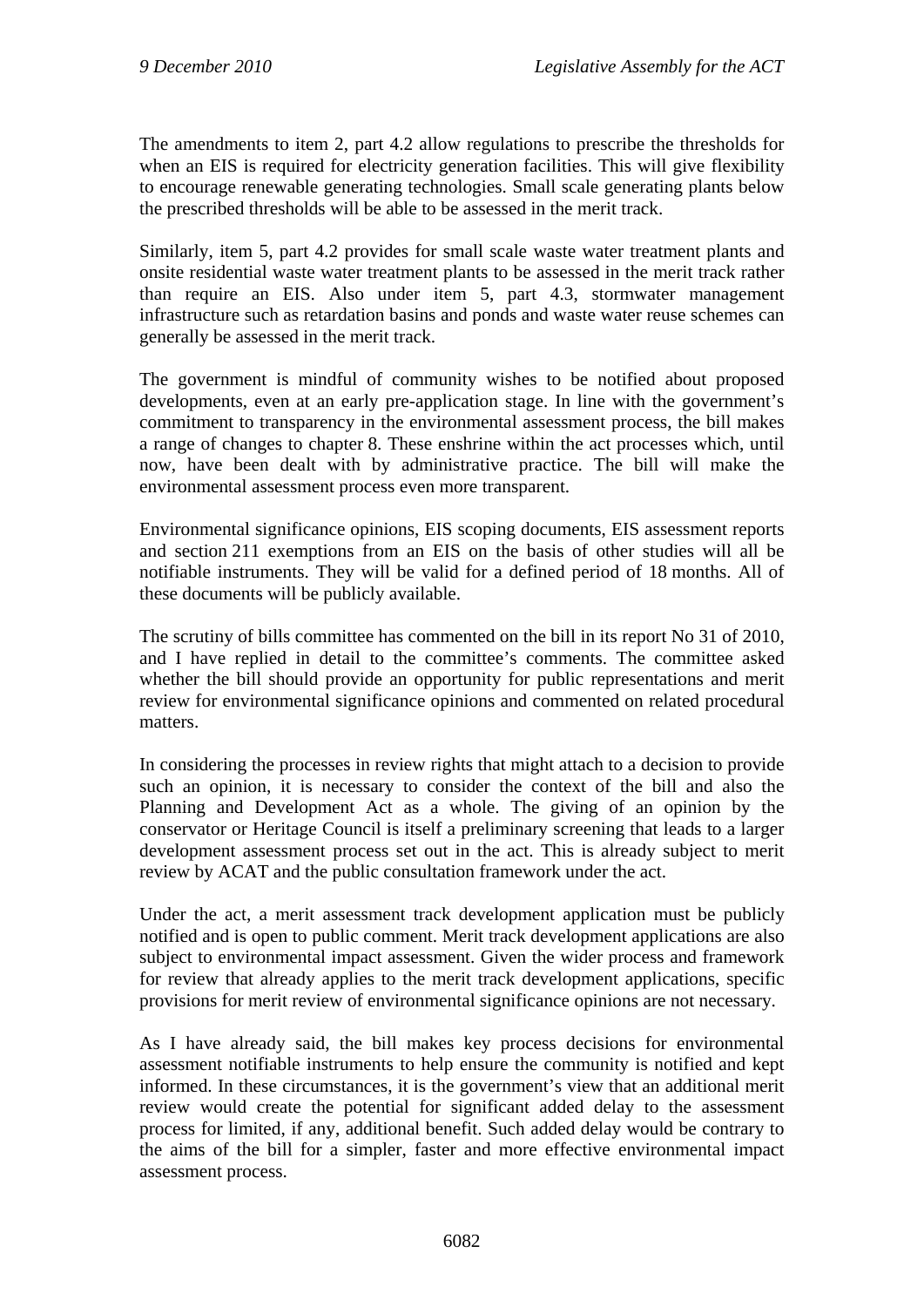This bill is important for ensuring a more sustainable and more affordable Canberra. It will finetune the EIS triggers in the act and provide greater flexibility and efficiency in deciding the appropriate level of environmental impact assessment. It will in some cases with matters which generally fall into the impact assessment track allow them to be assessed in the merit track. This does not mean that such projects will not be subject to proper assessment, and it does not mean that the community will not have the right to comment on development proposals. But it does ensure projects are subjected to a level of environmental assessment that is appropriate to the level of impact they are likely to have.

Let me assure members that the bill will continue to ensure that high quality environmental impact assessment applies to all development proposals. I thank members for their support and the scrutiny of bills committee for its considered advice on this legislation. I thank members for their contribution to the debate, noting that Ms Le Couteur will make further contributions in the detail stage, and we look forward to those. Again, I commend this bill to the Assembly.

Question resolved in the affirmative.

Bill agreed to in principle.

# **Detail stage**

Clause 1.

**MS LE COUTEUR** (Molonglo) (12.24): The Greens, of course, have a significant interest in the environmental impact assessment process in planning. Our key concern is to ensure that planning legislation in the ACT applies the precautionary principle to development applications so far as possible.

We are very pleased that this bill was put out as an exposure draft in August, which allowed various interest groups to have input into the proposed provisions and allowed us sufficient time to consider the significant proposals for change.

The Greens have taken the approach that we would like to propose the best possible legislation, but of course we do not know what the government of the day will be. The next government could be a government which has less interest in the environment than this government does, so it is important that the legislation is robust, to deal with all issues that may occur.

The main intent of the government's bill in this area is to lower the threshold for the triggers for an EIS, to remove EISs being conducted when they are unnecessary or, hopefully more to the point, to reduce the minister's use of the power to exempt EISs being used so often.

The Greens certainly understand that it is burdensome to undertake a full EIS for a number of proposals which currently require one, such as laying pipes and sewers when an area has already been through an EIS for a development; for the de-concessionalisation of a lease; or for absolutely any activity within 100 metres of a waterway.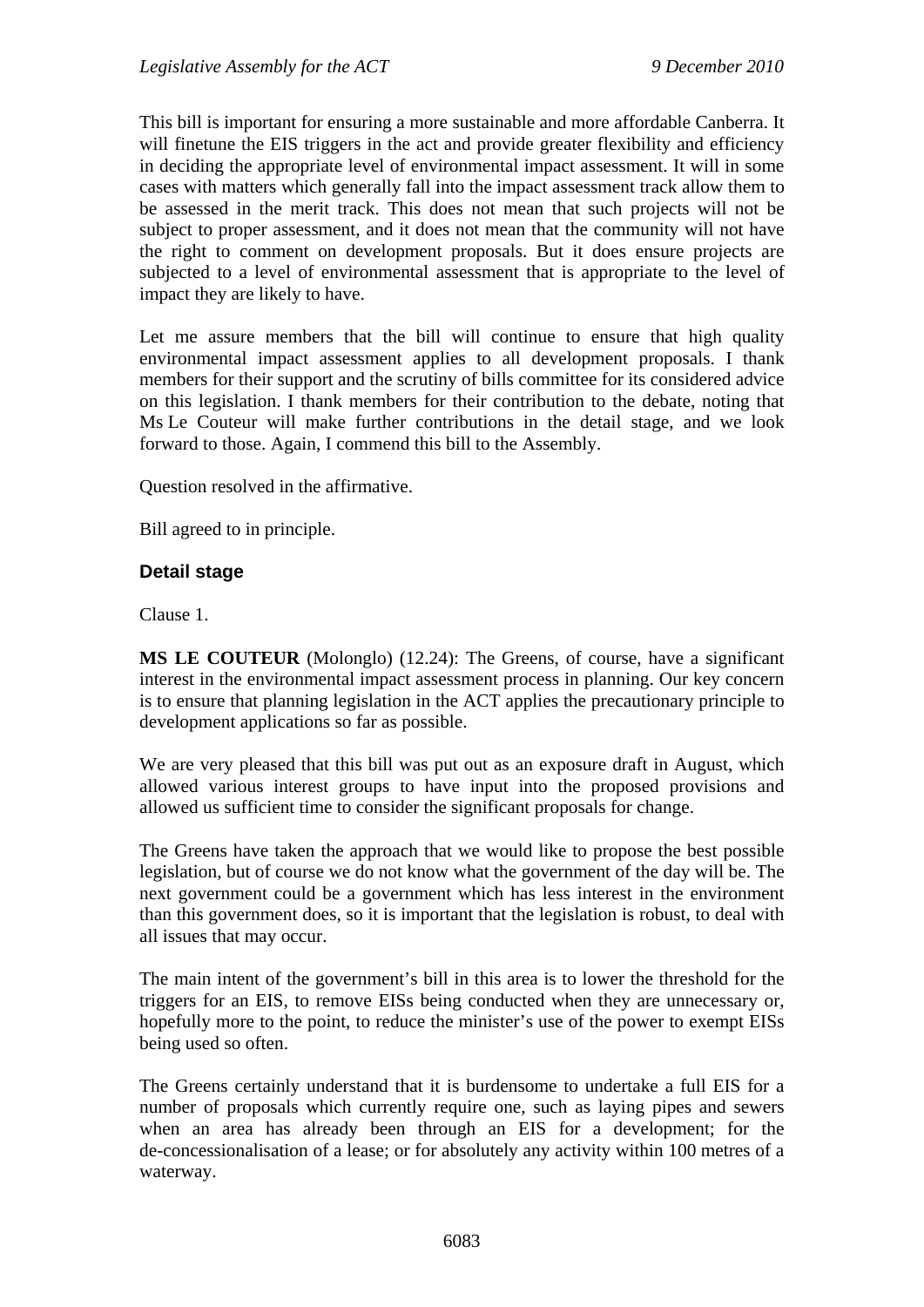The Greens would prefer legislation that does not rely on exemptions as a matter of course, as it means that originally intended processes are not being followed. Exemptions should be used as exceptions, not commonly. However, there were 15 section 211 exemptions from an EIS being carried out in the 2009-10 year alone. For this reason, we do support the concept of improving or refining the triggers to ensure that EISs are carried out when necessary but not called for when it is merely an expensive and burdensome process which does not add to the information sought or needed for a proposal.

This bill allows for a development proposal to go into the merit track instead of the impact track in these circumstances, which means that the proposal still undergoes a full public consultation process. The bill also allows the Conservator of Flora and Fauna, or another relevant agency, to have the power to make a decision on whether it is likely that a proposal will have a significant adverse environmental impact in some instances.

This is a new level of decision making introduced by this concept, and we need to be careful that it is set at the right level, and applied well. As described earlier, we understand that it may sometimes be preferable to avoid a full EIS, but given that the conservator, or in some cases the Heritage Council, may be doing a sublevel of impact assessment, it is imperative that we assess the process that the conservator uses to assess whether or not it is likely that there will be a significant adverse environmental impact caused by the process.

At this point, I will note that very shortly—given the timing, it will be after lunch—I will be introducing a number of amendments. I will be having a more substantive discussion about those amendments, unlike this sort of semi-in-principle speech. I will briefly go through the rest of my speech; I have only got two minutes remaining before lunch time.

We are very pleased that the government has taken on quite a lot of our suggestions through the exposure draft process. I would like to extend my thanks for the cooperative and collegiate way in which we were able to deal with ACTPLA in terms of this process. Obviously, not all the changes we would have liked to see are there, but we are, nonetheless, very pleased that it was a quite positive process as far as we were concerned. We thank ACTPLA and the minister for this.

Let me go to some of the suggestions the government has taken on through the process. One is de-concessionalisation. We are now going to get a social, cultural and economic impact study. That is the issue. De-concessionalisation is a change of the ownership of land. Although it often leads to a change in the use of the land, it is not in itself a change in the use of the land, so that would seem the more important thing to deal with.

There is the issue of strategic environmental assessment. This, we hope, will have some more public process involved in it. Strategic environmental assessment is the process carried out by the government in the early stage of the planning processes. The outputs coming from the strategic environmental assessment are used by the government for planning for most suburban developments.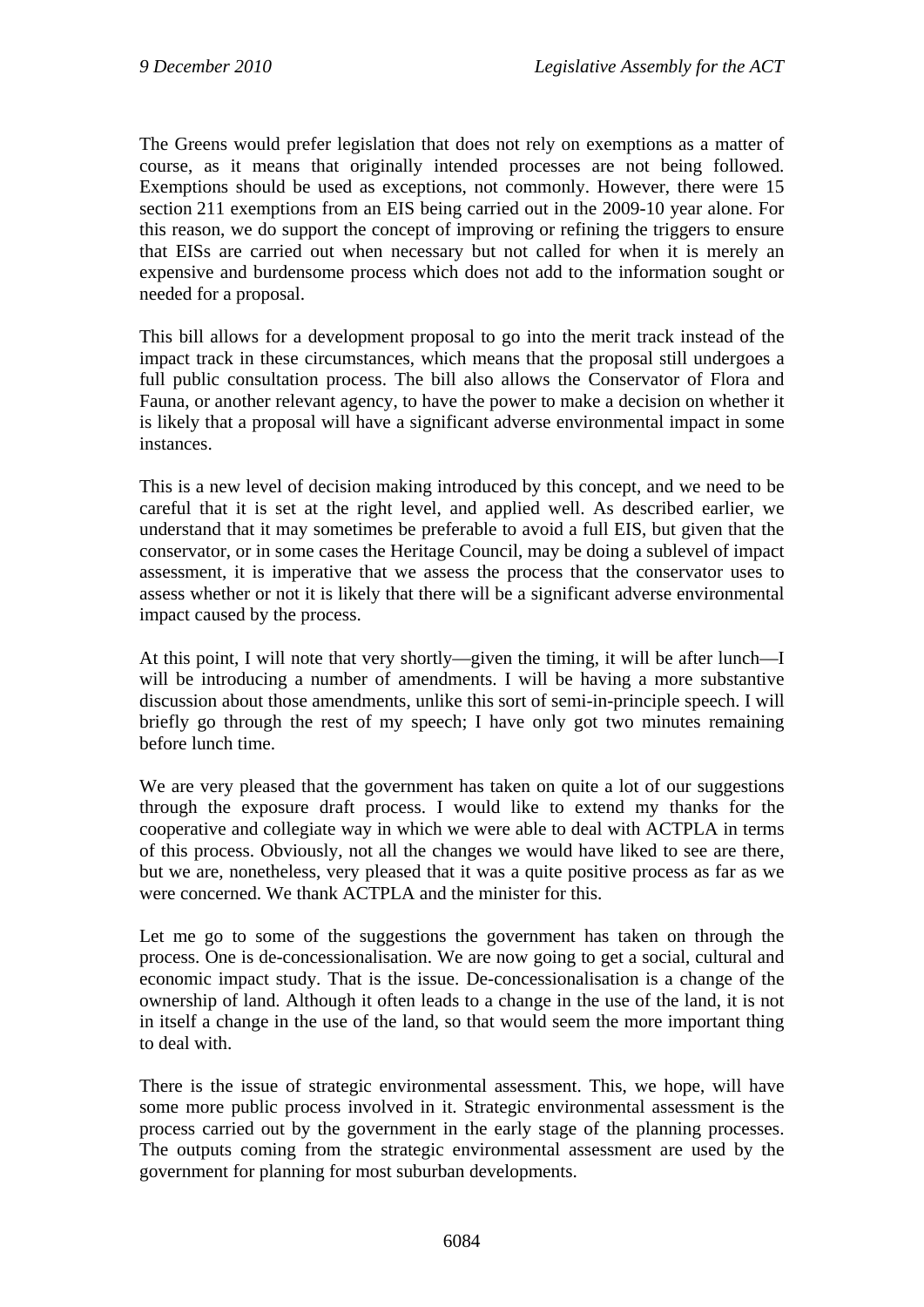At present, chapter 2 of the planning and development regulations covers the detail of what is required in the development of the strategic environmental assessment, but there are no provisions or requirements for public notification or input into this process. Our amendment will cover off on the public consultation process period into the strategic environmental assessment process.

We think this is particularly important, because the environmental assessment work undertaken through the strategic environmental process can be used by the minister to exempt environmental impact assessment in future urban areas. It is important that the strategic environmental assessment process has the same level of transparency and scrutiny as an EIS process, because it can lead to an exemption from an EIS process.

It is also worth noting that a number of proposals in this bill lower the triggers for an EIS because of relying on previous assessments. This is why we think that it is very important that the strategic environmental assessment is an open process that the public can have input into—because it sits before the rest.

The other issues include new definitions for whether something is likely to have a significant adverse environmental impact—proposed new sections 124A(1)(b), 124A(3) and 124B. These definitions have been the subject of many legal challenges, but of course they are key to the EIS legislation. Being Greens, we say that it is imperative to apply the precautionary principle wherever possible. Environmental values cannot be easily replaced or replicated once destroyed, so the Greens believe that development decisions should err on the side of caution and environmental protection.

Proposed new subsection 124A(1)(b) replaces the word "substantial" with "significant", to give consistency throughout the act. Proposed new subsection 124A(3) refines the intensity of 124A(2). Proposed new subsection 124B(1) states that "likely to" is a "real or not remote chance or possibility", and 124B(2) clarifies that the impact is relevant whether it is on the development site or elsewhere. In these days of climate change, this is recognising that the environment is not just the ground below us: off-site impacts can be very relevant.

Then there is the issue of the process for producing an environmental significance opinion. It seems reasonable that there should be occasions when the threshold for triggering an EIS is lowered, and we do appreciate this. The government bill introduces a new process for a relevant agency—the Conservator of Flora and Fauna or the Heritage Council—to produce an environmental significance opinion. The Greens agree that this could be a reasonable way forward to avoid unnecessary EIS processes. However, the decision-making process must be rigorous, transparent and renewable. A Greens amendment which I will be moving later adds the ability for a regulation which prescribes the criteria that a relevant agency must take into account in considering whether a proposal is not likely to have a significant adverse environmental impact.

I do not have a lot of time remaining to me. I should very quickly say that the areas that we are concerned about particularly involve the process for a minister exempting an EIS. We believe that the EIS exemption process should also be an accountable and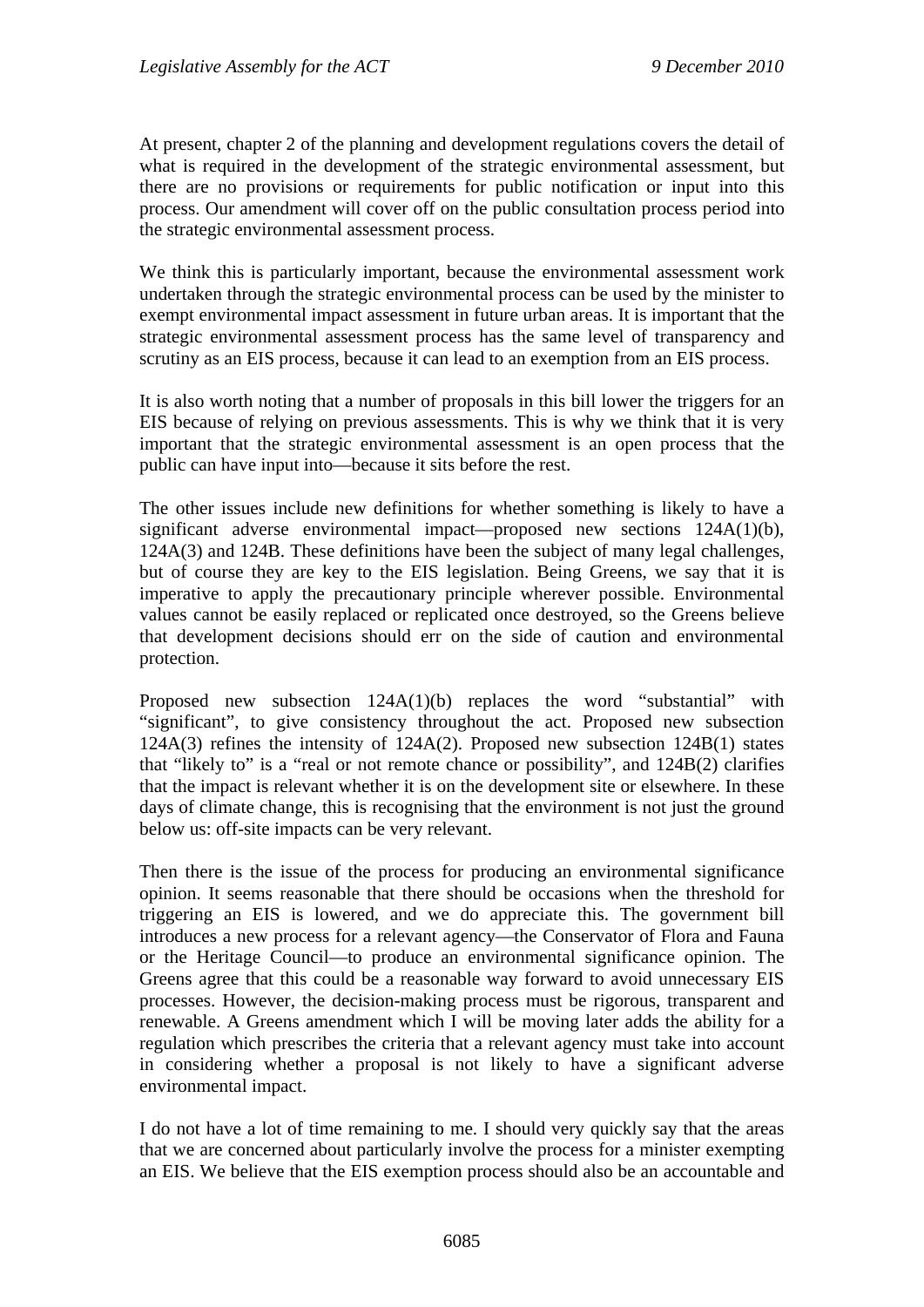transparent process. So our amendments will include requirements for a regulation which prescribes the criteria that the minister must take into account in deciding if an environmental impact of a development proposal has been sufficiently addressed by another study; a statement of reasons for the exemptions; a copy of any previous study to be incorporated in the DA paperwork; and an exemption to be a notifiable instrument.

I have only got 20 seconds left. Other issues we are concerned about include the definition of native vegetation. As we have said many times in the past, a vegetation and ecological area overlay in the territory plan would be very helpful in this respect.

I will have more to say at the detail stage, when I will be moving some amendments.

*Debate interrupted in accordance with standing order 74 and the resumption of the debate made an order of the day for a later hour.* 

# **Sitting suspended from 12.34 to 2 pm.**

# **Unparliamentary language Statement by Speaker**

**MR SPEAKER**: On Tuesday, I undertook to review the *Hansard* after Ms Bresnan raised a matter of the use of unparliamentary language. I have reviewed the *Hansard* since then, and there was no use of unparliamentary language. The words Ms Bresnan thought were uttered were not.

**MS BRESNAN**: I seek leave to make a brief statement in relation to the ruling.

**MR SPEAKER**: Yes, Ms Bresnan.

**MS BRESNAN**: I just would like to apologise to Mr Seselja for incorrectly hearing what he had stated.

**MR SESELJA**: I thank Ms Bresnan for the apology and I accept it.

# **Questions without notice Energy—feed-in tariff**

**MR SESELJA**: My question is to the Minister for Energy, and it relates to comments made by the minister in his presentation speech for the Electricity Feed-in (Renewable Energy Premium) Amendment Bill 2010. Minister, in that speech, you noted that if electricity bills were to increase at the rates they have in the last couple of years in New South Wales then the \$4 per week increase related to the solar feed-in tariff would represent only three per cent of the total electricity bill in 10 years. If, as you claim, the \$4 a week increase in electricity bills as a result of the feed-in tariff represents only three per cent of electricity bills, this would mean that electricity bills would be \$133 a week or around \$7,000 per year for a household. Minister, is this correct? Are you expecting electricity prices to rise to \$7,000 per household per year over the next decade?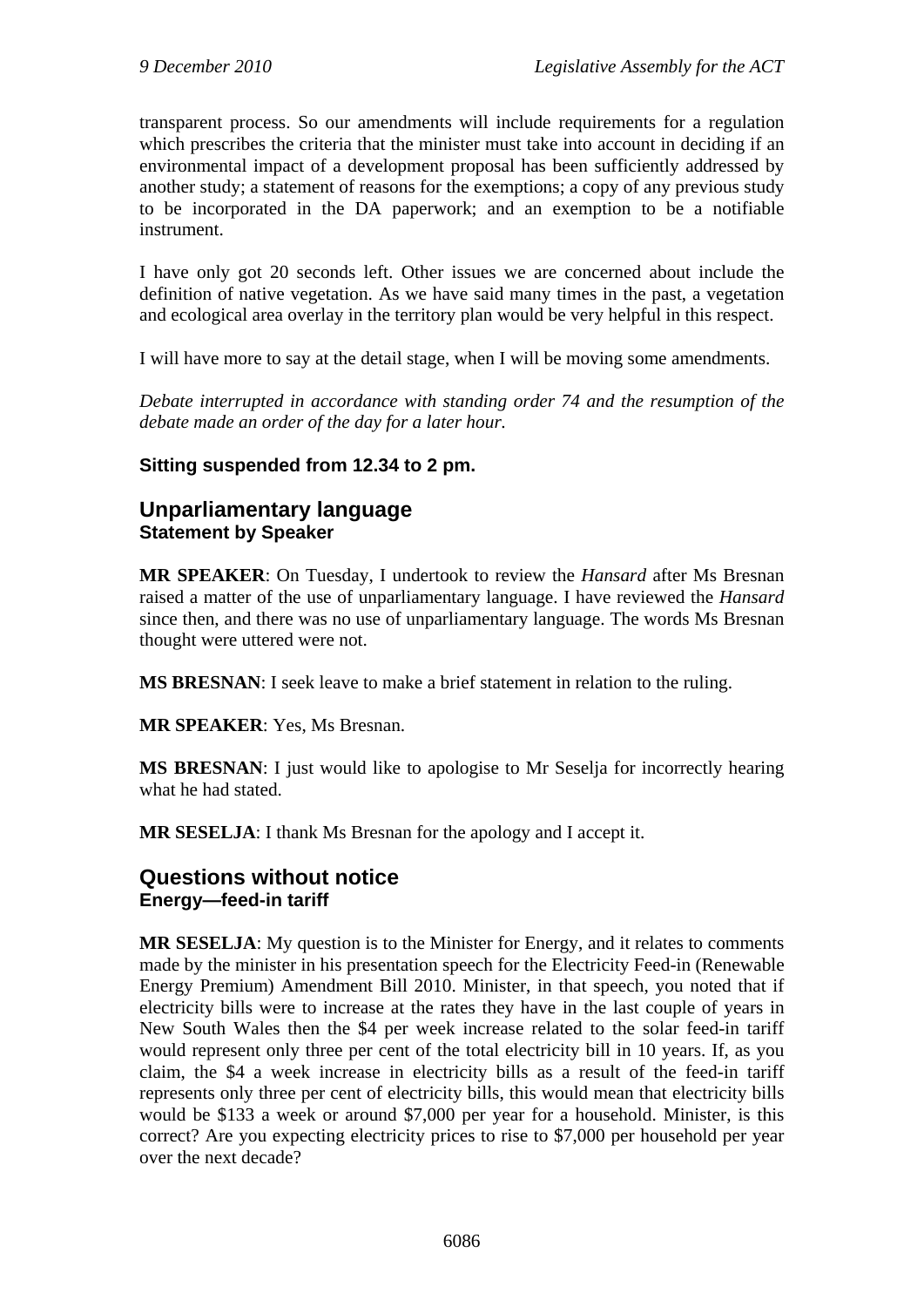**MR CORBELL**: The three per cent figure relates to the projected electricity bills at this point in time. The point that I was making, and I think Mr Seselja misinterprets my comments, was that the total impact is three per cent of the total electricity bill, reflecting the fact, of course, that we have seen significant price rises in New South Wales and a lesser degree of price rises here in the ACT. The point I was simply making was that electricity bills are expected to increase over the next 10 to 20 years, and, whilst difficult to predict, there will be increases. Yet the impact of the feed-in tariff legislation is a capped impact. It does not increase and it certainly will not increase at the same rate that electricity bills are expected to increase at if you look at the trends over the long term.

**MR SPEAKER**: Mr Seselja, a supplementary?

**MR SESELJA**: Thank you, Mr Speaker. If this \$7,000 figure is not correct, what estimate have you made for electricity price rises over the next decade?

**MR CORBELL**: It is very difficult to make estimates in terms of price rises over the next decade, but I would be happy to seek further advice from the ICRC and provide that to the member.

**MR SMYTH**: A supplementary, Mr Speaker?

**MR SPEAKER**: Yes, Mr Smyth.

**MR SMYTH**: Will the minister confirm that electricity prices have increased by 75 per cent over the last 10 years and that, if that occurred again over the next decade, then the feed-in tariff would represent about eight per cent of the total bill?

**MR CORBELL**: I will have to take that question on notice. I do not have detail of price increases over the last decade. Of course, all price increases in the ACT are regulated through the ICRC and the Australian Energy Regulator. And I stand by the advice I have given to members of the Assembly previously that we do not expect the contribution of the feed-in tariff to electricity bills to be any more than the three per cent figure I have previously advised.

#### **Youth and family services—program**

**MS HUNTER**: My question is to the Minister for Children and Young People and is about the new youth and family services framework. Minister, why has the funding pool for peak activities in the new youth and family services program been combined into a single funding pool?

**MS BURCH**: The youth and family services programs, including the peak bodies, are forming part of an integrated program of delivery. That has been in part of the discussion. It certainly has been formed from input from the submissions. Both peak bodies and both sectors have been informed that integration across the services, including the peaks, is, indeed, a matter of outcome of this.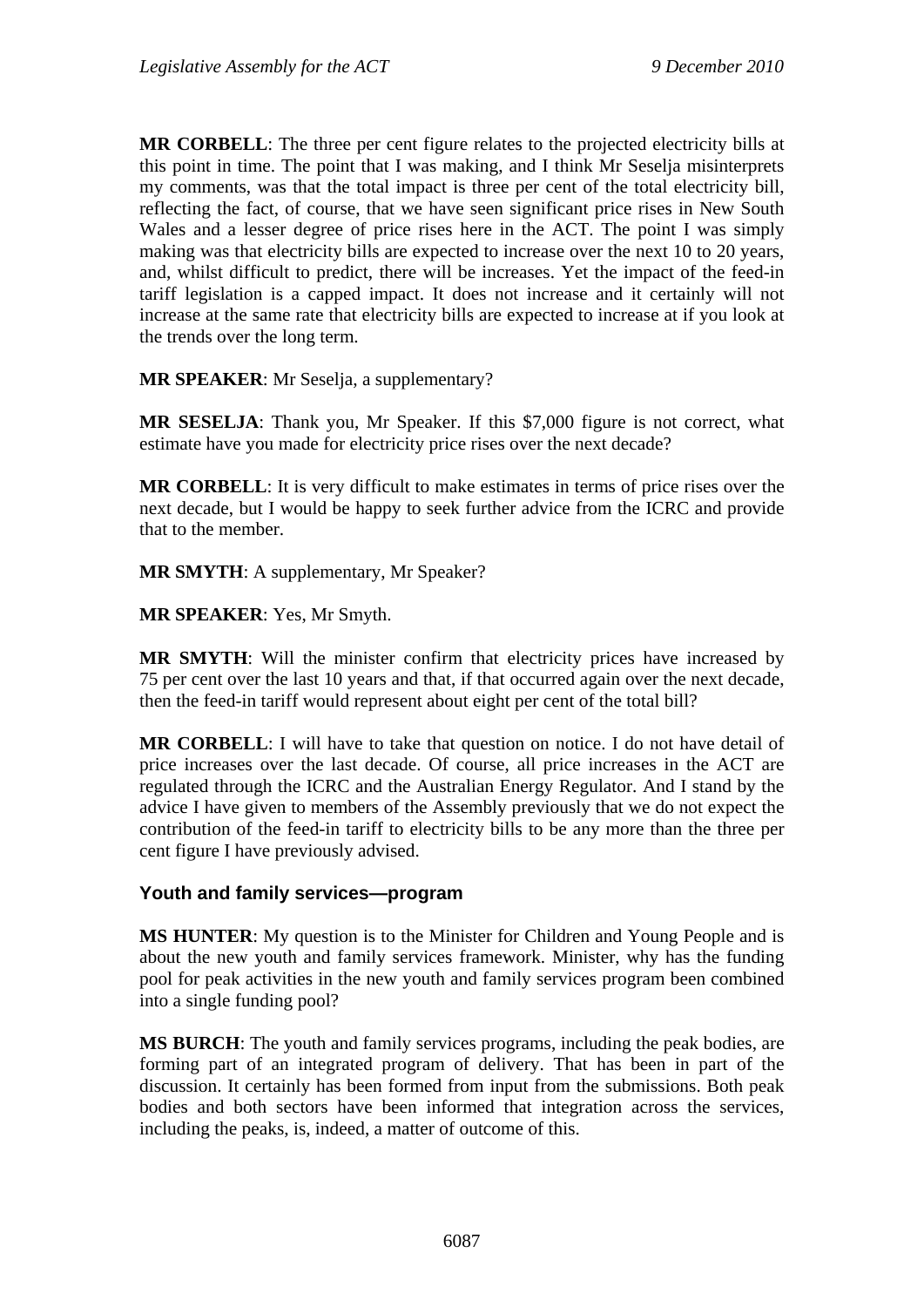I am aware that the Youth Coalition and Families ACT have been in discussion with each other and are considering a way forward beyond June and July of next year.

**MR SPEAKER**: Ms Hunter, a supplementary question?

**MS HUNTER**: Thank you, Mr Speaker. Minister, are you committed to a stand-alone peak body of Families ACT and a stand-alone peak body to represent the needs of young people in the ACT?

**MS BURCH**: The sector is undergoing some reform and there certainly is a discussion around how youth services and family services are delivered. It is my understanding that Families ACT and the Youth Coalition have been provided with opportunities to discuss their way forward. That is my understanding. I am quite happy to have individual conversations with Families ACT and the Youth Coalition on that. The CEO of the Youth Coalition has always been one to approach my office with concerns. There has not been a direct approach to my office on any such concern.

Would I stand here and give a guarantee one way or another? I think it is for the sectors themselves to determine and have that discussion. Once they have that, I am quite willing to support and consider their deliberations.

**MS BRESNAN**: A supplementary question, Mr Speaker?

**MR SPEAKER**: Yes, Ms Bresnan.

**MS BRESNAN**: Minister, can you make a commitment to promptly reviewing the decision to use a single select tender for peak bodies funded under the new service delivery framework?

**MS BURCH**: There are some services under the youth and family support programs that were provided with a single select tender. These were organisations that deliver quite unique services, and it was thought in the best interest to continue on with that. They include, for example, scouts, girl guides and the Duke of Edinburgh's Award. I am quite happy to stand by those decisions, to think that they were quite particular, unique organisations that warranted ongoing support.

**Ms Bresnan**: On a point of order, Mr Speaker, my question was actually about a commitment to the decision around a select tender for peak bodies, not the other services under the framework.

**MR SPEAKER**: Minister Burch, would you like to add further comment?

**MS BURCH**: Well, it is not my understanding that there is a determination other than on those that have already gone under a select process for funding. The purchasing framework is still out there. It is my understanding that Families ACT and the Youth Coalition are still in active discussion amongst themselves and across the sector on the best way that the peaks represent their memberships.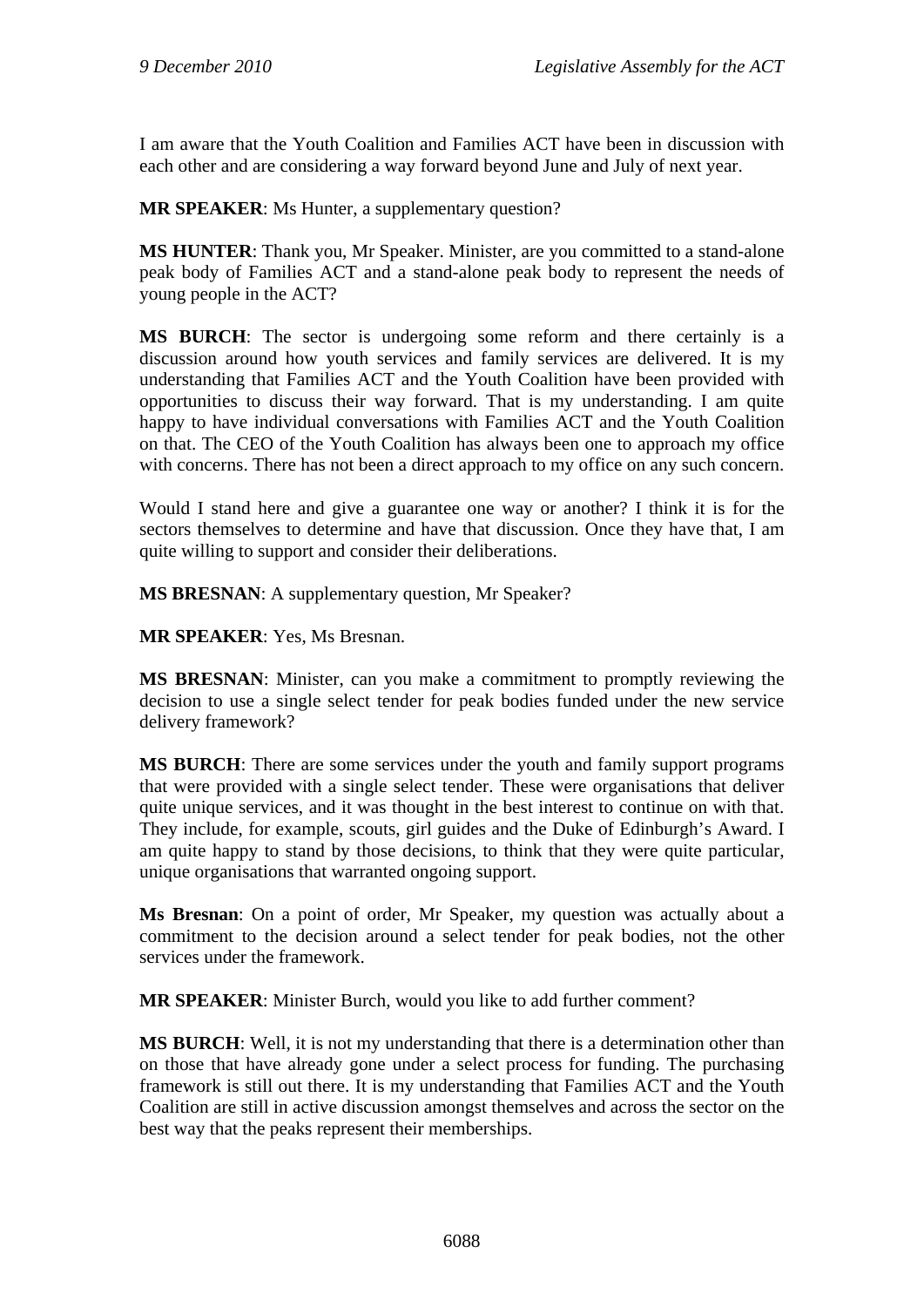### **Education—achievement gap**

**MR DOSZPOT**: My question is to the minister for education. Minister, the OECD program for international student assessment, PISA, report states:

… low socioeconomic students in the Australian Capital Territory are not particularly well-served by their education system, with average scores for these students only just above those for Tasmania and the Northern Territory and between 19 and 24 points lower than students of the same socioeconomic level in the other five states.

Why is the education system failing to meet the needs of low socioeconomic students in the Australian Capital Territory? Why is the achievement gap between students from low and high socioeconomic backgrounds the highest in Australia?

**MR BARR**: I do thank Mr Doszpot for the question. It is, indeed, a concerning trend in relation to the program for international student assessment. Without wanting to diminish the value of this three-yearly assessment, about a thousand ACT students across 25 schools within the government, Catholic and independent sectors are tested every three years. It is an assessment that, given the size of the student cohort that participates, is subject to a degree of standard error higher than the more robust NAPLAN assessments that are undertaken by all students within the Australian Capital Territory.

Whilst I acknowledge that the trend for PISA results within Australia over the last decade has been concerning in that, as a nation, our results have been slipping, the ACT results continue to show the territory performing equal to the highest performing countries, Finland, Hong Kong and Singapore. There is some cause for concern in relation to some of the areas that have been highlighted within PISA but of course we have more robust data collected through NAPLAN. Until we get the 2010 NAPLAN results beyond a jurisdictional level, looking at a school-by-school level and a student-by-student level, it is difficult to draw absolute conclusions on the basis of one test. I do note that those who have been critical of the NAPLAN testing process usually say one should not be drawing conclusions on the basis of one test. The same applies in relation to PISA.

**Mr Coe**: Rest assured if it was the opposite, you would be bragging about it, though.

**MR BARR**: We acknowledge that there are challenges and that some of those challenges are shared across the nation.

**Mr Coe**: If it is bad, it is inconclusive. When it is good, it is a Barr media release.

**MR BARR**: They reflect, in my view, a long-term decline in the status of the teaching profession, which is reflected in the entry-level scores for those wanting to enter the teaching profession to go through university. So in this country what we have seen over a long period is where—

**Mr Coe**: You are a passionate reformer as well?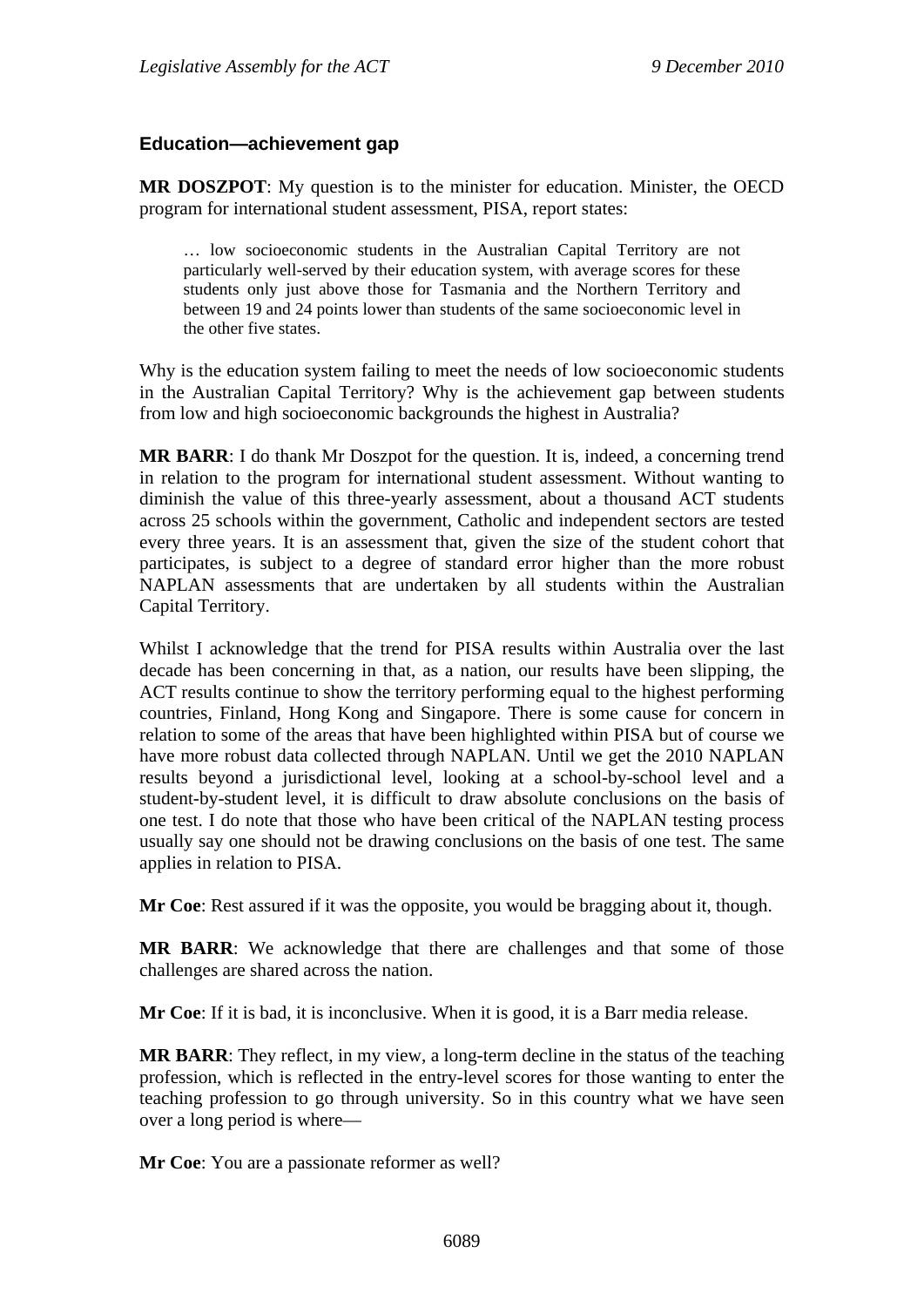**MR SPEAKER**: Mr Coe, you are warned for interjecting.

**MR BARR**: once teachers were drawn from the top third of graduates, increasingly they are being drawn from the middle third of graduates. And that is having a longterm impact on the quality of teaching within Australian schools.

PISA presents challenges for the Australian education system but also presents a compelling case for reform. And one would note that these issues, the issues identified by the shadow minister, are common, in fact, across all Australian jurisdictions. That might reflect a failure of policy at the federal level over an extended period of time. And who was in power over most of the last decade at the federal level? The Liberal Party of Australia! And what have we done in partnership with the federal Labor government since 2007? *(Time expired.)* 

**MR SPEAKER**: Mr Doszpot, do you have a supplementary question?

**MR DOSZPOT**: Minister, why is your department cutting support for students with special needs, given the findings of the OECD?

**MR BARR**: The department is not cutting resources. In fact, it is increasing resources and, I think most importantly, has a renewed focus on the quality of education; focusing on pedagogy, focusing on the introduction of a new national curriculum and on additional support for those students who might have English as a second language, who might have a disability, who might be suffering educational disadvantage.

That is the basis for the reform agenda in education over the last few years—the series of national partnerships that the ACT has entered into with the federal government, targeting additional resources into these areas of need—and it is a far cry from the sorts of education funding policies we saw under the federal Liberal government that directed resources not to areas of greatest need but to perhaps those who were the most effective lobbyists. That has been the problem in education funding.

Next year, clearly, we will see a rigorous and robust debate in education in relation to the federal funding review and we will also see the publishing of more data in relation to school performance. And it will see for the first time an assessment of the value add of how students' performance improves and how student outcomes improve through the years of schooling, because for the first time students who were tested in 2008 under NAPLAN will be tested again this year and that data will be released, and that will give an assessment, and a true assessment, of the performance of all ACT students, not just a sample who were tested under PISA.

**MRS DUNNE**: A supplementary question, Mr Speaker?

**MR SPEAKER**: Yes, Mrs Dunne.

**MRS DUNNE**: Minister, why did the proportion of students not achieving the reading proficiency benchmark increase from eight per cent in 2000 to 13 per cent in 2009?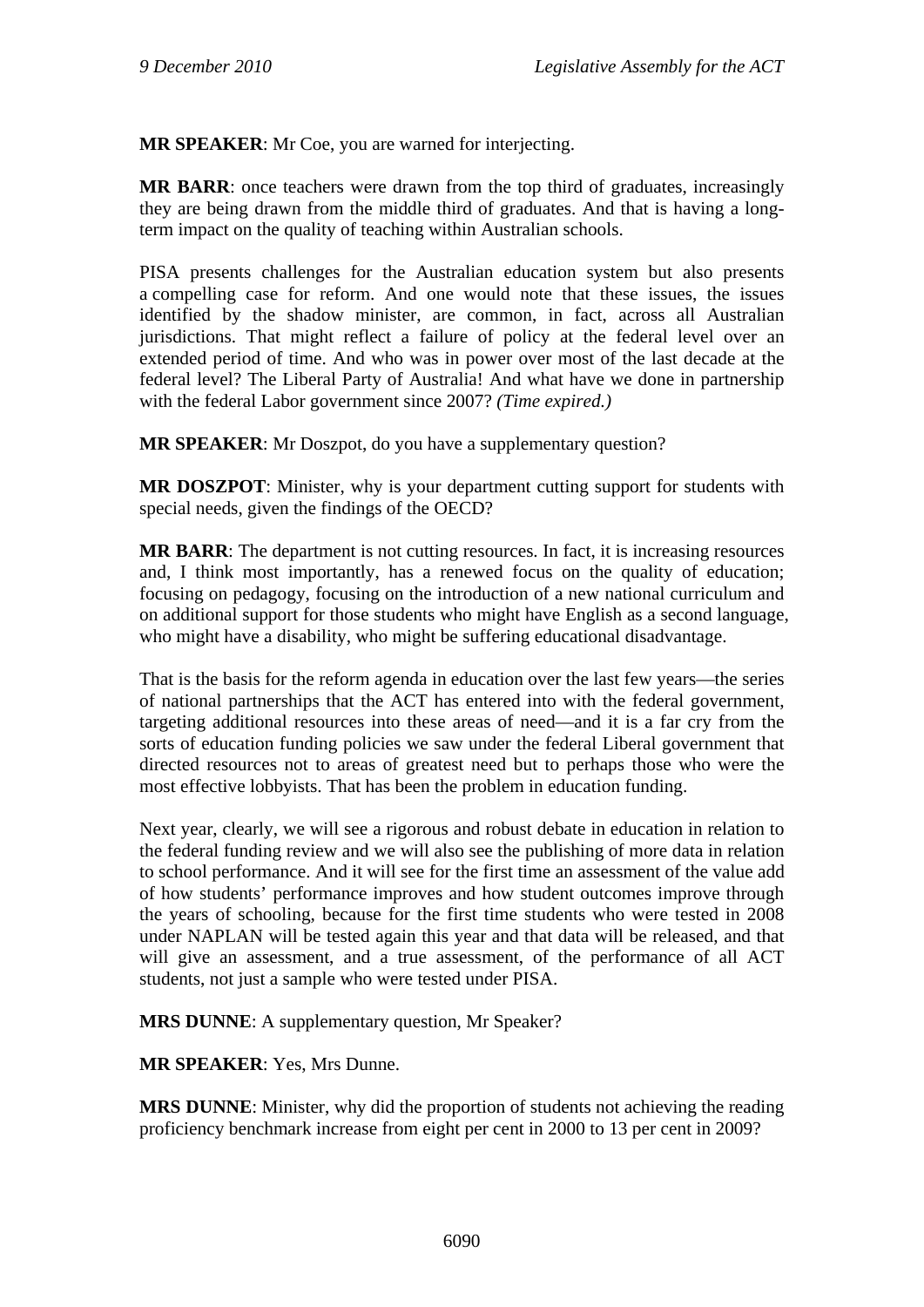**MR BARR**: The member would, of course, be wanting to be cautious in relation to the standard errors associated with sample sizes as small as from the ACT in this context. A better measure will be the NAPLAN data, because every student is tested. But that is not to say that we do not have challenges. Of course there are some students within the Australian Capital Territory who are not meeting the minimum national benchmark. Our national partnership with the federal government directs additional resources to those students. The most crucial thing in terms of policy making that governments can determine is where we will direct extra resources in response to those issues.

**Mrs Dunne**: On a point of order, Mr Speaker—

**Mr Doszpot**: You've had nine years to do this.

**MR SPEAKER**: Order, Mr Doszpot.

**Mrs Dunne**: On a point of order, Mr Speaker, my question was: why did the proportion increase—that is, what were the factors that led to this increase, not what he is going to do about it in the future. I want to know why this has happened.

**MR SPEAKER**: Minister Barr, perhaps you could focus on the historical aspect.

**MR BARR**: I indicated that a failure of the federal government to invest in these areas in partnership with the states and territories over this decade, with the notable exception of the last two years, is clearly the driving factor in these results. Since 2007, particularly since 2008 with the national partnerships, we have been able to direct funding into those areas of greatest need. That is the difference in the latter part of this decade as opposed to the 11 long years of neglect, particularly of public education, by the federal Liberal government.

**MRS DUNNE**: A supplementary question, Mr Speaker.

**MR SPEAKER**: Yes, Mrs Dunne.

**MRS DUNNE**: Thank you, Mr Speaker. Minister, why did the proportion of students not achieving the mathematical proficiency benchmark increase from 11 to 14 per cent over the period 2000 to 2009?

**MR BARR**: I refer the member to my previous answer. Again, at a national level we have seen a decline in performance of Australian students in this PISA testing. Across all Australian jurisdictions there have been states and territories that have had governments of different persuasions over that period. What is the one common factor across—what?—eight-tenths of that decade?

**Mr Doszpot**: Andrew Barr.

**MR BARR**: No, it is not me, Mr Doszpot. It is a federal Liberal government that neglected education and neglected public education.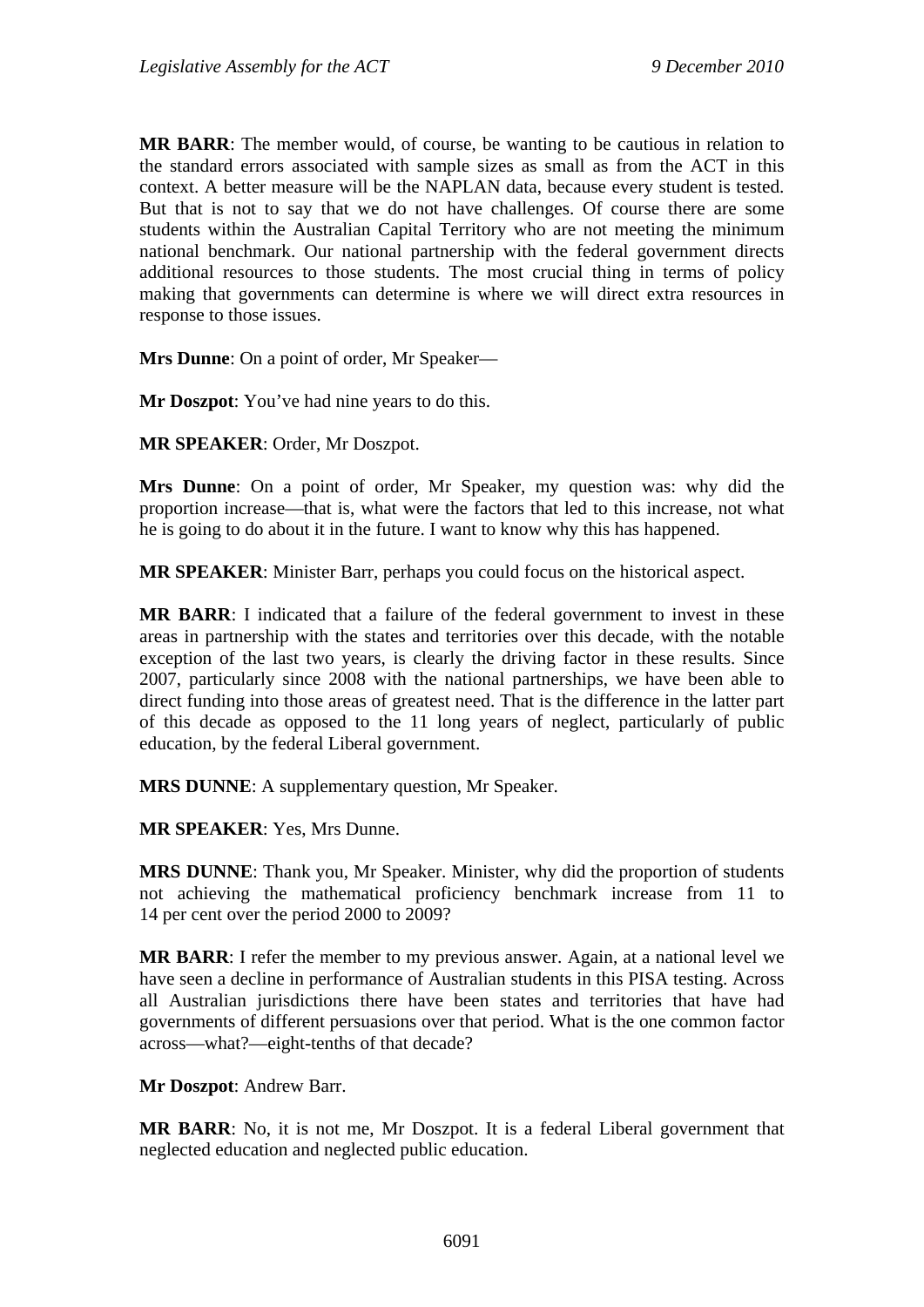**Mrs Dunne**: No, we are coming sixth out of eight for our most disadvantaged.

**MR SPEAKER**: Order, Mrs Dunne!

**MR BARR**: I would refer Mrs Dunne to the NAPLAN results in these areas where all ACT students are tested. That presents an entirely different picture to the one presented by PISA. So there must be caution when you look at 1,000 students tested in an international program versus every student in the ACT tested against all other Australian students. NAPLAN is a much more robust set of testing data than PISA. NAPLAN is conducted more frequently and involves more students—in fact, all students, Mr Speaker.

So whilst Mrs Dunne may wish to pick over the bones of bad news, as she is wont to do, the government will remain focused on working with the federal government to direct new resources into this area. That stands in marked contrast to the approach of the Liberal Party over 11 long years of federal government where they neglected and continued to neglect education in this country. The test of this is that results in all Australian jurisdictions went backwards over that period because of a lack of leadership from the federal government. We do not have that now. We now have national partnerships.

#### **Waste—management**

**MS LE COUTEUR**: My question is to the Minister for the Environment and concerns the government's new waste strategy.

**Mrs Dunne**: It is a bit of a waste, isn't it?

**MS LE COUTEUR**: Minister, the strategy proposes a mixed residuals materials recovery facility—otherwise known as a mixed MRF—instead of a third bin for the collection of organics.

**Mrs Dunne**: Take your own—

**MR SPEAKER**: Order, Mrs Dunne! I do not want to have to warn you today. Can we hear Ms Le Couteur's question in silence, please?

**MS LE COUTEUR**: Minister, is it correct that a mixed MRF cannot completely separate organic matter from contaminates such as toxic batteries and other leachates, meaning that the end product is not as nutrient rich, as pure or as useful as a product created by source separation?

**MR CORBELL**: The technologies now available in terms of being able to separate organic waste from the general waste stream are well advanced. There are already technologies in place and in operation in western Sydney. It is capable for them to separate those types of wastes, in particular batteries.

Certainly, from the inspection of facilities that I undertook earlier this year to one of the so-called dirty mixed recovery facilities in Sydney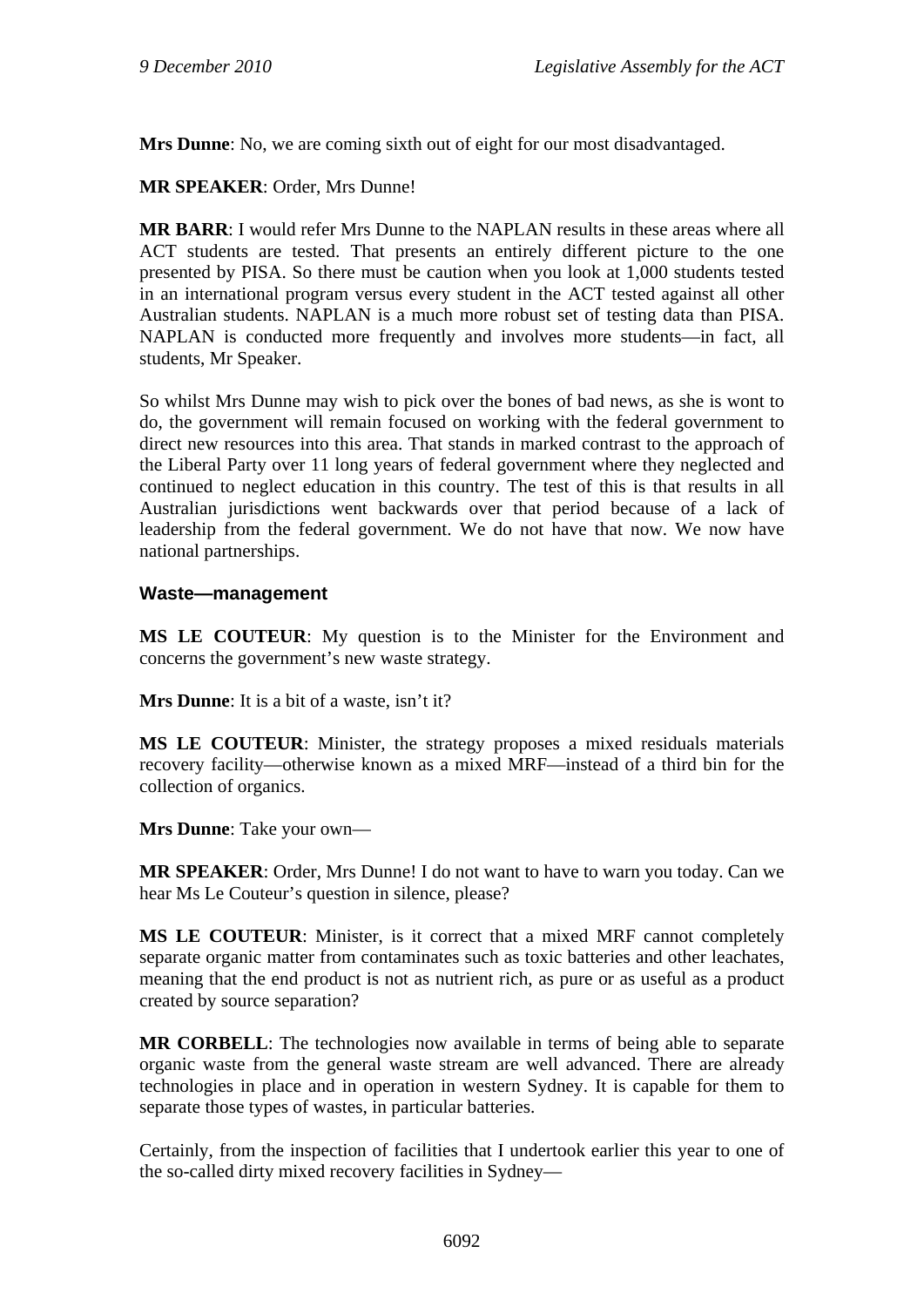**Mr Smyth**: And why has it taken nine years?

**MR CORBELL**: it is the case that they can achieve—

**Mr Smyth**: Almost no waste by 2025. That is a good catch line.

**MR CORBELL**: a very high level of separation and certainly comparable with the level of contamination—

**Mr Smyth**: Almost.

**MR CORBELL**: that you would see in terms of what people would put into their bins if there was a third bin.

**Mr Smyth**: We used to lead this around the world. Now we have to follow it.

**MR SPEAKER**: Mr Smyth, you are sailing close to the wind. Ms Le Couteur, a supplementary?

**MS LE COUTEUR**: Thank you, Mr Speaker. Minister, given that the Sydney council has had significant glass contamination problems because it uses a similar mixed MRF system instead of third-bin separation, what would the ACT do to deal with these issues?

**MR CORBELL**: These are the issues about a third bin versus a dirty MRF. We need to have the discussion about this, and that is exactly why the government has outlined, in its draft strategy, that these are the issues that we are seeking feedback and comment on.

What we do know is that the third-bin system is not without contamination itself. Not everybody complies with the separation into the third bin. We know that the third bin does have contamination problems itself in terms of people putting inappropriate waste into that bin. We also know that not everyone will use a third bin and that therefore there will remain a component of organic waste that will still go into the general household bin. Not every household will separate its waste. We know that is the case. Therefore we will face the dilemma, if we have a third bin, that a component of organic waste will still be ending up in the household bin. And then how do we deal with that? Do we simply put that into landfill or do we still have to construct some other facility to separate that waste?

That is the issue before us as a city. That is what the government is setting out as the issues that we have to consider in the development of our new waste strategy. We look forward to further discussion on that.

**MR COE**: Supplementary, Mr Speaker?

**MR SPEAKER**: Yes, Mr Coe.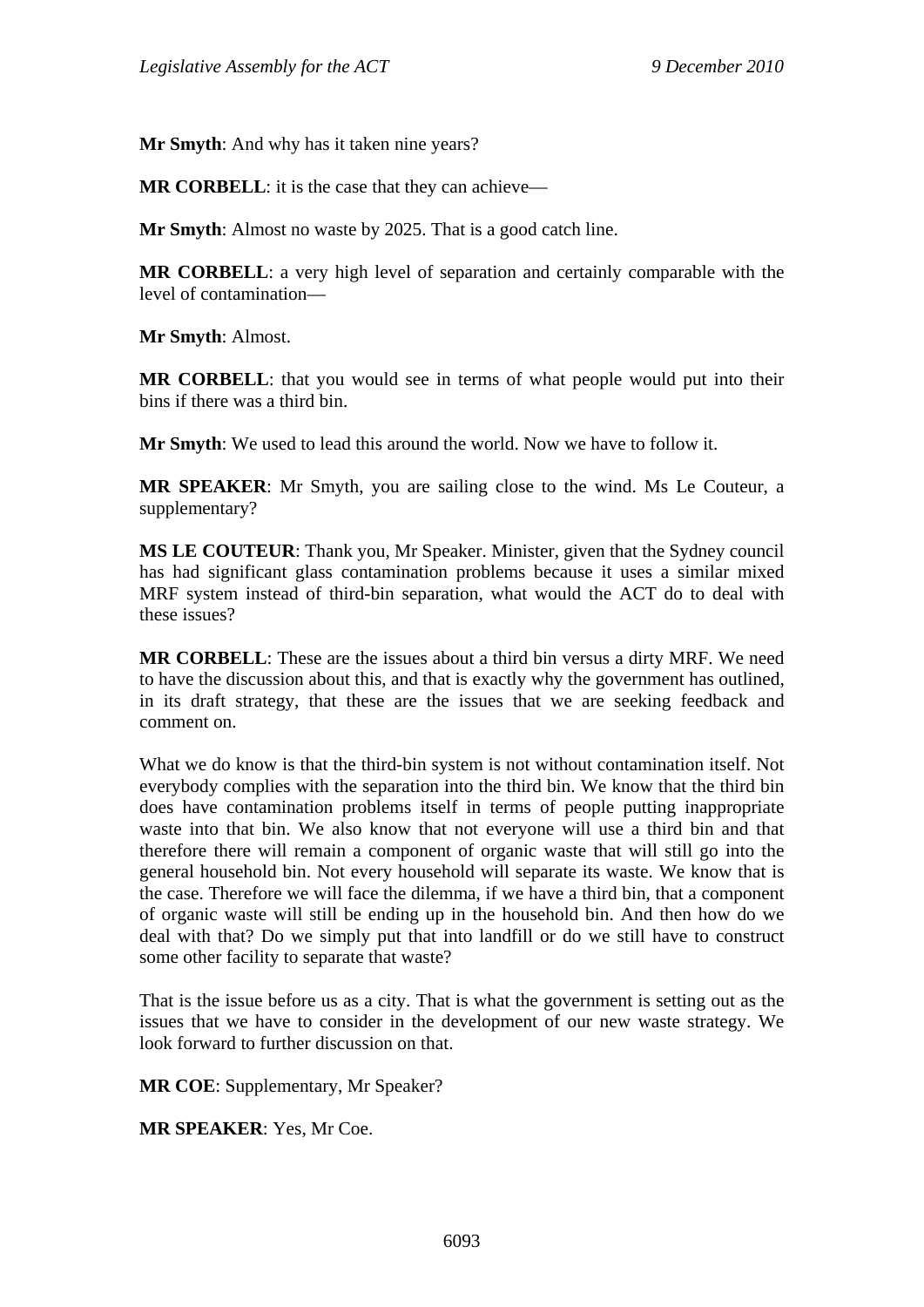**MR COE**: Minister, the strategy 1.3 states:

The ACT Government will also encourage businesses to provide customers with choices that allow purchases with less packaging, for example allowing people to bring their cup for take away coffee and purchasing fruit without packaging.

Minister, what restrictions are there for businesses to do this at the moment? And of the 570 kilograms which will go to landfill each year what proportion will be fruit packaging or coffee cups?

**Mr Hargreaves**: Will you table that Blackberry?

#### **MR SPEAKER**: Mr Hargreaves!

**MR CORBELL**: In relation to the volumes of waste, I will have to take that question on notice.

#### *Opposition members interjecting—*

**MR CORBELL**: I note that the Liberal Party are making light of this. But I would say in response that what Mr Coe has chosen to do in his critique of the waste policy is to identify one element that is about reducing the amount of waste that is generated and is claiming that that is the entire waste strategy. And he is absolutely wrong. What is quite clear is that he has not read the waste strategy because if he had read the draft waste strategy he would know that this strategy focuses on waste reduction at source but is also about waste recovery. These are two essential components of the strategy amongst four key elements of the strategy.

It is a very legitimate policy setting to suggest that we need to better educate businesses about how they can reduce the amount of waste that is generated at source, and that is one example of how that can be achieved. We see Mr Seselja waltzing in here every morning with his cup of coffee. Perhaps if he had a reusable cup he would not be generating so much waste. It is an example. The whole point is that it is an example of where you can reduce waste to landfill.

This strategy deals with waste generation and this strategy also deals with waste recovery and this strategy has outlined how over more than 98,000 tonnes of waste currently going to landfill can be reduced and eliminated from going to landfill, and that is what this draft strategy is all about.

**MR SPEAKER:** Ms Hunter, a supplementary question?

**MS HUNTER**: Thank you, Mr Speaker. Minister, why does the strategy not give any attention to slow composting of organic waste, given that this produces the highest value organic matter which will capture the most carbon and other nutrients back into agricultural soil?

**MR CORBELL:** I draw Ms Hunter's attention to the range of technologies that have been identified in the strategy for using organic waste. One of those is anaerobic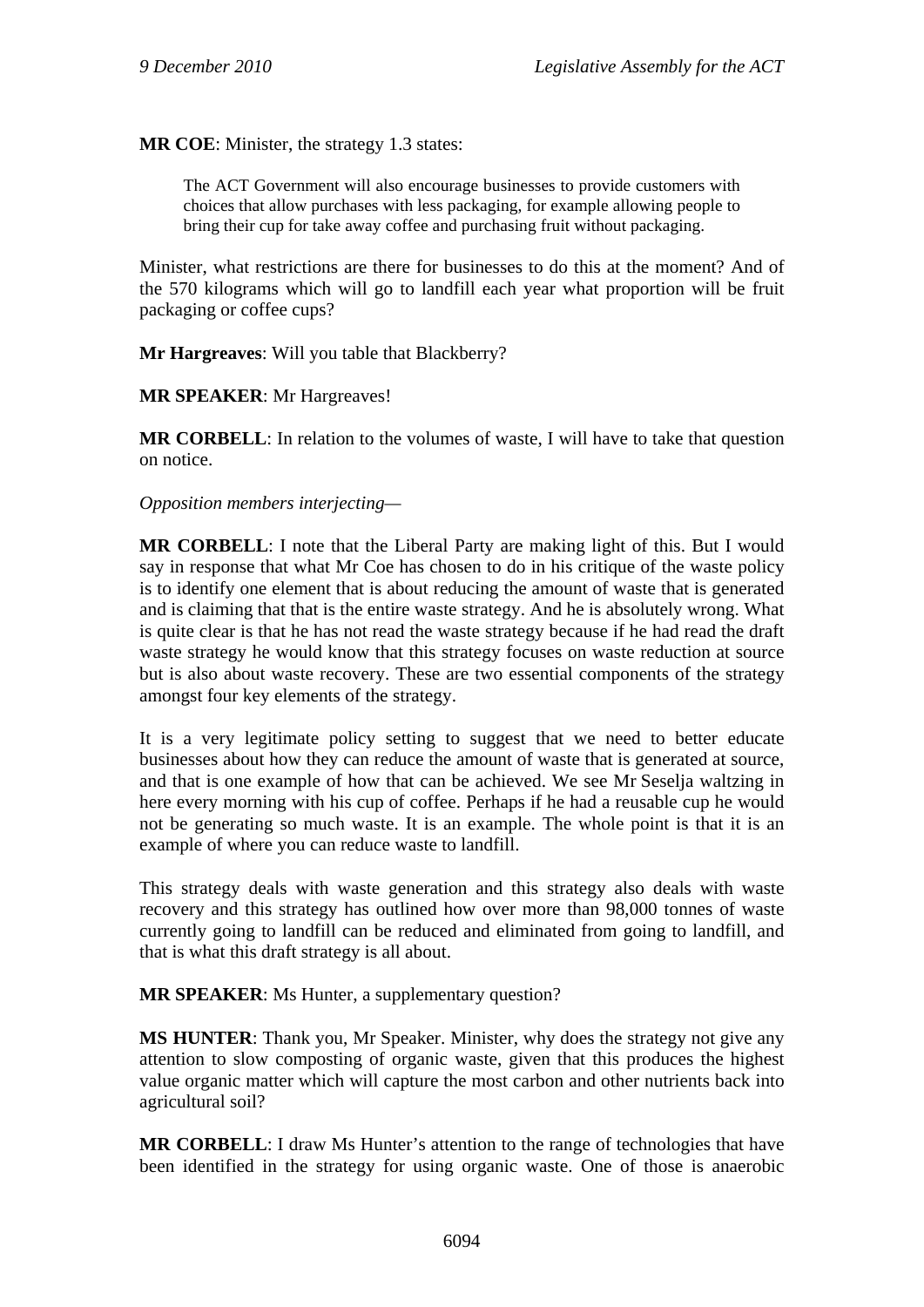digestion. Anaerobic digestion provides for a range of products as an outcome of that process. That includes the extraction of methane, for example, for energy generation, and it also provides for the development of a digestate that can be used to improve agricultural soil. So there are products that are being—

*Members interjecting—* 

**MR SPEAKER**: Thank you, members, that is enough.

**MR CORBELL**: It just shows you, Mr Speaker, how serious the Liberal Party are about issues around waste policy. The government has just released a new strategy based on very detailed assessment and modelling around options to reduce waste to landfill and all they want to do is make a joke about it. The rest of the Assembly, I think, are interested in the policy choices facing the city about reducing waste to landfill. The sooner the Liberal Party engage in a serious policy discussion about the choices before us and how we can reduce waste to landfill further, the better it will be for our community.

In summary, and in response to Ms Hunter's question, there are products that can be developed to assist in agricultural processes, whether that is digestate, through anaerobic digestion, or whether it is, for example, bio-chaff—the reuse of organic materials from bio-chaff. Both of these can be used to contribute to improving soils and improving agricultural productivity.

### **Canberra Hospital—emergency department**

**MR HANSON**: My question is to the Minister for Health. Minister, on 1 December, 81-year-old Antonina Jurello was admitted to Canberra Hospital after waiting for 13 hours over two days in the emergency department. Minister, is this the treatment that elderly residents of the ACT can expect when they visit the emergency department?

**MS GALLAGHER**: I thank Mr Hanson for the question. Due to the provisions of the Health Records (Privacy and Access) Act, I am not able to speak about individual cases in the Assembly. In broad, I can say that long waits at the emergency department are avoided when they can be. The emergency department works on a triage system. The emergency departments at both Canberra Hospital and Calvary have been extremely busy over the last six weeks. Indeed, they are very busy today dealing with some of the pressure from the floods around the region.

Overall, our emergency department performance is improving. It has been improving for the last four quarters. In categories 1, 2, and 5 we meet the national benchmarks. In categories 3 and 4 the results are improving and we are heading in the right direction. A lot of this has become—

**Mr Hanson**: Down from 75 per cent when you took office.

**MR SPEAKER**: Order, Mr Hanson.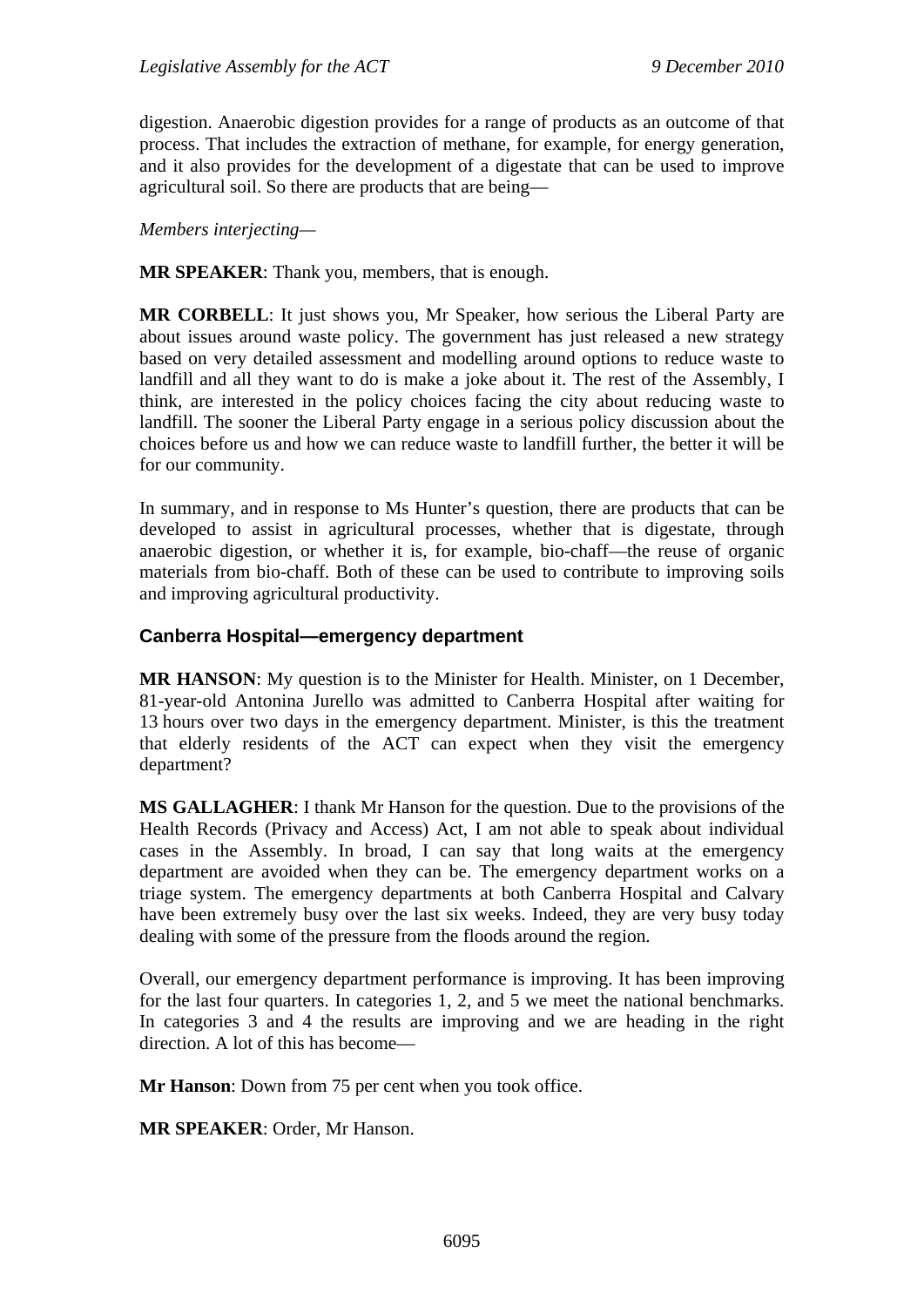**MS GALLAGHER**: Thank you, Mr Speaker. A lot of the improvements have come from the additional beds that we have put into the system, which were to replace, of course, the 114 beds that the Liberals took out of the system.

**Mr Hanson**: Seventy-five per cent to 56 per cent.

**MS GALLAGHER**: We have gone to this before. I have tabled the bed numbers. We have added an additional 200 beds to the system—over 200 beds. The emergency department every day in the last six weeks has averaged presentations in the order of 170-plus at Canberra Hospital. That is nowhere near what was being dealt with in 2000. The demand is increasing all the time. There are no quiet periods in the emergency department.

**Mr Hanson**: Lack of investment.

**MS GALLAGHER**: Mr Hanson says it is due to lack of investment. I draw his attention to the 200 additional beds that have gone into the system to deal with the increase in demand.

In relation to complaints that I get about the emergency department, I can say that I respond to each of those complaints. In appropriate cases, I ask for a clinical review, particularly in cases where concerns have been raised around the triage allocation. In cases where triage allocation is questioned, I ask for a full clinical review of that case.

**MR SPEAKER:** A supplementary question, Mr Hanson?

**MR HANSON**: Thank you, Mr Speaker. Minister, upon presenting at the emergency department on the second day Mrs Jurello had a letter from her GP stating that she had experienced a major haemorrhage stroke, but she was still categorised as non-urgent. Minister, was this the correct categorisation for this patient?

**MS GALLAGHER**: I seem to have pre-empted the supplementary question, Mr Speaker. The family concerned have raised concerns about the triage allocation. I have asked for a clinical review of that. We have reviewed our triaging processes in the past, not necessarily based on an individual complaint, because triage is the heart of an emergency department. If concerns are raised around triage allocation, you need to respond to those. The reviews in the past have indicated that the triage system is working very well at the Canberra Hospital and that there was no remedial action required.

In relation to the issue of GPs providing letters, and this issue does come up from time to time with patients, GPs providing letters does not immediately accord you a different triage category. This is again established under the guidelines that all emergency departments—

**Mr Hanson**: She had a stroke.

**MS GALLAGHER**: If you do not agree with it—I do not think you are an emergency department specialist—this is the way that all emergency departments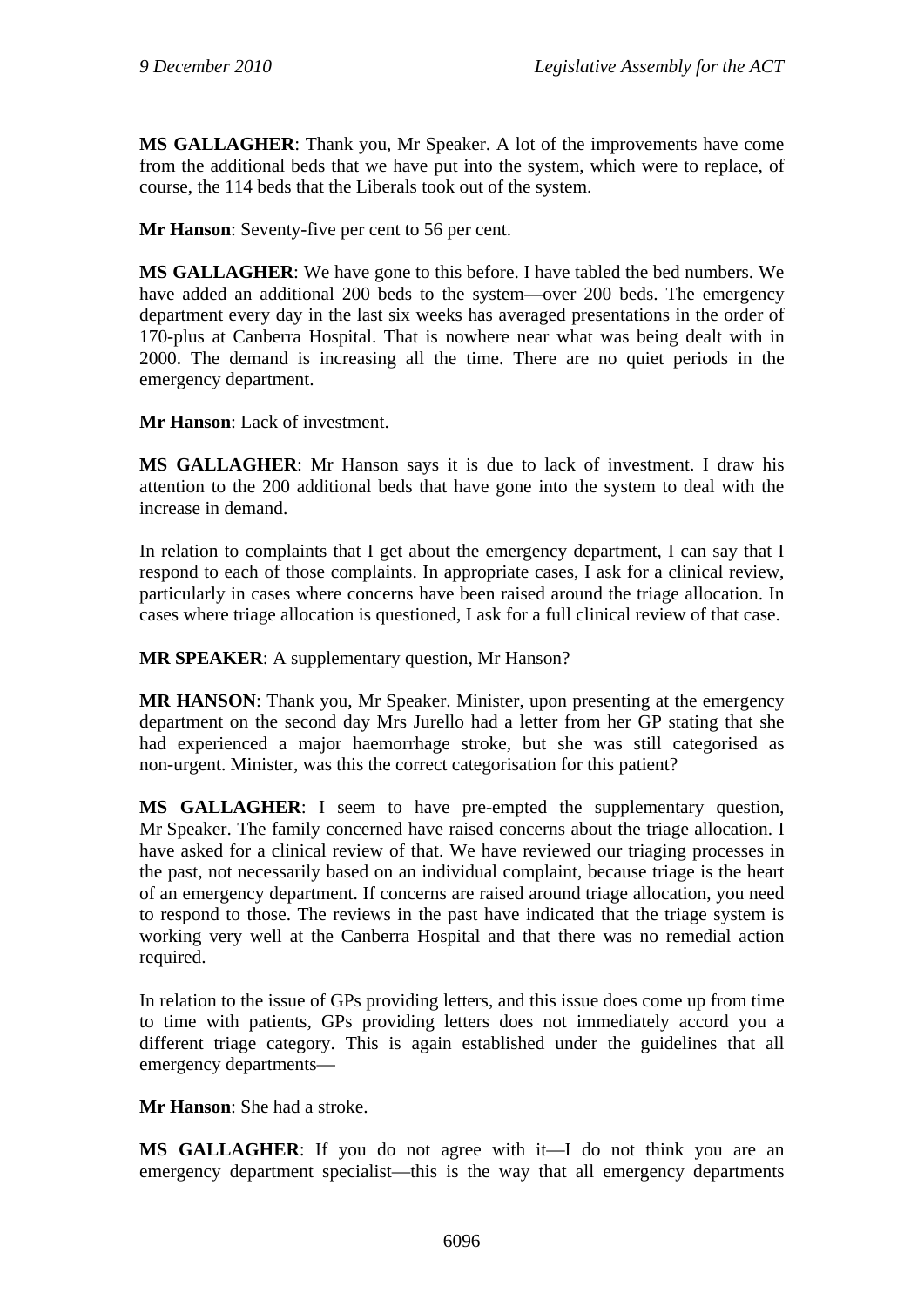work. If you talk to the college of emergency physicians, they will be very clear about this. Because you come with a letter from your GP, it does not mean necessarily that you will be seen ahead of someone who presents without a letter from a GP.

I can say that paperwork that accompanies the patients is considered as part of the triage allocation. But, as I said, where concerns are raised around triage allocation, all of those cases are reviewed and the concern that has been brought to my attention recently is under review.

**MR SESELJA**: Supplementary, Mr Speaker.

**MR SPEAKER**: Mr Seselja.

**MR SESELJA**: Minister, will you now apologise to Mrs Jurello for the extraordinarily long wait and extraordinarily distressing wait that she experienced in the emergency department?

**MS GALLAGHER**: I always apologise to people where the experience that they have not had in the emergency department is one that they would have wanted. The concerns that have been raised around particular cases: I in the first instance ask for a full review, which is what I have done in this case.

**MS PORTER**: A supplementary, Mr Speaker.

**MR SPEAKER**: Yes, Ms Porter.

**MS PORTER**: Minister, it seems obvious that those opposite do not quite understand what triage means. Could you explain to us what triage means.

**MS GALLAGHER**: Thank you—

**Mr Hanson**: It means that if someone has had a stroke they do not wait for 13 hours.

**MR SPEAKER**: Order! The minister has the floor.

**MS GALLAGHER**: Mr Hanson has obviously reviewed the clinical situation around the complaint that is currently under review and come to his own conclusion. Or should I say Dr Hanson?

**MR SPEAKER**: Ms Gallagher, the question, thank you.

**MS GALLAGHER**: Dr Hanson has determined the outcome.

**MR SPEAKER**: Ms Gallagher, the question.

**MS GALLAGHER**: The way all emergency departments operate is that all patients, regardless of how they arrive at the emergency department, are reviewed by the triage nurse. The triage nurse has five categories to apply to a patient presenting at the hospital. We also have nurses that do regular clinical reviews of patients who are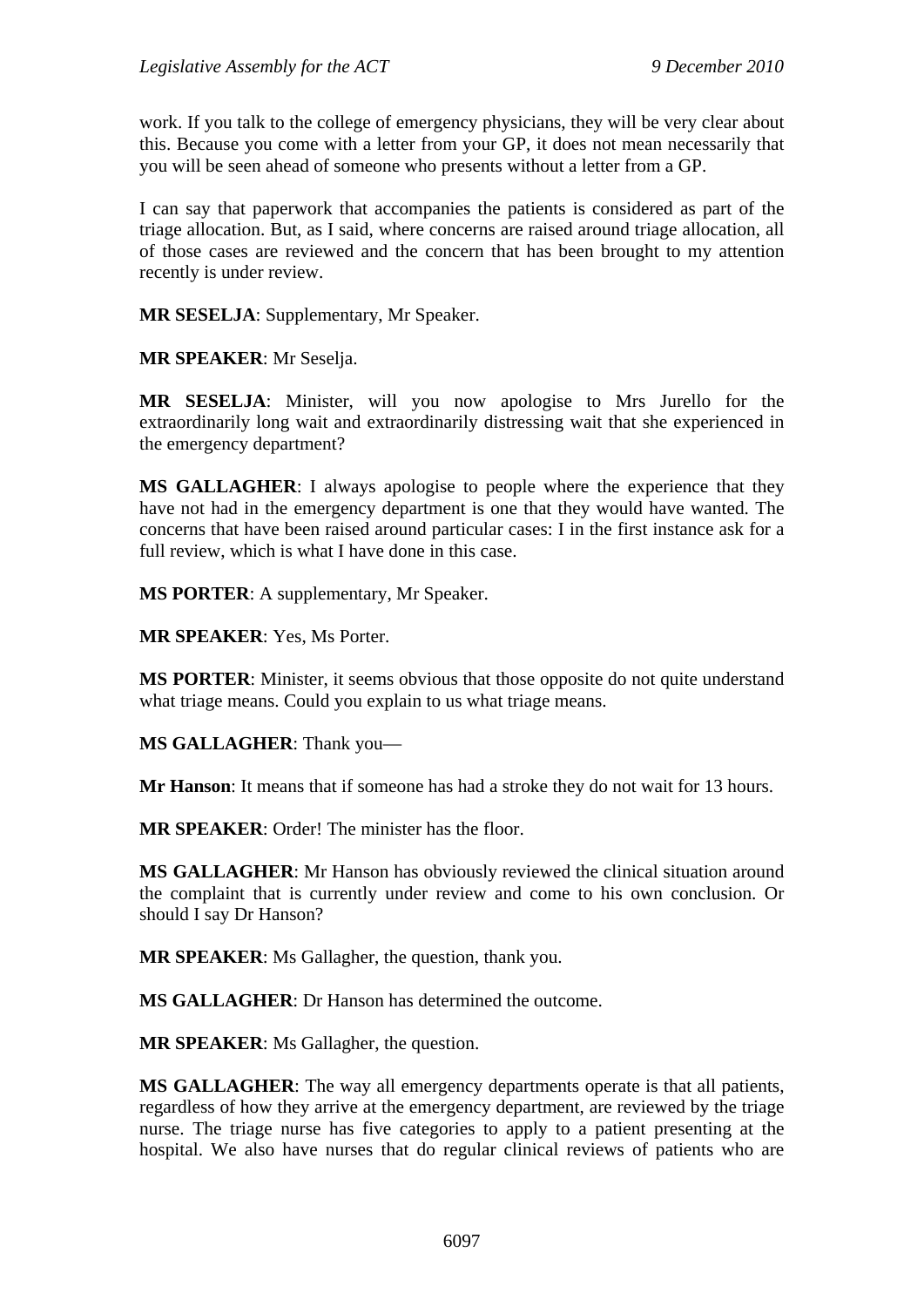waiting in the hospital, particularly when the waits are long due to the load that is before the emergency department.

In the last six weeks, we have seen record numbers of presentations. Our emergency staff are doing an incredible job. Every day they are turning up—24 hours a day, seven days a week—and are presented with demands that they have never seen before. And they are dealing with it and the hospital is coping. That is to their enormous credit.

At times, patients will not have the experience that we would all hope for them to have when they present to the emergency department. That is often for a range of different reasons—not necessarily the triage category; often to do with the wait. But the most urgent people need to be seen first. That is the way the triage system works. If there are concerns around the triage allocation, they need to be responded to, and we are doing just that.

### **Smoking—reform**

**MS PORTER**: My question without notice is to the Minister for Health. Minister, from today, Canberrans will breathe easier when they visit pubs, clubs and restaurants across the ACT. Can you please advise the Assembly of the reason for this cleaner, fresher air?

**MS GALLAGHER**: I thank Ms Porter for the question. Indeed, the law that comes into effect today is an example of what we can do when the Assembly works together. And I do recall that, in December last year, this bill received unanimous support from members of this place.

It is a great day today. Workers across the ACT, particularly those who work in hospitality, will no longer be required to work in a smoking environment. From now on, all workers in the hospitality sector will be protected from the harmful effects of environmental tobacco smoke. This is because the new laws that amend the ACT's smoke-free legislation, the Smoking (Prohibition in Enclosed Public Places) Act, comes into effect.

This legislation covers all outdoor places where food and drink are provided from an on-site service such as restaurants, cafes, bars, pubs and clubs. The move is an important step in protecting the health of those working in the hospitality industry and for those members of the community who are non-smokers and who, if they do want to eat or have a drink outside, are often subjected to the harmful effects of environmental tobacco smoke.

It has been four years now since all enclosed public places in the ACT went completely smoke free. Members will recall that it was not until 2006 that all areas in pubs and clubs became smoke free. Since then, the body of evidence regarding the effects on public health from environmental tobacco smoke that can occur in outdoor settings has increased significantly. And we have responded proactively to this evidence.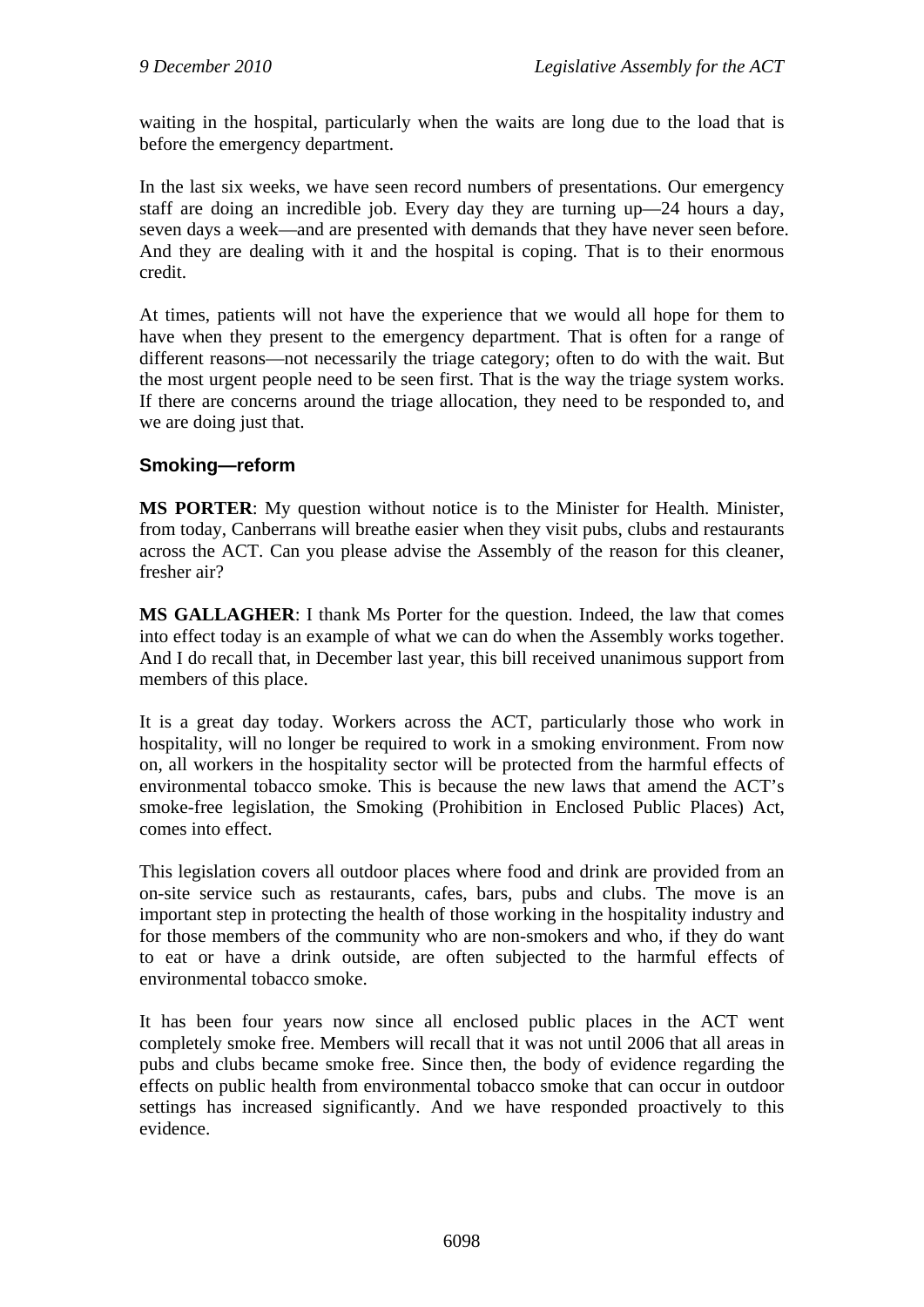We should be proud here in the ACT that we are only one of a handful of jurisdictions to implement a comprehensive ban on smoking in outdoor dining and drinking areas that focuses on protecting non-smokers from the harmful effects of environmental tobacco smoke. The other jurisdictions to take this approach were Queensland back in 2006 and Western Australia which followed in September of this year. Tasmania has a ban on smoking in outdoor eating and drinking areas, with 50 per cent of those areas required to be smoke free. I have also read recently that the Northern Territory will be commencing legislation that bans smoking in outdoor eating and drinking areas and that New South Wales has announced its investigation into similar legislation.

We can see that Australia is gradually joining a raft of places internationally that recognise the dangerous effects of environmental tobacco smoke that occurs when smokers congregate outdoors. These places include Canada, Ireland, Hong Kong and California which have also implemented restrictions on smoking in certain outdoor areas.

Members will see that, effective from today, all restaurants, cafes and food businesses are required to have outdoor dining and drinking areas that are smoke free. Licensed clubs and liquor licence venues that predominantly serve alcohol, such as pubs and taverns, may choose to have a designated outdoor smoking area, or DOSA as it is known. These premises can only designate up to 50 per cent of their licensed outdoor area and they are subject to some very strict rules such as the height of the wall and the buffer to be provided between the smoking and the non-smoking areas. And in many respects, some of these requirements mean that many smaller businesses will not be able to have designated outdoor smoking areas.

DOSAs are designed to be areas where patrons may drink and smoke before they return to their friends in the non-smoking areas. So business owners must take steps to ensure that no food or drink is served or consumption of food occurs in the DOSA. People under the age of 18 are not permitted to enter the DOSA and no entertainment is to be offered or accessible from the DOSA, including televised or live sporting events. There must be buffers put in place on the perimeter of the DOSA where it is adjacent to smoke-free areas and the necessary steps to ensure that smoke does not drift into these smoke-free areas must be taken.

**MR SPEAKER**: A supplementary, Ms Porter?

**MS PORTER**: Thank you, Mr Speaker. Minister, what other amendments will take effect today to protect Canberrans from the harmful effects of environmental tobacco smoke?

**MS GALLAGHER**: I thank Ms Porter for the question. Part of the legislation we passed a year ago was also a new law to ban smoking at under-age functions. This includes all public music events that are predominantly organised for people under the age of 18. We know that environmental tobacco smoke is particularly harmful to young people because of their smaller lung capacity and their body weight. Evidence also indicates that exposing young people to others' tobacco use increases the chance of young people taking up smoking themselves.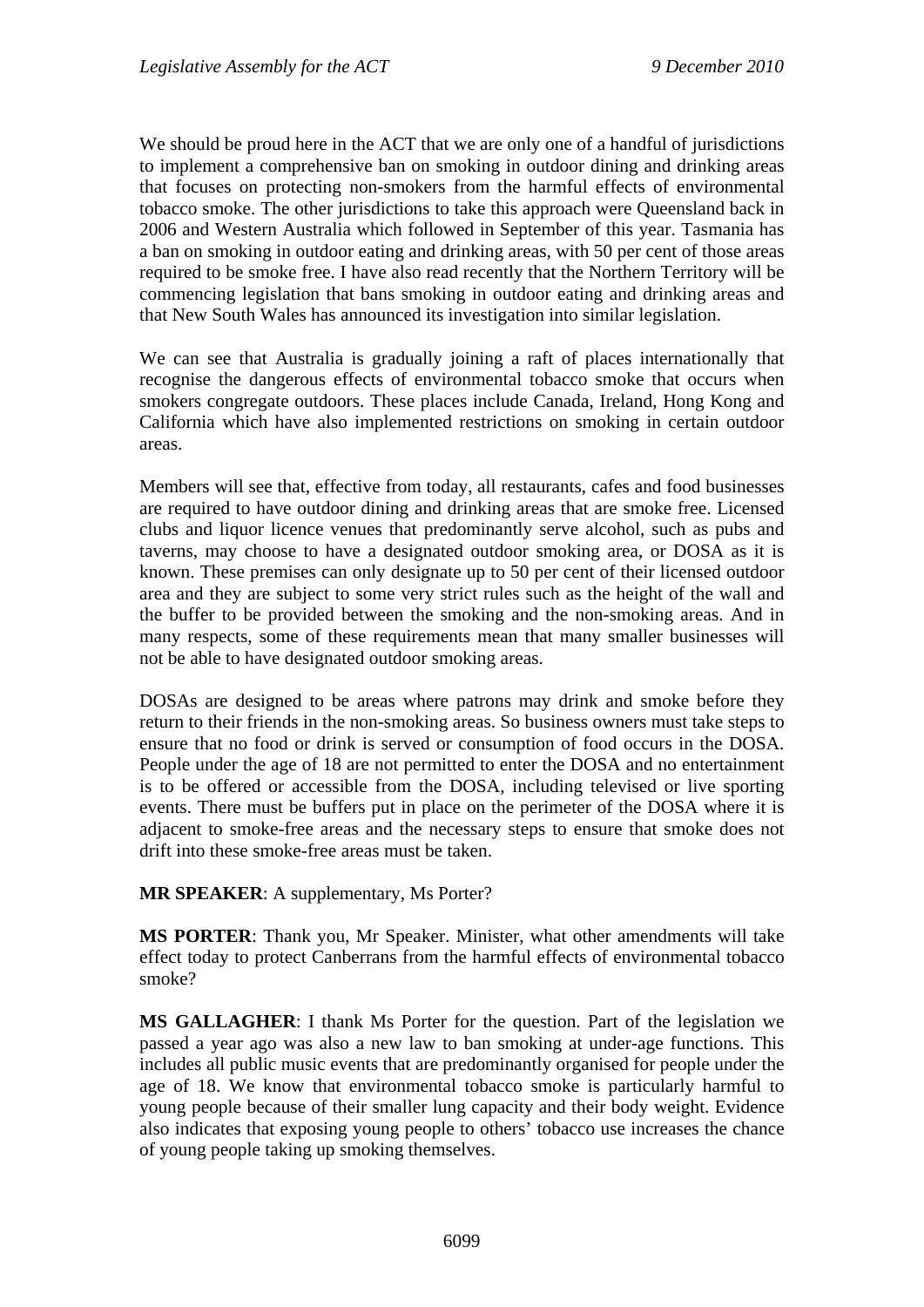The ACT has already introduced point of sale display bans for tobacco products to reduce the community's, and in particular young people's, exposure to tobacco. This new ban on smoking at under-age functions not only protects children from the dangers of environmental tobacco smoke but also denormalises the act of smoking in these environments. Proper education in the enforcement of such smoke-free policies can discourage young people from using tobacco and foster a culture where non-smoking is the norm.

I am pleased to say that the ACT has the lowest smoking rate of any jurisdiction in Australia. At 18½ per cent, it is well below the national rate of 21 per cent. I think this reflects the ACT's strong history in the area of tobacco control and minimising public places of tobacco use. The implementation of these smoke-free environments is another vital step towards achieving the ACT government's goal of improved public health, which will deliver further benefits for businesses and the community through the creation of healthier social environments.

We have to do more work in this area—I think more work around education and making sure that young people are fully aware of the harmful effects of taking up smoking. I note that my 13-year-old told me the other day that smoking is no longer cool at high school. Well, I hope that is the case and I hope it remains the case for her.

**MR HARGREAVES**: A supplementary question, Mr Speaker?

**MR SPEAKER**: Yes, Mr Hargreaves.

**MR HARGREAVES**: Noting, also, that Katy's 13-year-old supported a ban on fireworks, could I ask the minister what other tobacco and smoking reform measures have been implemented by this government in recent years?

**MS GALLAGHER**: To acknowledge the history of tobacco reform, we need to go back and look at reform in the early days of the Assembly. I should say that credit should go to all Assembly members who have been very proactive in making sure that the ACT has had a very solid track record on tobacco reform. It has not just been one party in the Assembly; we have had unanimous support across party lines.

In 1994, the ACT was the first jurisdiction to enact legislation to prohibit smoking in enclosed public places. In 2000, in-store tobacco advertising was prohibited, with restrictions on the numbers of point-of-sale for tobacco product displays and health warning signage requirements. In 2003, the government supported the passage of the Smoking (Prohibition in Enclosed Public Places) Act 2003, which strengthened the ban on smoking by removing the exemption system from 1 December 2006, making all public places smoke free. In August 2005, the sale of fruit-flavoured cigarettes by tobacco licensees was prohibited, I think by Minister Corbell. On 1 September 2006, vending machines were banned in the ACT. In October 2006, legislation was enacted for compliance testing for sale of tobacco to minors. On 1 December, the enclosed public places legislation commenced, which covered all enclosed public places, including licensed premises.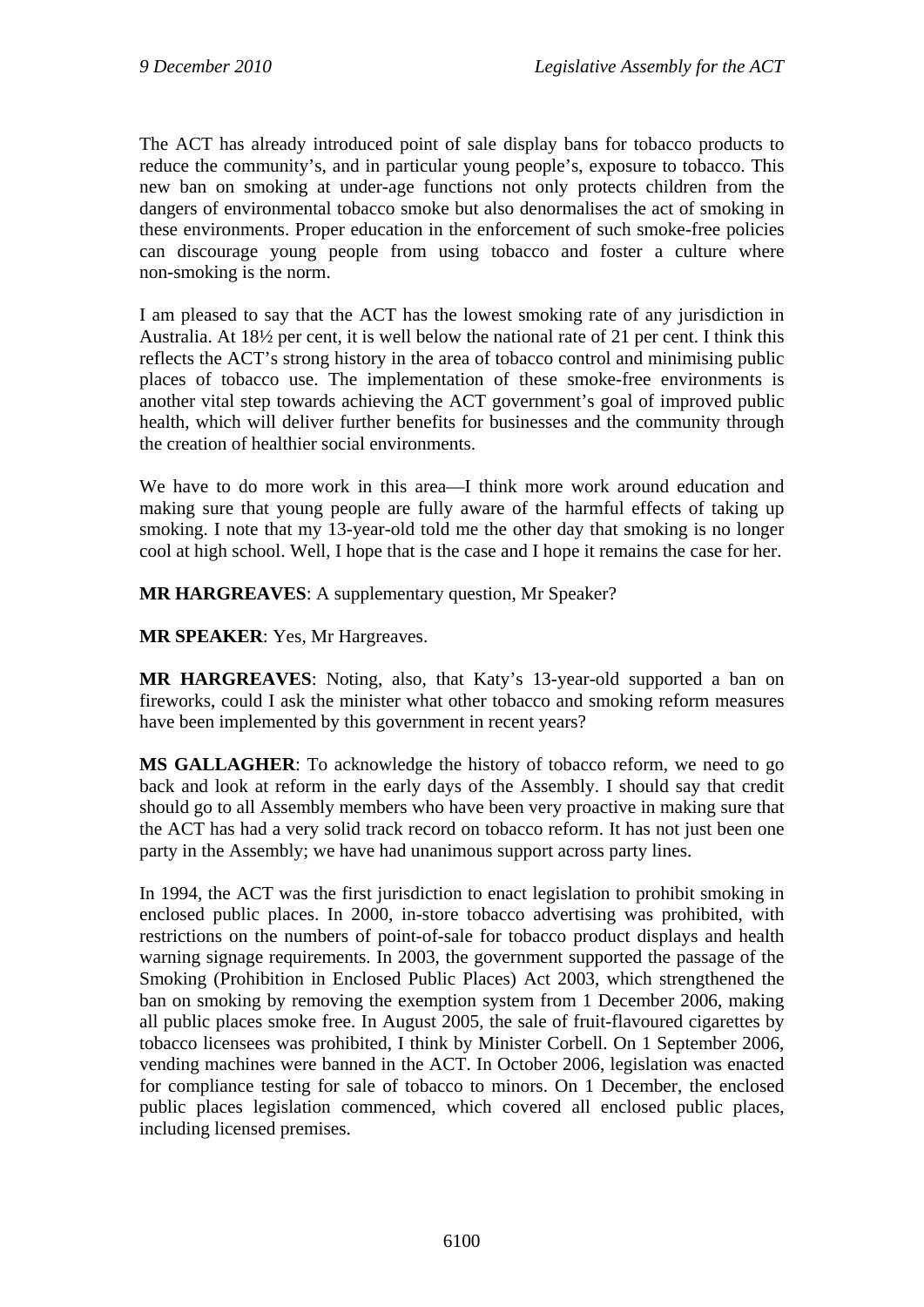Canberra Stadium and Manuka Oval became smoke free on 23 February 2008, when both venues became smoke free within their built structures, such as stands, the concourses, walkways, thoroughfares and entrances. The tobacco amendment act came into partial effect on 28 February 2009, which was around retailers not being able to offer or provide a reward to customers when they purchase tobacco products. Petrol discounts are also captured by this prohibition. It has had a long and proud history in this place, and I could go on. *(Time expired.)*

### **Canberra Hospital—emergency department**

**MR SMYTH**: My question is also to the Minister for Health. Minister, the Australian Institute of Health and Welfare report on hospital statistics 2009-10 shows that ACT residents experienced the second-longest median emergency department waiting times in the country. Minister, why are ACT residents waiting longer, under your leadership, for emergency department care?

**MS GALLAGHER**: I think we have had this discussion in this place a number of times. I do think it is interesting, and I think it is acknowledged in the latest Australian Institute of Health and Welfare report around the size of the ACT and the number of emergency departments that we have here, that, if you go and look at the WA emergency department data, where they actually report between metro and regional WA, you will find that the metro areas have waiting times which are in many cases worse than the ACT's; the same if you look at the metro waiting times in other jurisdictions.

The difficulty for the ACT is that we have no quiet hospitals, small regional hospitals, country hospitals, which run emergency departments but do not often see large numbers of presentations and do not experience any wait, if at all. I think that does need to be part of the perspective. If you measured like with like, which is, if you measured—

**Mr Smyth**: So a hospital for Tharwa; is that your solution?

**MS GALLAGHER**: No. That is not what I am saying. I am trying actually to put some perspective into the discussion, which is, if you measure like with like, if you measure tertiary referral hospitals, large metropolitan hospitals, which are the two that we have, you will see that our emergency department times are comparable and in many cases better.

*Mr Smyth interjecting—* 

**MS GALLAGHER**: I would like to say that the work that has gone on in the emergency department over the last three or four years particularly has been extraordinary in terms of additional beds, new ways of doing things, staff coming up with ideas about how to get the throughput through, the additional beds in the hospital—and all of this despite a very, very significant increase in demand.

**Mr Smyth**: There are always increases.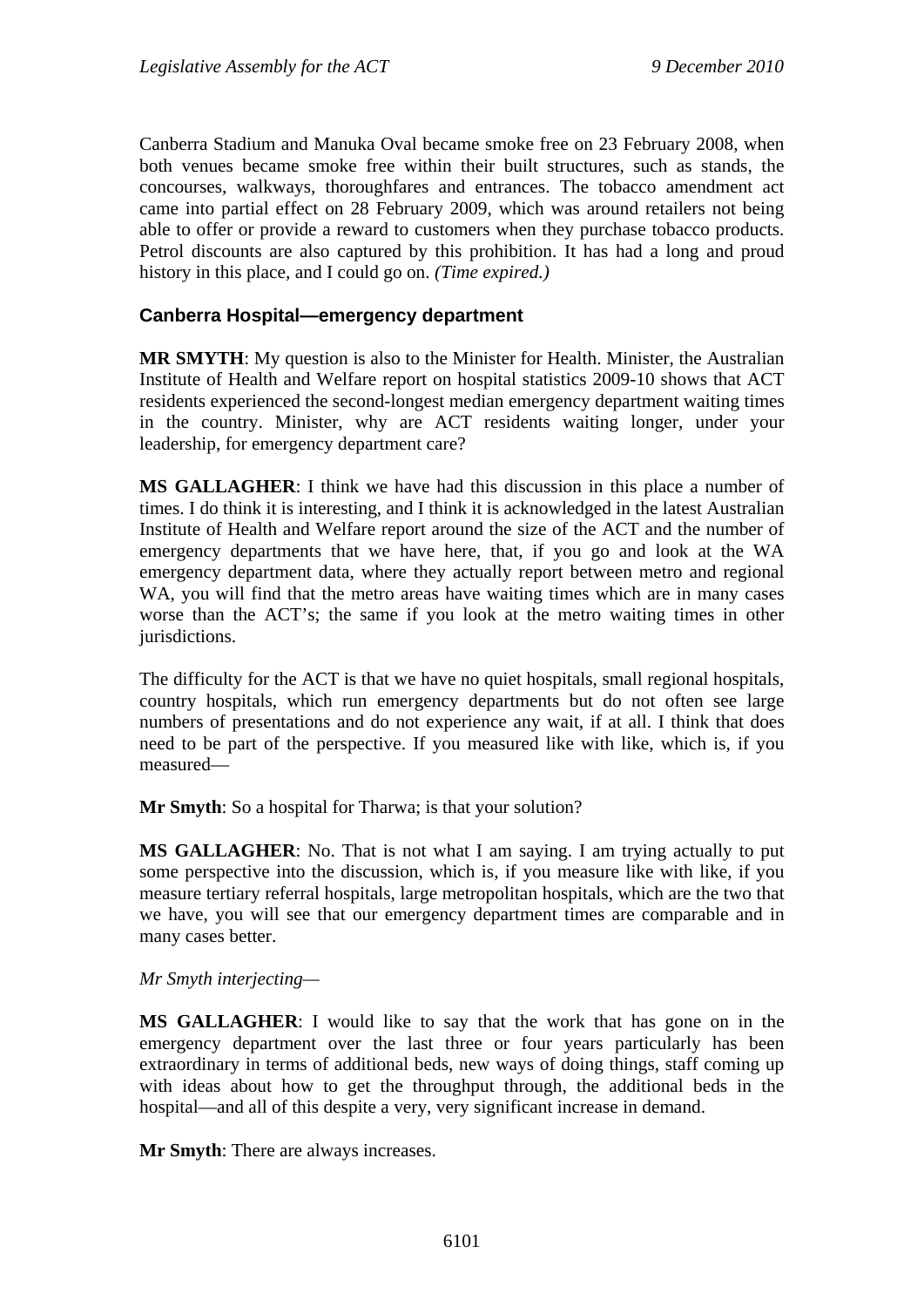**MS GALLAGHER**: So, despite the numbers—record numbers that have never, ever, been even considered as being—

**Mr Smyth**: There are increases every year.

**MS GALLAGHER**: normal activity—that are presenting to the hospital, we are dealing with that—

**Mr Smyth**: They increase every year.

MS **GALLAGHER**: and our times are improving—

**Mr Smyth**: Every year there is a new record.

**MS GALLAGHER**: and they have been improving for the last year.

**MR SPEAKER**: Order! Ms Gallagher, one moment, please. Stop the clocks, thank you. I remind members of the opposition, particularly you, Mr Smyth, that the standing orders do not permit constant interjecting when the minister is answering, nor further questioning. There is plenty of time for supplementary questions as part of the question time process.

**MS GALLAGHER**: Thank you, Mr Speaker. I am very confident that we will continue to improve our timeliness across our emergency departments. In terms of the capital rebuild, the emergency departments at our two public hospitals have to be probably the next significant capital expenditure in terms of the rebuild. We need to build some extra capacity for them to deal with the extra presentations that we are seeing. But I am very confident that the range of measures that we have put in place will ensure that we are seeing people in a more timely fashion.

I would just like, particularly today when the emergency department is under continued stress because of the situation around Queanbeyan, to put on the record and I hope other members will support me—and acknowledge the incredible work that is being done there and the incredible demand that we have been seeing and the fact that staff are dealing with that demand and responding, and responding as best they can.

**MR SPEAKER**: A supplementary, Mr Smyth?

**MR SMYTH**: Thank you, Mr Speaker. Minister, only 56.5 per cent of patients arriving at the emergency department categorised as semi-urgent will be seen within one hour. It was 75 per cent under the previous Liberal government. Minister, are ACT residents receiving timely treatment at the emergency department?

**MS GALLAGHER**: I am not sure what figures you are using there, but those figures have improved considerably. I think the last figure that I saw for category 3 was in the order of 60 per cent, and I think it was just slightly higher for category 4. Those figures might not be convenient for the purposes of today's discussion, but those figures are reported quarterly and placed on the ACT Health internet site so that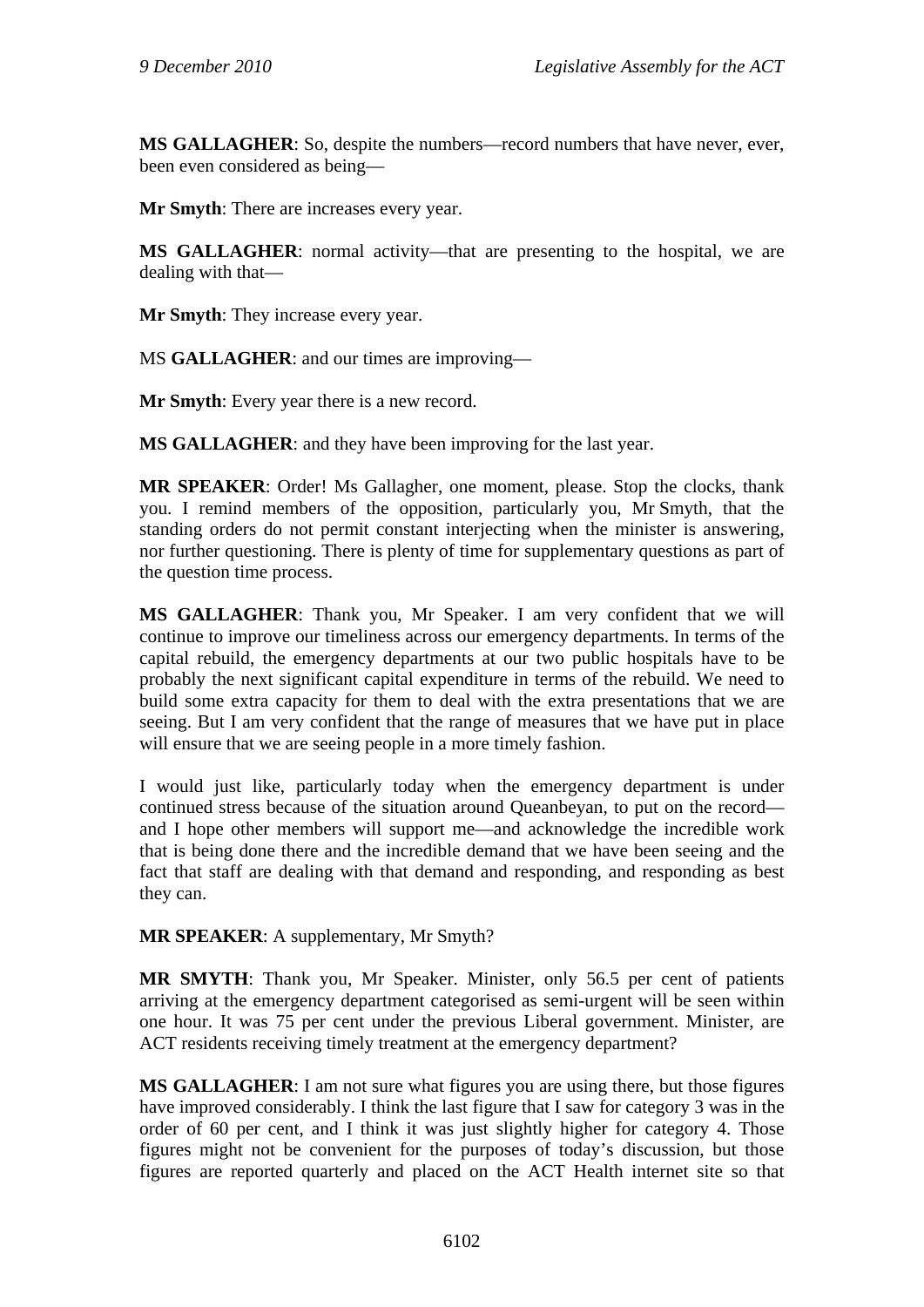people can see them. And over the last four quarters you can see that there has been continued improvement in categories 3 and 4 despite an increase in demand.

I am absolutely certain that we will continue with that trend with the extra investments such as the surgical assessment and planning unit which we opened in the last couple of months, which is designed for surgical patients to be seen quickly and moved to a ward environment in the hospital. And, as I said, I think the next big investment in the capital sense is to ensure that our emergency departments have the extra capacity they are going to need to continue those improvements along the way.

The TCH emergency department, when you think of the magnitude of the job they do, is around a 30-bed facility, depending on how they are using those beds. On one day in the last six weeks, more than 200 people were going through that unit. When you think of the throughput that a small environment like that is able to deliver, I think the next area is that we need to increase the capacity of that.

I am very confident that Canberrans will see continued improvement in the emergency department performance. And can I say that, whilst people do raise concerns around timeliness from time to time with me, I am getting a lot of compliments about the standard of care that people receive in the emergency department.

**MR HANSON**: A supplementary, Mr Speaker.

**MR SPEAKER**: Yes, Mr Hanson.

**MR HANSON**: Thank you. According to the latest ACT Health annual report, access block for older persons has actually become worse in the last year. Mrs Jurello is the unfortunate human face of this statistic. Minister, how can older persons in the ACT, like Mrs Jurello, be confident that they will receive timely treatment at the emergency department, when the results show that things are clearly getting worse?

**MS GALLAGHER**: We do measure older persons' access block separately to general access block, and that is to recognise the fact that older persons often do experience access block, not necessarily because they have not been seen but because they present with a range of complex circumstances that require a number of consultations from senior clinicians before a decision is made around where they should be admitted to the hospital. We have recognised that as an area of concern. Our access block figures have deteriorated, partly due to an amendment to the way Calvary report their access block figures. That is, I think, representative of and explains some of the deterioration.

But we did open the medical assessment and planning unit that was specifically designed for older Canberrans and those from regional New South Wales, who present with complex requirements, in order to get them out of the emergency department and then have the consultations done on the ward. Obviously that ward has some capacity constraints as well—the size of it—but we are looking at older persons' experience in the emergency department as well to see whether we need to provide additional capacity through areas like MAPU to address any long waits they have.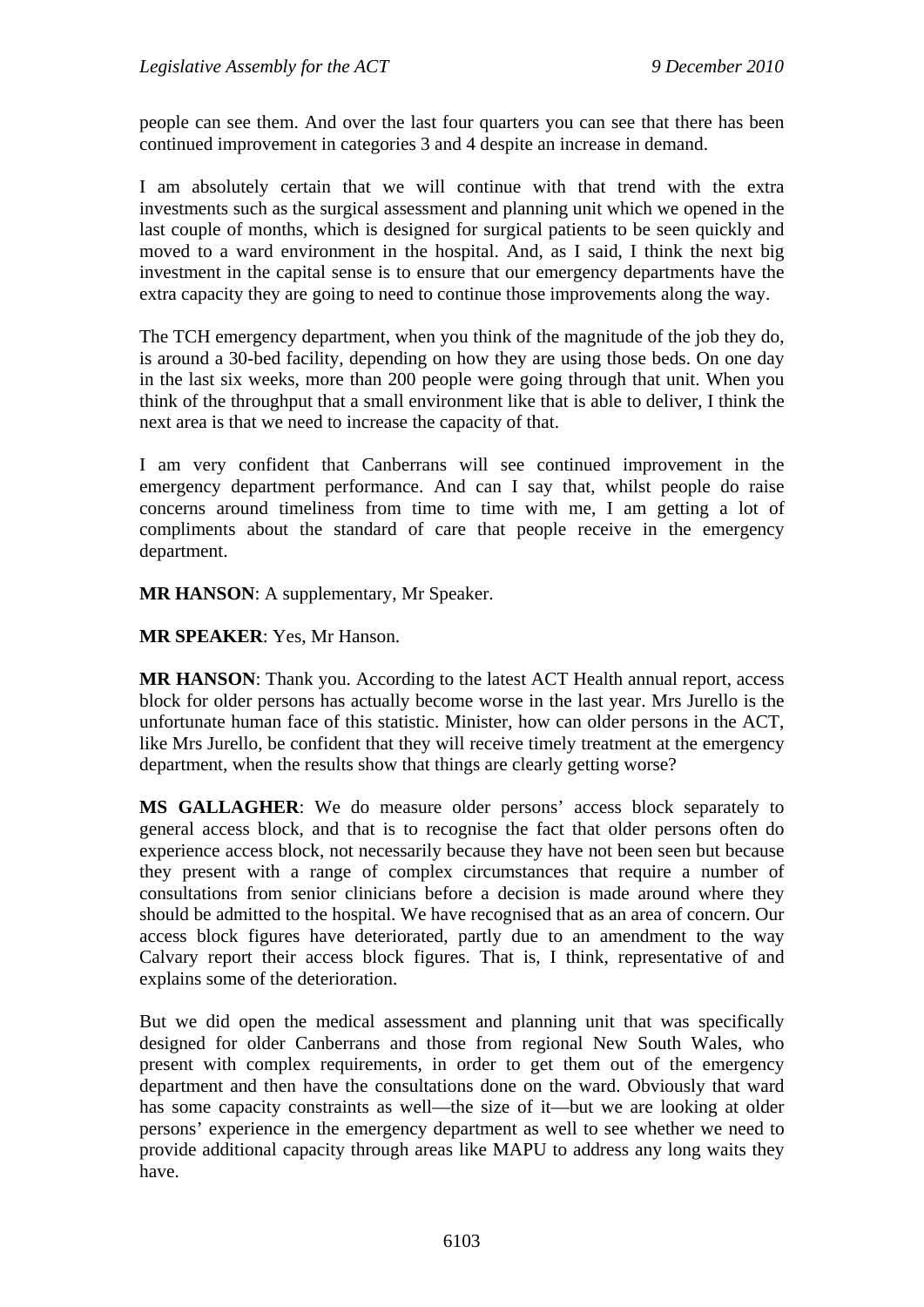**MR SPEAKER**: A supplementary question, Mr Hanson?

**MR HANSON**: Category 4 is 56.6 per cent in the latest quarterly report.

**Mr Hargreaves**: Preamble, Mr Speaker, preamble.

**MR HANSON**: Given that, how can ACT residents presenting to the emergency department with semi-urgent matters—

*Mr Seselja interjecting—* 

**MR HANSON:** —be confident that they will be attended to in a timely manner?

**MS GALLAGHER**: I am sorry, I did not hear the question, because Zed was asking a question at the same time, or interjecting.

**Mr Seselia**: I wasn't asking a question.

**MS GALLAGHER**: Mr Seselja was interjecting, so I did not hear his colleague's question.

**MR HANSON**: I will ask the question again.

**MR SPEAKER**: Just one moment, Mr Hanson. Both Mr Seselja but particularly Mr Hargreaves were interjecting, and it is no wonder that the minister did not hear the question. Let us just have some silence, thank you.

**Mr Hargreaves**: My interjection was about preamble, Mr Speaker.

**MR SPEAKER**: Mr Hargreaves, order!

**MR HANSON**: Given that the latest quarterly report shows that the waiting time for category 4 is 56.5 per cent, minister, how can ACT residents presenting to the emergency department with semi-urgent matters be confident that they will be attended to in a timely manner?

**MS GALLAGHER**: I apologise, I do not have the last quarterly report before me. I have seen figures where category 4 has been up to 60 per cent, but that may be over a week.

**Mr Hanson:** It's 56.5.

**MS GALLAGHER**: And I accept that. I accept that you are telling me the truth on that. In terms of Canberrans' access to care, I can assure them that the most urgent will be seen and, from there, depending on the category and the nature of someone's illness, there may be waits in order to be seen. That is a day-by-day thing depending on the clinical load that presents to the emergency department. For example, on the day where over 200 people presented at Canberra and 200 people presented at Calvary—something that had never been seen before—almost 500 people on a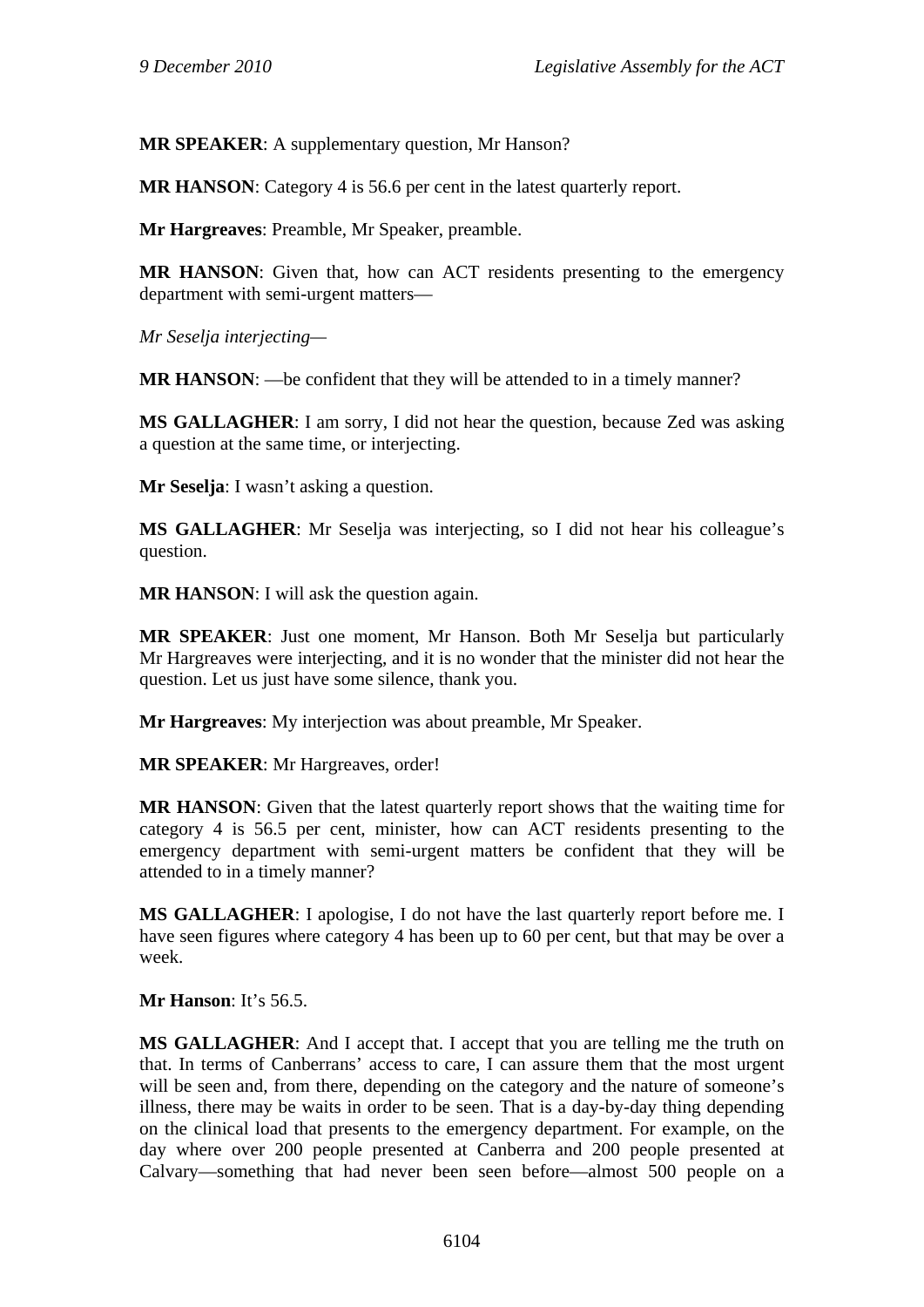Sunday presented to our emergency departments. On days like that, there are going to be considerable waits. When they are allocated over a month and you have the level of business that we have had in the past month, the fact that our category timeliness continues to improve indicates that the measures we have been putting in place are working and are having an effect on timeliness overall. But we will not rest; we have got more to do. We have got some challenges ahead, but we are very focused on achieving the national benchmarks in the near future.

### **Transport—taxis**

**MS BRESNAN**: My question is to the Minister for Transport and is in relation to taxi supply in the ACT. Minister, I understand that the government is considering releasing a number of new taxi plates for sale in the ACT. What consideration has been given to the effect that the new taxi plates will have on existing taxi drivers, many of whom currently earn below the minimum hourly wage?

**MR STANHOPE**: I thank Ms Bresnan for the question. As Ms Bresnan is aware, and I am sure all members of the Assembly are aware, a quite long-term, detailed consultation and consideration has been given by the government to taxis—to the taxi industry. That review arose out of significant concern actually from all stakeholders, including most particularly the community, about the efficiency and effectiveness of taxis and the taxi service within the ACT.

The ACT government commissioned PricewaterhouseCoopers to actually undertake a detailed review and assessment with significant engagement with the community. There have been a range of views put. I have to say that the community is quite dramatically polarised when it comes to a correct number of taxis or taxi plates for the territory.

So, yes, there is a strong view among some taxi drivers and taxi owners that we have sufficient taxis. There is a similarly strong view, most particularly from members of the community and major stakeholders, most particularly the business sector and the Canberra International Airport, that at different times during the day there is a drastic shortage of taxis and that the taxi industry at times simply cannot cope with demand and does not meet the expectations of people who require a taxi.

It is a vexed question. It is a difficult question. We have through the review sought to deal with the issue of some of the peaks and troughs. We have taken the concerns on board, but on interstate comparisons, on the basis of a pro rata comparison of taxi numbers, the ACT is not oversupplied. Indeed, the suggestion is that we are probably undersupplied when compared to other cities of the same sort. But we also do need to take into account the nature of the industry here and the nature of demand and the fact that there are cycles. We are taking that into account.

The government is yet to finalise the position, Ms Bresnan. We have not yet decided that we will increase the number of plates. The decision has not been made but we have been engaged in a quite detailed investigation, which has involved very close consultation with all sectors of the community that are interested in taxis, supplying taxi use, including drivers.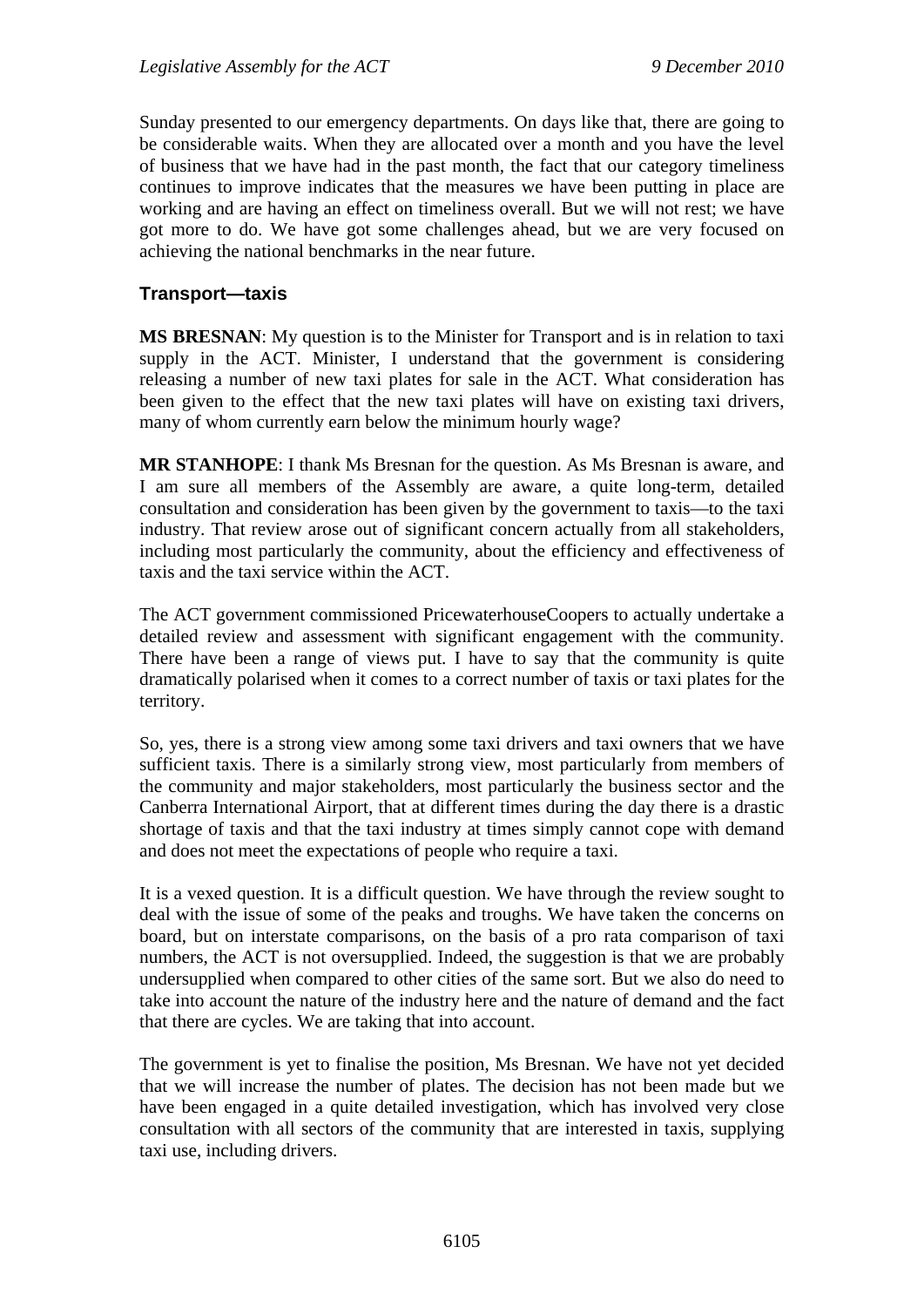We have taken the issues of the incomes, the earning capacity, of some owner-drivers particularly and some drivers within the industry into account in coming to a final position, which I will be taking to my cabinet colleagues in the near future.

**MS BRESNAN**: A supplementary?

**MR SPEAKER**: Yes, Ms Bresnan.

**MS BRESNAN**: Minister, given that taxi operators are currently making low profits or operating at a loss, what impacts would the increase in taxi plates have on existing operators?

**MR STANHOPE**: I thank Ms Bresnan. It is a complicated and complex series of interactions that are at play in relation to providing an effective, efficient 24-hour taxi service, a taxi service that meets demand and meets the requirements of the community, no matter at what time of the day and where.

There is very strong evidence, not just anecdotal evidence—and I sure you will have seen it—as anybody flying into Canberra on a week day, before 9 o'clock, would be aware, of some of the issues in relation to a lack of service and a substandard service for people that rely on and expect a taxi service that meets their needs when they need it. Queues at times at the Canberra airport, I am told, stretch for 200 metres. Delays that are incurred at the Canberra airport on some mornings of the week are dramatic. And it is not a circumstance that we can allow to persist.

I acknowledge that a major issue and a major difficulty for the industry in the ACT is the peaks and the troughs, that there is significant demand at different times of the day and that there are periods during the day when demand tapers off to a very low level. But it cannot be said that the taxi industry is meeting the needs of this community 24 hours a day, because it quite plainly is not.

We have, through the work that we have done, sought to deal with those issues of peaks and troughs. We have sought and investigated a whole range of strategies that might be introduced or employed. One of those, obviously, is to ensure that, at the end of the day, we have enough taxis to service this community, whatever the circumstance or whatever the time of the day. The evidence at the moment is that that is not occurring.

There are, of course, issues around efficiency, the way the industry is structured, the nature of ownership, the way in which the major operators actually operate. *(Time expired.)*

**MR HARGREAVES**: A supplementary, Mr Speaker?

**MR SPEAKER**: Yes, Mr Hargreaves.

**MR HARGREAVES**: Thank you very much, Mr Speaker. My supplementary is to the Chief Minister. Is the government contemplating the issue of leased plates or perpetually owned plates, and does the government recognise that the leased plate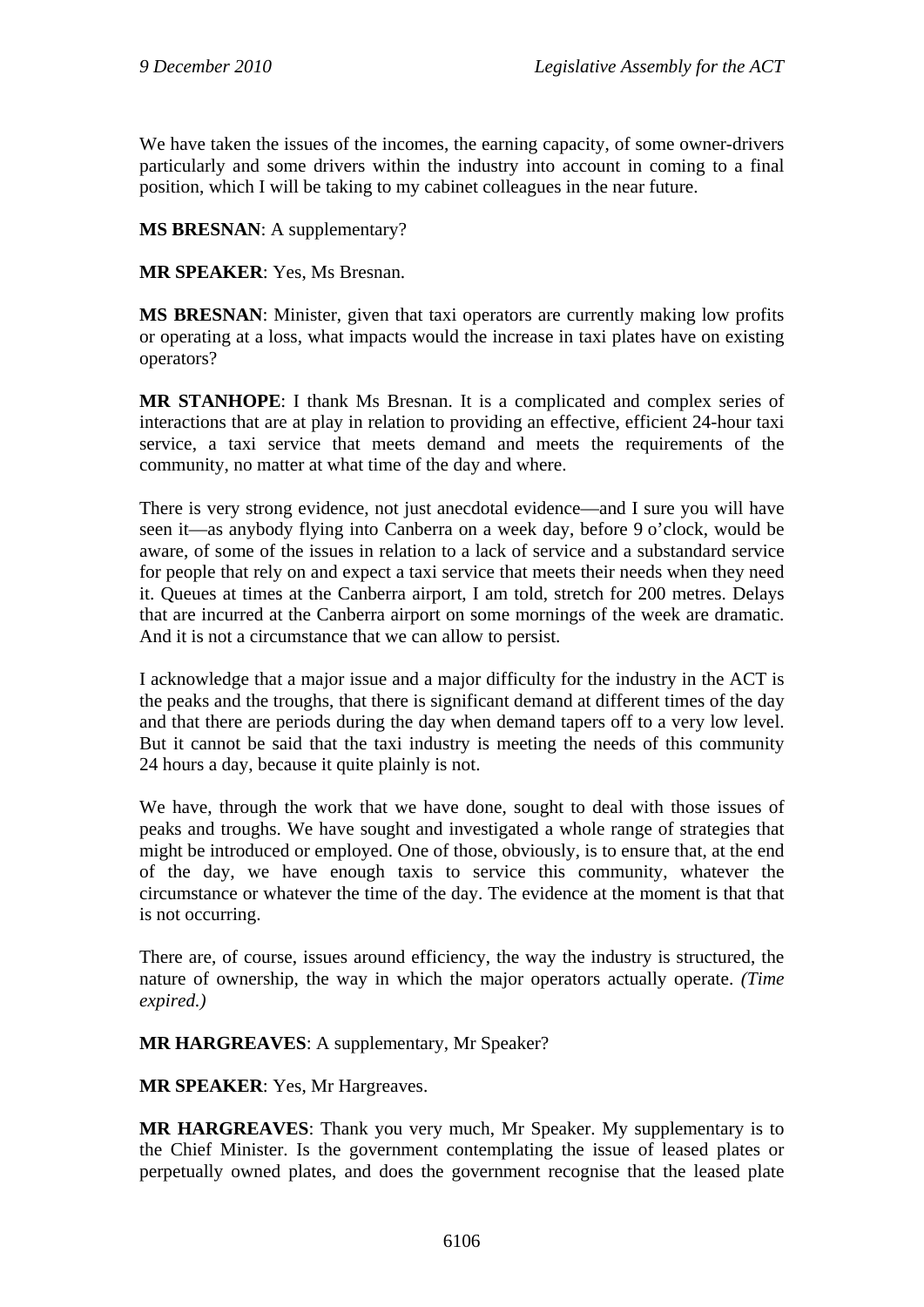system actually minimises the extent to which overheads are a burden on taxi operators?

**MR STANHOPE**: Thank you, Mr Hargreaves. Mr Hargreaves goes to some of the complexities in relation to efficiencies and issues of scale in relation to the way in which the industry is structured. These are issues which the industry will need to respond to and deal with. The government cannot deal with some of those issues that are industry specific; Mr Hargreaves is quite right.

But there are issues in relation to the way in which the operators, the fees, the charges and the nature of the operation—the requirement essentially that all taxis operate through one of the currently two operating systems and the extent to which there is a range of fees and charges that might be ameliorated or indeed the capacity for individual taxi operators to operate as sole businesses or sole operators. This is the range of issues that have been considered.

We want it to be a viable industry. We want everybody participating in it, of course, to earn an appropriate return on their investment. We are conscious that these are small businesses; we are conscious that some of the owner-drivers particularly have invested their life savings in their particular business. The government acknowledges that there are issues that we can address through fee regimes, but there are also issues which the industry itself must address in relation to issues around scale, efficiency, operation and the capacity to ensure that everybody within the industry is earning appropriately.

But at the end of the day, the government, as the regulator, has responsibility to ensure that the needs of the community are being met all the time. At the moment, they are not. The industry is trying hard. I have worked hard with the companies and the operators, but there is nobody who has been involved in this particular inquiry or review who thinks for one minute that there are not problems that need to be resolved.

**MS HUNTER**: A supplementary, Mr Speaker?

**MR SPEAKER**: Yes, Ms Hunter.

**MS HUNTER**: Thank you, Mr Speaker. Minister, in responding to the concerns about the capacity of the current taxi fleet to service the morning airport peak period, did the government consider any alternatives to releasing more plates, in particular measures to encourage ride sharing in high occupancy taxis or running a more frequent bus service?

**MR STANHOPE**: Yes, the government has given consideration to all of those issues. Members will see from the PricewaterhouseCoopers paper, which has been released, that all of these issues are canvassed within that paper. It was the PricewaterhouseCoopers paper that actually was the focus of the consultation on the review. Issues around demand responsive taxis, issues around a commissionaire, issues around other and perhaps better ways of moving large numbers of people from the airport during those peaks were all considered. They are all issues that I will be taking to cabinet in the near future around the recommendations that I propose to put. That is not something I have yet done. We have not finalised our position. I will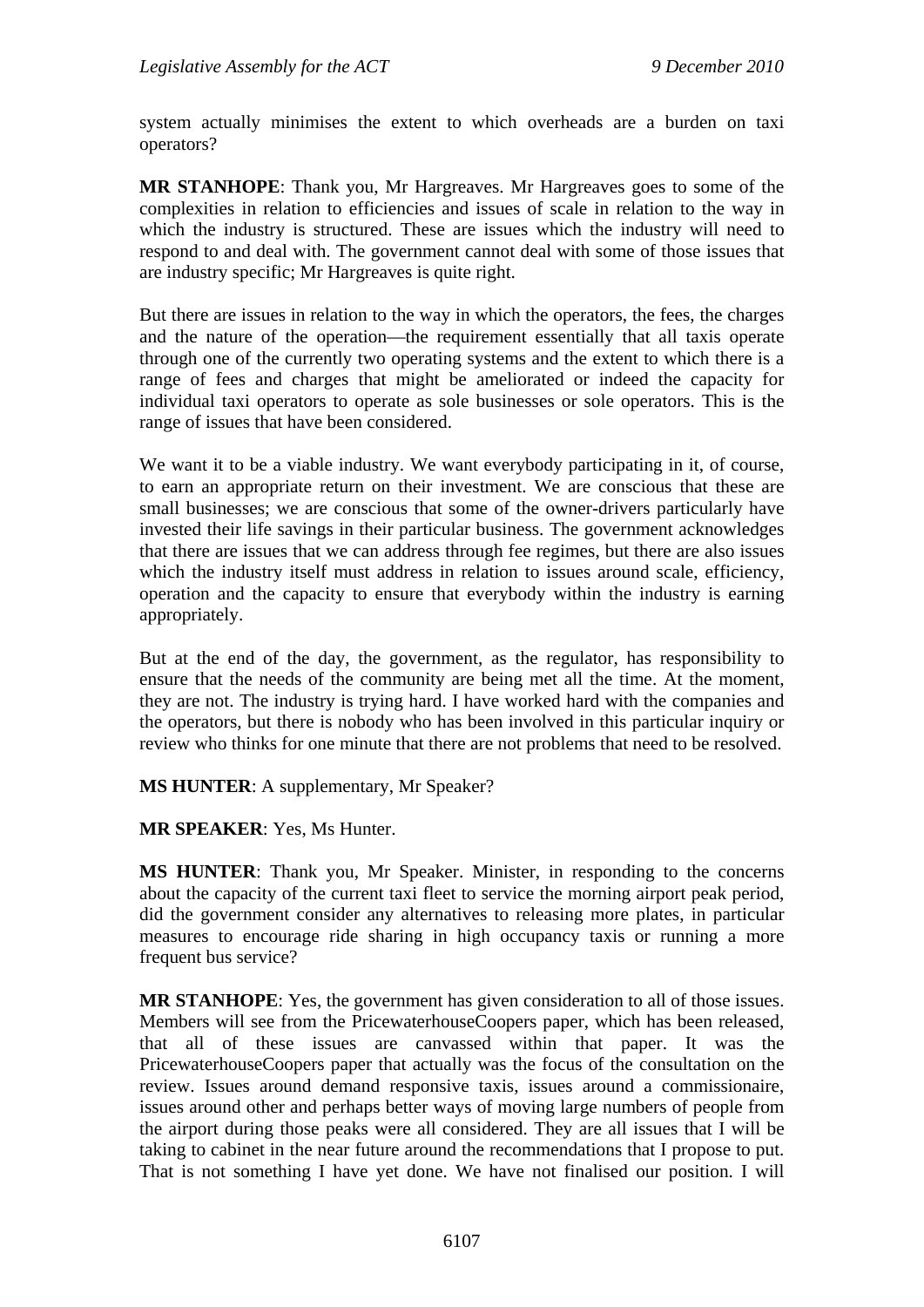certainly continue to engage with the industry in relation to the reforms that we have proposed.

## **Canberra Hospital—emergency department**

**MR COE**: My question is to the Minister for Health. Minister, in May you opened the first nurse-led clinic in the grounds of the Canberra Hospital. A recent paper presented by Professor Drew Richardson of the ANU Medical School has shown that since the clinic's opening the number of presentations at the emergency department has increased. Minister, is your solution to the emergency department problems actually making the situation worse?

**MS GALLAGHER**: I welcome the question and the opportunity to talk about the success of the walk-in centre. From the six and a half thousand people who have used the walk-in centre and the positive feedback that I have got from that, I would say that the walk-in centre is a success in its own right. It will be independently reviewed after 12 months of operation and that work will be commissioned, I think, through the University of Canberra and overseen by the steering committee that is monitoring the implementation of the walk-in centre.

I do note Professor Richardson's comments. He is a very valued staff member at Canberra Hospital who works in the emergency department and does a lot of research through the ACT Road Safety Trust. I have heard concerns that the walk-in centre being located at the hospital—and I think that is Professor Richardson's concern; less about the effectiveness of the walk-in centre—is drawing people to the emergency department.

I think we need a longer period of time to look at that. For example, I think, in the month before the walk-in centre opened, the emergency department saw presentations year on year that were much higher than the previous year and so I do not necessarily think that you can draw the comparison that because it has been a busy three months it is all because of the walk-in centre. December, five months before the walk-in centre opened, was the busiest December on record. It was the busiest March on record. So I am not sure that you can necessarily say that one has caused the other.

I do know from staff in the walk-in centre that they are seeing about two-thirds of the presentations that come to them; about 23 per cent are being referred back to general practice and a small number, about seven per cent, are being referred directly to the emergency department.

It was always the intention, I think, to have a walk-in centre as a community-based solution for people who needed out-of-hours access to free healthcare—this is the way they work in the UK—and it certainly was the government's intention that this be a model that be out in the community.

One of the reasons it is located at the Canberra Hospital is because the doctors raised concerns about it being in the community. They wanted in the first instance—their conditional and reluctant support for the walk-in centre was if it was located at the Canberra Hospital and came under the clinical governance of the Canberra Hospital's structures. That was the reason it was located there, along with some of the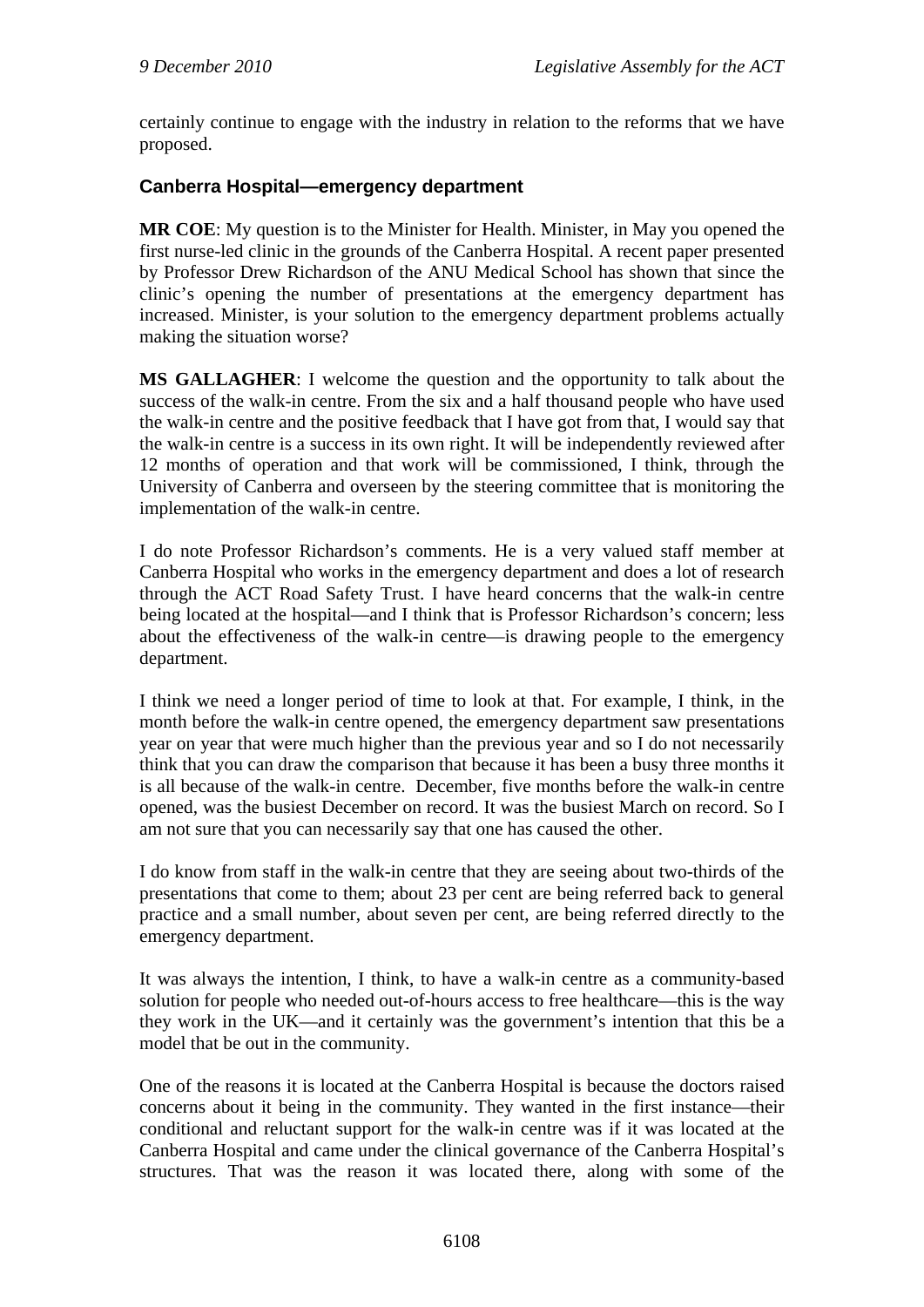discussions we had had with the commonwealth about improving timeliness in the emergency department.

Anyway, at the end of the day it will be reviewed after 12 months. It will be an independent review, not done by ACT Health, and I think that will give us a better indication of whether you can correlate having the walk-in centre on the TCH site causing increased presentations to the emergency department.

**MR SPEAKER**: A supplementary question, Mr Coe?

**MR COE**: Minister, Professor Drew Richardson of the ANU medical school said this about the impact of the decision:

Some of those who are attracted to the walk-in centre are not suitable for the walk-in centre and are sent to the emergency department.

**Mr Hargreaves**: No preamble.

**MR SPEAKER**: Yes, Mr Coe, sorry, come straight to the question please.

**Mr Seselja**: We get that from Mr Hargreaves all the time.

**MR COE**: Minister, will you incorporate Professor Richardson's—

**MR SPEAKER**: One moment, Mr Coe. Sorry, Mr Seselja?

**Mr Seselja**: Yes, I am happy to speak to it. Mr Hargreaves consistently gives preambles to his supplementaries and is very rarely picked up. That has been the consistent pattern over the last few months in this place.

**MR SPEAKER**: Thank you for your feedback, Mr Seselja. Mr Coe, can we have the question straight up, thank you.

**MR COE**: Minister, will you incorporate Professor Richardson's concerns into the review into the nurse-led walk-in clinic at Canberra Hospital campus based on his advice? If so, how, and when will you publish that review?

**MS GALLAGHER**: Certainly Professor Richardson would be encouraged to provide whatever research he has done into the correlation between the emergency department and the walk-in centre to the independent reviewer. Professor Richardson is a very prominent researcher, and I have no doubt he will provide that research. He is not questioning the model of care necessarily, or he has not done research into that; he is questioning the location of it.

From the discussions I have had with general practice around the location of walk-in centres, they are much more comfortable with them being located near other public health infrastructure rather than having them out in the community. Based on the outcomes of the 12-month review, supposing it says that it is an effective model of care, consumers love it, the out-of-hours access is very well used—all of that—and the next stage is what else we do with the walk-in centre, that will be a difficult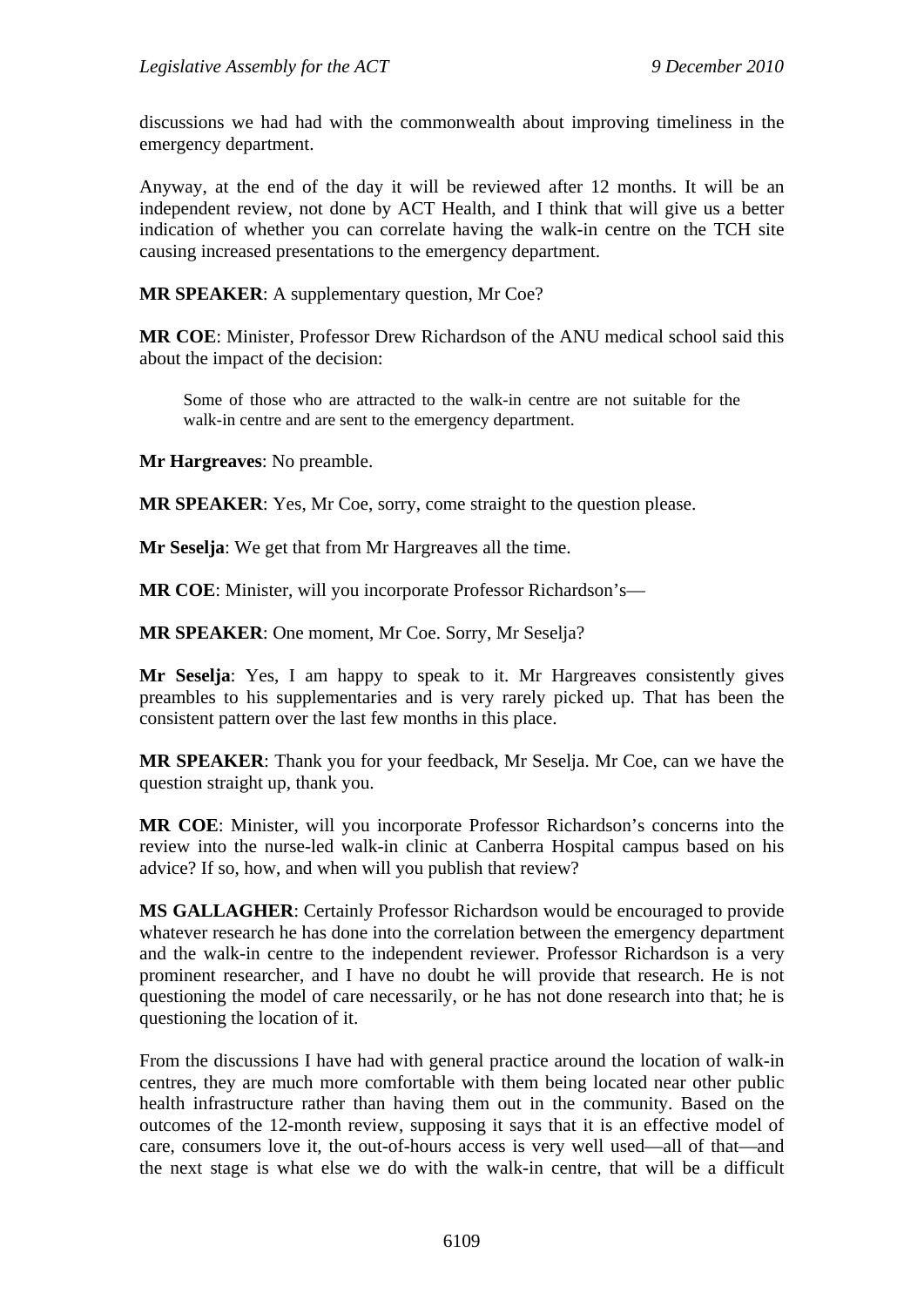discussion to have with our GP community, who will be concerned if it goes into community locations.

We are building our community health infrastructure with the capacity for more walk-in centres. Both the Gungahlin and Belconnen community health centres are set up for that and some changes that we are doing at the Tuggeranong community health centre will mean that it will be feasible to have walk-in centres in those community health locations.

**MR SPEAKER**: Yes, Ms Bresnan.

**MS BRESNAN**: Minister, has the limitation on the type of cases that the nurse practitioner walk-in clinic can see had an impact on the presentations?

**MS GALLAGHER**: There is no doubt that there are very strict protocols—it is governed by very strict protocols. Anyone who has been to the walk-in centre will know that the nurses will operate off protocols on their computer and as they go through, it will determine whether or not they are in a position to treat that person and also the protocols that are put around about age will impact on the people that they can see.

But the data so far is that they are seeing what we expected they would see. Around two-thirds of all presentations can be adequately dealt with at the walk-in centre. Around 23 or 24 per cent are referred back to general practice and about seven per cent are referred, based on protocols agreed with emergency department physicians and general practice, to the emergency department.

The walk-in centre staff will say that they are referring emergency department patients to the emergency department in accordance with their protocols. For the largest number of those 6,500 people they have seen, they have been able to adequately treat them and, if it is an ongoing matter, refer them back to another health professional.

I think the protocols certainly restrict who they can see and how they can offer health advice. That will be part of the review as well—about whether there are opportunities to extend the protocols and extend or increase their scope of practice, which I know the nurses themselves are very keen to do.

When we opened the nurse walk-in centre, one of the first things that the staff down there were telling me was how many other things they would like to do. I said, "Let's get though the first 12 months and have that review and we can take it from there." But I think that for many of the people who presented to the walk-in centre, the chances are that they may not have accessed health care at all and in that sense, it is a success. *(Time expired.)*

**MR HANSON**: A supplementary, Mr Speaker?

**MR SPEAKER**: Yes, Mr Hanson.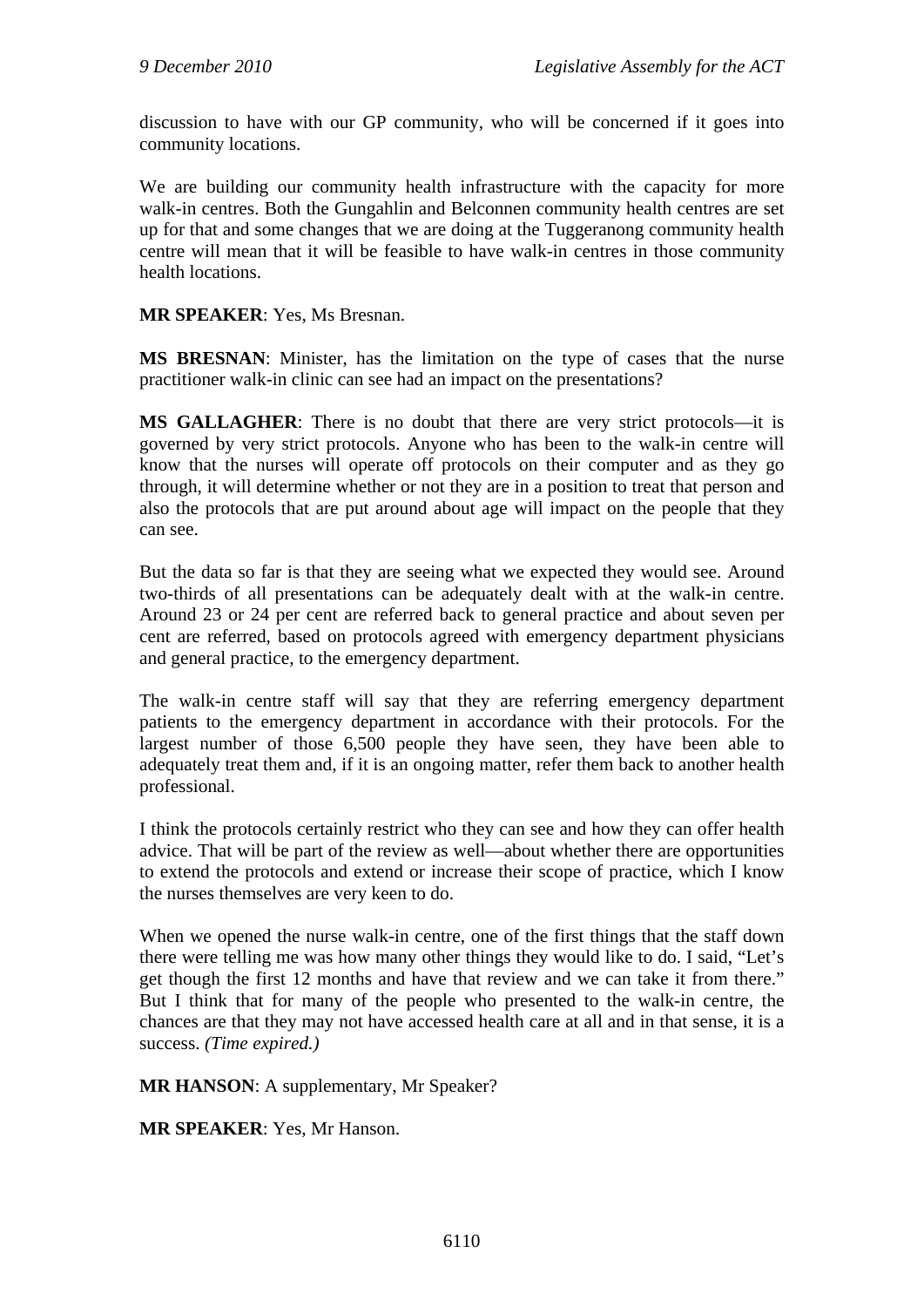**MR HANSON**: Thank you. Minister, can you explain when the review will be finalised and whether it will be made public or not?

**MS GALLAGHER**: It will certainly be made public. I do not know—I will take it on notice—how long that research will take. I spoke to one of the researchers who is out at the University of Canberra who is already collecting data and doing some of that work now. I am just not sure what the length of time for that piece of work is. I am certainly happy to come back to the Assembly with that.

### **Canberra Hospital—obstetrics unit**

**MRS DUNNE**: My question is to the Minister for Health and relates to the obstetrics and maternity unit at the Canberra Hospital. Minister, had any complaints been received by ACT Health regarding bullying and harassment in the obstetrics and maternity unit at the Canberra Hospital prior to 17 February 2010?

**MS GALLAGHER**: In relation to a formal complaint to ACT Health, I can say that no, they had not received any. But the clinical services review and the information provided through that would indicate that certainly concerns had been raised at the local level to local management around particular workplace conflict and workplace issues. I think the clinical services review will indicate that they were not adequately dealt with at the time.

**MRS DUNNE**: Mr Speaker, a supplementary?

**MR SPEAKER**: Yes, Mrs Dunne.

**MRS DUNNE**: Minister, was that the reason why Dr Elizabeth Gallagher said on 23 February in the *Canberra Times* that she had raised verbal concerns about harassment with the general manager—

**Mr Hargreaves**: Mr Speaker, on a point of order—

**MR SPEAKER**: Let us just hear the question from Mrs Dunne.

**Mr Hargreaves**: We have heard enough of it so far, Mr Speaker. Mrs Dunne is asking for Ms Gallagher's interpretation of what somebody else has said.

**MR SPEAKER**: Let us hear the question from Mrs Dunne. Mrs Dunne, can you start again, please.

**MRS DUNNE**: Thank you. Minister, is this why Dr Elizabeth Gallagher said in the *Canberra Times* on 23 February that she raised verbal concerns about harassment with the general manager of the hospital in 2007 and said:

I resigned in 2008. I felt that I could no longer work at the hospital to the best of my ability because I was very concerned about what was going on around me. I was starting to lose sleep ...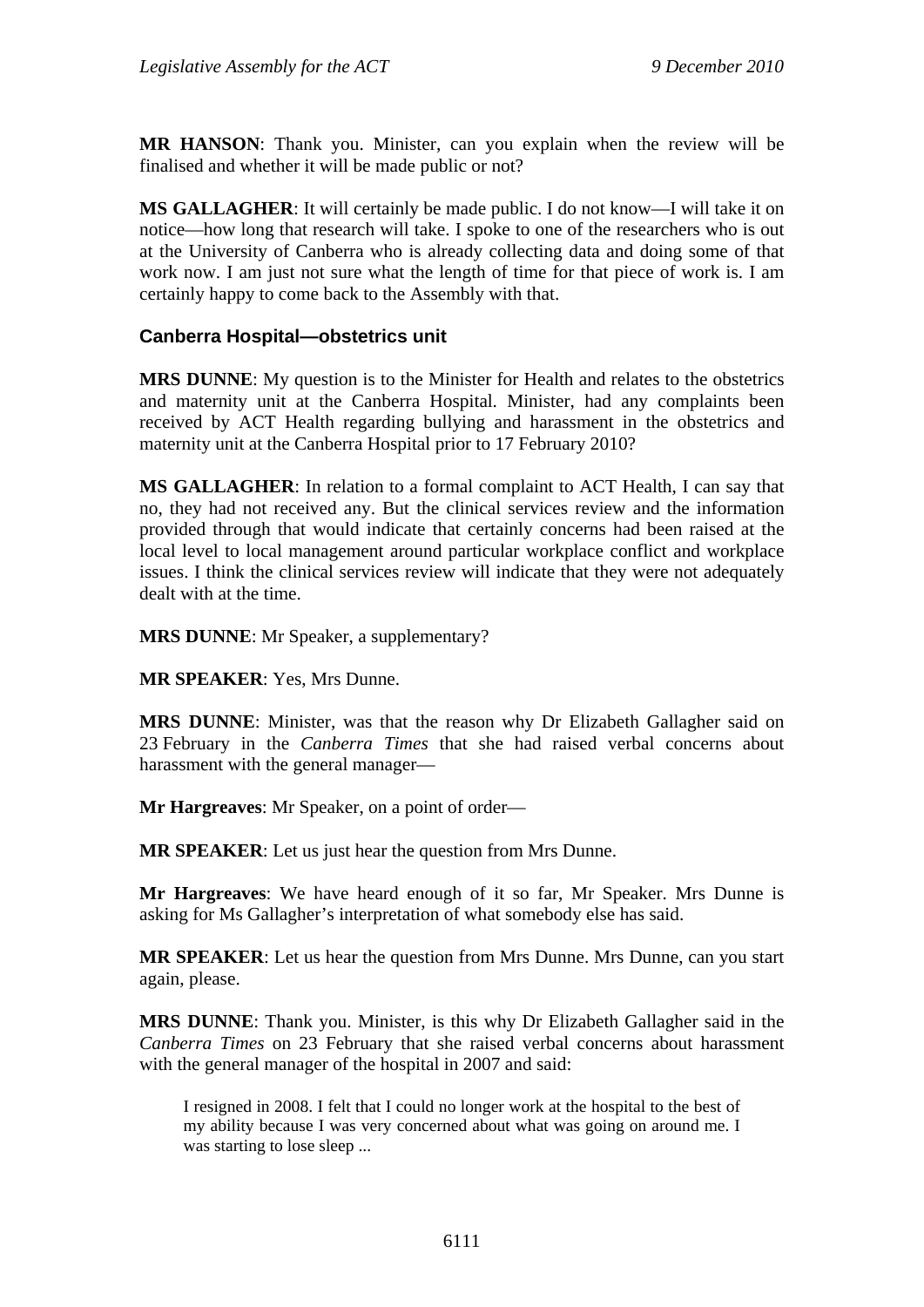**Mr Hargreaves**: On a point of order, Mr Speaker, Mrs Dunne is asking for Ms Gallagher to make a comment on what somebody else has said. She could not possibly know that.

**MR SPEAKER**: There is no point of order, Mr Hargreaves. I think the question is in order.

**MS GALLAGHER**: That is certainly the advice that Dr Gallagher has since provided me, and I think it comes out in the clinical services review, where it says that the systems in place were not adequate to respond to concerns when they originally arose. I have been up front about that since receiving that report—and, indeed, getting those complaints directly from the doctors, which occurred after this issue became public in February.

I said that these issues should have been dealt with. They were not dealt with. If they had been dealt with, there could have been an entirely different outcome. It has not reflected well on management in that area. Over time, I have been given some very poor advice, because I repeatedly asked my department whether they had received any concerns around workplace culture. I had done that after receiving the letters from the visiting medical officers who wrote to me in December and I was told that no complaints had been received and that there were no issues. Obviously, that information provided to me was incorrect. There were issues, they were being raised at the local level and they were not being adequately dealt with. That is not to occur again in any area of ACT Health.

**MR HANSON**: A supplementary, Mr Speaker?

**MR SPEAKER**: Yes, Mr Hanson.

**MR HANSON**: Thank you. Minister, do you therefore accept that when the chief executive said no specific complaints had been brought to the attention of ACT Health on 17 February that was not true? And when you said, "Well, what issues, Ross? This is the frustration I have" on 17 February, that also at the time was not true?

**MS GALLAGHER**: At the time the comments were made we were operating on the advice that we had before us. The advice we had before us—and those comments were made based on the advice—

*Opposition members interjecting—* 

**MS GALLAGHER**: Indeed, in one way there were no complaints. There were no formal complaints lodged about the obstetrics and gynaecology unit.

*Opposition members interjecting—* 

**MR SPEAKER**: Thank you; let us hear from the minister.

**MS GALLAGHER**: The issues that have come to the attention of myself and the Chief Executive of ACT Health, which came after I asked that they go down and meet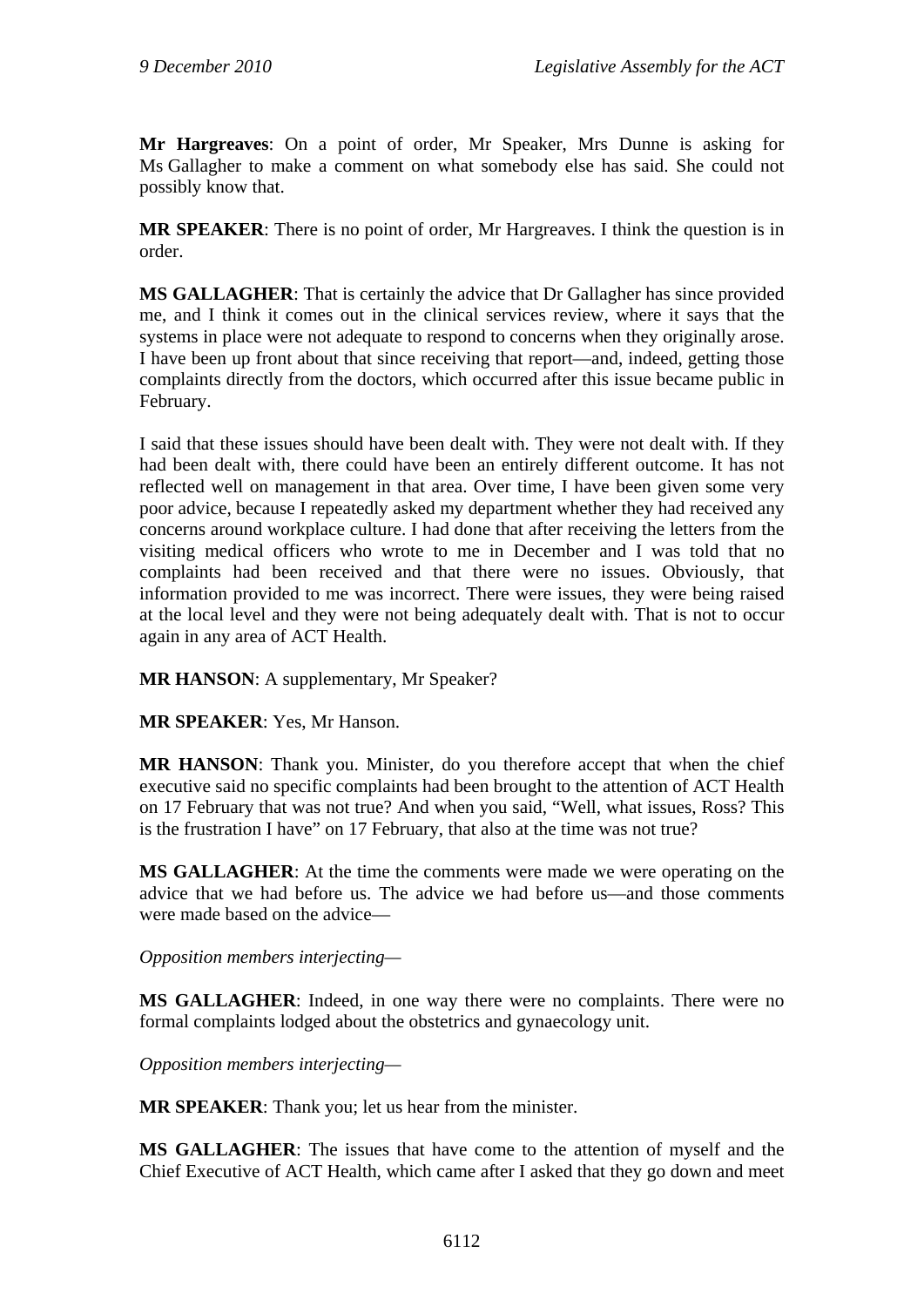the staff to talk with staff about the publicity in the unit and talk with them about the concerns that had been raised—that was at the first point that concerns were brought to the attention of managers who then relayed that information to me.

So at that point in time those statements were correct. I have gone over this a number of times and said that at that point in time that was the information before us. We have since learnt that there were concerns raised. Whether they were treated as formal complaints—there were certainly concerns raised. They were not adequately dealt with. They were not responded to. They should have been responded to. It has been made very clear that that situation is not to occur again.

#### **MR HANSON**: A supplementary, Mr Speaker?

#### **MR SPEAKER**: Yes, Mr Hanson.

**MR HANSON**: Minister, why is it then that the Chief Executive on 18 February said that there were a number of ways they can raise their concerns and that they can raise them through the management at the Canberra Hospital?

**MS GALLAGHER**: Why is it that she said that? The Chief Executive was making it clear that there were a range of ways people could raise concerns. As the clinical services review, which I commissioned, has established, and from feedback from staff in the unit, concerns were raised. They were not adequately dealt with at the time. They should have been. The system did not respond as it should have to workplace conflict when it occurred, and that situation is not to occur again.

#### **Emergency services—flooding**

**MR HARGREAVES**: My question is to the Minister for Police and Emergency Services. Can the minister please advise the Assembly what impacts the recent storms and heavy rain have had on the ACT and what role the ACT State Emergency Service have played in helping recover from the damage caused as a result?

**MR CORBELL**: I thank Mr Hargreaves for the question. As members would be aware, there have been significant rain events in the ACT in the past week or so and this has led to significant issues in relation to property damage and to flooding in the ACT. Obviously, members would be aware of the significant flooding event that has been occurring since the early hours of this morning in Queanbeyan.

In relation to the ACT, I can advise members that the State Emergency Service is working closely with the ACT Fire Brigade and the ACT Rural Fire Service, ACT Policing, Territory and Municipal Services, Actew and Canberra Connect to respond to the results of the most recent rain event. The senior management team was activated at 6 o'clock this morning to respond and coordinate responses to requests for assistance as a result of the heavy rain overnight.

As at 1.18 pm today, the ACT SES had received 184 requests for assistance from the Canberra community. Assistance provided to the community includes removal of storm debris, sandbagging of areas under threat of flood and temporary repair of roofs.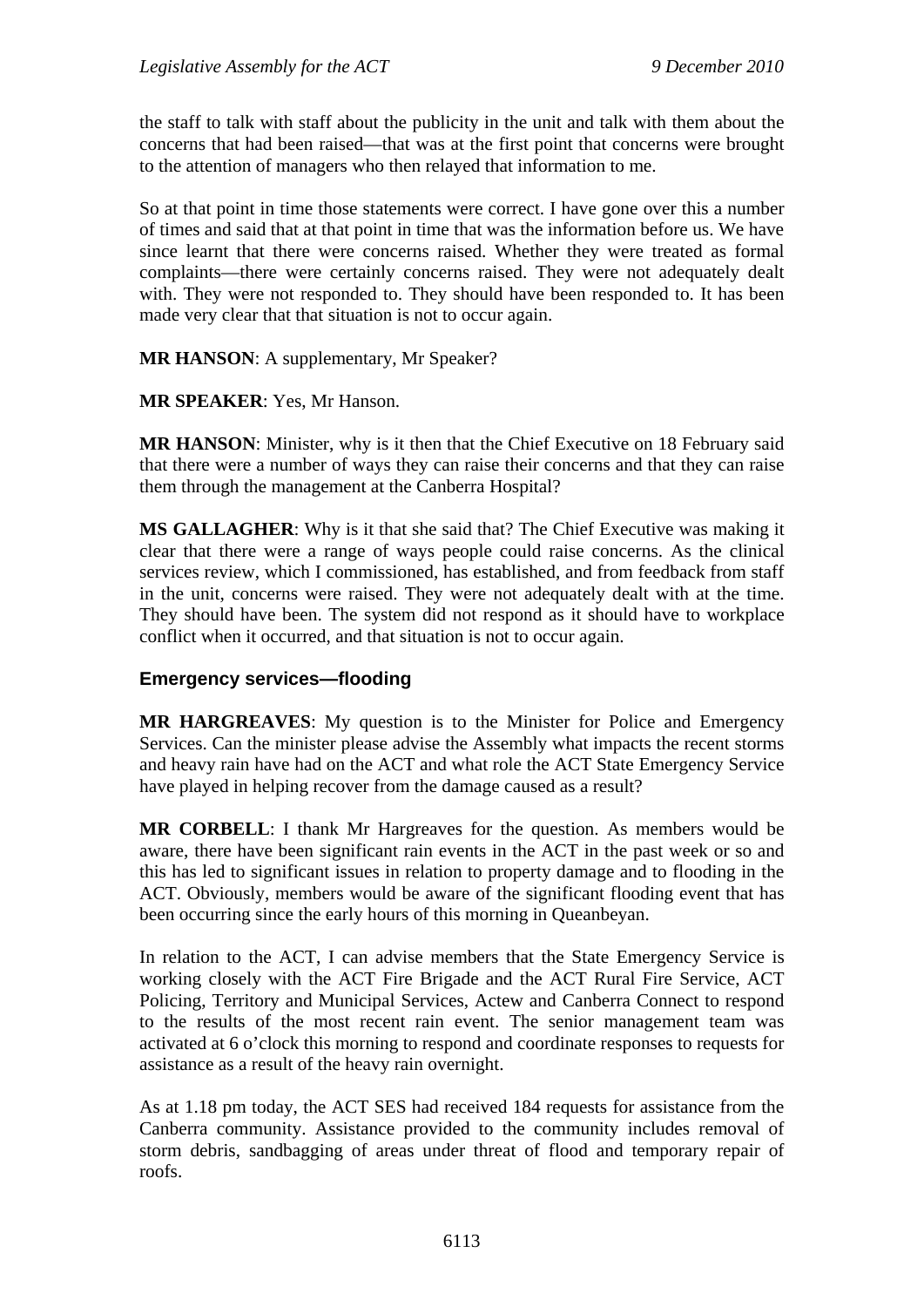The ACT SES has also undertaken a doorknocking and advisory role to residents in the Oaks Estate area. There were concerns that the Oaks Estate area could be subject to flooding as a result of the flood surge coming down the Queanbeyan and Molonglo rivers from upstream of Queanbeyan. At this point in time there has been no evacuation and at this stage it is not anticipated that there will be an evacuation of the Oaks Estate area. Approximately 100 residents are in situ at Oaks Estate and the SES are keeping that situation under review.

I understand the SES, in consultation with other emergency agencies and ACT government agencies, are also closely watching the flood surge as it moves down the Molonglo River into Lake Burley Griffin. At this stage I am not advised of any threat to any residential premises in the vicinity of the Molonglo River below Oaks Estate. However, we are keeping a close eye on the situation, as are Actew and the National Capital Authority.

I am aware that some initial planning is occurring in relation to Clare Holland House which is obviously, as members would be aware, on the Molonglo close to Lake Burley Griffin. At this stage there has been no need to take any action in relation to Clare Holland House but the situation remains under review.

I would like to express my thanks, and I am sure all members would join with me in expressing my thanks, for the work of the volunteers in the ACT State Emergency Service. They have been on the job now for a very extended period of time, pretty much on and off for the last week, and they have done an outstanding job. They have been supported in those efforts by further work by volunteers from the ACT Rural Fire Service. Again, I extend my thanks to them and to the members of ACT Policing and the ACT Fire Brigade who have also been very busy during this time.

Obviously we will keep the situation under review but at this stage I am pleased to report no significant issues in terms of flooding affecting the ACT community, aside from the individual circumstances of flooding around premises and private homes, which I referred to earlier. I trust that the SES will continue to work to respond to those issues as quickly as possible.

**MR SPEAKER**: A supplementary, Mr Hargreaves?

**MR HARGREAVES**: Thanks very much, Mr Speaker. Minister, how have recent flooding issues over the border affected operations here in the ACT and how much assistance are we providing over in Queanbeyan?

**MR CORBELL**: I thank Mr Hargreaves for the supplementary. At this point in time, the ACT SES have deployed resources to assist their Queanbeyan colleagues in the flooding in Queanbeyan. At this point in time, two ACT SES crews and three ACT RFS crews have been deployed to Queanbeyan to provide assistance with evacuation, sandbagging and pumping, as required, of flooded areas. Liaison officers from the SES, the ACT Ambulance Service and ACT Policing have also been deployed to the New South Wales State Emergency Operations Centre located at the Queanbeyan SES headquarters. They are providing liaison and support to their New South Wales counterparts as the flood event continues to occur in Queanbeyan.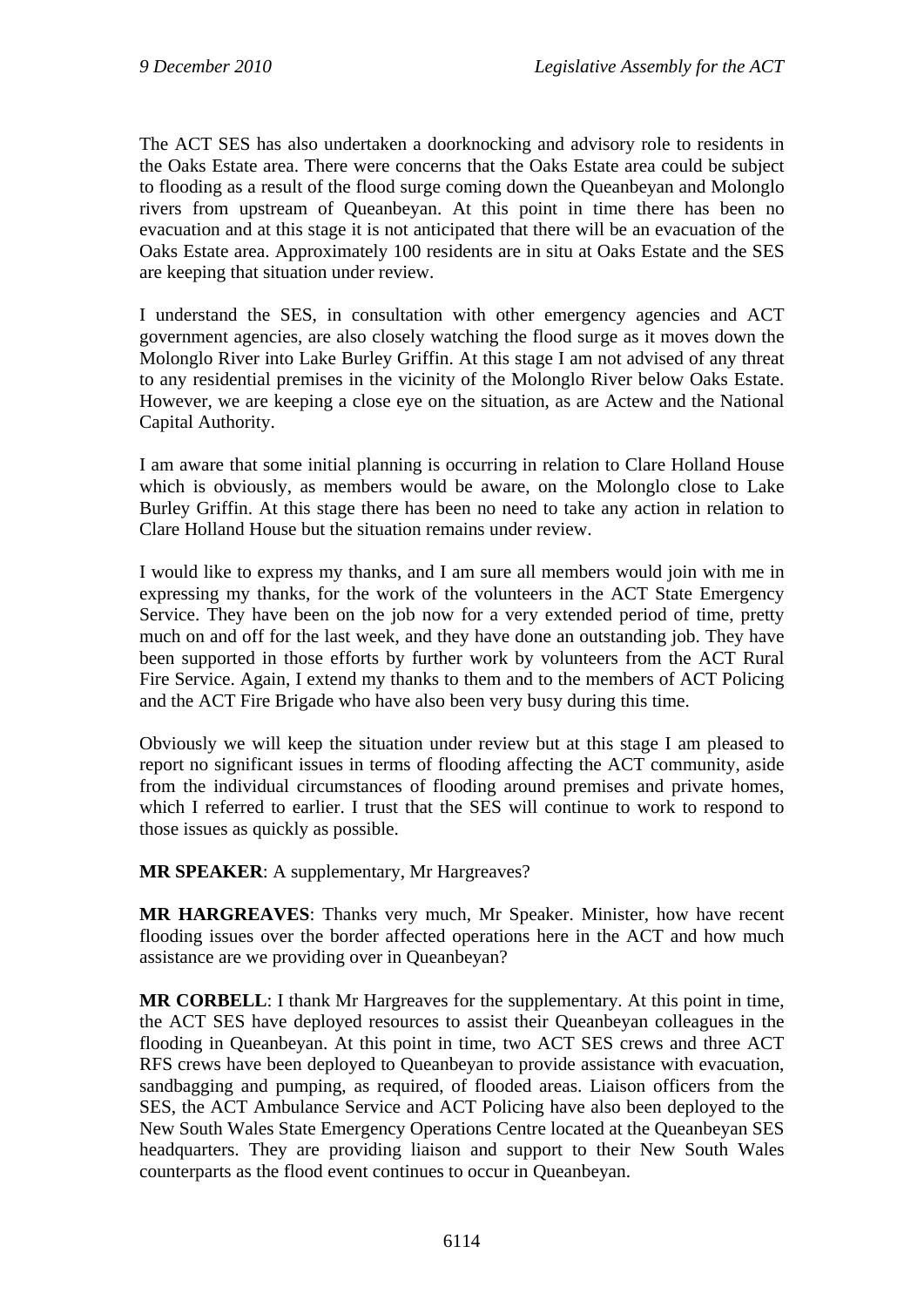I am advised that at this point in time the flood waters have peaked in Queanbeyan the Queanbeyan River, at 8.4 metres—and are now slowly falling. We are seeing those flood waters now proceed downstream. We will keep the situation under review as they enter the ACT and Lake Burley Griffin in particular. But at this point of time no further action is deemed to be required, and I refer members to my previous response in relation to the issues in the ACT.

**MS PORTER**: Mr Speaker, a supplementary?

**MR SPEAKER**: Yes, Ms Porter.

**MS PORTER**: Minister, how well equipped is the SES to deal with storm events like this, given that predictions are for similar weather events over the coming summer months?

**MR CORBELL**: I thank Ms Porter for the question. The SES is a very professional volunteer emergency service. ACT SES volunteers are provided with nationally recognised training from the current version 7 of the public sector training package. All training reflects nationally developed and agreed units of competence and includes induction, occupational health and safety, general rescue, storm and water damage and maintaining team safety modules. In addition to this, of course, we have the support from other volunteer services and indeed from our paid services, the RFS, the Fire Brigade and other services. They also are well trained in all aspects of dealing with emergencies, and we have seen their professionalism put to the test and demonstrated during the recent flooding events.

**Mr Stanhope**: I ask that further questions be placed on the notice paper.

# **Unparliamentary language**

**MR HANSON** (Molonglo): Mr Speaker, under standing order 73 I seek your guidance and your ruling on events that led up to my being suspended from the service of the Assembly yesterday. The two issues that I would like you to rule on if you could are, firstly, the use of the words "true", "truthful" and "untruthful", particularly when they are made about reflections on statements or events that are made outside the Assembly and, secondly, both the correctness and the consistency of Ms Le Couteur's ruling, particularly in comparison with previous rulings that have been made in this place.

On the first point, I am very concerned that—

**THE SPEAKER:** Mr Hanson, it is not an offer to make a speech. I am happy to just give you some guidance on the—

**MR HANSON**: You are happy to give me some guidance? Am I not able to make a point about why?

**THE SPEAKER**: It is not an invitation for a speech. I am happy to answer the question, though. On the specific question, I have actually gone back and reviewed the *Hansard* yesterday, as you might imagine, after the first naming in this Assembly.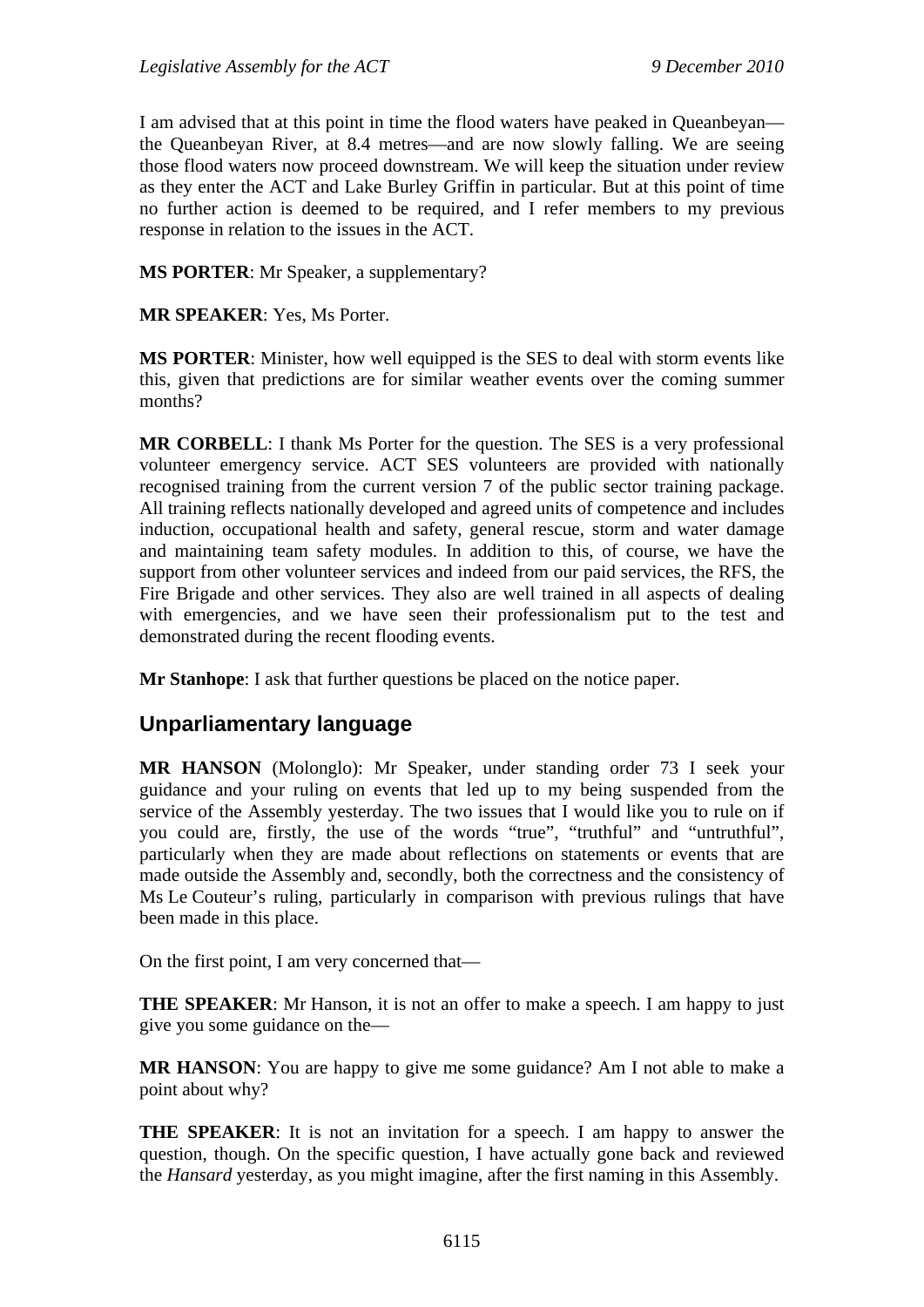I think it is clear that the reason you were named, Mr Hanson, came down very clearly to the fact that Madam Assistant Speaker at the time did ask you to withdraw and you refused. I believe she was left with no choice in the fact that you declined to comply with the Speaker's ruling. I think that is clearly why you were named.

On the issue of the particular language that was used, I think that this is a challenging area. I have gone to *House of Representatives Practice*, which is quite clear in stating:

The determination as to whether words used in the House—

in this case—

are offensive or disorderly rests with the chair, and the chair's judgment depends on the nature of the word and the context in which it is used.

I think that sums it up quite well in the sense that it is a question of context. I have had prepared for me by the Secretariat a list they keep of the unparliamentary language that has been ruled on in this chamber over the entire time this Assembly has sat. It is quite an amusing list in places. If you go through it, you will see that the word "lying" and every permutation of it, as well as the words "truth", "true" and every other permutation of that have been used and asked to be withdrawn on various occasions.

Equally—certainly in the examples you have handed me today—I think there are a number of occasions where it has not been ruled to be unparliamentary. I think this speaks to the fact that it is a question of judgement and a question of context. My sense is that there is a difference between saying that something is untrue and saying someone is being untruthful. I think that is the essence of standing order 117, which talks about imputations against members.

So in that context, having reviewed the *Hansard* from yesterday, I think it is clear why you were named. I think the Assistant Speaker's judgement at the time was the judgement she made. I think it is quite clear. The language you used, in speaking of Ms Gallagher, was that she was caught quite clearly not telling the truth back then. The Assistant Speaker made a judgement on that at the time.

Is there anything arising from question time?

**Mr Smyth**: Point of order, Mr Speaker.

**MR SPEAKER**: We are not going to re-debate this, Mr Smyth; so if you could be brief.

**Mr Smyth**: No, I am not going to re-debate. No, not at all. I am entitled to ask points of order under standing order 73 and I seek your ruling.

**MR SPEAKER**: You are not entitled; you are entitled to ask for leave.

**Mr Smyth**: No. It says that a member may raise a point of order at any time.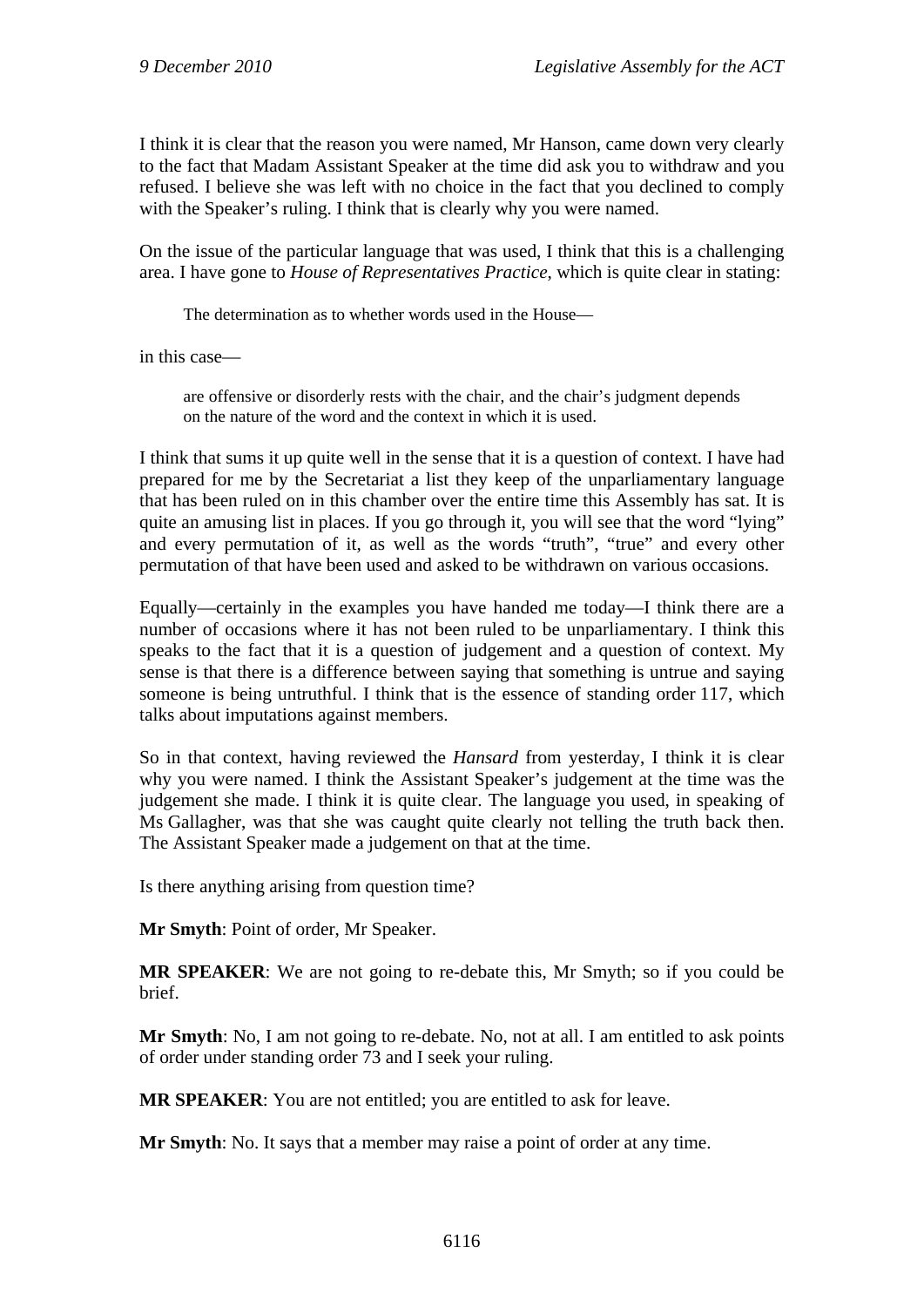**MR SPEAKER**: Mr Smyth, let us not go down this path. Let us just stick to the matter—

**Mr Hanson**: He is raising a point of order.

**Mr Smyth**: Well, I do not see where it says "leave".

**MR SPEAKER**: Mr Smyth, just—

**Mr Smyth**: Mr Speaker, yesterday, as Mr Hanson has already raised, his words were being queried. The answer from Madam Assistant Speaker was:

Mr Hanson, I think it would help the proceedings if you would withdraw those remarks. I am not clear exactly what you said, so I will review the *Hansard* afterwards.

It is quite clear from *House of Representatives Practice*, page 500, that the chair may ask exactly what words are being questioned. Is it now the practice of the house that members will be asked to withdraw remarks unspecified and that the record will then be checked or will the record be checked and then members be asked to withdraw?

**MR SPEAKER**: Mr Smyth, I actually do not have the full *Hansard* in front of me. I am unfortunately missing page 62 of yesterday's uncorrected proof copy, but I note that you did not go on to quote the fact that Madam Assistant Speaker came back and said that it is quite clear Mr Hanson used the words "Ms Gallagher" and "untrue" and on that basis—I am paraphrasing here—she asked him to withdraw it.

The Assistant Speaker made a clear ruling at the time. I have no qualms with the ruling that she made. As I indicated, it is a matter of judgement for the Speaker at the time. As I am sure you will appreciate, these things often happen very quickly and become heated very quickly. Each of the members who acts as Speaker has to make the best judgement they can at the moment.

Are there any matters arising from question time? If not, we will move on to the presentation of papers.

## **Auditor-General's report No 3/2008 Government response**

**MR STANHOPE** (Ginninderra—Chief Minister, Minister for Transport, Minister for Territory and Municipal Services, Minister for Business and Economic Development, Minister for Land and Property Services, Minister for Aboriginal and Torres Strait Islander Affairs and Minister for the Arts and Heritage) (3.32): For the information of members, I present the following paper:

Auditor-General's Report No 3/2008—Records Management in ACT Government Agencies—Report on progress and effectiveness of implementing recommendations.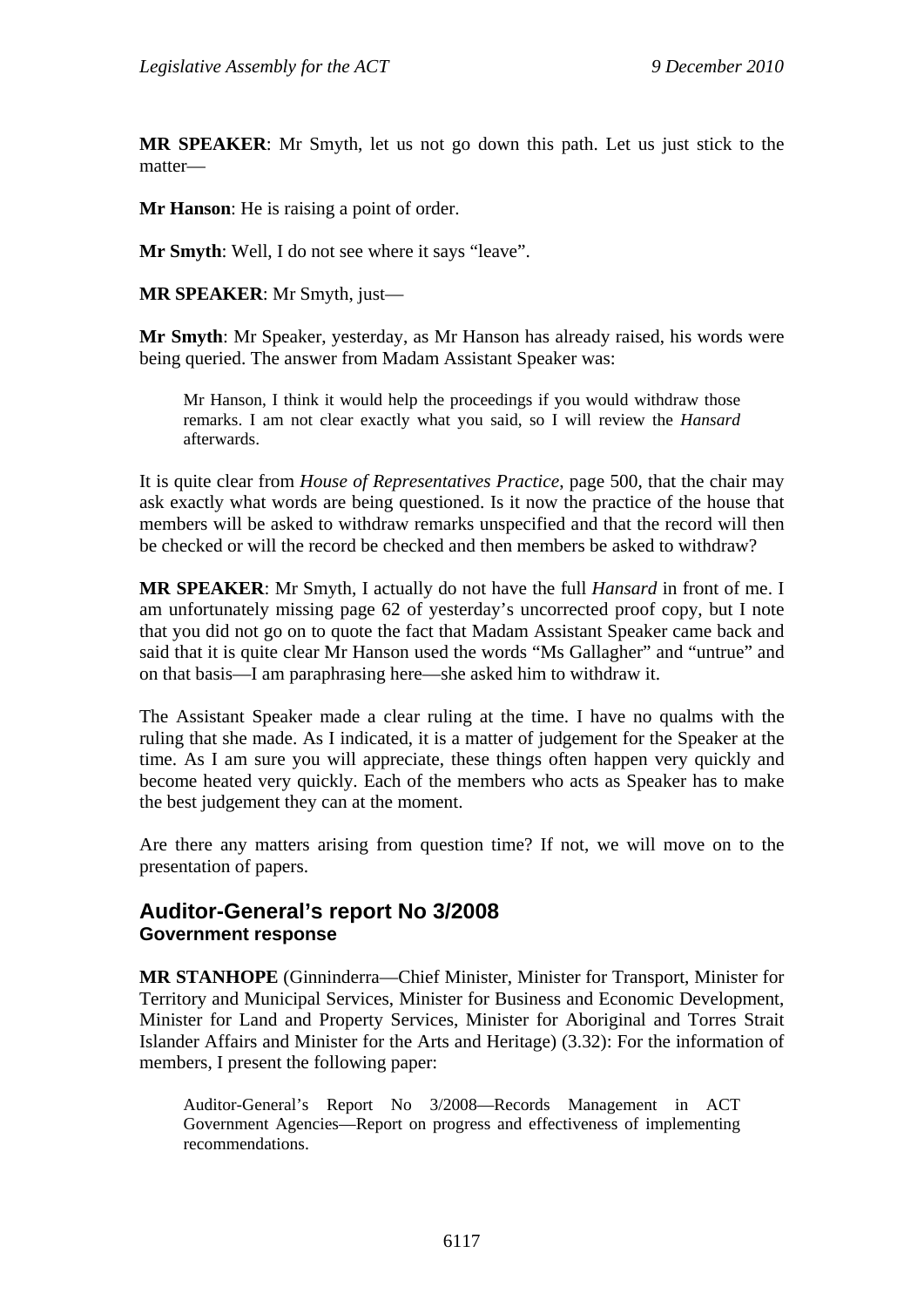I move:

That the Assembly take note of the paper.

On 26 August 2010 the chair of the Standing Committee on Public Accounts tabled the committee's report on the *Review of Auditor-General's Report No 3 of 2008: Records management in ACT government agencies*. The report makes three recommendations. These recommendations request that I report to the Assembly on three occasions over the next two years on the status of records management in ACT government agencies.

The first of the committee's recommendations requests that I table a report by the last sitting day in December 2010 on the progress. The recommendation calls for a summary of action to date and proposed action including a timetable on the implementation of the recommendations in the report. Recommendations 2 and 3 relate to the findings of the statutory review of the operation of the Territory Records Act.

Recommendation 2 asks that I, as the responsible minister, report in June 2011 on progress towards implementing the findings of the review and recommendation 3 calls for a report in February 2012 on the effectiveness of the changes.

Today, consistent with recommendation 1, I am tabling the first report prepared by the Director of Territory Records following consultation with that agency. It states that the government recognises the progress that agencies are making towards better practice in records management and the effort that is being applied to this aspect of daily work.

The public accounts committee stressed its view that good record keeping is a fundamental core function of all public sector agencies. The government is confident that all agencies are taking their record-keeping responsibilities seriously and are taking the demands of working to improve management of territory record-keeping practices while addressing emerging demands for efficiency and effectiveness of business practices.

Consistent with the recommendations of the public accounts committee, I commend the first progress report to the Assembly.

Question resolved in the affirmative.

#### **Active transport Resolution of the Assembly—government response**

**MR STANHOPE** (Ginninderra—Chief Minister, Minister for Transport, Minister for Territory and Municipal Services, Minister for Business and Economic Development, Minister for Land and Property Services, Minister for Aboriginal and Torres Strait Islander Affairs and Minister for the Arts and Heritage) (3.35): For the information of members, I present the following paper:

Active transport—Government response.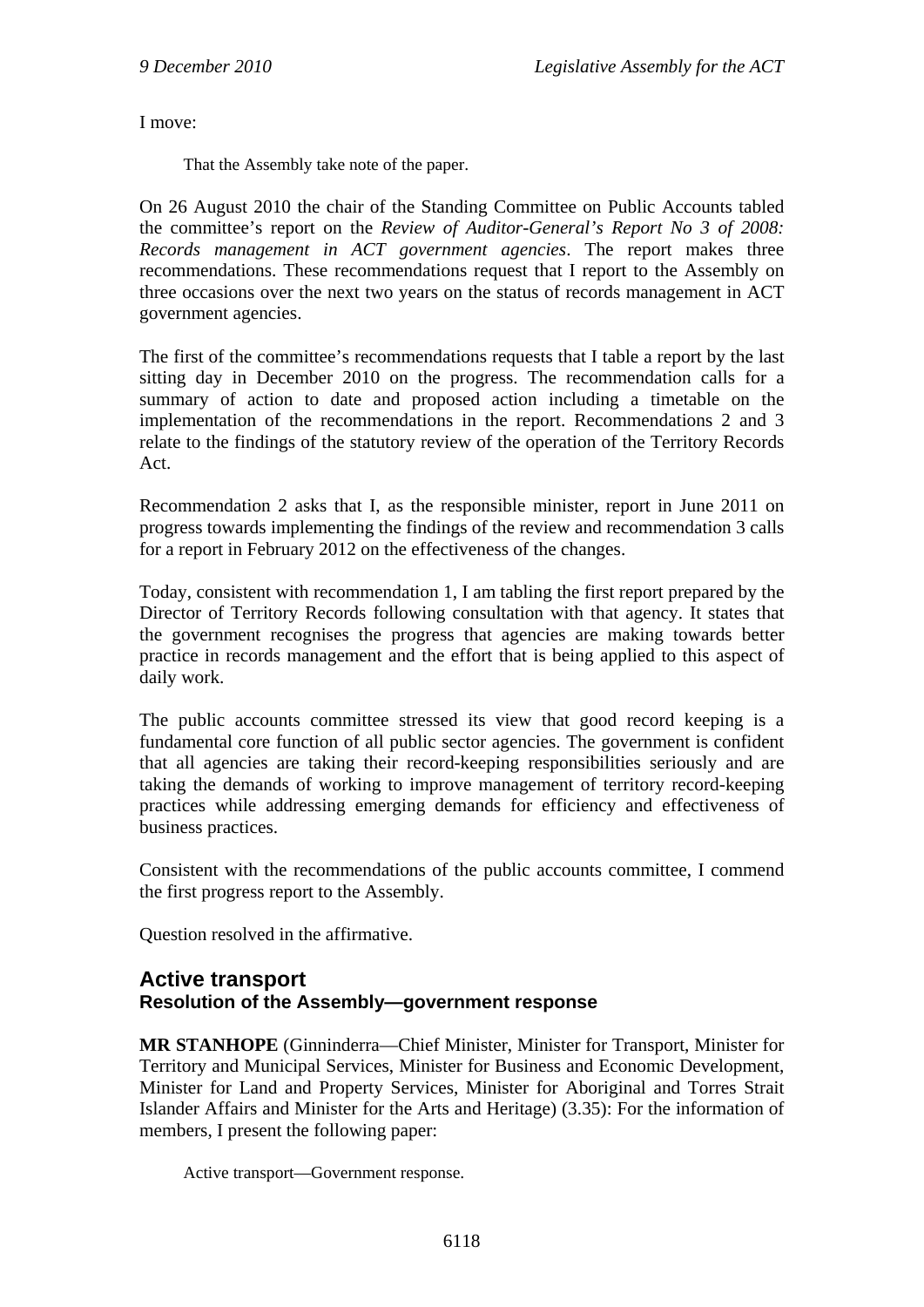I move:

That the Assembly take note of the paper.

**MS LE COUTEUR** (Molonglo) (3.35): I would like to very briefly comment on this paper because it was, of course, the result of a Greens motion about active transport in May. I thank the government for bringing on this paper. It is a very interesting reflection of active transport in the ACT. It is also an interesting reflection of what is not in it. I note, for instance, that what is not in it is the ACT government's current number one ask of Infrastructure Australia, the Majura Parkway. Of course, it is not part of anyone's active transport plan.

I will be fairly brief given the day, but there are a few points I would like to make when we get to the action plans. Firstly, we talk about prioritising pedestrian, cyclist and public transport in planning traffic and urban design policies and fund them appropriately. I am a resident of the inner north; so I go down Majura Avenue fairly frequently. I notice that there are new townhouses being built there and there have been new footpaths built there.

The footpaths are too narrow to have cyclists and pedestrians. Majura Avenue is not safe for cyclists. We are still building new infrastructure that does not prioritise pedestrians or cyclists. I think this is a real pity. We are not taking these things online. In paragraph (b) it is stated:

ACTPLA has incorporated the design principles identified in the Health Spaces and Places and the International Charter of Walking …

If that is the case, I would ask why have we gone ahead with the development in Holt? We are planning to go ahead with a development in Holt which will not have any public transport in it. It is quite clear that we have said there should be public transport and that there should be bus stops every 400 metres. We are planning to do developments in the ACT that will not meet those requirements.

We talk quite a bit about travel demand management, including by converting appropriate areas into pedestrian priority spaces. I would have to say that the word is "talk". We mention here Gungahlin and Hibberson Street. I can remember back in the 2008 election when I spent an awful lot of time in Hibberson Street in Gungahlin. My Labor companion, who was not elected for Gungahlin, presented a petition then to do something at Hibberson Street. Nothing has yet been done with Hibberson Street. We have plans; we do not yet have actions.

We talk about the safe routes for schools project. I have had representations from constituents that traffic is such that there are fewer safe routes to schools. The walking school bus is used to walk to school from Watson to Hackett. It has had to stop because it is not actually safe for the kids to cross Antill Street anymore. This report, while interesting, is not showing the whole picture.

In paragraph (e) we talk about improving cycling infrastructure. I will agree that this has improved considerably in Canberra, largely because of the agreement between the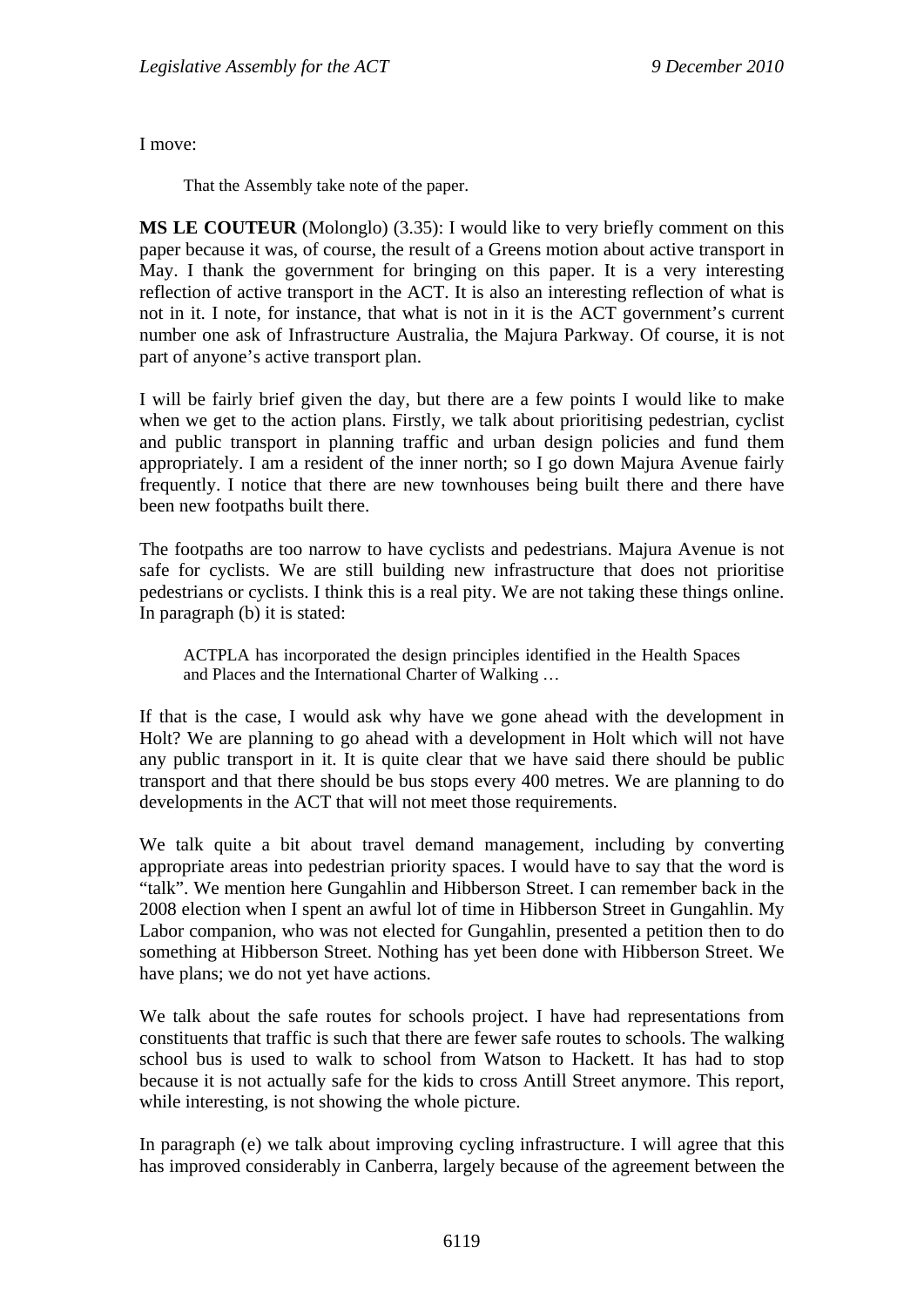Greens and the Labor Party under which the Labor Party committed to delivering and, to its credit, has delivered increased cycling infrastructure and increased pedestrian infrastructure. However, we still have things like the Civic cycling loop. This is a priority but when will it actually be done?

We get the redoing of London Circuit without any significant cycle infrastructure in it. London Circuit has your typical cycle lane which begins in the middle of the road and ends. I suppose that cyclists are just meant to disappear in puffs of blue smoke. The same thing has happened in Belconnen with one of the new bits of cycleway around the bus stations going straight into a kerb. I am not quite sure what cyclists are meant to do.

I am interested and very pleased to see the government is still committed to bike racks on all ACTION buses but I assume this means that the concern that was recently in the *Canberra Times* that some of the new buses were too long for bike racks was incorrect. I am very pleased about that.

Something else I am pleased about, though not so pleased on the timing, is the feasibility study for the Dickson-Northbourne Avenue precinct. Northbourne Avenue is a major road in Canberra, especially to inner north residents such as myself. We desperately need work done on that. We desperately need this feasibility study to go ahead and to see good solutions for cyclists, for pedestrians, for bus users and, in fact, even for car users.

I thank the government for this report and note the need to continue increased work on active and public transport.

Question resolved in the affirmative.

### **Financial Management Act—instrument Paper and statement by minister**

**MS GALLAGHER** (Molonglo—Deputy Chief Minister, Treasurer, Minister for Health and Minister for Industrial Relations): For the information of members, I present the following paper:

Financial Management Act, pursuant to section 18A—Authorisation of Expenditure from the Treasurer's Advance to the ACT Planning and Land Authority, including a statement of reasons, dated 2 December 2010.

I seek leave to make a statement in relation to the paper.

Leave granted.

**MS GALLAGHER**: As required by the Financial Management Act I table a copy of an authorisation in relation to the Treasurer's advance provided to the ACT Planning and Land Authority. Section 18 of the act provides for the Treasurer to authorise expenditure from the Treasurer's advance. Section 18A requires that within three sitting days after the authorisation is given the Treasurer must present to the Assembly a copy of the authorisation instrument and a statement of reasons for giving it and a summary of the total expenditure authorised under section 18 for the financial year.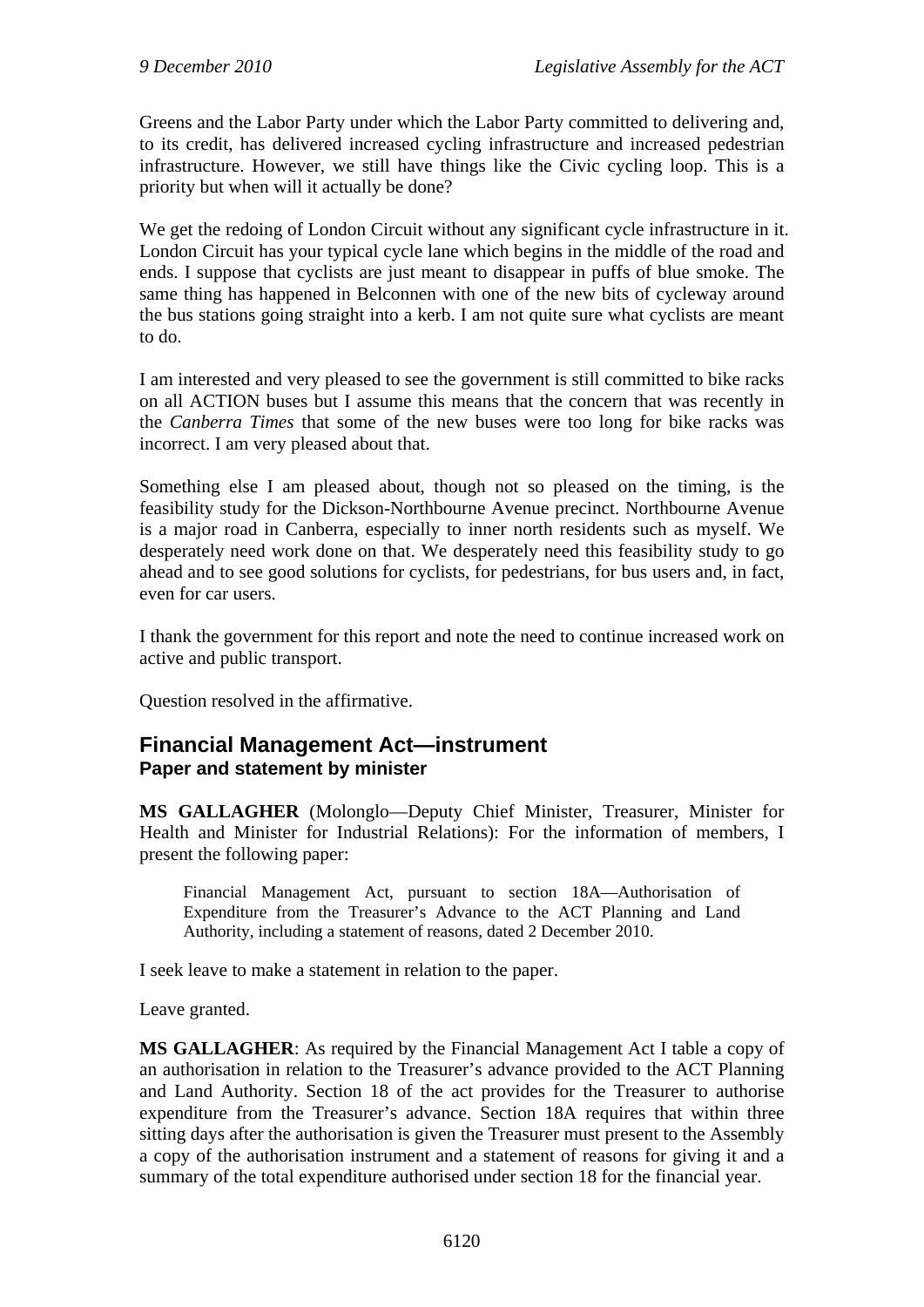This instrument provides an increase of \$19,527 in expenses on behalf of the territory appropriation for the ACT Planning and Land Authority to facilitate the payment of compensation for lessee-owned improvements to the lessees of block 751 district Gungahlin, withdrawn for inclusion in the direct sale of land to Exhibition Park Corporation for the development of a tourist accommodation facility; and block 1 section 189 district of Ngunnawal, withdrawn for the inclusion in the Ngunnawal 2C development.

I commend the paper to the Assembly.

### **Committee report—government response Papers and statement by minister**

**MS GALLAGHER** (Molonglo—Deputy Chief Minister, Treasurer, Minister for Health and Minister for Industrial Relations): For the information of members, I present the following papers:

Estimates 2010-2011—Select Committee—Report—*Appropriation Bill 2010- 2011*—Government response in relation to the change of use charge, incorporating—

Final Report on the Review of the Change of Use Charges System in the ACT, commissioned by ACT Treasury.

Reforming the Change of Use Charges (CUC) in the ACT: An independent economic assessment, prepared by John Piggott, dated 25 November 2010.

Review of Empirical Estimation of the effects of Change of Use Charges (CUC) in the ACT, prepared by Mardi Dungey, dated 29 November 2010.

Review of the Change of Use Charge System in the ACT—Regulatory Impact Statement.

I seek leave to make a statement in relation to the papers.

Leave granted.

**MS GALLAGHER**: I have tabled three independent reports and the regulatory impact statement on the codification of the change of use charge. Members are aware that the government has been working on the codification of the change of use charge system.

Quite expectedly, the project has drawn considerable interest, particularly with regard to what would appear to be a significant increase in the charge as reflected in the draft schedules that were released for consultation.

The 2010-11 Select Committee on Estimates recommended that the government evaluate the impacts of the change of use charge and that it does not create barriers to urban densification. A subsequent motion in the Assembly noted that this work was underway.

I should clarify at the outset that the review and the discussion are not about whether there should be a change of use charge or not. This is not a debate about the betterment principle, which forms an integral part of the territory's leasehold system.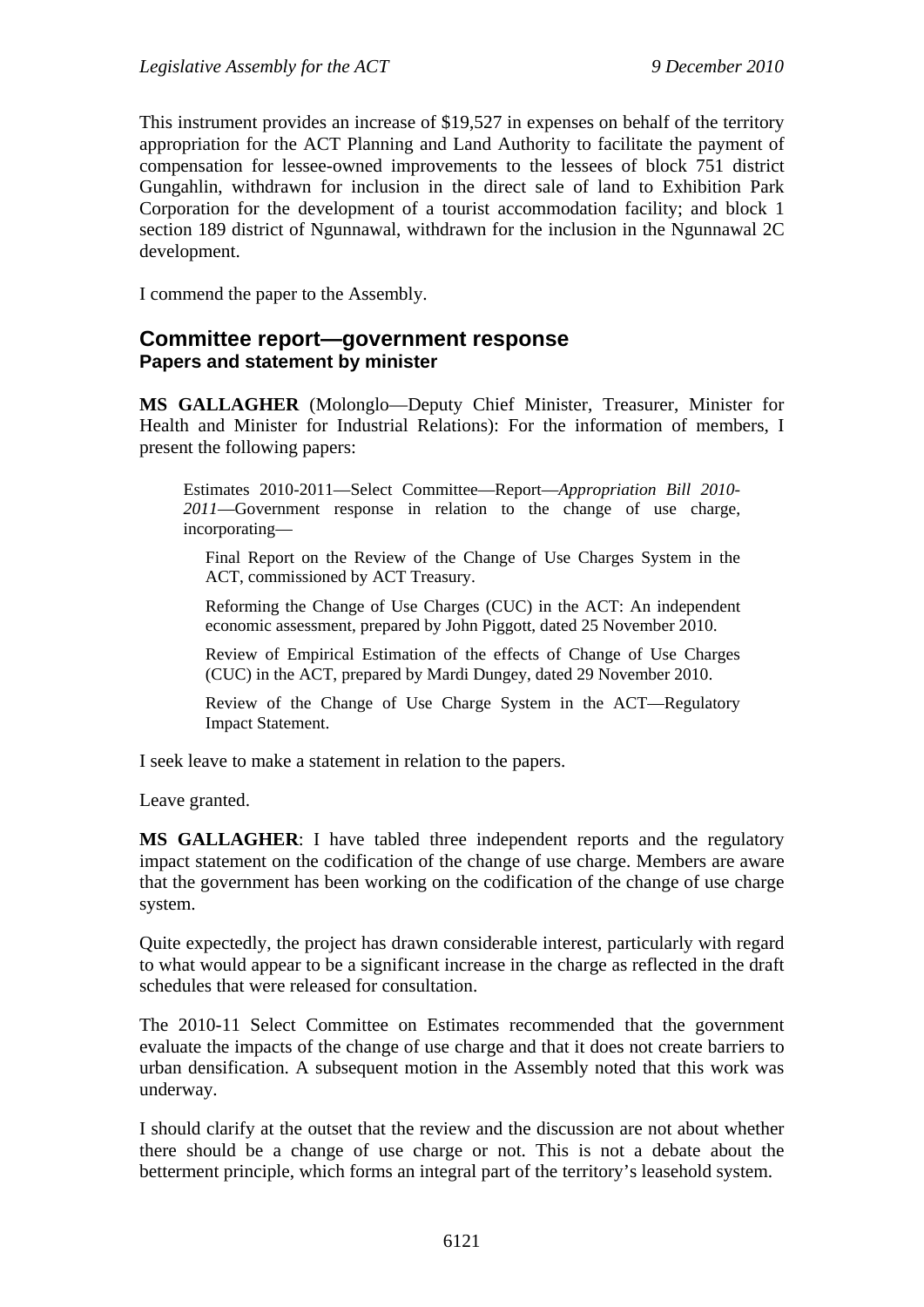There is a good basis for a betterment charge as recognised by ACIL Tasman, the advisers to the 2010-11 Select Committee on Estimates, who noted:

The CUC has a very strong basis in economic theory.

… True economic rent can be collected by governments for the purpose of public finance without the adverse effect caused by taxes on production or consumption.

The CUC appears to be an attempt to isolate and tax economic rents.

The government undertook to codify the system in response to industry's concerns and recommendations and I note the Property Council's submission on the 2009-10 budget.

This task was led by Professor Nicholls and completed through an extensive process of consultation with the community and the stakeholders.

The first report, prepared by Professor Nicholls and Macroeconomics, provides an outline of the proposed approach for implementing codification in the territory. The report includes a cost-benefit analysis of the 2010-11 codified schedules. Professor Nicholls has also made a number of recommendations for government to consider around transition and administrative arrangements.

In preparing his report, Professor Nicholls undertook three rounds of consultation with the community and stakeholders, 14 weeks in total. All stakeholders were provided with the opportunity to provide a written submission and/or discuss their concerns with Professor Nicholls. The Macroeconomics/Nicholls report also includes a summary of the input received through consultation and how the various issues raised have been addressed.

The schedules of codified values have been reviewed by a panel with representation from the Australian Property Institute, the Australian Valuation Office, ACTPLA and Treasury. The panel was chaired by Professor Nicholls and it is important to note that professional valuers have signed off on the schedules.

The other two reports were commissioned to provide expert analysis and opinion on the economic impacts of introducing codification in the territory, including impacts on housing affordability, private property investment, cost of business and profit levels and revenues.

Treasury engaged Professor John Piggott from the University of New South Wales and Professor Dungey to undertake this analysis. The reports I tabled support the introduction of codification in the territory, with transitional arrangements.

Both the experts noted that quantitative and empirical analysis was unable to be undertaken because of the relatively short time the rectification has been in place and the lack of history on changes in the charge rate and suitable data on the market.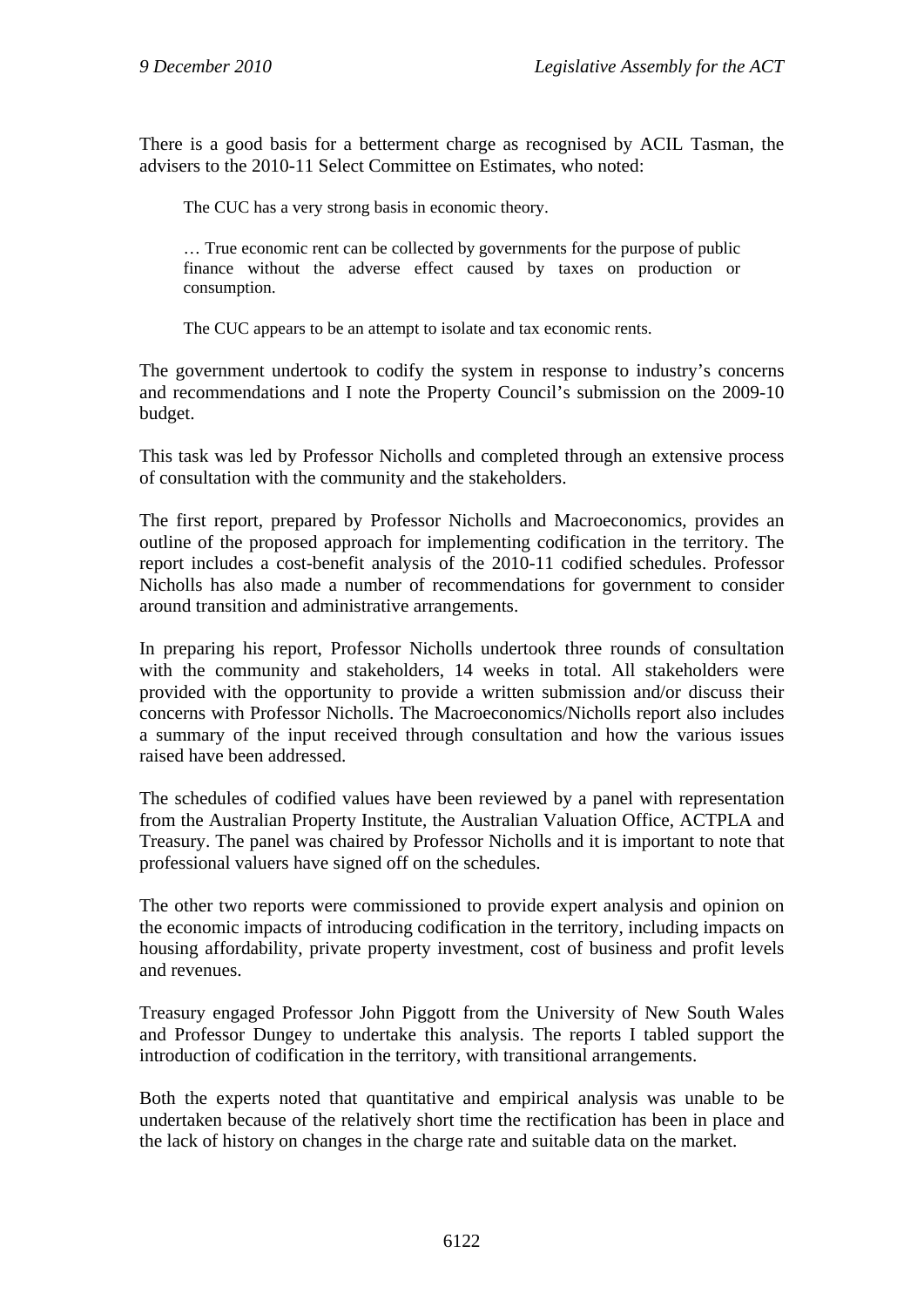Professor Dungey was specifically engaged to build an econometric model to determine the impact of codification on various sectors in the territory. Her paper includes an economic model. However, after analysis of the available data from various sources, she found that statistically significant results could not be determined.

Professor Piggott has undertaken a conceptual economic analysis. He has noted that the increase in change of use charge is related to rectification but considers that with appropriate transition arrangements the move to codification is unlikely to impact greatly on the various sectors within the ACT economy, particularly the residential property market.

Both Professor Nicholls and Professor Piggott have noted that the increase in charges almost entirely relates to rectification rather than codification from a rectified system. This is an important point and one that I have been stressing for some time.

The impact of rectification is on the residential sector, and the commercial sector is not affected.

While Professor Nicholls has recommended a three-year period to introduce codification, Professor Piggott has recommended phasing in codification over time while remaining flexible and responsive to changes in the property market. He is suggesting different phasing arrangements for commercial and residential sectors and between low and high-unit residential developments. He is more sympathetic towards the part of the sector delivering developments of fewer than 20 units.

Overall, Professor Piggott is supportive of the reform proposed by Professor Nicholls, acknowledging that the move to codification will improve operation of the change of use charge and that it accords with "common sense tax administration".

The government is very mindful that any microeconomic reform needs transition arrangements and the government will consider the appropriate transition arrangements. It should also be recognised that the government retains the ability to provide remission on the change of use charge to achieve specific policy objectives and this would not change.

The government remains committed to reforming the change of use charge system in the territory. The consultation to date has been quite comprehensive and I envisage further consultation on the draft legislation before its introduction in the Assembly for a planned commencement on 1 July 2011, although, if there is agreement from the parties about the way forward, we will look at introducing it earlier.

## **Paper**

**Mr Corbell** presented the following paper:

Public Accounts—Standing Committee—Report 9—*Review of Auditor-General's Report No 4 of 2009: Delivery of Ambulance Services to the ACT Community*—Government response.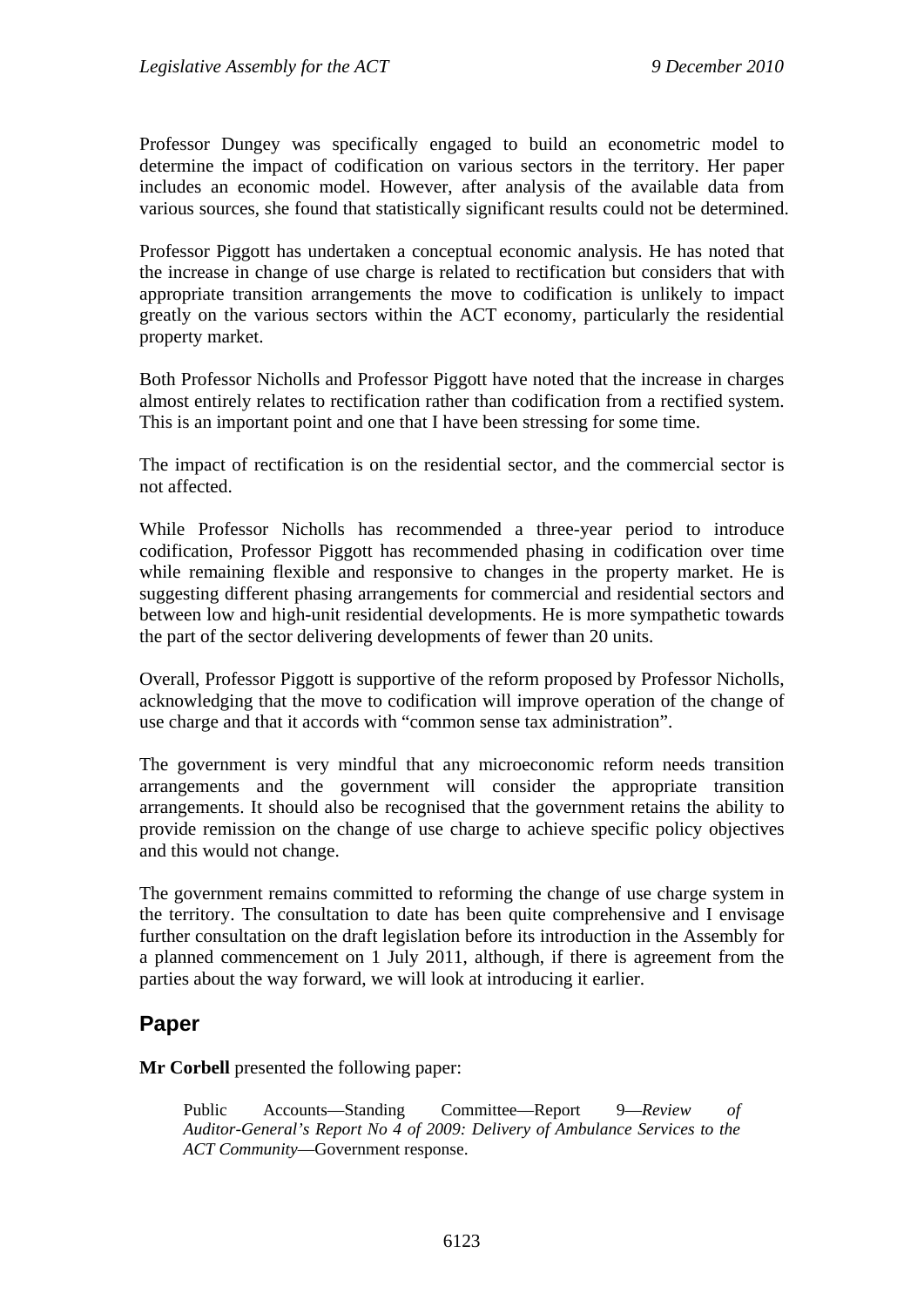## **Economic, social and cultural rights research project—report Paper**

**MR CORBELL** (Molonglo—Attorney-General, Minister for the Environment, Climate Change and Water, Minister for Energy and Minister for Police and Emergency Services) (3.50): For the information of members, I present the following paper:

Australian Capital Territory Economic, Social and Cultural Rights Research Project—Australian Research Council Linkage Project LP0989167—Report, dated September 2010.

I move:

That the Assembly take note of the paper.

It gives me great pleasure today to table a report on options for recognition of economic, social and cultural rights in the ACT human rights framework. It is significant that the report is being tabled today, as tomorrow, 10 December, is United Nations Human Rights Day, which marks the anniversary of the UN General Assembly's adoption of the Universal Declaration of Human Rights in 1948. The ACT has a proud history in the protection and promotion of human rights, being the first jurisdiction in Australia to enact a legislative bill of rights in the form of a Human Rights Act, which commenced in 2004.

Last year I was pleased to be able to table in this place a report on five years of operation of our Human Rights Act. The government is continuing to examine the recommendations made in that report, which was prepared as the result of research undertaken by the Australian National University in conjunction with my department as an industry partner under a grant funded by the Australian Research Council.

The report I table today continues in the tradition of what has now become a productive and collaborative relationship for the ACT with the Australian National University. On this occasion this well-presented, thoroughly researched and comprehensive report has been prepared by a research team led by two internationally recognised human rights lawyers, Professor Hilary Charlesworth from the Australian National University and Professor Andrew Byrnes from the University of New South Wales.

The project was funded by the Australian Research Council, and the ACT Department of Justice and Community Safety was again proud to be involved as an industry partner. The project examined whether the Human Rights Act should be amended to explicitly incorporate those rights included in the International Covenant on Economic, Social and Cultural Rights and, if so, the likely impact of such incorporation on governance in the ACT.

The report is the first step in honouring the government's commitment to consider the question of whether rights covered under the Human Rights Act should be expanded to include economic, social and cultural rights. The report provides a rigorous account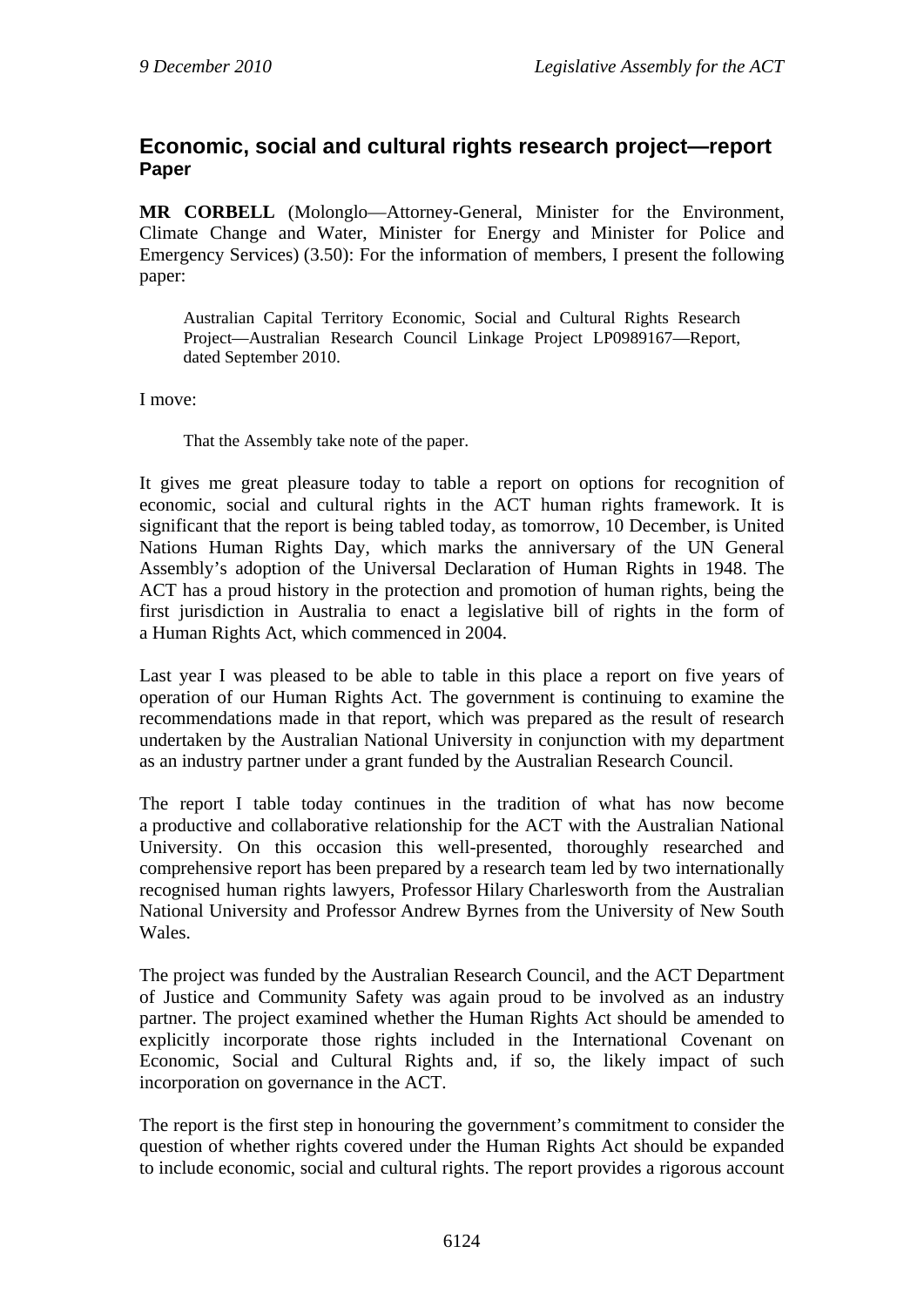of the relevant literature, international case law and experience of other jurisdictions with legally codified economic, social and cultural rights, such as Ireland, South Africa and India.

The report modestly indicates that the project team had the benefit of visits from four distinguished South African visitors, including a current and a former justice from the South African Constitutional Court. In fact, it was in no small part due to the calibre of the principal investigators, as professors Charlesworth and Byrnes are called for the ARC grant purposes, that the ACT was able to attract to Canberra the likes of justices Yvonne Mokgoro and Albie Sachs of the South African Constitutional Court, Mr Cameron Jacobs of the South African Human Rights Commission and Professor Sandy Liebenberg of the Stellenbosch University to take part in the dialogue that has informed this report. Indeed, I was particularly privileged to have had the opportunity to host a roundtable session here at the Assembly where our discussions were led by Professor Liebenberg.

While some may argue that the situation in the ACT is a world away from the economic, social and cultural experiences of South Africa, we should never forget that human rights are of a universal and individual nature. They apply as much to citizens of the world in Canberra as they do in Cape Town. It was nevertheless fascinating for me and others who attended the sessions to hear first hand from these dignitaries about their experiences of how South Africa has approached progressive realisation of economic, social and cultural rights in the wake of extended periods of rights repressions in that country.

I used those words "progressive realisation" deliberately. There are those who fear what they perceive as a sudden adoption of any new rights-based framework. But as this report clearly discusses and ultimately recommends for consideration by government and the ACT community, there are ways that economic, social and cultural rights could be incrementally and progressively absorbed, subject to available resources within our existing framework and in the context of the ACT statute book.

To explore those methods and to inform the report, a pivotal component of the work of the project team was holding a series of roundtable forums, in many instances led by the South African visitors, to gauge the views of a number of representatives from government and the community sector, with a particular focus on topics such as health, housing, education, the environment and water issues.

The project team concludes that the inclusion of most economic, social and cultural rights in the Human Rights Act, based on the International Covenant on Economic, Social and Cultural Rights, would be desirable. They make 15 recommendations about the particular rights that should be included in the Human Rights Act, including rights to adequate housing, health, a healthy environment, education, work and the right to take part in cultural life. The report also identifies those rights not recommended for inclusion and the reasons why they should not be included: the right to self-determination, the right to intellectual property and the right to protection of the family and children—as a similar right is already recognised in section 11 of the Human Rights Act.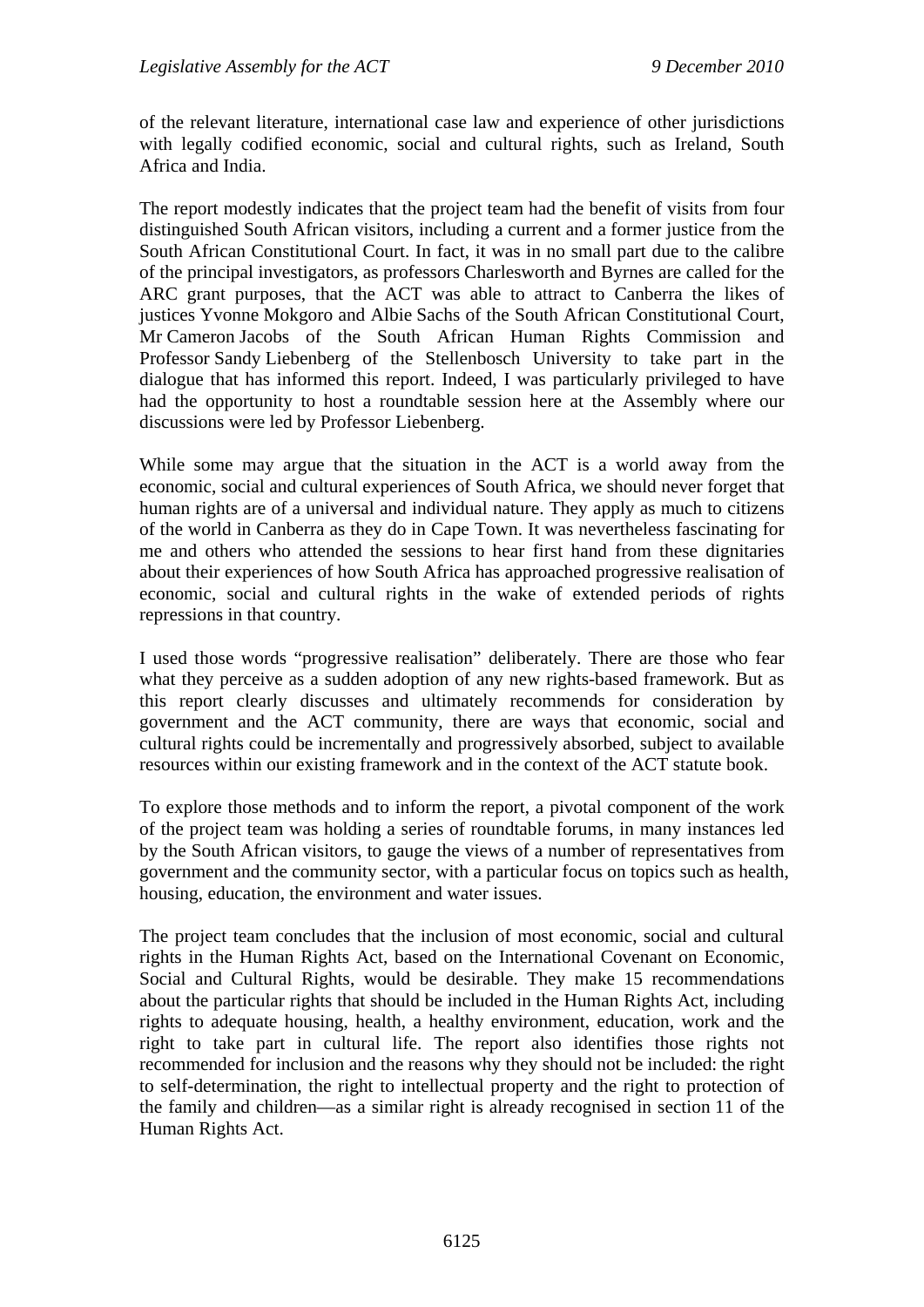The report considers practical issues about the incorporation of economic, social and cultural rights into our Human Rights Act alongside the established framework for civil and political rights. One of the challenging things about these rights is that, despite the presence of international covenants, different jurisdictions have chosen to adopt and adapt them in subtle but significantly differing ways. In relation to each of the rights explored in the report, the project team has thoughtfully and thoroughly examined the way in which up to 27 different models have been developed in instruments around the world, including United Nations, European and African charters and in some cases domestic models in such countries as Germany, Portugal, Hungary, Spain and Japan, in addition to the countries I have already mentioned.

After their comprehensive analysis, the project team worked with our own parliamentary counsel's office to propose a description of relevant rights that could potentially be made to fit with our own domestic model. The government sought legal advice on whether there would be any constitutional issues arising from adoption of such rights here, especially in connection with the exercise of judicial power. The advice clearly indicates that there would be further issues to consider, if and when a decision is made to adopt such rights and depending on the precise formulation that might be adopted for them, but concludes that an economic, social and cultural rights framework could be applied consistently with our Westminster tradition of government in the territory.

Because I believe it will enhance the debate on this topic, I have agreed to this advice being released with the report, noting that this in no way constitutes government endorsement of any particular formulation for the rights or the specific recommendations in the report at this time.

The question of whether to incorporate economic, social and cultural rights into ACT law is a complex one that raises many issues for all parts of our community, not just government. These questions will need to be considered in detail by the government, in consultation with the community.

The objectives of the Australian Research Council's linkage grant program include: to encourage excellent collaborative research within universities and across the innovation system, to contribute to a strong knowledge economy and to create opportunities for cooperation with related programs across portfolios. The linkage project scheme supports collaborative research and development projects between higher educational organisations and other organisations, including within government and industry, to enable the application of advanced knowledge to problems. Typically, research projects funded under this scheme involve risk.

The proposals for funding under linkage projects must involve a collaborating organisation from outside the higher education sector. The collaborating organisation must make a significant contribution equal to or greater than the ARC funding, in cash and/or in kind, to the project.

With that in mind, I believe members of this place and the broader Canberra community—indeed, I venture to suggest the broader Australian community—could take pride in the fact that the ARC recognised the merit of the proposal by the ANU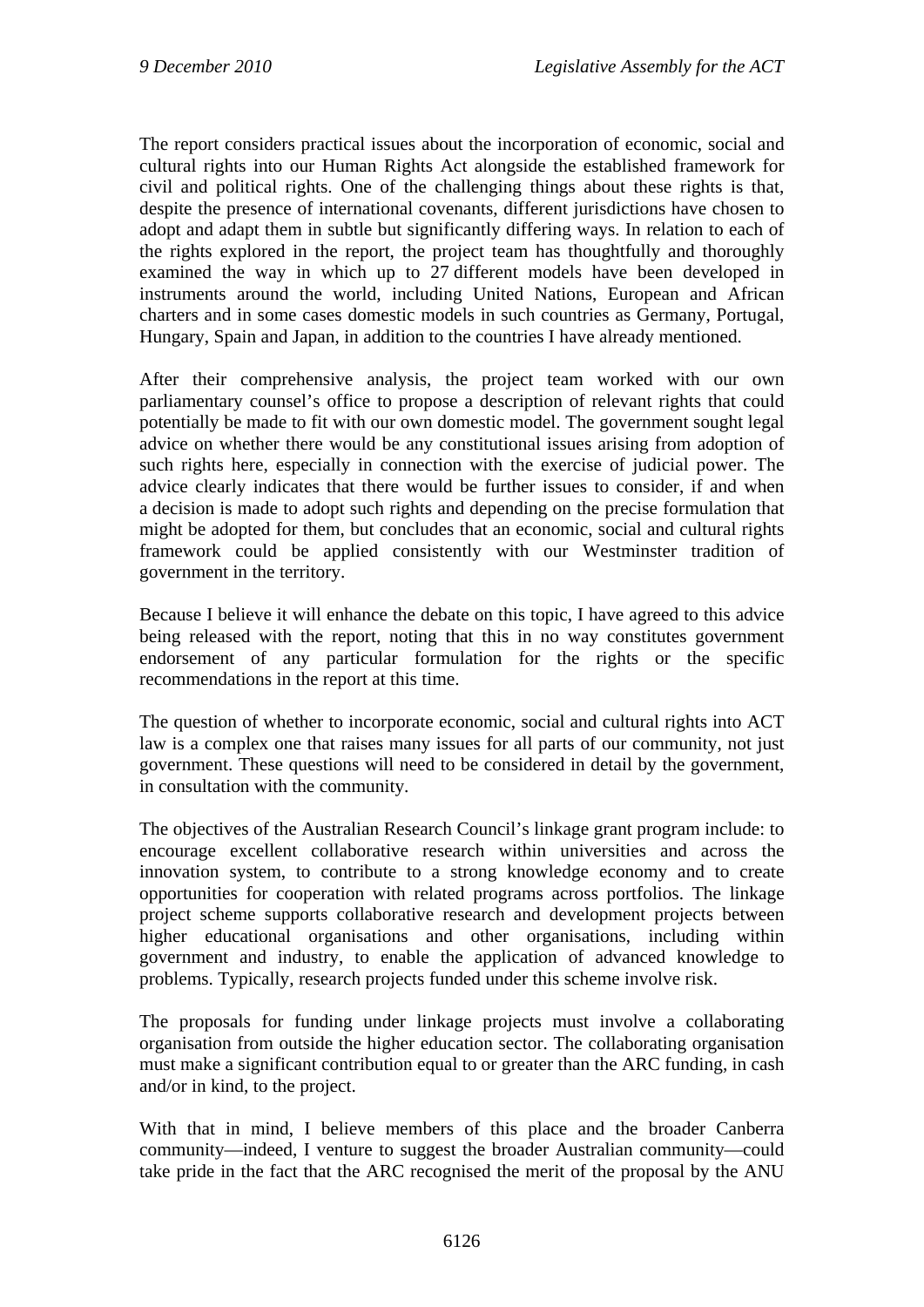and the University of New South Wales, working collaboratively with my department, to explore options and implications for including economic, social and cultural rights in a statutory framework such as now exists in our human rights jurisdiction here in the ACT. I understand that the research embodied in this report may constitute the first Australian attempt to comprehensively canvass legally codifying economic, cultural and social rights in an Australian jurisdiction. I am delighted to be able to receive the document and table it here today.

In commending it to members, I want to acknowledge in particular the efforts of professors Charlesworth and Byrnes and Dr Katie Young and Ms Renuka Thilagaratnam in their research team. From the Department of Justice and Community Safety, I would like to mention the Deputy Chief Executive, Mr Stephen Goggs, for his leadership role in liaison between the academics and ACT government agencies, not least including the legislation policy branch of my department and the offices of the Government Solicitor and Parliamentary Counsel. I would also like to acknowledge the role of the ACT human rights commissioner, Dr Helen Watchirs, as a member of the project's reference group.

This report provides an excellent springboard for mature consideration of the issues that go with the next logical step in our human rights evolution in this jurisdiction. I look forward to having that conversation with members, with individual Canberrans, businesses, community organisations and other parts of the government in due course. I commend the report to the Assembly.

Question resolved in the affirmative.

## **Climate Change, Environment and Water—Standing Committee Report 4—government response**

**MR CORBELL** (Molonglo—Attorney-General, Minister for the Environment, Climate Change and Water, Minister for Energy and Minister for Police and Emergency Services) (4.00): For the information of members, I present the following paper:

Climate Change, Environment and Water—Standing Committee—Report 4— *Inquiry into ACT Greenhouse Gas Reduction Targets—Final report* August 2010—Government response, dated December 2010.

I move:

That the Assembly take note of the paper.

Question resolved in the affirmative.

#### **Papers**

**Mr Barr,** pursuant to the resolution of the Assembly of 23 June 2010, presented the following paper:

Disability education—Government response.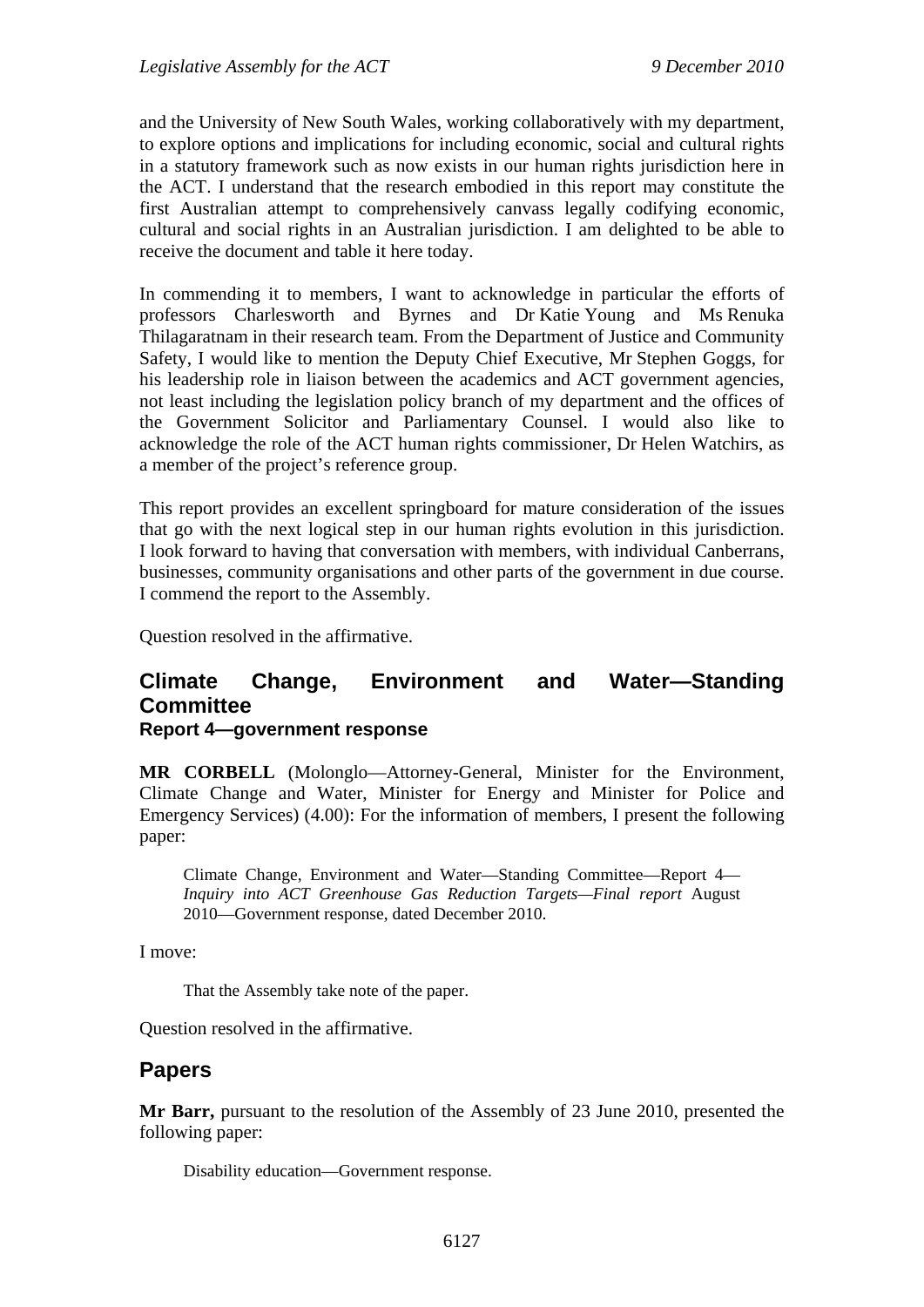**Mr Barr**, pursuant to the resolution of the Assembly of 5 May 2010, presented the following paper:

Dunlop—Construction of shops—Government response.

### **Territory plan—proposed technical amendment (2010-31) government response Paper and statement by minister**

**MR BARR** (Molonglo—Minister for Education and Training, Minister for Planning, Minister for Tourism, Sport and Recreation and Minister for Gaming and Racing): Pursuant to the resolution of the Assembly of 17 November 2010, I present the following paper:

Territory Plan—Proposed Technical Amendment (2010-31)—Government response.

I ask leave to make a statement in relation to the paper.

Leave granted.

**MR BARR**: An Assembly resolution of 17 November called on the government to do a number of things with regard to the technical amendment process for the territory plan. The first call on the government was for it to explain how it determines which amendments to the territory plan are technical and which are not. On 26 November I provided that information to the Speaker, noting that under the legislation it is the ACT Planning and Land Authority, not the government, that determines which amendments to the territory plan are technical and which are not.

The second call on the government was for it to consider a range of amendments to the technical amendment process. I have just tabled the government response to this part of the resolution.

The resolution also called on the government to provide a more detailed explanatory statement for classifying the amendments in technical amendment 2010-31 as technical amendments. I will be happy to provide the basis for an ACTPLA decision once the authority has made its decision on the technical amendment. I note that both the opposition and the Greens sought and received briefings from ACTPLA on this technical amendment process.

### **Paper**

**Ms Burch** presented the following paper:

ACT Young People's Plan 2009-2014—Progress report 2010.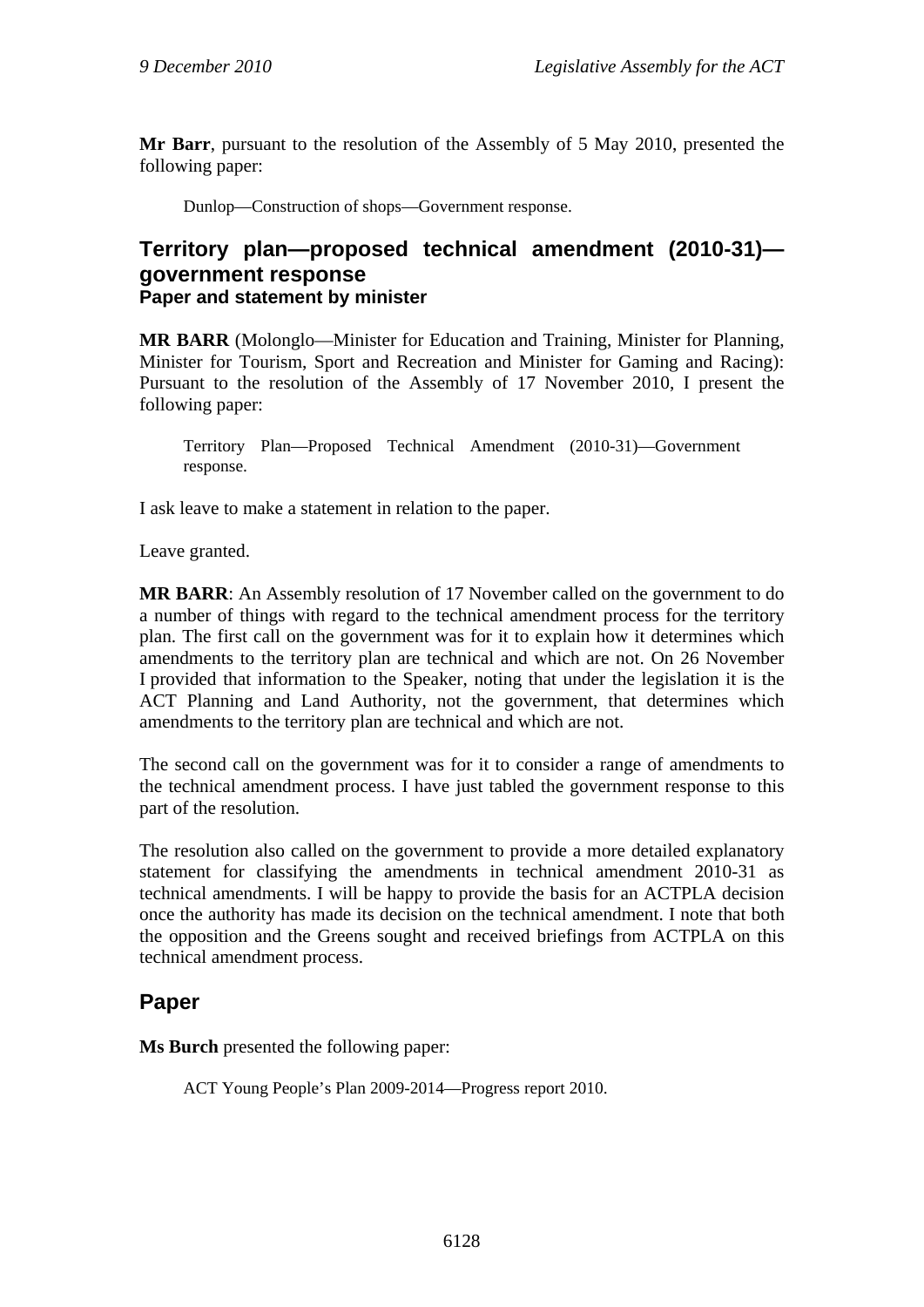#### **Government—state Discussion of matter of public importance**

**MR ASSISTANT SPEAKER** (Mr Hargreaves): Mr Speaker has received letters from Ms Bresnan, Mr Coe, Mr Doszpot, Mrs Dunne, Mr Hanson, Mr Hargreaves, Ms Hunter, Ms Le Couteur, Ms Porter, Mr Seselja and Mr Smyth proposing that matters of public importance be submitted to the Assembly. In accordance with standing order 79, Mr Speaker has determined that the matter proposed by Mr Hanson be submitted to the Assembly, namely:

The state of the Stanhope government.

**MR HANSON** (Molonglo) (4.04): In rising to talk about the state of the Stanhope government it struck me that it would be appropriate to speak from the perspective not of the Assembly but of a typical Canberra resident on what they would think about the state of the Stanhope government. So if you are a pensioner, a uni student, a mum, a dad, whether you are living in the inner city or out in the suburbs, what would be your view of the Stanhope government and how it has performed?

There is a lot to cover, but I think I will start at the hip pocket, which is certainly an issue that concerns every Canberra resident. If you look at the increase in fees and charges since the Stanhope government has come to power—and certainly since 2001—you can just imagine what the average Canberran will be thinking. As an example, electricity prices for the average household have gone up by about 70 per cent. For water, the fees and charges have gone up about 106 per cent.

If you are struggling to pay rent, you will find that the price of your rent will have gone up by an average of 55 per cent. For rates—for the information of members—the increase is 75 per cent. I looked at a couple of suburbs which might be relevant to people I know and how my good neighbours, John and Pam McAlister, might find their rates have gone up. In the suburb of Holder their rates will have gone up by 87 per cent in that time frame. In other suburbs—for example, where Mr Doszpot lives in Calwell—rates have gone up 99 per cent.

If you need to take public transport or if you choose to take public transport, you will find that the cost of doing so has gone up in that period by 31 per cent. Since 2002 the median house price, for those who can still afford a house—and that is now increasingly out of the reach of so many Canberrans, be they singles or young couples trying to get into the market—has gone from \$245,000 to \$550,000. That is an enormous increase in price during the life of the Stanhope government, which has really done very little to ameliorate that massive increase, doubling the price of housing in the ACT. It is not about to get any better.

If you look at the document that was just tabled by the Treasurer on the change of use charge, you will see that the amount of increase in the change of use charge means that it is more than likely—and I would say very likely—that we are going to see quite significant increases in new developments and probably further squeezes on the availability of housing as developers now consider whether or not they will actually go ahead with certain developments. If you are a young family with kids, you will be suffering under the—is it the highest or the second highest, Mrs Dunne?—rates of childcare in the nation.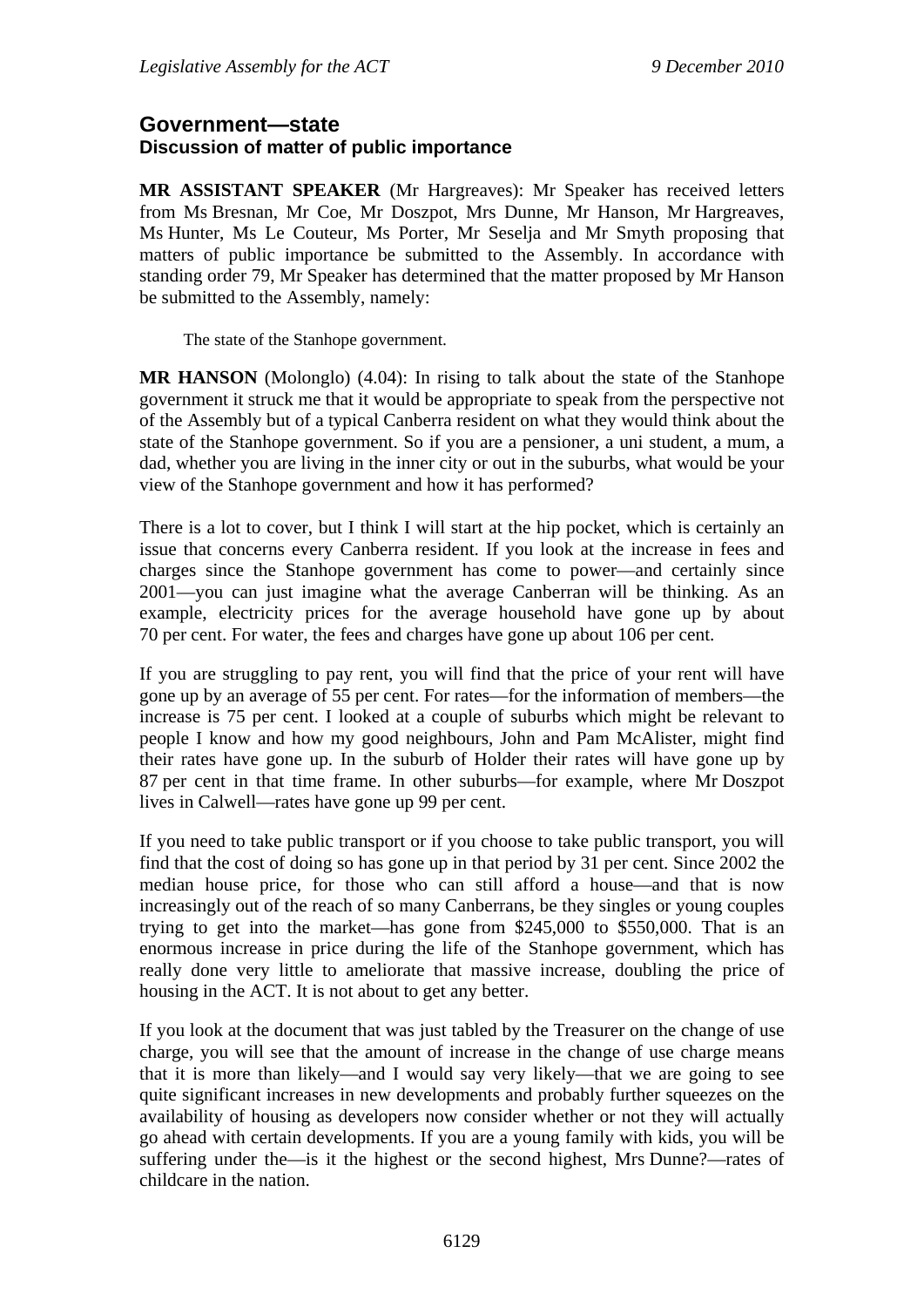**Mrs Dunne**: The highest.

**MR HANSON**: Thank you, Mrs Dunne. If you, for example, have two children at childcare, you will be paying an increased amount of \$1,560 a year, just based on the last raft of government changes to legislation. The average Canberran will be pretty upset about the fact that so many of their hard-earned dollars are going to pay for the increased fees and charges, mortgages and rates and rent that they have to pay. They will look at this government's priorities as they drive past some of the public artwork—the \$2 to \$3 million that has been spent on an annual basis on bizarre artworks throughout the city.

They will look at some of the priorities—for instance, the banning of plastic bags. They will think, "Well, is that really the necessary environmental action that we need to take?" They know that the impact will be so minimal, if at all, when we look at the evidence of the increased cost and inconvenience that it is going to cause to so many Canberrans.

They will look at this government's obsession with civil liberties and human rights. We all are concerned about civil liberties and human rights. But when we see initiatives like the one put forward by a headmaster trying to prevent schoolkids from truanting his school by going and asking that shops do not serve his kids during the day when they are in school uniform and being told that is against the human rights of those children we find it absolutely bizarre. I think that there would be very few people in Canberra, other than those sitting on the other side of this chamber—and on the crossbench probably—who would think that was appropriate.

People will drive past the arboretum and see the \$50-odd million that has been spent on the arboretum. They may think that is a nice thing, and it probably will be nice. But will they think that is the best way of spending \$50 million of their hard-earned taxpayers' money? Because let us realise this is not Mr Stanhope's money; it is their money. They probably will not.

Likewise, people will question the amount of money that the feed-in tariff is going to cost us. Is that the best way to reduce carbon emissions, at over \$400 a tonne? I think that the average Canberran would question why it is that we are managing legislation in such a fashion that it is causing such extreme pressures on people's electricity budgets.

We have seen legislation on shopping trolleys. We have seen Simon Corbell's \$17 million wetlands. We have seen the Stanhope government—I was going to say "being dragged to the left by the Greens", but I think that they have probably gone there quite willingly—scramble to the left as they say, "I'm a bigger leftie than you are." Perhaps, Andrew Barr, they are all going there as quickly as they can on environmental and social issues as they fight for the vote on the left.

Let us think about other aspects that touch people's daily lives and let us talk about ACTION buses. Do you hear many good reports about ACTION buses? Do you hear of many people being happy about that? Certainly if you read the Auditor-General's review you will find that very few people are. And what about the court system? The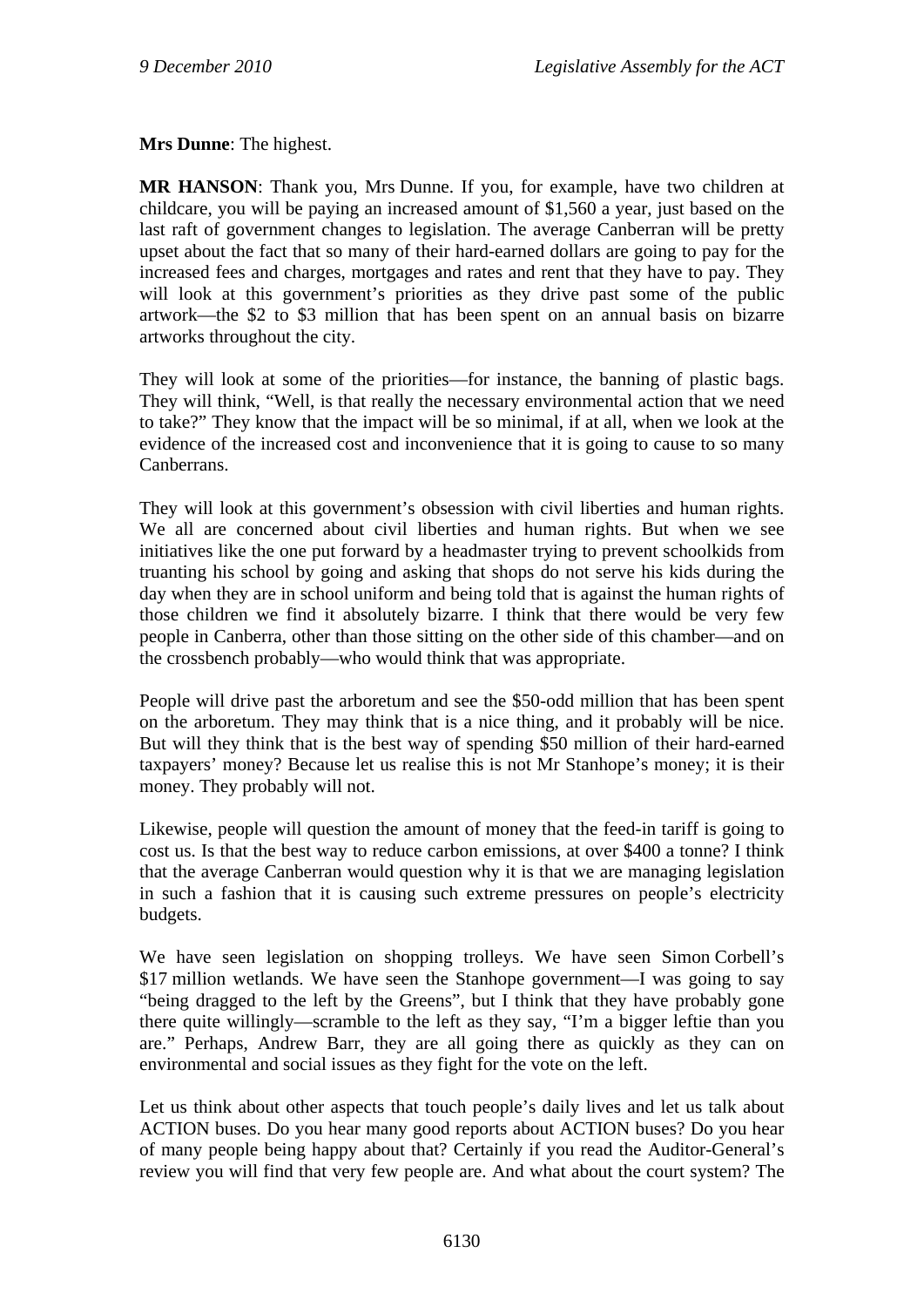Attorney-General might like to respond to this. He might want to talk about his virtual district court, one of his great initiatives, or perhaps some of the extensive delays in our court system that we know occur on a daily basis.

I could certainly go to the litany in corrections, and I have done so many times in this place. If I have time, I will go through some of those. The highlight was probably the fake opening and some of the information and the evidence that we have uncovered this week. In 2007 Simon Corbell assured us—again he assured us that his statement was correct—that this was a jail that, in its current bed configuration, had capacity for 25 years. In the same breath he told us that he was retrofitting the jail with bunk beds because they have got capacity issues. I think there are very few people who drive past that prison in Hume now without a sense of exasperation about where so much of their money has gone, both in the capital works—\$130 million—and on the operating cost of that jail.

Businesses are being strangled by red tape. The Business Council of Australia report made that very clear. Regarding emergency services, there was the Auditor-General's report into ambulance services. Was that the one Mr Stanhope attacked the Auditor-General on? I think it was.

**Mr Smyth**: Amongst others.

**MR HANSON**: Amongst others. People look at this government and at its response to problems like problem gambling. They see how conflicted the Labor Party is—how this government on the one hand is trying to be moralising and preaching about gambling and, on the other hand, is taking literally millions of dollars from its own pokies. The rank hypocrisy, I think, smells. I think everybody in this community other than those perhaps deeply affiliated with the Labor Party—would see the rank hypocrisy and would see absolute despair at how this government can on one hand pretend to moralise about gambling and, on the other hand, take the money from the pokies.

They have seen in the time of this government, just recently, a minister having to be removed as a result of his behaviour and poor performance in terms of budget blow-outs and incompetence in corrections—and, as I said, budget blow-outs in TAMS—and replaced with a minister who, I think by everybody's standards and assessment, is not fit for the job.

Certainly, we have seen that with Bimberi and the mishandling of Bimberi. What we have seen in some of the evidence we have heard this week is a minister who is out of her depth. What we have seen in Bimberi are budget blow-outs, assaults and low staff morale, and we have seen her inept handling of that issue. "Inept" is probably the kindest word I can use.

With regard to the budget, we know that we have a strong economy—we have a very strong economy here—and we know from CommSec that the ACT was insulated from the global financial crisis. Mr Corbell will tell us that he cannot actually afford to build the chapel out at the jail because the building sector here is so overheated. So there is certainly no argument that we were hit hard by the GFC. In fact, when you look at the revenues into the ACT, it is the opposite.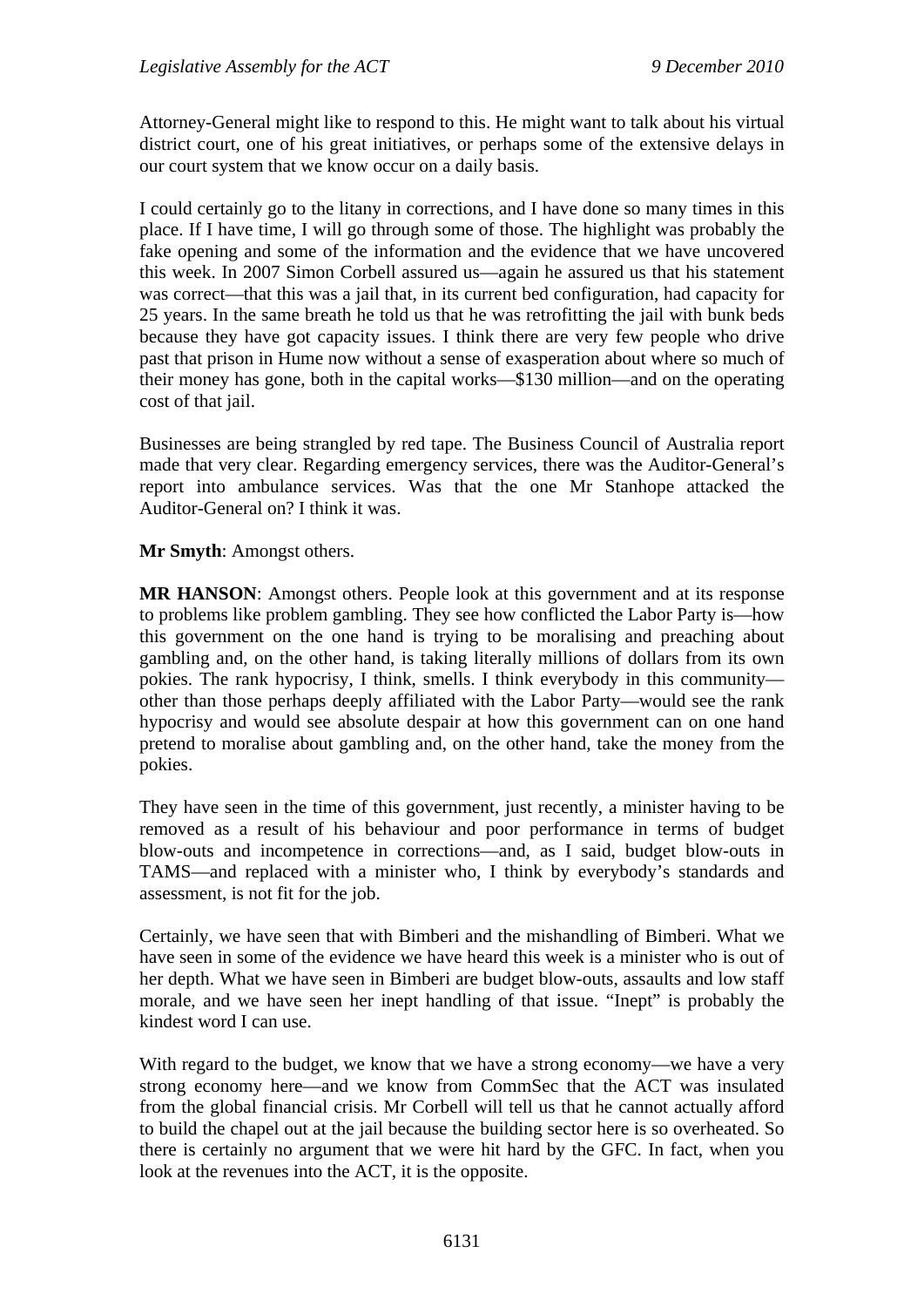But still we are going into debt; still we are going into deficit. Why is that? I think that your average punter would say it is because this government is addicted to spending; it simply cannot stop itself. When it does try to make some cuts through efficiency dividends, which is Katy Gallagher delaying the pain from a couple of budgets ago, we see that it is going to cut—and we saw it quite clearly from Andrew Barr's cuts—disability education. It is quite remarkable.

Why is it that we are in such a situation? Part of the reason is waste. You look at the amount of money that is being spent on the arboretum, the \$7.5 million spent on the dead running of buses, the five million that was wasted on the busway, the \$100,000 artwork at the Alexander Maconochie Centre and the \$20 million—and probably more—that has been wasted because of the need to duplicate the GDE, which should have been done the first time and it should have been done right.

We look at the \$5 million that was wasted on FireLink and, as I said before, over \$400 a tonne for carbon emissions under the feed-in tariff. I do not know what the cost of Rhodium is, to be honest. I do not know what the waste was there. Is it millions? Is it tens of millions? The government might be able to tell us. I think everybody has lost count of quite how much we have lost—how much waste there was under Rhodium.

When I look to health, which is obviously an area particular to my interest, we know that we have emergency departments that are just not meeting targets. We had some discussion about this during question time. The reality—and you can look at the latest AMA report—is that our emergency departments met the clinically and nationally accredited standards when this government took office. That is, 75 per cent of people were seen in the allotted times. That is now down to about 56 per cent and 59 per cent for category 4 and category 3 respectively.

If you are waiting for elective surgery in this town you are waiting longer than anyone else in Australia. Fifteen per cent of people in the ACT who are waiting for elective surgery are waiting for over a year. The wait for elective surgery is more than double the median wait for the rest of Australia and it is significantly worse than in New South Wales, which used to be the benchmark for poor performance before this government took power.

Looking at GPs, again, we have the lowest number. We are going to need 140 GPs, or 70 FTEs. So that equates to 140 doctors that we need before we get the right number of GPs in this town. This government had a completely hands-off approach to that until it was hammered about it at the last election by the Canberra Liberals. In fact, it was Katy Gallagher who basically said, "It's not my responsibility; that's a federal issue." It was not until we made a case, had the inquiry and forced the government to have a taskforce that it started to take action. But it is going to take years, if not decades, to catch up because of this government's negligence.

We have seen the government's response to Calvary. We have seen what they have tried to do there. We have seen the fiasco which was the planned purchase of Calvary and the sweetener which was Clare Holland House. We have seen that dashed on the rocks. We have seen the government's inability to do anything substantive with Calvary or to invest in our hospital infrastructure substantively in the north of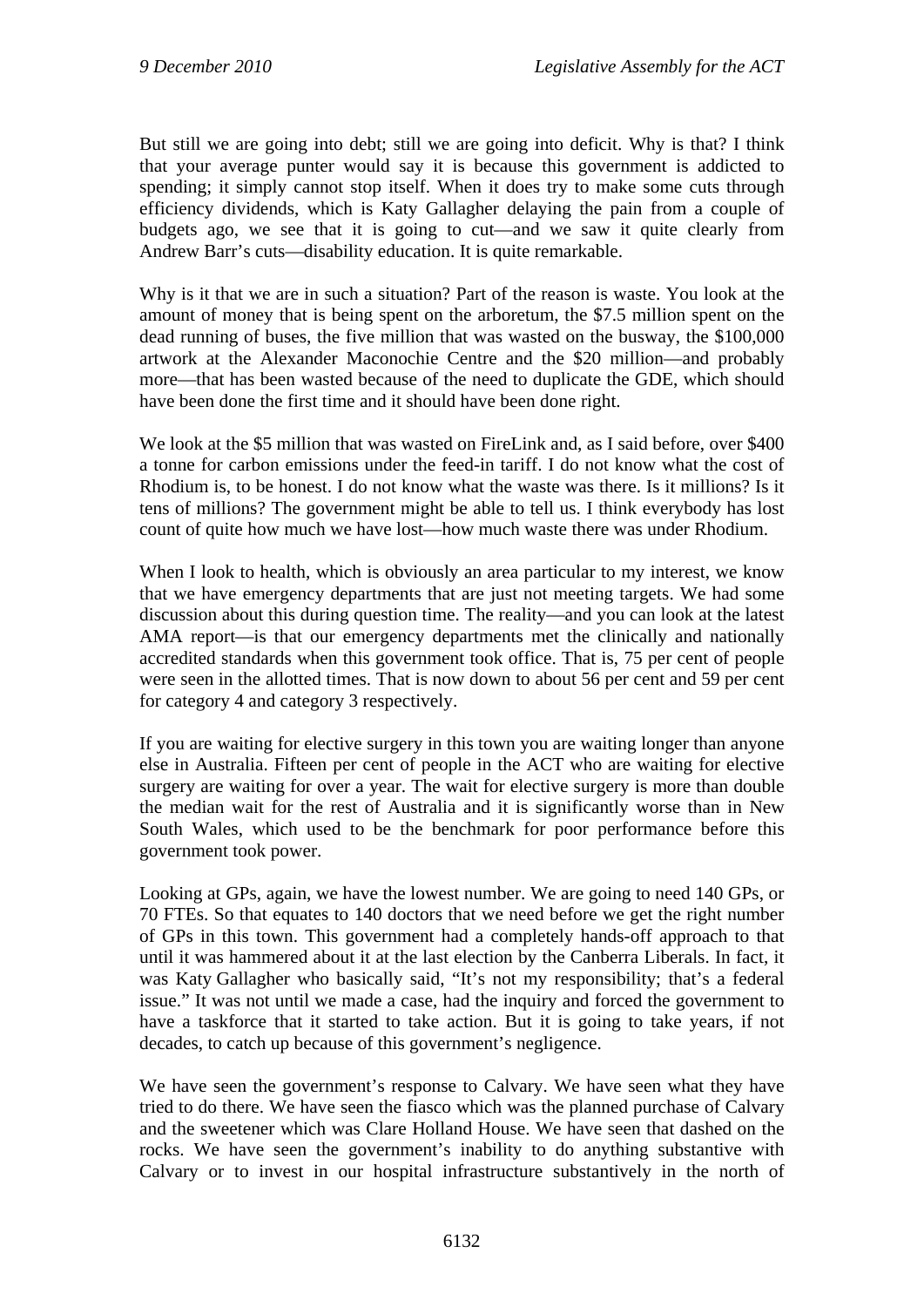Canberra. Whilst we have seen a lot of money going to the Canberra Hospital—not always wisely, when you look at the doubling of the car park from \$29 million to \$45 million—we have seen very little investment in Calvary.

Mr Speaker, I could go on and on. I think that when you compare the reality for the person on the ground with the sort of fluff that gets put out today by this mid-term report by the government you will see that the reality for the average Canberran is very different from what has been put out by this government.

**MR STANHOPE** (Ginninderra—Chief Minister, Minister for Transport, Minister for Territory and Municipal Services, Minister for Business and Economic Development, Minister for Land and Property Services, Minister for Aboriginal and Torres Strait Islander Affairs and Minister for the Arts and Heritage) (4.19): I am particularly pleased today to have this opportunity to address the Assembly at the midpoint of this term of parliament and to talk to this government's great record of achievement over the past two years and, indeed, over what is now nearly the past 10 years.

A good government, of course, never rests on its laurels; it seeks to continuously improve on what it does, whether that be in the area of delivery of essential services or protecting the vulnerable or communicating with the people it serves. This afternoon, as has been mentioned, I have had great pleasure in releasing a mid-term report which sets out the achievements of this government over the last two years and gives a taste of the work that we have committed to during 2011 and beyond.

The past two years have been challenging ones in many respects as our city, in common with the rest of the country, has emerged from the global financial crisis, and we have emerged well. We have emerged well with our AAA credit rating intact, with more jobs created, with business confidence improving and with strong prospects for growth. In each of the areas Canberrans tell us are crucial to their quality of life, we continue to deliver in spades and with strong support from the community.

Quality health care is, of course, central to the quality of life of any community, large or small. Labor has invested massively in the future of the ACT's healthcare system, and never more so than in the past two years, during which we have embarked on an ambitious billion-dollar capital program to prepare our health system for demands of the future. But this is not just about more beds and more operating theatres, though it is relevant and pertinent to note that we started by reopening the 114 beds which the Liberal government had closed. Our commitment is commitment that touches the total health system. It involves new models of care, better use of technology, different ways of providing care, and workforce development.

Notable achievements over the past two years include two additional operating theatres at the Canberra Hospital, providing greater capacity to deliver emergency and elective surgeries to more Canberrans; 40 additional beds at the Canberra Hospital, with another three on the way; a new six-bed mental health assessment unit, improving the assessment and treatment of Canberrans in need of swift intervention; the ACT's first nurse-led walk-in centre at the Canberra Hospital; a 16-bed critical care unit at Calvary Hospital, boosting the capacity for critical care on the north side of the city; a new state-of-the art neurosurgery suite at the Canberra Hospital; and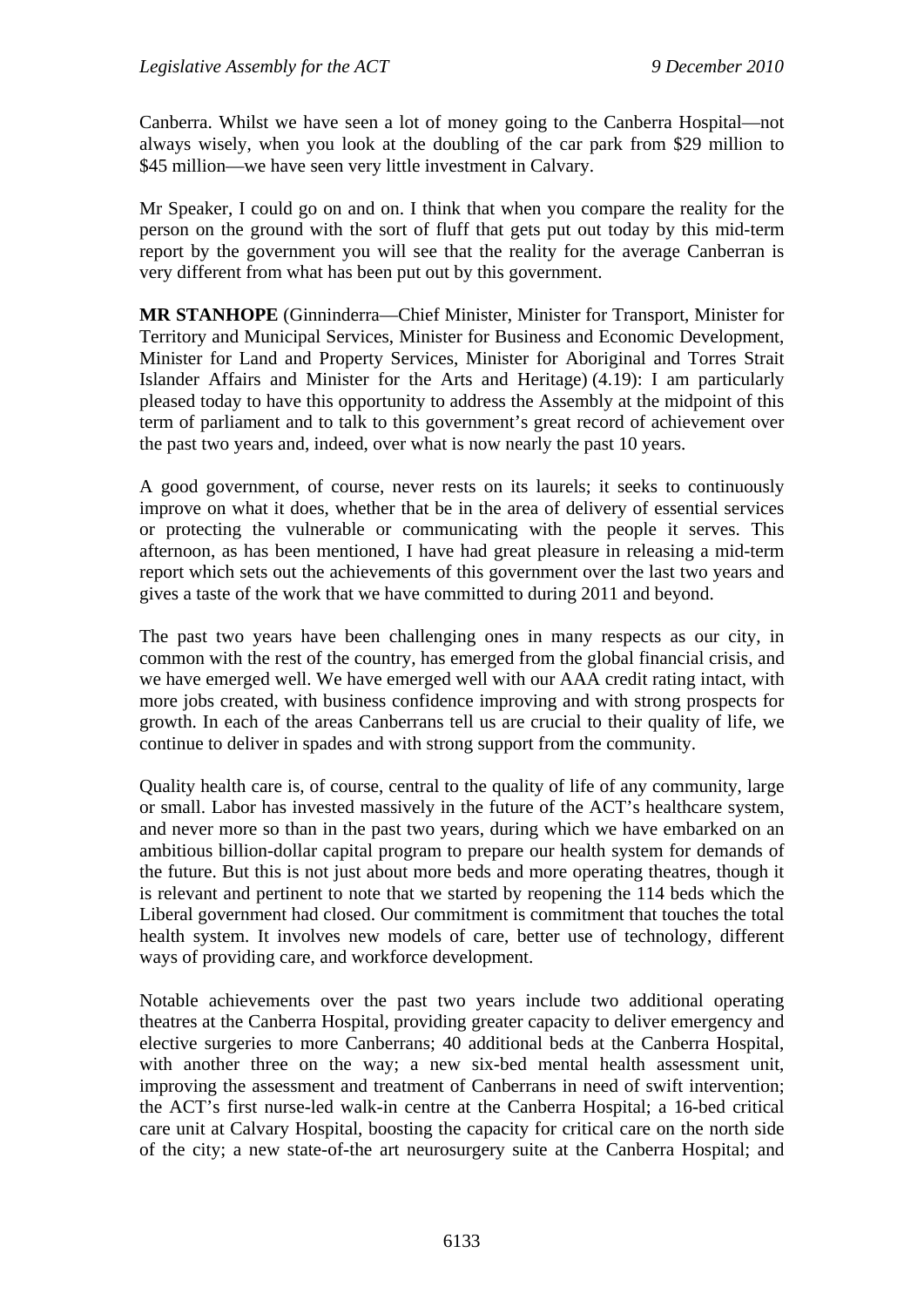design of new or improved community health centres at Gungahlin, Belconnen and Tuggeranong.

The concept design for the first phase of the capital region cancer centre has been completed. Indeed, our detailed design is now underway. In the interim, an additional two in-patient beds for the capital region cancer service at the Canberra Hospital were opened in 2009. A neonatal intensive care unit has been integrated into the design of the new women's and children's hospital on the Canberra Hospital campus.

In March 2009 the government launched the GP taskforce to investigate GP workforce issues. The taskforce's final report was tabled in the Assembly in September, and the government's response was tabled in December of 2009, agreeing or agreeing in principle to all of the recommendations, a number of which are being progressed.

The 2008-09 budget funded initiatives to attract training GPs to Canberra and increase nursing staff. The 2009-10 budget continued the work, with \$12 million over four years to grow the GP workforce through training scholarships, a business-hours aged care GP locum service, and the extension of the successful prevocational general practice placement programs. In the 2009-10 budget we committed \$8.2 million over four years to expand the roles of allied health professionals, doctors, nurses and assistants. Of course, there are no quick fixes here, but there is real investment in things that will deliver dividends over time and strengthen our community.

In the past two years Labor has worked hard to further support the rights and needs of the most vulnerable in our community. Achievements include a dedicated women's plan, a children's plan and a young people's plan, a renewed multicultural strategy and a strategic plan for positive ageing—documents that are guiding and informing all of the government's policies.

The past two ACT budgets have seen significant investments in the disability sector, the out-of-home care sector and carers. In 2009-10 the ACT and federal governments joined forces to deliver a suite of new programs to tackle homelessness. The result is more properties, new service delivery models and more support for those with complex needs, including mental illness and substance abuse.

The street to home program has been operational since March 2010 to support Canberrans experiencing chronic homelessness. The program uses assertive engagement and outreach to help people into appropriate and stable housing. Our refugee transitional housing program has been expanded to provide 16 properties for newly arrived refugees, and a grant of \$750,000 has allowed the early-morning drop-in centre at Pilgrim House to refurbish and expand its facilities. We have acted on feedback regarding homelessness services and have invested more than \$2 million over three years on a new central intake service.

In the area of community services and facilities, a community sector portable long service leave scheme has been introduced. The government is examining how to better regulate boarding houses, with a discussion paper release. The government has just about completed the regional community facilities project, refurbishing sites at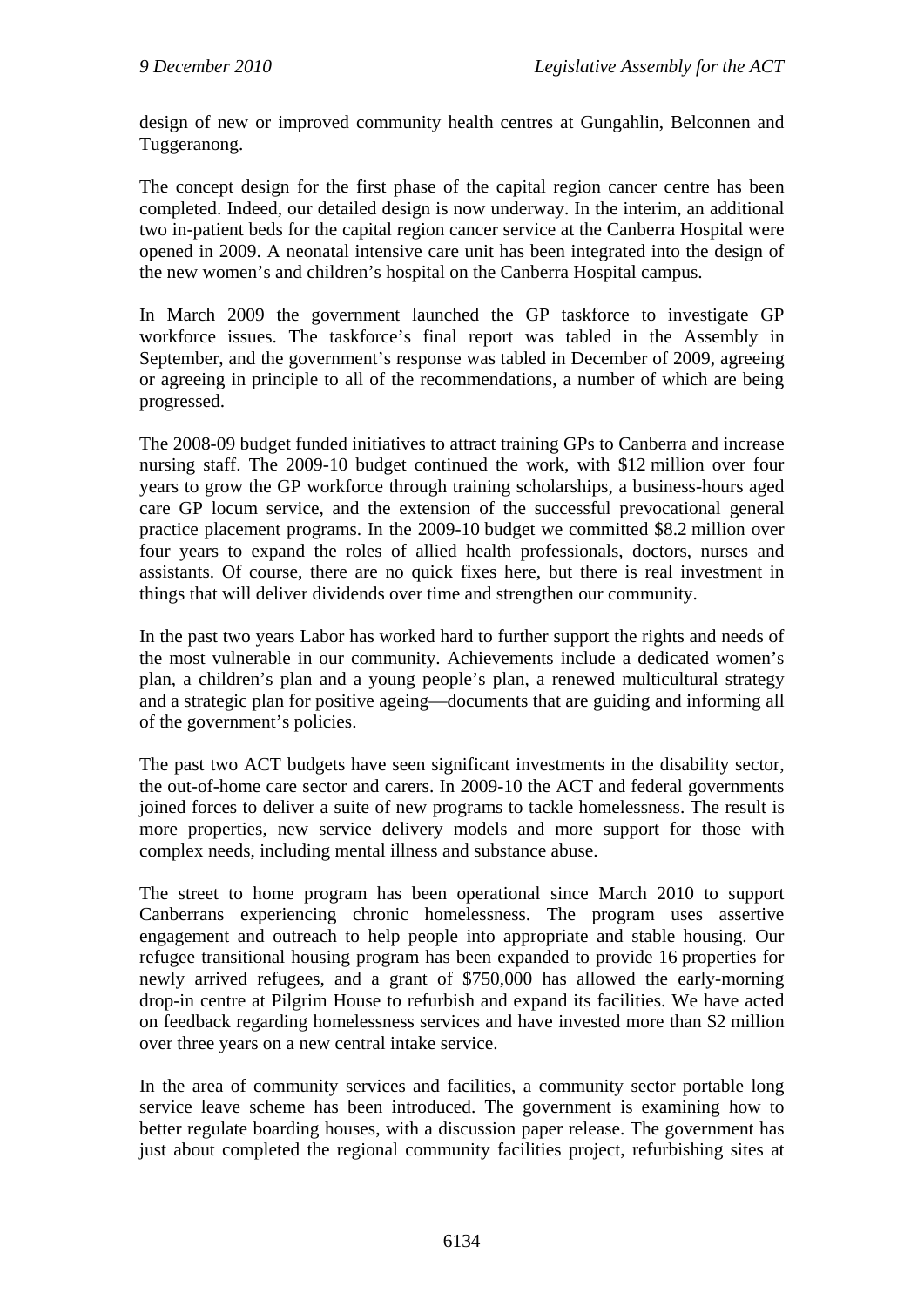Rivett, Holt, Chifley and Cook as community hubs housing numerous community groups working in the areas of the services, the arts, education, health and wellbeing.

In February 2009 the Gungahlin police station became a 24-hour-a-day, seven-day-a-week service. Emergency services have also been boosted with the creation of an additional six community fire units, with a further six to be established this financial year. In the 2010-11 budget, funding was provided for the establishment of an additional 11 positions in the ACT Ambulance Service.

A great education, as we all know, is the best gift any community can offer its children. In a fast-changing world, education must be a lifelong pursuit, not something left behind with childhood. Over the past two years, the ACT government has delivered better educational outcomes through a range of important initiatives. We are progressively delivering universal access to 15 hours of free preschool each week. In 2009 we started on our five early childhood schools. The scheme expanded in 2010 into another eight schools.

All young Canberrans are now required to remain in education, training or employment until completing year 12 or turning 17. In the 2008-09 and 2009-10 budgets, the government funded more teaching positions to improve teacher to student ratios in all public schools. In 2010 there were the equivalent of 10 additional teachers in primary schools, 50 to the high school sector and 10 to the college sector. The 2009-10 budget allocated \$6.4 million of specialist literacy and numeracy teachers and \$3.1 million over four years to English-as-a-second-language programs. There are now 21 specialist literacy and numeracy officers in Canberra's public schools and additional ESL teachers. In 2010, 50 primary schools are offering language programs. From next year it will be every primary school.

An \$11.9 million investment was allocated in the 2008-09 budget for capital upgrades of public schools. This was boosted in 2009-10 by \$6 million for capital works to support the government's policy for smaller class sizes. Capital works totalling more than \$200 million were delivered at schools in 2009-10, including \$25.6 million under the schools infrastructure refurbishment program and \$12.2 million under the annual capital upgrades program. Construction work is well advanced on new schools. The \$72.4 million Gungahlin college will open at the start of 2011, as will the \$56.5 million Kambah school. Construction has begun on the \$45 million Harrison secondary school, with a further \$2 million allocated in the 2010-11 budget for a larger two-court gymnasium.

**Mrs Dunne**: We spend a lot of money—such a lot of money. What do we spend on Bimberi?

**MR STANHOPE**: Mrs Dunne interjects, "Too much money." She says that we are spending too much money on education.

**MR SPEAKER**: Members, Mr Hanson was heard in silence, and I expect the Chief Minister to have the same standard.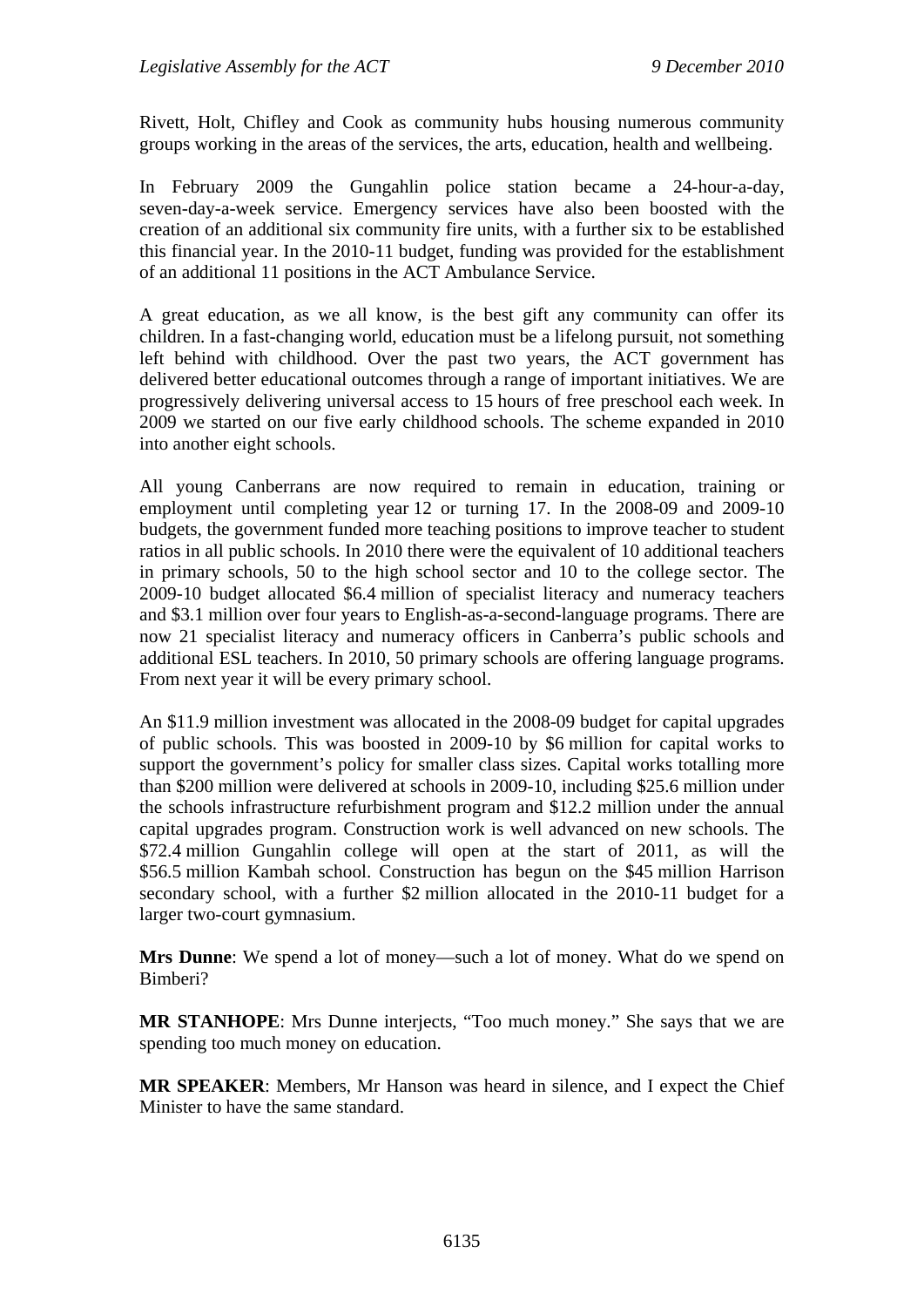**MR STANHOPE**: Mr Speaker, for the past two years the ACT economy has been consistently rated as the strongest or near the strongest in Australia. This ranking is no accident; it is the result of good economic management. The ACT government exercises strong financial management, making gradual and sustained adjustments to expenditure, making savings where appropriate and preserving and enhancing the priority services which Canberrans want and need.

Investment in our city has been a hallmark of this government, and this investment has hit new heights over the past two years. The centrepiece of the 2008-09 budget was a \$1 billion building the future program of investment in territory infrastructure. The 2009-10 budget built on and enhanced the program with an additional \$274 million for new capital projects.

The past two years have been busy ones for the tourism industry. Campaigns have included culture shock, wrapt in winter, Floriade spring, and see yourself in the nation's capital. The ACT government partnered with the National Gallery on the Masterpieces from Paris exhibition from the Musee d'Orsay. Total visitor numbers exceeded 473,000, with 80 per cent of visitors coming from interstate and with an estimated economic benefit to the territory of \$95.2 million.

The government is determined to see that this great city remains great and that it responds to the challenges the future will bring without losing or compromising the things Canberrans cherish about their town. The Canberra 2030 conversation, time to talk, was designed to identify those things Canberrans love about the city and the compromises we will need to make and the opportunities we will face as the century progresses.

During the project thousands of people provided their views. There were 1,800 website-registered visitors, 15,000 website page visits, 60,000 website page views, 1,028 ideas submitted, 22,000 ideas liked, 12,000 ideas disliked, 1,344 online surveys completed, 1,160 telephone surveys, 364 postcard ideas returned, 520 community workshop participants and 230 expert forum attendees. The ideas and feedback from the conversation will help inform policy making over the remainder of this term and beyond and will build on the work that we have done over the first half of the term to deliver a more vibrant city and great neighbourhoods.

In relation to housing and land supply, the achievements are: in 2008-09, 4,339 dwelling sites released; in 2009-10 a further 4,279; and the delivery of affordable housing options, such as 247 homes under OwnPlace, over 500 land rent blocks and an increase from 15 to 20 per cent in the proportion of new estates dedicated to house and land packages priced at under \$328,000. There have been shopping centre upgrades, each valued at more than \$1 million, at Garran, Deakin and Ainslie, and community consultation sessions have been held or continue in relation to similar upgrades at Scullin, Deakin, Farrer, Lyons, Red Hill, Waramanga, Ainslie and Holt.

Labor took to the 2008 election a vision of a city that would not only be the nation's capital but a solar capital, a city that took seriously its obligations on some of the big sustainability issues we confront. Progress towards the creation of a truly sustainable city has been progressed during the past two years on many fronts.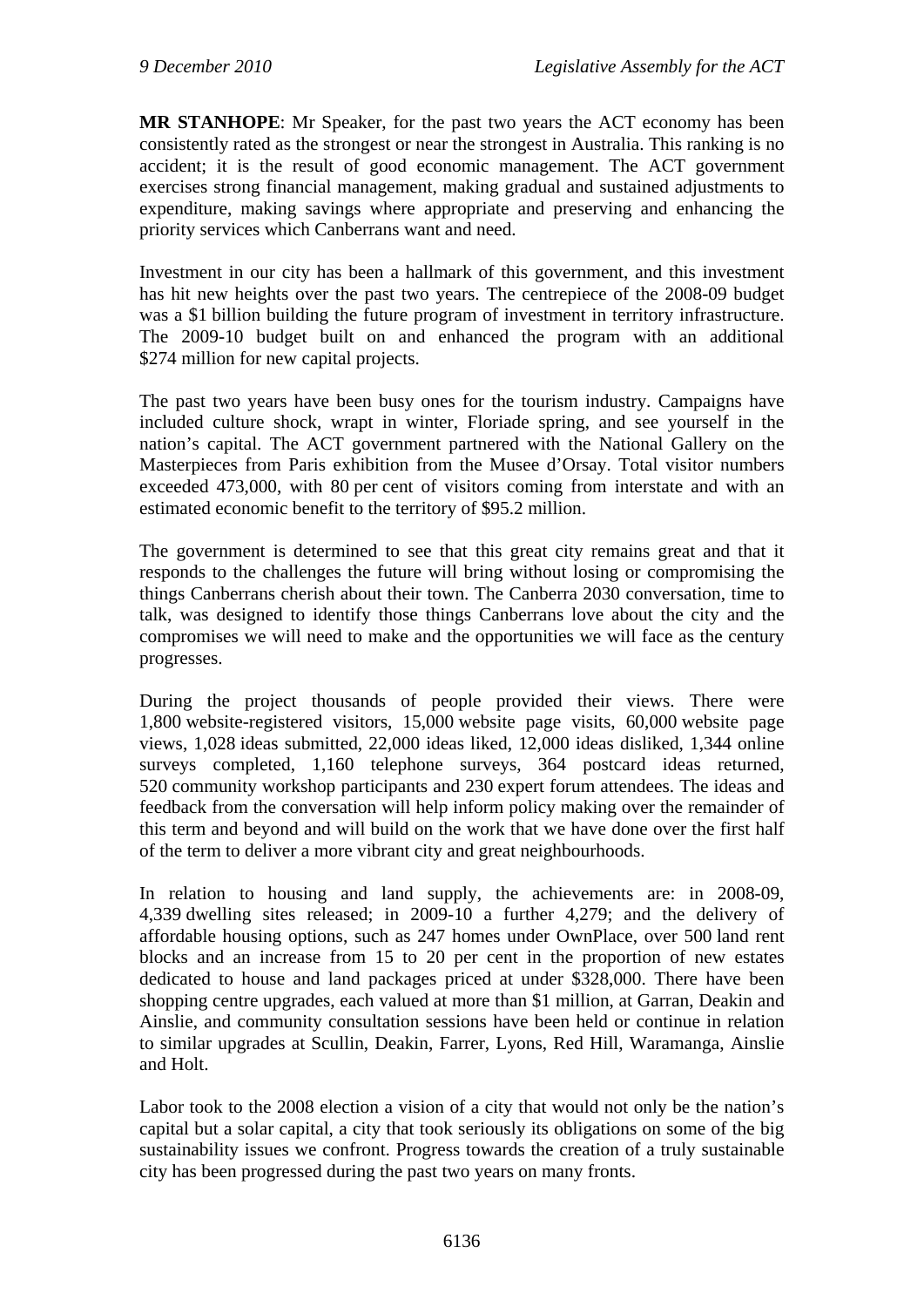The 2010-11 budget allocated \$1.3 million over four years and new funding to increase the amount of renewable energy the government purchases from 30 per cent to 32.5 per cent. In November 2009 construction of the enlarged Cotter Dam began. The project will increase the capacity of the dam from four to 78 gigalitres. In March 2009 the government introduced the gross ACT feed-in tariff scheme. The scheme has been an outstanding success, with a 520 per cent increase in the number of solar installations on Canberra's homes.

On 12 May the government announced the target of zero net greenhouse gas emissions for the territory by 2060. On 26 October the Assembly passed the Climate Change and Greenhouse Gas Reduction Act. The Plastic Shopping Bags Ban Bill was passed in the Assembly this week. The bill bans the supply of bags of 35 microns or fewer.

In 2008-09 our bus fleet was augmented by 16 wheelchair accessible, low emission, compressed natural gas buses. In 2009-10 ACTION's fleet replacement program saw the delivery of 46 wheelchair accessible Euro 5 clean diesel buses, including eight high capacity buses, as part of a \$49.5 million replacement bus program. The delivery of 100 new buses is expected to be completed by June 2012. Some 194 ACTION buses now have bike rakes fitted, with a further 65 to be fitted by the end of this financial year.

Housing ACT continues to address climate change through the retrofitting of properties and the building of new ones. In 2009-10 the government embarked on an investigation of stormwater harvesting from Lake Tuggeranong to irrigate district playing fields. Planning and design work is continuing for major stormwater pilot programs in the north, Tuggeranong and Weston Creek.

Unlike any other government in the nation, the ACT government combines the functions and responsibilities of a state government with the municipal functions of a local council. The ACT government places great priority on these municipal functions. The delivery of high quality services to the people of Canberra has always been a priority for Labor.

Over the past two years new initiatives have included: a \$97 million investment in transport for Canberra, including \$6.1 million for improved ACTION transport services; in 2009 ACTION commenced a trial of Redex, a high frequency service from Gungahlin through the city to the Kingston railway station, now extended to Fyshwick; in 2008-09, \$1.25 million in new facilities for cyclists; a further \$2.9 million invested in 2009-10 and \$4.6 million on maintenance of existing facilities; in 2009 the Emergency Services Agency completed the revision of the strategic bushfire management plan; and a boost to the emergency services vehicle replacement program has seen two new intensive care ambulances, five new heavy pumpers, a new storm response vehicle, a special purpose access vehicle and off-road rescue vehicles for the fire brigade.

Labor knows the value of a world-class public service and works to make our own small service a model for others. Regrettably, my time is exhausted and I am not yet halfway through my speech. I will look for an opportunity, hopefully presented by the Liberals, to comment again on the great record of this government. *(Time expired.)*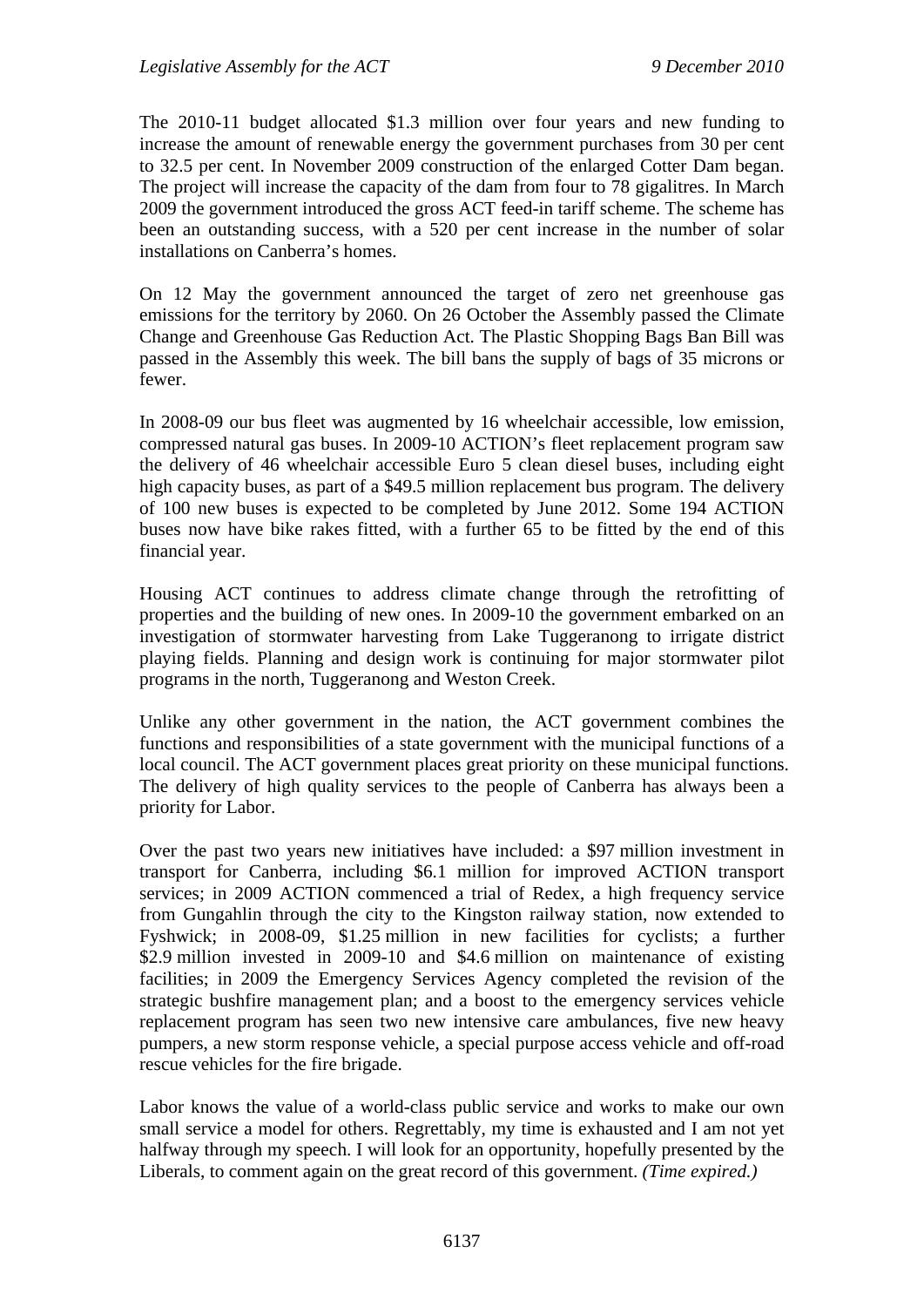**MS HUNTER** (Ginninderra—Parliamentary Convenor, ACT Greens) (4.34): If nothing else, this is an apt discussion for the last day of sitting for the year and the halfway point of the Seventh Assembly. Certainly much has changed over the last two years. The government is in better shape than it was when it had a majority in this place. The Assembly and democracy in the ACT are also much healthier because of the influence of a strong crossbench provided by the Greens.

That said, there is still a long way to go and much more to do. The government does have shortcomings and fails to address some pressing issues facing the community.

**Mr Seselja**: Are they heading in the right direction, Meredith?

**MR SPEAKER**: Ms Hunter, one moment, please. Stop the clocks, thank you. Mr Seselja, I think you might have been out of the room, but Mr Hanson was heard in silence and I expect other members to be afforded the same courtesy.

**MS HUNTER:** Thank you, Mr Speaker. Thanks to the Greens, this place has a very different dynamic and has been much more responsive to community concerns and delivered much better outcomes for the people of the ACT. Thanks to the ALP-Greens agreement, there have been significant improvements for the people of the ACT.

Most notable, of course, is the climate change target. The government would not have committed to such a significant greenhouse gas emissions reduction without the Greens. The government has had a mixed performance on the environment. After a sluggish couple of years, the Greens were very pleased to see the government make a commitment to set a science-based climate change target of 40 per cent by 2020 and have been heartened to see some positive action on renewable energy through the development and expansion of the feed-in tariff. These are two outcomes that the Greens included in the parliamentary agreement and have long campaigned for. I think that the climate target would not have happened without the Greens being in the Assembly and without strong engagement from the community.

Other improvements that have come along because the Greens have been in the Assembly include better funding for mental health, housing and transport.

Through the agreement, community-based mental health services are receiving more funding, which is where we need the investment to occur. However, we still have a long way to go in tackling mental health issues in our community. We should be supporting calls from the community for 12 per cent of the health budget to be spent on mental health. This budget saw an additional \$1 million per annum in mental health growth funds; the community needs much more than that, especially given that the Chief Health Officer has shown that mental disorders now make up 15 per cent of the burden of disease in the ACT and five per cent of our mortality rate.

We also found out that there were people who were homeless and exiting the psychiatric services unit who were being sent to unsupported accommodation. It is vital that the government invests in housing and supported accommodation options for people with mental illness. Without that, there is little to no chance of them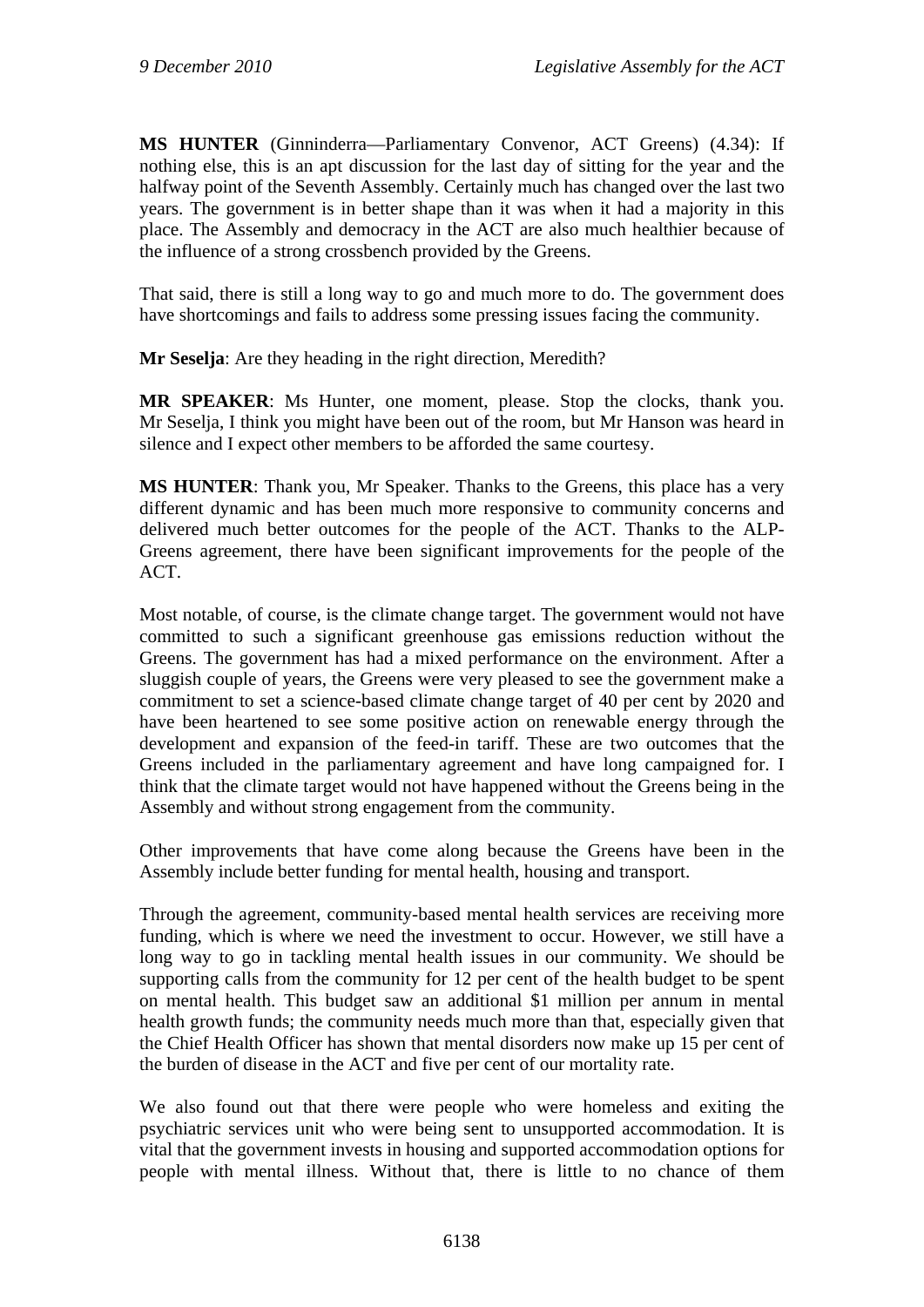recovering from serious illness; they will simply continue to bounce in and out of acute hospital beds.

We have also seen the government start to deliver on the increase in public housing stock. I believe that many of the aged people who live in public housing will be grateful for the GFC stimulus spend and the chance to move into a new public housing property that is much more suitable for their needs as they age. Questions remain, however, as to what the government's commitment is to increasing the public housing stock once that stimulus funding ends. Public housing stock must continue to grow as the population grows; we are naive if we think that we see growth only in that segment of the ACT population which is affluent, especially if the Gini coefficient that is, the spread between those on the lowest income and the highest incomes continues to worsen, as it has in recent years.

I turn to transport. As a result of the parliamentary agreement, we have begun to see a shift in transport investment priorities towards improving public transport. As part of the agreement to improve frequency, the government operated the Redex from Gungahlin as a trial service. The overwhelming success of that service has ensured that it has been made a critical part of the current and future networks. A broader improvement in investment in public transport infrastructure—the expansion of parkand-ride facilities, building busways and other projects—is building a better public transport system. We have probably seen more action in two years than in the previous terms of this government.

The ACT Greens will continue to push for further investment in better public transport throughout the remainder of this term of the Assembly, particularly for the people of west Belconnen, Weston Creek, Tuggeranong and the new Molonglo development. These areas do not receive adequate public transport, and we need to provide better services to do more to encourage people to use public transport.

A recent survey conducted by the Institute of Transport and Logistics Studies at the University of Sydney shows that over half of Australians consider public transport improvements to be the highest priority transport issue for governments. This shows that the ACT Greens, by pushing for a public transport focus through the agreement, have not only been supporting sustainability in transport but delivering the improvements that the public believe are most important.

The Greens have also ensured the provision of the Nightrider bus service over the summer period. This is an important step in reducing late night violence and reducing the incidence of drink driving by providing a cheap mass transport alternative. We make it easier for the residents of Gungahlin, Weston Creek and Tuggeranong to enjoy a night out without being compelled to pay upwards of \$50 for a ride home. It is an excellent service and we sincerely hope that the government chooses to extend the service in order to improve the safety and affordability of a night out on the town.

The parliamentary agreement has also delivered many new cycling and walking infrastructure projects for Canberra, such as the new path signage, the new Jerrabomberra wetlands cycle path and the Mouat Street share path that is currently under construction, as well as the resealing of many paths and footpaths.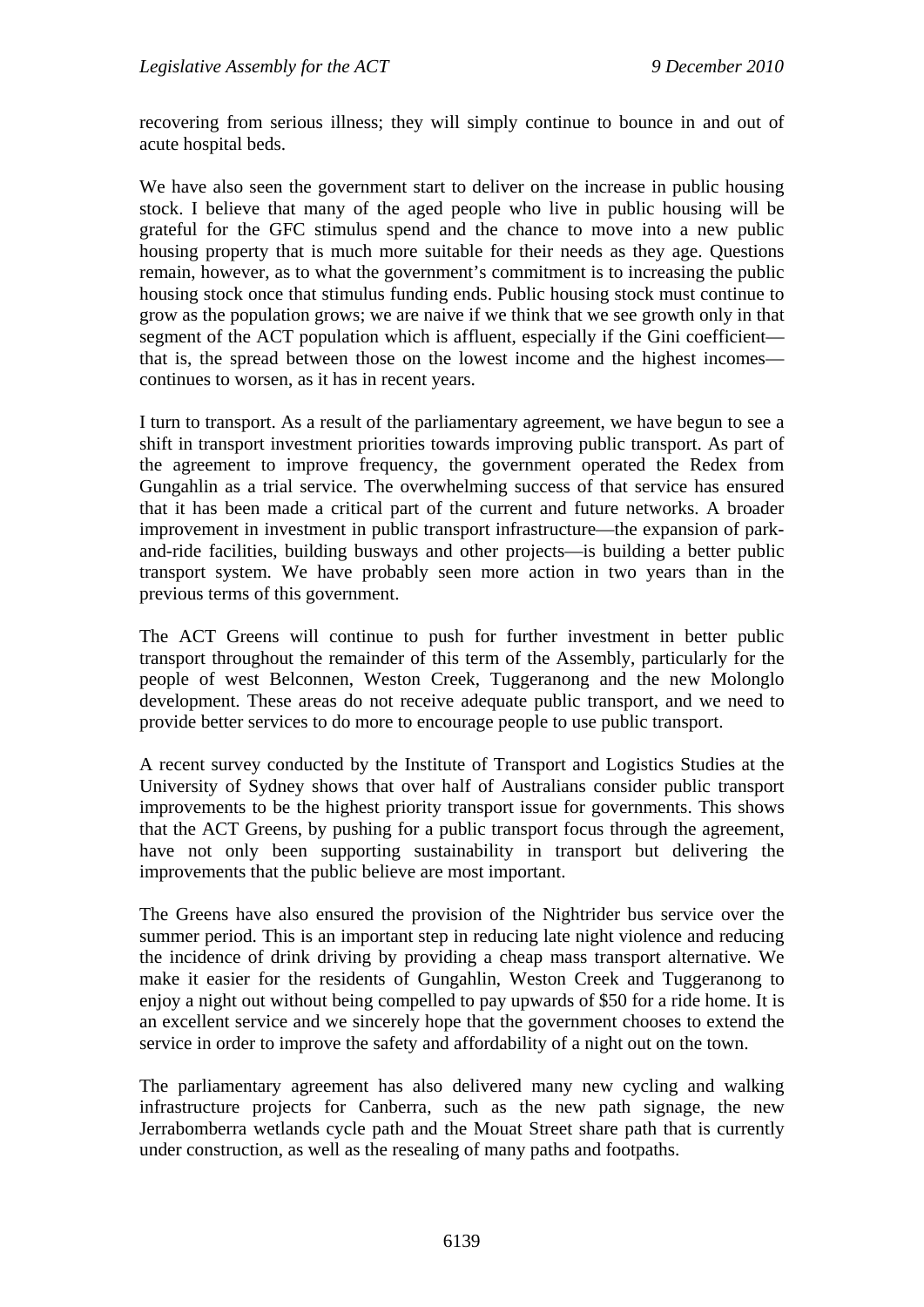The Greens have also improved access to justice. Unmet legal need is an issue right across Australia, and Canberra is not immune. Unmet legal need arises when people are faced with a legal issue and cannot afford a private lawyer, do not qualify for legal aid and end up slipping through the gaps. People in this situation are forced to either represent themselves in court or leave the legal issue unresolved.

For people who are homeless or at risk of homelessness, an unexpected legal issue can be particularly traumatic and damaging. To assist these people, the Street Law outreach project was funded in the 2009-10 budget. The project offers free legal advice and referrals to people in need. The project was an item the Greens put in the parliamentary agreement. It has been a success. In the first six months of operation 181 homeless clients were assisted. Because each of these clients had multiple legal issues, the service provided to them has been significant. Street Law is another clear example of the real benefit the parliamentary agreement is delivering to Canberrans in need.

We also returned a library to the inner south, with a state-of-the-art library opening in Kingston last year. Last year's TAMS annual report shows that over 80,000 items were borrowed from the Kingston library in its first six months, and we have had a flood of positive comments from members of the public saying how they use and enjoy this new library.

The plastic bag ban that was passed by the Assembly this week is an important step in making the ACT an environmental leader and decreasing our waste and our use of plastic.

The feasibility study for a Gungahlin shopfront that is currently underway is another achievement of the parliamentary agreement. This is expected to result in a full shopfront service for people of Gungahlin, something that is overdue and will make a significant contribution to those who live out in Gungahlin.

Other improved outcomes that have come about because of the Greens include moving forward the establishment of the wetlands, something that Mr Hanson thought was a terrible idea. I can tell you that people living in those areas are seeing it as a fantastic addition and amenity for their community. Other improved outcomes are the six-star housing for all new developments; solar passive orientation for new housing and subdivisions; the introduction of triple bottom line reporting into annual reports, although I note that more work needs to be done; a more sustainable Molonglo Valley development; child-friendly planning; and a recentralised community engagement unit in CMD.

All of this demonstrates just what a positive impact the Greens have had on the government of the ACT. There is, of course, much that remains to be done, and significant criticisms remain.

There are areas where the government continues to rely on rhetoric without taking real action. We have seen instances, for example, where it talks about its commitment to environmental initiatives but then fails to act on them. And we do have ongoing concern that the management of our nature reserves is underfunded. We appreciate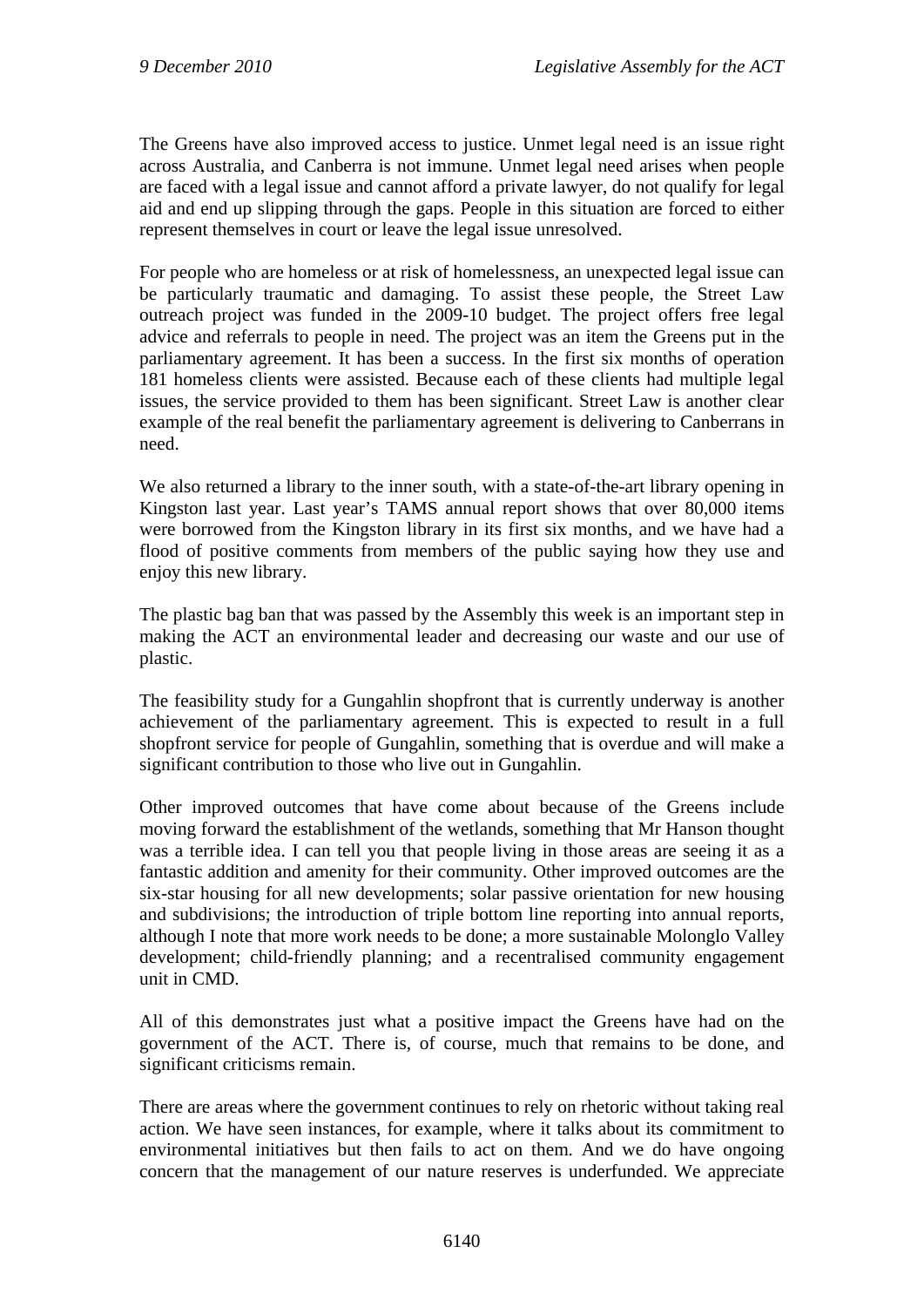that the percentage of reserve area in the ACT is large, but these areas are our city's best asset and we must find a way to protect them in a way that is sustainable.

We also have ongoing tensions in regard to the location of developments that impact on biodiversity values on our city's fringe, and the government has not got a strong record of accounting for this before starting developments. Molonglo is a case in point. The government failed to integrate biodiversity planning into its plans for Molonglo; it has been caught out by the federal environmental assessment process and is now having to go searching for solutions to bad planning.

The development of particular policy papers has been slow. We have waited quite some time to see the waste strategy, the energy policy, the review of the Nature Conservation Act. We need to be careful not to put all the blame for this at the door of public servants, who are obviously trying to get these policy developments out the door. The government must take responsibility, as they decide where to allocate resources. It is no use announcing a policy of great intent and not delivering on it because resources are not prioritised.

A year and a half ago the Greens introduced legislation on energy efficient hot-water systems which—*(Time expired.)*

**MR SESELJA** (Molonglo—Leader of the Opposition) (4.45): I thank Mr Hanson for bringing this forward. Let us look through some of the issues: a cover-up of an inquiry into bullying at the Canberra Hospital; repeated reports of major problems at Bimberi leading to the need for a review, with the minister even recognising serious cultural issues at Bimberi; AMC reaching capacity after two years of operation; discovery of a toxic waste dump in Molonglo; we are told today that electricity prices are to rise \$7,000 in the next decade; a damning report on community respite care; a woman with a stroke waiting for days for care; buses that do not fit on the street—and that is just this week. You would think that a list like that might be for a month, a year, a few years. But that is just this week.

Perhaps that is a little bit reflective of where the Stanhope Labor government is. Just this week we have seen those kinds of serious issues. To get one of those issues in a week I think would be a bad week; but in just one week we have had the cover-up of the bullying inquiry; the need for a review of Bimberi; AMC is full; the discovery of a toxic waste dump; the damning report on community respite care; a woman with a stroke waiting for days for care; and buses that do not fit on the street.

So let us look at where the Stanhope government is and how the people of the ACT are being served and let us look at it through the prism of this year. Now we are told that the prison is full. But of course before that we had the sham opening on the eve of the election; double the national average cost per prisoner per day; budget blow-outs in construction; lack of chapel or gym; breaches of internet policy; the reduced capacity—and now it is full.

**Mrs Dunne**: And they still haven't got the liquidated damages.

**MR SESELJA**: They are serious issues we have. The GDE, a major 2008 election promise, is already millions over budget and still not finished. And the bridge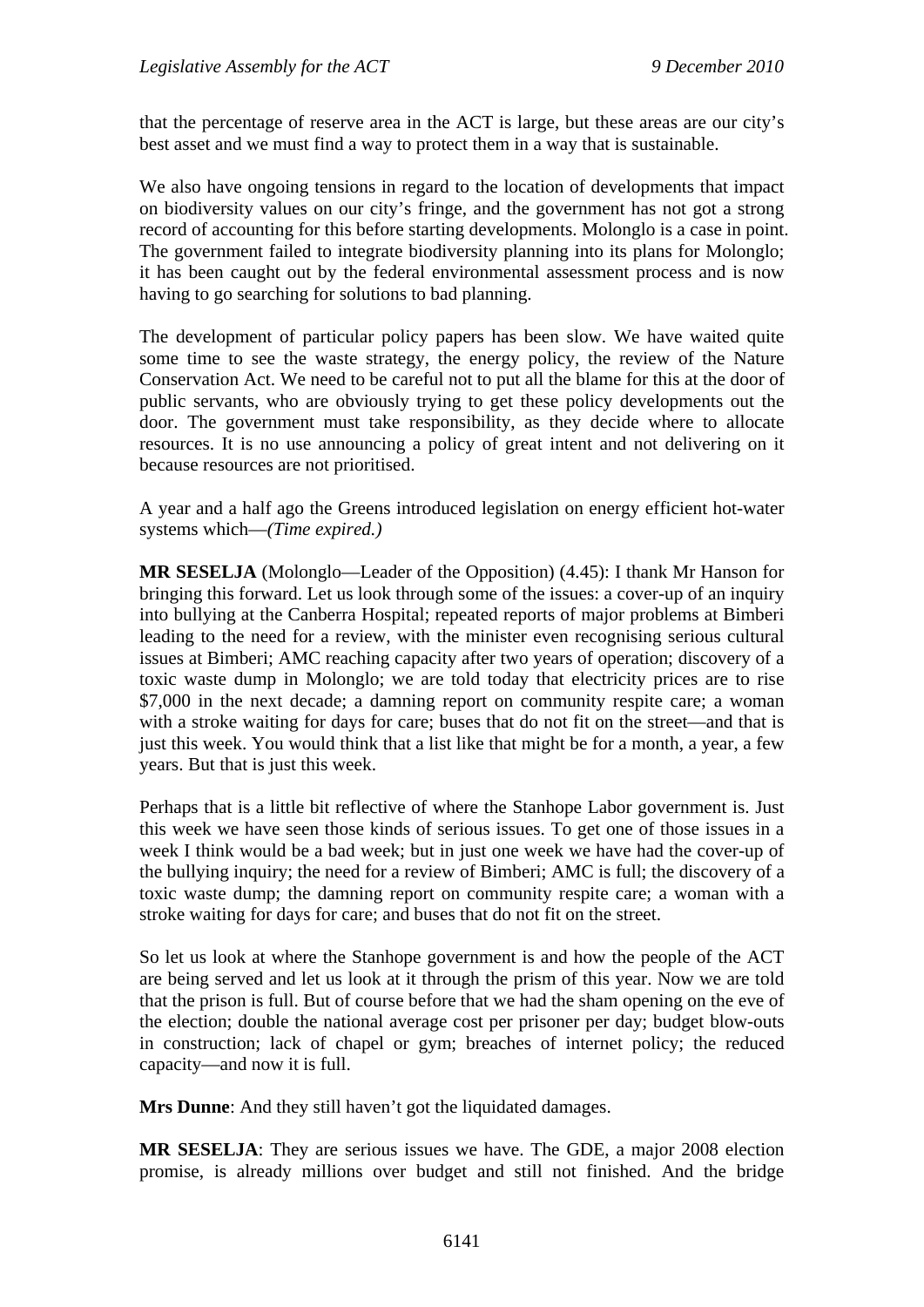collapsed. We are in a First World country here and we have got a government that undertakes projects where bridges collapse. Thank God no-one was killed. But we have a situation where the GDE stands as an example of the way this government gets things done. It is years and years late. The government did not finish it in the first place. It got it wrong. It was not fit for purpose. It then had to duplicate it. People are waiting in traffic, frustrated. Then we saw the bridge collapse. I think that is emblematic of this government's performance.

We often hear, and we heard from the Chief Minister again, just how much the government spend. That is always the greatest achievement they can point to: just how much of our money they spend on stuff—not the outcomes they get but how much they spend. In that regard it has been a great year for the government because they have spent a lot of our money. It has been a great year for dam building because they were only going to spend \$120 million, \$145 million, \$180 million— \$180 million perhaps we will give them—and now they are going to spend \$363 million. But we are still getting one dam. We are still getting the same size dam. We are not getting a bigger dam. We are not getting two dams; we are not getting three dams. We are still getting the same amount of water for three times the price. If we put into context the record investments that they speak about, that is an example record investment in dams; three times the cost, same result. Same result: one dam.

Let us look at health—again record investments; always record investments. They are always spending more of our money. They are taxing us much more and spending more. But let us have a look at the results in health. We have the lowest bulk-billing rates in the country, the longest elective surgery waiting lists in the country and some of the worst emergency department waiting times in the country. Some of the stats are even worse than in New South Wales. In fact, in health in a number of areas New South Wales outdoes us. This government cannot even point to the New South Wales defence. That was the Victorian government's defence: "We are not quite as bad as New South Wales." Well, in health, when it comes to waiting lists and other areas, we are actually worse—worse than New South Wales.

The clinical outcomes review found evidence of a systematic reticence to address staff performance issues in the maternity unit at the Canberra Hospital, particularly issues relating to inappropriate behaviour by certain medical staff. There was a bullying and harassment inquiry and it has been covered up; it has been covered up just this week.

The Calvary sale: the government tried to spend \$77 million of our money on something that they simply did not need to spend money on—\$77 million that they wanted to throw away because the minister did not do her homework, because the government got it wrong. And thank God there were people raising objections, like Mr Hanson and others in the community, to the point where it fell over.

Health funding: we are the territory that is going to hand over more GST than anyone. We are going to hand over 50 per cent of our GST when other states are only handing over 30 or 25 per cent or even less. Why would we hand over so much more to get exactly the same thing from the commonwealth that every other jurisdiction is getting?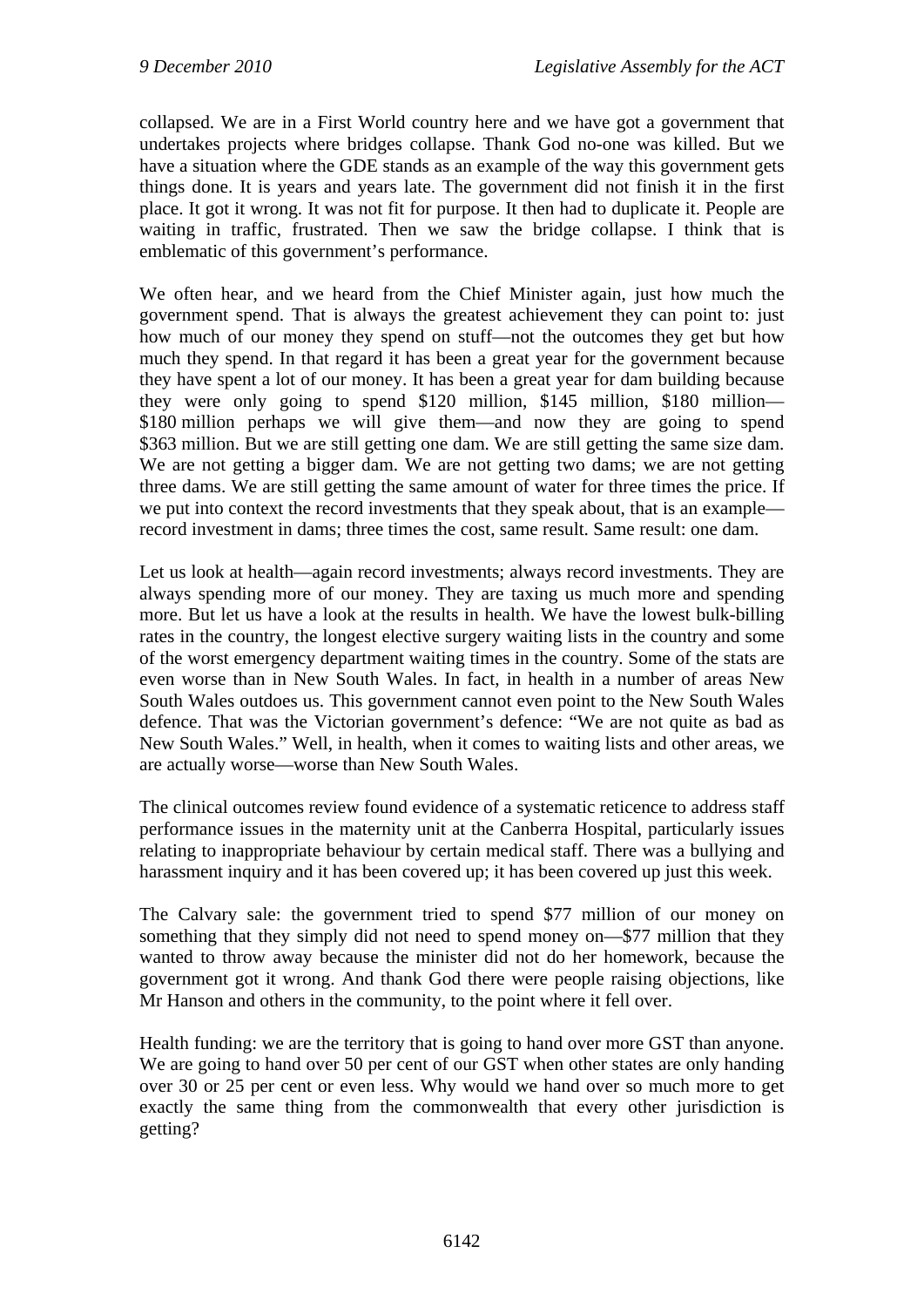I did want to focus on the cost of living because when we look at the performance of a government people ask themselves: are we better off? We know when we look at the statistics over the last few years that there have been price rises since 2001 that the government do not seem to care about; they want to add to them at every turn. The price of electricity is up 70 per cent; water price is up 106 per cent, the highest in the country; rent is up 54 per cent; rates up 75 per cent. These are massive numbers. These are massive increases that are far above CPI, far above the rate of growth of wages in the ACT over that period. So people in that situation, average wage earners on those measures, are far worse off.

We know that rents are high. We also know that the cost of buying your first house has gone through the roof. So the cost of housing, the cost of rates, the cost of rent, the cost of water and the cost of electricity have all gone up well above inflation in that time. This is a government that wants to do more to add to those burdens with things like the feed-in tariff, which will add \$200 a year to the cost of electricity in the ACT. The government is going to add additional burdens.

We could go on and on in relation to the state of the Stanhope government, but I wanted to reflect on some of what the Canberra Liberals have been doing which is different over these last couple of years and particularly this year. We have seen the Infrastructure Canberra Bill, which is a comprehensive structural reform for infrastructure delivery. This is supported by industry groups and is now before the Assembly.

We have passed the ACT's first laws to limit government advertising being used for party-political purposes. We have been the only party to critically analyse the budget. We opposed the very flawed virtual district court, which was eventually canned and we saved taxpayers a lot of money. We introduced legislation to create a cooling-off period for ministers taking up positions on government agencies or boards. We pushed for campaign finance reform, leading to establishment of the committee inquiry. We successfully moved to protect the EPIC board from government interference. We pushed to have non-government schools included in the Shaddock review of disability services. We forced the government to backflip on support for disability services in relation to the Shepherd Centre and Noah's Ark.

We increased the number of individual support packages for people with disabilities, leading to Karyn Costello finally going home after being a dischargeable patient for 1,100 days at Canberra Hospital. We exposed the minister for education's misinformation to the Non-government Schools Education Council regarding the Canberra Liberals' position on funding to non-government schools. Attention we brought on the government led to an extension of the consultation period on the recent proposed cuts to Department of Education and Training support staff. We exposed bullying in hospitals, leading to two reviews. We exposed failures in the prison, leading to the Hamburger inquiry.

We proposed health forums and development of a state of our health review. We were the first to highlight the false premise of a botched Calvary sale, now referred to a committee, saving a potentially wasted \$77 million. We passed the ACT's first drug-driving laws. We fought to protect street trees against a \$10 million cut and end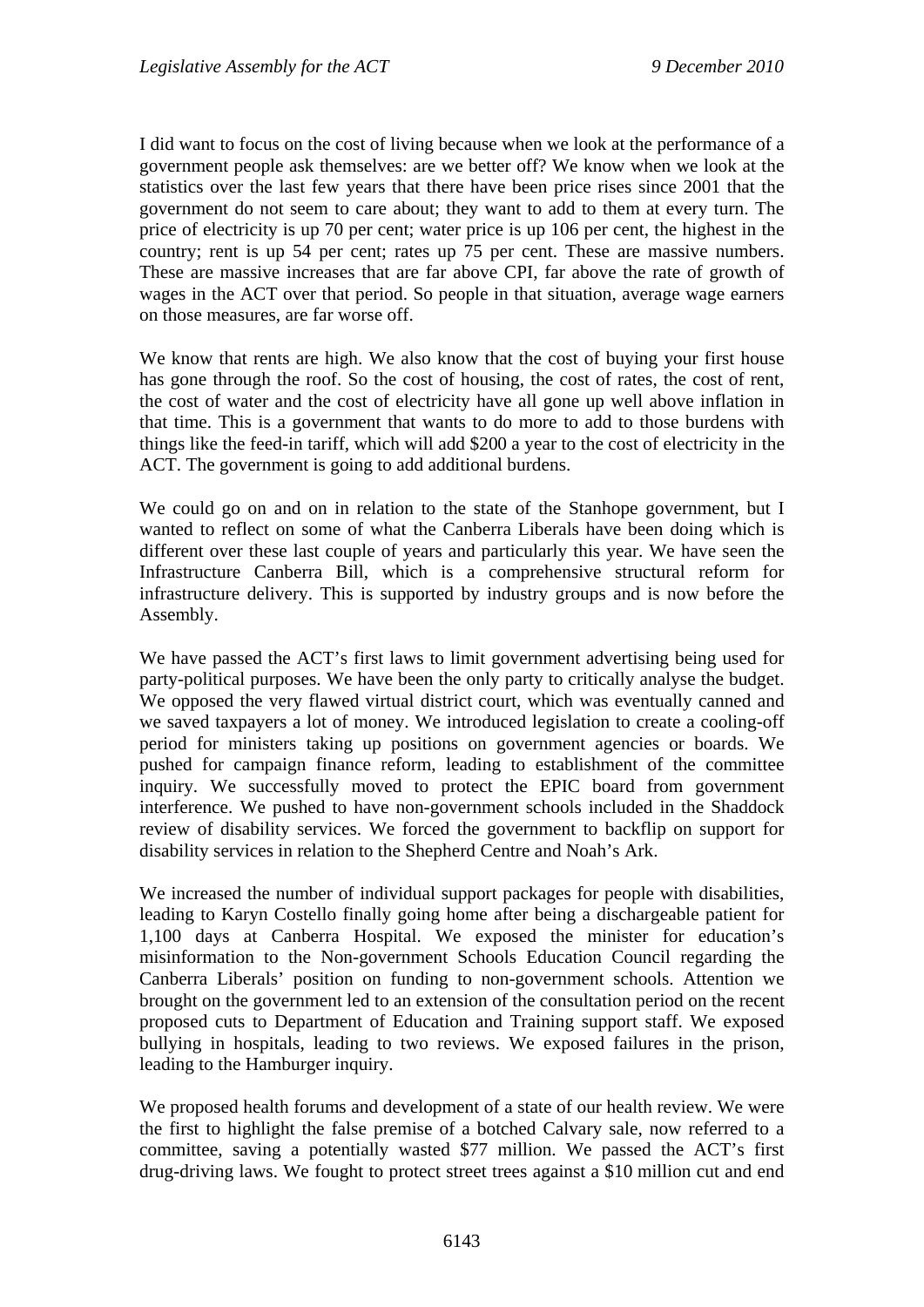of program. We exposed the downgrading of patients from cat 1 to cat 2 for non-surgical. We established a shadow ministry for veterans' affairs. We pushed for better support for ESA management and support with legislation. We called for roads to be maintained and parks opened for public access. We introduced a policy of centralised waiting lists for childcare and a childcare master plan.

We were the driving force behind the introduction of the Kambah master plan. We pushed for action at local shopping centres, including Hawker, Manuka and Evatt. We introduced auditor-general legislation to protect the independence and funding of the Auditor-General. We moved to protect small businesses and support them being paid on time. We exposed ACTION bus network management that led to the Auditor-General's report. We exposed Katy Gallagher and Jon Stanhope's deal to hand over 50 per cent of GST. We made the government accountable with regard to its lack of support for community sports.

The list goes on and on. We are doing the hard work. We will continue to hold this government to account. We will put forward real alternatives for the people of the ACT—because the people of the ACT are not better off; they are paying more and they are getting less. They deserve better than what they are getting from this government. We will continue to offer it to them in our time in opposition in preparation for taking government.

**MR CORBELL** (Molonglo—Attorney-General, Minister for the Environment, Climate Change and Water, Minister for Energy and Minister for Police and Emergency Services) (4.55): The Stanhope Labor government has delivered results for this great city but it is also looking to the future, to the challenges that will confront coming generations of Canberrans, and is displaying leadership and vision in areas such as housing affordability, water security and climate change.

The government acknowledges that these are the collective aspirations shared across our community. Working towards these goals requires a collaborative approach that works to strengthen and build our businesses, community and city.

Over the past two years we have implemented a comprehensive program of modernisation to ensure that this government communicates with and is listening to Canberrans. The government acknowledges that responsible governing requires a forward-looking approach rather than a pessimistic critique.

In 2008 we released *The Canberra plan: towards our second century*, setting out our broad vision for Canberra's continued prosperity as we approach our second century. We have asked Canberrans about the shape they want their city to take in 2030, a process that has used deliberative forums, social media and random surveys as well as more traditional forms of consultation such as town hall meetings and written submissions.

Canberra is a vibrant city with great neighbourhoods. As we grow as a city it is essential that the government take a bold, forward-looking approach that commits to maintaining the amenity and facilities that support the rich culture and community of Canberra. The government has a vision for the future of this city and it is delivering on it.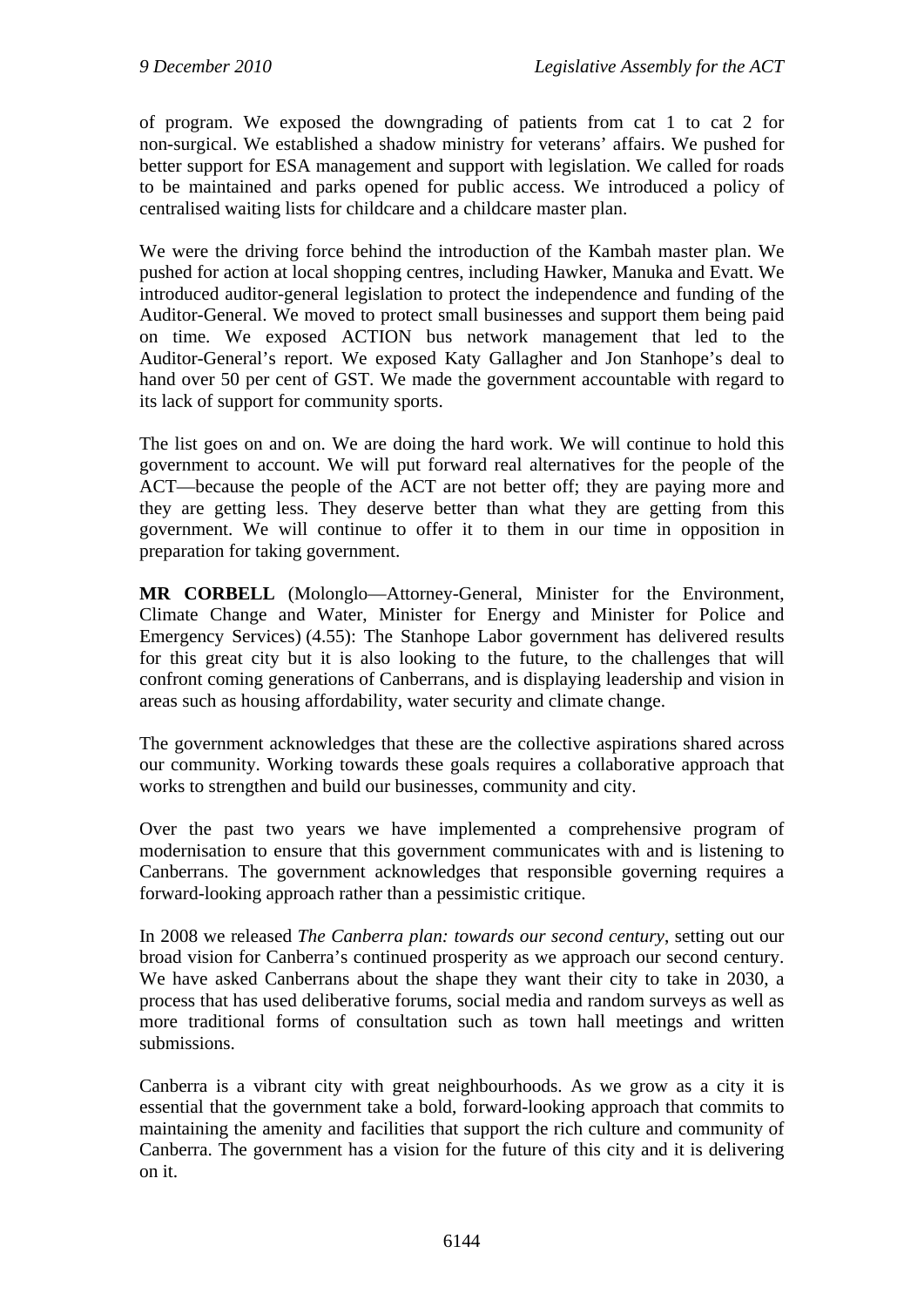Planning for the next stage of Molonglo Valley is underway, with a draft planning and design framework due to be completed by mid-2011. It will form the basis of the next residential land releases, a group centre and higher density residential areas.

The ACT Planning and Land Authority is in the final stages of its review of planning for Gungahlin town centre and will release a draft variation to the territory plan shortly. Works arising from the Black Mountain peninsula master plan are scheduled to take place in the first half of next year and a conservation management plan for Weston Park is expected to go to the Heritage Council for endorsement in the early months of next year. Construction of the Tuggeranong Seniors Club in Greenway is programmed for completion next year.

In 2011 and beyond, the government will continue to respond to the challenges of housing demand and affordability. In 2010-11 5,000 dwelling sites will be released with 17,000 to be released over the coming four years. In 2010-11 the Chief Minister, the Treasurer and the minister for housing and community services will jointly oversee a review of the public housing sector. The 2010-11 budget funds master planning and design studies for the Tuggeranong town centre and Erindale group centre and also for the much valued precinct of Pialligo.

Master planning work for the Bega, Allawah and Currong apartments will continue into next year, and in the coming year the Centenary of Canberra Unit will continue to work on a full program of events for this city's centenary. In 2011 work will commence on many of the projects identified in the Canberra city area action plan. Construction of the business centre at the National Arboretum will also begin.

The government accepts the overwhelming scientific evidence that human activity has already changed, and will continue to change, our climate. Rather than walk away from this responsibility, as stewards of the future of this great city the government is taking practical steps to address and tackle the implications of climate change. The government will put in place mechanisms for the long-term measurement of greenhouse gas emissions to allow for the tracking of progress in emissions reduction. We will establish and implement a framework to achieve carbon neutrality in government operations by 2020.

As minister for the environment, climate change and energy, I have been pleased to announce and am committed to progressing work on the expansion of the ACT's feed-in tariff scheme to large-scale commercial production capable of powering many thousands of Canberra homes with renewable energy. The expansion of the feed-in tariff for medium and large-scale generation will create significant economic opportunities for our city and will assist the city to make the transition to a low carbon economy. The ACT government is committed to making our city Australia's solar capital. The expansion of the feed-in tariff establishes the policy framework needed to make that happen.

The government knows that vision needs to be supported by action. That is why we will continue to plan for the future. We will revise the ACT's climate change strategy, weathering the change, and release action plan 2 as a roadmap to carbon neutrality. The government will increase the ACT's use of renewable energy and support the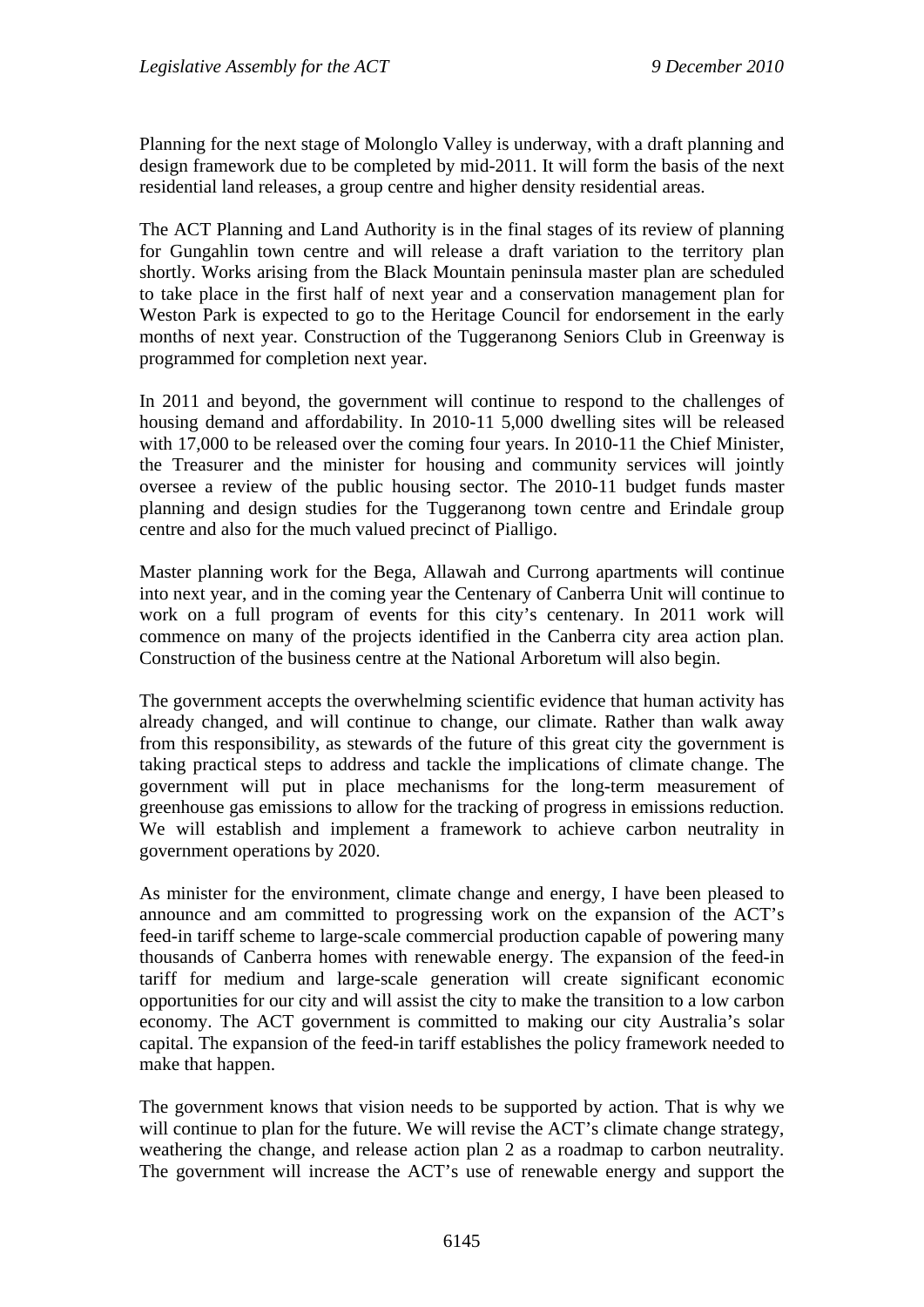growth of a clean economy, developing and implementing climate change adaptation strategies.

As I have said earlier, the government acknowledges that its achievements are not its alone but the product of working collaboratively with business, the community and individuals. On the important issue of climate change we will continue to raise business and community awareness and work together to develop mitigation, adaptation and offsets.

The government is setting new standards for sustainability in urban development in Molonglo through walkable neighbourhoods with good access to services and facilities and fast and frequent public transport.

We have already legislated to reduce the use of plastic bags. We are acting to reduce waste to landfill with the release of the new draft sustainable waste strategy and we are meeting the ACT's national commitments to national energy reforms. We are surveying owners of wood heaters, reviewing replacement rebates and identifying more effective incentives to encourage the replacement of wood heaters. We are developing an awareness campaign to encourage correct wood heater operation and reduce the hazards associated with wood smoke pollution.

From early next year concession card holders will have access to a trial free collection of bulky household waste such as furniture and appliances. More than \$4 million will be invested to extend the life of the Mugga Lane landfill, and nearly \$2 million to develop future landfill options.

Work will continue on the ACT's largest-ever water security project, which will see the Cotter Dam catchment expand from four gigalitres to 78 gigalitres, delivering a 35 per cent increase in the ACT's total storage capacity. Water security is also a priority in our newest suburbs, with \$11½ million being allocated to build ponds and harvest stormwater for irrigation purposes in Gungahlin and the new Molonglo Valley suburbs.

In 2007, as part of the government strategy to secure a safe and sustainable water supply for the territory, the government agreed to review and further develop our scheme of permanent water conservation measures. After a comprehensive review and extensive public consultation, these new measures were introduced on 1 November this year. These measures are commonsense rules for water use which are in place when water restrictions are not required. The measures provide flexibility while mandating against activities which are wasteful, such as hosing down hard surfaces and excessive garden and lawn watering.

The government is also committed to reviewing and updating our water policy, think water, act water, and updating water saving measures, programs and technologies, including through rebates where appropriate. The government will also increase the use of non-potable water and multiple usage of water through initiatives such as the reintegration of urban ponds as part of our Canberra integrated urban waterways project.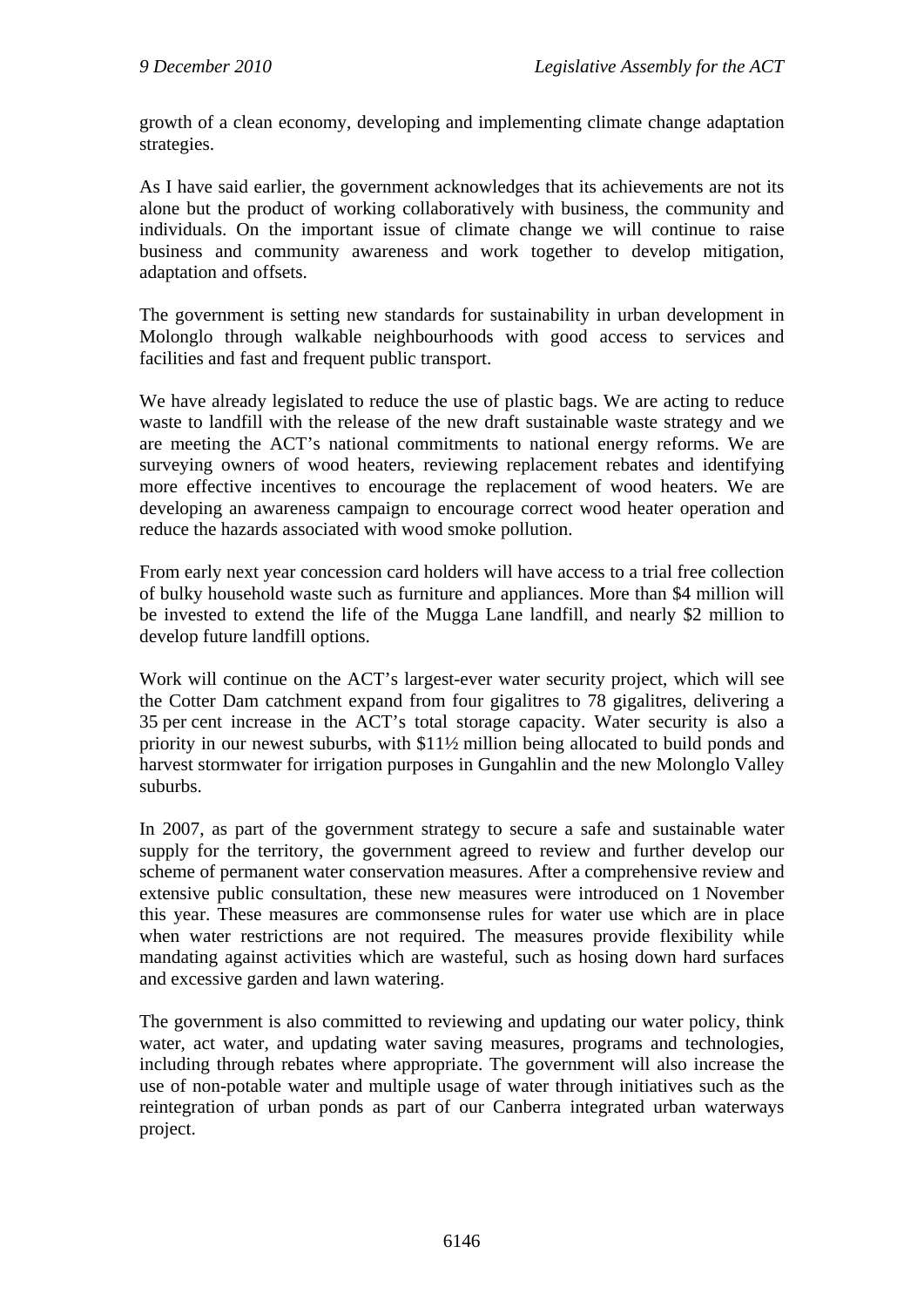Plans are well advanced to strengthen management and community engagement with Canberra's important natural areas through the establishment of a trust to manage the Mulligans Flat woodlands and the Jerrabomberra wetland reserves. There are also plans to expand the endangered wildlife breeding program at Tidbinbilla with the aim of releasing animals back into reserves.

On the issue of community safety, Canberra is already one of the safest cities in the nation. The government will continue to invest in public safety over the next 12 months. The ESA is finalising relocation to its purpose-built headquarters at Fairbairn, and the ESA's new training centre at Hume is also nearing completion. The Snowy Hydro rescue helicopter base at Hume is being upgraded, as is the Rural Fire Service helicopter hangar.

These are just some of the initiatives the government has invested in to improve our city. Canberra is a great city. Labor in government will continue to bring enthusiasm and vision, delivering on its commitments and making this city a greater place for all **Canberrans** 

**MR SPEAKER**: The time for the discussion has now expired.

# **Planning and Development (Environmental Impact Statements) Amendment Bill 2010**

### **Detail stage**

Clause 1.

Debate resumed.

Clause 1 agreed to.

Clauses 2 to 34, by leave, taken together.

**MS LE COUTEUR** (Molonglo) (5.04), by leave: I move amendments Nos 2 to 20 circulated in my name together *[see schedule 3 at page 6173]*.

I present the Greens' amendments to the bill that is before us today. Before lunch, when we discussed this bill in principle, I was under the impression that some of our amendments would be supported. However, I understand now that that is not the case.

The Greens' amendments are an opportunity to improve the EIS exemption process, more than what has been proposed by ACTPLA. At present the government exempts most residential subdivision proposals from the requirement to produce an EIS. This is done on the basis of what the government calls "exhaustive studies" but actually are no replacement for an open, transparent, accountable EIS process.

The Greens would have found it acceptable to reduce the triggers for all future urban area developments to have EISs as long as environmental assessment, with public input and merits review opportunities, was part of the process. This could have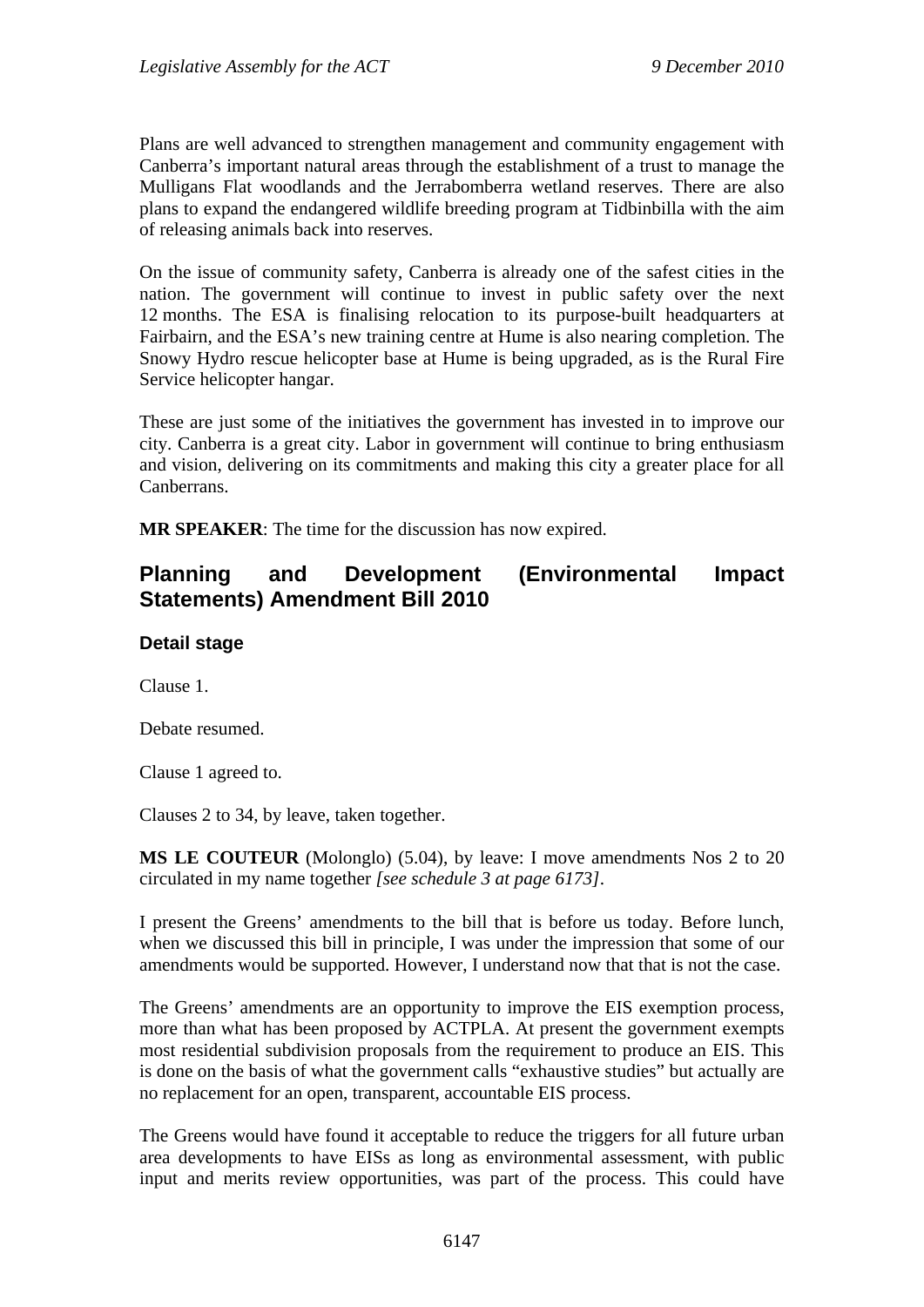happened at an early stage, say through a strategic environmental assessment for a whole district of suburbs.

However, this is not the case. The bill today lowers the EIS trigger for more than five hectares of native vegetation clearing on future urban areas, giving the power to the Conservator of Flora and Fauna to determine whether or not the impact of the proposal is likely to be significantly adverse.

The Greens appreciate the impetus that is driving the revision of the EIS triggers. We are also cognisant that the EIS legislation has an important role in the application of the precautionary principle to planning. Thus it is very important that the EIS process includes a no development option for the decision maker, an option for ongoing monitoring of certain elements, as well as the usual mitigation and amelioration options.

We agree that lowering the threshold for compulsory EIS could be appropriate, provided that any replacement process is fully transparent and accountable, and that proposals can stay in the impact track if there is doubt about the significance of the impacts. In some cases we agree that it is better to have the conservator involved at an earlier stage of the DA process.

The Greens' amendments to the planning and development amendment bill are broadly intended to achieve six key improvements:

- revise the EIS triggers in schedule 4. parts 4.2 and 4.3;
- set out a process for producing an environmental significance opinion;
- set out a process for the minister exempting an EIS from being produced;
- refine the definitions for "likely" to have a "significant adverse environmental impact";
- refine the process for strategic environmental assessment to include notifications and public consultation; and
- add public consultation to the EIS scoping process.

Firstly, with respect to revising the EIS triggers in schedule 4, parts 4.2 and 4.3, these amendments also cover suggestions regarding the triggers for an EIS. With respect to the change to 4.2, development proposals requiring EIS—activities, clause 10 deletes the exemption of an EIS for transport purposes on future urban land.

With respect to changes to part 4.3, development proposals requiring EIS—areas and processes, clause 11 amends item 2(a) to ensure that the conservator's opinion is needed to establish whether an EIS is necessary for a proposal to clear more than half a hectare of native vegetation, whether or not it is on future urban area land under the territory plan. The Greens do not accept that it is acceptable to clear more than five hectares of native vegetation on future urban land without an EIS, even with a conservator's opinion. If thorough and current, an SEA could be a worthy replacement for an EIS in this situation.

Clause 11 also amends item 2(b) to reinstate protections in the current act requiring an EIS for proposals involving the clearing of native vegetation on land identified in a nature conservation strategy, action plan or biodiversity corridor. This amendment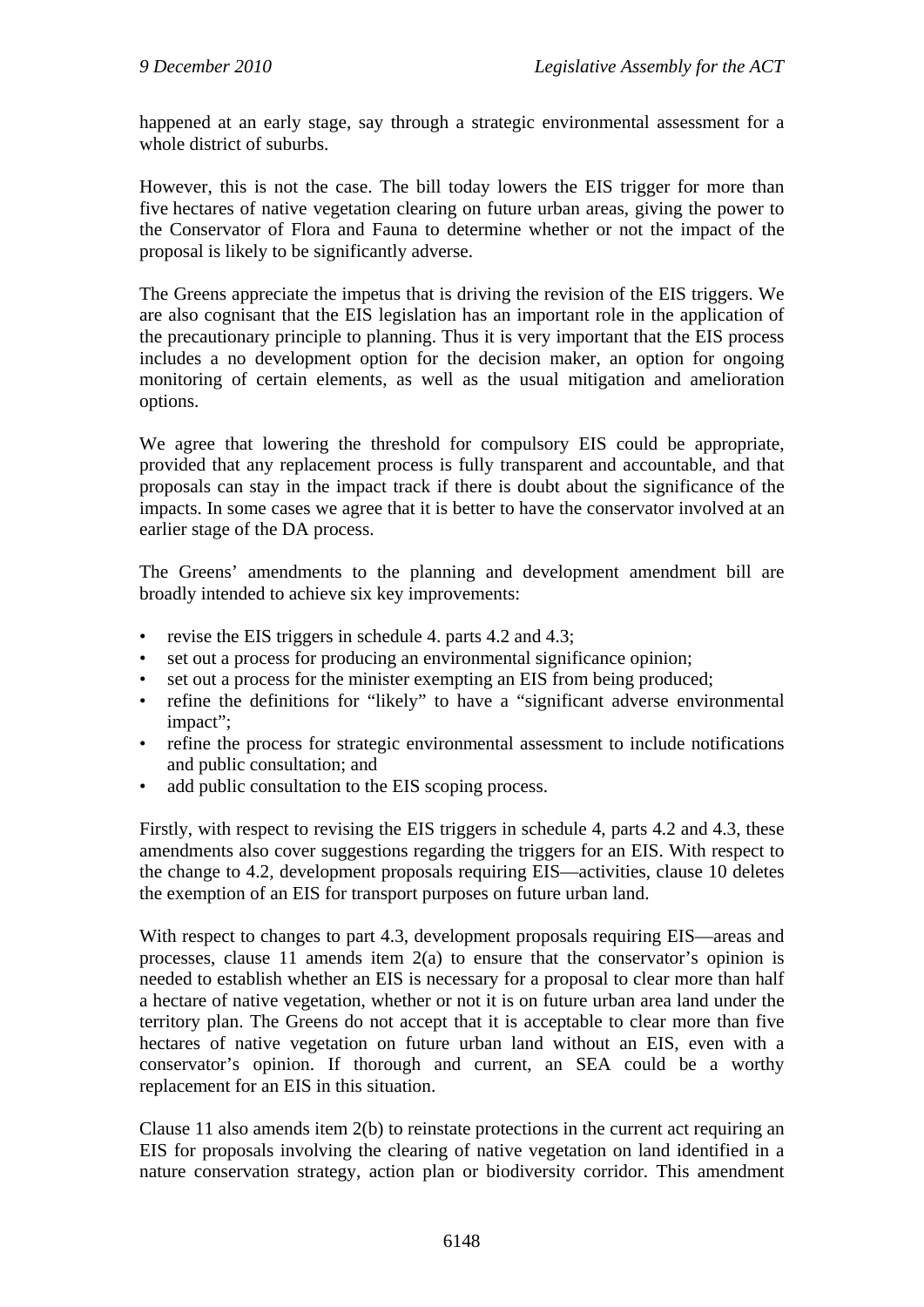requires the conservator's opinion as to whether an EIS is necessary for such a proposal.

Clauses 4 and 12 of the amendments allow for the Heritage Council to produce an opinion as to whether an EIS is required for proposals which involve places or objects nominated for provisional heritage registration in item 6.

Clause 13 allows the Environment Protection Authority to produce an environmental significance opinion regarding proposals involving potentially contaminated land.

Clause 14, regarding item 8, provides that an EIS is required for proposals on land designated as future urban areas where significant scientific research is being conducted, equally to non-future urban areas.

Our amendments seek to ensure that the environmental significance opinion of the conservator is included in the DA paperwork, as well as a reviewable decision. It seems reasonable that there should be occasions where the threshold for triggering an EIS is lowered. The government's bill introduces a new process for a relevant agency—the Conservator of Flora and Fauna or the Heritage Council—to produce an environmental significance opinion. The Greens agree that this could be a reasonable way forward to avoid unnecessary EIS processes. However, the decision-making process must be rigorous, transparent and reviewable.

The Greens' amendment adds the ability for a regulation which prescribes criteria that a relevant agency must take into account in considering whether a proposal is not likely to have a significant adverse environmental impact.

New section 410A allows for the decision to make an environmental significance opinion to be reviewed along with the development application paperwork, in the same time frame. Proposed new clause 26A inserts a new item 1A into schedule 1 of the act, allowing an entity who made a representation about the development proposal, or who had a reasonable excuse not to, or an entity with objects or purposes which relate to a matter raised in the decision, to be eligible to apply for a review of the decision in ACAT.

Our amendments also put a more accountable and transparent process around the minister's exemption of an EIS. Obviously there will be far fewer exemptions under the revised legislation, given that the triggers for an EIS are being lowered. This is why there needs to be more scrutiny of the conservator's decision and the process around that. These amendments include requirements for:

- a regulation which must prescribe the criteria that the minister must take into account in deciding whether the environmental impact of a development proposal has been sufficiently addressed by another study;
- a statement of reasons for exemption;
- a copy of any previous study to be incorporated in the DA paperwork; and
- an exemption to be a notifiable instrument.

New section 4l0B allows for a decision of the minister to exempt a development application from an EIS to be reviewed along with the development application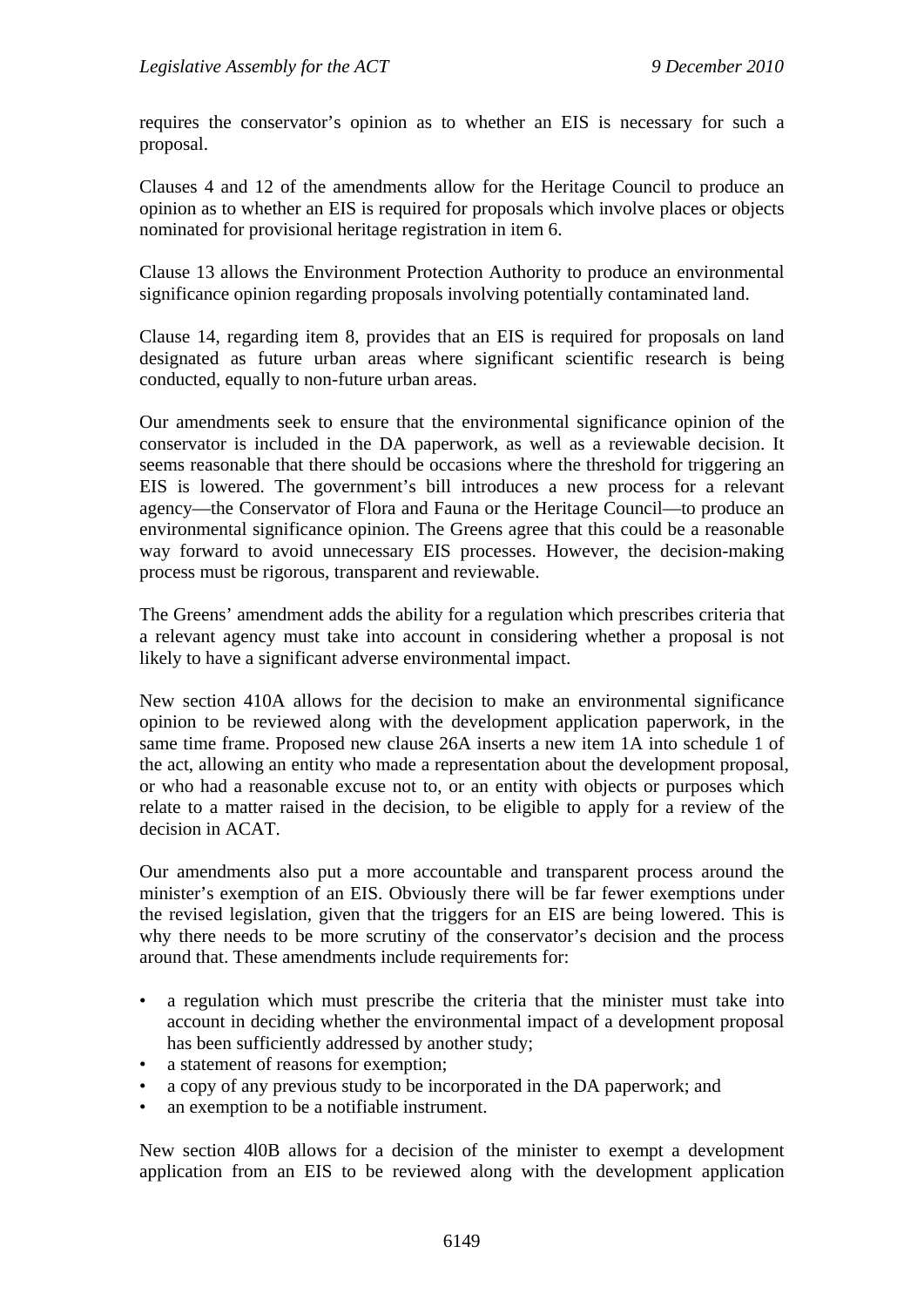paperwork, in the same time frame. Proposed new clause 26B inserts a new item 14A into schedule 1 of the act, allowing an entity who made a representation about the development proposal, or who had a reasonable excuse not to, or an entity with objects and purposes which relate to a matter raised in the decision, to be eligible to apply for a review of the decision in ACAT.

I turn to definitions for "likely" to have a "significant adverse environmental impact", which will be new sections  $124A(1)(b)$ ,  $124A(3)$  and  $124B$ . These definitions are the subject of many legal challenges, but given that they are the key to EIS legislation, it is imperative to apply the precautionary principle where possible. Environmental values cannot usually be easily replaced once destroyed, so the Greens believe that development decisions should err on the side of caution and environmental protection.

Section 124A(1)(b) replaces the word "substantial" with "significant" to, together with 124A3, give greater clarity to significant adverse environmental impact. Section 124A3 refines the intensity of 124A(2). Subsection (1) of section 142B states that "likely to" is a "real or not remote chance or possibility". Subsection (2) clarifies that the impact is relevant whether or not it is on the development site or elsewhere.

With respect to the strategic environmental assessment, as I stated earlier in the debate, the SEA is carried out by the government in the early stages of the planning process. The assessment undertaken through the SEA can be used as a basis for the government's planning of most suburban developments and for the minister exempting environmental impact assessment in future urban areas, so it is important that the SEA process has the same level of scrutiny and transparency as an EIS process.

Since the commencement of the Planning and Development Act, this SEA process has not been used for any new residential development area proposals. At present the planning and development regulations cover the detail of what is required in the development of an SEA. However, there are no requirements for public notification or input into the SEA process. This amendment makes a strategic environmental assessment scoping document a notifiable instrument; calls for public comment on various stages of the SEA; and includes the environmental impacts—*(Extension of time granted.)*—and benefits assessment, as well as any monitoring plan, to the strategic environmental assessment.

The Greens believe that, given the number of proposals in this bill to lower the thresholds trigger for an EIS which rely on previous assessments, it would be reasonable if the SEA were an open process which the public can input into.

The EIS scoping process is set out in the planning and development regulations. It is the process whereby the minister consults with a number of agencies and other possible entities to determine what the issues which need to be covered in the EIS should be. Given that the time frame allows 15 days for entities to give feedback about the scoping documents, it is a simple step to open this consultation up to the public in this 15 days.

Here we are in the bush capital in the 21st century and we have almost developed to the borders of any potential residential land. I imagine that the next few decades will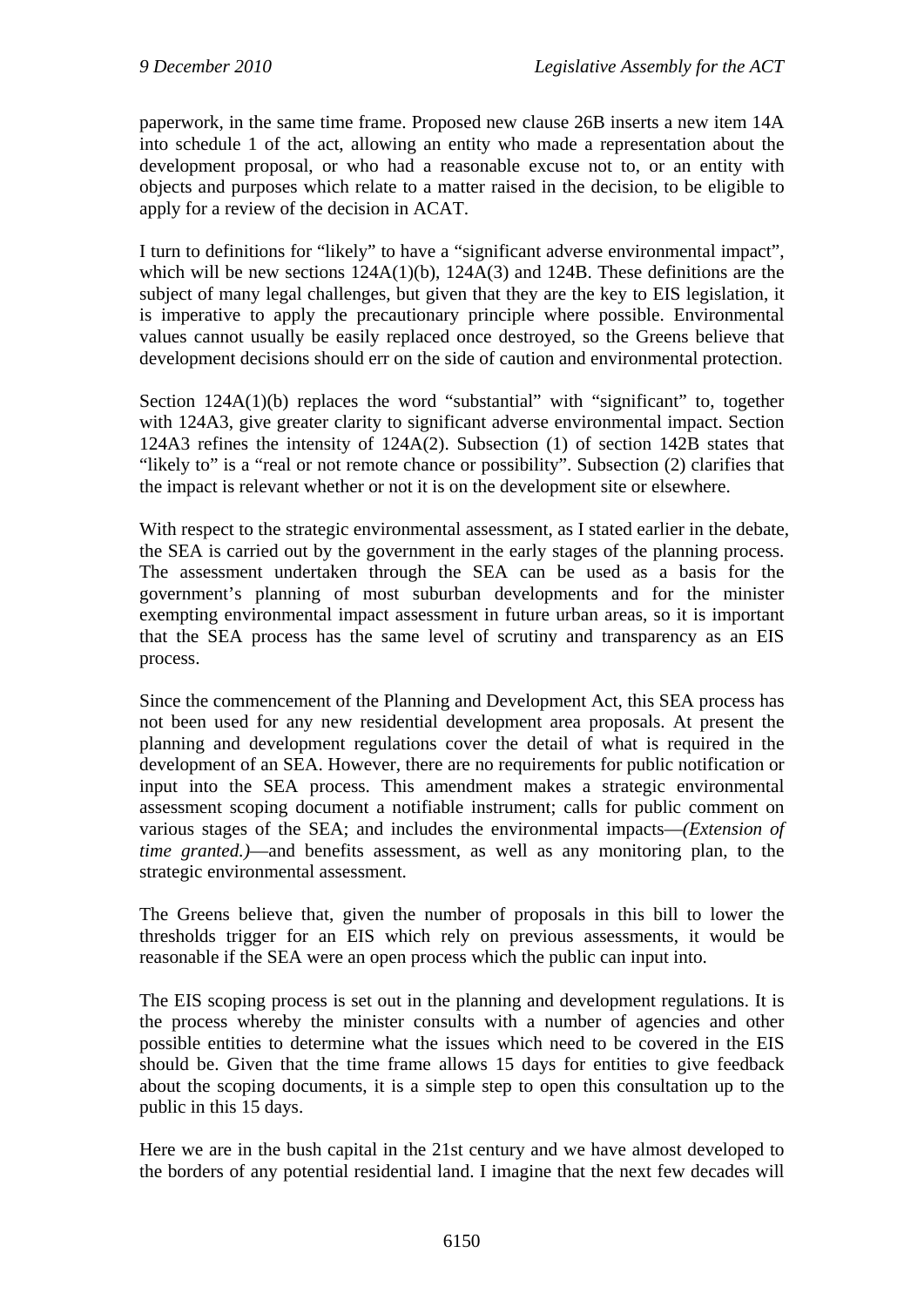be filled with fights to retain what is left of our native woodlands and grasslands. It is imperative, therefore, that our planning legislation contains sufficient protections which will guard against important vegetation being cleared without any knowledge of what is contained within. The bill that is before us today lowers the thresholds for ensuring that we access these environmental values, and the Greens do not believe this is acceptable.

The Greens will not be supporting this bill today as we do not think it is acceptable that this much native vegetation can be cleared without sufficient assessment, public input opportunities or ability for review. I do not commend the bill to the Assembly.

**MR BARR** (Molonglo—Minister for Education and Training, Minister for Planning, Minister for Tourism, Sport and Recreation and Minister for Gaming and Racing) (5.16): I thank Ms Le Couteur for seeking to move these amendments en bloc and indicate that the government will not be supporting any of the amendments. There are a range of reasons that I will very briefly summarise.

Firstly, Ms Le Couteur's amendments seek to put in place a requirement to consult on a draft strategic environment assessment, which misconceives the nature and purpose of an SEA. An SEA is not simply a fixed document; it is as much an ongoing process as a document, so it involves scoping, assessment, monitoring and adjustment—the steps identified in sections 10 to 15 of the regulation. It is not practical for a fixed document draft SEA to encapsulate such a process.

With respect to some of the other Greens amendments that the government will not support, the proposed change of wording would have the effect of lowering the threshold for an adverse environmental impact, which would in fact increase the likelihood of an EIS being required for a development proposal. The effect of this series of amendments would be contrary to the whole purpose of the bill, which is to reduce the number of unnecessary environmental impact statements, which are expensive and time consuming.

Ms Le Couteur would be aware that a general regulation-making power exists within the act which would enable the regulations that she was seeking to be made through one of her amendments to occur through that general power.

The government's amendments make an exemption under section 211 a notifiable instrument which must be made available on the ACTPLA website and the reasons for granting such an exemption have already routinely been made public on the Planning and Land Authority's website. So that particular amendment is not required.

The government does not support amendments around establishing ACAT reviews because the act already provides for ACAT review of the decision on a development application. Again, the Greens' proposed amendments would defeat the purpose of the government's bill.

The government does not support the Greens' amendment which reverses the government's proposed removal of the EIS trigger for major roads in future urban areas because it removes a very important distinction made in the government's bill between future urban areas designated under the territory plan and other areas. It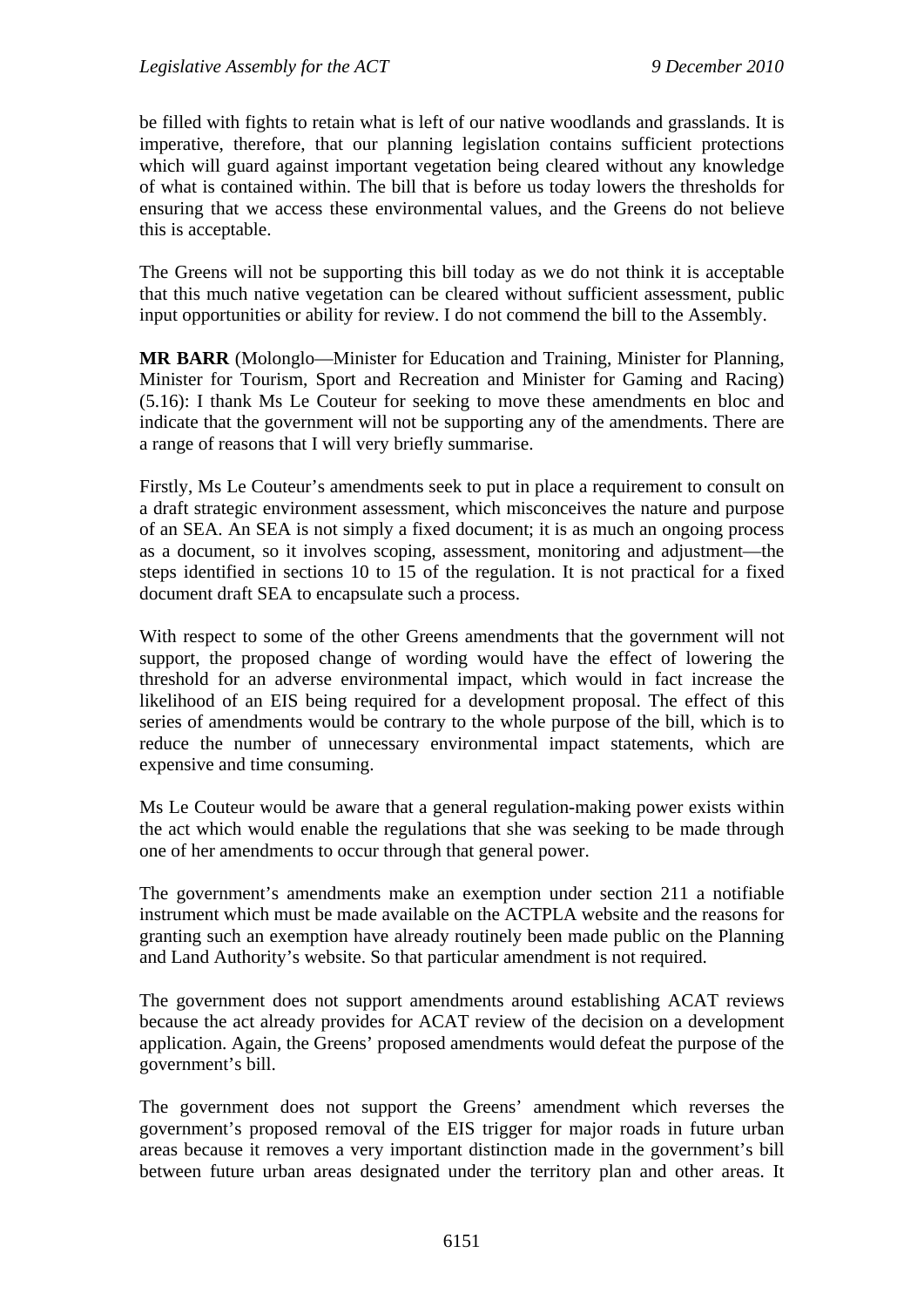requires an EIS for road and other transport infrastructure for new urban areas. The Greens' amendment ignores the fact that the territory plan is subject to extensive development and consultation and is approved by the Assembly. This series of amendments would again undermine a key element of the reforms identified by the government's review of EIS triggers and would seriously delay essential road infrastructure for new residential land releases in the territory.

In relation to the Heritage Council amendments, the government is not supporting them. Our review of EIS triggers identified this is an issue that needs to be addressed. The government's bill retains heritage registration as an EIS trigger but does not include heritage nomination. It must be stressed that a merit DA involving heritage matters is referred to the Heritage Council for advice. It is also worth noting it can take years for heritage nominations to be assessed and a mere nomination is not, in the government's view, sufficient justification for an EIS.

Finally, the government does not support the Greens' amendment to clause 30. In the government's bill, land that is on the EPA register of contaminated land is an automatic trigger for an EIS. This was based on specific advice from the EPA. In order to be on the register, contamination must pose a significant risk of harm to people's health or the environment.

That is a brief summary of the reasons that the government will not be supporting the Greens' amendments. I understand, from discussions between our offices, that the Canberra Liberals are also not supporting these Greens' amendments but we will hear from the Leader of the Opposition shortly. If that is the case, I certainly welcome that support from the Canberra Liberals.

As this is possibly the last time I will speak on this bill, I would like to thank those officers within the ACT Planning and Land Authority who have worked diligently in the preparation of both the exposure draft and this legislation, thank all parties for engaging constructively in the development of this legislation and commend the bill to the Assembly.

**MR SESELJA** (Molonglo—Leader of the Opposition) (5.22): I would like to thank Ms Le Couteur for bringing these amendments forward. However, the Canberra Liberals will not be supporting any of these amendments.

In our view, these amendments could work against the intent of the government's bill and add to its complexity, which is not something we support. While some of the amendments may have some merit, we are reluctant to support them, given that we have not had the chance to test them with industry groups and the community.

For example, amendment 19 appears to place more red tape around the strategic environmental assessment process. Several amendments also appear to change the threshold for the requirement for the preparation of environmental impact statements, which goes against the intention of this bill. For example, the amendments allow for the Heritage Council to produce an opinion as to whether an EIS is required for proposals involving places or objects nominated for provisional heritage registration. This, at face value, appears to be unnecessary. If a development of any place or object has an environmental impact, other triggers should capture these.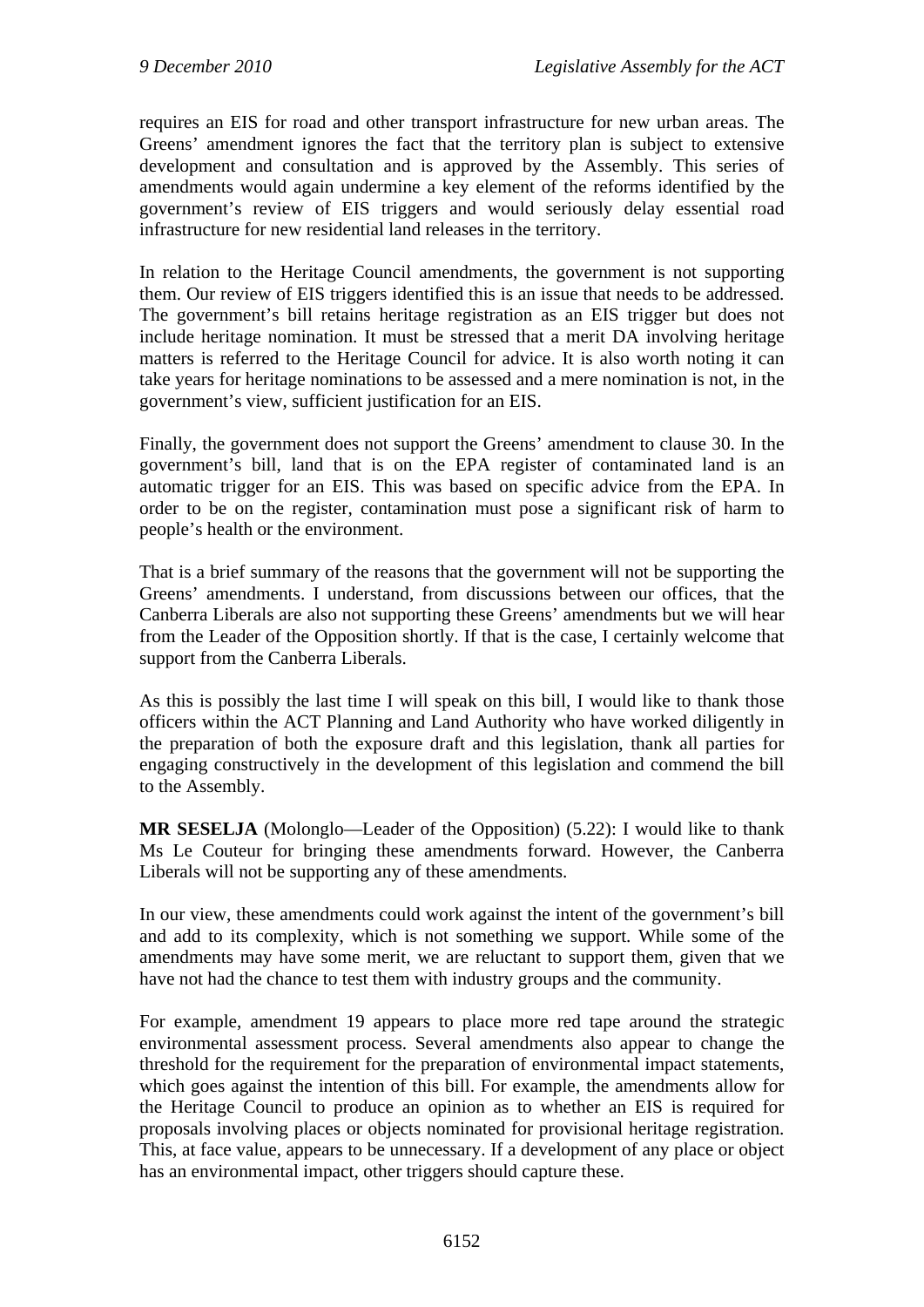We think the bill retains a better balance by only requiring an EIS if the property which is the subject of a DA is actually listed. We are concerned that these amendments, having been formulated at such a late hour, will have unintended consequences which we are unable to assess properly. For these reasons, we will not be supporting the amendments put forward by Ms Le Couteur.

**MR RATTENBURY** (Molonglo) (5.23): I rise in support of Ms Le Couteur's amendments. She has put a great deal of thought into this process. This is a very important piece of legislation and we are concerned that some of these amendments are not being considered. I particularly listened to Mr Seselja's speech. I had not quite realised that his concern was just with the timing. If Mr Seselja would like some more time to consider these amendments we would be happy to adjourn the debate today and come back to it next year. If Mr Seselja would like to give me that indication, I would be quite happy to move that the debate be adjourned, given that his primary concern seemed to be that not enough time had been given to consider it.

**Mr Seselja**: We don't want the bill delayed.

**MR RATTENBURY**: So now we have got the truth: "We don't want the bill delayed." In his speech he said, "We haven't had enough time to consider it." Which is it? Let's work it out. I guess my real concern is that this is a really important piece of legislation and we are going to end up removing the trigger; the trigger will not there any longer.

*Members interjecting—* 

**MADAM DEPUTY SPEAKER**: Members, can you stop the conversations across the chamber, please?

*Members interjecting—* 

**MADAM DEPUTY SPEAKER**: Please! Mr Seselja, Ms Gallagher and Mr Barr—all of you—will you just be quiet while Mr Rattenbury speaks? Thank you.

**MR RATTENBURY**: The reason I am concerned about this is that we are talking about remnant bushland here in the ACT. If we take grasslands, for example, we know that most of the low-lying grasslands across Australia have been wiped out. We are down to somewhere between two and five per cent of the original quantity. There are some really significant areas of that in the ACT, and over the next couple of decades we are going to see significant development pressure on these areas.

We accept that there is value in considering the streamlining of EIS trigger processes but, as I understand the legislation, we are removing the trigger. But then we get into a strategic environmental assessment process that has a series of maybes in it—"maybe do this, maybe do that". For example, there is no statutory requirement for public input under a strategic environmental assessment. Some of the things become a matter of trust. I think that, as pressure builds and as various people become minister for planning in this town—and I am not even going to speculate on who some of the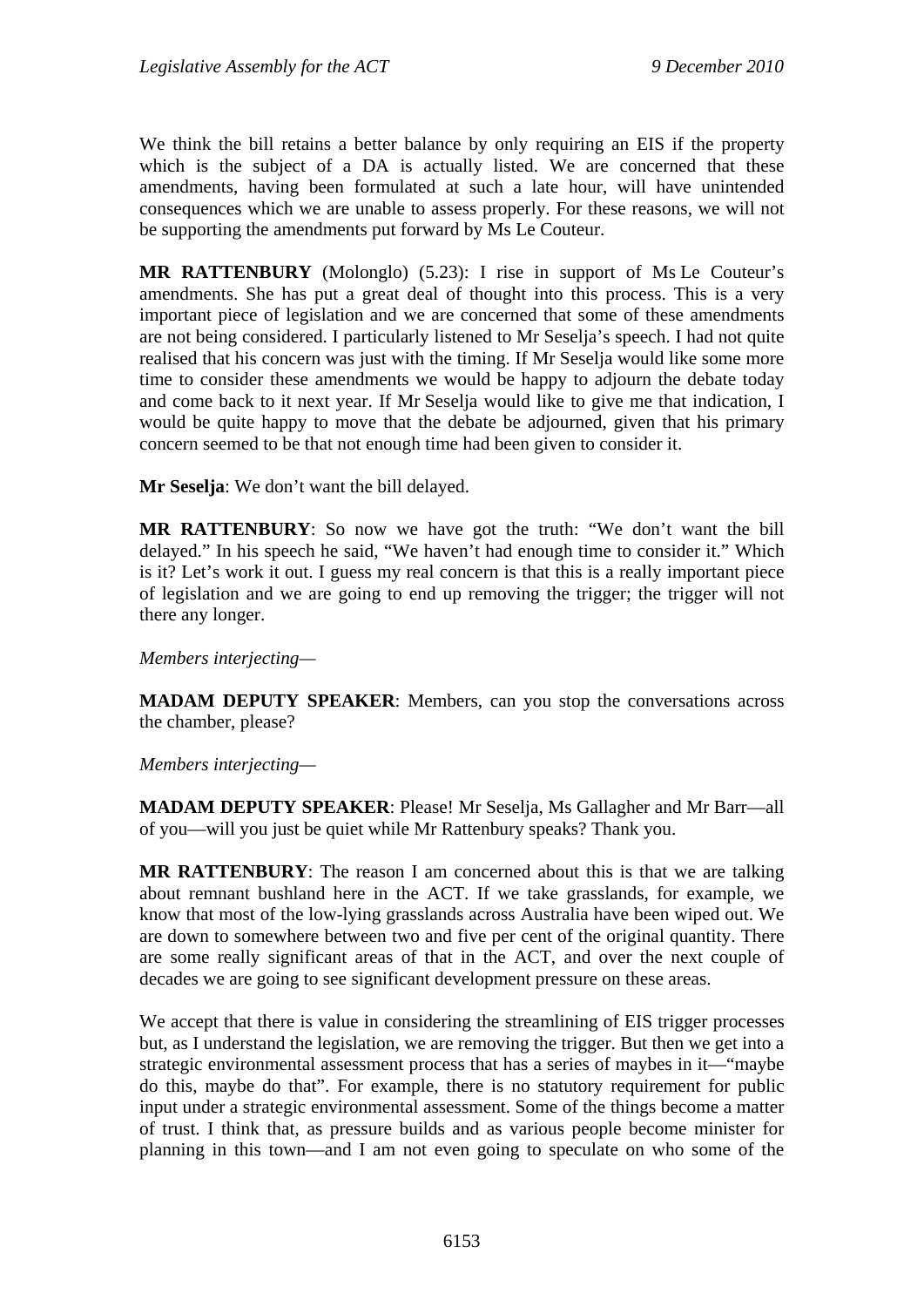future ministers for planning might be or what their motives might be—trust is not good enough for these important remnant areas.

That is why we have moved these amendments today. It is a shame that they will not receive support. I think Ms Le Couteur and her office have worked hard to identify amendments that are reasonable and that provide the necessary and appropriate safeguards as some of these pressures come on in future. I make, I guess, a final plea to colleagues in the Assembly to reconsider their positions. As I said, we would be quite happy to adjourn this and come back on another day. I do not believe there is any rush. It seems that some further discussion may result in some better understanding of what Ms Le Couteur is proposing and may, in fact, result in a better outcome. I would invite members to consider that.

Question put:

That **Ms Le Couteur's** amendments be agreed to.

The Assembly voted—

| Ayes 3                  |               | Noes $13$                                                 |                                                                   |
|-------------------------|---------------|-----------------------------------------------------------|-------------------------------------------------------------------|
| Ms Bresnan<br>Ms Hunter | Mr Rattenbury | Mr Barr<br>Ms Burch<br>Mr Coe<br>Mr Corbell<br>Mr Doszpot | Mr Hanson<br>Mr Hargreaves<br>Ms Porter<br>Mr Seselja<br>Mr Smyth |
|                         |               | Mrs Dunne                                                 | Mr Stanhope                                                       |
|                         |               | Ms Gallagher                                              |                                                                   |

Question so resolved in the negative.

Clauses 2 to 34 agreed to.

Title agreed to.

Bill agreed to.

# **Adjournment**

### Motion by **Mr Corbell** proposed:

That the Assembly do now adjourn.

### **Valedictory**

**MR STANHOPE** (Ginninderra—Chief Minister, Minister for Transport, Minister for Territory and Municipal Services, Minister for Business and Economic Development, Minister for Land and Property Services, Minister for Aboriginal and Torres Strait Islander Affairs and Minister for the Arts and Heritage) (5.31): This evening on this last sitting day of the year—a testing day for perhaps all politicians in a trying profession, the calling that we all enjoy—I would very much like to extend my best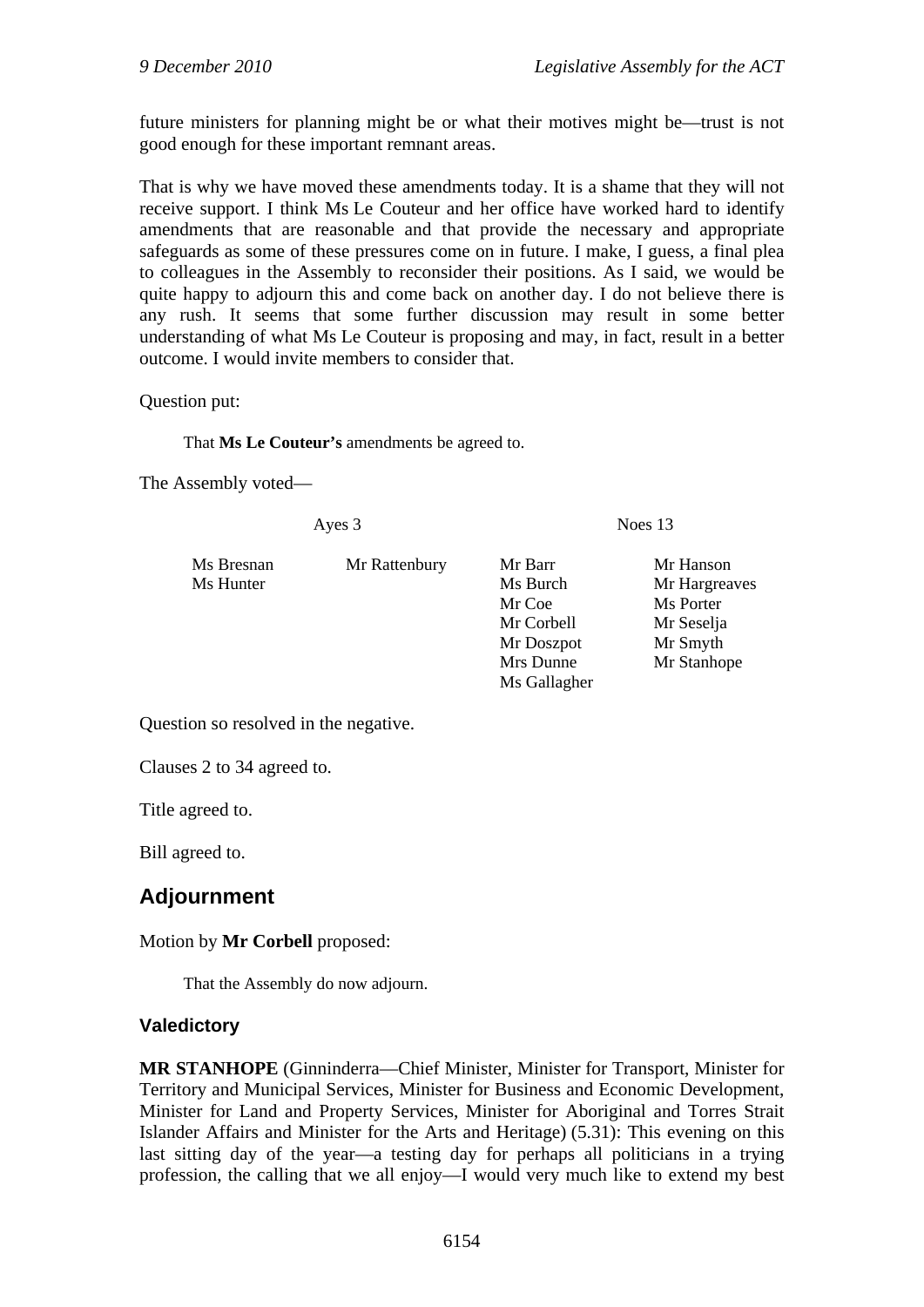wishes to all members of this place most particularly for the holiday season and for Christmas.

It is a combative adversarial role that we have as politicians. It is, at some levels, an essential part of the business of politics. It is an essential part of a strong operating democracy. I am sure that from time to time as each of us stops to reflect on the extent to which we perform or the quality of our performance, we understand that, at its heart, it is at times a difficult and testing arena and profession. But we all know that and accept it.

I believe that in this season, as we reflect on the past year and reflect on the future, it is appropriate to acknowledge that and acknowledge the role that each of us plays as a member of this Assembly and as a vital part of a functioning democracy. It is appropriate to acknowledge, to the extent that we see things, that we have the same essential interests at heart—namely, a determination to work for this community and to improve this community as we see appropriate.

In that vein I quite genuinely wish to take the opportunity to wish everybody in this place all the best for the season and all the best for the new year. It is a tough job. It is a job that is hard, most particularly, on our families and it is appropriate that we acknowledge that that is the case—not just for our personal individual families but friends and circles. We acknowledge that, whilst we find it hard, we are very aware of the enormous impact that our role and focus has on us from time to time and the difficulties which our families sometimes face as a result of that. I extend my best wishes to the families of all members and acknowledge their important part in our capacity to do the jobs that we do.

So best wishes to everybody in this place and to your families. I hope you enjoy a peaceful and happy Christmas and Christmas season. I take the opportunity, as I am sure each of us does—on my own behalf and on behalf of government members—to acknowledge the enormous contribution of all of the staff in this place and all of our public service in terms of the service they deliver, their devotion to their duties and the energy, time and effort that they put into serving the government and, through the government in this place, the community. So happy Christmas everybody. Garner your strength. I look forward to seeing you all next year and working with you in future.

## **Valedictory**

**MR SESELJA** (Molonglo—Leader of the Opposition) (5.34): I would like to join with the Chief Minister in wishing everyone in the Assembly a happy and holy Christmas, and particularly my Liberal Party colleagues—Brendan, Jeremy, Vicki, Alistair and Steve—for their hard work this year. I would like to acknowledge that.

I would like to wish Mr Stanhope, Ms Gallagher, Mr Corbell, Mr Barr, Ms Burch, Mr Hargreaves and you, Madam Deputy Speaker Porter, from the Labor team a very merry Christmas. To our Greens colleagues—Ms Hunter, Mr Rattenbury, Ms Bresnan and Ms Le Couteur—a very merry Christmas to each one of you and your families.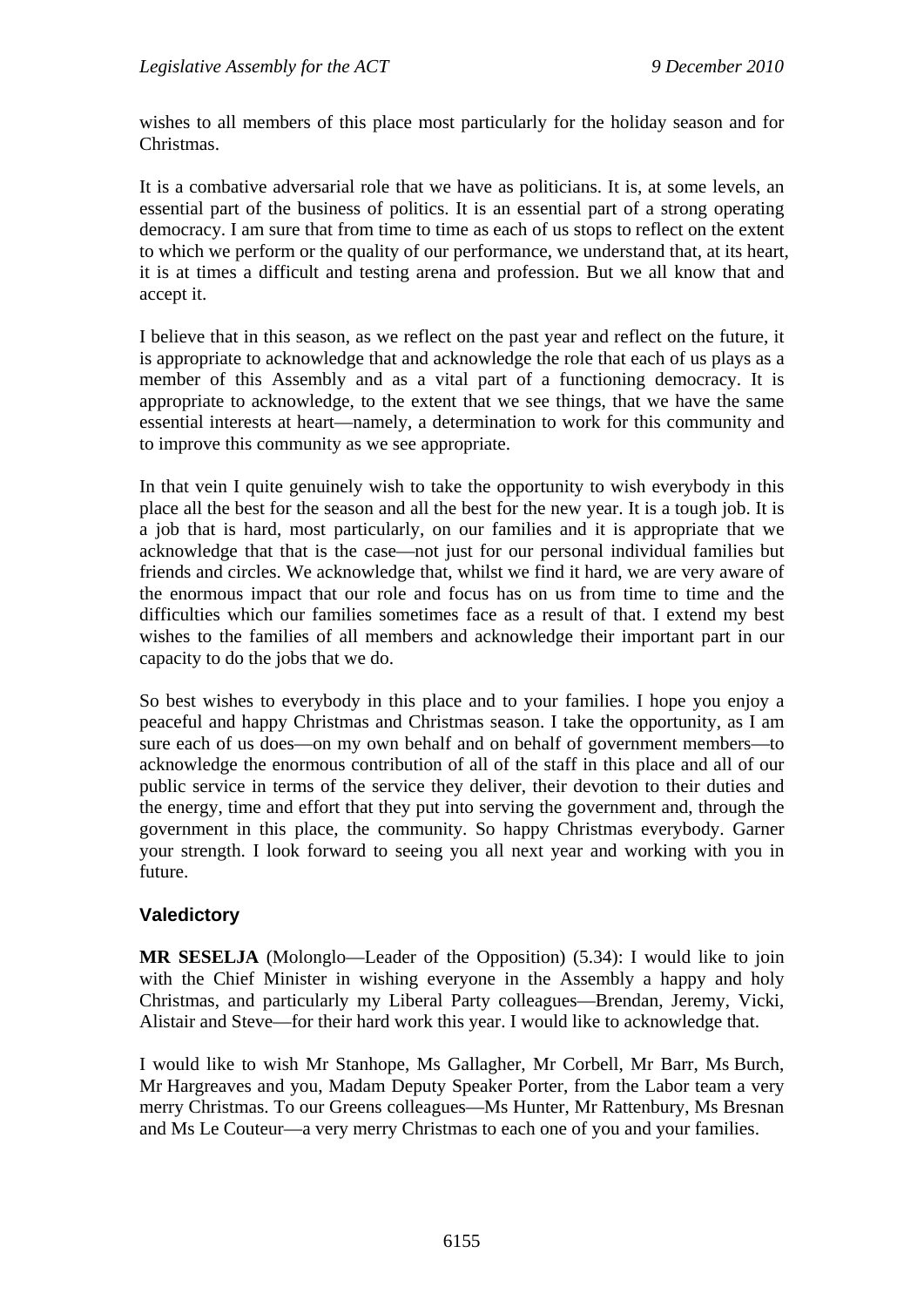I would like to also acknowledge the wonderful staff—firstly, some of the Liberal Party staff who serve all our MLAs in the Liberal Party. I would like to name them because they do an outstanding amount of work. I think we should recognise that. This is in no particular order: Haidee Cornish, Tim McGhie, Jessica Hynson, Belinda Chapman, Clinton White, Brigitte Morten, Merlin Kong, Kate Davis, Keith Old, Candice Burch, Duncan McDonald, Adam Duke, Nick Chapman, Maria Violi, Tio Faulkner, Ian Hagan and Steve Doyle.

I extend my thanks to volunteers such as Ruth, Elizabeth, Chris and Sarwat, plus many others. To the Acting Clerk, Max; a very able Olga; the acting deputy, Janice Rafferty; Celeste Italiano; Pattie Tancred and Anne Shannon. To Rick and Ray, and to all of the attendants, Rod, Andrew, Paul, Karen, Lainie, Denis, Dick and all of the three Peters. I particularly enjoy regular chats with Rod, Andy and Dick on all things sport. I am not a punter but Dick always gives me the odds. It is always good to know how things are running. He tried to sell me odds of \$7 for Parramatta to win the premiership this year. Thankfully I did not go anywhere near it. To each of those who, I think, make being in the Assembly much more fun, I extend my thanks.

I thank the Committee Office—Lydia Chung, Sandra Lilburn, Margie Morrison, Grace Concannon, Brian Lloyd, Nicola Kosseck, Andrea Cullen and Lesley Irvine, and everyone in Hansard, Communications and Library and in Corporate Services. I would like to pay tribute to those who are working over Christmas time. We are particularly conscious, with the floods at the moment, that our SES workers and others are assisting those over the border in Queanbeyan. I would like to especially wish them a merry Christmas.

To each of my constituents in Molonglo, and finally to my family—to Ros, to Michael, Tommy, William and Olivia—for their support during the year. I look forward to spending a bit more time with them over the Christmas period and having a good break.

Just in summary, I thank all of those who have contributed. We look forward to a very good year next year. It has been a very good year. It has been a very hardworking year. I am very pleased with how my team has performed. We look forward to a good break and to seeing people in the new year.

## **Valedictory**

**MS HUNTER** (Ginninderra—Parliamentary Convenor, ACT Greens) (5.38): I also would like to join with other members in wishing everybody a merry Christmas and a safe holiday season. I also extend my great thanks to my colleagues— Amanda Bresnan, Shane Rattenbury and Caroline Le Couteur. It has been a very busy year. Of course, we have only done as well as we have because of the wonderful staff who support us.

Despite one of my staff not wanting to be named, I will go through the list. I would like to thank Tom, Mel, Tom, Fi, Helen, Laura, Richard, Indra, Matt, Ashlin, Patrick, Kate and Bianca and, of course, former staff—Brian, Anna and Louise. I would also like to say thank you to all of the staff within this place, particularly committee staff.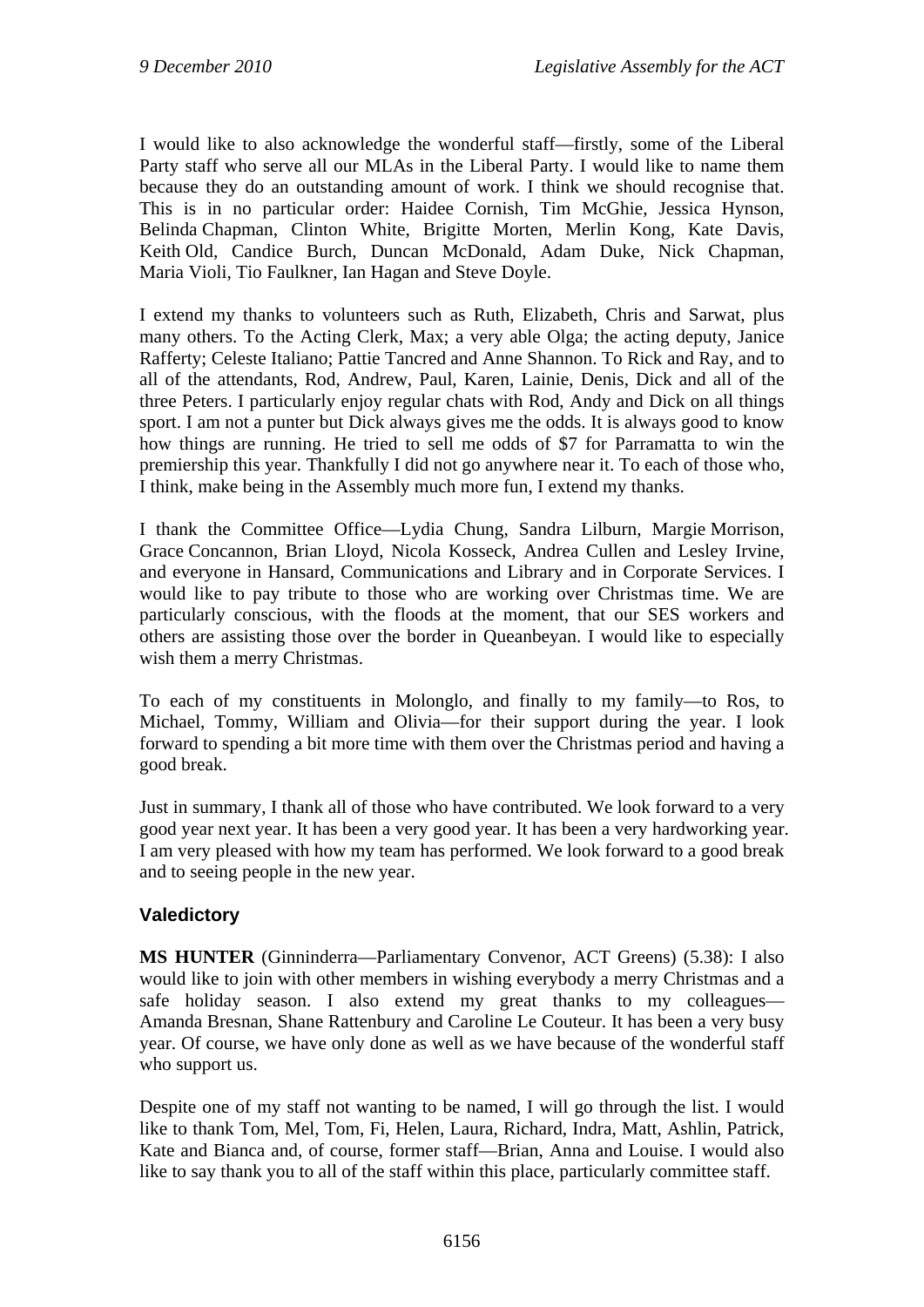Many of us sit on committees and we rely on the committee secretaries and the Committee Office to do a good job. I would like to thank Hanna Jaireth and Margie Morrison from the climate change committee. I also thank Sandra Lilburn and all the other secretaries in the Committee Office and other staff particularly for their assistance during what was quite a busy time during estimates this year. I also thank Hansard, the education office, the attendants, Corporate Services, Chamber Support, the library and all others who help us do our jobs day to day.

I would also like to extend those wishes to the people of Canberra, particularly those in my electorate of Ginninderra. I wish you all a very safe Christmas. Best wishes to all of your families. I hope that you get to spend a relaxing day on Christmas Day enjoying that time with family, eating some good food and being able to catch up with friends. This is a very important time of the year when we can reconnect with families. We can spend some important time with them, remembering what it is that we are doing here. We can reflect on that and come back refreshed for another year in 2011, when I am sure that we will face many challenges and do our best to represent the people of the ACT.

## **Valedictory**

**MR SPEAKER**: Members, I might take the opportunity now to make a few comments. In my capacity as the Speaker I would particularly like to thank the Secretariat staff for another outstanding year of service to the Assembly. I know all members have mentioned them so far. I think they have very rightly mentioned many of the roles that they play.

I specifically wanted to acknowledge that for most of the year we have operated in the absence of our Clerk, Tom Duncan. This has resulted in many of the staff being promoted in their roles or taking on a different role to perhaps their normal job. I would like to acknowledge that in those circumstances the Assembly has run as smoothly as ever. I think the staff who have taken on additional roles this year have acquitted themselves strongly in taking up those particular roles. I would particularly like to note the Acting Clerk, Mr Max Kiermaier, and the Acting Deputy Clerk, Janice Rafferty, who have continued to ensure this place runs as smoothly and as effectively as it always does.

I would also like to take this opportunity to acknowledge one of the attendants in particular. Members may or may not have realised but today is the last sitting day before he retires for Mr Peter Litchfield. Peter started with the Assembly first in 1994. He has continued to serve in the Assembly in part-time and full-time capacities ever since 1994, which is an extraordinary record of service in this place.

He has actually been here longer than any of the members. He has survived far longer than most. Peter will be around over the next couple of weeks. I am sure many will take the opportunity to say a personal farewell. But I did want to take this opportunity in the formalities of the Assembly to acknowledge Peter's long service. Thank you, Peter.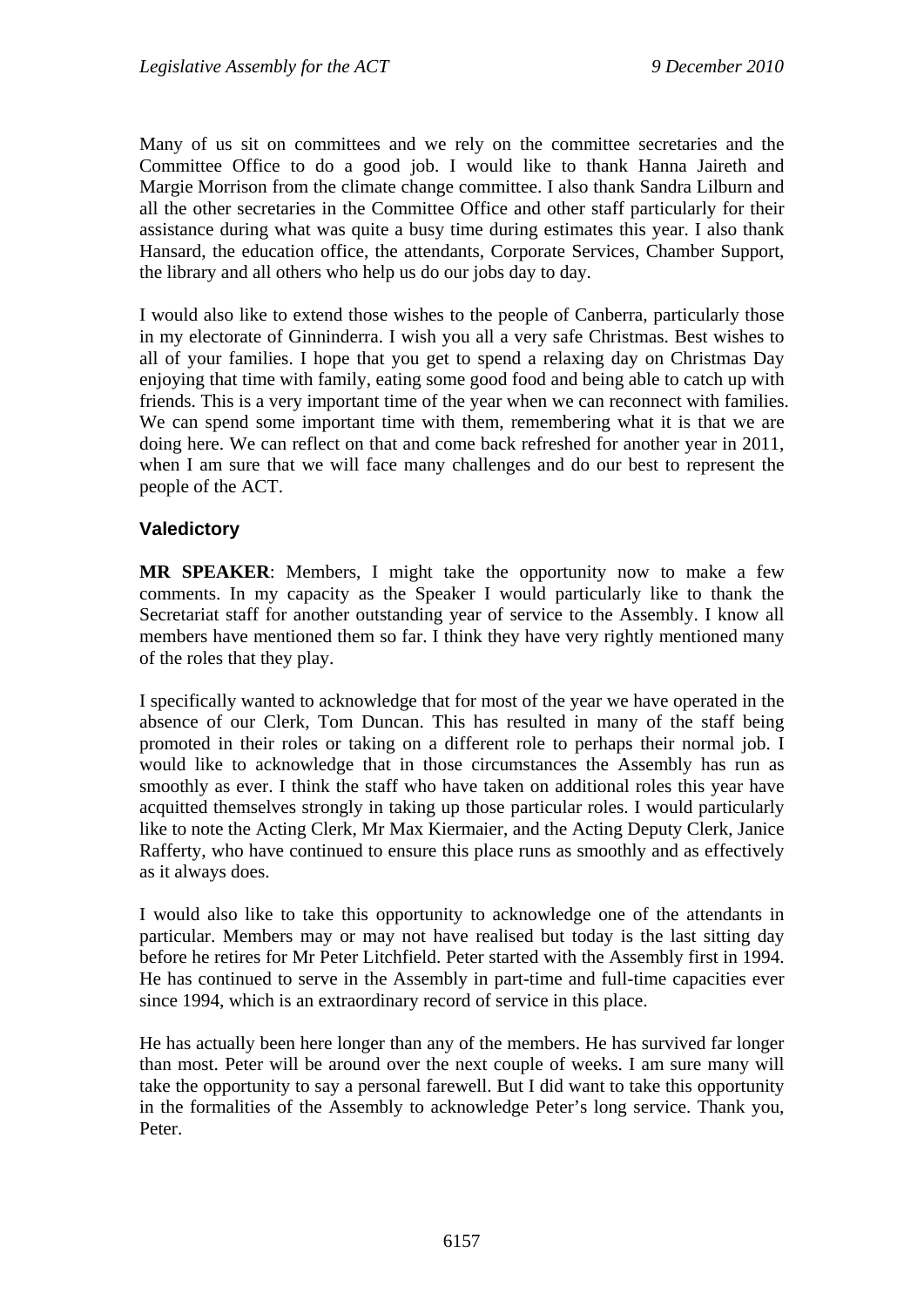Finally, I would like to thank my team, in particular, for their support this year. They have already been mentioned by name by Ms Hunter. They provide me with outstanding support in both my capacity as the Speaker and in my role as a Greens member of this place in the various portfolios that I undertake. I think we have had an outstanding year of success and I would like to thank them for their great support.

## **Valedictory**

**MR SMYTH** (Brindabella) (5.43): Mr Speaker, I think it might be somebody else's last sitting day in the chamber as well. I understand somebody might be off to the Middle East to assist the democratic process there. We might wish Pattie well; she let it slip this morning. Never say anything to my office—

**MR SPEAKER**: Clearly either to you, Mr Smyth.

**MR SMYTH**: Yes, apparently so.

Next year is going to be a great year. Max, we all know that 2012 will be the year that St Kilda, the Brumbies, the Raiders and the Capitals win premierships and all will be well with the world—

**Mr Barr**: 2012? Let's hope some of them can do it in 2011.

**MR SMYTH**: Sorry, 2011. There you go; I am actually already in election mode. Members, just remember: when you get back after the break and it is 2011 you will be able to say, "Next year when we hold the election." That is how close it is.

I wish you all well and, rather than name everybody, will say: go and have your holidays and enjoy the time off with your families. You deserve it. These are big jobs and they never end. We were discussing this earlier in the year. Christmas is really the only time everybody else winds down as well. So the expectation disappears. So, Max, just remember: 2011, St Kilda, the Brumbies, the Raiders and the Capitals.

I would like to say thankyou to the people of Brindabella. It is an honour to serve them. It has been a great year looking after the folks in southern Woden and Tuggeranong and I look forward to the next two years to do exactly the same.

To members of the party, particularly Zed for the leadership he has shown, and to MLAs: thank you very much for all the support and friendship. To all the staff in my office, particularly Tim and Haidee: thank you for all you do. We at least get seen occasionally out in the public, but the staff are never seen. So I thank them for the work that they do. They really are the unsung heroes. I think we would all agree with that.

Mr Speaker, to your office, to Mr Clerk and the members of the chamber staff, the Committee Office, Corporate Services, Hansard and the Library: thank you for all you do and the professional way you do it, and to those wonderful people, particularly Kylie, who managed to link my phone—the iPhone versus the HTC phone saga. HTC people have won; we can now be linked to the system. Kylie: great job. All you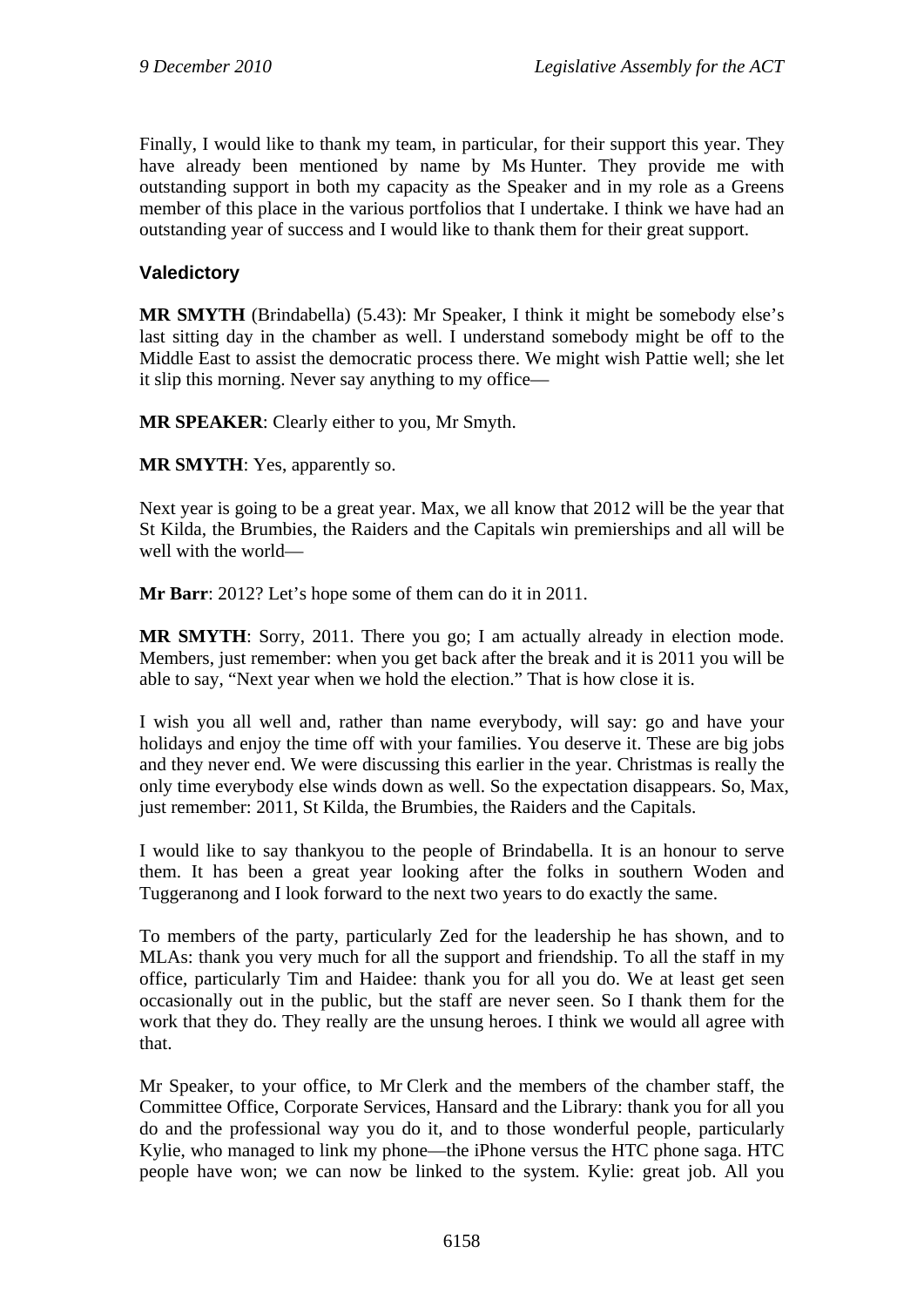people with iPhones: bad luck. Mr Speaker, when we present the staff here in the Assembly with problems, they are very good at finding solutions.

I would like to send good wishes particularly to those who have been affected by the floods that are currently affecting the region. I hope everything dries out and all is well for Christmas for you. It is interesting how this year, probably for the first time in 10 or 15 years, I suspect most of the Rural Fire Service brigades will not be standing up for fire duty. It will be the turn of the SES brigades to stand up. Given what we know about January now being very much a month of various climatic events, I am sure the SES chaps and women are looking forward to a big break.

To the police, the SES, the firies, the Rural Fire Service, the ambos, the nurses and all the hospital staff, those who serve us over the holiday break, who never stop, who never get away from their jobs, whose jobs continue: we do think of you and wish you well and hope that you get some Christmas respite as well.

I would just like to say thankyou to my family. Treasurer, you will be pleased to know the Smyth family are going to do their bit this year to help the economy. They are all coming home. There are 10 brothers and sisters, something like 27 grandkids, three great-grandkids and assorted in-laws and friends, boyfriends and partners. So the economy will have a boost from the Smyth family. I have to say I am very much looking forward to seeing them all in one place at one time. It is a great event when you can get home and just have your family around you.

To my wife, Robyn, who accidentally, or perhaps she planned it this way, has a birthday today: well done to you, goddess. To Amy and Lorena, who are coming home, and David: I look forward to spending time with you over the Christmas break and I thank you for all that you give up each and every day by allowing me to do what I love to do. Thanks very much.

### **Valedictory**

**MR HARGREAVES** (Brindabella) (5.47): I thought some formality was called for. Mr Speaker, it is that time of year when all the work is done, all the arguments are over and we look towards the future with much anticipation. When I look across the chamber, I often think, "If the Christmas fairy granted them just one wish, what would it be?" So I thought I would see if I could get it right.

Mr Doszpot would ask that the Labor Party reconsider its rejection of his membership application, because he is really a closet Labor right winger. Mr Coe would ask for a longer adjournment debate so he could put all of his diary entries onto the record. Mr Hanson would ask for his own Brasso factory so that he could keep the baton in his knapsack brightly polished there for everybody to see it. Mrs Dunne would want a ship's master's licence so she could captain an anti-whaling vessel for Greenpeace. Mr Smyth would ask for a personalised call-in power—you're going to like this, Brendan—so that he could rezone the houses on either side of his place and build the whisky distillery of his dreams there.

But Mr Seselja would ask the fairy to give him all of the Liberals' wishes, because he is the leader and they are not allowed to do anything without his permission. He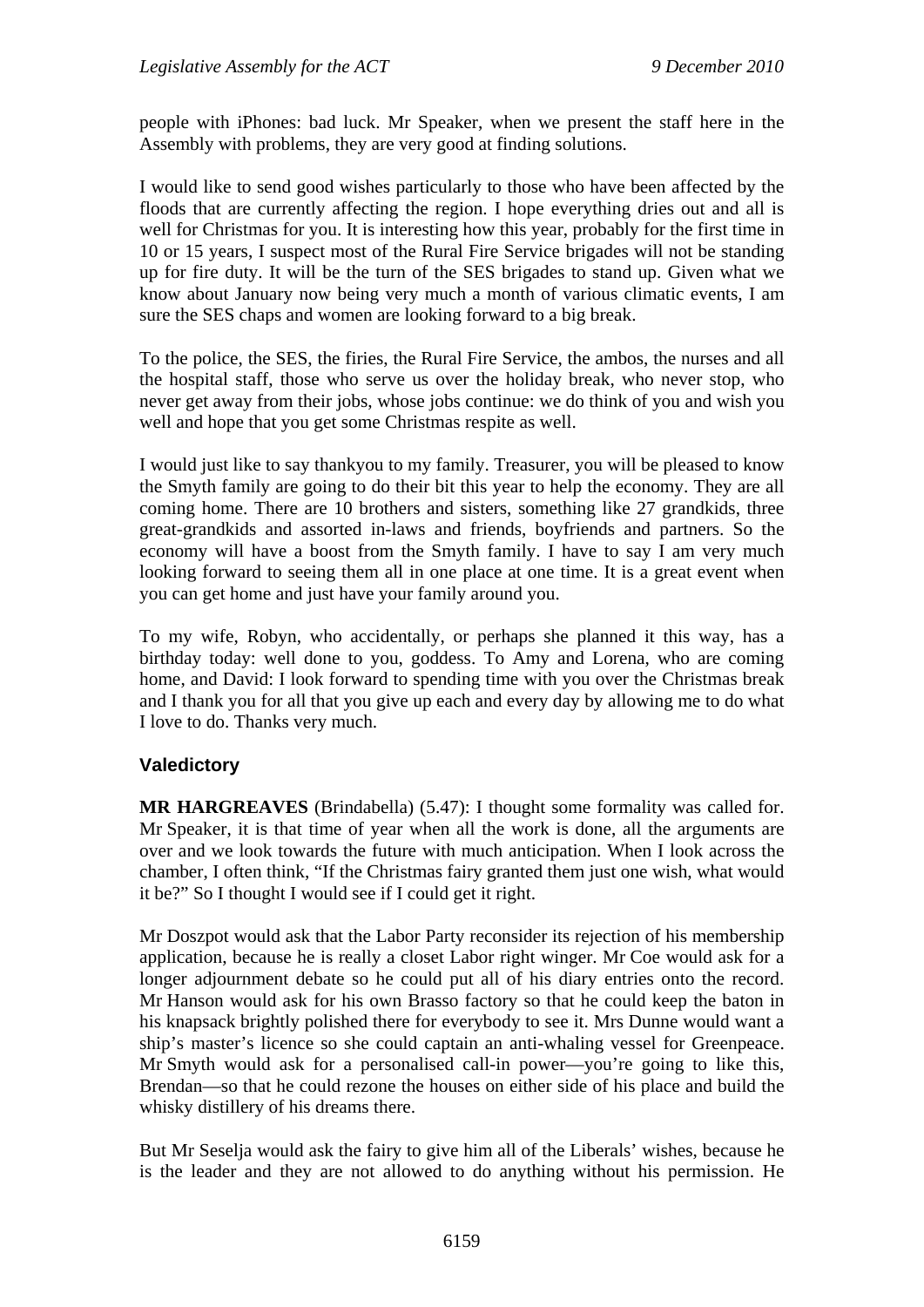would use one of them to have a pair of shoulder-mounted rear vision mirrors to keep an eye on the lean and hungry Alistair Coe.

I also considered what the collective noun for a bunch of Liberals would be.

**Mr Seselja**: You're obsessed with us, John.

**MR HARGREAVES**: I am. Ever since the Amish people were destroyed in the wars and things, I have needed someone else to pick on—and you are it.

So I considered what the collective noun was. Is it a larder of Liberals? No. I didn't think so. A litany of Liberals? Maybe. How about a libation of Liberals—thinking of Brendan? No, not anymore. I figured a lump of Liberals is probably about as good as I can get.

But I did the same for the Greens, Mr Speaker, and I had too much choice. A garden of Greens? No. That has been done before. A grumble of Greens? No; Ms Le Couteur's smile put paid to that one. A forest of Greens? Too predictable, that one. Yes, a salad of Greens. That will do me.

So, now, what did the Greens ask the Christmas fairy for? Poor old Ms Le Couteur; she has got hers. Did they ask that all the government fleet cars be smart cars, running on biofuels made from collections of chook poo collected from former Nimbin free-range hippies living in yurts on the site vacated by Pace chook farms?

Mr Speaker, what would you ask for, though? I have noticed that sometimes in your car space there resides a vehicle with a canoe on the roof—a red one if I am not mistaken. Could you be described as a pessimist perhaps? Or would you ask for clairvoyant powers, or did you really want a decent lake for a triathlon—a lake that goes all the way to Queanbeyan perhaps?

Now Ms Bresnan: she would surely ask the Christmas fairy for a fitness centre for the Assembly, featuring "Bollywood for biggies" weight reduction classes. Any contenders? Ms Hunter wants only one thing in life: consensus parliamentarianism with consultation in the contemplative stage accompanied by complete consideration of contentious contradictions.

My colleagues and I, being the collective decision-making family that we are, ask only for respect, recognition of excellence, appreciation of our work ethic and applause for our general bonhomie and zen-like inner beauty.

**Mr Hanson**: And a nice glass of red wine.

**MR HARGREAVES**: Coming from a teetotaller, you, I wouldn't even ask for one, because you would not know the difference between a glass of red wine and a glass of tomato sauce.

Mr Speaker, in closing I would like to express my thanks and appreciation for all of those that support this parliament. In the past I have named such people as Ray "the fisho" Blundell, "superMax" and many others who make this such a great place. The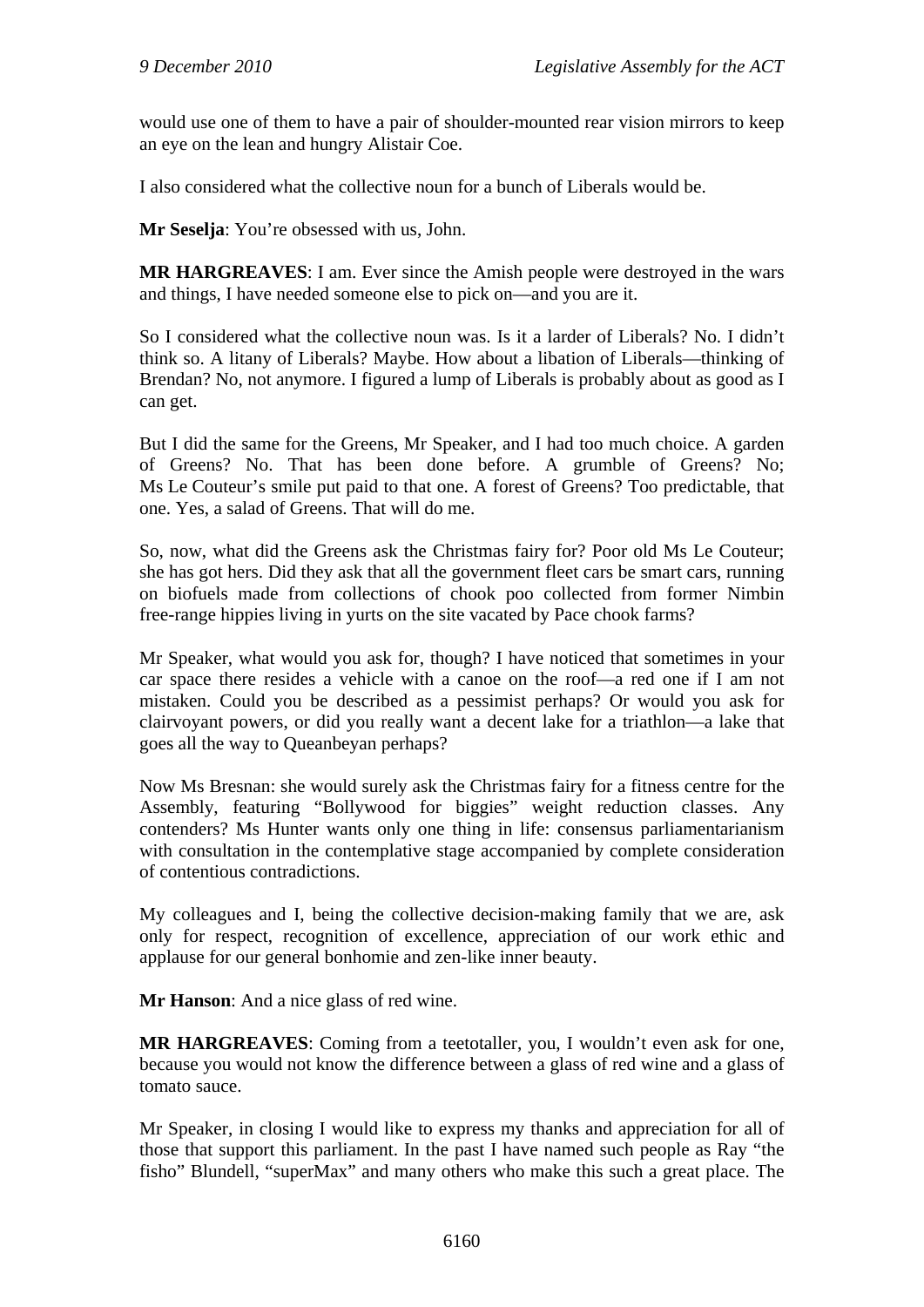attendants, though, are special people and should be recognised. Peter Litchfield, after 16 years of service, has his last sitting day here today. He has been here longer than any of us. Peter, thanks for your service, and to your family our condolences for now having you home so much.

To Hansard; Committee Office; Corporate Services; Chamber Support; tricky Ricky, the Assembly's Bob the builder; the Library: thanks for the time you spent over 2010 making sure we do the things that we are elected for. Without you, we could not do it.

To my colleagues and their staff: thanks for the time we have spent together. To those opposite: thanks for the entertainment. Remember, and I say this seriously, that politics can kill, so don't let it happen to you. To our colleagues on the crossbench: thanks for changing the world. It must be destiny.

Finally, to my staff, Jim Mallett and Ian McNeil, and for a while last year Kim Fischer: I owe my sanity to you. Our office may be the den of the grumpy old men, but much laughter comes out of that office. And a merry Christmas to you all.

## **Valedictory**

**MR COE** (Ginninderra) (5.53): Standing up in the adjournment debate is not unfamiliar to me and, whilst there are a lot of people in Canberra to acknowledge, I do not think even I could actually get to the bottom of the list, but I might give it a fair crack later on.

I will take this opportunity to speak very broadly from a philosophical point of view rather than in support of one of the community groups around town. But as another year comes to an end it is fitting to reflect on what has happened and what awaits us in the year ahead.

Is Canberra a better place to live now than it was a year ago? That is the question that the government must strive to answer positively. That is the question that we as members must keep at the forefront when we make decisions about how we will influence the direction of the territory.

On many occasions and again today I will reiterate the concerns that I have about this Assembly and the government overreaching into the lives of Canberrans. I am confident about the ability of people everywhere to make wise decisions when it comes to their family, their money, their welfare, their community and their other circumstances. I have confidence in Canberrans' ability to best choose the direction they want for their lives.

However, the world view of those opposite and on the crossbench is one that is in contrast to that view. The leftist ideology suggests that people are not necessarily capable of making these decisions and that institutions such as governments and parliaments know best. I strongly disagree with this notion, and the long list of near or actual failures of this place is evidence of that.

I believe that we do over-legislate and we create expectations that governments will solve problems. This expectation is strengthened by the high and increasing levels of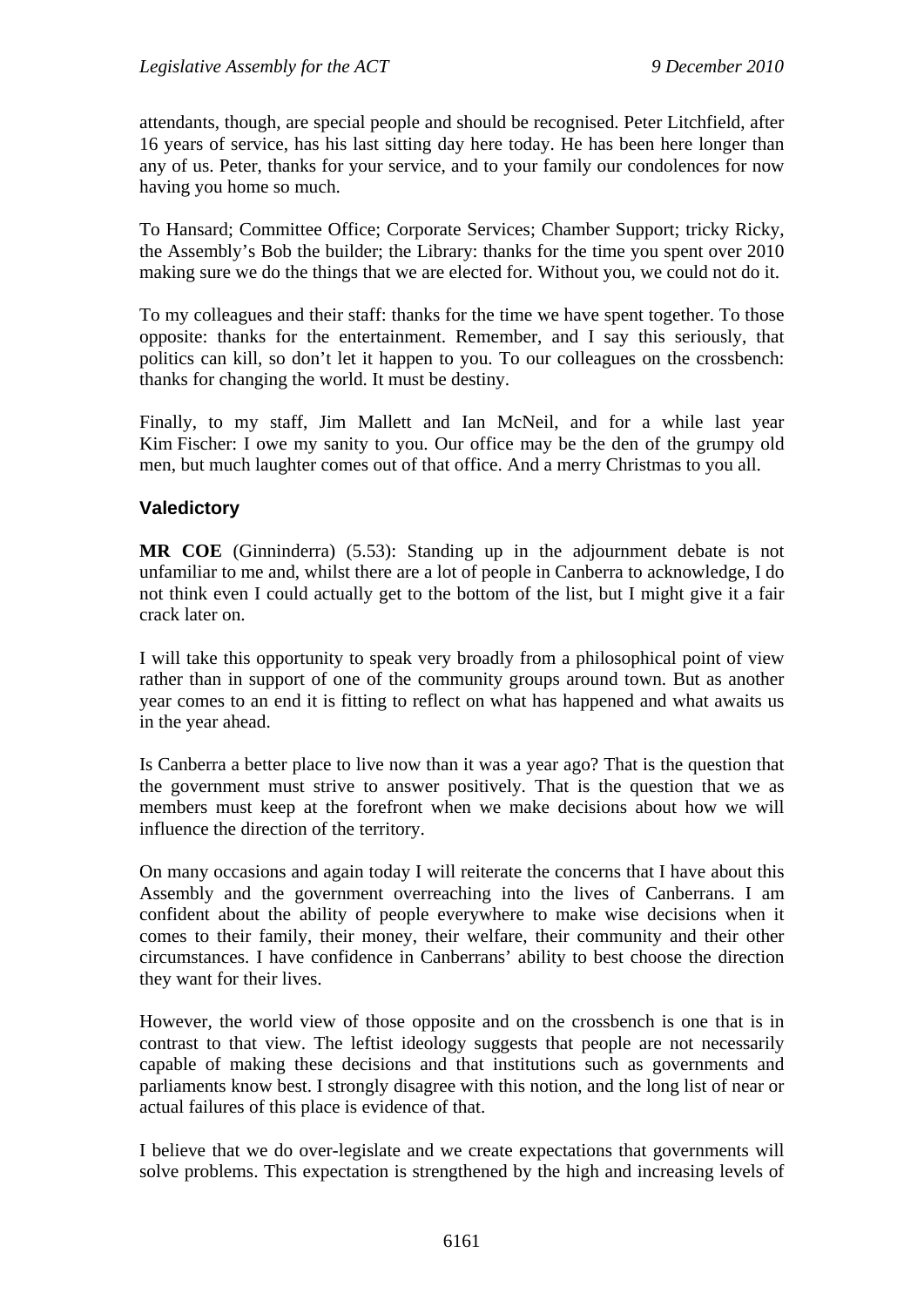taxes, fees and charges that we pay to live in the city. When taxpayers pay the huge sums they do, it is not unreasonable for them to think they will get something in return, that they will get value for money. Instead, Canberrans pay high taxes and get very little in return.

Have our lives improved since last year? Have our lives improved since the government was elected? Have our lives improved since self-government in 1989? We have to look above the trivia and look at the actuality. I am concerned for many Canberrans that this great city is indeed getting worse.

We have a great opportunity in the remaining 20 months or so of this Assembly to return choice, tax dollars and ownership back to the community, and I do hope that it can be achieved.

There are a lot of people to thank for making this place operate and I would like to thank all those here at the Assembly, in Hansard, Chamber Support, the Library, the Committee Office, Corporate Services, the Clerk's office, Strategy and Parliamentary Education, and special thanks to Peter Litchfield for his tremendous service to this place.

I would like to thank my senior adviser, Kate Davis, for her judgement, for her sense of reasoning, her knowledge of what is going on around town, her loyalty and her commitment to the cause. She really is an invaluable asset both to me and to the opposition, and indirectly to everyone in Canberra.

I would also like to put on the record my thanks to Sandy Tanner, who finished up in the first half of this year and whom I have thanked in this place previously. I also send my thanks to Duncan McDonald and Candice Burch for their ongoing great work and dedication to Liberalism. I also thank those that have undertaken research and work experience in my office over the last 12 months, of which there are quite a few.

I would like to put on the record my thanks to those in the leader's office whom I deal with multiple times every day, including Maria Violi, Keith Old, Tio Faulkner, Adam Duke, Ian Hagen, Steve Doyle and Nick Chapman.

I thank my colleagues Steve and Brendan in Brindabella, Jeremy and Zed in Molonglo and my colleague in Ginninderra, who is a pleasure to work with, Vicki Dunne. I would like to give thanks to the management committee of the Liberal Party, of which I have been a member for 10 years: to the President, Tio Faulkner, and to the outgoing President, Winifred Rosser OAM; to the Vice President, Henry Pike; to the Finance Director, Peter Collins, and his predecessor, Robert Gunning; to the Treasurer, Jimmy Kiploks; and to the Policy Convenor, John Cziesla. I would also like to commend the Young Liberal President, Duncan McDonald; the northern branch chair, the branch of which I am a member, Brian Medway; and the Director, Sandy Tanner.

I wish you all a merry Christmas, and hope we can all reflect on the significance of the reason for the holiday. I wish that everyone can come back in 2011 more refreshed and ready to do the people of Canberra justice in this place.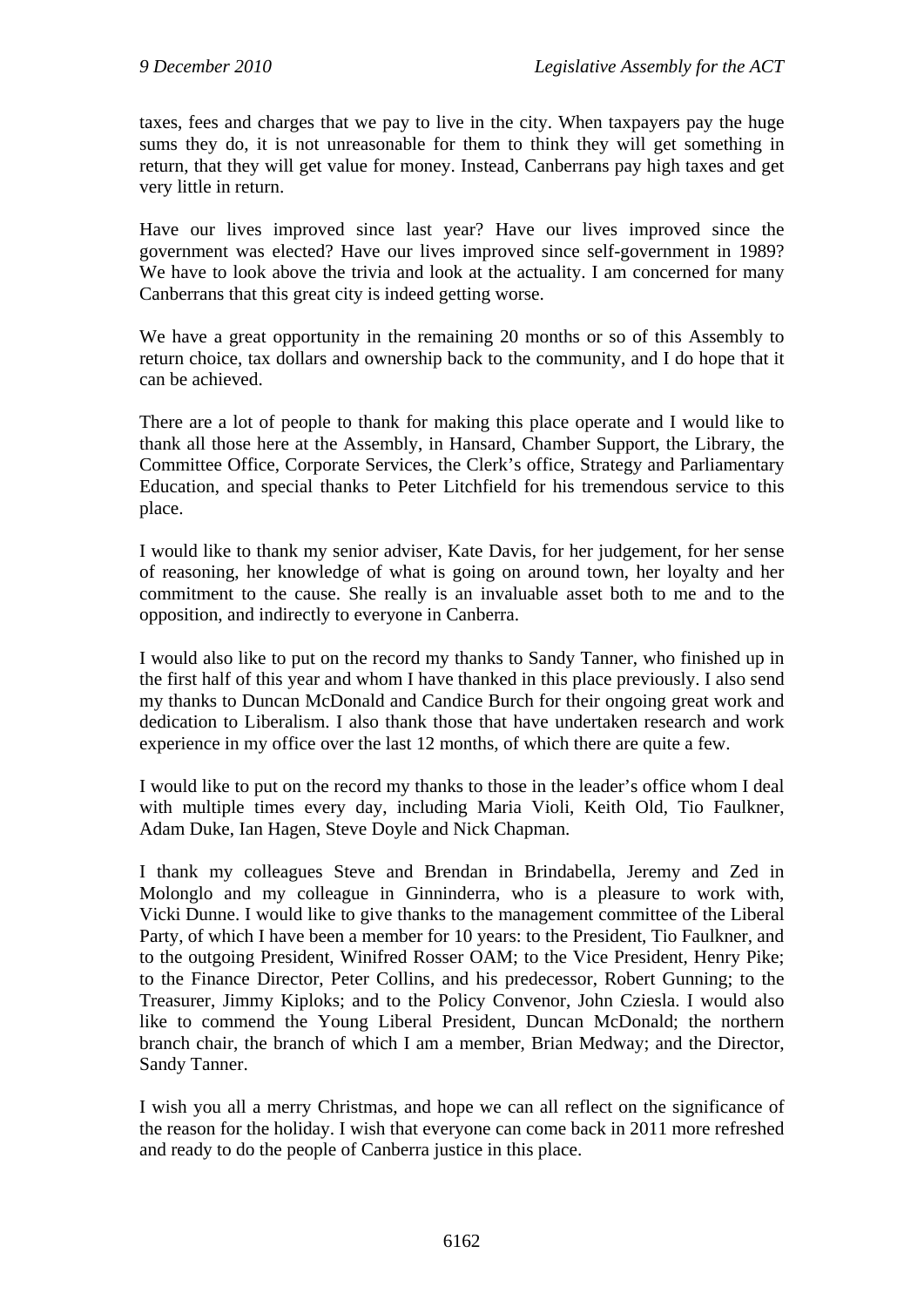# **Valedictory**

**MS BURCH** (Brindabella—Minister for Disability, Housing and Community Services, Minister for Children and Young People, Minister for Ageing, Minister for Multicultural Affairs and Minister for Women) (5.58): It is a time of year for thanking people. I will start by thanking the Chief Executive of DHCS, Martin Hehir, and his predecessor, Sandra Lambert, the executive team and, indeed, each and every staff member of DHCS, who, each and every day, get up in the morning and help and work with our community to make sure that Canberra is the great city and community that it is. I would also like to thank the CEO and staff members of our valued community sector partners. They, too, work each and every day to make Canberra the great city that it is.

I would like to thank the Assembly staff. Many have been named. I particularly mention Peter Litchfield, who is finishing here. He has certainly been here longer than me. I wish him and his family well. To all members and their families, I hope they have a safe and happy Christmas. It is good that at the end of the year we can share the collective love in the room, after some battles that occur in this place.

To my Labor colleagues, a big thankyou for the year. I have to say it has been a privilege to be a part of this Labor team. I would also like to thank the good folk of Brindabella, and I will give them an assurance that I will do all I can to be a valued local member for them.

I would like to mention my staff and give them a big thanks for the year that I have had. It has been a big year, a challenging year. Thankyou to Joel Lyneham, Victor Violante, Chris Steel, Neil Finch, Amy Oram, Katherine Leigh, Erin Bennet and Nicole Isaacson, who left earlier in the year to concentrate on being a mum. A big thankyou to all of you.

Finally, I thank my family—Cam, Kain, Tom and Lloyd—who have the privilege of debriefing me on a nightly basis. They will be very pleased that I can go home over the next eight weeks with some level of sanity. To all of you and to your families, do indeed have a safe and happy Christmas.

## **Valedictory**

**MS BRESNAN** (Brindabella) (6.00): First I would like to thank my fellow Greens MLA colleagues, Meredith, Shane and Caroline. We really do work as a team, and there is a team effort not just across the MLAs but across our offices. So I thank not just Meredith, Shane and Caroline but everyone in the Greens offices. I will particularly note my staff—Kate Taylor, Patrick Moody and Bianca Elmir. We may be losing Bianca next year, as she continues her quest for Olympic glory in boxing. She has won about three fights in the last few months, so she is going very well. If that does happen, obviously it will be later next year. So I particularly thank Bianca. She is a very committed person and I wish her all luck with her quest to make the Olympic team.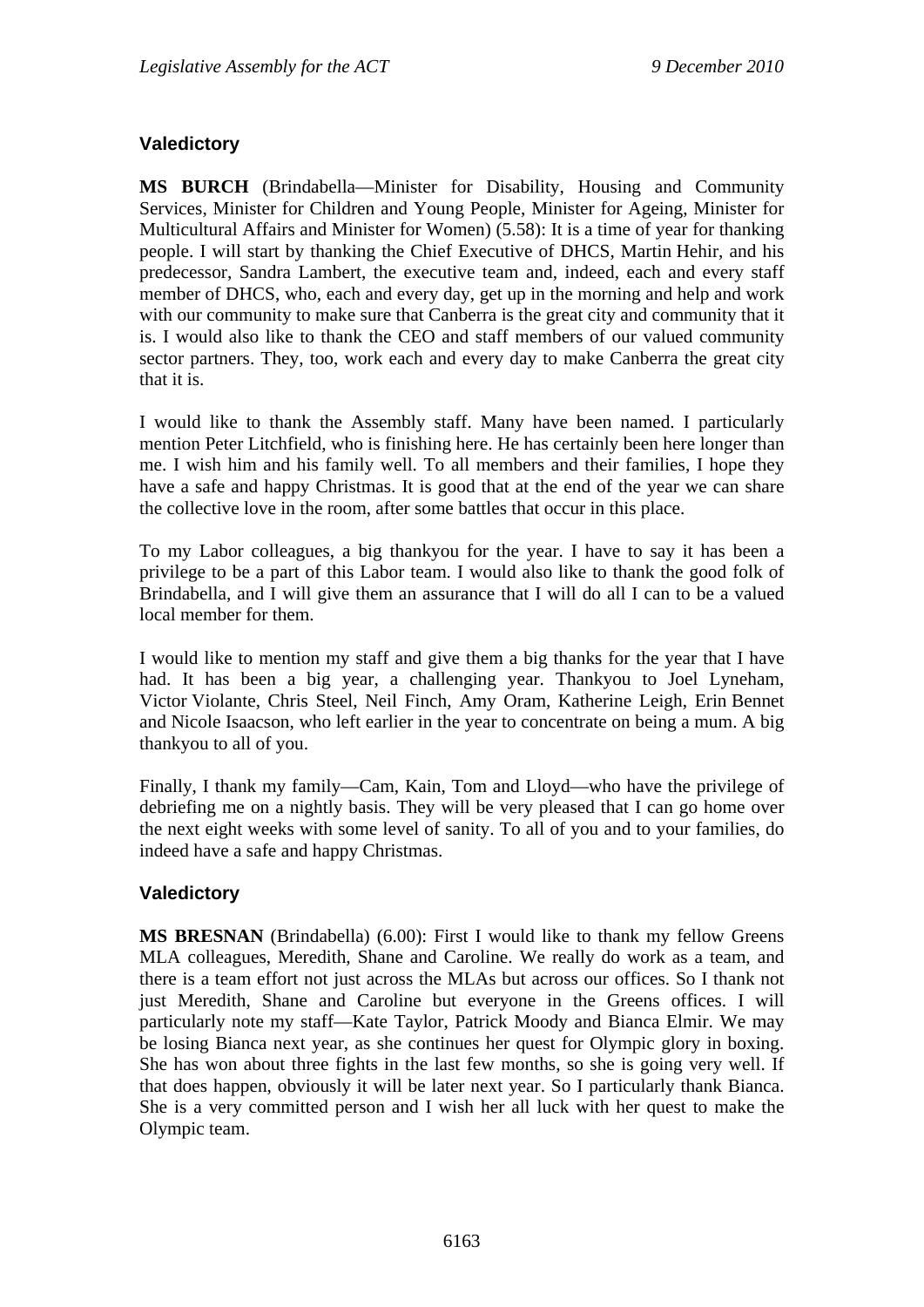I, too, would also like to note the wonderful staff here at the Assembly, and that includes everybody. I think we are very lucky to have such wonderful staff who are always very helpful and provide assistance when you need it on any sort of matter, whether it is HR, ordering stationery or anything like that. They really do keep the place running, so thankyou to everybody. I would like particularly to note Sandra Lilburn, the secretary of the education, training and youth affairs committee, which I chair. She does a wonderful job and is always there to help. Her assistance is much appreciated.

I would also like to mention the attendants. Like Mr Seselja, I do enjoy my chats about rugby league with them. I have been able to achieve somewhat good bragging rights this year, with Queensland winning five series in a row, in a 3-0 whitewash. I will use the word "whitewash" for this year. I cannot say the same for my Brisbane Broncos, but I think I have pretty good bragging rights with the Queensland Maroons. We will see what happens next year. It could be a Maroons-Broncos double; you never know.

Like everybody else, I extend to all members here and their families best wishes for the festive season and the new year. We will all be back next year doing the same thing, but I am sure we are all looking forward to a break as well. So best wishes to everybody.

## **Valedictory**

**MR DOSZPOT** (Brindabella) (6.02): First of all I would like to thank Mr Hargreaves for exposing me as a right-wing member of the Labor Party. I now understand why Mr Barr and I get along so well.

Mr Speaker, it seems that the second year of the Seventh Assembly has almost come to an end already. It seems like only yesterday that we were giving our first valedictory speeches, or second, as the case may have been. It has been an interesting year, once again. First of all, I would like to thank my colleagues in the Liberal Party—Zed Seselja for his leadership, and all our MLA colleagues for the friendships that have developed over the past two years and the unity of purpose that drives us to keep this government accountable, and ultimately towards taking government in 2012.

Our work would not be possible without the support of many individuals. My thanks, first and foremost, to my family—my wife, Maureen, and children, Adam and Amy, and their families, for their constant support.

I thank my senior adviser, Merlin Kong, for his humour and advice—mainly his advice, though, I think—and also Jessica Hynson, a new member of our staff. I would also like to thank Kate Davis, who was such a great help to me in the first 16 months. My thanks also to Steve Doyle, Tio Faulkner, Ian Hagen, Adam Duke, Nick Chapman, Keith Old and Maria Violi for their assistance and hard work. Thanks also to all of my MLA colleagues' staff, who have worked so hard together and provided support to all of us throughout the year, and in such a united effort.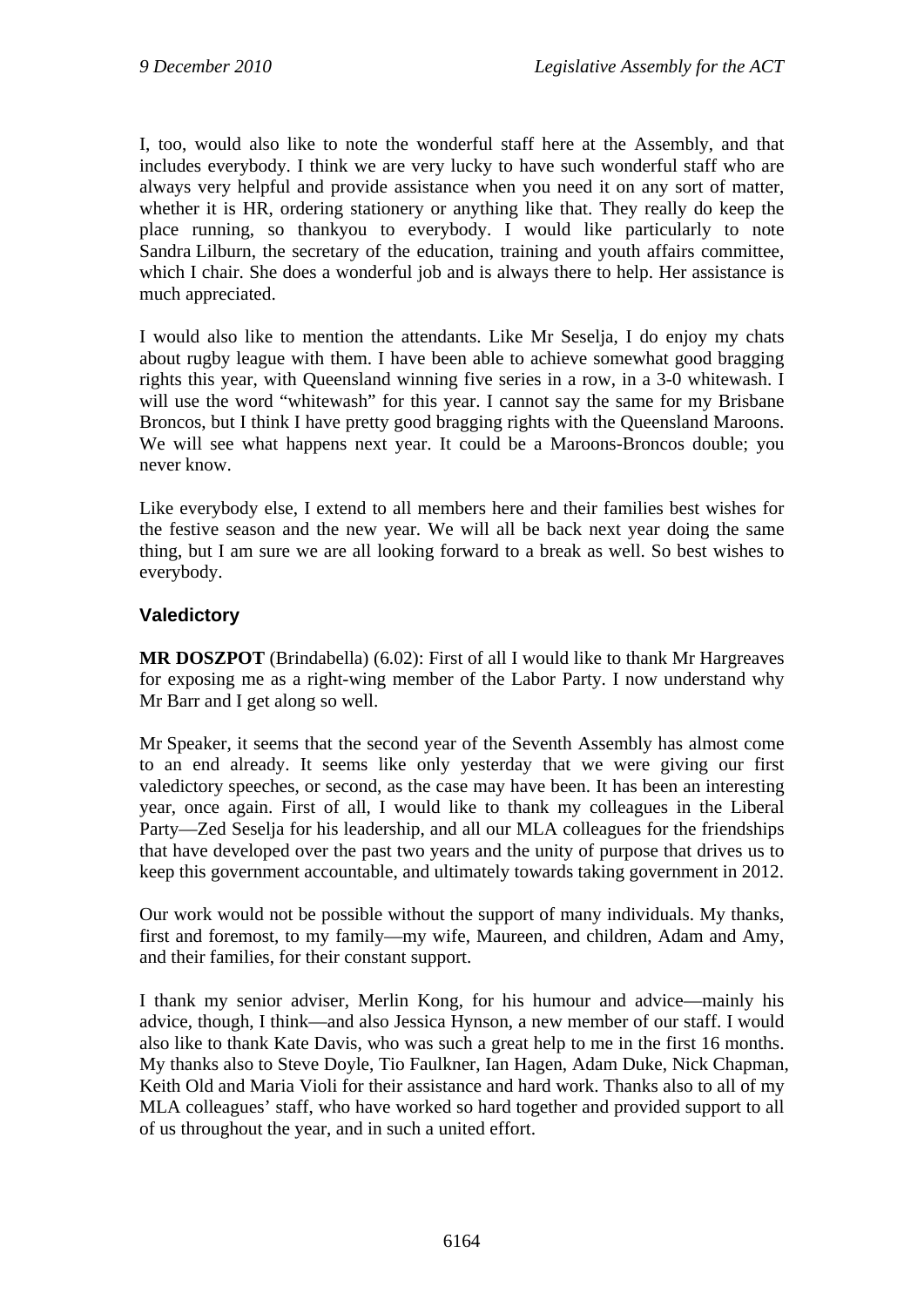My thanks to all the Assembly staff—Max and Janice, and their team—for their advice and support. I thank the many wonderful staff of the Assembly, Dr Sandra Lilburn, and, in particular, my committee secretary, Grace Concannon. Indeed, I thank my colleagues on the health committee, Amanda Bresnan and Mary Porter, for their contributions. It has been a pleasure to work with them. The committee has contributed some significant work this year.

Thanks also to the attendants for their support, and also for the many forms of tipping, some of which even relate to sports, I understand. While we are talking about the attendants, Peter Litchfield, I also pay tribute to you for your hard work over the last 16 years. I am going to miss you, mate. I am not quite sure who is going to be able to get all of those business cards that I need all the time. Hopefully, you will pass that on to whoever takes over from you. It has been a pleasure working with you, Peter.

Like all of my colleagues, I have enjoyed the opportunity to work with increasingly more constituents within the Brindabella electorate—with Tuggeranong residents, the Tuggeranong Community Council, the growing number of Neighbourhood Watch groups, like Calwell, Theodore, Richardson, Bonython, Chifley, Curtin and Farrer, just to name a few. I particularly enjoyed getting even more involved in the issues affecting my portfolio areas and the people of Brindabella. It is indeed appropriate to reflect at this time on the privilege we enjoy in being able to represent our Canberra community in this place, and the responsibilities that come with that representation.

I have once again enjoyed the interaction with the many groups involved in my portfolio areas, the many areas of disability, education, sport and multicultural affairs. I have met with a vast cross-section of people from all of these areas and continue to be amazed by their commitment and dedication. The more I have become involved with the disability sector and started to understand the huge unmet needs, the more I have come to admire the incredible courage and determination of the many individuals and their families who are trying to cope with various forms of disability. I would like to dedicate next year's efforts to further highlighting and assisting the circumstances of the many children and adults with special needs in our community.

I think it is also high time that we recognised the courage, love, dedication and sheer hard work of their families and carers, for their work that never ends. I would ask that, as we prepare for this Christmas period and our various vacations, we spare a thought for the many thousands in our community who have no such luxury to look forward to.

In closing, I would like to extend my best wishes to our colleagues in the Labor Party—Mr Stanhope, Ms Gallagher, Mr Corbell, Mr Barr, Ms Burch, Mr Hargreaves and Ms Porter—and also to the Greens—Mr Rattenbury, also in his capacity as Mr Speaker, Ms Hunter, Ms Bresnan and Ms Le Couteur—for a happy and safe Christmas with your families, and may we all look forward to a great 2011.

## **Valedictory**

**MS PORTER** (Ginninderra) (6.07): At the end of the year, at Christmas time, it is a good time to reflect on the positive aspects of this place. It is a privilege being a representative for the people of the Capital Territory. There are many positive aspects,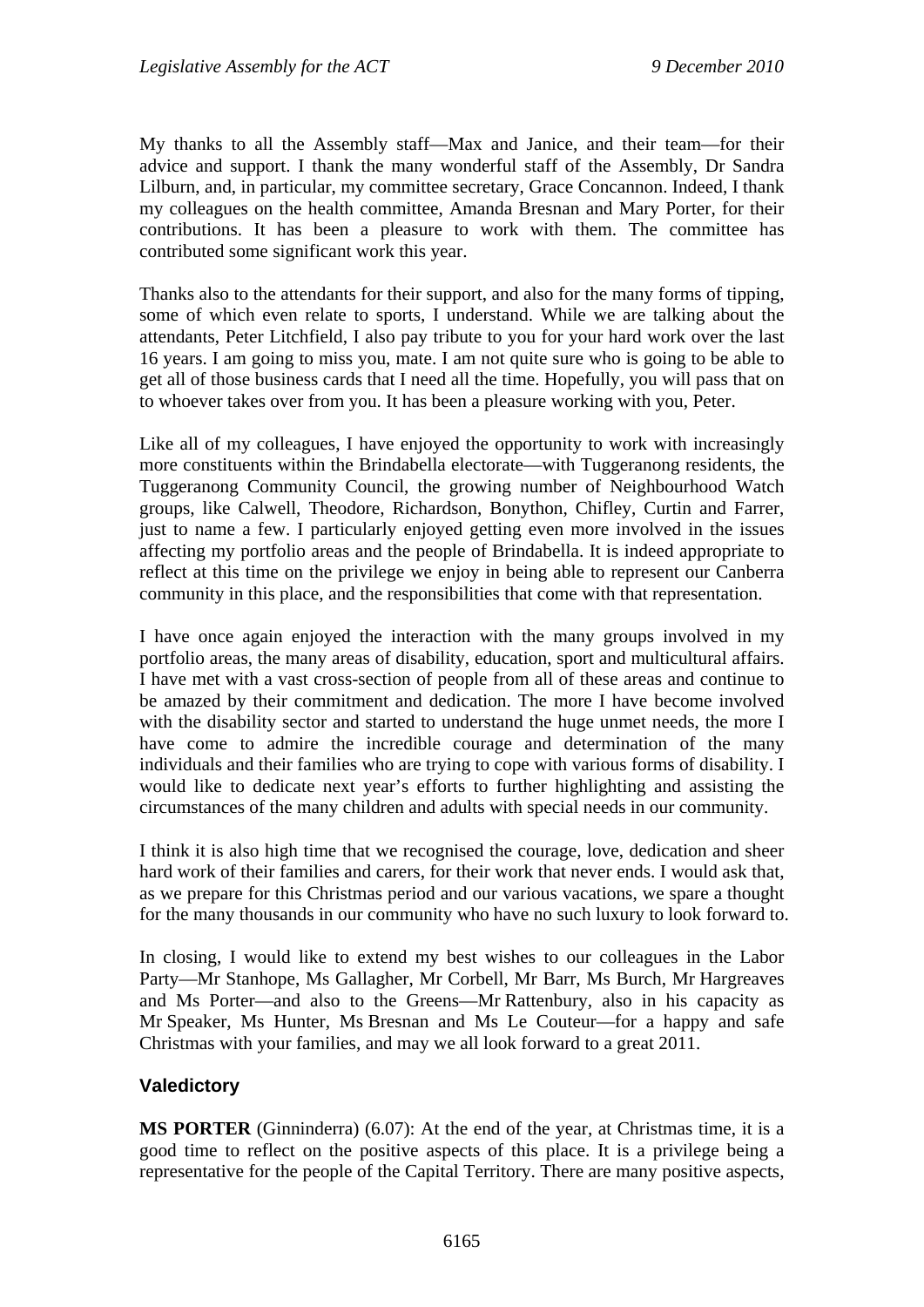and I would like to recognise and thank all my constituents who continue to have faith in me in attending to their concerns. I also recognise all my colleagues on this side of the chamber who consistently provide advice, support and friendship to me in my role here.

I would particularly like to thank Mr Hargreaves, who does keep me sane, being right next door to me on the premier etage. That is the first floor, for anyone that does not understand French. Of course, I would like to thank each member of my staff— Andrew, Murimi, Jack and Muriel—and Frank, who earlier this year went on to a position in Indigenous Affairs. I have got a great team. I also have a great team of volunteers, who help advertise my weekly mobile offices so people know where to find me, and also help get my Porter report out. Thank you to all of them.

I thank the Committee Office in this place and particularly Sandra Lilburn and Nicola Kosseck, who is the secretary of my committee. I thank members of my committee and all the different members that sit with me on the various committees that I sit on, and the secretaries of each of those.

I thank the education office, the Corporate Services facilities manager, and IT, Hansard and the library. I thank Max for his guidance and support this year in my role as Deputy Speaker and I thank all the other clerks. And to the attendants: a big thankyou to Peter. I did not realise that you were going. Thank you very much, Peter, for everything you do. But I thank all the attendants who I think make our life really terrific in this place and look after us so well.

Mr Speaker, thank you very much. I am sure you are very pleased that it is Christmas and that you are having a break from that position. I would like to thank members of the crossbench for their support too, and for everything that they have been doing with us during this year. Thanks go to my colleagues over the way there. Thanks for everything you have been doing, particularly when you let goodwill prevail over politicking. I think that is when we can really work together.

Obviously, I would like to thank my family—and particularly my husband, Ian De Landelles—for their support. Most of my family is not here but interstate, but certainly I know that I have their support. I would like to thank each and every one of them for the support that they give me. So happy Christmas and a happy new year to everybody.

## **Valedictory**

**MRS DUNNE** (Ginninderra) (6.10): I would like to extend my seasons greetings for a happy and holy Christmas to all the members here and to their families, and to all the staff and their families, and to thank them most heartily for the year that we are putting behind us.

There are lots of battles in this place and there are undoubtedly differences, but I think that we should always keep in mind—it is the thing that I like to keep in mind—that it is not personal. It is not about personal animosity. Policy differences are policy differences. I think that it is at times like this that we actually realise that the goodwill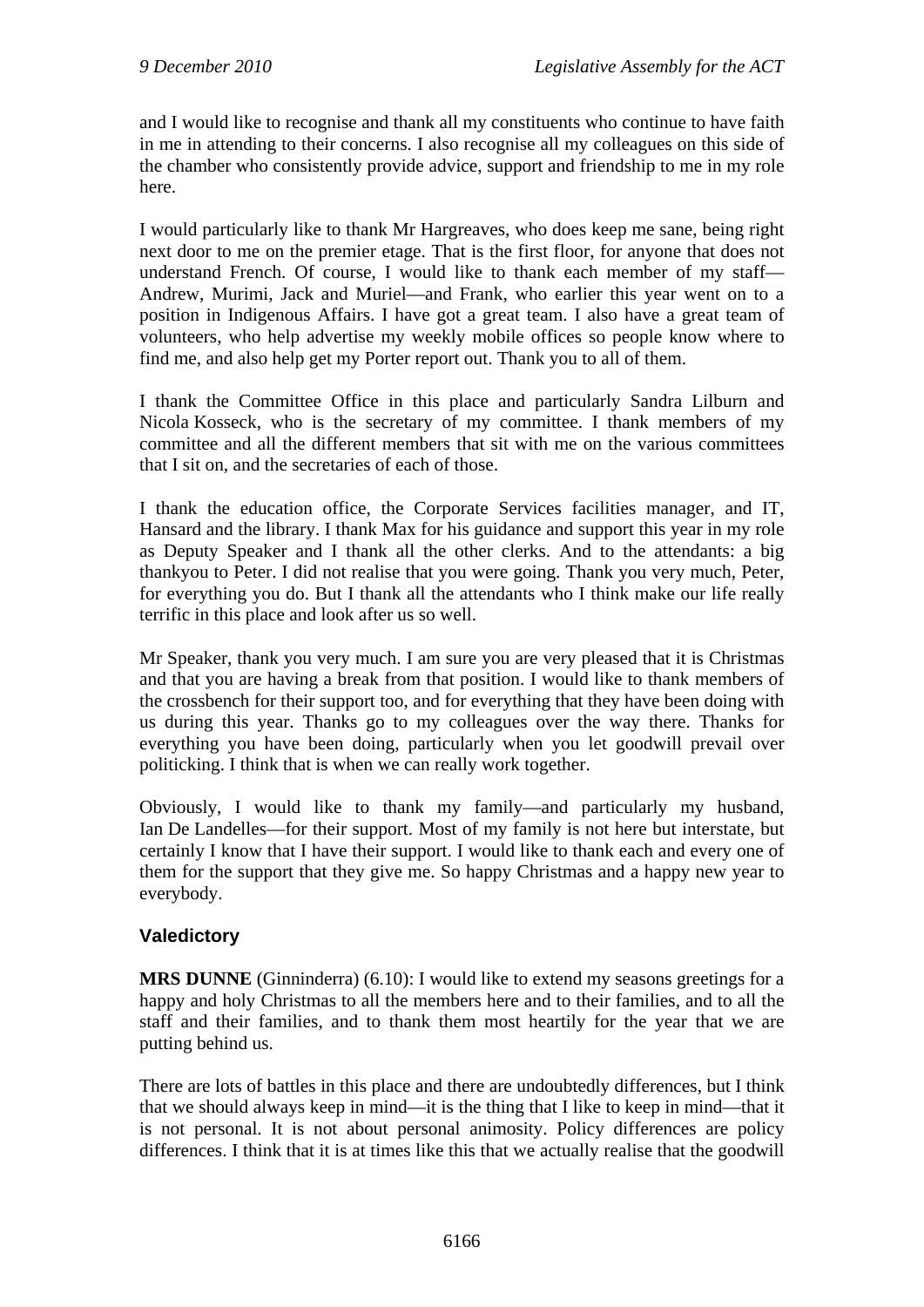we share is more important than most other things. I would like to thank my colleagues—Zed, Brendan, Jeremy, Alistair and Doszy—

*Members interjecting—* 

**MRS DUNNE**: Actually, it is interesting because when I write notes I always write, "Zed, Jeremy and Doszy". I am sorry, Doszy.

**Mr Seselja**: Likewise with Pratty. Pratty was not Steve!

**MRS DUNNE**: Likewise with Pratty. I would like to thank my colleagues for an extraordinary year—and great friendship and great camaraderie. I want to pay particular testament to my personal staff—the wonderful and fantastic Clinton. Belinda is new but is an adornment to our staff. The staff from the leader's office that I have an interaction with every day are of enormous assistance to me—Steve, Ian, Tio, Adam, Keith, Nick and Maria Violi. They are just a great asset.

I want to put it on the record that I think we need somebody else to run the Liberal Party tipping competition next year because Keith keeps winning it. I thank Keith for running the tipping competition, but we might have to call in the stewards next year if he wins again.

I would also like to thank the Assembly staff—from Brian, my committee chairman, to Max and Janice, Pattie, Celeste, Anne and Olga in Chamber Support—and also Peter Bain and Stephen Argument who are advisers to the scrutiny of bills committee, without whom we could not do our work.

To Rod and all the attendants, to Ray, who fixes my telly on a regular basis, but particularly to Peter Litchfield. Peter, you have been here longer than me, which is saying a great deal, actually. I want you to make sure, Peter, that before you go you pass on to the attendant who comes after you the secret of just how much vodka I like in my water!

I would like to say thank you to the staff and the supporters of the Liberal Party—the outgoing president, Winnifred Rosser, and the incoming president, Tio Faulkner; Brian Medway, my branch president, and Sandy and all the staff of the division. To Olivia, Lyle, Tom, Julia, Bella and Conor I want to say thank you. And Jezz wins his money again.

I was thinking about what Christmas gifts we should give to people this year, but Mr Hargreaves ruined it. I had a little list and I had a calculator for him so he could do numbers for his new faction. But he told me on the way down that he was very good at arithmetic and did not need any help with that sort of thing, so that blew it out of the water.

I am going to spend a lot of time walking the dog over the holidays. I think that we should all go out—I am glad Ms Le Couteur is not here because she does not approve of dogs—and get a companion animal. Mr Seselja has been reduced from time to time to borrowing one of my companion animals when he needs one. Before they are banned outright, I think we should all go and get a puppy. We should walk them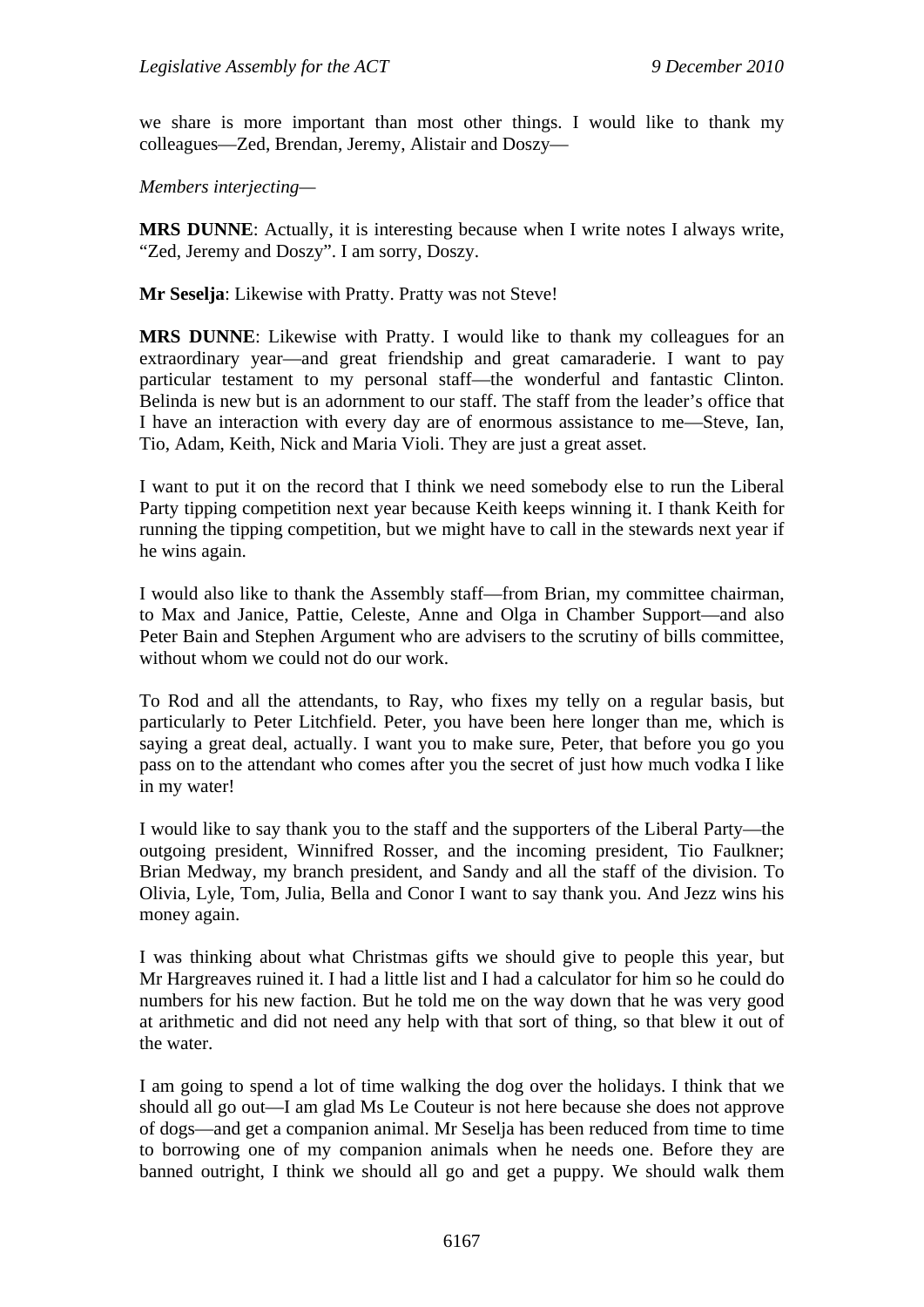regularly because it is good for us and it is good for our outlook on life. I compliment the Chief Minister on the Diddams Close dog enclosure for that purpose. I do not know that he goes down and walks—do you have a dog to walk?

**Mr Stanhope**: I don't have a dog.

**MRS DUNNE**: You need a dog to walk as well. Everyone should get a puppy. I know that even a puppy would be safe with Ms Le Couteur. Although she said we should eat the dog, it would be safe with Ms Le Couteur because of her vegetarian proclivities. Mr Speaker and everyone here, I wish you a very happy Christmas, and I look forward to our return in 2011.

# **Valedictory**

**MR BARR** (Molonglo—Minister for Education and Training, Minister for Planning, Minister for Tourism, Sport and Recreation and Minister for Gaming and Racing) (6.15): 2010 has indeed been an extraordinary year in local politics. I would like to take this opportunity to thank all members in this place for their heartfelt contributions to public debate in this city. Although we disagree on most things, what I think we all bring to this place is a great passion for public service and a passion for this city.

We all have very different views about how the city should develop and where it should be heading in its second century. What I think we can be assured about and the people of Canberra can be assured about is that all 17 people in this place work hard and deliver great things for this community. In a social climate where politicians are not particularly highly regarded, I look around this chamber and, regardless of the political affiliation, see people who I think work very hard for their local communities. It is appropriate on an occasion like this to acknowledge that.

Politics is a difficult game. I am reminded tonight of a quote or two from some friends of mine within the Labor Party who observe that in politics friends can come and go but enemies accumulate. I think that perhaps adequately describes political life. You cannot always please everyone, Mr Speaker. I have certainly found in some issues that I sought to raise this year that there are a diversity of views.

I was contemplating what I might do over the summer. One of the things that I will be doing, Mr Speaker, is spending a great deal of time in the wonderful suburb of Dickson, enjoying all that the vibrant and diverse suburb of Dickson has to offer, and particularly hoping that in future more people will be able to share in the experience that is living in the inner north of Canberra.

Can I thank my staff, Mr Speaker, who work incredibly hard. Without their support, I could not possibly do this job. On a sad note, Lorna Clarke from my office is leaving us and moving on to bigger and better things up in the federal parliament. I thank Lorna for all of her work. She has been terrific to work with. She often comments that she feels that, with all of this new technology, she was born in the wrong century and she would prefer a simpler time when everyone was not contactable with BlackBerries and there weren't emails flying back and forth.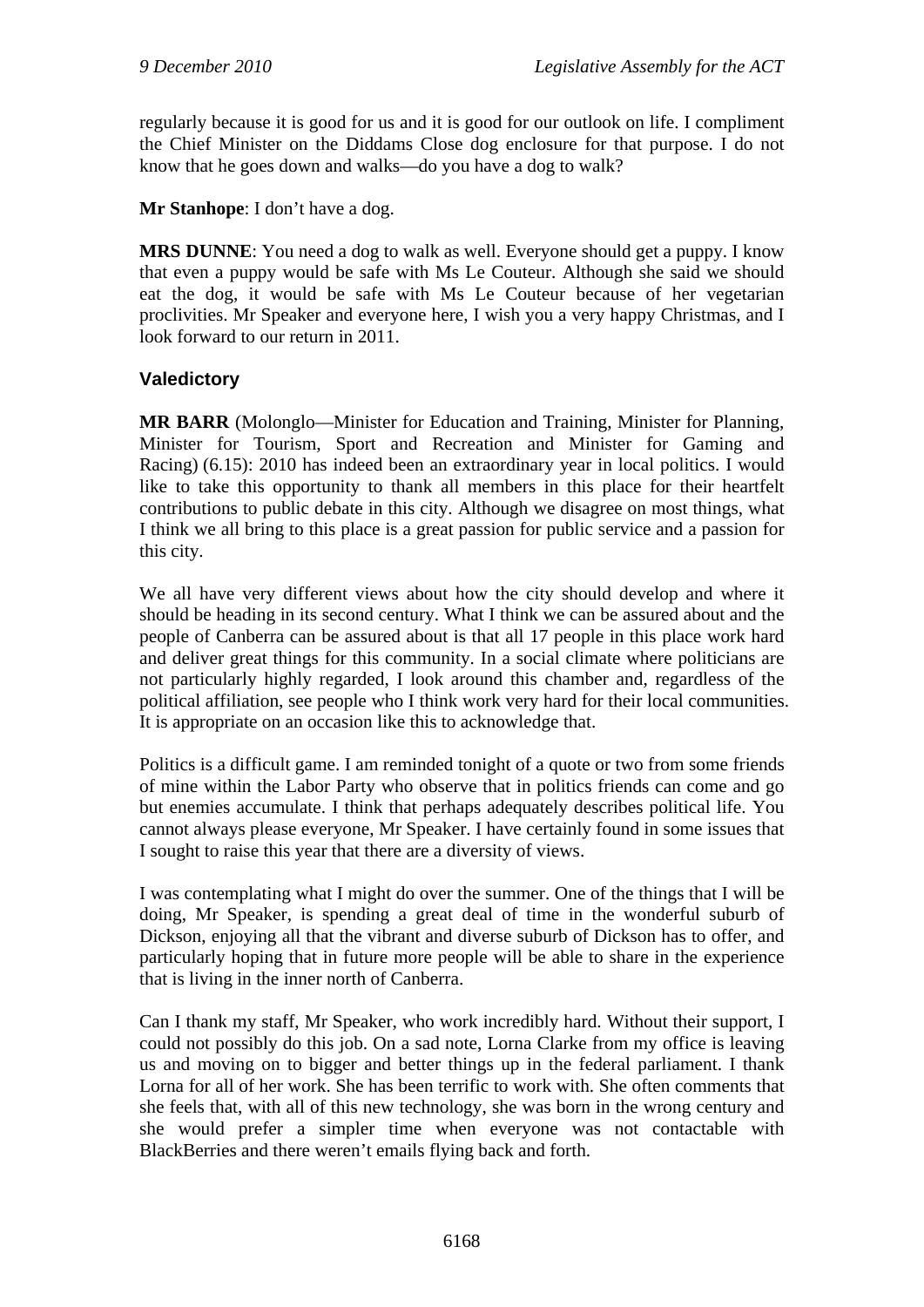Lorna, if you find the pace of technology in this place interesting, I wish you all the best in the challenges of federal parliament, which certainly is a seven-day-a-week affair. Thank you very much for your contribution to my office. I know Lorna has worked extensively with other members' offices. It has certainly been great fun. I also thank all staff who work in this place for the contributions they make to our democracy. It is a terrific thing.

Peter, all the best in your retirement. I certainly will miss you around this place. I hope that you will be able to pop in and see us from time to time. Just in closing, can I wish everyone a safe and happy festive season. I look forward to seeing you all refreshed in the new year.

## **Valedictory**

**MR HANSON** (Molonglo) (6.19): Mr Speaker, I want to take this opportunity to talk about emergency departments—I am kidding. Merry Christmas to everybody. I share all the sentiments that have been made here tonight. Obviously, to the constituents of Molonglo—seven of us here work hard to represent you—to my fellow MLAs, to those opposite and those on the crossbench: I wish you a merry Christmas.

My best wishes go to my fellow Liberal members. It has been said tonight that political parties go through ups and downs. I am very lucky to have joined a party that is in the ascendancy, and not only am I lucky to be in a party with some very competent and professional people; in the two years that I have been here in the Assembly I have also been very lucky to make some very strong friendships with the members that we have here, and that is a good thing, that I could work with people who have also become very close friends.

I thank my staff: Emma Watts, who left to get married; Brett Chant, who has left to go to Queensland; Jessica Hynson, who has been with us a few months now; and Brigitte, who is in my office but not here. An office for an opposition member is a small thing. I have essentially only 1½ staff, but I am very lucky to have those staff, particularly Brigitte, who is my principal adviser. Unfortunately, she is a Kiwi, which means I have a sort of Kiwi adviser all day and then a Kiwi wife at home. But, apart from that, she is doing a splendid job. I would also like to thank the staff in Zed's office, who work so well for the team: Steve, Ian, Adam, Keith, Tio, Maria and Nick. They do a fantastic job.

Obviously, while we enjoy a break there are many from the public service who will be working hard and I would particularly like to pay note to the officers in the AFP who will be out there keeping our streets safe; to the corrections officers who will be working hard at the Alexander Maconochie Centre and elsewhere; to our health professionals, in both the private and the public sector, who will be working hard. I do acknowledge the pressure on our emergency departments and across our hospital system. There are a lot of very hardworking professionals in our health system who are doing a terrific job and I really do commend them on the hard work that they are doing.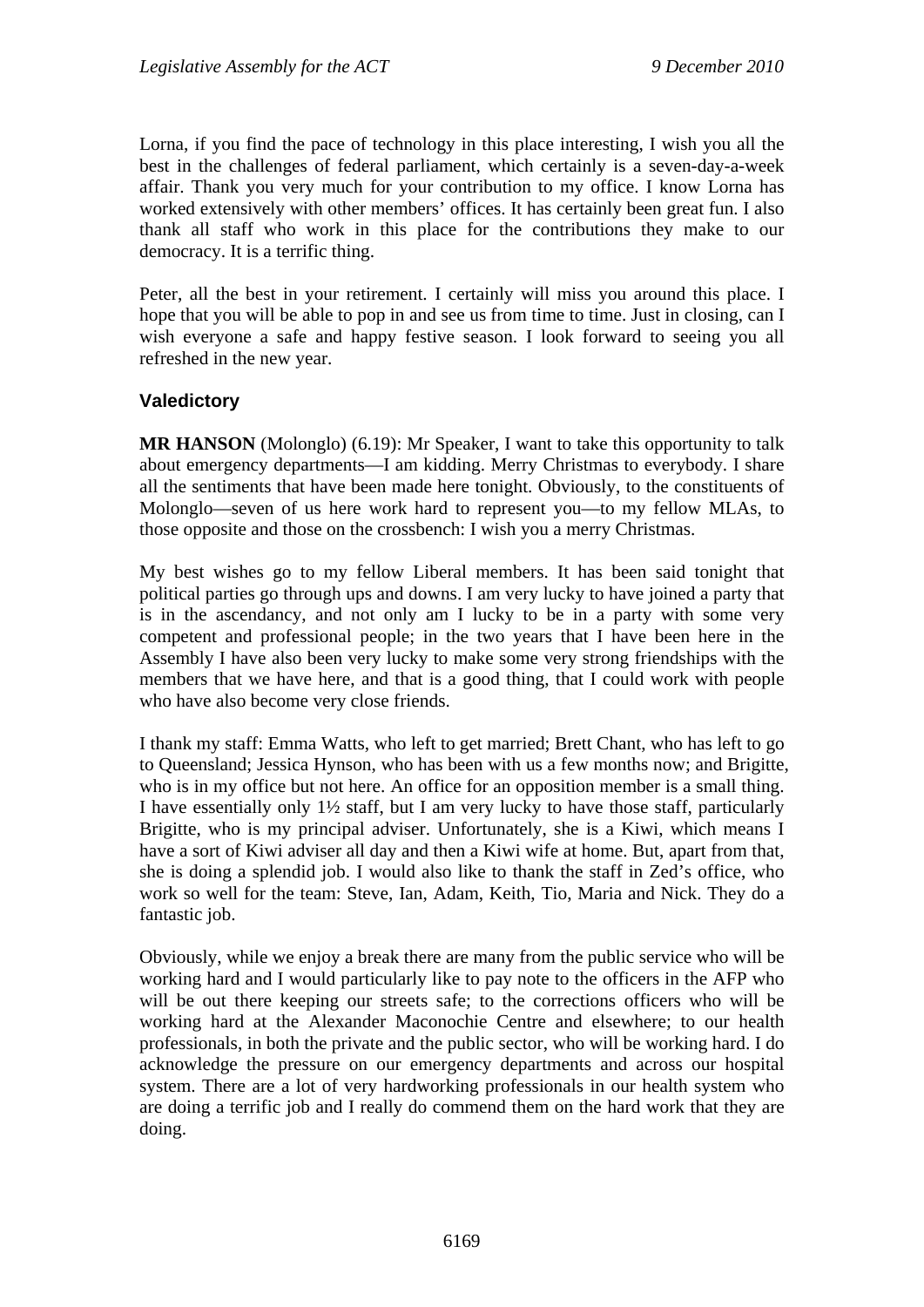Our Assembly staff, as has been mentioned, do a fantastic job. I commend Max and Janice for stepping up and for doing the job that you have done this year. It has been a well-done task. I thank all the staff in the Assembly who have been supporting us, particularly Peter, who is leaving—I was unaware of that, but good on you, Peter and I make note of Sandra Lilburn who is the secretary for the committee that I sit on.

I give thanks to my family, to Fleur, to Robbie and to Will. We obviously all miss our families when we are either in this place or attending the many functions that we go to, and our families are of great support to us—not just mine but those of all of you. So have a great Christmas, stay safe and I look forward to seeing you all in the new year.

# **Valedictory**

**MS LE COUTEUR** (Molonglo) (6.23): I would like to start off by thanking all my fellow MLAs—in particular my fellow Green MLAs but all of you. It is a pleasure, most of the time, to know all of you. I also thank the other people in the building: the attendants, the building managers, the clerks, Hansard and the people on the committees—in particular, soon-to-be-Dr Andrea Cullen; her thesis has been accepted, for anyone who did not know, which is very exciting.

Of course, I thank my staff and the other Greens' staff. It is coming up to the end of my second year in the Assembly and I have now got used to the concept of actually admitting, when people ask me who I am, that I am a politician. I have to say that as a job it has been getting better. I tell people how much I enjoy it and how it really is a privilege, as I think we all would appreciate. It has got to be one of the most interesting jobs in the world, I would have to say. I met a senator a while ago who said that becoming a politician was like doing a PhD because you have got to learn about so many different things quickly, and I think he is right actually.

One of the other things that I have been intrigued and thinking about—not quite on the PhD level—is the role of the media in Assembly affairs. Sometimes there seems to be so much energy that we put into the media. It made me wonder: if a member announces a policy and the media did not report it, did it actually happen? One of the things I have found very intriguing in the media this year—and possibly other years but I did not notice it as much—was that all of us have been in the media in wistful poses.

The *Chronicle*, I think, really has a speciality of wistful poses: we stare off at the distance, at something we are concerned about, and they do give a bit of gravity to the issue. But also in my less serious moments I have realised the ideal one for the thought bubble: what were we really thinking of? What I am often thinking is: "did I remember to lock the door when I left", or "will I come home and find it open and my partner will be cross with me", or more mundane things like "are we going to be re-elected in 2012" or whatever.

I must admit there are so many of these wistful poses that people have suggested you can collect an entire set. There is someone I do know who is attempting to do this. He is having a few problems, however, with Mr Doszpot. I am afraid we have not got a wistful Doszpot yet. That would be my request, Mr Doszpot, for next year. We have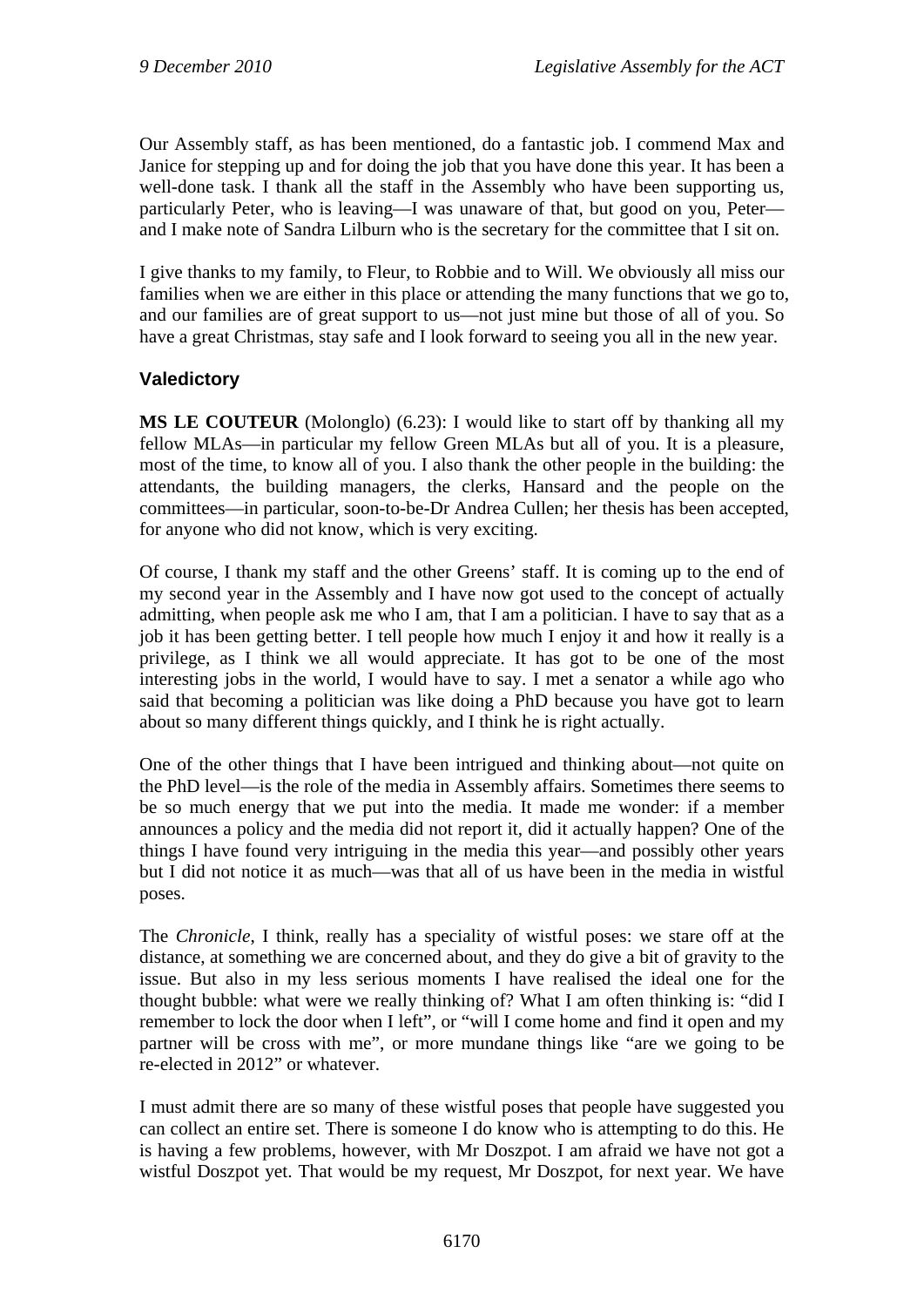got lots of Zed's, thank you, and lots of Alistair's, and a classic from Mr Hargreaves, in your camel trading outfit; we appreciate that.

There have been some good headlines that the media did not use, and I will just go through a few that I have managed to think of: "Chief Minister rescued from treetop: emergency services ask him to try and control his friskiness"; "Canberra libraries get state-of-the-art pins for noticeboard: Liberals decry massive new tacks"; "Andrew Barr rushed to emergency room: accidentally slashed finger while slashing red tape"; "Prankster releases monkeys into the Assembly chamber: nobody notices anything different for three days". That was a bit sad, that one. "Government announces the inaugural award for most ribbon cutting: Ms Porter launches the award and presents it to herself"; "Building rating assessment reveals the Legislative Assembly has four Green stars"—but, of course, we all realise it has been that way since October 2008; "Ginninderra MLAs start up an international chocolate company: Coe and Co's Cocoa Co go global"—

**Mr Seselja**: We always knew you had a soft spot for Alistair Coe.

**MS LE COUTEUR**: Absolutely. Others are: "Liberals criticise the ACT for being a nanny state: Liberals introduce a bill to ban banning"; I am waiting for it. And this is one that we are all doing: "MLAs do their bit for national recycling week: we all commit to continue the recycling of Assembly speeches".

In conclusion I would just like to say: where would we be without the media and where would we be without all of us and all of our constituents, the citizens of the ACT and the world as a whole? I just hope that we are all working towards a better place. We try. Happy Christmas and merry new year to you all.

Question resolved in the affirmative.

## **The Assembly adjourned at 6.29 pm until Tuesday, 15 February 2011, at 10 am.**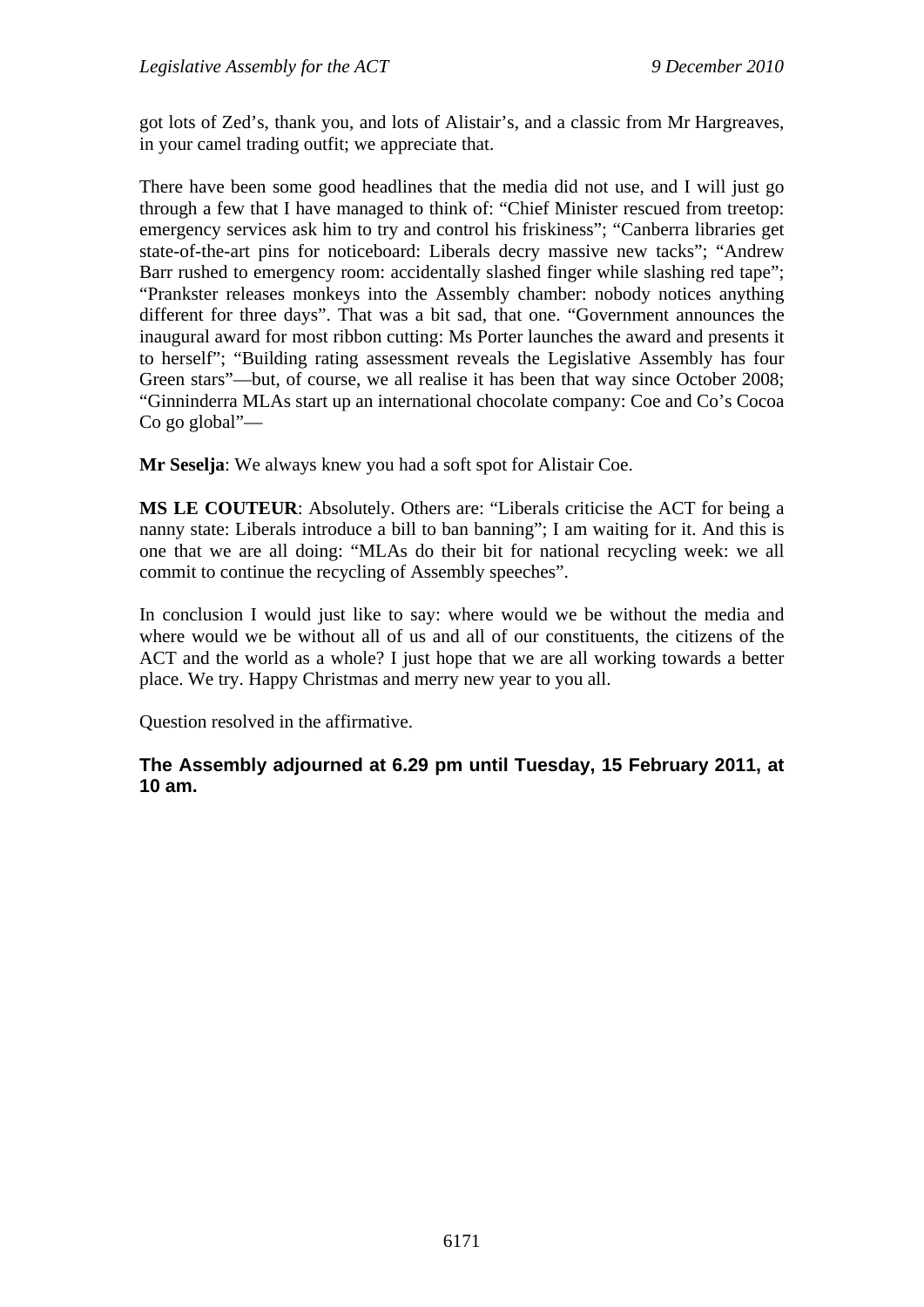# **Schedules of amendments**

## **Schedule 1**

## **Fair Trading (Australian Consumer Law) Amendment Bill 2010**

Amendment moved by Mr Rattenbury

**1 Schedule 1 Amendment 1.6 Proposed new section 8 (2) Page 7, line 24—** 

*omit* 

2 months

substitute

*3 months* 

### **Schedule 2**

### **ACT Teacher Quality Institute Bill 2010**

Amendments moved by Ms Hunter

**1 Proposed new clause 32 (1A) Page 19, line 8—** 

*insert* 

- (1A) The institute may waive the requirement under subsection (1) (e) if the institute is satisfied that the person––
	- (a) has taken all reasonable steps to obtain a copy of the record; and
	- (b) is unable to obtain the record.

**2** 

**Proposed new clause 33 (1A) Page 20, line 28—** 

*insert* 

- (1A) The institute may waive the requirement under subsection (1) (d) if the institute is satisfied that the person––
	- (a) has taken all reasonable steps to obtain a copy of the record; and
	- (b) is unable to obtain the record.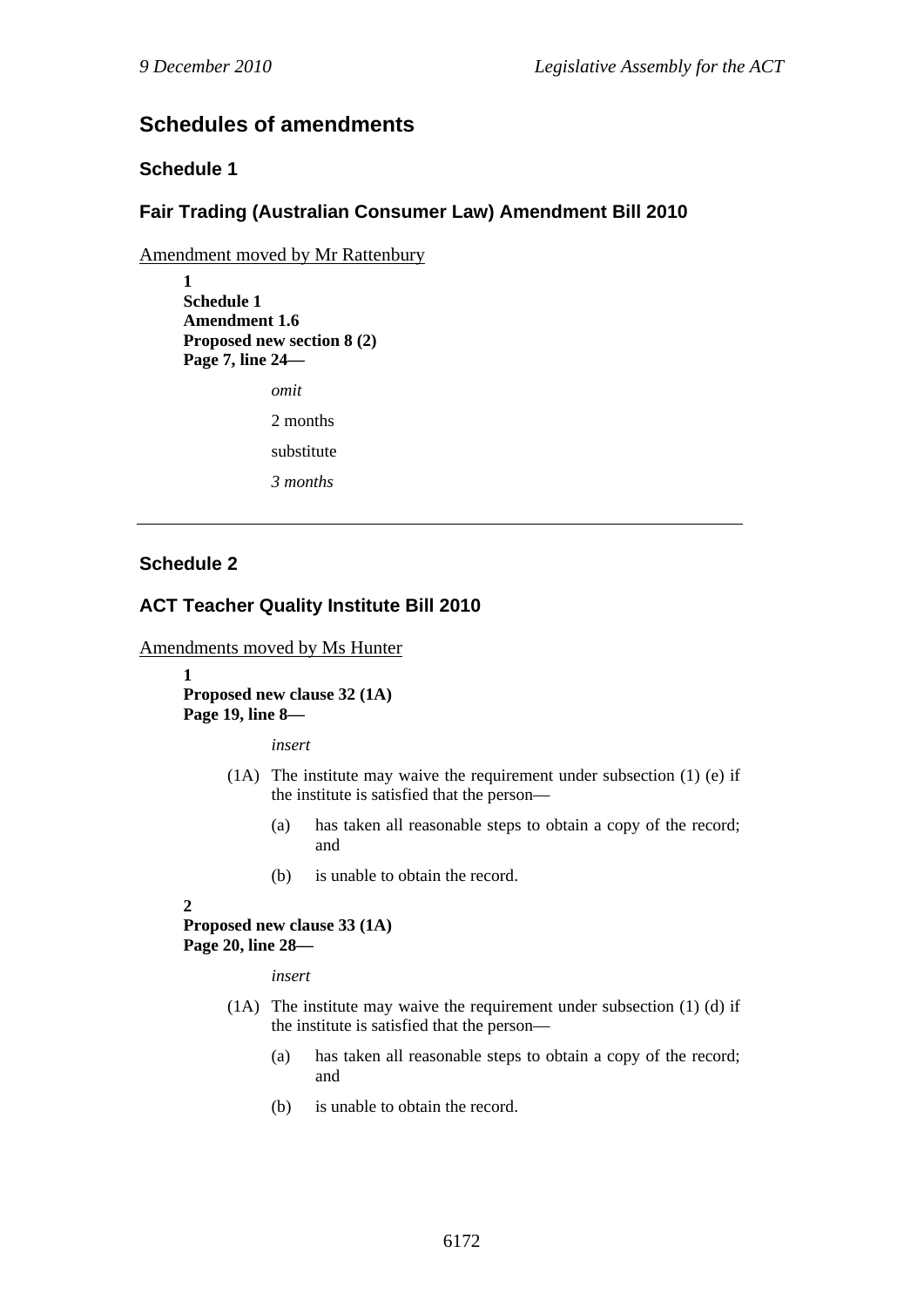#### **3 Proposed new clause 35 (1A) Page 22, line 29—**

*insert* 

- (1A) The institute may waive the requirement under subsection (1) (c) if the institute is satisfied that the person––
	- (a) has taken all reasonable steps to obtain a copy of the record; and
	- (b) is unable to obtain the record.

#### **4 Clause 42 (5) Page 31, line 5—**

*omit clause 42 (5), substitute* 

(5) The institute may make information in the teachers register, about whether a teacher holds full registration, provisional registration or a permit to teach, available to someone else on request.

#### **5 Clause 42 (6) Page 31, line 13—**

*omit* 

or subsection (5) (b)

### **Schedule 3**

### **Planning and Development (Environmental Impact Statements) Amendment Bill 2010**

Amendments moved by Ms Le Couteur

**2 Clause 3, note Page 2, line 17—** 

*substitute* 

*Note* This Act also amends the *Planning and Development Regulation 2008* (see sch 1).

```
3 
Proposed new clause 3A 
Page 2, line 18—
```
*insert* 

#### **3A What is a** *strategic environmental assessment***? New section 99 (2)**

*insert*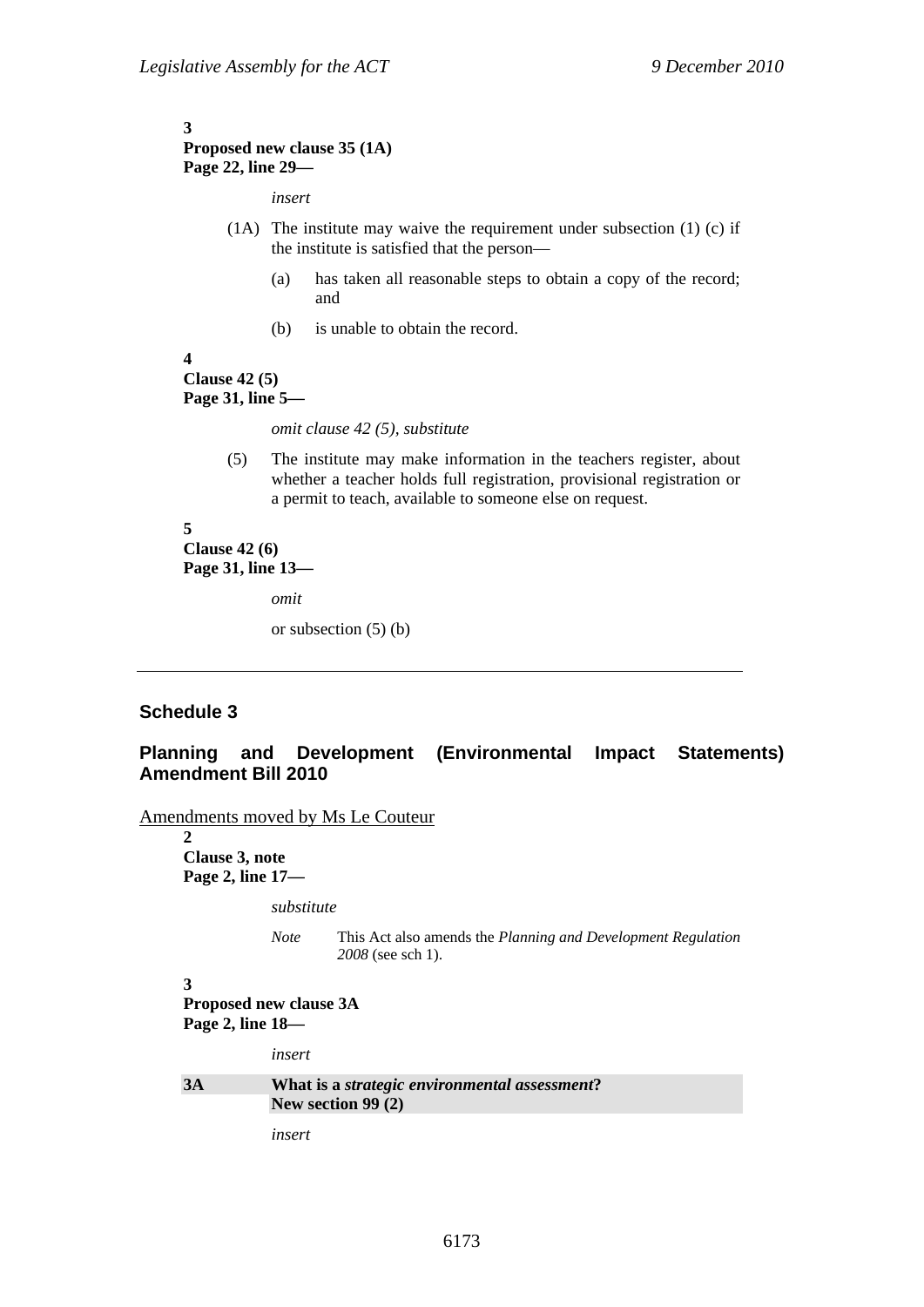- (2) A strategic environmental assessment is a notifiable instrument.
	- *Note* A notifiable instrument must be notified under the Legislation Act.

#### **4**

**Clause 7 heading Page 3, line 20—** 

*omit clause 7 heading, substitute* 

| 7 |  | New sections 124A and 124B |  |  |  |
|---|--|----------------------------|--|--|--|
|---|--|----------------------------|--|--|--|

**5 Clause 7 Proposed new section 124A (1) (b) Page 4, line 2—** 

*omit* 

substantial

*substitute* 

significant

### **6 Clause 7 Proposed new section 124A (3) Page 4, line 10—**

*omit proposed new section 124A (3), substitute* 

(3) In this section:

*significant* means important, notable or of consequence having regard to the matters mentioned in subsection (2).

#### **124B Meaning of** *likely to have a significant adverse environmental impact*

- (1) For this Act, a development proposal is *likely to have a significant adverse environmental impact* if there is a real or not remote chance or possibility that the proposal will have a significant adverse environmental impact.
- (2) In deciding whether a development proposal is likely to have a significant adverse environmental impact it does not matter whether the adverse environmental impact is likely to occur on the site of the development or elsewhere.

### **7**

**Clause 9 Proposed new section 138AA (1) (b) Page 4, line 23—** 

> *omit*  or item 6 *substitute*  , item 6 or item 7 (b)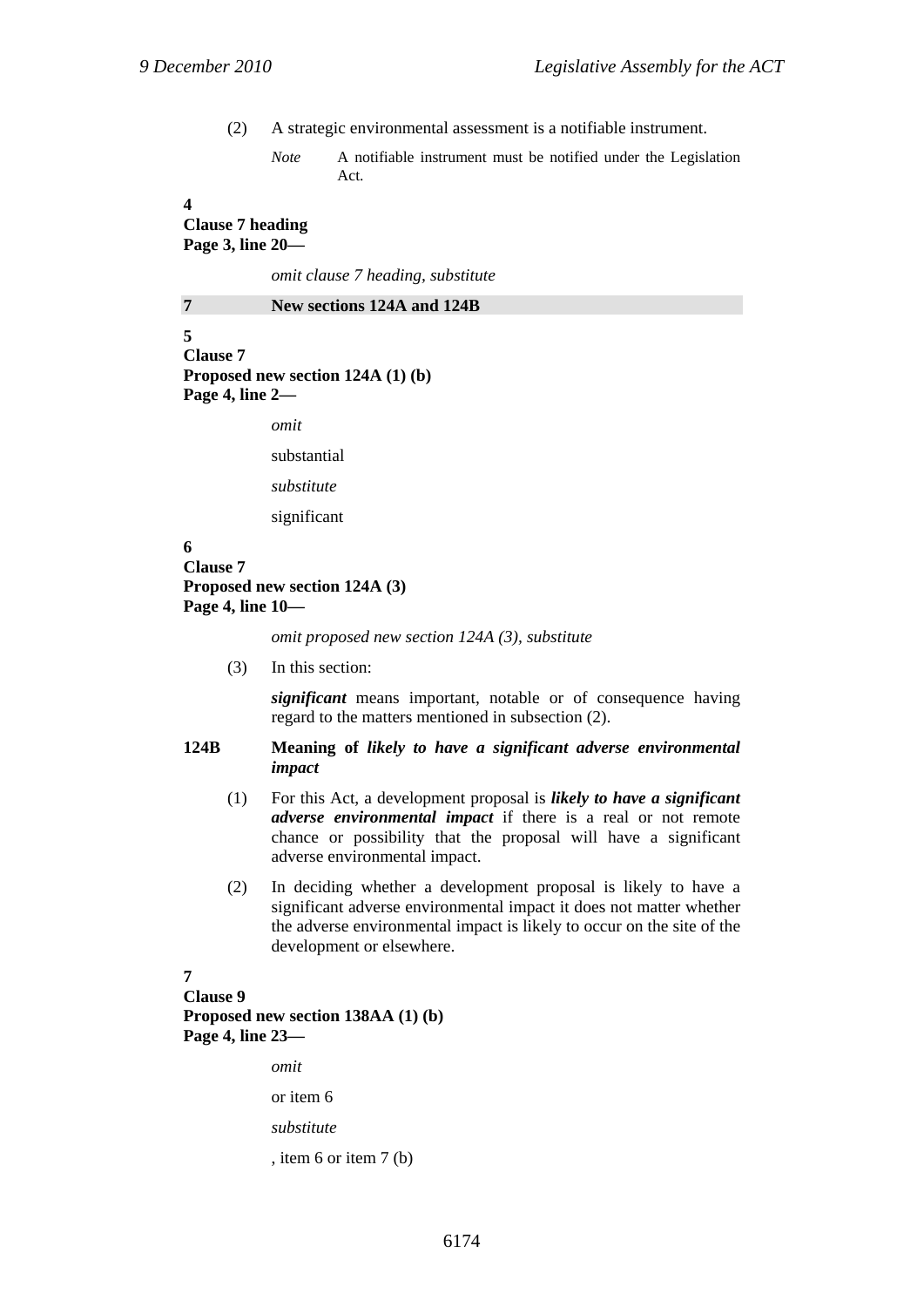### **8 Clause 9 Proposed new section 138AB (4A) Page 5, line 26—**

*insert* 

(4A) A regulation may prescribe criteria that a relevant agency must take into account in considering whether a proposal is not likely to have a significant adverse environmental impact.

#### **9**

### **Clause 14 Proposed new section 211 (2) and (3) Page 9, line 18—**

*omit proposed new section 211 (2) and (3), substitute* 

- (2) An exemption must include—
	- (a) a statement of the reasons for exempting the development application; and
	- (b) a copy of the other study.
- (3) A regulation must prescribe the criteria that the Minister must take into account in deciding whether the environmental impact of the development proposal has been sufficiently addressed by the other study.
- (3A) An exemption is a notifiable instrument.
	- *Note* A notifiable instrument must be notified under the Legislation Act.

#### **10**

### **Proposed new clause 25A Page 14, line 14—**

*insert* 

#### **25A New sections 410A and 410B**

*insert* 

#### **410A ACAT review—environmental significance opinions**

- (1) This section applies if, in relation to a development proposal—
	- (a) a relevant agency decides to give an environmental significance opinion under section 138AB (4) (a); and
	- (b) a development application for development approval for the development proposal has been made.
- (2) An application for review of the relevant agency's decision must be made not later than the end of the public consultation period for the development application.
	- *Note Public consultation period*, for a development application—see s 157.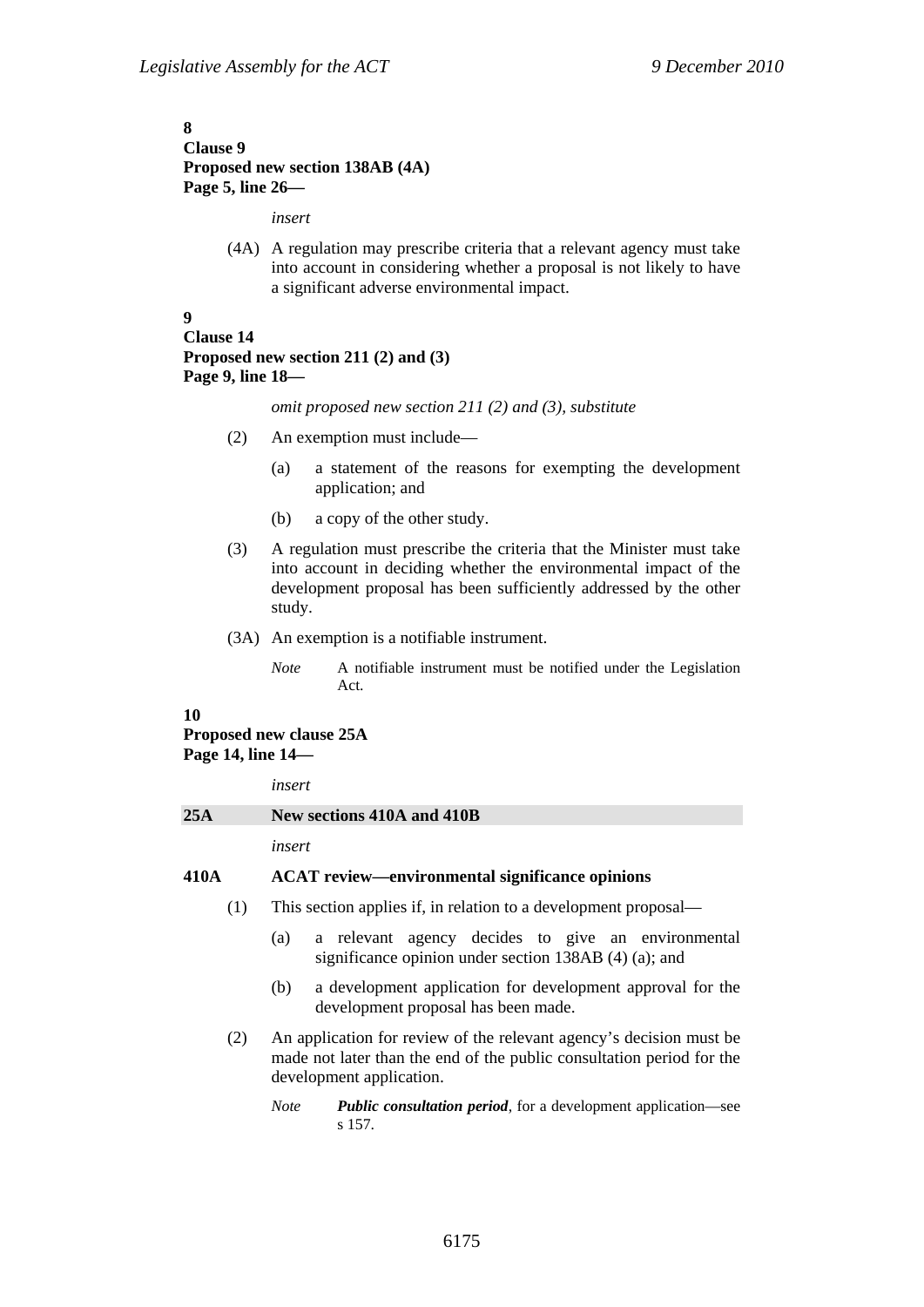### **410B ACAT review—s 211 exemptions**

- (1) This section applies if—
	- (a) the Minister decides to exempt a development application for development approval for a development proposal from a requirement to include an EIS under section 211; and
	- (b) a development application for development approval for the development proposal has been made.
- (2) An application for review of the Minister's decision must be made not later than the end of the public consultation period for the development application.

**11** 

**Proposed new clause 26A Page 15, line 2—** 

*insert* 

### **26A Schedule 1, new item 1A**

#### *before item 1, insert*

| 1A | decision under<br>s 138AB $(4)(a)$<br>to give an<br>environmental<br>significance<br>opinion | relevant<br>agency | an entity if-<br>the entity made a<br>(a)<br>representation under<br>s 156 about the<br>development proposal<br>or had a reasonable<br>excuse for not making<br>a representation; or<br>(b)<br>the entity has objects<br>or purposes—the<br>decision relates to a<br>matter included in the<br>entity's objects or<br>purposes |
|----|----------------------------------------------------------------------------------------------|--------------------|--------------------------------------------------------------------------------------------------------------------------------------------------------------------------------------------------------------------------------------------------------------------------------------------------------------------------------|

#### **12 Proposed new clause 26B Page 15, line 2—**

*insert* 

#### **26B Schedule 1, new item 14A**

*insert* 

|     | <i>uwer</i>                                                     |          |                                                                                                                                                                                      |
|-----|-----------------------------------------------------------------|----------|--------------------------------------------------------------------------------------------------------------------------------------------------------------------------------------|
| 14A | decision under s<br>211 to exempt<br>development<br>application | Minister | an entity if-<br>the entity made a<br>(a)<br>representation under s<br>156 about the<br>development proposal<br>or had a reasonable<br>excuse for not making<br>a representation; or |

*Note Public consultation period*, for a development application—see s 157.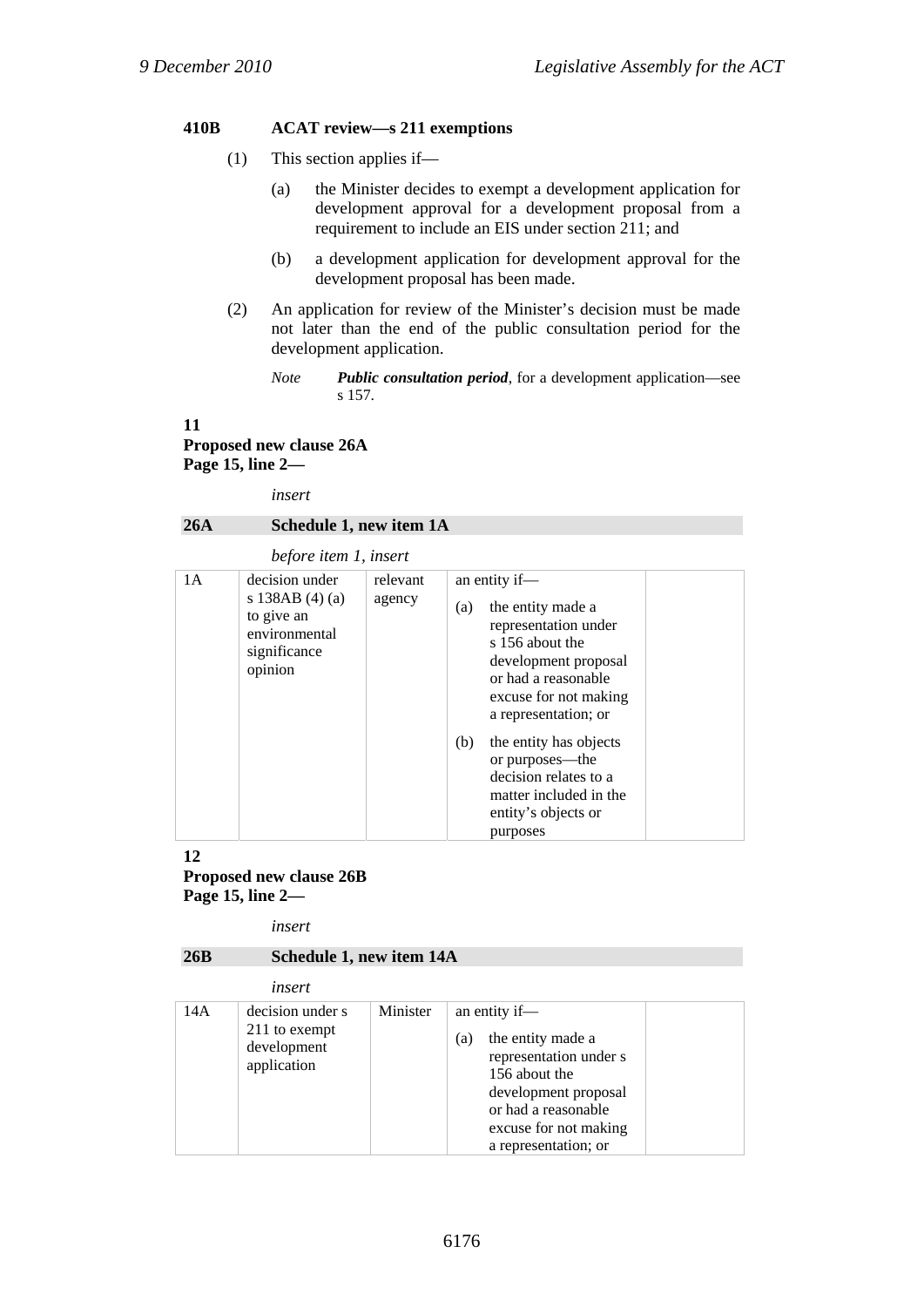### **13 Clause 29 Proposed new item 1 Page 16—**

*omit* 

a future urban area or in

### **14 Clause 30 Proposed new item 2 Page 21—**

*omit proposed new item 2, substitute* 

| $\mathcal{D}_{\mathcal{L}}$ | proposal involving—                                                                                                                                                                                                                                                                                                                                                      |
|-----------------------------|--------------------------------------------------------------------------------------------------------------------------------------------------------------------------------------------------------------------------------------------------------------------------------------------------------------------------------------------------------------------------|
|                             | (a) the clearing of more than 0.5ha of native vegetation unless the<br>conservator of flora and fauna produces an environmental<br>significance opinion that the clearing is not likely to have a<br>significant adverse environmental impact; or                                                                                                                        |
|                             | (b) the clearing of native vegetation on land identified in a nature<br>conservation strategy, or action plan, under the Nature<br>Conservation Act 1980 or a biodiversity corridor unless the<br>conservator of flora and fauna produces an environmental<br>significance opinion that the clearing is not likely to have a<br>significant adverse environmental impact |

#### **15**

**Clause 30** 

**Proposed new item 6** 

**Page 22—** 

*after* 

registered

*insert* 

, or nominated for provisional registration,

### **16 Clause 30 Proposed new item 7 Page 22—**

*omit proposed new item 7, substitute* 

| proposal involving—                                               |
|-------------------------------------------------------------------|
| (a) land included on the register of contaminated sites under the |
| <i>Environment Protection Act 1997; or</i>                        |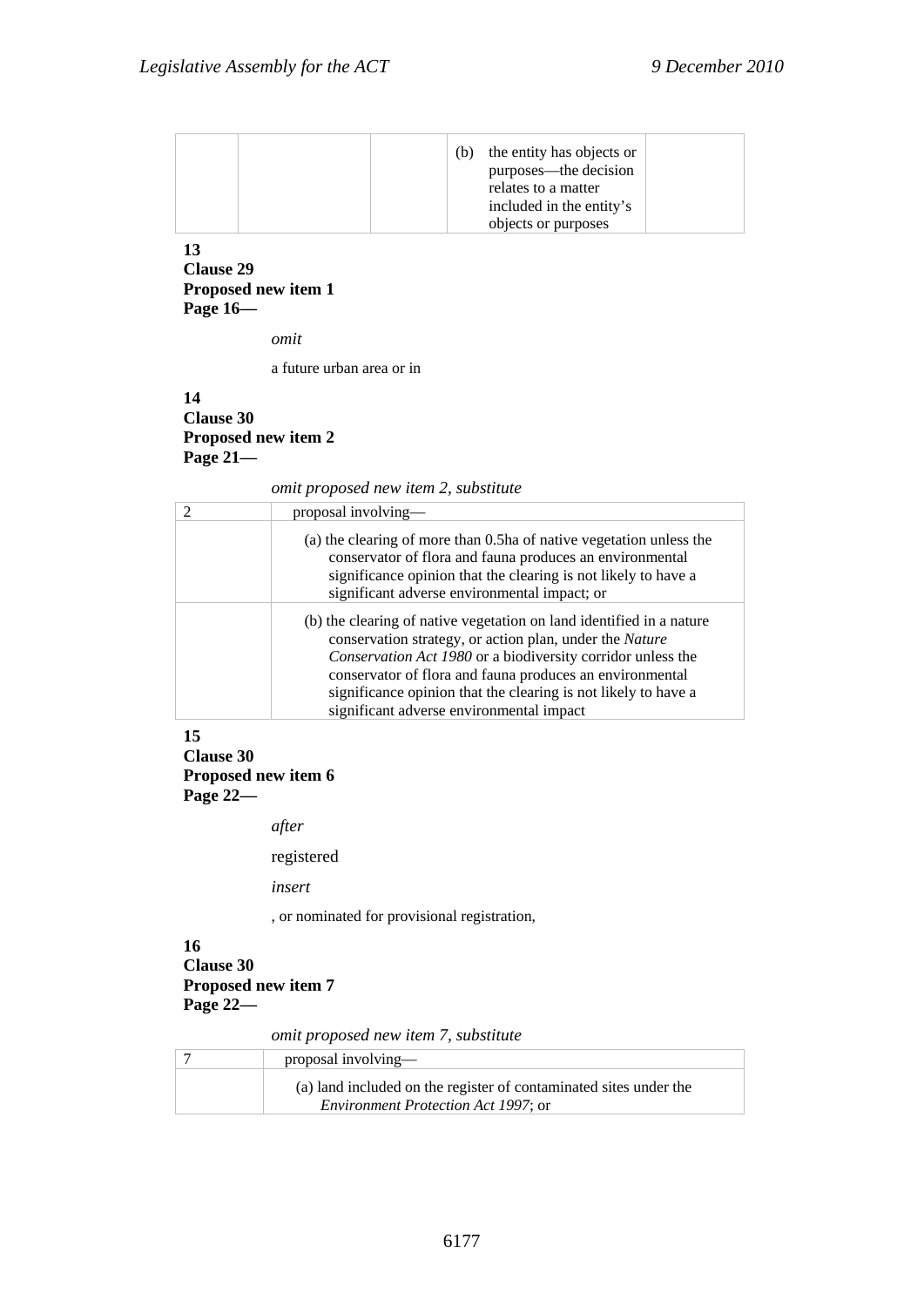| (b) land potentially contaminated in a way that is likely to cause a |
|----------------------------------------------------------------------|
| significant risk of harm to people's health or the environment       |
| unless the environment protection authority produces an              |
| environmental significance opinion that the proposal is not likely   |
| to have a significant adverse environmental impact                   |

### **17**

**Clause 30 Proposed new item 8 Page 22—** 

*omit* 

or land that is designated under the territory plan as a future urban area

#### **18**

**Clause 32 Proposed new definition of** *likely to have a significant adverse environmental impact* **Page 22, line 12—** 

*insert* 

*likely to have a significant adverse environmental impact*—see section 124B (1).

### **19**

## **Clause 32 Proposed new definition of** *relevant agency***, new paragraph (d) Page 23, line 9—**

*insert* 

(d) for schedule 4, part 4.3, item 7 (b)—the environment protection authority.

## **20**

**Clause 34** 

**Page 23, line 17—** 

*omit clause 34, substitute* 

### **Schedule 1 Planning and Development Regulation 2008**

```
(see s 3)
```

| $[1.1]$ | New section $13(3)$                                        |                   |                                                                        |
|---------|------------------------------------------------------------|-------------------|------------------------------------------------------------------------|
|         |                                                            | insert            |                                                                        |
|         | An SEA scoping document is a notifiable instrument.<br>(3) |                   |                                                                        |
|         |                                                            | <b>Note</b>       | A notifiable instrument must be notified under the Legislation<br>Act. |
| $[1.2]$ |                                                            | <b>Section 14</b> |                                                                        |
|         |                                                            | after             |                                                                        |

assess the environmental benefits and impacts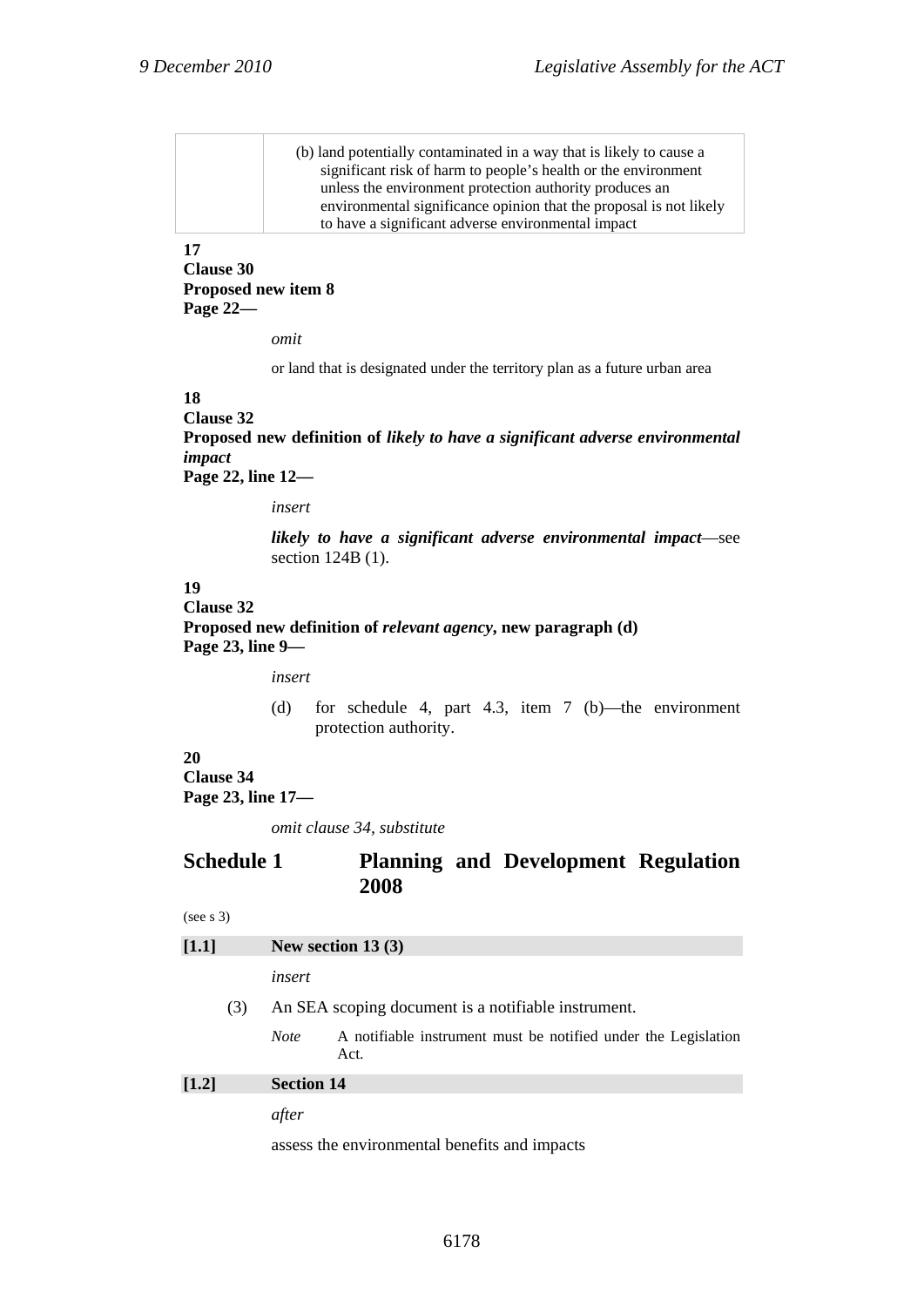|       | insert                                                                                                                                                                                                                                                                                                      |  |  |  |  |
|-------|-------------------------------------------------------------------------------------------------------------------------------------------------------------------------------------------------------------------------------------------------------------------------------------------------------------|--|--|--|--|
|       | (a benefits and impacts assessment)                                                                                                                                                                                                                                                                         |  |  |  |  |
| [1.3] | New section 15 $(2)$ $(aa)$                                                                                                                                                                                                                                                                                 |  |  |  |  |
|       | before paragraph (a), insert                                                                                                                                                                                                                                                                                |  |  |  |  |
|       | invite comments from the public; and<br>(aa)                                                                                                                                                                                                                                                                |  |  |  |  |
| [1.4] | New section 15 $(2)$ $(c)$                                                                                                                                                                                                                                                                                  |  |  |  |  |
|       | insert                                                                                                                                                                                                                                                                                                      |  |  |  |  |
|       | allow for public consultation for stages A, B, C and E.<br>(c)                                                                                                                                                                                                                                              |  |  |  |  |
| [1.5] | Section 17 $(2)$ $(b)$ and $(c)$                                                                                                                                                                                                                                                                            |  |  |  |  |
|       | substitute                                                                                                                                                                                                                                                                                                  |  |  |  |  |
|       | (b)<br>the benefits and impacts assessment;                                                                                                                                                                                                                                                                 |  |  |  |  |
|       | the consultation plan;<br>(c)                                                                                                                                                                                                                                                                               |  |  |  |  |
|       | (d)<br>the consultation report;                                                                                                                                                                                                                                                                             |  |  |  |  |
|       | (e)<br>any monitoring plan.                                                                                                                                                                                                                                                                                 |  |  |  |  |
| [1.6] | Section 17 (2), note                                                                                                                                                                                                                                                                                        |  |  |  |  |
|       | substitute                                                                                                                                                                                                                                                                                                  |  |  |  |  |
|       | <b>Note</b><br>The SEA scoping document is prepared in stage B (see s 13).<br>The benefits and impacts assessment is prepared in stage C (see<br>The consultation plan and consultation report are<br>s 14).<br>prepared in stage D (see s 15). The monitoring plan is prepared<br>in stage $E$ (see s 16). |  |  |  |  |
| [1.7] | Section 51 (3), except example                                                                                                                                                                                                                                                                              |  |  |  |  |
|       | substitute                                                                                                                                                                                                                                                                                                  |  |  |  |  |
| (3)   | The planning and land authority in preparing a scoping document<br>for a development proposal—                                                                                                                                                                                                              |  |  |  |  |
|       | must consult with the ACT community; and<br>(a)                                                                                                                                                                                                                                                             |  |  |  |  |
|       | (b)<br>may consult with an entity that the authority is not required to<br>consult with under subsection (1).                                                                                                                                                                                               |  |  |  |  |
| [1.8] | <b>Section 54 (1) (e)</b>                                                                                                                                                                                                                                                                                   |  |  |  |  |
|       | omit                                                                                                                                                                                                                                                                                                        |  |  |  |  |
| [1.9] | Dictionary, new definition of benefits and impacts assessment                                                                                                                                                                                                                                               |  |  |  |  |
|       | insert                                                                                                                                                                                                                                                                                                      |  |  |  |  |
|       | <b>benefits</b> and <b>impacts</b> assessment, in relation to a strategic                                                                                                                                                                                                                                   |  |  |  |  |

environmental assessment—see section 14.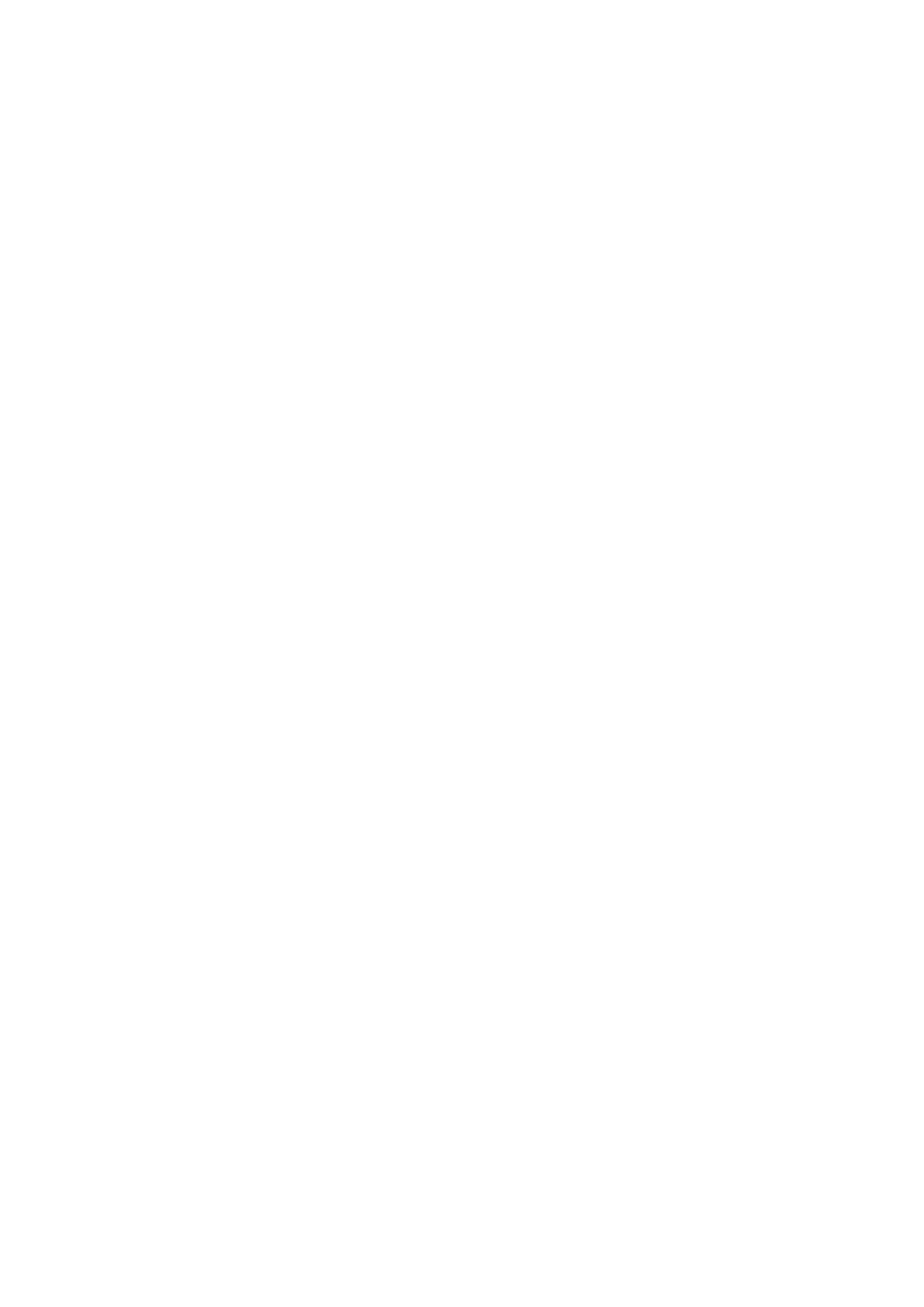# **Answers to questions**

### **Finance—departmental loans (Question No 1112)**

**Mr Seselja** asked the Minister for Aboriginal and Torres Strait Islander Affairs, upon notice, on 26 August 2010 *(redirected to the Minister for Disability, Housing and Community Services)*:

- (1) In relation to each department or agency within the Ministers portfolio area, what loans were outstanding as at 30 June 2010.
- (2) When was each loan entered into.
- (3) What is the interest rate and maturity date of each loan.
- (4) Who has provided each loan, and how was each loan acquired.

**Ms Burch**: The answer to the member's question is as follows:

*The member should note that the response to QON 1109,1125, 1126 and 1127 covers the entire Department of Disability, Housing and Community Services and includes the response to Question 1112.* 

## **Roads—recycled materials (Question No 1204)**

**Ms Le Couteur** asked the Minister for Territory and Municipal Services, upon notice, on 21 October 2010:

- (1) Does the Government use recycled asphalt, or other recycled materials, to build new roads and to perform road maintenance and upgrades in the ACT.
- (2) What percentage of roadworks in the ACT are done using recycled materials.
- (3) Have recycled materials been used in roadworks in the past, or has it ever been the policy of the Government to use recycled materials.
- (4) What assessment has the Government done comparing costs between using recycled materials and non-recycled materials for roadworks and can the Minister provide this analysis.
- (5) What plans, if any, does the Government have to increase the percentage of recycled material used in ACT roadworks.
- (6) What reconsideration is being done of this policy in light of the Government's 40 per cent greenhouse gas reduction target.
- (7) Has the Government done any work to investigate how Canberra could process asbestos for eventual use as a road base material.

**Mr Stanhope**: The answer to the member's question is as follows: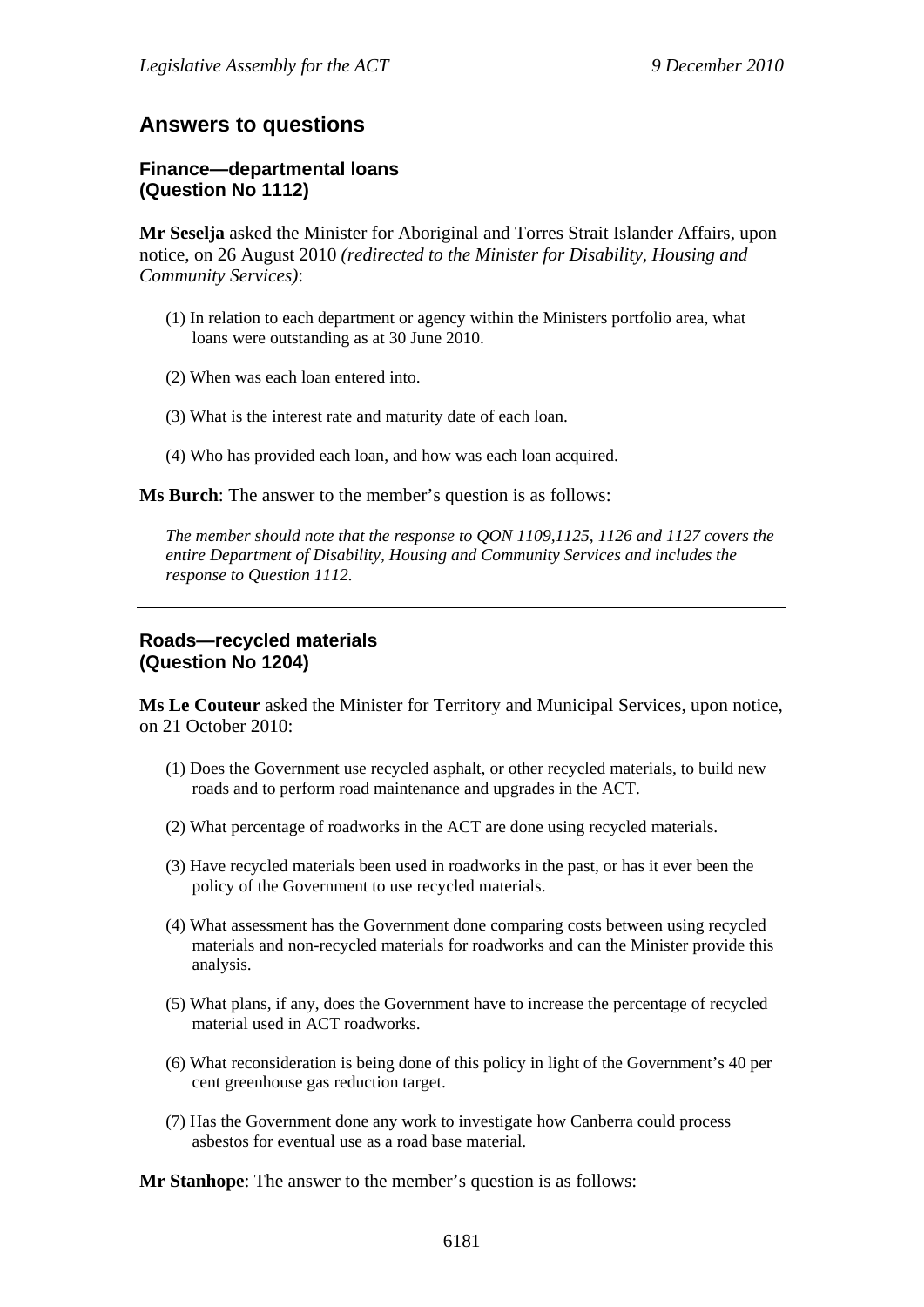(1) Yes.

(2) Detailed records are not kept however it is estimated that less than 10% of all roadworks in the ACT are carried out using recycled materials.

(3) Yes.

(4) For new works, the estimating and tendering process determines the most economic cost for roadwork projects.

For maintenance works materials selection is assessed on a case by case basis, taking into account cost, serviceability, practicality and environmental and other considerations. Use of recycled materials has priority where other factors are comparable. One recent example is the use of recycled concrete for resurfacing of a gravelled section of Boboyan Road, undertaken as part of the 2009/10 re-sealing program.

- (5) The Department of Territory and Municipal Services (TAMS) is currently reviewing its design standard and specification for road pavement works. Increased use of recycled materials forms part of the scope of this review.
- (6) The current review of TAMS' standards and specifications is consistent with the need to reduce greenhouse gas emissions.
- (7) No, the use of asbestos in this way is not considered feasible in the light of tight environmental restrictions and the creation of contaminated sites where asbestos is stored.

### **Roads—streetlights (Question No 1206)**

**Ms Le Couteur** asked the Minister for Territory and Municipal Services, upon notice, on 21 October 2010:

- (1) What are the types and percentages of lights used in the ACT's traffic lights and street lights, for example, how many are light-emitting diodes, mercury vapour bulbs and/or high pressure sodium.
- (2) What plans does the Government have for upgrading traffic and street lights in Canberra to more energy efficient and environmentally friendly lights.
- (3) What is the Government's policy regarding the type of lights used in street and traffic lights, and are there any plans to review and change this policy.
- (4) What estimations has the Government done quantifying the amount of money the Territory could save by upgrading bulbs in street lights and traffic lights to more energy efficient models.

**Mr Stanhope**: The answer to the member's question is as follows: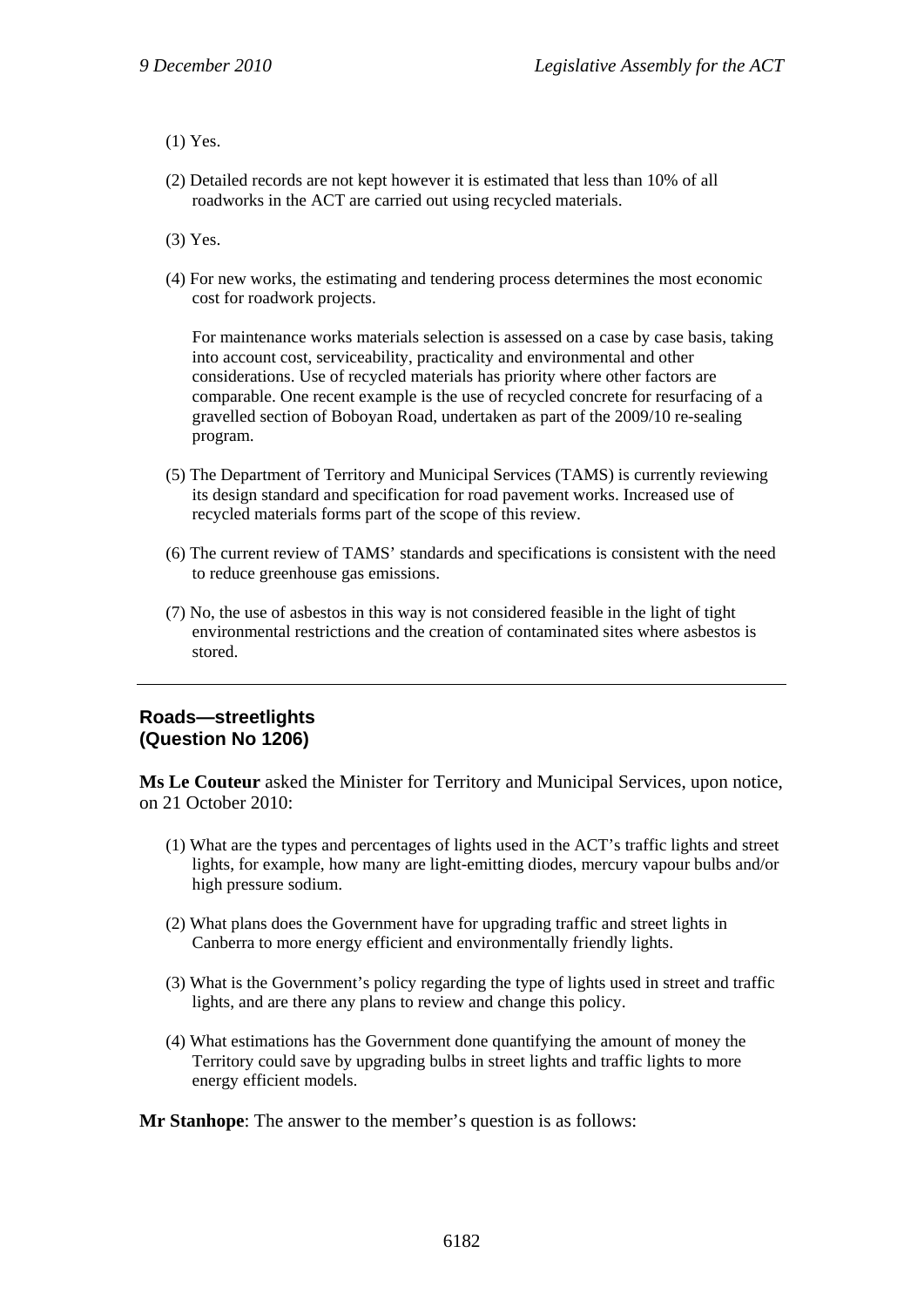#### (1)

With respect to traffic lights:

There are three types of traffic signal lanterns used in the ACT:

- Light Emitting Diodes (LEDs) the most energy efficient and used at 29% of installations;
- Quartz-Halogen lanterns less energy efficient and used at 43% of installations; and
- Tungsten Filament (Incandescent) lanterns the least energy efficient and used at 28% of installations.

With respect to street lights:

As at 30 June 2010 there were 72,210 public street lights installed in the ACT. The table below represents the percentage of street light by category:

| <b>Lamp Type</b>            | Percentage |
|-----------------------------|------------|
| Mercury Vapour              | 25%        |
| <b>High Pressure Sodium</b> | 57%        |
| Metal Hallide               | 9%         |
| Other                       |            |

To date LED's have not been introduced into the street light network. The manufacturers' claimed life ratings (50-100,000 hours) for LED operation cannot be substantiated due to lack of installed data.

#### (2)

With respect to traffic lights:

The current arrangement is that when existing traffic signal lanterns come to the end of their design life they are replaced with LEDs.

With respect to street lights:

The ACT Government has committed \$513,000 towards capital upgrades of energy efficient lighting in 2010-11.

In the past three years, 7,157 mercury vapour fittings have been removed from the street light network and replaced with energy efficient street light globes and fittings.

#### (3)

With respect to traffic lights:

Since October 2004 the policy has been that all new traffic signal installations and all major signal upgrades shall use LED lanterns.

With respect to street lights:

For street light maintenance, where lights are replaced, new energy efficient light fittings are used.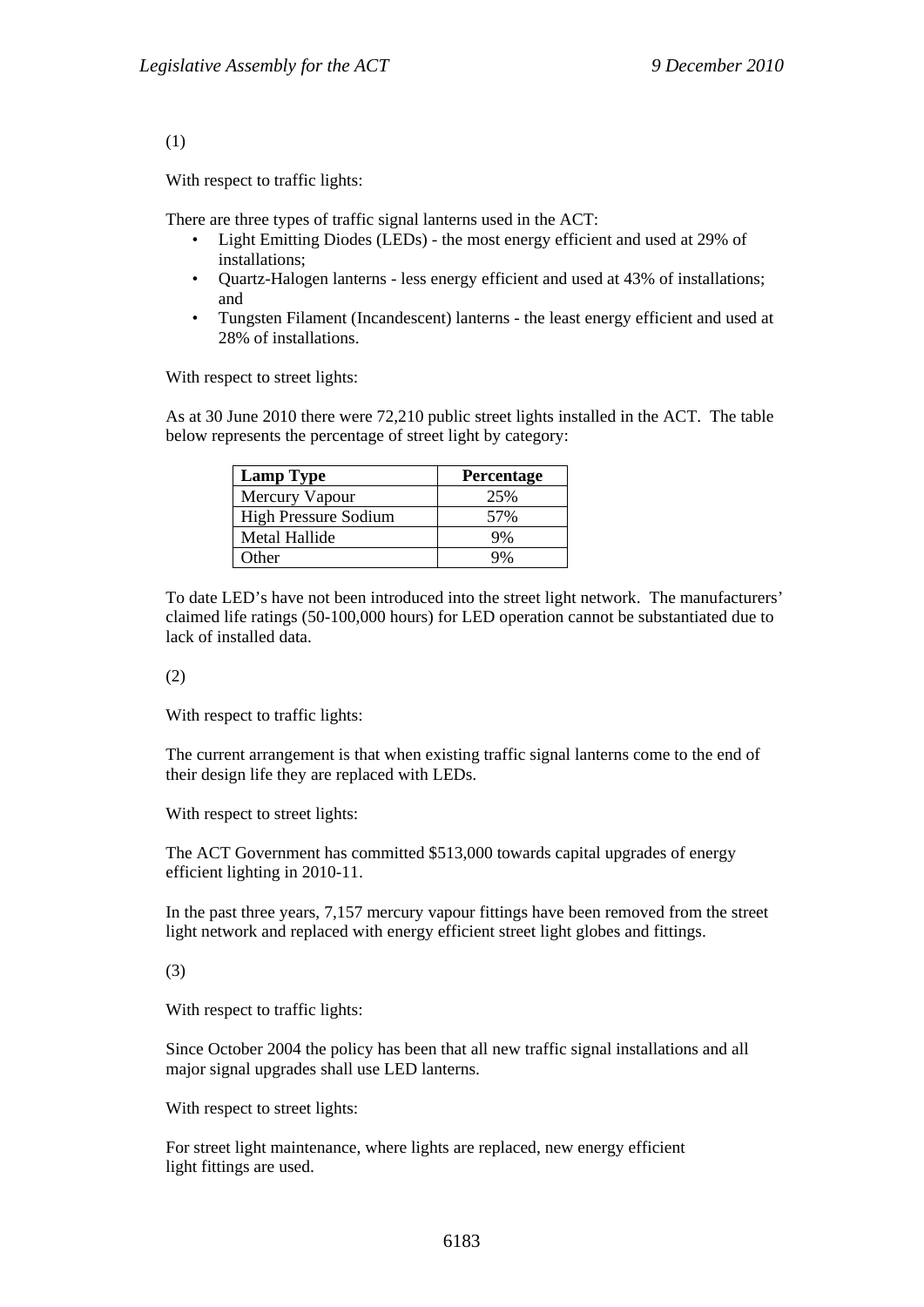(4)

With respect to traffic lights:

A simple in-house comparison has been made of the cost of replacing existing non LED traffic signal lanterns with LED lanterns against the reduction in energy costs associated with the new equipment. The evaluation concluded that the payback period for the new signals was in the order of 15 years. The estimated life span of an LED traffic signal panel is in the order 7-10 years. Further, the cost of replacing the non-LED signals has been estimated at \$3.75million.

With respect to street lights:

To change all mercury vapour street light fittings to energy efficient light fittings would cost approximately \$18 million. The payback period in energy savings varies between 6 to 20 years, depending on the size, type and location of the street light.

# **Cuppacumbalong—heritage management (Question No 1208)**

**Ms Bresnan** asked the Minister for the Arts and Heritage, upon notice, on 27 October 2010:

- (1) What funds does the ACT Government spend on heritage management for the Cuppacumbalong site.
- (2) What is the current maintenance state of the Cuppacumbalong gardens and homestead.
- (3) Is there an ACT Government grant which the Tharwa community would be eligible for in order to manage the gardens on the Cuppacumbalong property; if so, (a) is it a heritage grant and (b) what conditions would be placed on such a grant.
- (4) Has the ACT Government considered purchasing the Cuppacumbalong property as a heritage property which could be managed, or tendered out to be managed, similarly to Strathnairn Arts Association.

#### **Mr Stanhope**: The answer to the member's question is as follows:

- (1) The Cuppacumbalong Homestead has been a privately leased and managed property since 1975 when the Commonwealth issued a lease for 99 years. The day to day management responsibilities rest with the lessee. The ACT Government has made financial contributions to the management of Cuppacumbalong Homestead through the Heritage Grants Program of \$7,881 (excl. GST) in 2005 for a photographic exhibition and signage, and \$3,600 (excl. GST) in 2007 for a garden conservation management plan.
- (2) The Cuppacumbalong Homestead has been maintained by the current lessee since 2001. Although the garden is on unleased territory land, the lessee has maintained it on an informal agreement with the Department of Territory and Municipal Services (TAMS).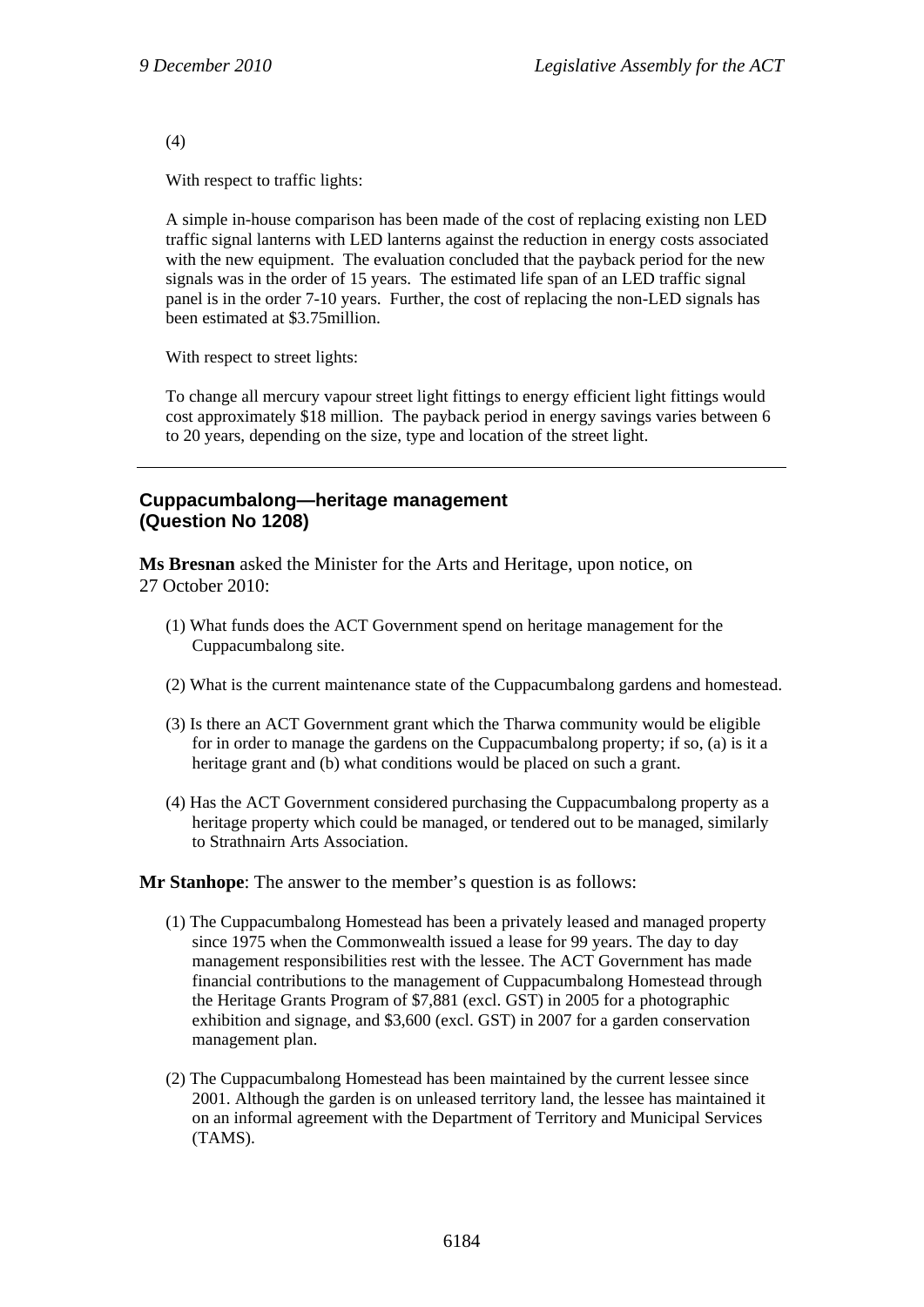- (3) No, the Cuppacumbalong Gardens is currently managed under an agreement between the lessee of Cuppacumbalong Homestead and TAMS.
- (4) The ACT Government has not considered purchasing the Cuppacumbalong Homestead as it is on a 99 year lease, and privately managed.

# **Cuppacumbalong—opening hours (Question No 1210)**

**Ms Bresnan** asked the Minister for Tourism, Sport and Recreation, upon notice, on 27 October 2010 *(redirected to the Minister for Transport)*:

- (1) Why was the ACT Tourist Drive System at Tharwa withdrawn in 2003.
- (2) Are there plans to reinstate the public opening hours for Cuppacumbalong; if not, why not.

**Mr Stanhope**: The answer to the member's question is as follows:

- 1. Tourist Drive 5, which includes parts of Tharwa, was affected by the extended closure of the Tharwa Bridge in 2005. This has now been reopened to the public and the Tourist Drive re-instated through this area. Roads ACT is unaware of any withdrawal of the system at Tharwa in 2003 other than when the bridge was closed as a result of fire damage for a short period of time.
- 2. Cuppacumbalong Homestead is operated under a private lease.

The lessee recently applied for a variation which would broaden the purpose clause of the lease. It is understood that the variation was intended assist with viability and therefore increase the potential for public access.

The ACT Planning and Land Authority approved the variation. However, there was a third-party appeal. The Administrative and Civil Appeals Tribunal decision on the appeal supported ACTPLA's approval of the variation, subject to some minor variations. The Tribunal also ordered that the public access clause in the lease be reinstated.

The decision does not take effect, and the lease cannot be varied, until a number of environmental studies, a Conservation Management Plan and a Master Plan have been completed.

Once these studies are completed and the lease is varied, I expect appropriate opening hours will be imposed on the Lessee to ensure that the public has regular access to Cuppacumbalong. It is important that these studies are completed prior to any new works being undertaken. New works have the potential to increase opportunities for public access but need to be considered in the context of any likely impacts on the heritage values of the place.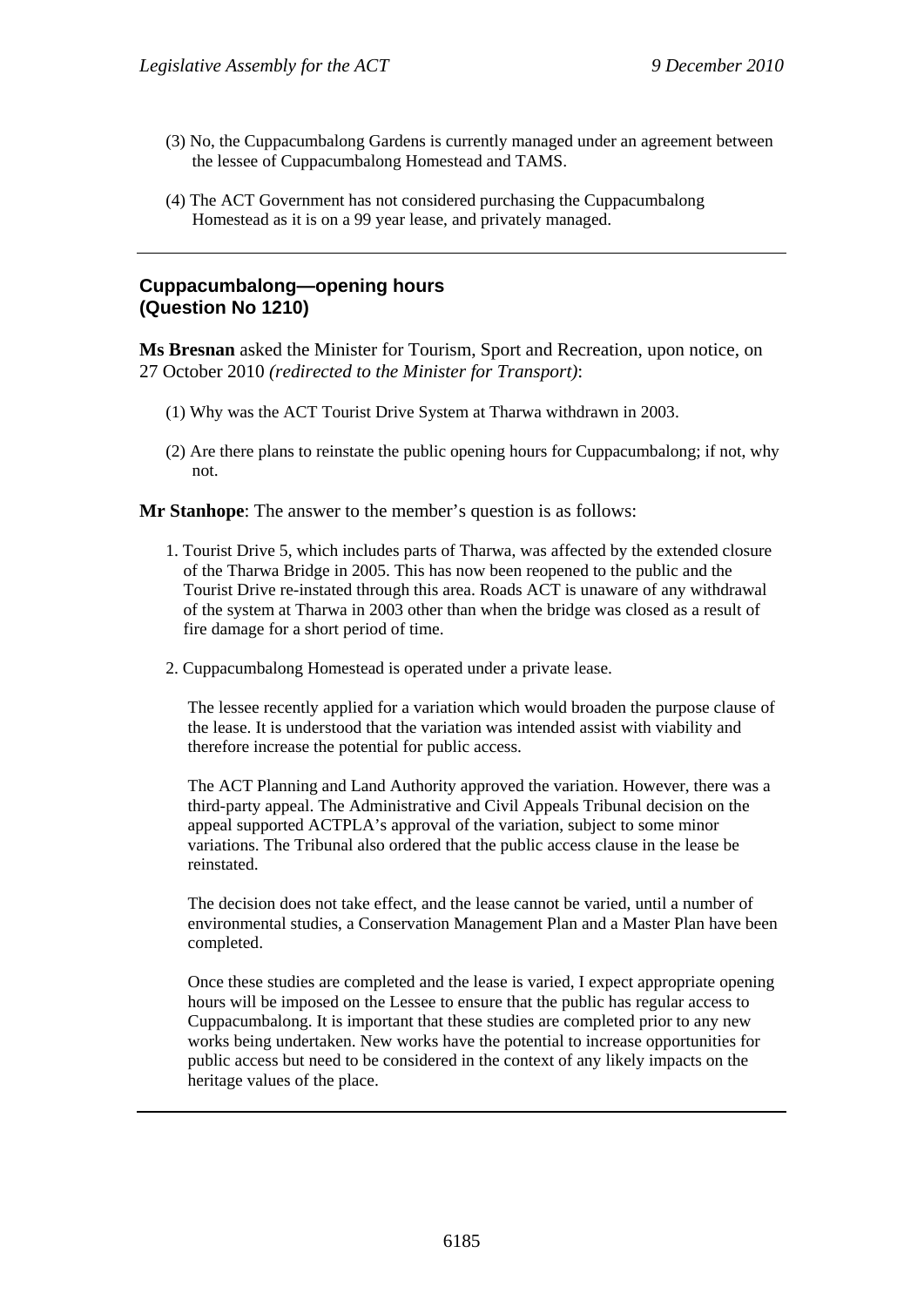# **Health—programs (Question No 1211)**

**Ms Bresnan** asked the Minister for Health, upon notice, on 28 October 2010:

- (1) Does the ACT Government have any preventative health grants or programs that seek to target vulnerable groups by known location disadvantage, for example, the National Centre for Social and Economic Modelling has identified the suburbs of Symonston, Oaks Estate, and Reid as having the highest levels of poverty in the ACT.
- (2) If the ACT Government does fund any targeted programs, (a) what are those programs, (b) who runs the programs and (c) how much funding is provided for each program.

**Ms Gallagher**: The answer to the member's question is as follows:

- (1) The ACT Government does provide preventative health grants through the ACT Health Promotion Grants Program (ACTHPGP) that seek to target vulnerable groups by known location disadvantage. This is also achieved through the ACT Government's administration of the Department of Health and Ageing, Healthy Communities initiative - Local Government Area Grants Program.
- (2)(a) The ACTHPGP provides targeted preventative health grants in collaboration with the ACT Department of Education and Training (DET) and the administration of the Smarter Schools National Partnership for Low Socio-economic Status School Communities. This program has identified schools within the ACT that are of known location disadvantage however these do not include Symonston, Oaks Estate or Reid. The ACTHPGP is working closely with DET through the Healthy Schools Healthy Children Funding Round to: encourage grant applications from DET identified schools; broaden the funding round to include multi-year grants to encourage supported project development within these schools; and continue to provide detailed support if successful for funding.

The Healthy Communities Initiative administered by the ACT Government currently funds programs within the inner north suburbs of Braddon, Reid and Turner, identified through ABS data as being collection districts that fall within the bottom 5% in Australian rankings for relative social economic disadvantage. These programs include:

- Nutrition Education Program to be provided at The Boomerang Centre and The Canberra Seniors Centre.
- FoodCents. Training for service providers to improve their capacity to provide appropriate nutrition advice; and
- Heart Moves. A Physical Activity Program in the ACT designed to build the capacity of the fitness industry to provide appropriate physical activity programs for people at risk of chronic disease.
- (b) The ACT Health Continuing Care Program conducts the Nutrition Education Program. Red Cross conducts the FoodCents Program and The Heart Foundation ACT conducts Heart Moves.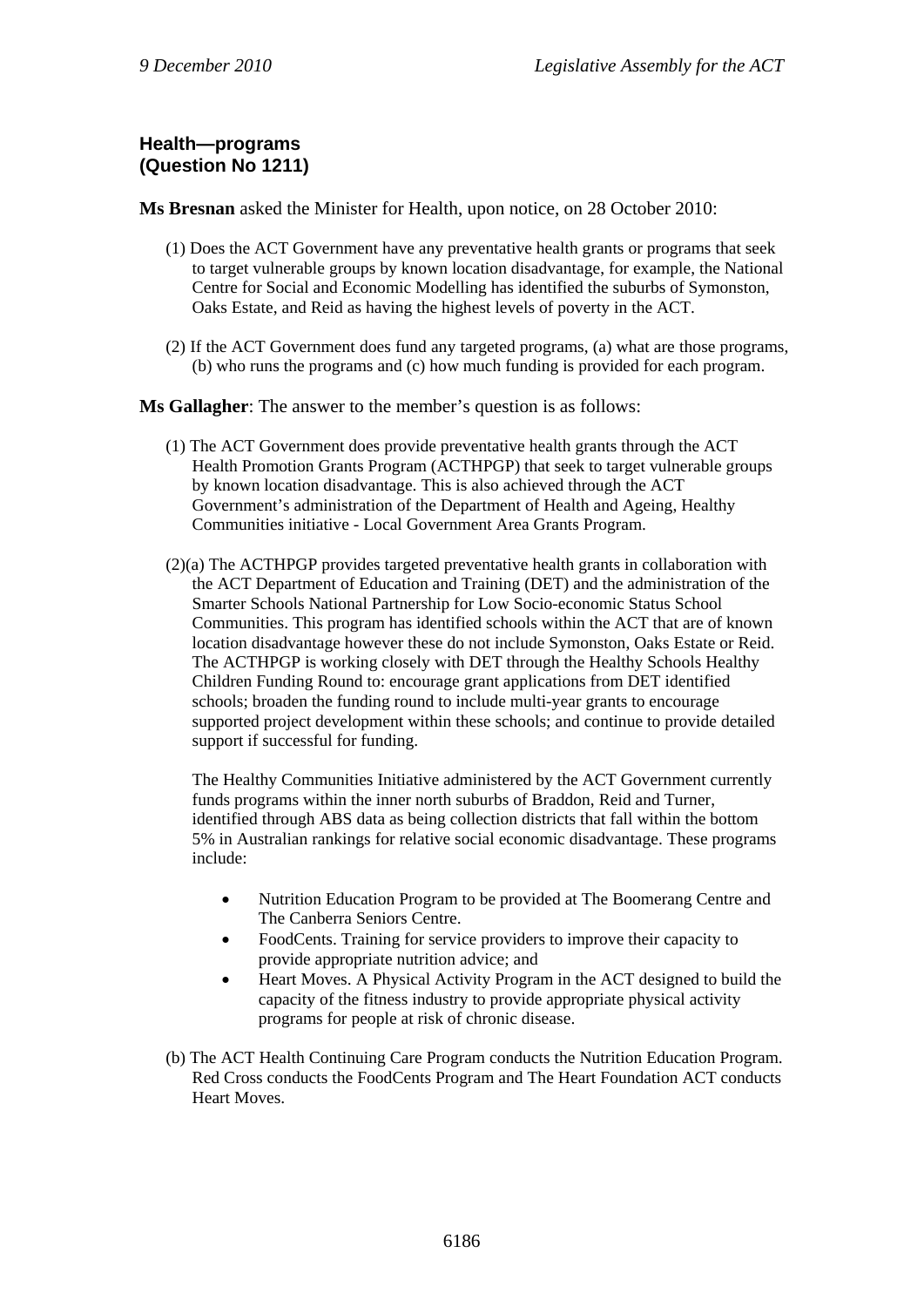- (c) (i) The ACTHPGP Healthy Schools Healthy Children Funding Round, \$400 000 total available
	- (ii) Nutrition-Education-Program \$52 273
	- (iii) FoodCents, \$68 163; and
	- (iv) Heart Moves, \$148 507

# **Health—chiropractors (Question No 1212)**

**Ms Bresnan** asked the Minister for Health, upon notice, on 28 October 2010:

- (1) How much did the ACT Government pay for the work undertaken by the Centre for Allied Health Evidence (CAHE) with regard to a literature review investigating the feasibility and effectiveness of chiropractors working in the public health sector.
- (2) How does the figure referred to in part (1) compare with the budget suggested by the ACT Branch of the Chiropractors Association of Australia (CAAACT) for a 12 week pilot project to investigate publicly provided chiropractic services in the ACT.
- (3) What was the basis of the selection of CAHE to undertake the review and why were they chosen over other tenderers.
- (4) Who else tendered to undertake the review.
- (5) What terms of reference did the ACT Government provide to CAHE for the review and what were CAHE's findings for each of these terms.
- (6) Why didn't the ACT Government request CAHE to comment on the CAAACT pilot proposal specifically.
- (7) If CAHE did comment on the CAAACT pilot proposal specifically, what were the comments.
- (8) What chiropractic qualifications did the ACT Government require of the individuals conducting the review and what were the qualifications of the individuals.
- (9) Given that on 9 December 2009 the Minister stated in the Assembly that after a literature review was conducted, an expert panel would be formed by ACT Health to examine the literature review findings and to assess the CAAACT pilot proposal using key performance indicators and considering the findings in an ACT context, (a) who were the members of the panel, (b) what was each of their expertise, (c) why weren't the CAAACT part of this panel, (d) what were the key performance indicators, (e) what was the outcome, when the CAHE findings for each of the terms of reference were considered against the ACT context and (f) how much did the ACT Government pay for the convening of this expert panel.
- (10) Can the Minister provide a copy of the CAHE's report and key documents regarding the expert panel's assessment.

**Ms Gallagher**: The answer to the member's question is as follows:

(1) ACT Government paid \$25,842 (Ex GST) for this review.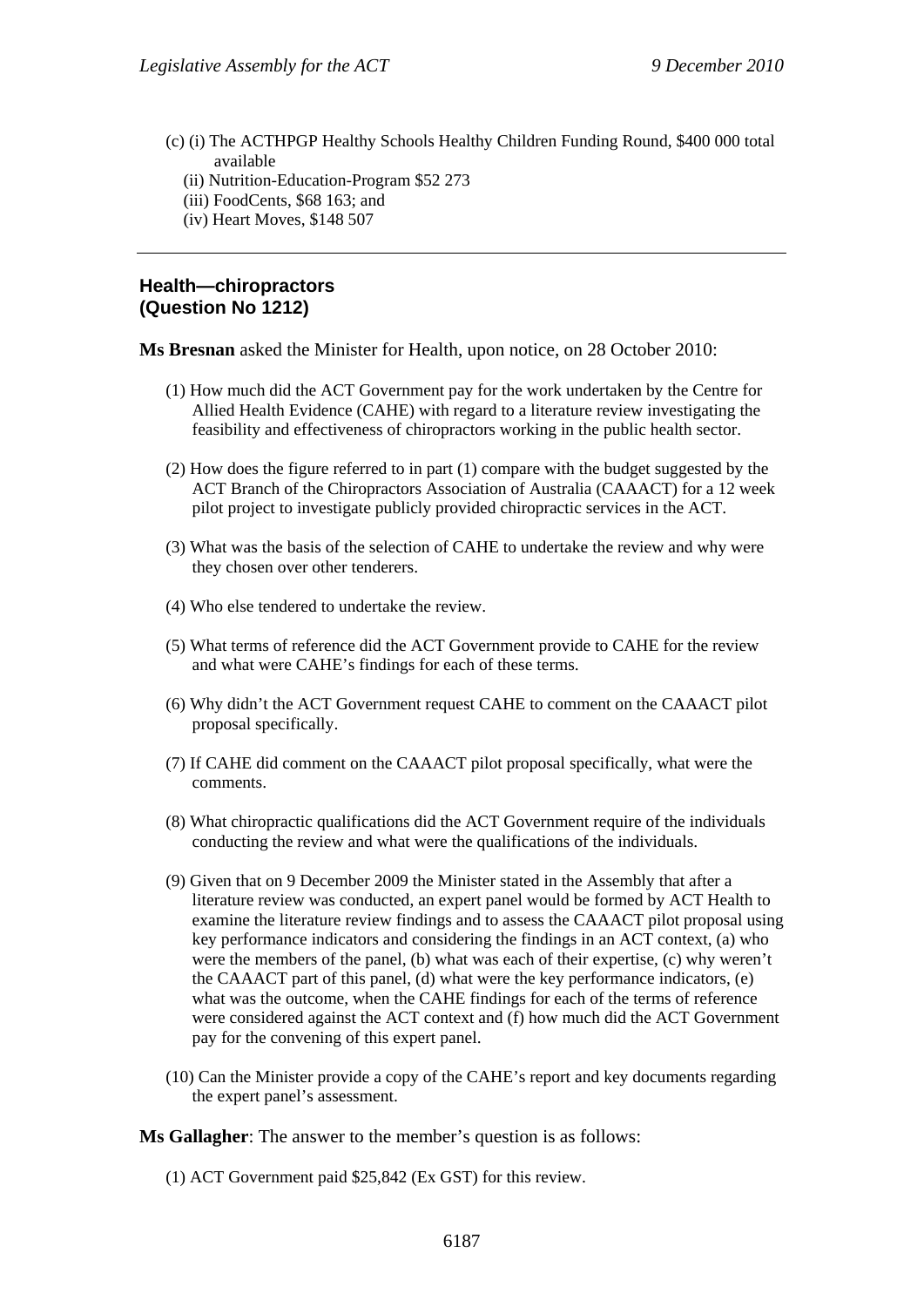- (2) The estimated total budget proposed by the ACT Branch of the Chiropractors Association of Australia (CAAACT) for a 12 week study was \$163,125.
- (3) Two quotes were received. In addition to undertaking a literature review, the successful submission proposed a methodology to mitigate any potential criticism of bias associated with any recommendations. Their submission included establishing a small internal reference group to assist with definition of terms, and ensure an understanding of the service provision frameworks surrounding chiropractor activity in public health systems. This group included several knowledgeable Australian chiropractors involved in academic and clinical leadership roles, and at least one internationally recognised chiropractic researcher.
- (4) This information is commercial in-confidence.
- (5) The CAHE review focused on spinal musculoskeletal conditions occurring in acute, subacute or chronic forms for low back pain and non-whiplash neck pain, and considered:
	- What is the effectiveness of chiropractic treatment for spinal conditions?
	- Is there a comparison between outcomes for chiropractors, doctors and physiotherapists?
- (6) CAHE was not contracted to comment on the CAAACT proposal, it was contracted to undertake work that would assist ACT Government make an informed decision about the proposal.
- (7) CAHE did not specifically comment on the CAAACT pilot proposal.
- (8) The ACT Government did not stipulate any chiropractic qualifications for the individuals conducting the review. However, one of the research team had previously undertaken research in the field of chiropractics. In addition.the methodology used by CAHE was designed to ensure chiropractic input was provided via the internal reference group.
- (9) (a) to (f) Two things have happened since the review which impacted upon the plan to establish a panel: Firstly, Health Workforce Australia has been established by the Council of Australian Governments to manage and oversee reforms to the Australian health workforce. Secondly, Recommendation 1 of the literature review raised a number of issues which would need to be addressed via some form of primary research before a pilot study could be considered.

This advice was given to CAAACT and it was suggested that they approach Health Workforce Australia to assist them to address gaps.

(10) A copy of the Report is attached, as is the letter sent to the Vice President and Policy Officer of the CAAACT.

*(A copy of the attachment is available at the Chamber Support Office).* 

# **Floriade—traffic lights (Question No 1213)**

**Ms Le Couteur** asked the Minister for Transport, upon notice, on 28 October 2010: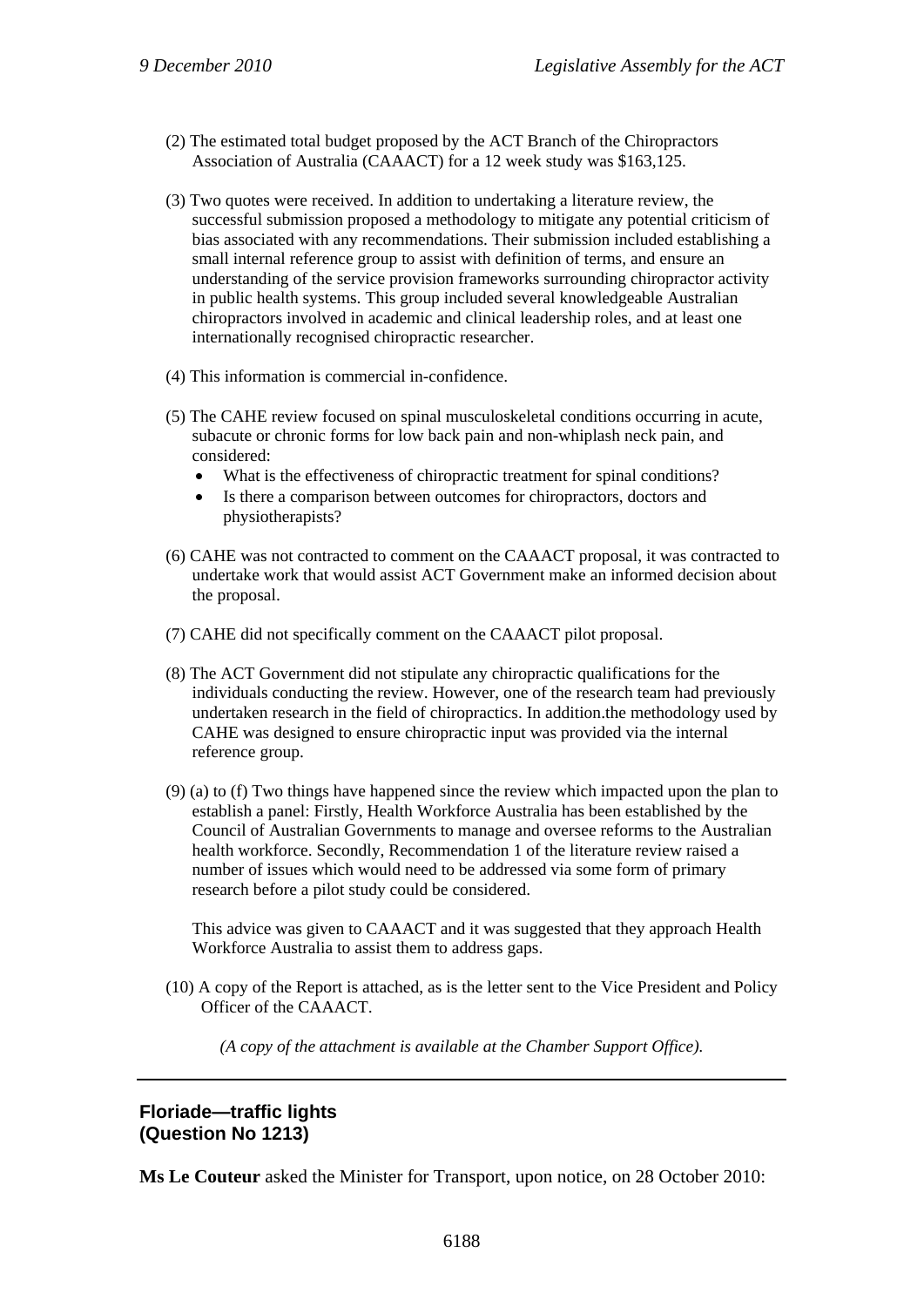- (1) During what period did the traffic lights on Commonwealth Avenue, which operate yearly during the Floriade festival, operate during 2010.
- (2) How many days after the end of the Floriade festival were the lights switched off.
- (3) What is the reason that the lights continue to operate after the end of the Floriade festival.
- (4) Has the Government received complaints this year and in past years about the lights continuing to operate beyond the end of Floriade; if so, how many complaints has the Government received.

**Mr Stanhope**: The answer to the member's question is as follows:

- (1) The lights were brought into operation on 16 August and deactivated on 26 October.
- (2) 16 days.
- (3) Once the festival has finished there is a period during which the displays, attractions, etc, are being dismantled. This period usually lasts around two weeks and during that time there is no general parking available at Regatta Point. As a consequence workers and visitors to Regatta Point need to use the car parks on the west side of Commonwealth Ave and walk to the site. The lights are left operational to cater for these pedestrians.
- (4) This year Roads ACT received two complaints about the lights being left on once the festival had finished (and one request that the lights be left on all year round). It should be noted however that these traffic lights are the responsibility of the National Capital Authority (NCA). The decision to activate them early and keep them operational after the festival has finished rests with the NCA.

## **Domestic Animal Services—dogs (Question No 1214)**

**Ms Le Couteur** asked the Minister for Territory and Municipal Services, upon notice, on 28 October 2010:

- (1) In relation to a further outbreak of parvovirus at the Domestic Animal Services (DAS) shelter, how many dogs have been housed at the DAS shelter since 23 June 2010 when the first outbreak of parvovirus was detected.
- (2) Of those dogs referred to in part (1), how many (a) were tested for parvovirus, (b) were vaccinated against parvovirus and (c) have tested positive for parvovirus.
- (3) Who is responsible for deciding when the DAS shelter should implement quarantine procedures and go into lock down.
- (4) Can the Minister provide copies of any documents that outline the procedures that are implemented during quarantine periods.
- (5) Who is responsible for deciding when the quarantine period at the DAS facility should end and what factors are considered when making this decision.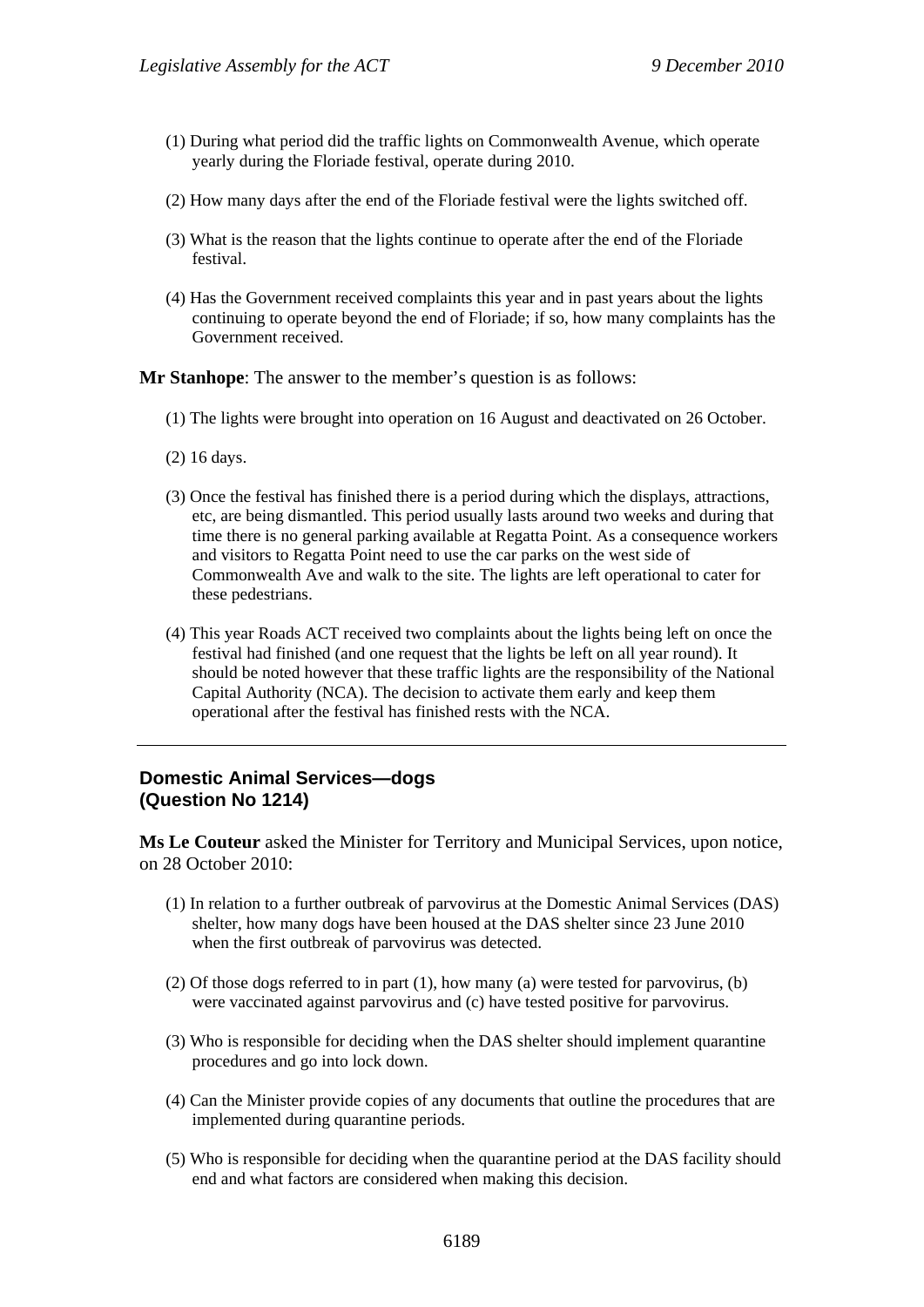- (6) What procedures do the DAS use to manage the ongoing risk in or around the facility once the quarantine period has ended and do these procedures include testing new arrivals for parvovirus and quarantining new arrivals until tests are complete.
- (7) What specific measures have been taken to decontaminate the walking tracks in the nature reserve adjacent to the DAS shelter.

**Mr Stanhope**: The answer to the member's question is as follows:

- 1. Parvovirus was first detected at the DAS facility on 19 June 2010. Between this date and 31 October 2010, a total of 596 dogs have been impounded at the facility.
- 2. Of the 596 dogs impounded during this period:
	- (a) 14 dogs were tested for the parvovirus;
	- (b) 272 dogs were C3 vaccinated against parvovirus; and
	- (c) 11 dogs tested positive to parvovirus.
- 3. The Registrar is responsible for implementing quarantine procedures at DAS. This decision is made in conjunction with advice from the ACT Government Vet.
- 4. The procedures that are followed by DAS staff during quarantine periods are contained in DAS operating procedures.
- 5. The ACT Government Vet has determined that a 14 day quarantine period be implemented at the DAS facility following a positive detection of the parvovirus. If no further detection of the virus occurs during this period, the DAS Registrar declares the end of the quarantine period on the  $15<sup>th</sup>$  day.
- 6.
- All dogs entering the facility are C3 vaccinated against parvovirus;
- Dog pens, food bowls etc are cleaned daily;
- Foot baths are maintained at the entrance to the kennels;
- Any owner who attends DAS to surrender an animal, is asked about the dog's vaccination history;
- DAS vehicles are regularly disinfected;
- Any dog showing signs of illness is monitored and taken to a vet for treatment if required:
- Dogs are tested for the parvovirus when they show initial symptoms, as testing prior to this records a negative result;
- New arrivals are quarantined if there are suspicions that they may have parvovirus, pending the outcome of a test. If this test is positive, a vet is called to confirm the diagnosis and if parvovirus is confirmed, the dog is immediately euthanized.
- 7. Walking tracks used by volunteers to exercise the dogs are outside the DAS facility on public land. The virus is extremely stable and considered 'ubiquitous'. No environment is virus free unless it is regularly disinfected. Bleach is the best and most effective disinfectant against viruses; however disinfection is problematic for nonbleachable surfaces such as grass and soil. Even if these areas were bleached daily, as they are open to the public and due to the nature of the surface, there is no guarantee that they would be free from the virus.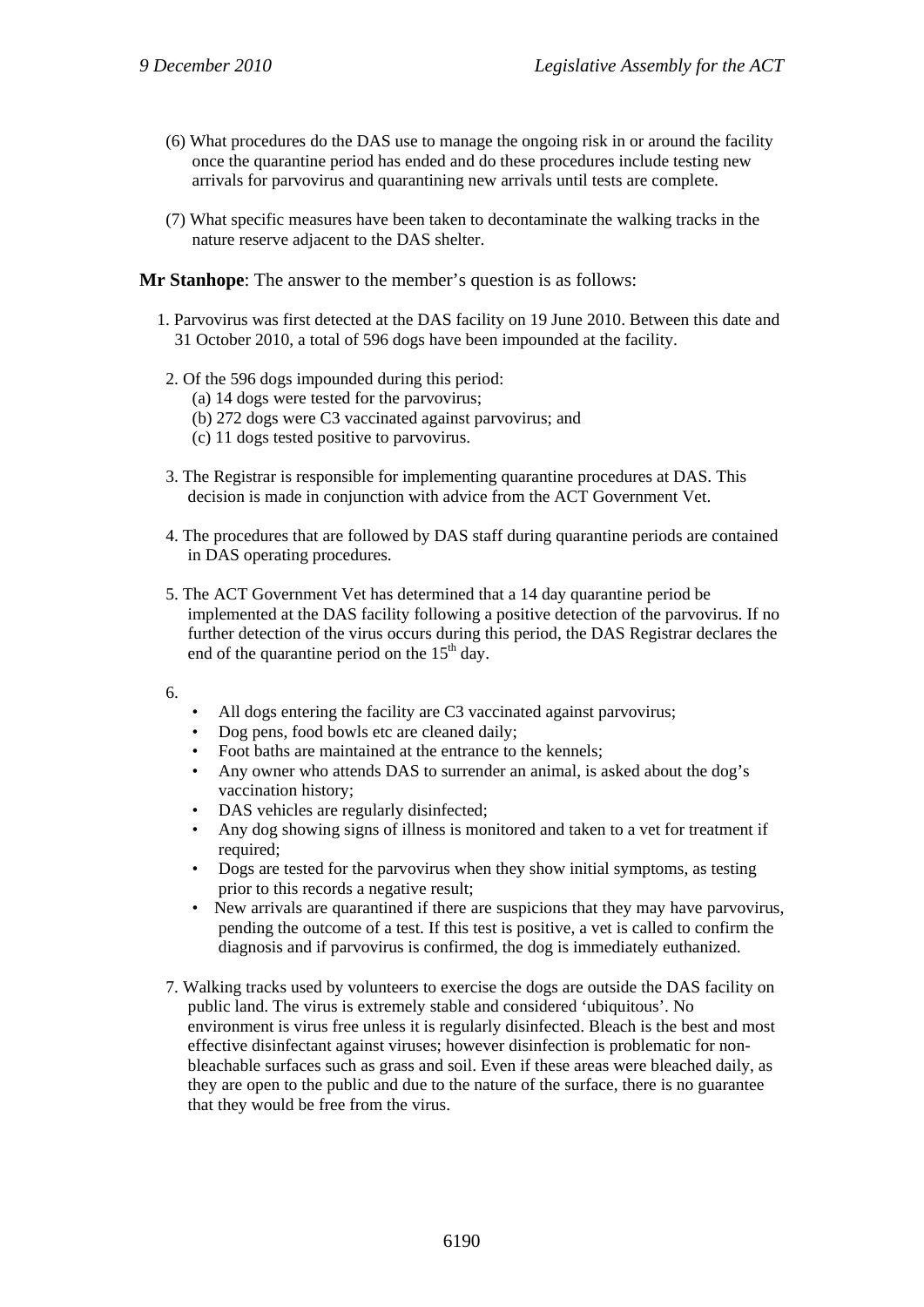Vaccination of dogs against the virus is the only guaranteed method of preventing exposure, and this has been implemented at the facility as a matter of policy since 13 September 2010.

# **Roads—urban infrastructure (Question No 1215)**

**Ms Le Couteur** asked the Minister for Territory and Municipal Services, upon notice, on 28 October 2010:

- (1) When was the last time that the design standards for urban infrastructure were significantly updated.
- (2) Are the design standards subject to regular review; if so, how regular are the reviews.
- (3) When was the last time the design standards were reviewed.
- (4) Who conducts reviews of the design standards, for example, are they undertaken in government, or by an independent reviewer.
- (5) Does the Government and/or the Department of Territory and Municipal Services use the technical infrastructure guideline/technical design manual called *Complete Streets*; if so, how is this manual used; if not, are there plans to use this design manual and how will it be used.

**Mr Stanhope**: The answer to the member's question is as follows:

1. 2002.

- 2. Yes. Every 8-10 years. A review of the road design standards and specifications is currently underway.
- 3. Collectively in 2002 but individual standards and specifications have been amended since that time.
- 4. The Australian Road Research Board, a national organisation have been engaged to review the road design standards and specifications on behalf of the Department of Territory and Municipal Services (TAMS).

The review process for Design Standard 23, Plant Species for Urban Landscape Projects is being undertaken by a working group including industry representatives, tree specialists and Departmental officers.

5. No. *Complete Streets* was only released in August 2010. The current review of the TAMS road standards and specifications will consider *Complete Streets* and whether it is consistent with national standards and if it is suitable for use in the ACT.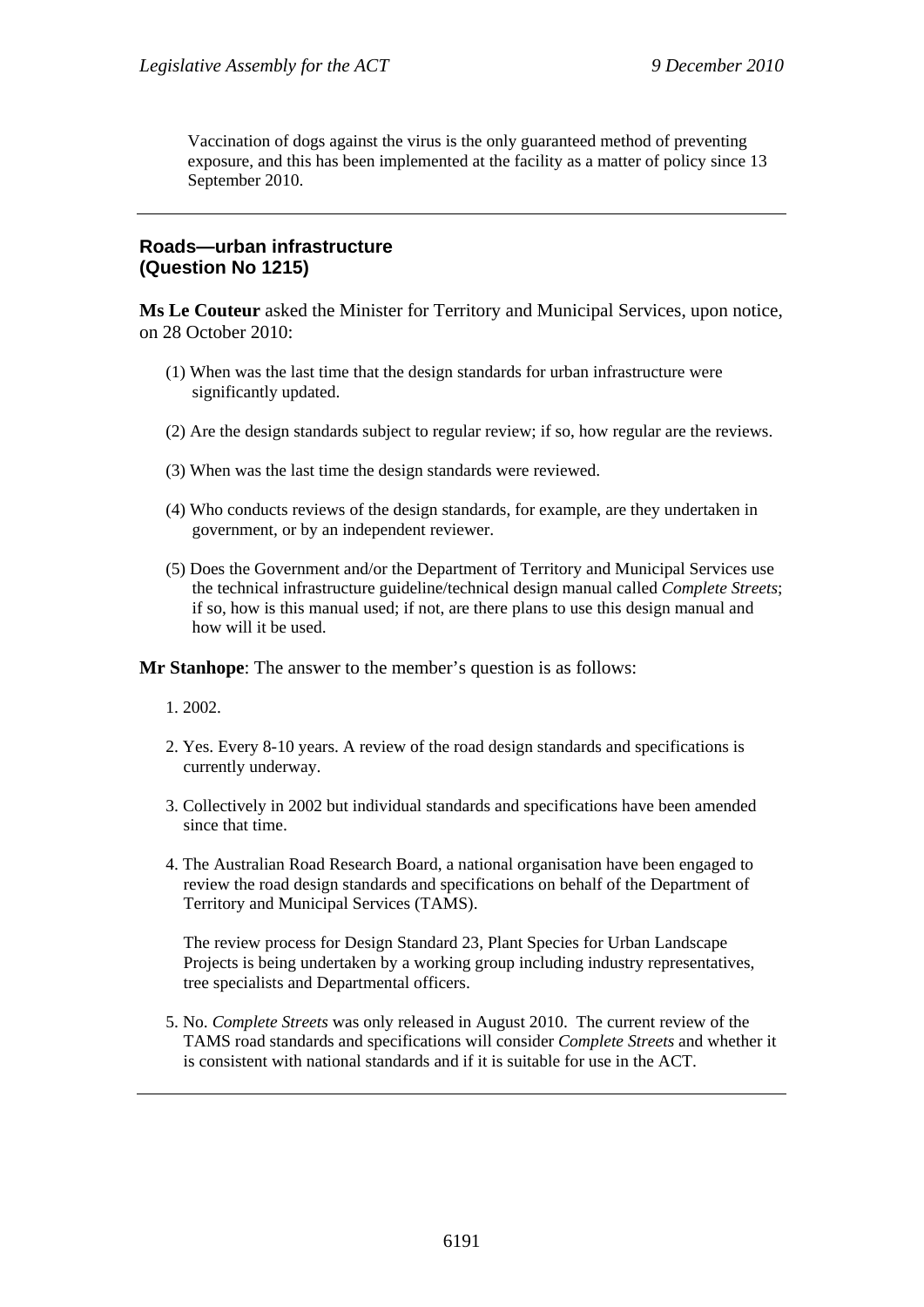# **Planning—new buildings (Question No 1217)**

**Ms Le Couteur** asked the Minister for Planning, upon notice, on 28 October 2010:

- (1) What rules apply in the ACT, in the construction of new buildings, that regulate the use of
- (a) adhesives, including for flooring and wallpaper, in terms of the maximum level of volatile organic compounds permitted,
- (b) architectural and protective coatings, in terms of (i) the maximum level of volatile organic compounds permitted and (ii) which glycol ethers, heavy metals and carcinogenic substances are restricted,
- (c) building insulation material, in terms of (i) content of recycled material required, (ii) any restrictions on where raw materials used in the insulation is obtained from, for example, cannot come from national parks and (iii) prohibited and restricted substances, such as formaldehyde, foam products and flame retardants,
- (d) carpets, in terms of (i) any restrictions on where raw materials used in the product is obtained from, for example, from manufacturers that do not use chemical bleach, (ii) prohibited and restricted substances, for example flame retardants and (iii) requirements to meet water, energy and emissions standards in production,
- (e) floor coverings, in terms of (i) glues and preservatives restricted or prohibited and (ii) restrictions or prohibitions on the use of timbers or other natural materials,
- (f) panel boards, in terms of (i) restrictions or prohibitions on the use of timbers or other natural materials, (ii) restrictions on how timber in panel boards are treated, for example, with insecticides, (iii) content of recycled, or resource efficient material required,  $(iv)$  the maximum level of volatile organic compounds permitted,  $(v)$ prohibited and restricted substances, for example, fluorine and carcinogens, (vi) level of recyclability of the product and
- (g) refrigerants, in terms of (i) the maximum level of ozone depletion potential permitted and (ii) the global warming potential permitted.
- (2) What rules apply to the above materials in relation to renovations.

**Mr Barr**: The answer to the member's question is as follows:

There are over 20 parts in the series of questions and although a large number of topics might be included under all-embracing areas such as sustainability or the environment, the questions encompass a number of discrete issues not all of which are covered by my portfolio. These include:

- maximum limits for volatile organic compounds in a variety of building materials;
- prohibition or other limitations on certain chemicals and other elements in architectural materials and finishes;
- restrictions on resources used in or as building materials on conservation grounds;
- requirements for use of recycled content in building materials;
- requirements for recyclable content in certain building products;
- requirements for manufacturing processes for building materials to meet "resource efficiencies";
- restriction of use of building products in the ACT depending on the origin of materials;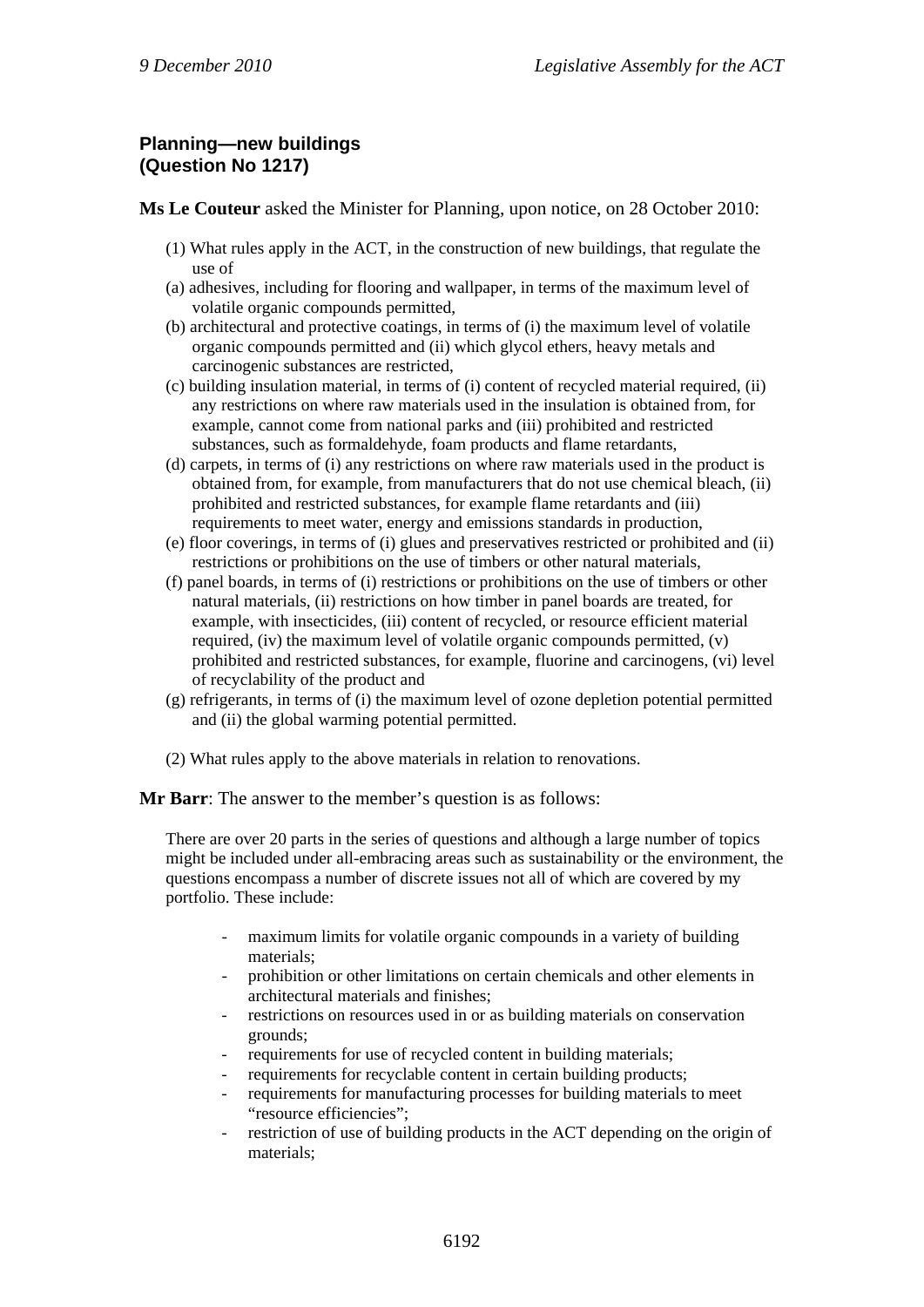- use of ozone depleting substances in refrigerants; and
- permitted levels of global warming potential for refrigerants.

Australia has ratified the *Montreal Protocol on Substances that Deplete the Ozone Layer* and numerous subsequent amendments. Substances under that protocol are regulated by the Commonwealth *Ozone Protection and Synthetic Greenhouse Gas Management Act 1989*. Regulation under this Act, which has been in place since 1 July 2005, requires people and businesses that acquire, possess, dispose of or handle ozone depleting substances or synthetic greenhouse gases in the refrigeration and air conditioning industry to hold a suitable licence under those regulations,

In response to earlier questions on these issues in May and October of this year, I have informed the Assembly about the work being undertaken collaboratively at the national level on lifecycle environmental impacts of common building materials. The major piece of work is being led by the Building Products Innovation Council and it is intended that it will form the basis of new standards for building materials if required. On completion of this project and the national response to the outcomes, the ACT will assess whether any additional work is needed to develop local standards for areas that may not be covered in the current projects.

# **Planning—YMCA Sailing Club (Question No 1218)**

**Ms Le Couteur** asked the Minister for Planning, upon notice, on 28 October 2010:

- (1) Is the ACT Planning and Land Authority (ACTPLA) taking any action to enforce the lease purpose conditions for the YMCA Sailing Club in Yarralumla.
- (2) How does ACTPLA liaise with the National Capital Authority (NCA) when a site has both ACTPLA and NCA leases.
- (3) What communication has there been between ACTPLA and the NCA about the enforcement of the YMCA Sailing Club lease.
- (4) Do the current changes of the use of the YMCA Sailing Club contravene the lease purpose conditions of the (a) NCA and (b) ACTPLA leases.

#### **Mr Barr**: The answer to the member's question is as follows:

- (1) ACTPLA has exercised its powers to enforce compliance of the building approval with the *Building Act 2004*, the *Planning and Development Act 2007* and the Crown lease for blocks 1,2 and 3, section 18 of Yarralumla. ACTPLA has advised that there was no evidence of a breach of lease as at 16 November 2010.
- (2) ACTPLA liaises with the NCA when advice is required on any lease where any part of the land within the Territory lease is classified as 'designated land' under the Territory Plan and the National Capital Plan.
- (3) ACTPLA and the NCA have communicated at the highest levels of the organisations on this matter. ACTPLA and NCA concur on the interpretation of the lease. The NCA has expressed agreement with the action taken by ACTPLA to address breaches.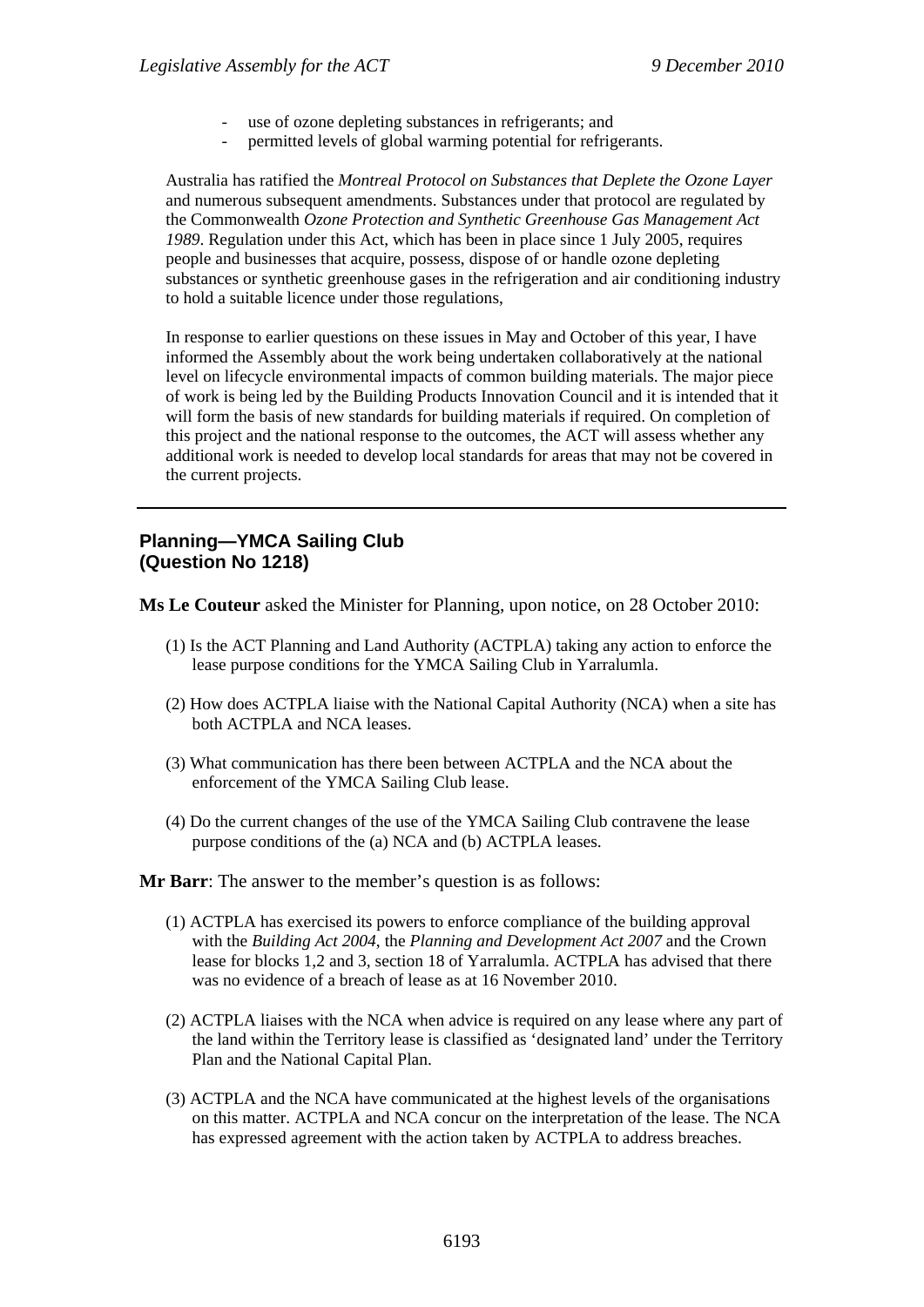(4) In relation to building work on the leasehold, ACTPLA has exercised its statutoiy powers to ensure that the work and use inferred by the work is compliant with the Building Act, the Planning and Development Act and the Crown lease. ACTPLA has advised that there was no evidence of a breach of lease as at 16 November 2010.

## **Planning—development applications (Question No 1219)**

**Ms Le Couteur** asked the Minister for Planning, upon notice, on 28 October 2010:

- (1) Is the ACT Planning and Land Authority (ACTPLA) required to refer to previous development applications when considering development application proposals as a matter of practice.
- (2) How are relevant Development Control Plans taken into account when considering development applications.
- (3) Do development applications need to be consistent with any development control plans relevant to the site.
- (4) If a development application concerns an area which is also on National Capital Authority (NCA) land, what is the process of consultation and decision-making, and where does the final decision rest.
- (5) If a development application is appealed through the ACT Civil and Administrative Tribunal (ACAT), how is the NCA's opinion, role or any Development Control Plan, able to be taken into account.
- (6) How does ACTPLA follow up compliance on ACAT decisions.
- (7) What actions do ACTPLA take if a construction is found to have been completed without any development application approvals.
- (8) What actions does ACTPLA take if a building certifier approves a faulty development, or fails to note obvious breaches to the plan.
- (9) Can ACTPLA issue certificates of occupancy after breaches to plans or rules have been noted.
- (10) What is considered to be a significant structure under the Planning and Development Act and where in the Act, Regulations or Territory Plan can a list of significant structures be found.

**Mr Barr**: The answer to the member's question is as follows:

- (1) No. Each application is assessed on its merits in accordance with the planning requirements that apply at the time of making the decision.
- (2) Where a development is subject to any relevant Development Control Plan prepared under the National Capital Plan, the development is to be not inconsistent with the Special Requirements or Development Control Plan. It is ACTPLA's responsibility to interpret the Development Control Plan.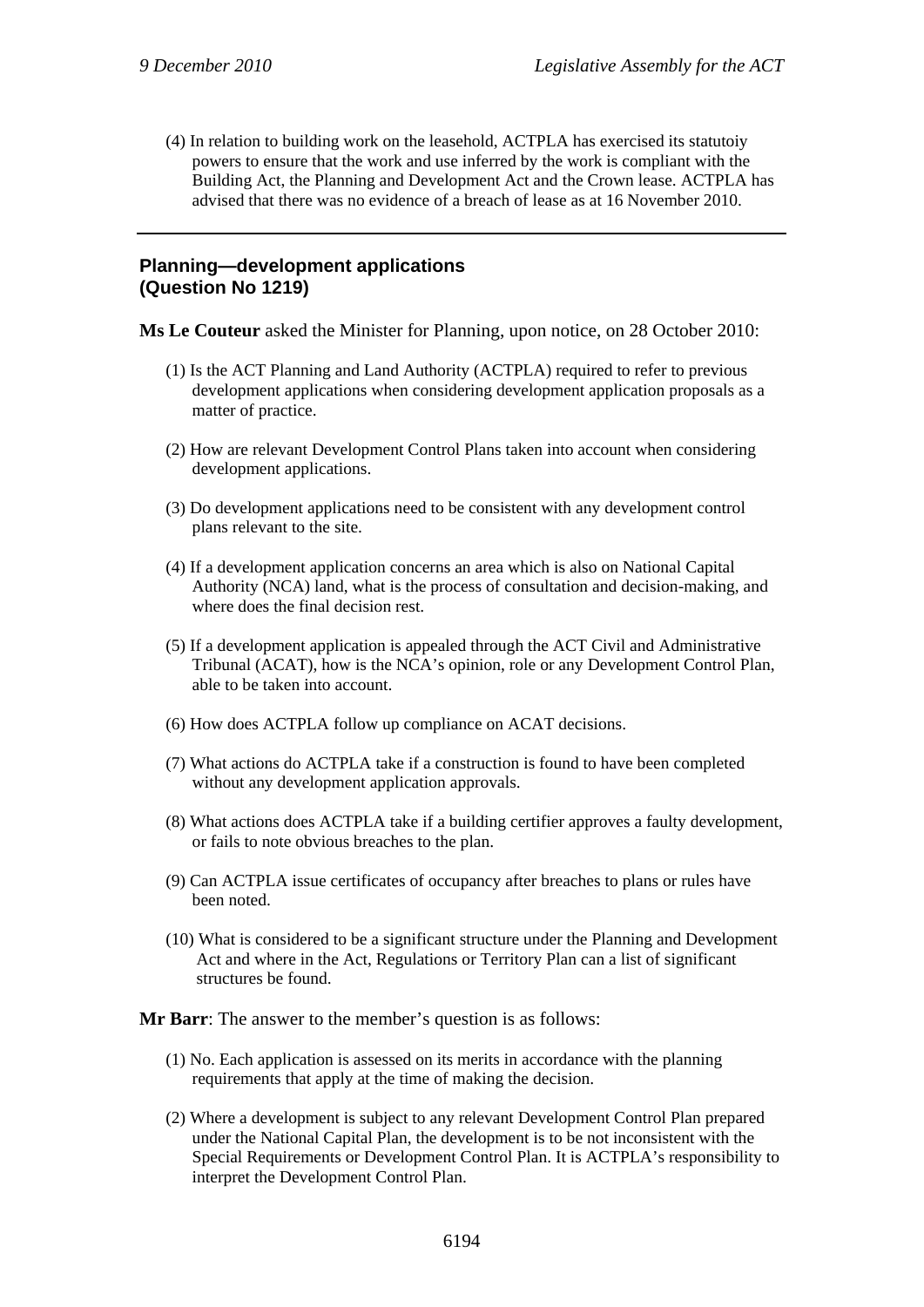#### (3) Yes

- (4) For the purpose of answering this question, National Capital Authority (NCA) Land is taken to mean land in a designated area. ACTPLA only considers Development Applications (DAs) in a designated area that seek approval for a variation to a Territory Crown lease. Such DAs are publicly notified, referred to the NCA for comment, and determined in accordance with the *Planning and Development Act 2007*. The final decision for the DA may be made by ACTPLA, the Minister for Planning, or ACAT should the decision be reviewed. Note that design and siting approvals in designated areas are made by NCA.
- (5) The Tribunal is required to apply the law, which includes the Territory Plan, at the time of making its decision. The Tribunal is required to consider any relevant Development Control Plan and advice received from the NCA.
- (6) All lessees in receipt of a decision relating to a development application over their leased land have a requirement to comply with that decision in accordance with the *Planning and Development Act 2007*.

If an alleged breach of relevant legislation is identified by a member of the community or through ACTPLA's own activities, on completion of an appropriate investigation ACTPLA may undertake corrective action utilising the enforcement provisions of the legislation.

- (7) The lessees of a property may be required to lodge a development application to seek approval for the development on the site, as is their entitlement. The application will be determined on its merits giving consideration to all the mandatory assessment requirements. Other appropriate enforcement action may be considered under the relevant legislation should it be necessary. This ranges from controlled activity orders, infringement notices and ultimately prosecution.
- (8) On completion of an appropriate investigation, if an alleged breach of relevant legislation is sustained ACTPLA may undertake action against a licensee utilising the disciplinary provisions of the legislation.
- (9) The statutory duty to issue Certificates of Occupancy and Use rests with the Construction Occupations Registrar. This is done on the advice of the licensed building certifier who has been appointed by the lessee of the property.

It is the statutory duty of the licensed building certifier to determine if a development is consistent with the applicable plans and rules. A building certifier cannot recommend to the Construction Occupations Registrar the issuance of a Certificate of Occupancy and Use for a building that is not in accordance or substantially in accordance with the building approval.

Breaches of rules or plans must be rectified by the building certifier before a recommendation is made to the Construction Occupations Registrar to issue a Certificate of Occupancy and Use.

This practice is consistent with the standard approach of a privatised model for building certification.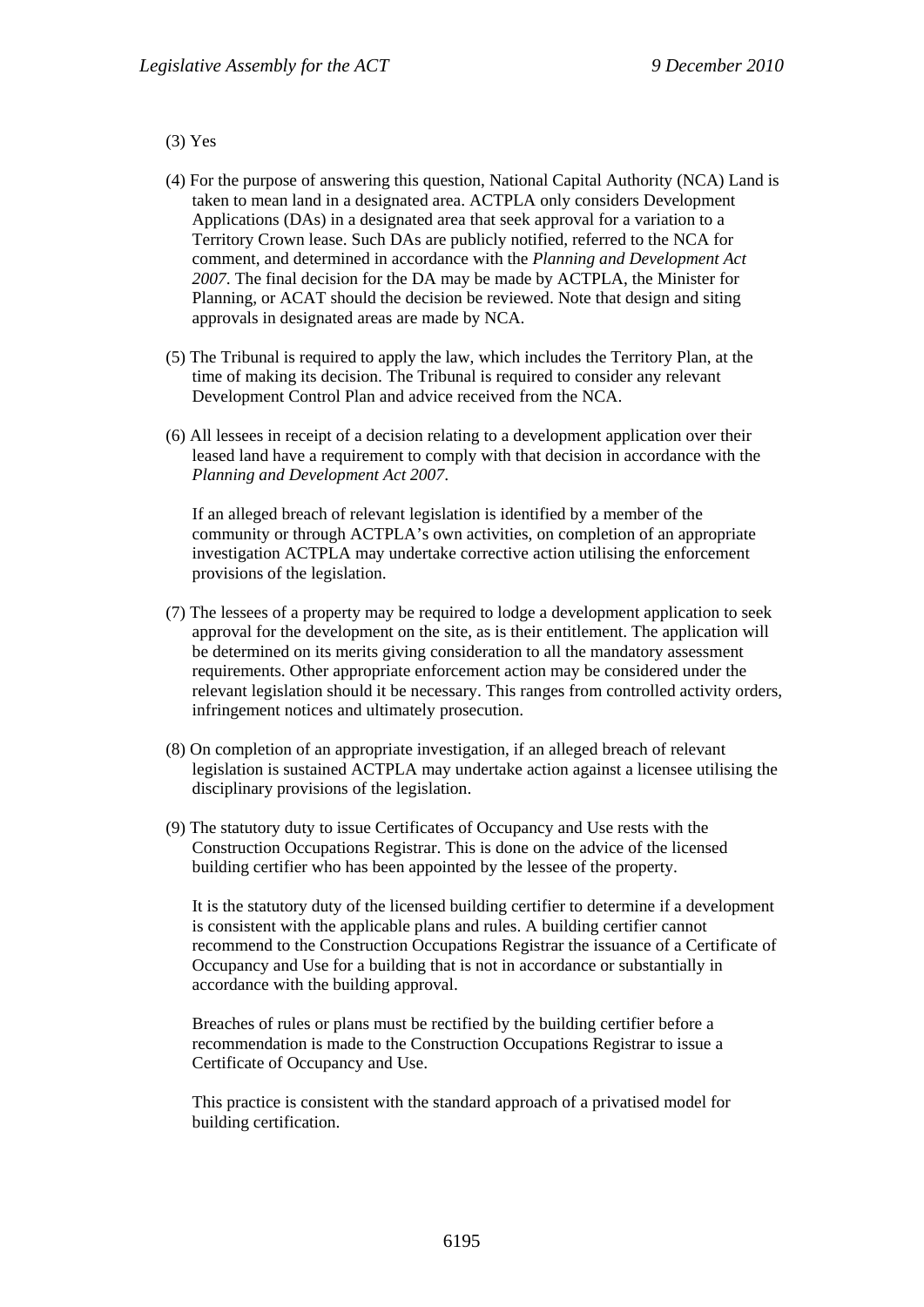(10) The *Planning and Development Act 2007* does not define a significant structure. The *Planning and Development Act 2007*, *Planning and Development Regulation 2008*, and the Territory Plan, do not provide a list of significant structures.

# **ACTION bus service—parking facilities (Question No 1221)**

**Mr Coe** asked the Minister for Transport, upon notice, on 18 November 2010:

- (1) What was the total cost to establish the Mawson Park 'n Ride and Bike n' Ride facility.
- (2) What factors determined the location of the Park 'n Ride and Bike n' Ride facility.
- (3) Has any increase in patronage been recorded since the facility opened in January 2010; if so, what are the details.
- (4) How many further sites have been identified as being suitable for Park 'n Ride facilities.
- (5) If further sites have been identified, (a) where are they and (b) what is the anticipated cost of these facilities.

**Mr Stanhope**: The answer to the member's question is as follows:

#### 1. \$530,000.

- 2. Factors considered in the selection of *Park 'n Ride* and *Bike n' Ride* facilities include: o Proximity to high frequency/rapid bus services;
	- o Land availability;
	- o Vehicular and pedestrian access;
	- o Upstream congestion;
	- o Passive surveillance;
	- o Site visibility; and
	- o Cost effectiveness.
- 3. Yes. In the first few months of opening the patronage increase was around 30. This number has doubled within four months of opening and now more than 70 people are using this facility for *Park 'n Ride*.
- 4. There are four more sites identified feasible. Another five sites are under investigation.

#### 5. Identified sites and their estimated costs are:

| o Flemington Road (near EPIC)     | \$210,000 |
|-----------------------------------|-----------|
| o Erindale                        | \$510,000 |
| o Flemington Road (near Harrison) | \$585,000 |
| o Belconnen (Purdue Street)       | \$50,000  |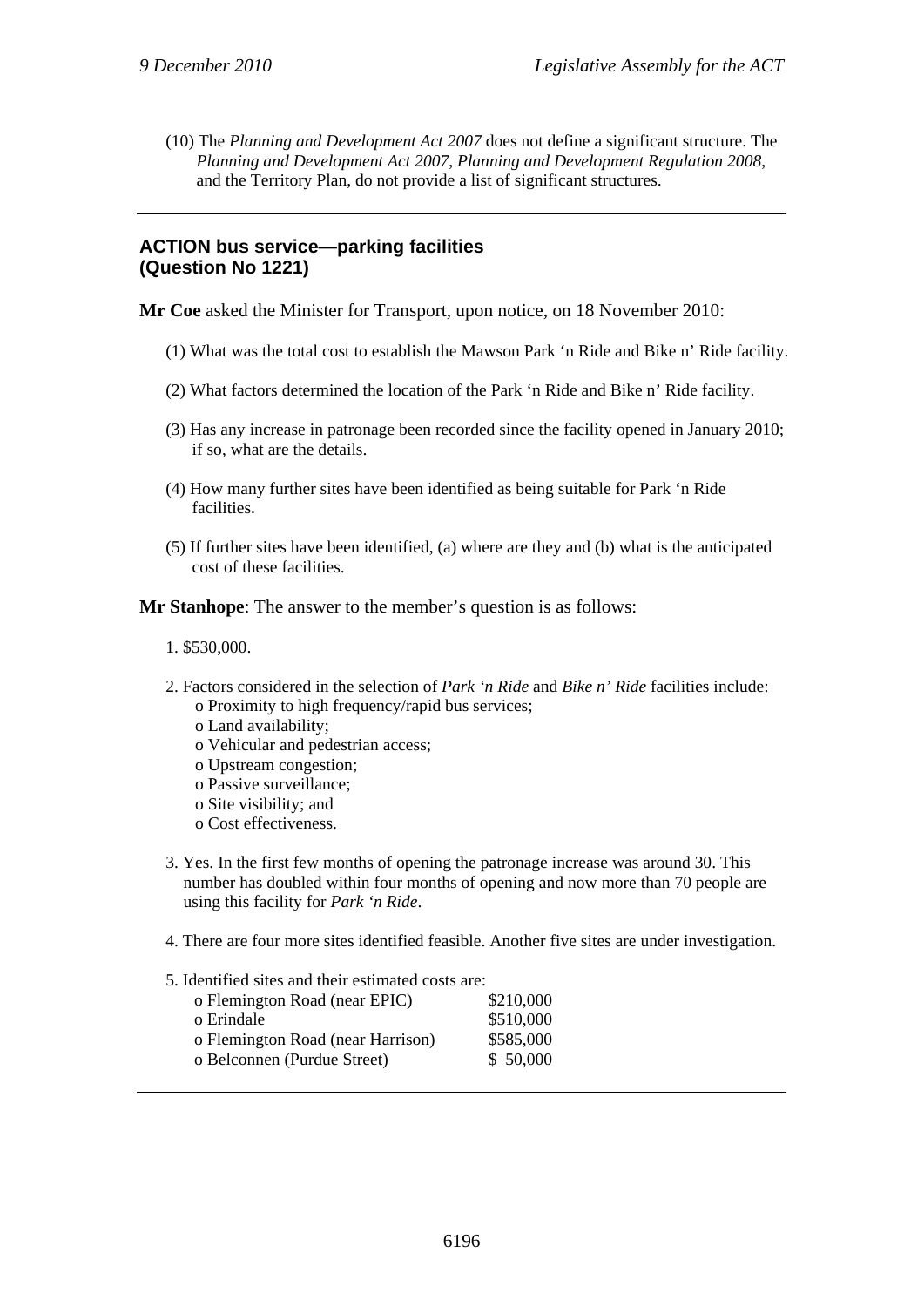# **Art—public installations (Question No 1223)**

**Mr Coe** asked the Minister for Territory and Municipal Services, upon notice, on 18 November 2010:

What have been the ongoing costs per annum associated with each of the major installations of public art in the ACT for each year since 2007 to date, by location, including cost of (a) lighting, (b) security and (c) maintenance, including cleaning.

**Mr Stanhope**: The answer to the member's question is as follows:

(1) The ongoing costs per annum associated with each of the major installations of public art in the ACT for each year since 2007 are listed below by financial year. All figures are GST exclusive.

#### **2007-08**

- (a) Nil cost for lighting of artworks in the 2007-08 financial year. \$268.00 was paid for power supply to *The Masters Voice* auditory artwork located in City Walk.
- (b) Nil cost for security.
- (c) \$7,150.00 for routine maintenance of the collection managed by the Chief Minister's Department paid to Territory and Municipal Services Facility Management (TaMS FM). A breakdown of costs per artwork is not available as this was a lump sum payment arrangement.

#### **2008-09**

- (a) \$364.00 was paid for power supply to lighting of the *Illumicube* (Ainslie Avenue, City) and electricity supply to the auditory work *The Masters Voice* (City Walk) cost \$458.00.
- (b) Nil cost for security.
- (c) \$7,150.00 cost for routine maintenance of the collection managed by the Chief Minister's Department paid to Territory and Municipal Services Facility Management. A breakdown of costs per artwork is not available as this was a lump sum payment arrangement.

Reactive maintenance costs in 2008-09 were as follows:

- *The Cushion*, Garema Place, plaque replacement \$2,160.00;
- Graffiti removal from *Dinornus maximus* (Yarra Glen), *The Cushion* (Garema Place), *Harmonies* (Melba Shops) and the ACT Memorial (Ainslie Avenue) cost in total \$905.00;
- Graffiti removal from *Ghandi* (Glebe Park) \$160.00;
- Replacement of lighting fittings and globes in *Running Lights* (Lake Ginninderra) cost \$4,735.00;
- *Living Space* (City Walk) repainting of book by artist cost \$996.00;
- ACT Memorial (Ainslie Avenue) repairs caused by vandal damage cost \$4,615.00;
- *Wind Sculpture* (City Walk) repair of damaged fin and replacement fin cost \$533.00; and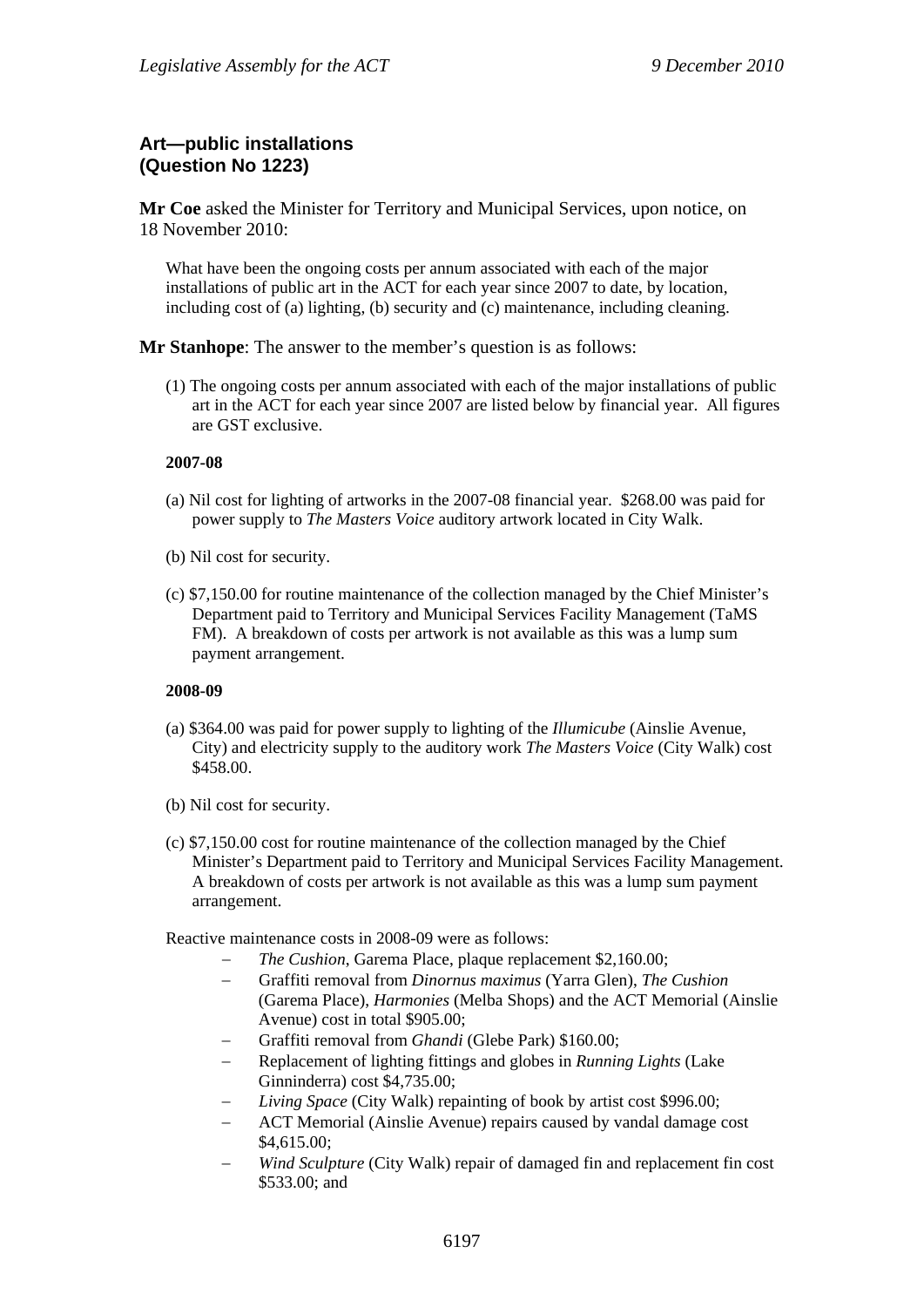Replacement of damaged/removed plaques poetry plaques in Garema Place cost \$1609.00.

#### **2009-10**

- (a) A total of \$668.00 was paid for power supply to lighting of various works and electricity supply to the auditory work *The Masters Voice*, City Walk.
- (b) Nil cost for security.
- (c) \$5,362.50 cost for routine maintenance of the collection managed by the Chief Minister's Department was paid to TaMS FM. Routine maintenance during this financial year was put on hold to allow for the renewal of the scope of works in response to the increased collection size.

Reactive maintenance costs in 2009-10 were as follows:

- *Choice of Passage* (London Circuit) and *Vessel of (Horticultural) Plenty* (Marcus Clarke Street) graffiti removal \$751.00;
- Works to make good vandal damage *Vessel of (Horticultural) Plenty* (Marcus Clarke Street) \$425.00;
- Repair after vandal damage ACT Memorial (Ainslie Avenue) \$5,550.00; and
- The Masters Voice program adjustments \$275.91.

#### **2010-11 to October 2010**

- (a) \$122.49 was paid for power supply to lighting of various works and electricity supply to the auditory work *The Masters Voice*, (City Walk).
- (b) Nil cost for security.
- (c) Nil paid to date for routine maintenance of the collection managed by the Chief Minister's Department.

Reactive maintenance costs to date in 2010-11 are as follows:

Replace light bulbs at *Twilight* (Ainslie Avenue) \$384.59; Repair after vandal damage ACT Memorial (Ainslie Avenue) \$5,550.00; and Ainslie's Sheep (City Walk) repair after vandal damage \$386.00.

## **Environment—proposed data centre (Question No 1224)**

**Ms Bresnan** asked the Minister for the Environment, Climate Change and Water, upon notice, on 18 November 2010:

- (1) In relation to the proposed data centre development on Block 20 Section 23 Hume, have the proponents applied for a permit to pollute under the Environment Protection Act; if so, for what substances.
- (2) Have any licences been issued for the facility; if so, for what substances and what conditions were included.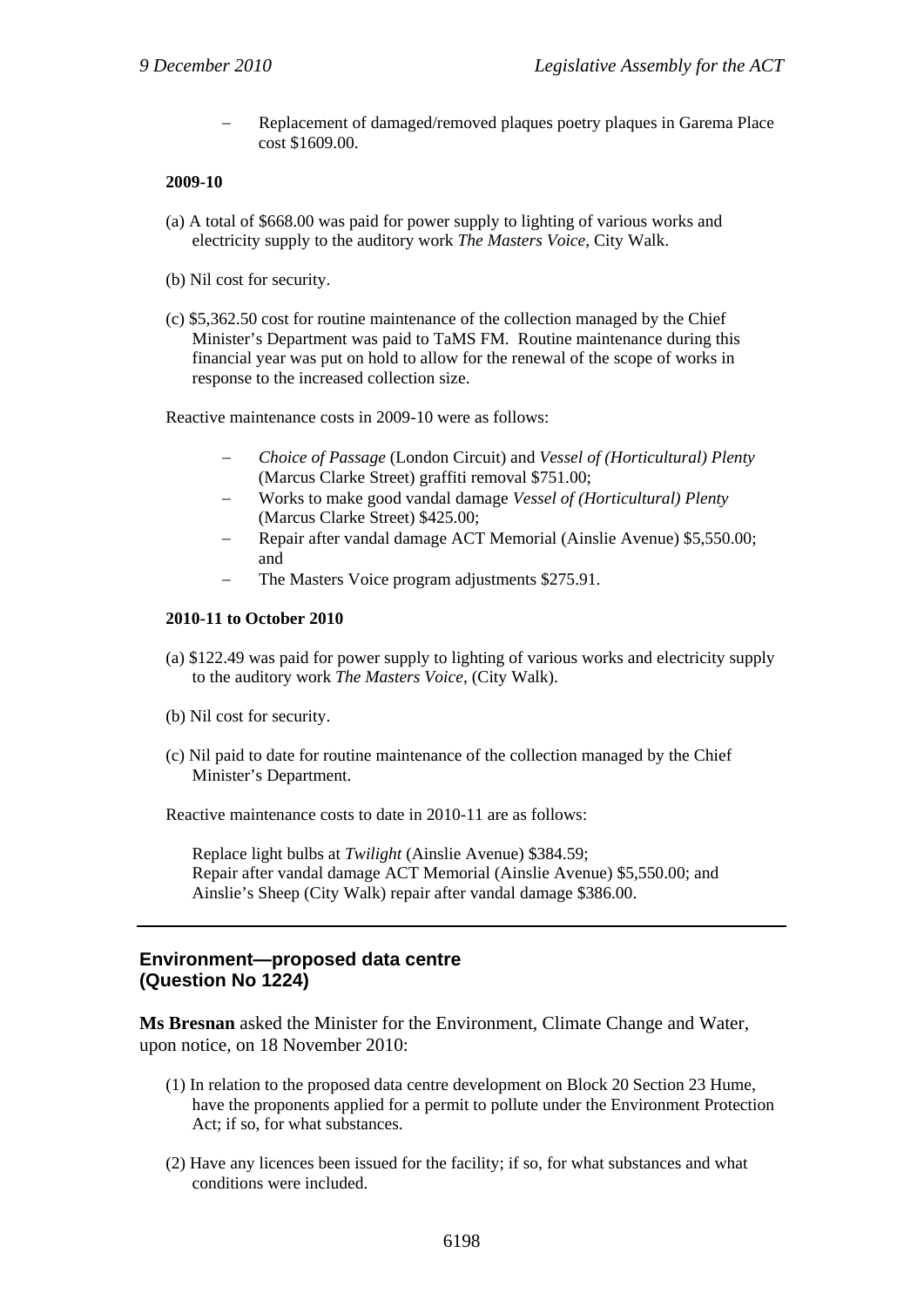**Mr Corbell**: The answer to the member's question is as follows:

(1) No

(2) No

#### **Planning—Hume (Question No 1225)**

**Ms Bresnan** asked the Minister for Planning, upon notice, on 18 November 2010:

- (1) Who is the anchor tenant for Block 20 Section 23 Hume.
- (2) Has the land been sold to the proponents of the proposed development on the site.
- (3) Who has the Development Application (DA) for the site and is it still valid.
- (4) What changes have been made to the proposal since it was approved on the site.
- (5) Will the data centre run 24 hours per day, seven days per week.
- (6) What number of turbines will be run and for what times of the day.
- (7) Are the proposed turbines the same as was proposed under the original environmental impact statement; if not, what variations will there be in their size and design.
- (8) What is the proposed energy use of the facility.
- (9) Has the proponent indicated that energy will be sourced from renewable sources; if so, how much.
- (10) Will excess power from the data centre be supplied back to the power grid.

**Mr Barr**: The answer to the member's question is as follows:

- (1) This is a matter for the lessee.
- (2) TRE Data Centres Ply Ltd is the proponent for the development of the site and holds an executed lease for the site.
- (3) Technical Real Estate Pty Ltd as Trustee for Technical Real Estate Unit Trust was the applicant for the original Development Application,

The approval takes effect in accordance with Condition 1 of the Notice of Decision which requires the registration of the Crown lease. The lease has not been registered and as such the approval has not taken effect.

The Development Approval is still valid.

(4) Amendments to reduce the stack heights were approved by ACTPLA on 1 July 2010. The amendments were required in order to satisfy conditions of approval to ensure compliance with the requirements of the National Capital Authority.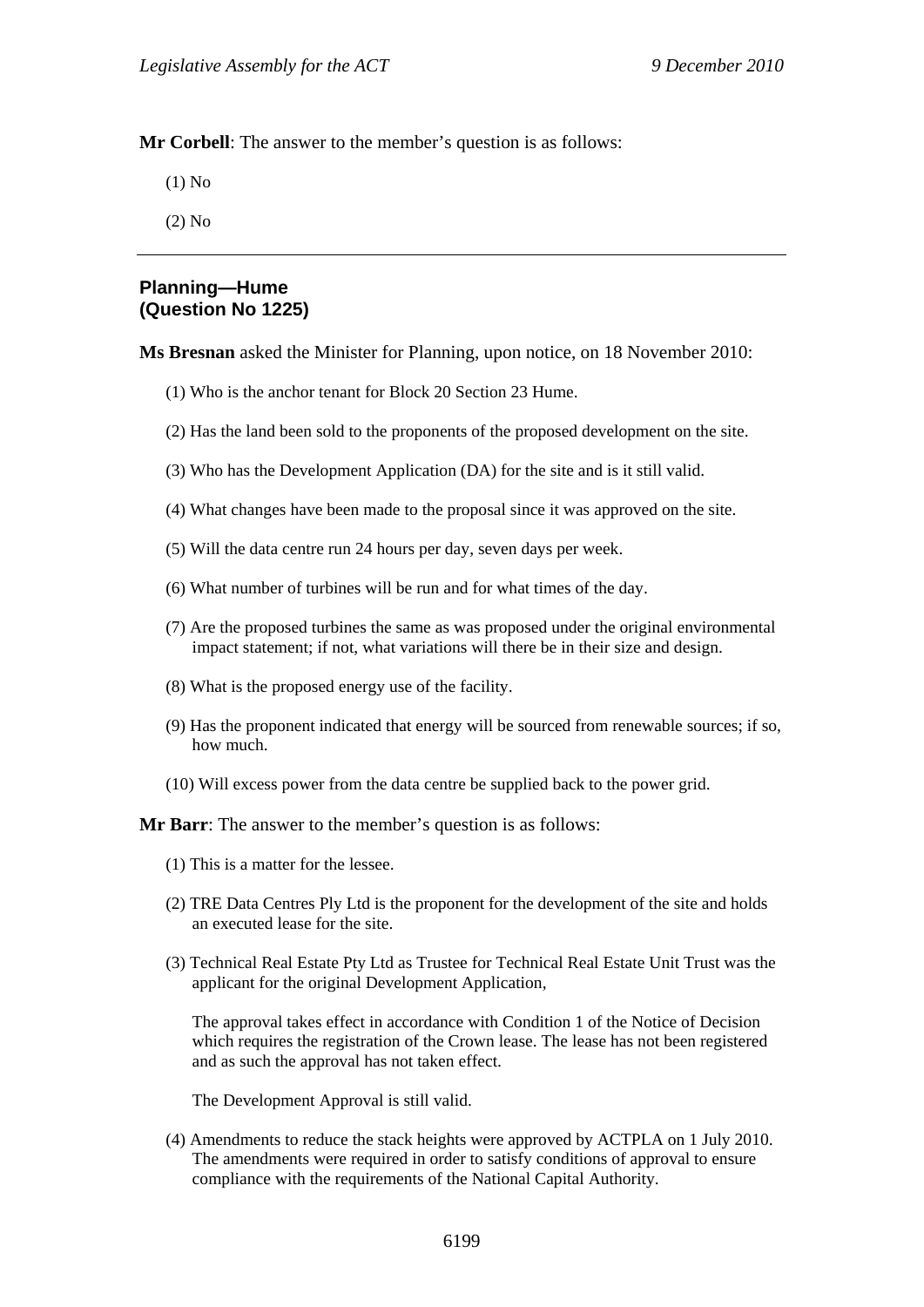- (5) This is a matter for the lessee.
- (6) This is a matter for the lessee.
- (7) The original EIS and approved application refer to Caterpillar Titan 130-20501S Axial Gas Turbine Generators for the purpose of noise modelling. There have been no amendments to the application for the turbines within the co-generation facility.
- (8) This is a matter for the lessee.
- (9) This is a matter for the lessee.
- (10) This is a matter for the lessee.

# **Planning—Molonglo (Question No 1226)**

**Ms Le Couteur** asked the Minister for Land and Property Services, upon notice, on 18 November 2010:

Has any modelling been done on what reduction there has been to the yield of residential dwellings using the new rules to maximise solar access for Molonglo suburbs.

**Mr Stanhope:** The answer to the member's question is as follows:

In Wright and Coombs the main density control is the mandatory rules in the Coombs and Wright Concept Plan in the Territory Plan, not the Territory Plan solar provisions.

Due to the density controls in Wright and Coombs the solar access provisions have had minimal impact on the dwelling yields.

The solar access provisions have the most impact on the block and house size on East/West facing blocks, as the shadow is cast between the house and the boundary fence.

To achieve the same sized single storey house that could be built on a North/South block, the width of an East/West block must be increased. As a result the quantum of reduced yield is therefore dependent on the mix of North/South blocks and East/West blocks.

The Land Development Agency has undertaken to provide approximately equal distribution of North/South blocks and East/West blocks by area.

The provision of East/West blocks that comply with the solar access provision does have an impact on the density yield of any subdivision. In the case of Wright and Coombs the single dwelling yield is limited in accordance with the Concept Plan rules; however, the majority of the dwelling yield is achieved via high density dwellings in multi unit sites.

## **Water—ToiletSmart program (Question No 1228)**

**Mrs Dunne** asked the Minister for the Environment, Climate Change and Water, upon notice, on 18 November 2010: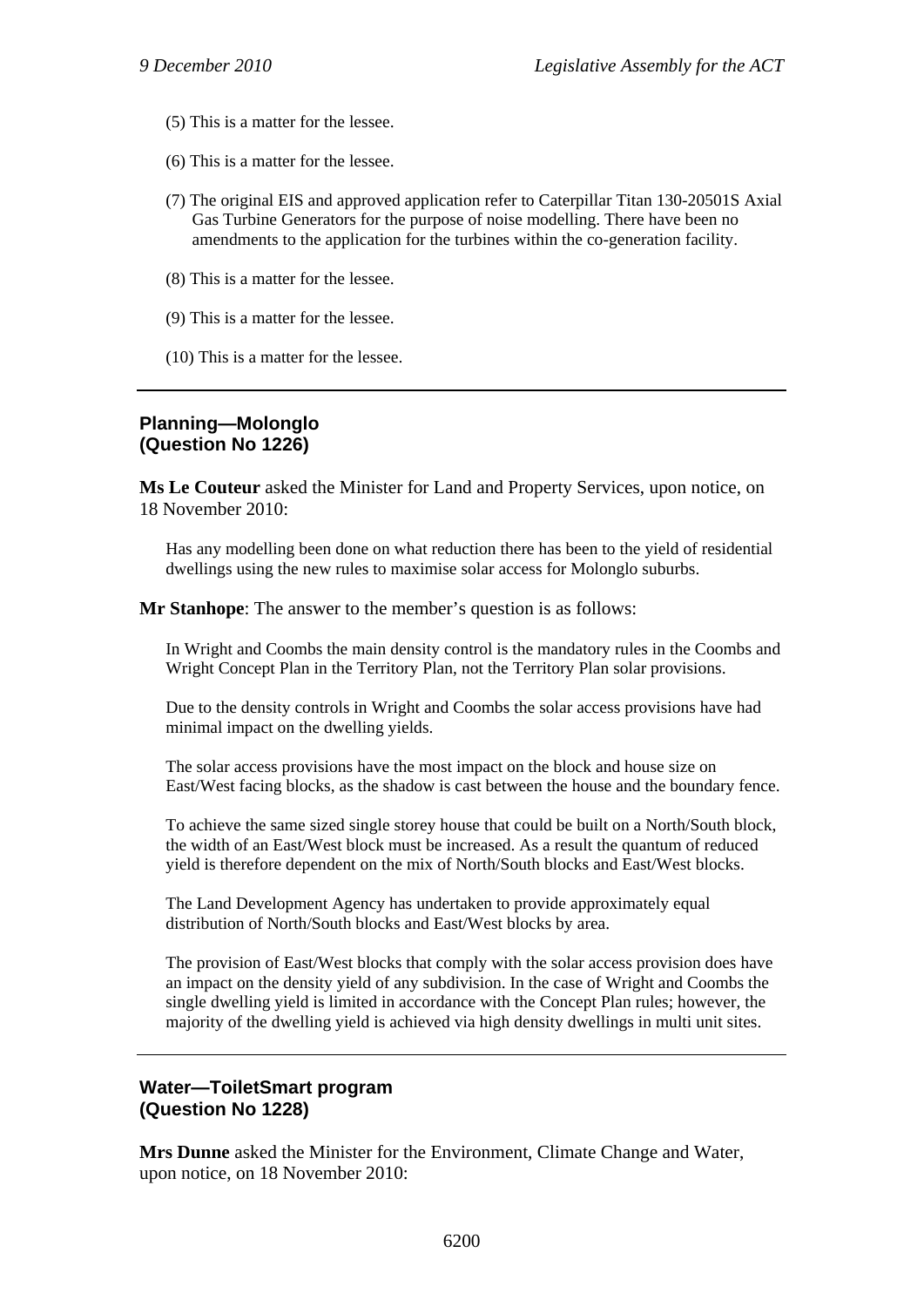- (1) What was the target number of dual-flush toilet replacements under the ToiletSmart Program.
- (2) Is the program on track to achieve that target; if not, why not.
- (3) What is the budget for the program.

**Mr Corbell**: The answer to the member's question is as follows:

- (1) The 2010/11 ToiletSmart and ToiletSmart Plus programs have an estimated program uptake of 2000 standard toilet upgrades (\$100 rebate) and 900 pensioner toilet upgrades (\$488 rebate). Like other behavioural programs the estimates of take-up rates for this program are not targets but an upper limit based on funding available. Take-up rate is dependent on consumer behaviour and perceptions which in turn are influenced by economic conditions and weather. The only influence that the program manager can have on take-up rate is through promotion and awareness raising, which DECCEW undertakes for these programs.
- (2) Uptake of the program this financial year has been slower than estimated. This may reflect an increasing saturation of the market (*ABS Environmental Issues report: Water Use and Conservation*, March 2010, found that 84% of ACT households have dual flush toilets). This will be taken into consideration in developing options for the future delivery program in 2011.

An extensive advertising campaign is currently underway to increase public awareness. A mail out of ToiletSmart brochures in Water and Sewerage Accounts is currently being undertaken with ActewAGL. This mail out will continue over a 6 month period and reach 100,000 home owners.

(3) The 2010/11 ToiletSmart and ToiletSmart Plus program budget is \$824,000 GST exclusive.

## **Water—commercial bathroom retrofit program (Question No 1229)**

**Mrs Dunne** asked the Minister for the Environment, Climate Change and Water, upon notice, on 18 November 2010:

- (1) What was the target number of retrofits under the Commercial Bathroom Retrofit Program.
- (2) Is the program on track to achieve that target; if not, why not.
- (3) What is the budget for the program.

**Mr Corbell**: The answer to the member's question is as follows:

(1) 30 buildings at a maximum of \$20,000 GST exclusive. The final number of retrofits possible with allocated funding will be determined by the amount of each rebate claim which will vary depending on the size of the bathroom upgrade in each building.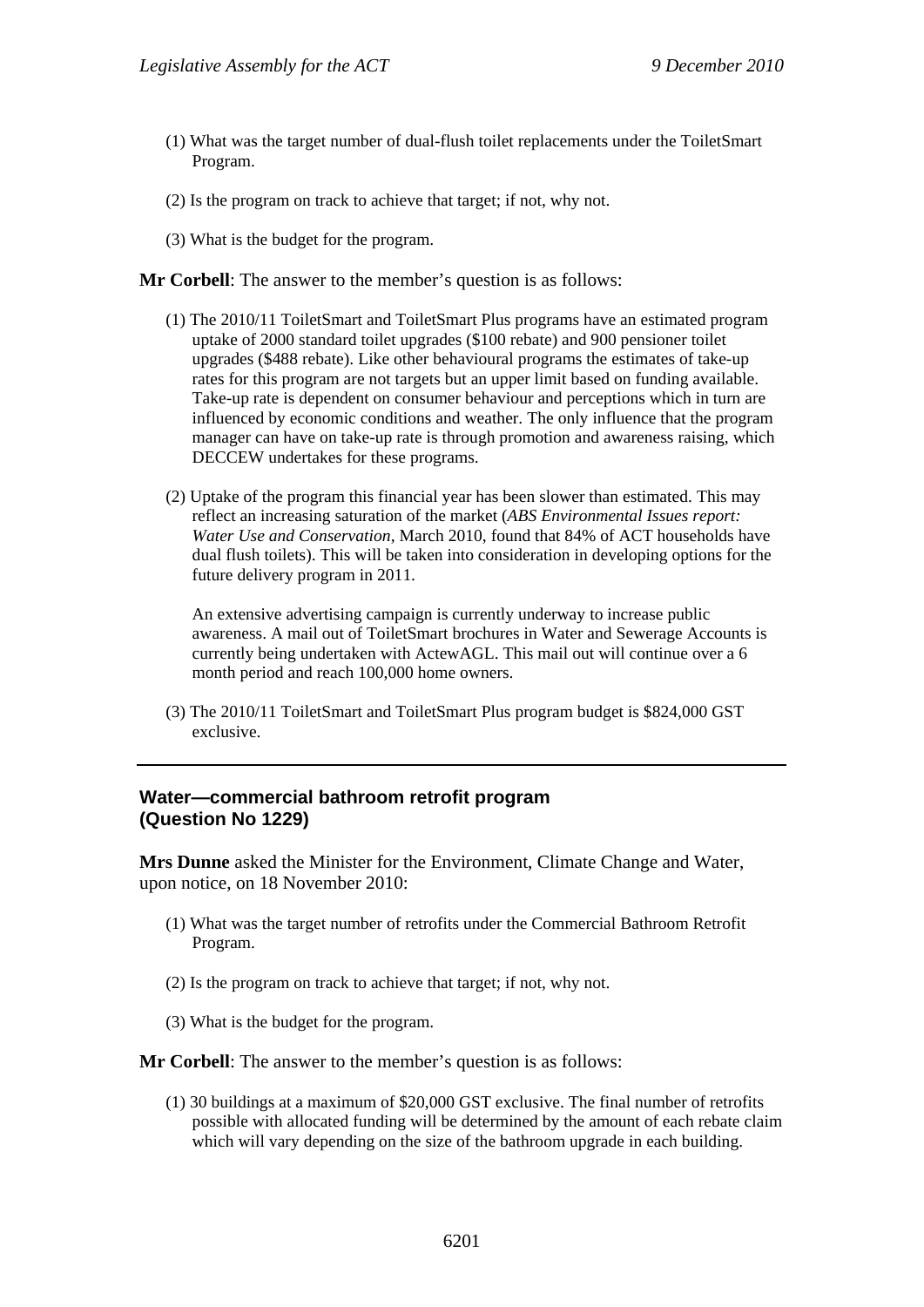(2) \$600,000.00 GST exclusive. Currently 43 buildings have signed up for program through Letters of Agreement with an estimated \$570,500.00 (GST exclusive) of the budget allocated.

# **Water—GardenSmart program (Question No 1230)**

**Mrs Dunne** asked the Minister for the Environment, Climate Change and Water, upon notice, on 18 November 2010:

- (1) What is the target number of GardenSmart Program recipients under the program.
- (2) Is the program on track to achieve that target; if not, why not.
- (3) What is the budget for the program.

**Mr Corbell**: The answer to the member's question is as follows:

- (1) The 2010/11 program has an estimated uptake of 1000 GardenSmart visits.
- (2) In the context of behavioural programs the estimates of take-up are not targets but an upper limit based on funding available. Take-up rate is dependent on consumer behaviour and perceptions which in turn are influenced by economic conditions and weather. The only influence that the program manager can have on take-up rate is through promotion and awareness raising, which DECCEW undertakes for these programs.

Uptake of the program this financial year has been slower than estimated. This is most likely due to increased rainfall in the region which in turn has taken focus away from the need to seek assistance in maintaining a healthy garden with less water. An extensive advertising campaign is currently underway to increase public awareness of the program and uptake.

(3) The 2010/11 budget is \$322,764.00 GST exclusive.

## **Water—IrrigationSmart program (Question No 1231)**

**Mrs Dunne** asked the Minister for the Environment, Climate Change and Water, upon notice, on 18 November 2010:

- (1) What was the target number of IrrigationSmart recipients under the program.
- (2) Is the program on track to achieve that target; if not, why not.
- (3) What is the budget for the program.

**Mr Corbell:** The answer to the member's question is as follows: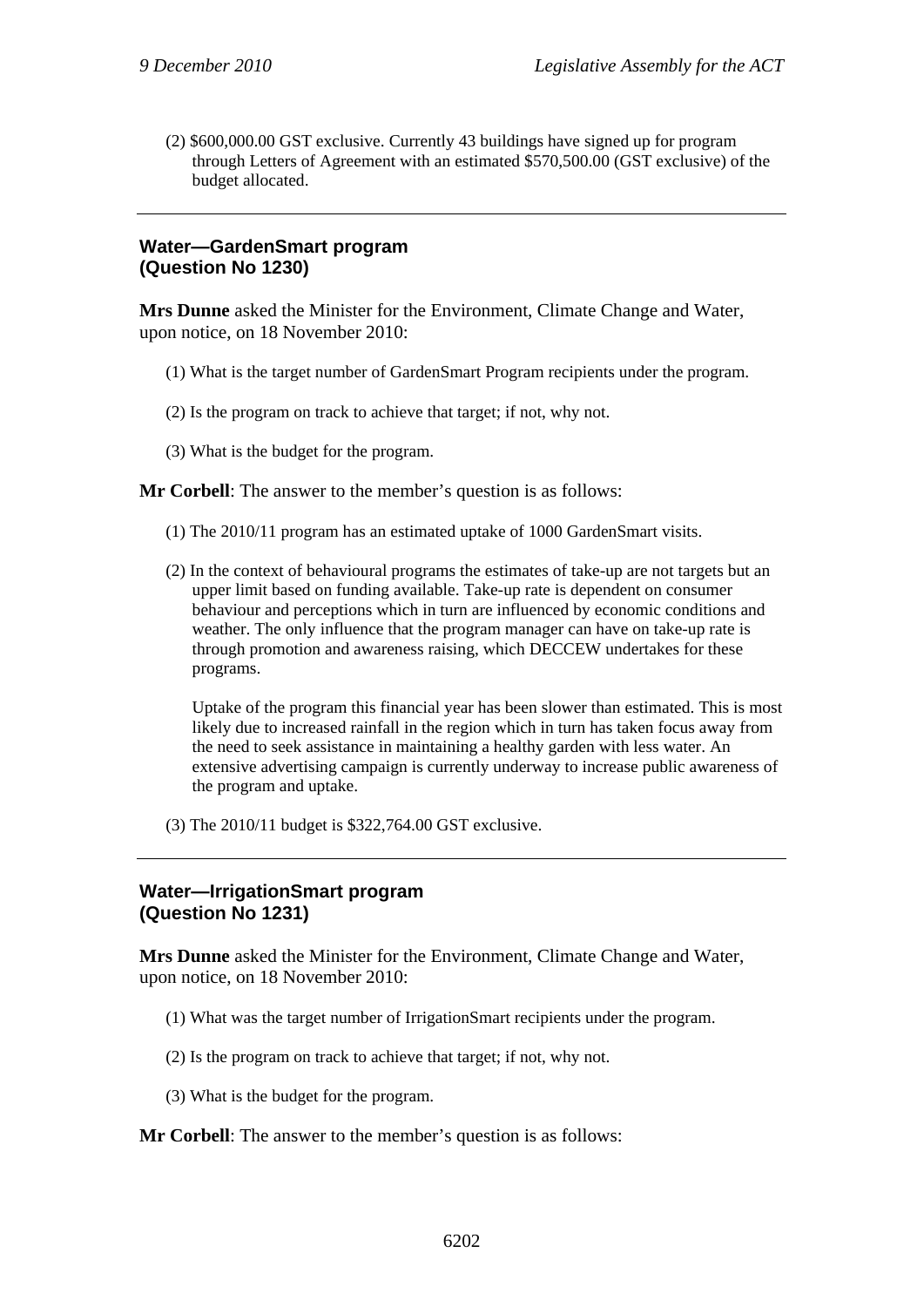(1) The proposed IrrigationSmart program was trialled in a pilot in 2009-10, which targeted 200 households. 210 households received the service as part of the pilot.

The estimated take-up of the IrrigationSmart program in 2010-11 is 400; however, these estimates are subject to final program design. Like other behavioural programs the estimates of take-up rates are not targets but an upper limit based on funding available. Take- up rate is dependent on consumer behaviour and perceptions which in turn are influenced by economic conditions and weather. The only influence that the program manager can have on take-up rate is through promotion and awareness raising, which DECCEW undertakes for its programs.

- (2) Pending engagement of a suitable service contractor to deliver the 2010-11 program, the service is expected to commence in first quarter 2011. The program is expected to achieve the estimated take-up.
- (3) The budget for the IrrigationSmart Program in 2010-11 is \$217,700.

#### **Water—rainwater tank rebate program (Question No 1232)**

**Mrs Dunne** asked the Minister for the Environment, Climate Change and Water, upon notice, on 18 November 2010:

- (1) What was the target number of rebates under the Rainwater Tank Rebate program.
- (2) Is the program on track to achieve that target; if not, why not.
- (3) What is the budget for the program.
- (4) What are the (a) environmental, (b) social and (c) economic benefits of using domestic rainwater tanks.

**Mr Corbell**: The answer to the member's question is as follows:

- (1) An estimated 260 rebates @ \$1,000 GST exclusive. Final possible rebate numbers are determined by the size of tanks installed which determines the rebate amount claimed. Rebate amounts vary from \$600.00 (internal connection only rebate) to \$1,000.00 (9,000 litre or greater tanks with internal connection).
- (2) The program is currently on track to achieve this number.
- (3) The 2010/11 Rainwater Tank Rebate program budget is \$330,000 GST exclusive.
- (4) (a) environmental benefits

Rainwater tanks can make an important contribution towards reducing the demand on dam storages. Tanks also contribute to protecting the environment by reducing the initial un-naturally high volume of runoff from house roofs that would be absorbed by vegetation and the ground in a natural environment. That initial flush also often contains high levels of nutrients and creates high levels of sediment movement. Tanks also reduce the amount of storm water runoff that reaches our creeks and rivers, where it can cause flooding, erosion and sedimentation.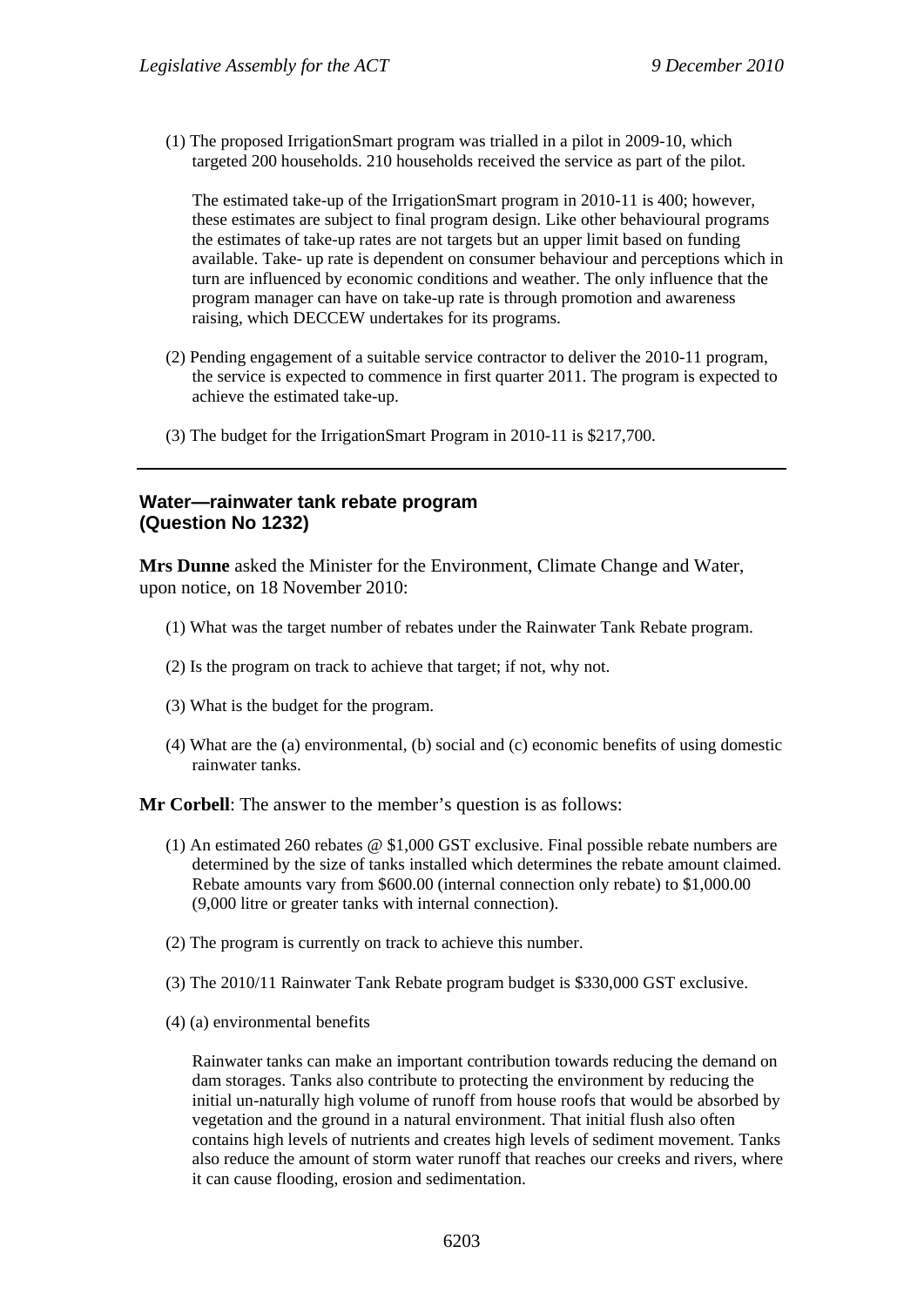(b) social & (c) economic benefits

The following information from the National Water Commission Rainwater Tanks and Storm Water Fact Sheet summarises the benefits of installing a rainwater tank.

"Rainwater tanks have a long history of use in Australia, especially in many rural areas which often depend upon them for household water. In recent years, there has been an upsurge in rainwater tank installations in towns and cities. There are several reasons for this: water restrictions, state or local government policies (including rebate schemes), and home owners' personal choice.

The National Water Commission has published a study that helps people evaluate the cost effectiveness of rainwater tanks for households in urban Australia. Findings showed that the costs and reliability of tanks for households vary dramatically depending on the location and individual household circumstances.

Issues to consider:

- The yield from a rainwater tank depends on various household factors — for example, the size of the roof collection area, the tank capacity, the local rainfall situation, and the amount of tank water used around the home.
- Water from rainwater tanks can be used for outdoor garden use and/or in the home, and the decision on how it is going to be used will influence the tank's yield and costs.
- Installing a rainwater tank may cost a 'typical' property owner between \$500 and \$4000 over the lifetime of the tank, depending upon individual circumstances.
- The cost of installing rainwater tanks reduces the costs associated with repairing and replacing the existing stormwater system, and reduces the amount of pollutants entering urban rivers and streams.
- Rainwater tanks can also help reduce annual water bills and can be used to offset the effects of water restrictions.
- In areas of poor quality water, rainwater can improve the taste of drinking water.
- There is also the broader community benefit of promoting conservation and water-wise behaviour at the household level.
- Whilst rainwater tanks offer a supplementary water supply option for a growing number of households around Australia, larger-scale stormwater harvesting and reuse can supplement the normal water supply for urban communities."

## **Water—usage (Question No 1233)**

**Mrs Dunne** asked the Minister for the Environment, Climate Change and Water, upon notice, on 18 November 2010:

- (1) What (a) water saving measures and (b) reductions in water usage have been introduced across the ACT Government since the department was established.
- (2) What are the 'various options' that the department refers to at page 10 of its 2009-10 annual report and that the department will pursue to reduce our reliance on rainfall.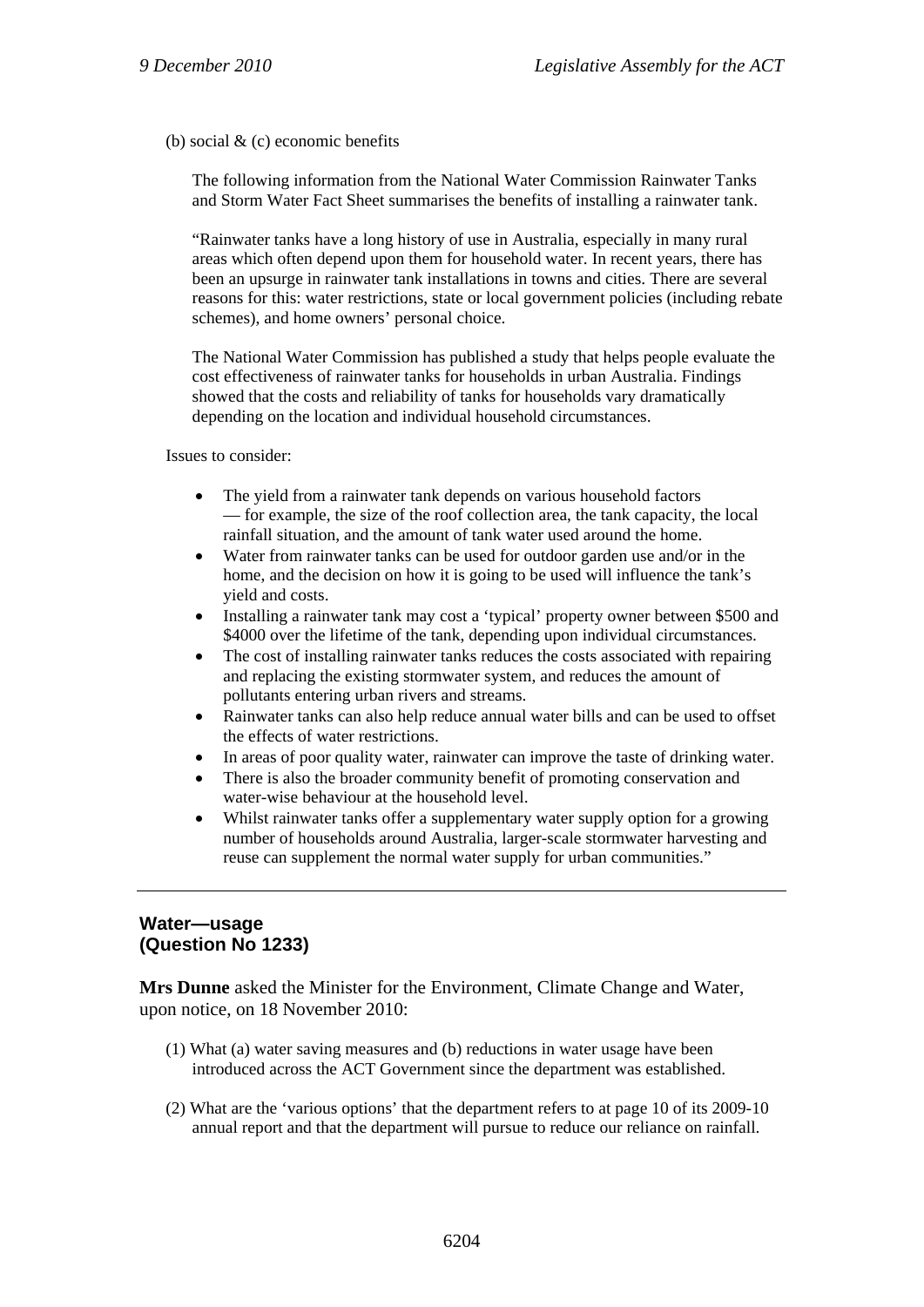- (3) What research has the department undertaken to discover innovative water-saving solutions and technologies that have been developed in Australia and overseas.
- (4) What work has the Government done to develop a solution to enable a sustainable domestic grey-water recycling solution.
- (5) What work has the Government done to discover and enable the grey-water technologies and solutions that are available and can be offered by the private sector.
- (6) What work is the Government doing to test the competitive neutrality of ACTEW Corporation in relation to water saving solutions offered by the private sector.

**Mr Corbell**: The answer to the member's question is as follows:

(1) (a) As the Member would be aware, the Department of Environment, Climate Change, Energy and Water, celebrated its second year of formation in November of this year. Many of the water savings measures which were introduced under the *Think water, act water* strategy of 2004 by TAMS, continued to be implemented under the new Department.

The continuing and current DECCEW programs designed to save water and reduce consumption include:

- ToiletSmart Plus;
- IrrigationSmart (pilot);
- Rain water Tank Rebate (internal connection criterion was implemented under DECCEW);
- GardenSmart;
- Commercial Bathroom Retrofit;
- Outreach; and
- Plant selector tool and ACTSmart Sustainable Schools;

Additional initiatives that have contributed to saving potable water include:

- temporary restrictions;
- education and awareness programs;
- ACTPLA's water sensitive urban design initiative;
- TAMS' Sports and Recreation Grounds revised Irrigation Program; and
- participation in the Commonwealth's Water Efficiency Labelling (WELS) program for all water-consuming devices purchased in the ACT.

Within Government, DECCEW is assisting agencies to develop Resource Management Plans (RMPs), one of the actions under the Government's Climate Change Strategy *Weathering the Change*. RMPs will include actions to be taken by the agency to reduce water use. At this stage three RMPs have been developed, with a further four in draft form. DECCEW is actively supporting the remaining agencies to develop their RMPs by meeting with responsible officers within agencies and providing information about funding availability for resource efficiency measures under the Resource Management Fund.

(b) Estimates of annual savings in potable water for 2009/10 are provided below. Please note that estimates are based on the *Think water, act water* strategy targets and assumptions and are influenced by factors such as rainfall, the stage(s) of water restrictions over the period, as well as consumer behaviour: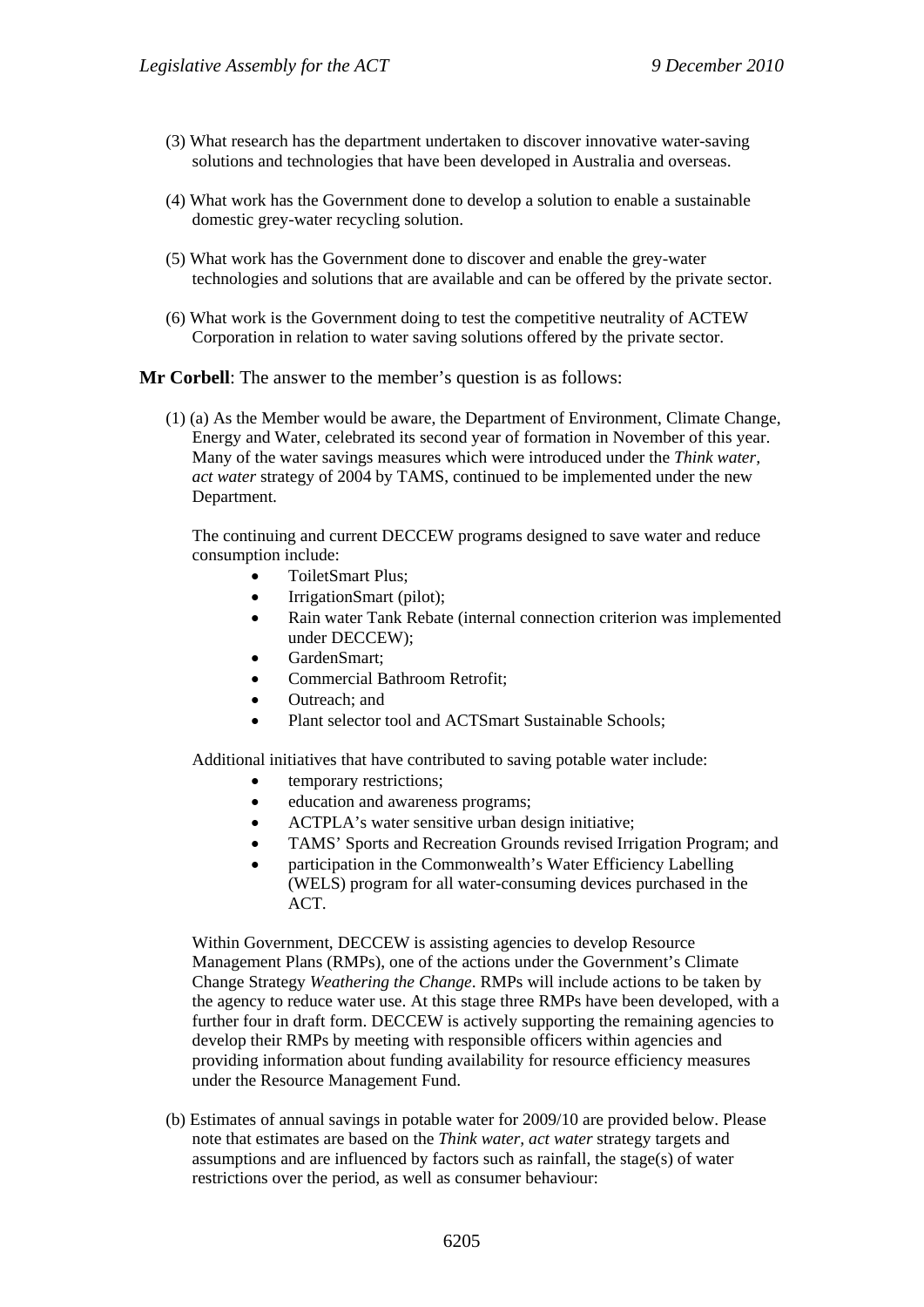- ToiletSmart, 210 ML;
- IrrigationSmart pilot, 10 ML;
- Rainwater Tank rebate, 148 ML;
- GardenSmart, 171 ML;
- Grey water hose give away, 185 ML; and
- Sport and Recreation Irrigation program, 328ML.

In addition, both the Canberra Integrated Urban Waterways (CIUW) program and Water Sensitive Urban Design (WSUD) are targeted to achieve 3,000 ML and 690 ML/annum respectively of potable water substitution when fully operational.

The WELS program additionally estimates a potential saving of 410 ML/annum depending on the level of uptake.

Within Government, each agency reports on water usage under the Ecologically Sustainable Development section of their Annual report, including the percentage change from the previous year. At this stage this data is not collected or aggregated centrally.

- (2) The 'various options' that DECCEW has pursued to 'reduce reliance on rainfall' are broadly in two categories:
	- demand reduction; and
	- source (potable water) substitution.

Most of the measures illustrated in the answer to question (1) are demand reduction. The CIUW and WSUD programs are examples of source substitution programs, replacing potable water with stormwater.

- (3) DECCEW works continuously with other agencies such as TAMS, ACTPLA and LAPS investigating solutions and technologies related to water savings. Urban Stormwater Reuse, Integrated Urban Waterways, non-potable water demand modelling and high tech computer-linked sprinkler systems are projects that DECCEW has been a partner in over the last two years.
- (4) Grey water recycling has been part of the suite of measures outlined in the 2004 *Think water, act water* strategy to address the sustainable management of the ACT's water resources.

Through both the grey water hose give away (10,000 hoses from February to May 2008) initiated under the strategy and the publication of the "Grey water Use - Guidelines for residential properties in Canberra" this Government provided individual householders with the capacity to make an informed decision on the level and type of domestic grey water recycling that would suit their individual circumstances. The guidelines covered system design considerations, owner obligations, health and environmental implications and legislative requirements associated with grey water use.

However, the actual savings for households derived from the grey water hose give away and subsequent use have been difficult to quantify. The guidelines remain current, relevant and tailored to enable individual domestic decisions on grey water recycling.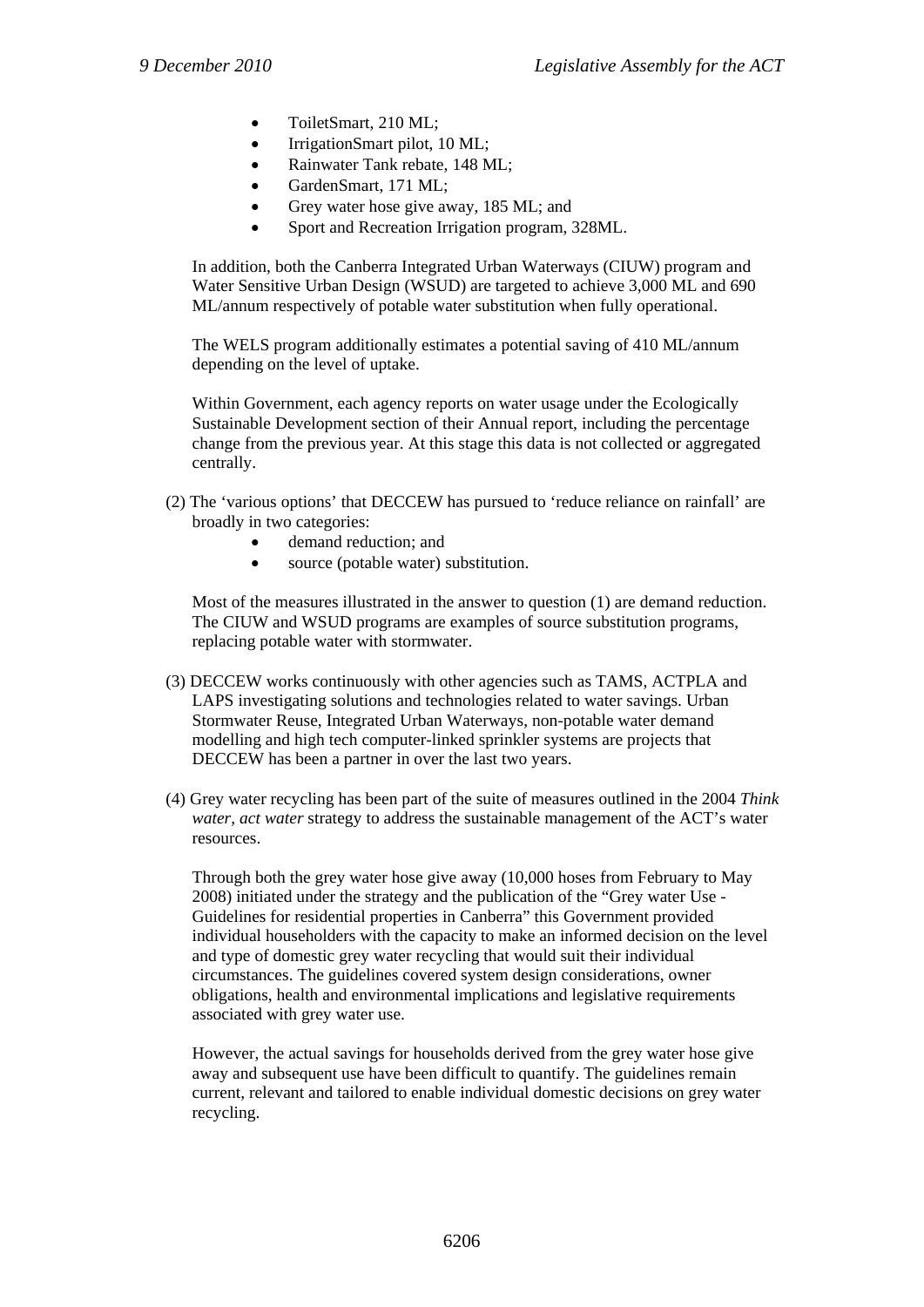Additionally, at the individual property level amendments have been made to the Water and Sewerage Regulations 2001 to provide for the separation of grey water in domestic premises to the edge of the floor slab. New developments are also required to install 'provisional water pipes' to toilets, washing machines and an external point to allow for future use of either grey water or rainwater.

While the overall cost effectiveness of implementing grey water systems is best evaluated at the individual household level, the benefits include achieving savings on household water bills where on-site use of reclaimed water replaces mains water use, and the promotion of water efficiency through community awareness.

(5) Representatives from a number of private sector grey water technology specialists have held discussions with DECCEW and EPA staff over the last 12 months.

Grey water systems will be evaluated within the overall context of recycling options available during the current review of *Think water, act water*.

While Government will always maintain an open mind to evaluating the introduction of the latest technologies and solutions, it would be remiss of me not to highlight that historically, there are a number of problems associated with the promotion of grey water systems.

Grey water systems are largely site-specific and become more complex if they need to be located under a concrete slab. The issues associated with grey water systems include:

- the relatively high costs of these systems, their installation and required maintenance or servicing costs - grey water systems require a regular usage and maintenance regime;
- the difficulty in obtaining qualified tradesmen to install and maintain such systems;
- the need to ensure how and where the grey water is used on a block; and
- health issues related to potential impacts and effects on humans, soils and plants.

Only waste water from the laundry and bathroom is regarded as suitable, as kitchen waste water contains too many fat and oil residues that can potentially pose a health and environmental risk. Depending on the source, grey water generally contains small traces of pathogens and bacteria and therefore has the potential to pose a risk to human health. Untreated grey water cannot be stored for longer than 24 hours.

In addition, and importantly in the ACT context, the implementation of grey water systems in an inland city has different implications than those for a coastal city. This is particularly so now with the ACT's proposed revised (reduced) cap and its place in the Murray-Darling Basin. On the coast, the grey water as part of the sewerage system is lost to the ocean, while in the ACT the water is treated and recycled down the Murrumbidgee system for further use downstream.

(6) ACTEW conforms to the competitive neutrality principles consistent with the Competition Principles Agreement. ACTEW makes tax equivalent payments each year and makes dividend payments to its shareholders equivalent to its full after tax profit.

The Government is unaware of any need to test the competitive neutrality issue in relation to any of ACTEW's operations but is willing to follow up upon receiving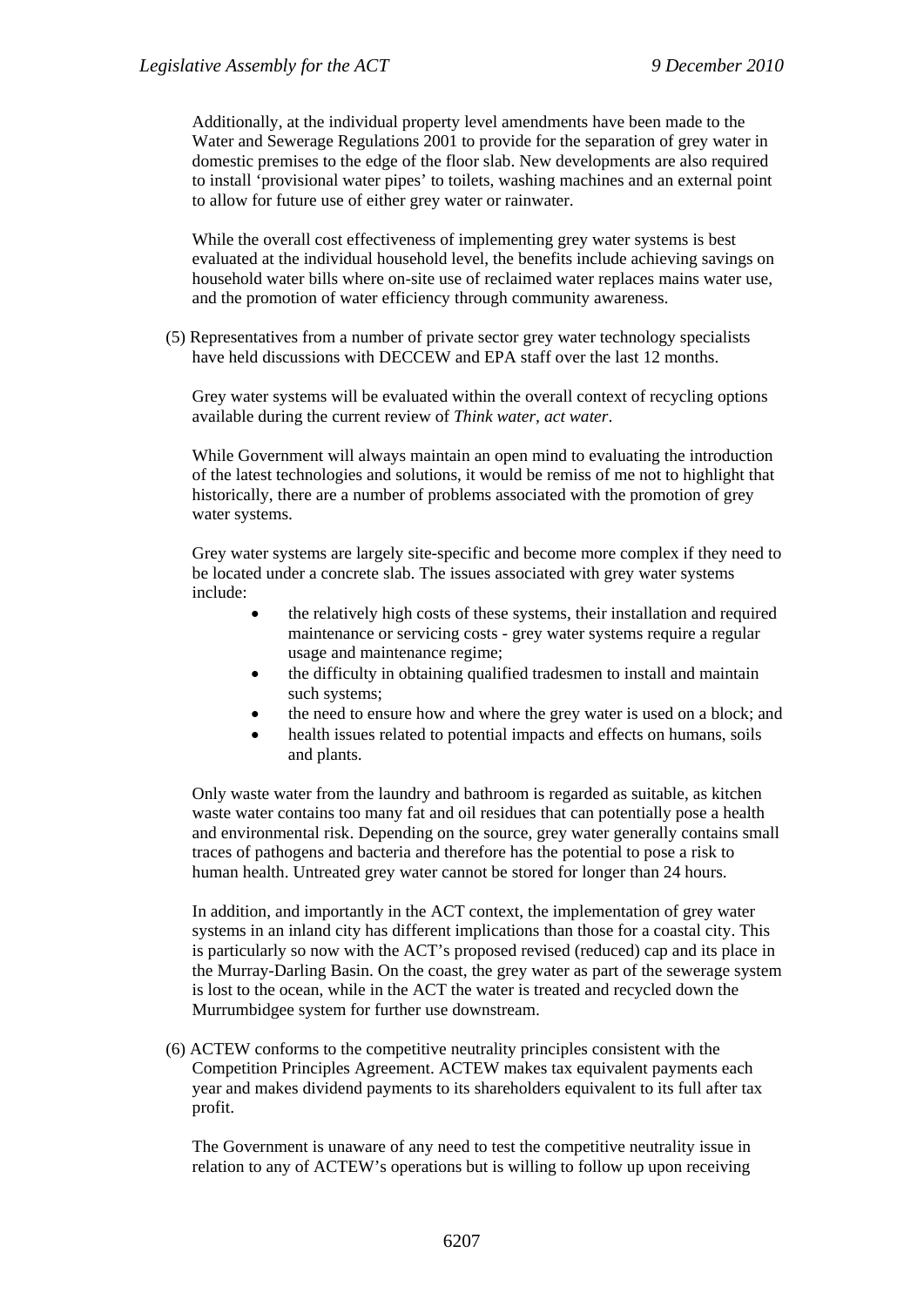details about any specific concerns. One of the functions of the Independent Competition and Regulatory Commission is to investigate and report on competitive neutrality complaints.

# **Environment, Climate Change and Water, Department—activities (Question No 1234)**

**Mrs Dunne** asked the Minister for the Environment, Climate Change and Water, upon notice, on 18 November 2010:

- (1) What launches of programs, events, publications, policies, or other public announcements did the department and any of its agencies organise during 2009-10.
- (2) For each policy launch referred to in part (1), (a) what was the date of the launch, (b) where was the launch held, (c) what did it cost, (d) what was the breakdown of that cost for (i) venue hire, (ii) refreshments, (iii) printing and (iv) other, (e) how many people were invited to the event, (f) how many were from non-government sectors of the number invited, (g) how many people attended the event, (h) how many were from non-government sectors of the number attending, (i) what media was present and (j) what media coverage resulted.

**Mr Corbell**: The answer to the member's question is as follows:

Please refer to attached table for response.

*(A copy of the attachment is available at the Chamber Support Office).* 

## **Children—kinship carers (Question No 1236)**

**Mrs Dunne** asked the Minister for Children and Young People, upon notice, on 18 November 2010:

- (1) Can the Minister confirm evidence given before the Select Committee on Estimates 2010-11 on 27 May 2010 that (a) background checking is carried out for all grandparent and kinship carers and (b) the carers know this checking is going on.
- (2) At what point does background checking of a carer begin.
- (3) At what point is a carer informed that the background checking is occurring.
- (4) What is the step-by-step process followed in background checking carers.
- (5) What happens in an emergency, when the Government, as parent, has to hand a child to a carer urgently and no background checking of the identified carer has been done.
- (6) How frequently is the suitability of a grandparent or kinship carer reviewed and updated.
- (7) To what extent is the carer informed of or involved in these reviews.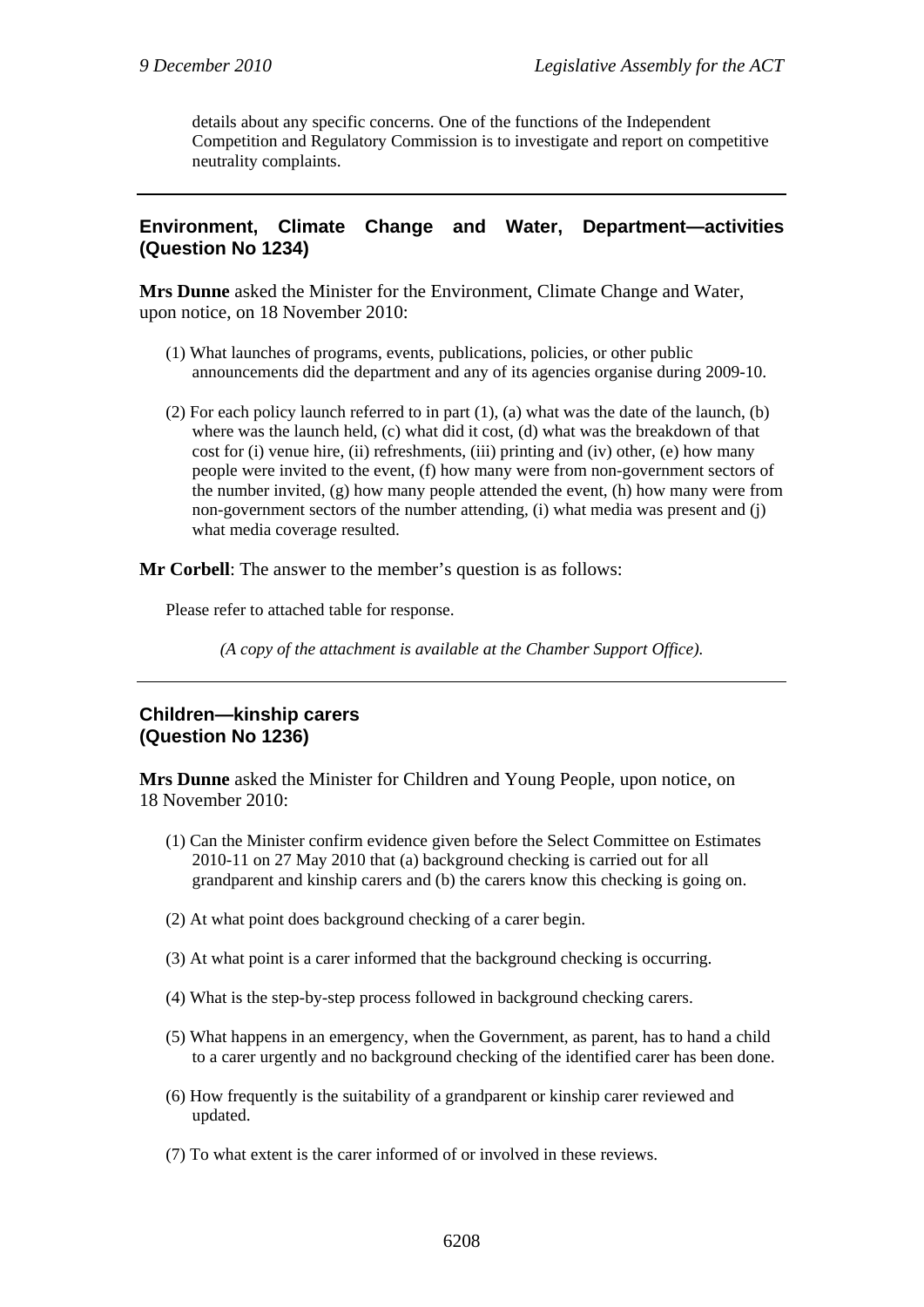(8) What contingency plans are in place if an emergency situation arises or if circumstances change in the care arrangements.

**Ms Burch**: The answer to the member's question is as follows:

- (1) (a) Background checking is carried out for all grandparent and kinship carers
	- (b) The carers are made aware of this check and they are requested to provide signed consent to allow a request to be made to the Australian Federal Police for a *'Criminal Records'* check. Relevant personal information is requested from the carers by Care and Protection Services to assist the assessment and checking process.
- (2) In an emergency situation the background checking begins at the point when the need for the placement of a child or young person is established, and the potential carer is identified.

When a placement is identified as part of a planned process, the checking begins when the care planning confirms that the identified carers have the potential to meet the needs of the child.

- (3) Carers are advised at the point of placement (emergency) or prior to placement (planned) that background checking is required.
- (4) The following steps are applied where appropriate:
	- i) A Care and Protection Services database check is completed to identify any 'connection' with children and young people linked to this service or issues of concern. A database search would be carried out on the identified carers and any other adults in the household. The Care and Protection Services database allows checking to date back to 1990.
	- ii) A written request is made to the Australian Federal Police as per Section 862 of the *Children and Young People Act 2008* seeking criminal records information relating to the carers and other adults in the household.
	- iii) Interstate Checks: If the carers have lived in other jurisdictions, a request is made to the relevant interstate child protection/welfare services seeking any information relating to their involvement with that jurisdiction.
	- iv) Medical Information: In the event that potential health and well-being issues are identified which may impact on a carer's ability to look after a child in the short or long-term, a request for information may be made to a General Practitioner or relevant medical professional. Care and Protection Services would seek the consent of the carer before requesting this information.
	- v) Personal References: This option may be used when a carer nominates a personal referee or when Care and Protection Services are seeking to explore, or confirm specific aspects of a carer's circumstances as part of the assessment process.
- (5) No child in the care of the Chief Executive is placed without initial checks being carried out.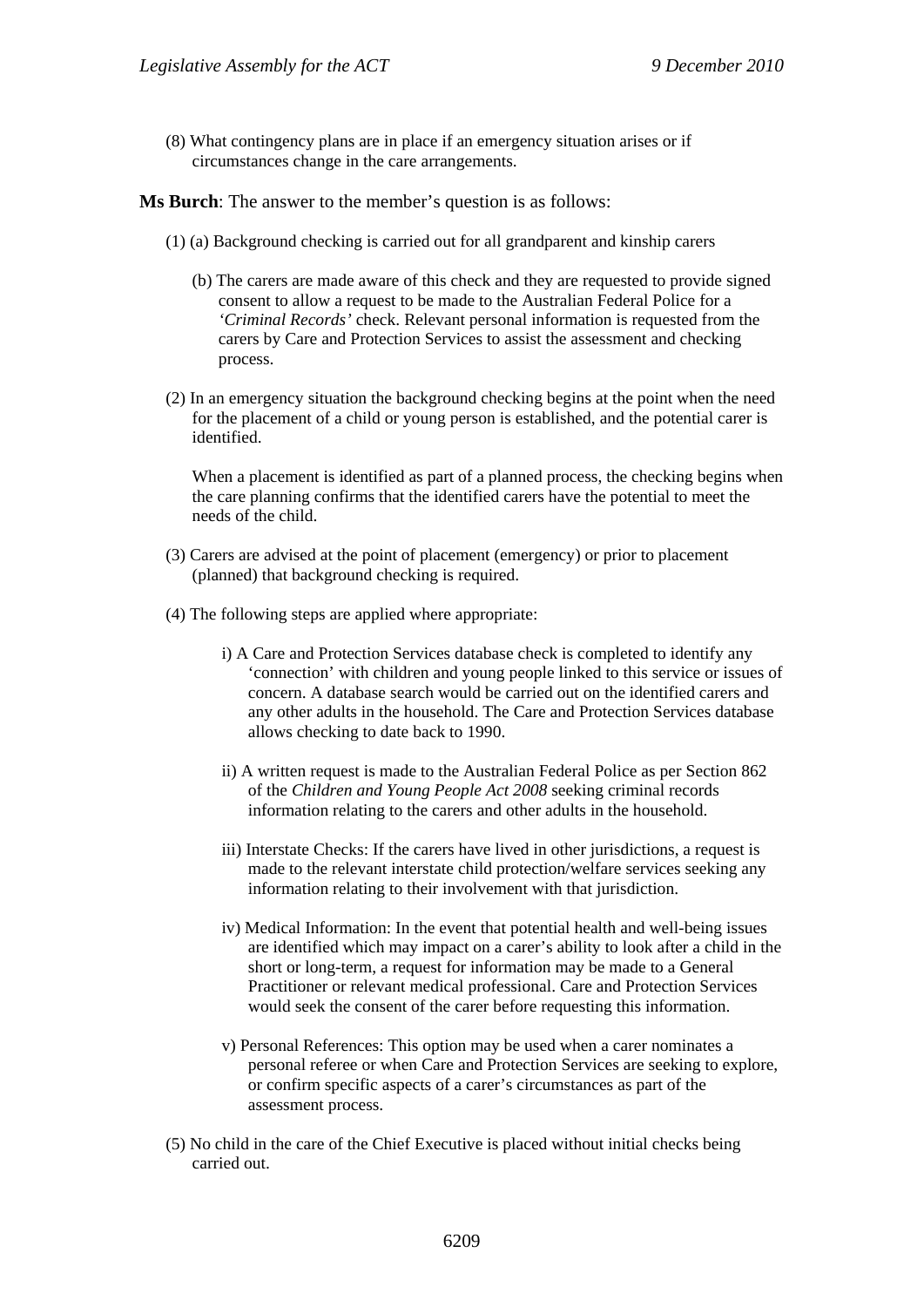Initial checks would include the Care and Protection Services database check and, in an emergency situation, a verbal request to the Australian Federal Police seeking an initial criminal records check and response indicating no issues of concern, or areas of concern that would prohibit placement of a child or young person. A written request and response would follow-on from this.

The After-Hours Crisis Service area of Care and Protection Services has established links with the Australian Federal Police and relevant information is shared in keeping with legislative provisions. The After-Hours Crisis Service also has access to the Care and Protection Services database system 24 hours per day.

These checks are undertaken following consent provided from the carers.

- (6) There are a number of mechanisms for monitoring and reviewing kinship care placements:
	- a) Children placed with grandparents and other kinship cares are directly supported by Care and Protection Services caseworkers. This provides a level of supervision and intervention in keeping with the family needs, and the 'least intrusive' principle of the *Children and Young People Act 2008*. In the event that significant issues arise in the child's, carer's or family circumstances, a more formal review of the carer's suitability may be undertaken. This review may also be triggered by the presenting behavioural needs of a child or young person and the capacity of the carer to support those needs.
	- b) An annual review is undertaken for each child or young person who is in care. The *Children and Young People Act 2008* requires that the Chief Executive review the circumstances and living arrangements of the child or young person in care. Included in this process is a review of how the child's placement is progressing and identification of strengths and emerging issues.
	- c) A Review of Arrangements for a child occurs at 3 month or 6 month intervals dependant on the needs of the child and stability of the placement, this is an opportunity to review how the placement is progressing and to identify current issues for the child and carers and to develop planning in response to any identified issues.
- (7) A carer would be consulted and involved in the development and implementation of a Care Plan for the child. A written Care Plan is a tool that outlines the responsibilities and actions related to the needs of a child in the care of the Chief Executive. A Care Plan is also lodged at the Children's Court.

A carer will also be invited to attend and contribute to a Review of Arrangements. A Review of Arrangements for a child occurs at 3 month or 6 month intervals dependant on the needs of the child and stability of the placement. The Review of Arrangements is used to convene relevant professionals and family members for a child and the discussions and actions agreed in this forum are then reflected in the Care Plan.

(8) If circumstances change in the care arrangements then the Care and Protection Services caseworker would endeavour to resolve the issues 'in placement', through direct work or by convening a Review of Arrangements, so minimising disruption to the child.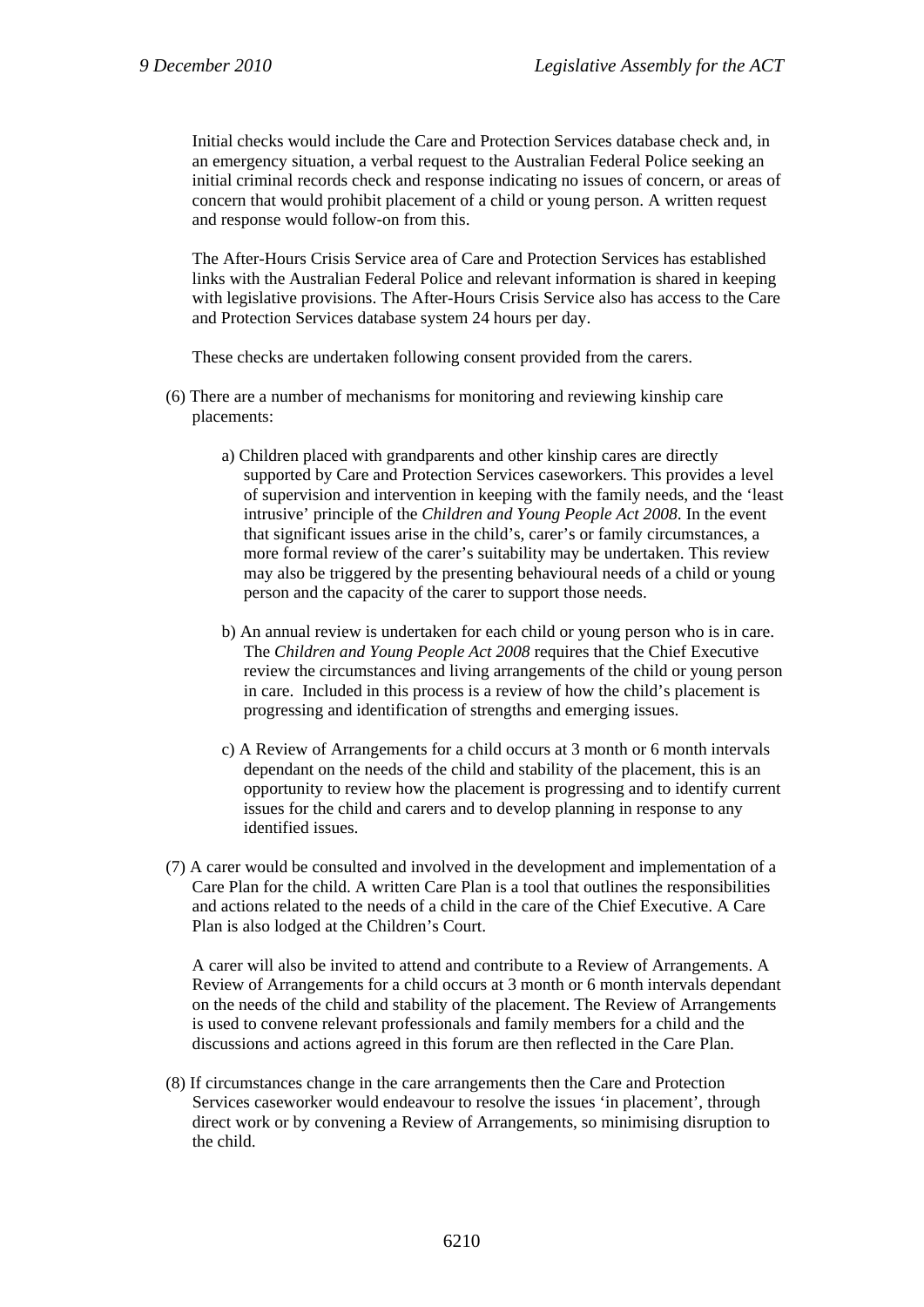If circumstances necessitate a placement break, then Care and Protection Services through the Placement Manager, would seek to facilitate a period of respite or shortterm care for the child, preferably in another kinship placement, or a foster care placement.

## **Children—leaving care cases (Question No 1237)**

**Mrs Dunne** asked the Minister for Children and Young People, upon notice, on 18 November 2010:

In relation to the Child Protection Case Conferencing Pilot referred to on page 76 of the Department of Disability, Housing and Community Services annual report 2009-10, (a) in general terms, what were the kinds of matters considered in relation to the 53 leaving care cases referred to the conferencing pilot, (b) in general terms, what were the outcomes for those 53 cases and (c) how will progress of those 53 cases be monitored.

**Ms Burch**: The answer to the member's question is as follows:

- (a) Within the leaving care Child Protection Case Conferences a number of matters were addressed that ensured the young people would be well supported once they were no longer in the care of the Chief Executive. These matters included residency, education, support services, contact and funding resource arrangements such as Transition to Independent Living Allowance grants.
- (b) In general terms, these cases resulted in an 'action plan' that detailed what case management was needed prior to the young person leaving care. This included appropriate supports, services and funding referrals. The 'action plans' also identify which agency would be responsible for identified actions.
- (c) Within the 53 cases, a portion have had more than one case conference prior to leaving care to ensure that the support services and other actions needed prior to the young person leaving care was implemented and modified if/as required. For the proportion of cases where the involvement of Care and Protection Services has ceased due to the young person leaving the care of the Chief Executive, other government and community agencies assume the role of monitoring the leaving care plan and supporting the young person.

## **Families—decision meetings (Question No 1238)**

**Mrs Dunne** asked the Minister for Children and Young People, upon notice, on 18 November 2010:

In relation to Family Decision Meetings referred to on page 77 of the Department of Disability, Housing and Community Services annual report 2009-10, (a) how are family decision meetings different to family group conferences, (b) in general terms, what were the outcomes of the seven new family decision meetings held during the year and (c) in general terms, what were the outcomes of the three meetings held to review previous decisions.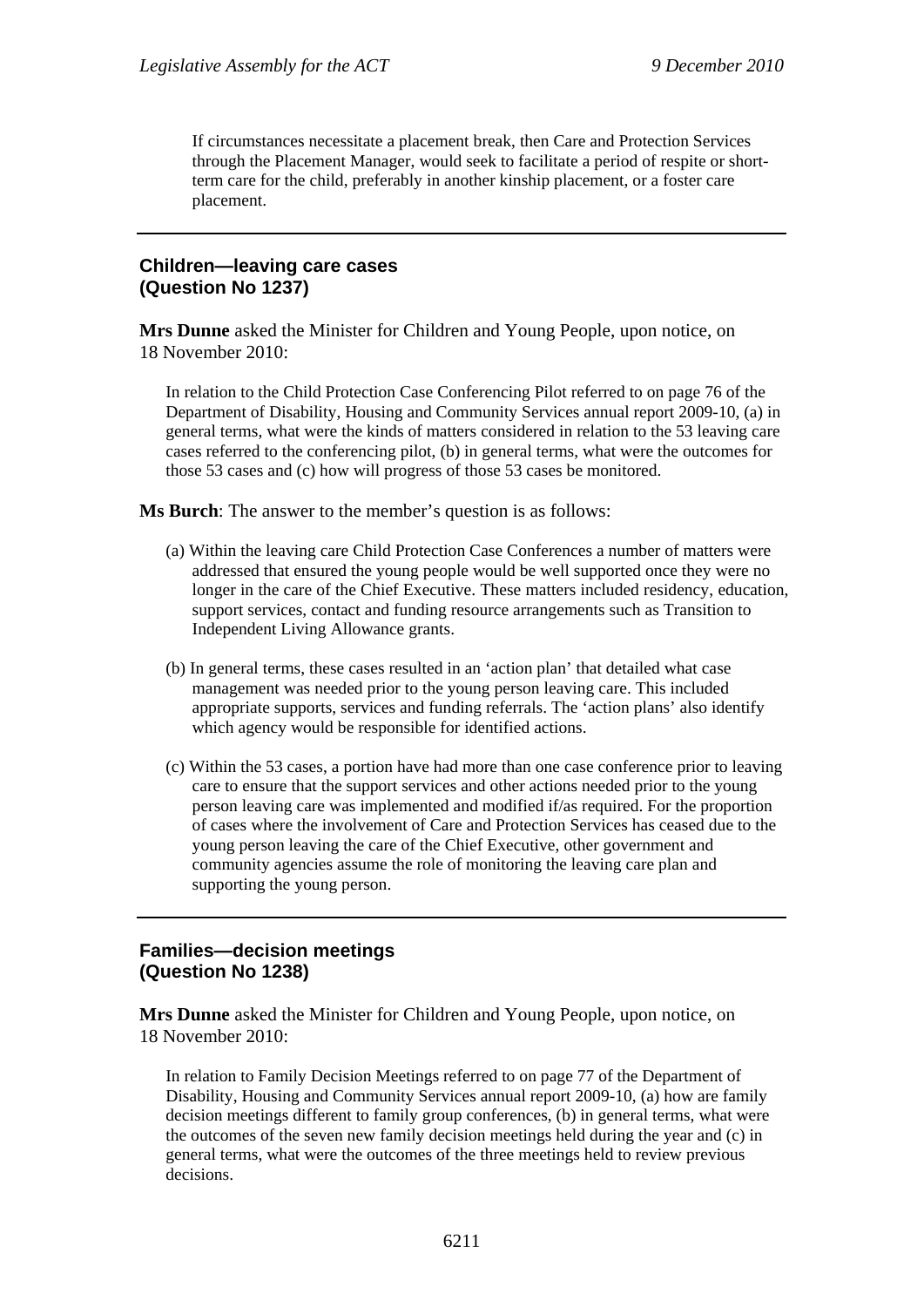**Ms Burch**: The answer to the member's question is as follows:

- (a) Family decision meetings are commonly used to address a specific or immediate issue of concern. The meetings use a 'conflict dispute model' and normally occur through only one meeting. In comparison Family Group Conferences occur over a longer period of time, include a number of professionals and extended family members and result in a comprehensive 'family agreement' which can be lodged in the Children's Court.
- (b) In general the family decision meetings assisted in resolving family conflict on issues such as contact arrangements and schooling.
- (c) The review family decision meetings reviewed the 'agreements' made at the initial family decision meeting and addressed any further conflict or issues that had arisen.

# **Families—group conferencing (Question No 1239)**

**Mrs Dunne** asked the Minister for Children and Young People, upon notice, on 18 November 2010:

In relation to Family Group Conferences referred to on page 76 of the Department of Disability, Housing and Community Services annual report 2009-10 (a) on what grounds are families referred to Family Group Conferencing, (b) of the eight new conferences held during 2009-10, how many resulted in family agreements, (c) what is the nature of matters agreed to in a family agreement and (d) in general terms, what were the outcomes from the nine conferences held to review previous decisions.

**Ms Burch**: The answer to the member's question is as follows:

- (a) Any caseworker within the Department of Disability, Housing and Community Services can refer a family for a Family Group Conference. To refer a family the caseworker believes the family could benefit from the process of bringing professionals and family members together to develop a comprehensive 'family agreement' which addresses the wellbeing of a child or young person. As the process is voluntary, the family must be willing to participate in the conference.
- (b) All of the eight conferences resulted in family agreements being reached. The family agreements were all lodged within the Children's Court and involved transferring of parental responsibility to a person other than the Chief Executive of the Department of Disability, Housing and Community Services.
- (c) The family agreements address a number of different matters including children's residency, transferring of parental responsibility, contact with family members, transport arrangements, health and medical, schooling and financial agreements.
- (d) The review Family Group Conferences resulted in minor changes of existing family agreements including issues such as changes in contact and transport.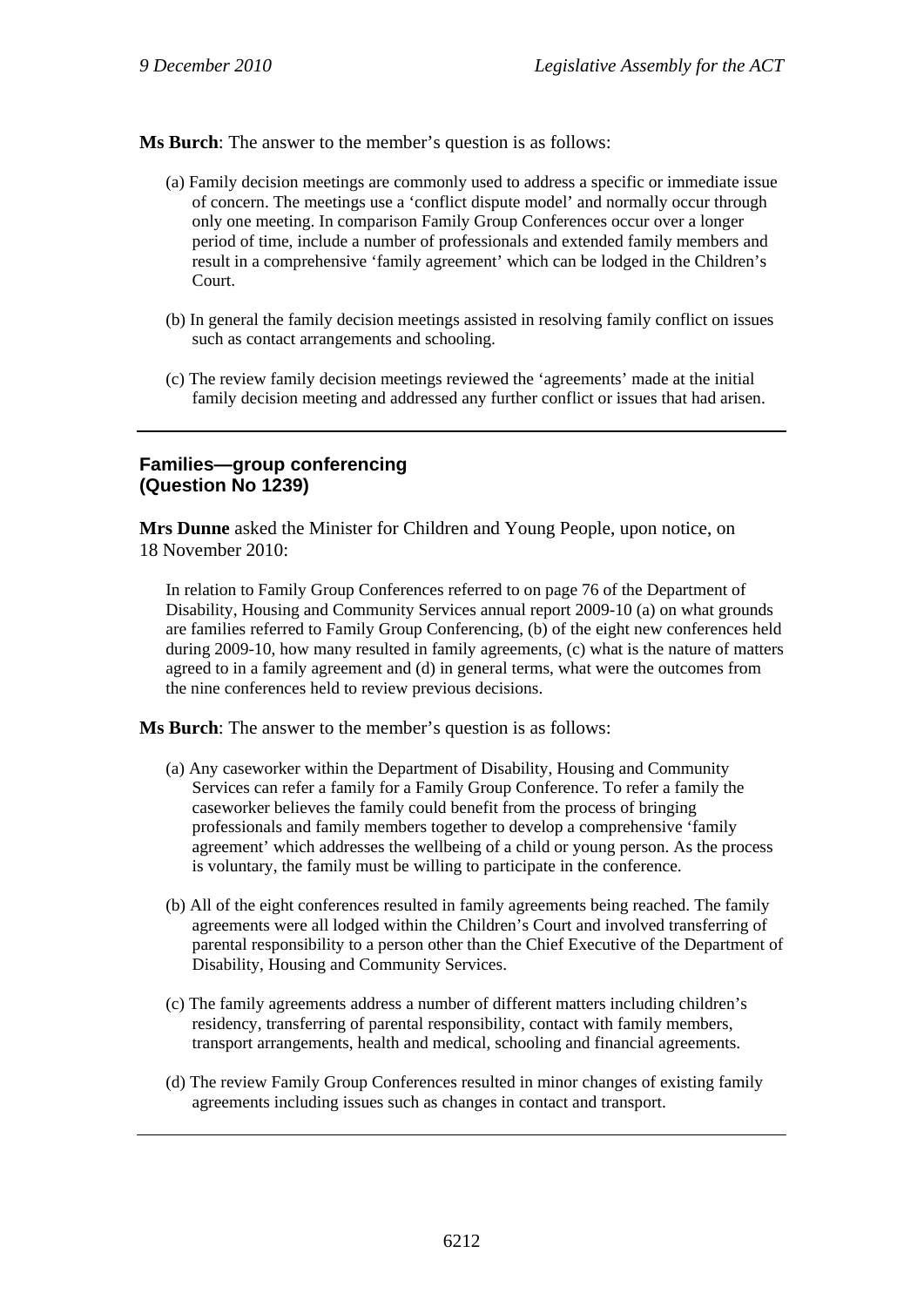# **Children, Youth and Family Support, Office—reviews (Question No 1240)**

**Mrs Dunne** asked the Minister for Children and Young People, upon notice, on 18 November 2010:

- (1) When was the last time the Office of Children, Youth and Family Support examined all of its programs and services to determine whether there is any duplication of effort or unnecessary or inefficient service cross-overs.
- (2) If no review has been undertaken, why not and when will the Office do one.
- (3) If a review has been undertaken, what were the outcomes.

**Ms Burch**: The answer to the member's question is as follows:

- 1) Monitoring service delivery and effectiveness is part of ongoing core business of the Office for Children, Youth and Family Support. The Office for Children, Youth and Family Support uses standard business practices such as reporting, monitoring, business planning, listening to stakeholder feedback and current research to achieve this. Service improvements are made following the consideration of many factors including the impact and best interest of clients and staff, legislative and contractual obligations, budget and funding cycles and the Department of Disability, Housing and Community Services strategic direction.
- 2) Please refer to answer 1.
- 3) This is an ongoing process. Recent examples demonstrating ongoing service improvement include the significant amendments to the *ACT Adoption Act 1993* which resulted in revised practices, development of the new neglect policy, the implementation of the revised Out of Home Care Framework and the current consultation occurring about new Youth and Family Support services.

## **Government—ministerial staff (Question No 1248)**

**Mr Seselja** asked the Treasurer, upon notice, on 7 December 2010:

- (1) What staffing support is provided to the Minister or the Minister's office, in full-time equivalent terms, by the Minister's department or agency.
- (2) What is the annual cost of the support referred to in part (1).
- (3) What other support is provided to the Minister or the Minister's office other than staff and what is the nature of this support.
- (4) What is the annual cost of the support referred to in part (3).
- (5) What other resources are provided by the Minister's department or agency to support the Minister or the Minister's office.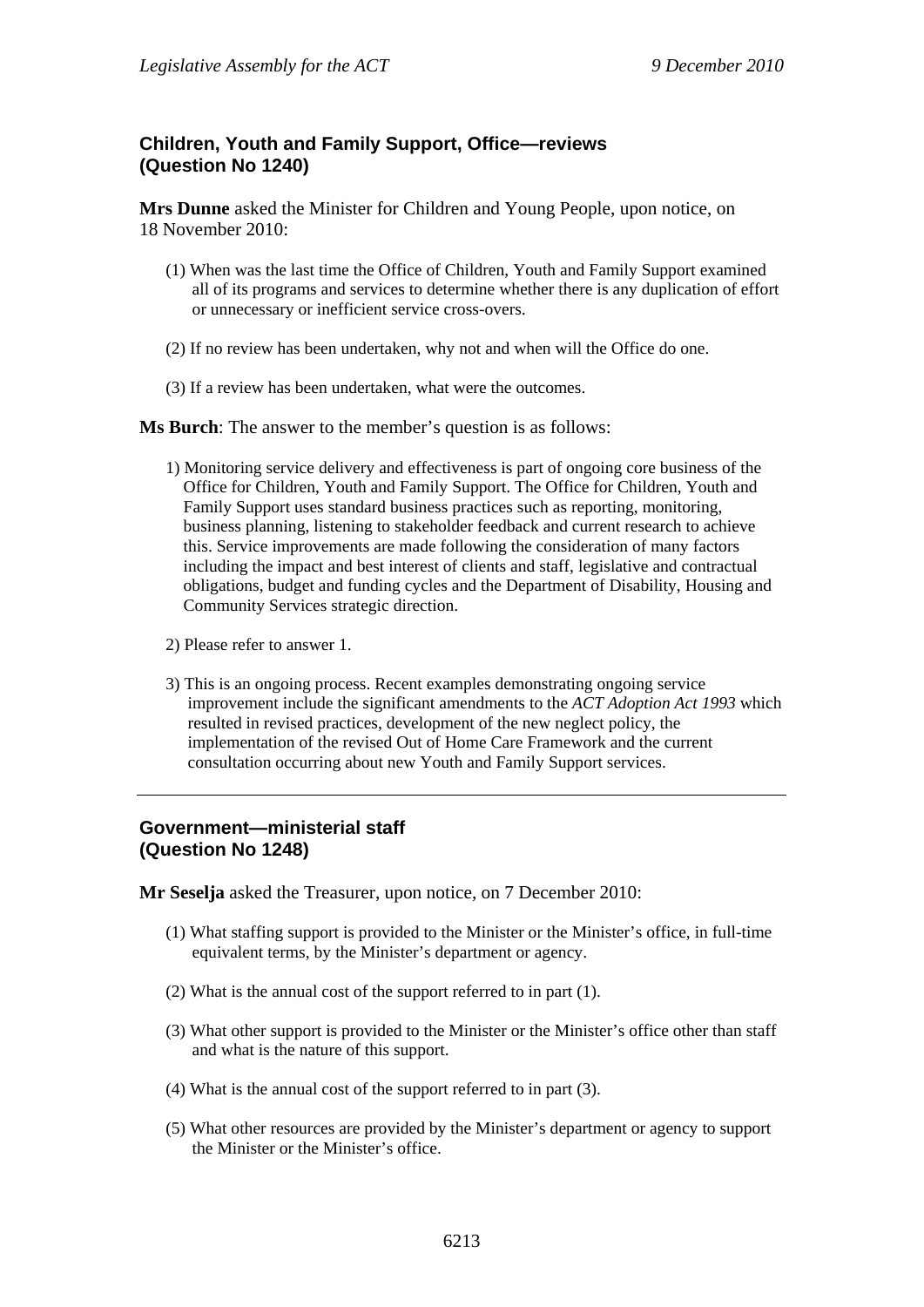- (6) How many car parks are allocated to, or reserved for, the Minister or the Minister's office at the (a) Legislative Assembly and (b) Minister's department or agency.
- (7) What is the Fringe Benefits Tax payable, on an annual basis, for the car parks referred to in part  $(6)$ .

**Ms Gallagher**: The answer to the member's question is as follows:

(1) The Department provides a Departmental Liaison Officer (1 FTE) to facilitate departmental communication for both the Treasurer's Office and the Minister for Gaming and Racing. The annual salary cost is approximately \$111,485.

A departmental unit, Chief Minister's Support and Protocol, is also located within the Legislative Assembly building in close proximity to the Chief Minister's office to provide a range of services to the Executive and their staff including protocol services for, and coordination of, Ministerial functions and awards; administrative and secretariat services for honours and awards; ministerial documentation support and tracking; corporate services and support in managing the Executive budget. The annual salary cost of the Support and Protocol is approximately \$378,000.

- (2) See answer to Question (1).
- (3) The Minister is provided with support that is implicit in, and consistent with, the Westminster system of parliamentary democracy in which the public service supports the government of the day.

The cost of this support is reflected in wider departmental costs set out in the Budget Papers and agency Annual Reports.

- (4) See answer to Question (3).
- (5) See answer to Question (3).
- (6) There are 11 car parking bays allocated to Ministers' Offices at the Legislative Assembly and 14 car parking bays in total in the Canberra Nara Centre.
- (7) The amount of Fringe Benefits Tax payable, on an annual basis, for these car parks is approximately \$15,600.

#### **Government—employee car parking (Question Nos 1274 and 1275)**

**Mr Seselja** asked the Minister for Energy, upon notice, on 7 December 2010:

- (1) How much Fringe Benefits Tax is paid annually by each department or agency in the Minister's portfolio for car parking for employees.
- (2) How many (a) car parks and (b) employees does the amount referred to in part (1) apply to.

**Mr Corbell**: The answer to the member's question is as follows: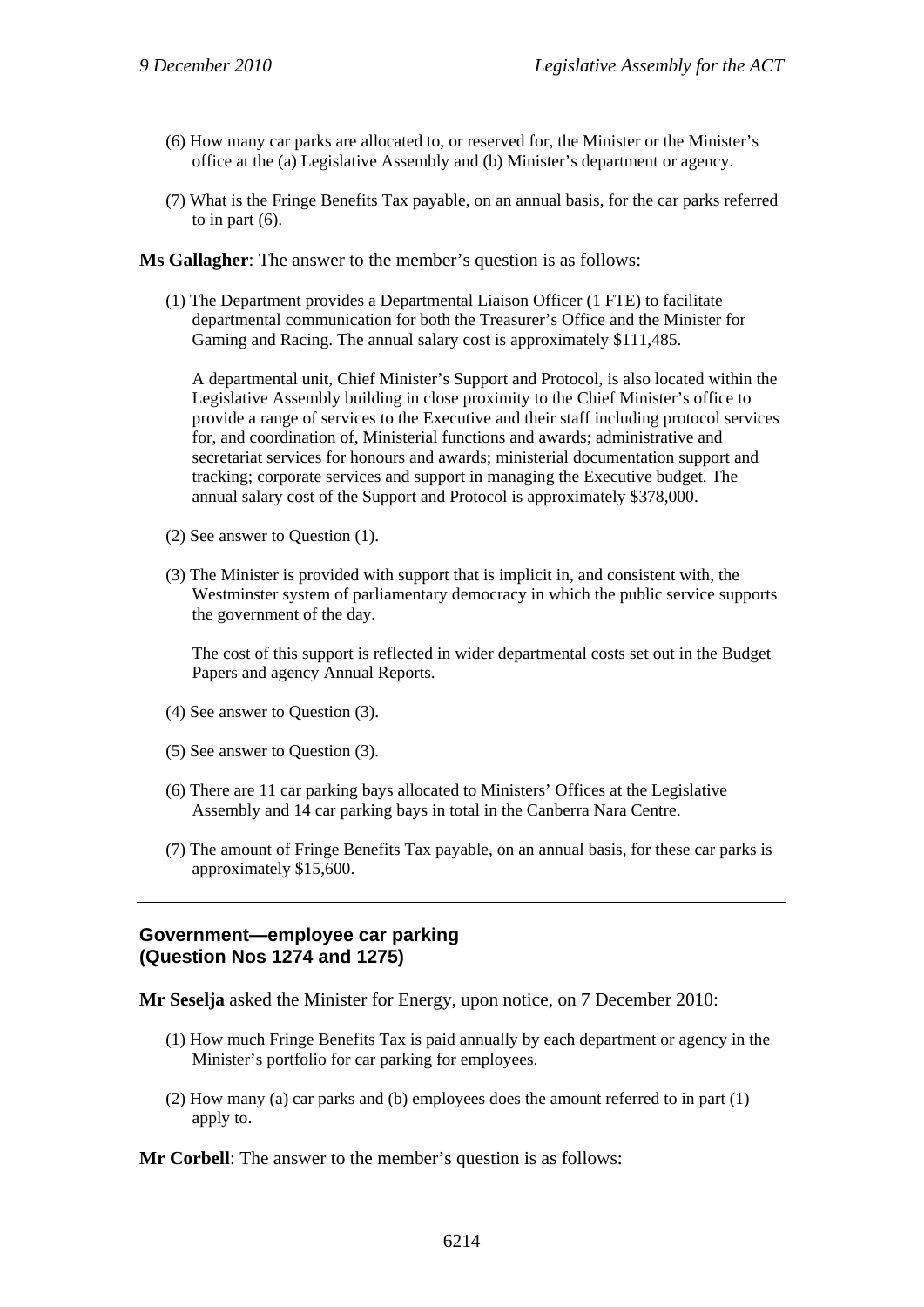- (1) The Department does not pay any fringe benefits tax on car parking provided to employees as the allocated car parks are not located within a 1 km radius of a commercial parking station.
- (2)
	- (a) N/A (b) N/A

# **Housing—waiting lists (Question No 1303)**

**Mr Coe** asked the Minister for Disability, Housing and Community Services, upon notice, on 9 December 2010:

- (1) In relation to services regarding waiting lists, for each priority category, how many (a) families and (b) individuals are currently listed on the Social Housing register.
- (2) Prior to the implementation of the Social Housing Register in September 2010, how many (a) families and (b) individuals were listed on each of the community and public housing registers.
- (3) What is the average waiting time for suitable accommodation for (a) families and (b) individuals currently on the Social Housing register.

**Ms Burch**: The answer to the member's question is as follows:

| <b>Housing</b><br><b>Register</b>        | 00T <sup>1</sup> | PRH <sup>2</sup> | <b>HNH</b> (incl<br>$MIT/MTD)^3$ | STH <sup>4</sup> |
|------------------------------------------|------------------|------------------|----------------------------------|------------------|
| Single<br>Applicants                     |                  | 15               | 566                              | 256              |
| Applicants with<br>two or<br>more people |                  | 72               | 528                              | 163              |

|  |  |  |  |  | (1) Waiting lists for each of the categories: |
|--|--|--|--|--|-----------------------------------------------|
|--|--|--|--|--|-----------------------------------------------|

| <b>Transfer</b><br><b>Register</b>       | <b>OOT</b> | <b>PRH</b> | <b>HNH</b> (incl<br><b>MIT/MTD)</b> | <b>STH</b> |
|------------------------------------------|------------|------------|-------------------------------------|------------|
| Single<br>Applicants                     | ∠          | 12         | 222                                 | 200        |
| Applicants with<br>two or<br>more people |            | 43         | 278                                 | 263        |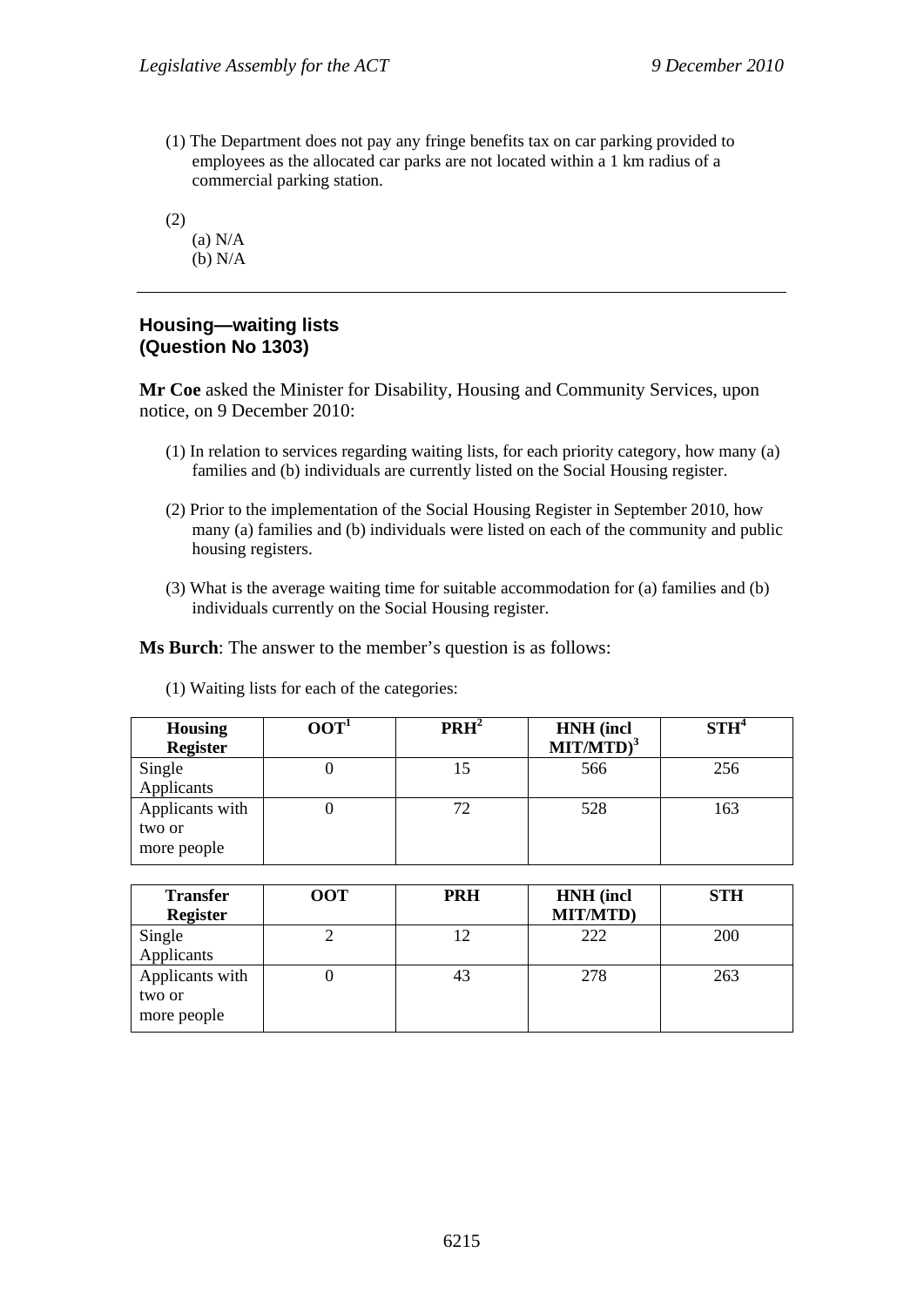| <b>Community</b><br><b>Register</b> | <b>OOT</b> | <b>PRH</b> | <b>HNH</b> (incl<br><b>MIT/MTD)</b> | <b>STH</b> |
|-------------------------------------|------------|------------|-------------------------------------|------------|
| Single                              |            |            | 72                                  | 23         |
| Applicants                          |            |            |                                     |            |
| Applicants with                     |            |            | ΟI                                  | 32         |
| two or                              |            |            |                                     |            |
| more people                         |            |            |                                     |            |

<sup>1</sup> Out of Turn Allocation

<sup>2</sup> Priority Housing<br><sup>3</sup> High Needs Housing (Management Initiated Transfer/ Management Transfer-Downsize)<br><sup>4</sup> Standard Housing

<sup>4</sup> Standard Housing

(2) Waiting lists for each of the categories as at 30 August 2010:

| <b>Housing</b><br><b>Register</b>        | <b>OOT</b> | <b>PRH</b> | <b>HNH</b> (incl<br><b>MIT/MTD)</b> | <b>STH</b> |
|------------------------------------------|------------|------------|-------------------------------------|------------|
| Single<br>Applicants                     |            | 26         | 511                                 | 272        |
| Applicants with<br>two or<br>more people |            | 52         | 467                                 | 157        |

| <b>Transfer</b><br><b>Register</b>       | <b>OOT</b> | <b>PRH</b> | <b>HNH</b> (incl<br><b>MIT/MTD)</b> | <b>STH</b> |
|------------------------------------------|------------|------------|-------------------------------------|------------|
| Single<br>Applicants                     |            |            | 215                                 | 249        |
| Applicants with<br>two or<br>more people |            | 18         | 300                                 | 309        |

Prior to the introduction of the implementation of the Social Housing Register a central record of the waiting lists held by Community Housing Providers was not available.

(3) Average Waiting times for each of the categories (days):

| <b>Housing</b><br><b>Register</b>        | <b>OOT</b> | <b>PRH</b> | <b>HNH</b> (incl<br><b>MIT/MTD)</b> | <b>STH</b> |
|------------------------------------------|------------|------------|-------------------------------------|------------|
| Single<br>Applicants                     |            | 76 days    | 557 days                            | 653 days   |
| Applicants with<br>two or more<br>people |            | 83 days    | 479 days                            | 663 days   |

| <b>Transfer</b><br><b>Register</b>       | <b>OOT</b> | <b>PRH</b> | <b>HNH</b> (incl<br><b>MIT/MTD)</b> | <b>STH</b>          |
|------------------------------------------|------------|------------|-------------------------------------|---------------------|
| Single<br>Applicants                     | 554 days   | 81 days    | 836 days                            | 1385 days           |
| Applicants with<br>two or more<br>people |            | 92 days    | 750 days                            | $1183 \text{ days}$ |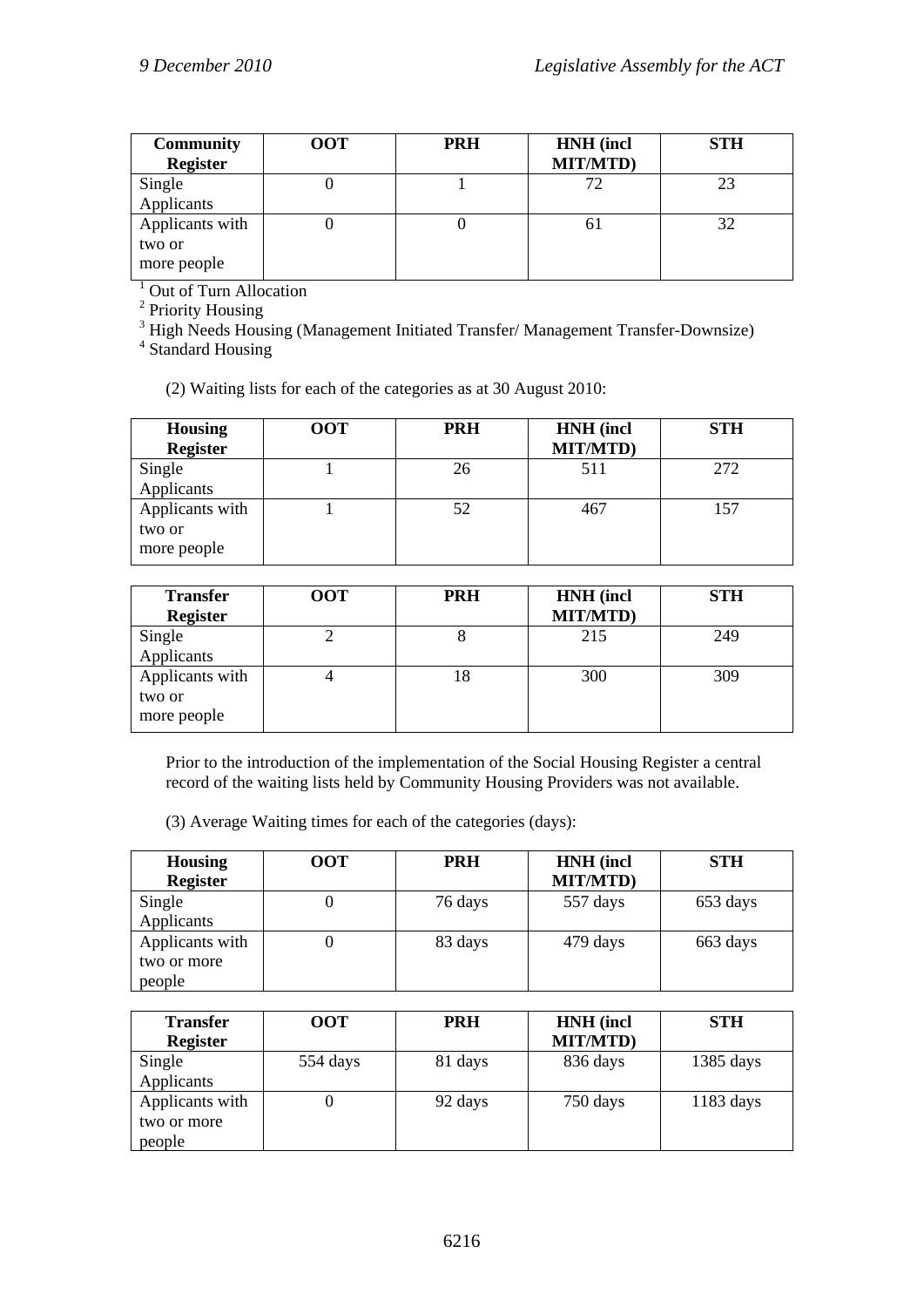| <b>Community</b> | <b>OOT</b> | <b>PRH</b> | <b>HNH</b>         | <b>STH</b> |
|------------------|------------|------------|--------------------|------------|
| <b>Register</b>  |            |            |                    |            |
| Single           | U          | 27 days    | 253 days           | 79 days    |
| Applicants       |            |            |                    |            |
| Applicants with  |            |            | $172 \text{ days}$ | 65 days    |
| two or more      |            |            |                    |            |
| people           |            |            |                    |            |
|                  |            |            |                    |            |

# **Housing—full market renters (Question No 1305)**

**Mr Coe** asked the Minister for Disability, Housing and Community Services, upon notice, on 9 December 2010:

- (1) How many Social Housing tenants are currently paying maximum market rent.
- (2) How many Social Housing tenants are currently paying between (a) 90% and 100%, (b) 80% and 90%, (c) 70% and 80%, (d) 60% and 70%, (e) 50% and 60%, (f) 40% and 50%, (g) 30% and 40%, (h) 20% and 30%, (i) 10% and 20% and (j) 0% and 10% of market rent.
- (3) What is the estimated market value of all properties owned by Housing ACT that are occupied by full market renters.

**Ms Burch**: The answer to the member's question is as follows:

(1) 1161

| $(2)$ (a) | 57   |
|-----------|------|
| (b)       | 152  |
| (c)       | 397  |
| (d)       | 436  |
| (e)       | 606  |
| (f)       | 1010 |
| (g)       | 2257 |
| (h)       | 3743 |
| (i)       | 1476 |
| (i)       | 61   |

(3) \$429 million

# **Government—media and communications advisers (Question No 1352)**

**Mr Seselja** asked the Minister for Planning, upon notice, on 8 December 2010:

- (1) How many staff are employed as media advisers or communications advisers in each department and agency in the Minister's portfolio.
- (2) What is the average salary of each staff referred to in part (1).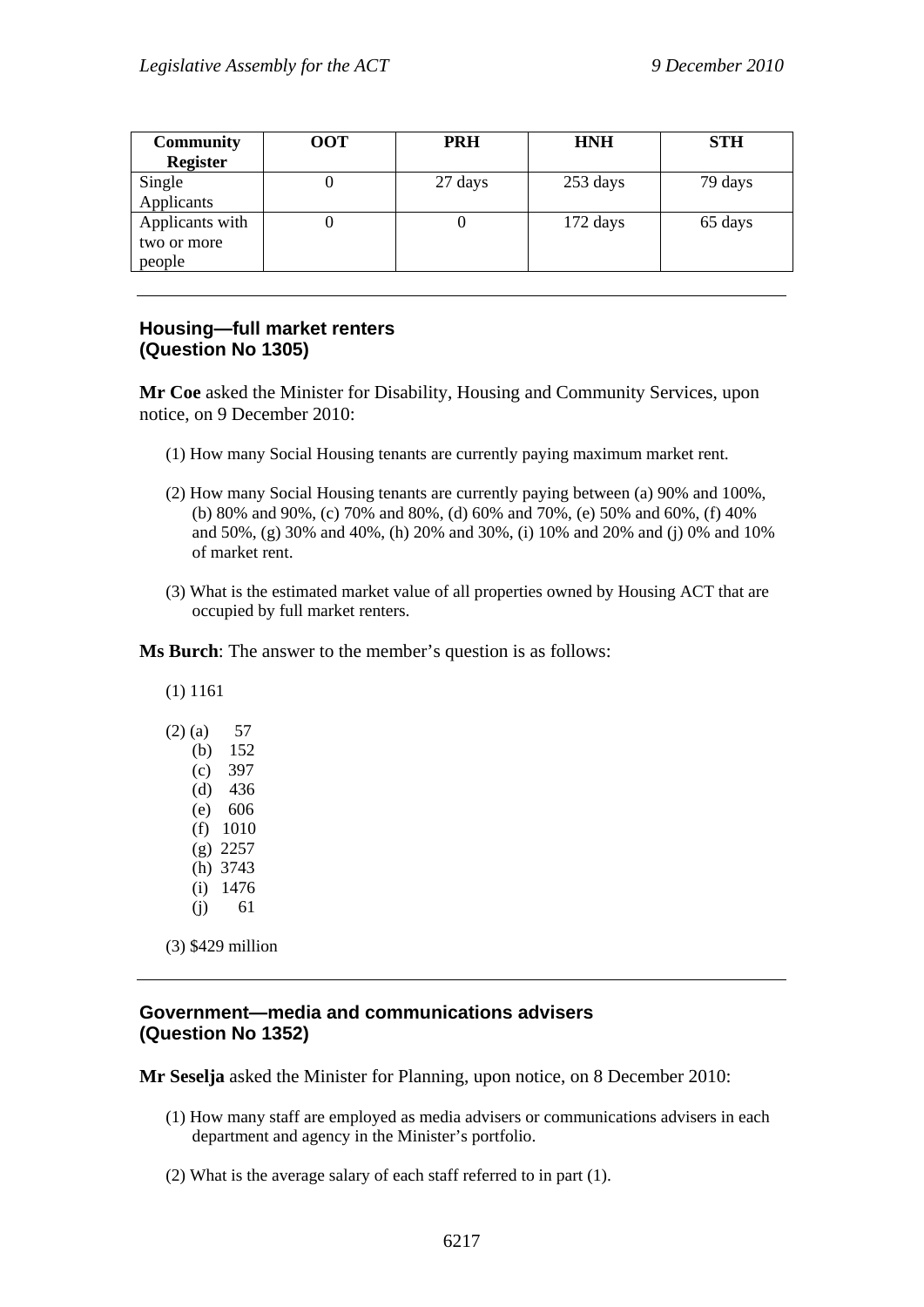(3) How many staff (a) are employed as graphic designers and (b) manage advertising as their primary responsibility.

**Mr Barr**: The answer to the member's question is as follows:

- (1) Two staff are employed as media advisers or communications advisers noting that their responsibilities also include in-house publications, website management, advertising, development of communications strategies for major planning projects, etc.
- (2) The average salary of each staff referred to in part (1) is \$78,357.
- (3) (a) two part-time graphic designers (who job-share one position) are employed; (b) no staff employed to manage advertising as their primary responsibility.

## **Government—media and communications advisers (Question No 1358)**

**Mr Seselja** asked the Treasurer, upon notice, on 8 December 2010:

- (1) How many staff are employed as media advisers or communications advisers in each department and agency in the Minister's portfolio.
- (2) What is the average salary of each staff referred to in part (1).
- (3) How many staff (a) are employed as graphic designers and (b) manage advertising as their primary responsibility.

**Ms Gallagher**: The answer to the member's question is as follows:

- (1) ACT Treasury does not employ any staff as media advisers or communications advisers.
- (2) Not applicable
- (3) Not applicable

#### **Environment—plastic bags (Question No 1374)**

**Mr Seselja** asked the Minister for the Environment, Climate Change and Water, upon notice, on 9 December 2010:

In relation to the survey conducted by consultants on behalf of the Department of Environment, Climate Change, Energy and Water on plastic bags, which figure is correct given that the Executive Summary of the survey results indicate that 33 per cent of those surveyed by telephone support a ban on plastic bags, whereas information on page 8 of the results indicates that only 19 per cent of Canberrans surveyed by telephone (33 per cent of the 58 per cent who support some form of restrictive Government action) support a ban.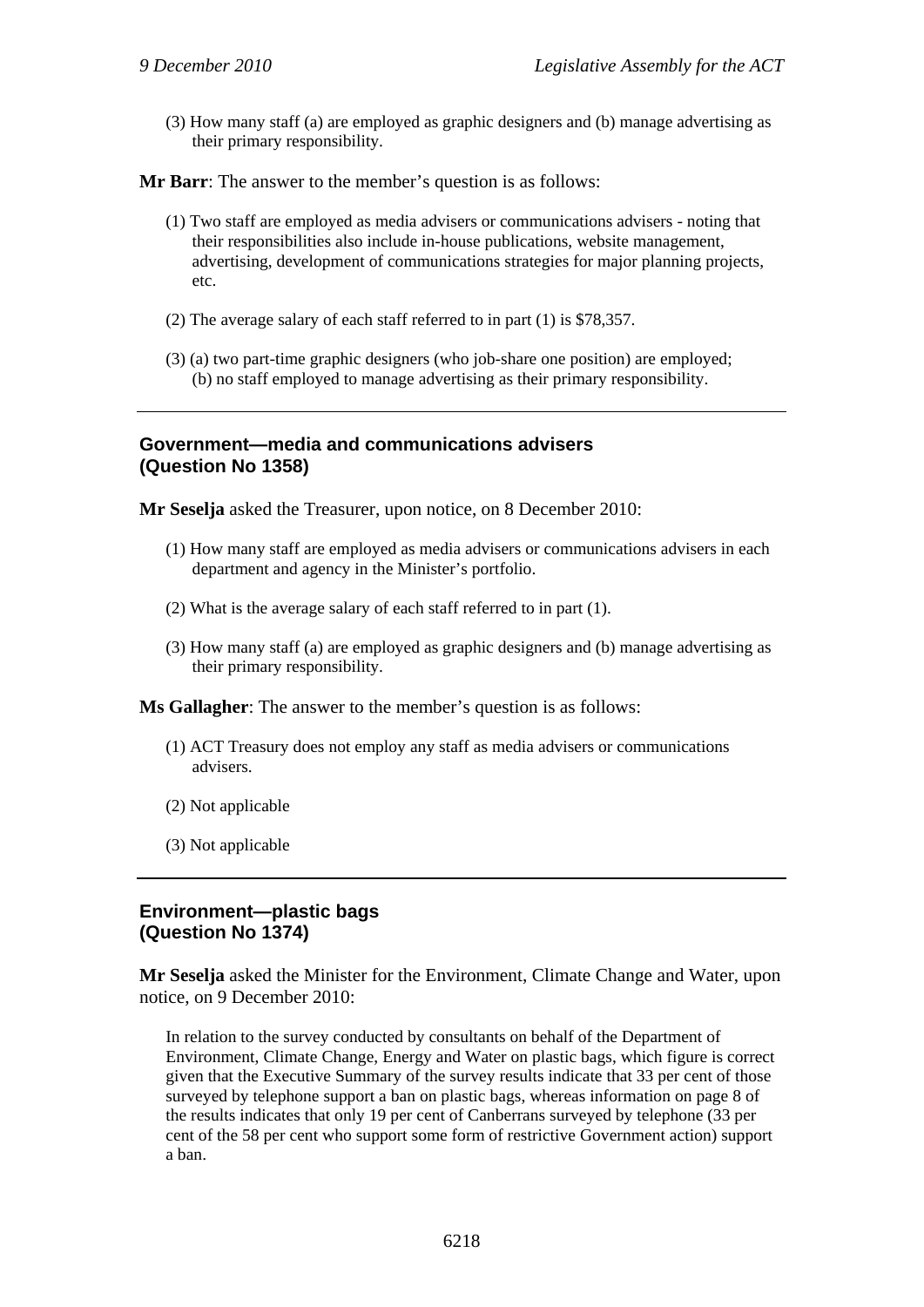**Mr Corbell**: The answer to the member's question is as follows:

(1) The table provided within the Executive Summary compares findings in the three forms of surveys (telephone, shopping centre and online). Some questions were supplementary to previous questions in the survey and therefore only responded to by some respondents.

Page 8 states

- a. 58% of respondents believed there should be some form of restrictive government action (such as a levy or a ban) in relation to free plastic shopping bags;
- b. Of those, 40% supported a compulsory plastic bag levy and 33% supported a ban on the use of all plastic bags.

### **Yarralumla Brickworks—redevelopment (Question No 1375)**

**Mr Seselja** asked the Minister for Planning, upon notice, on 9 December 2010 *(redirected to the Minister for Land and Property Services)*:

- (1) What has been the cost to date for the proposal to redevelop the Yarralumla Brickworks and adjacent land.
- (2) When will consultation be complete.
- (3) Will the redevelopment be subject to a change of use charge for any developer.
- (4) What is the current estimated cost of the infrastructure that will be required for the development.
- (5) Does the Government have a policy on the maximum and minimum number of dwellings for the development; if so, what is this policy.
- (6) When is the likely commencement date of any development.
- (7) When would any development be completed.

#### **Mr Stanhope**: The answer to the member's question is as follows:

- (1) The total expenditure as at the end of October 2010 for the current Land Development Agency (LDA) Canberra Brickworks and Environ Strategy project has been \$567,155.
- (2) The last community information session was held at the Brickworks Site on 4 December 2010 where two options were presented ('Mothballing' or 'Adaptation'). The period for comment has been extended to the 28 February 2011.
- (3) No. The land is currently unleased Territory Land. Change of Use charge applies when there is an application to vary the lease. It is anticipated that the land development component of this project will be developed as an LDA estate where individual sites will be released to the market through a competitive process.
- (4) Total infrastructure cost including adaptive re-use of the Brickworks and quarry park has been estimated to have a present value of \$136 million. This does not include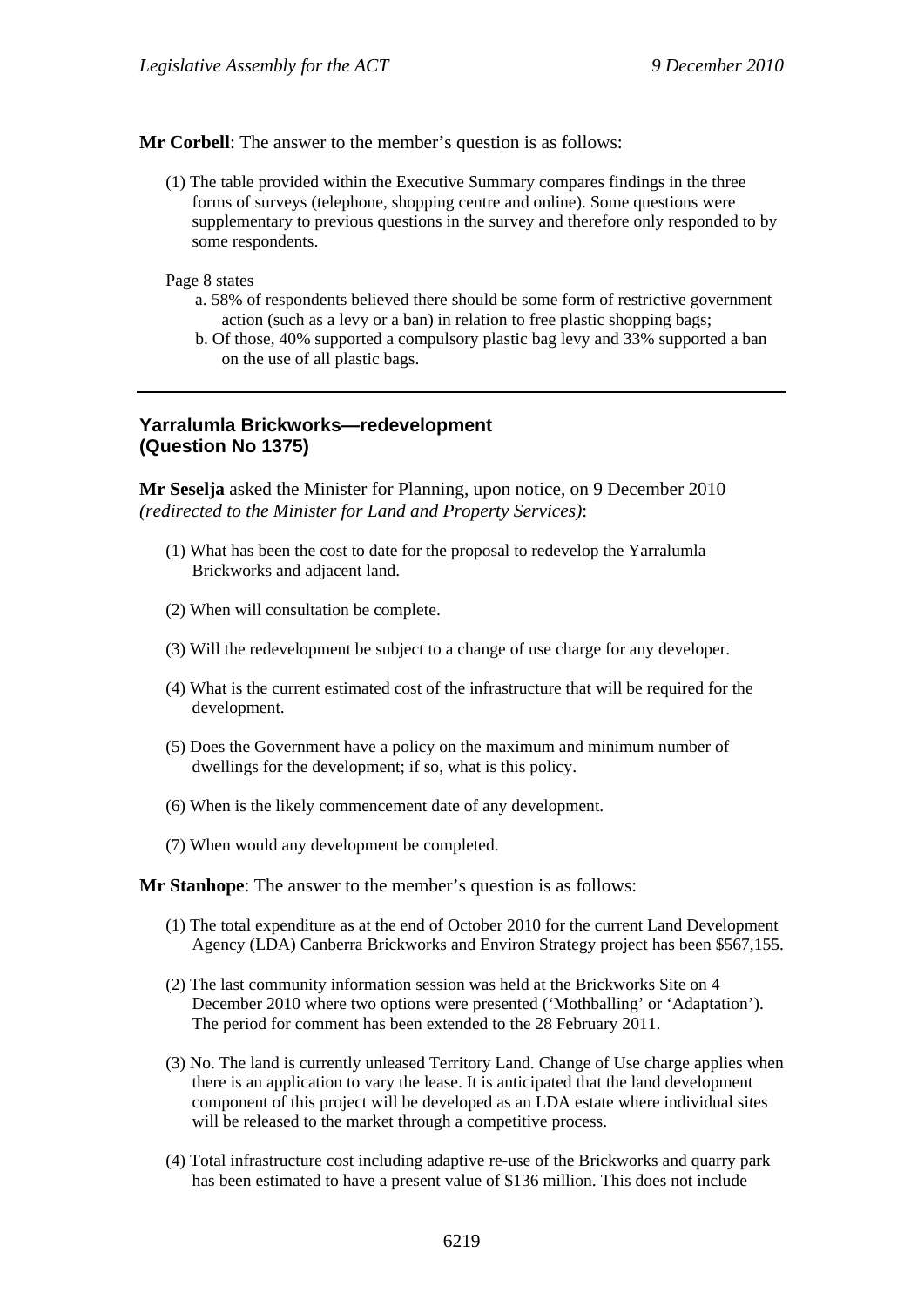costs of a new interchange on Adelaide Avenue which would need to be funded through the capital works program.

- (5) A concept plan and Precinct Code will likely be incorporated into the Territory Plan. These will include building height and density controls and will likely include minimum and maximum dwelling numbers. Any development on site cannot contradict the Territory Plan and hence agreed densities must be observed by any future developers. It is the LDA's policy to include maximum and minimum numbers of dwellings or gross floor area in new leases.
- (6) This will be largely dependent on the timing of any Territory Plan Variation and National Capital Plan Amendment process. This could take in the order of 12 to 24 months from the time the government makes a decision as to whether to support the proposal. Works could start earlier on the Brickworks and quarry park as the current zoning of this part of the site permits adaptive reuse.
- (7) The Adaptation Option is estimated to take approximately five years from commencement of the project.

### **Planning—Marcus Clarke Street car park (Question No 1376)**

**Mr Seselja** asked the Minister for Planning, upon notice, on 9 December 2010:

- (1) What consultation took place with the community when the new car park at the southern end of Marcus Clarke Street was constructed.
- (2) If there was limited or no consultation, why was more thorough consultation not undertaken.
- (3) What are the long term plans for this car park and will it be returned to public open space.
- (4) How many trees were cut down to make way for this car park.
- (5) What arrangements have been made with the National Capital Authority over access to the carpark.
- (6) Do the current arrangements for entering the car park pose any dangers to cyclists; if so, what measures are being undertaken to reduce these dangers.

**Mr Barr**: The answer to the member's question is as follows:

The development referred to is located on Section 26 City. In terms of the National Capital Plan the subject land is identified as "designated area". Where designated areas apply, the National Capital Planning Authority has the planning responsibility, including works approval. The question should therefore be directed to the National Capital Planning Authority.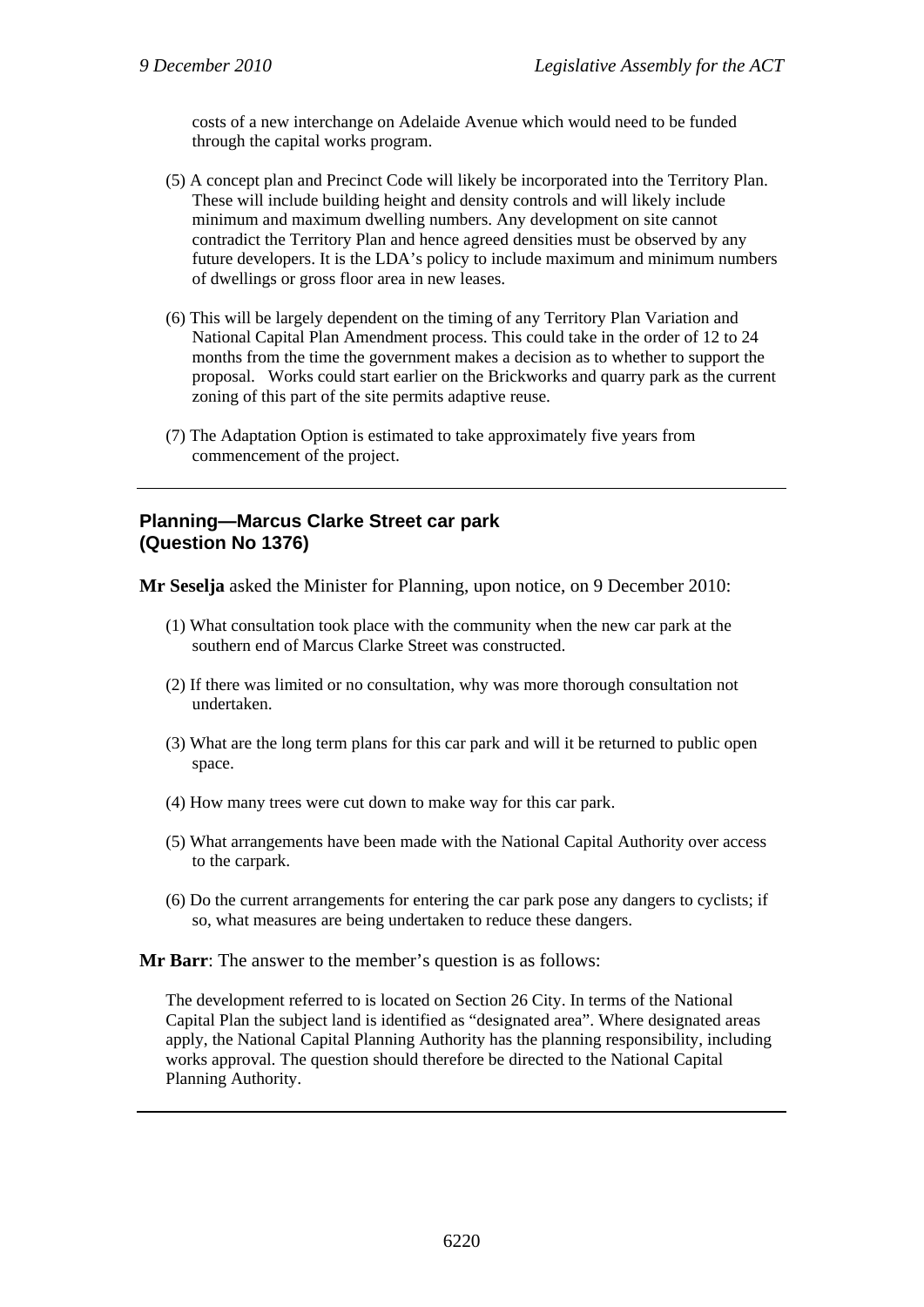### **Water—catchment inflows (Question No 1385)**

**Mrs Dunne** asked the Minister for the Environment, Climate Change and Water, upon notice, on 9 December 2010:

What are the average inflows, for each month, for the last two financial years and for the period July to November 2010, into the catchment that would make up the Tennent Dam.

**Mr Corbell**: The answer to the member's question is as follows:

The average inflows, for each month, for the last two financial years and for the period July to November 2010 were:

Monthly inflows ML/Month

|      | Jan                                 |  |  |  |  |  |  | Feb Mar Apr May Jun Jul Aug Sep Oct Nov Dec  |  |
|------|-------------------------------------|--|--|--|--|--|--|----------------------------------------------|--|
| 2008 | <b>Example 1</b> Data not requested |  |  |  |  |  |  | 865 1055 1584 774 469 779                    |  |
| 2009 |                                     |  |  |  |  |  |  | 102 0 0 65 153 319 616 568 1231 1626 550 129 |  |
| 2010 | - 59                                |  |  |  |  |  |  | 261 1725 285 396 1076 1741 3892 6472 13555   |  |

Data for November 2010 is not yet available.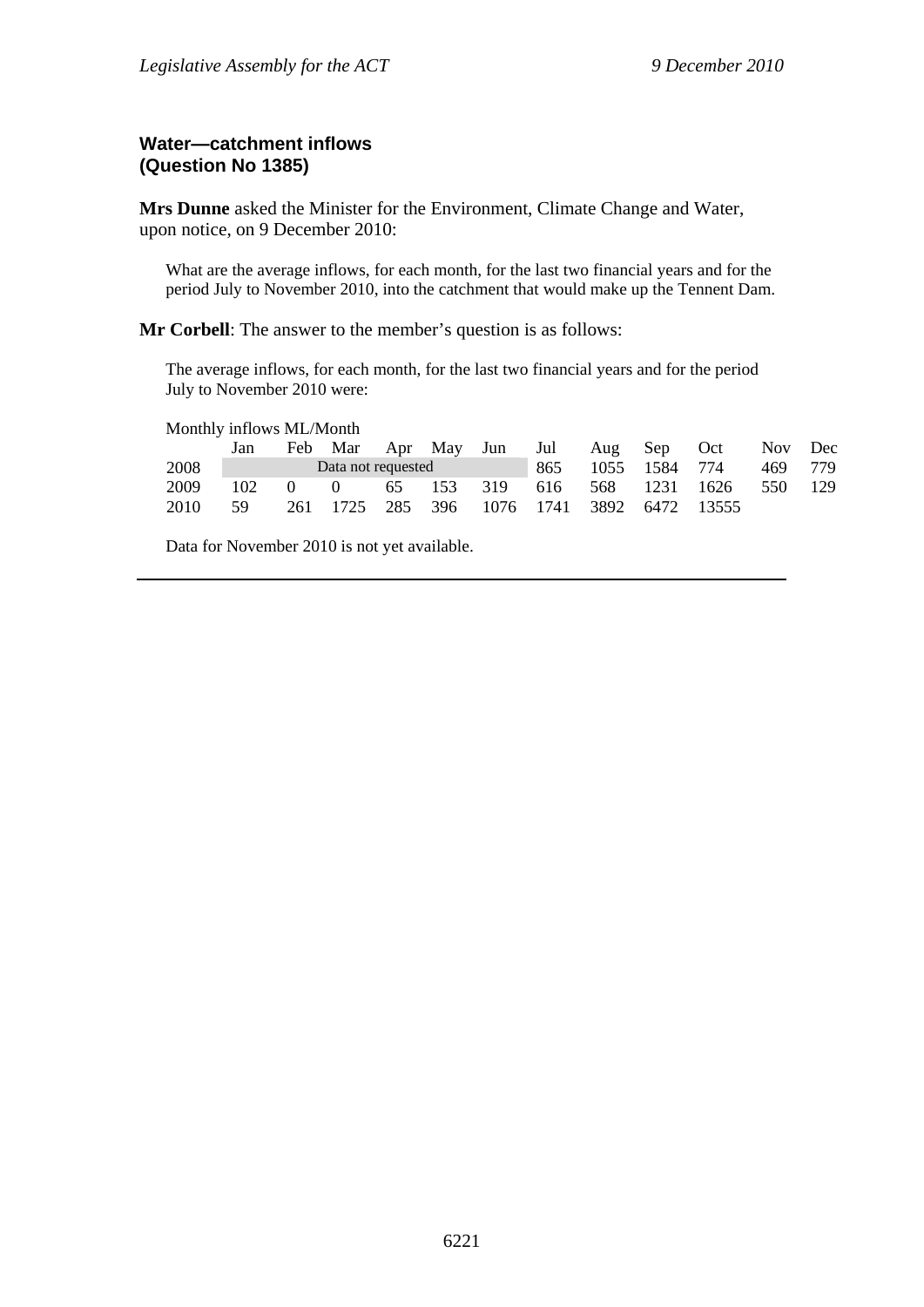# **Questions without notice taken on notice**

### **ACTION bus service—online trip planner—Wednesday, 22 September 2010**

**Mr STANHOPE** *(in reply to questions by Mr Coe)*: You asked if there was previously a trip planner on the ACTION website until about three or four years ago that was taken down. If so, should the development costs not be very much at all.

While a very basic suburb to suburb route finder - not a journey planner - was part of the ACTION website a number of years ago, it was removed due to inaccuracies in the data. The review of transport information systems will determine any Budget and data implications for a fully functional online journey planner, which will in turn dictate the timeframe to deliver an online journey planner.

You also asked how many bus accidents have not been reported to the Road Transport Authority (RTA) since 2001.

Bus operators, including ACTION, are required to report each notifiable accident to the RTA, as it occurs. Notifiable accidents are defined under the *Road Transport (Public Passenger Services) Regulation 2002* (section 24) to mean " an accident or other incident in which the death, or bodily injury to, a person is caused by, or arises out of the use of, a bus used to operate the bus service". ACTION estimates that approximately 75 notifiable accidents a year were not reported in accordance with the regulations since 2005.

In response to the audit highlighting that ACTION was not advising the RTA of these "notifiable accidents" ACTION has put in place processes to ensure that the RTA is advised of notifiable accidents, in accordance with the requirements of the legislation. The RTA will review these reports and the follow up action taken in response to them by ACTION.

As I advised you in a letter dated 5 March 2010 ACTION monitors all incidents that involve an ACTION bus, including collisions between a bus and another vehicle; collisions between a bus and an animal or another object; collisions where part of a bus had been damaged due to a road hazard; projectile attacks on buses and also passenger slips and falls on buses.

### **Land Development Agency—environmental initiatives—Thursday, 18 November 2010**

**Mr STANHOPE** *(in reply to questions by Ms Le Couteur, Ms Hunter and Ms Bresnan)*:

As a land developer, the LDA can only influence certain outcomes with sustainability and relies on sustainable design options by the purchasers. Therefore, the LDA has initiated a Home Sustainability Advisor Program which includes advice for purchasers on how to make their home design more sustainable. The Home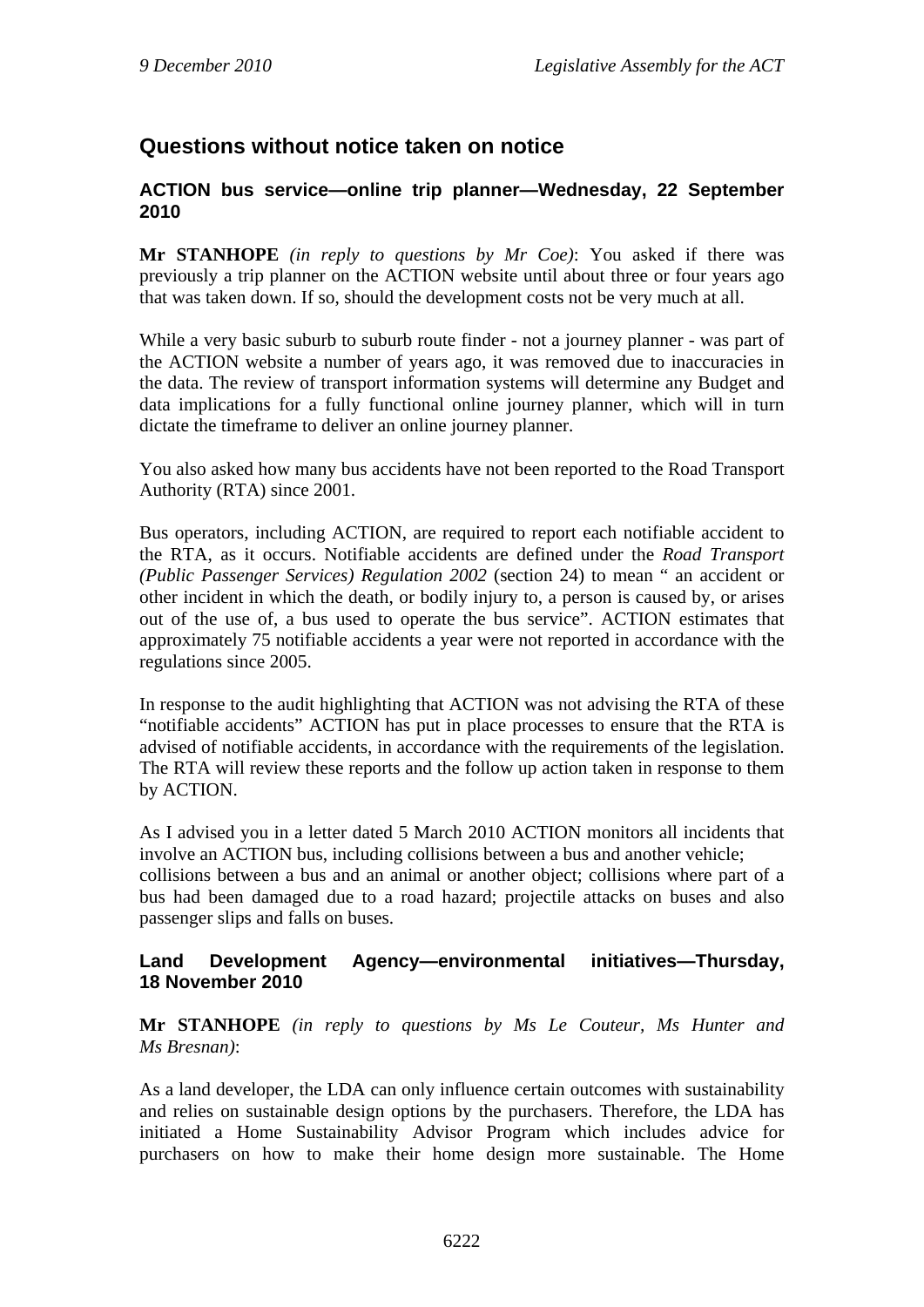Sustainability Advisor will also review plans for compliance with site specific mandatory requirements which are being administered via a bond.

As part of this program the LDA has hosted a series of sustainability information sessions for purchasers in Wright during November 2010 to provide information about the sustainability initiatives and requirements in Wright.

In addition to promoting sustainable house choices via a bond, the LDA is also encouraging early completion of landscaping and energy efficient heating and cooling appliances via a rebate program. This is a pilot program which will be reviewed to determine future approaches.

The encouragement of energy efficient heating and cooling appliances recognises that even with a well designed-home, there are days in the middle of winter where the temperature is below zero and days in the middle of summer where the temperature nears 40 degrees. Therefore, it is expected that most purchasers of these well-designed homes will install appliances to assist during these extremes. The incentive is therefore to aimed persuade people against purchasing appliances that are not energyefficient.

The current rebate scheme was established following discussions with the MBA, HIA and others. Total rebates up to \$6,000 per block are available and of this \$1,000 is for reducing the energy consumption associated with heating and cooling systems and the associated energy consumption and emissions.

The sustainable design issues are addressed through a sales contract provision related to the use of the sustainability adviser engaged by the LDA and the individual homes meeting the specified environmental performance through design. Therefore the LDA did not see there was a need for a rebate for this element, as it was effectively being dealt with through the contract and design guidelines, noting the LDA's approach was aimed at ensuring the outcome at the design stage, rather than assessing the outcome after the event when it may be too late to rectify poor design.

It should be noted that the design related sustainability initiatives in relation to energy being pursued by the LDA in Wright are:

- the Home Sustainability Advisory Service;
- Solar Envelope Guidelines to ensure solar access for standard residential homes
- an estate design that has maximised the solar passivity of all blocks within constraints of topography and major roads alignment; and
- 7 star energy rated multi unit developments.

As indicated earlier the approach being pursued by the LDA has the potential to result in homes generally exceeding minimum standards.

Having a sustainability adviser sign off on development applications in Wright is a new initiative, and the efficacy of the initiative needs be assessed before any decision could be made to extend the initiative across future LDA estate developments.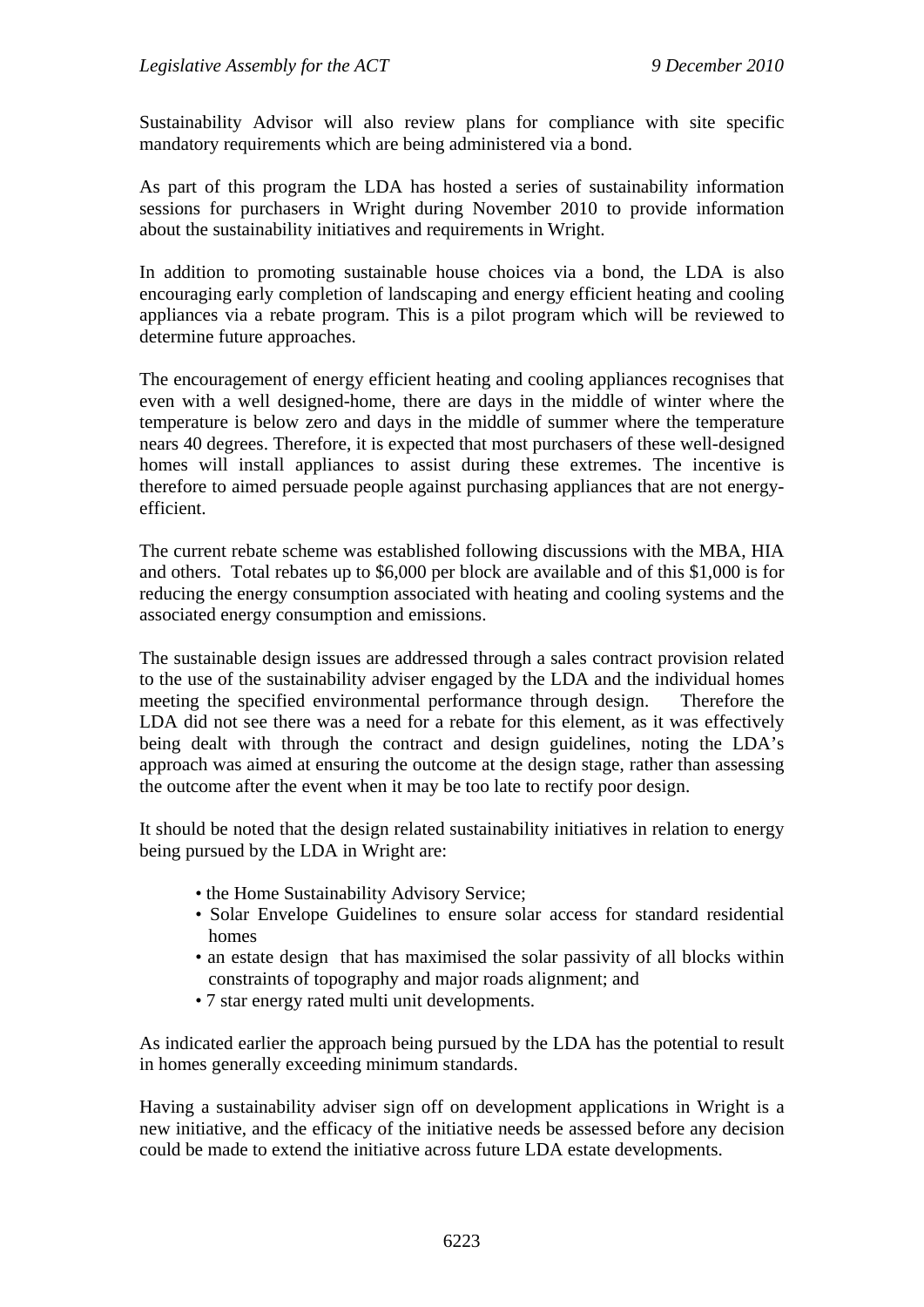There is currently no rebate being developed that would apply to new houses that treat their own grey water.

I thank you for your continued interest in these matters. Should you wish to obtain further information about the LDA's work in this area I invite you to contact Mr John Robertson, Chief Executive Officer, LDA.

### **ACT Public Cemeteries Authority—proposed southern cemetery site— Wednesday, 17 November 2010**

**Mr STANHOPE** *(in reply to a question by Ms Le Couteur)*:

The ACT Cemeteries Authority is currently preparing a business case for a southern cemetery and the report is due to the Government in December 2010. Among other interment options, the report will include a crematorium and a natural cemetery.

### **Emergency services—waste management—Thursday, 21 October 2010**

**Mr CORBELL** *(in reply to a question by Ms Bresnan)*:

I have been advised by TAMS of the following:

1. According to ACT NOWaste's water extraction licence, water managed at the West Belconnen Resource Management Centre (WBRMC) is within the Lower Murrumbidgee Catchment, not the Ginninderra Creek Catchment. It should also be noted that the former West Belconnen Landfill accepted mostly relatively innocuous inert and solid waste and not waste that might generate toxic or hazardous leachate.

Areas within the WBRMC will be licensed to companies to allow soil from old petrol stations contaminated with low levels of hydrocarbons to be remediated. Contaminated soil from each site will be covered by a separate Environmental Authorisation (EA) from the Environment Protection Authority (EPA) and this will prevent leachates from leaving the site.

ACT NOWaste has an EA for the commercial landfill component of the WBRMC. All waste management activities on the site are conducted in accordance with this EA.

The EA prohibits discharge of leachate to surface waters outside the site and retention of all leachate on site in a leachate dam or for disposal in controlled ways. This has effectively prevented leachate leaving the site. It also requires regular monitoring of bores on the site to ensure that no leachate is leaving the site from old land filled areas that pre-date modern environmental landfill design. This monitoring has demonstrated that there is no problem with leachate leaving the site.

Another requirement is for ACT NOWaste to conduct regular water and soil monitoring activities. ACT NOWaste regularly reports to the EPA about these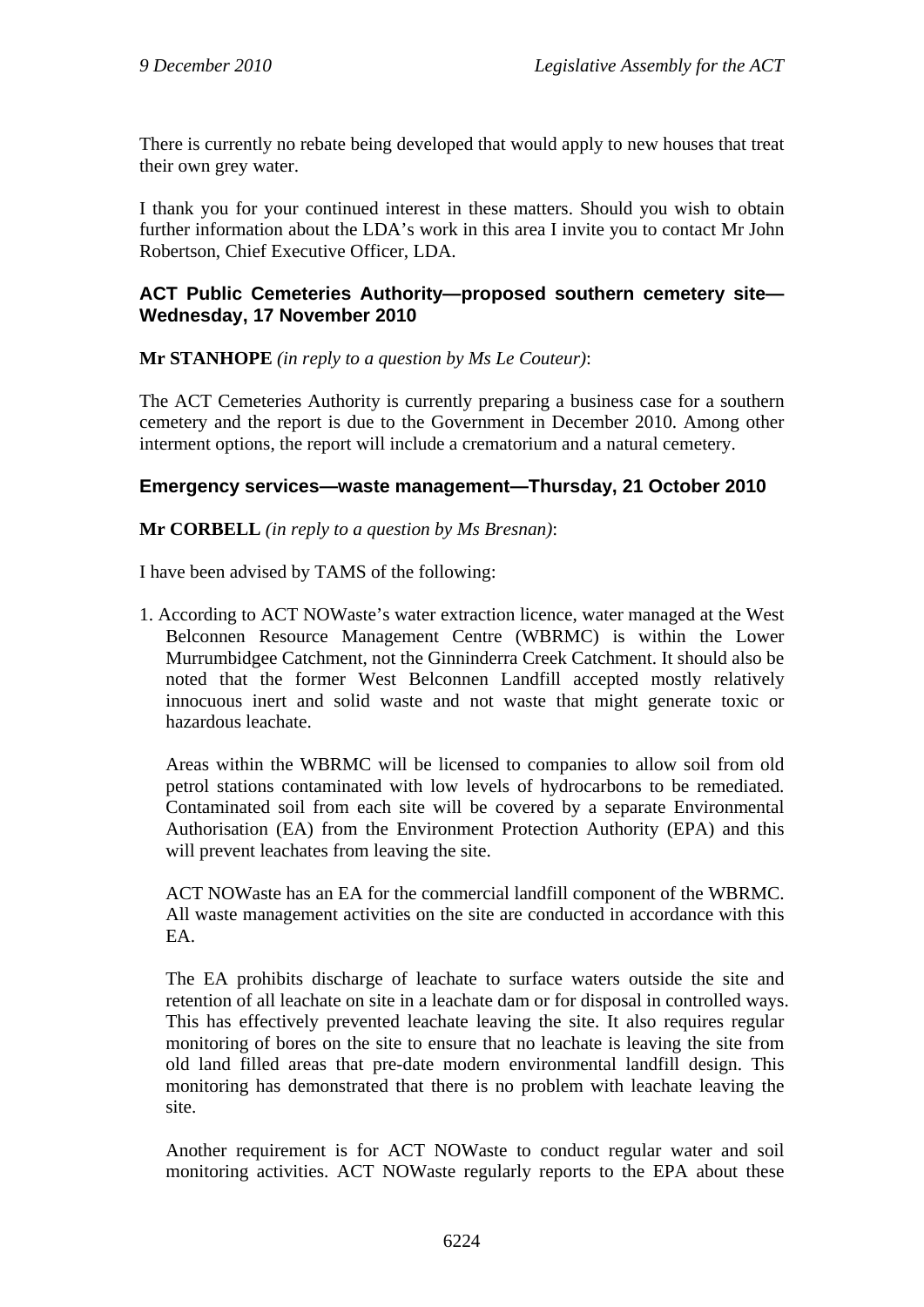activities and in addition, has other obligations under the *Environment Protection Act 1997*, such as ensuring that clear water discharge meets the *Environment Protection Regulation 2005*.

It should be noted that 'sullage' ponds contaminated with hydrocarbons on the site have now been remediated and work is continuing successfully to remediate the material extracted from these ponds. Attention to the remediation of such areas will ensure the continued and long term protection of the environment, the Catchment and the local area.

I am confident that the risk is appropriately managed in accordance with the EA and the Act as set out above, and that the risk of any toxic or hazardous leachate leaving the site is extremely low.

2. Commercial loads of asbestos and soil contaminated with small particles of asbestos are accepted by appointment only at either the Mugga Lane Resource Management Centre or the WBRMC. Acceptance of the material is subject to strict environmental and occupational health and safety standards. The measures meet national best practice EPA requirements. The EPA has also approved the Safe Work Method Statements that apply, which detail the management procedures for all environmental, occupation health and safety and public health issues raised by the movement and acceptance of the material.

The contaminated soil accepted into the WBRMC is primarily soil contaminated with bonded asbestos sheet, where asbestos fibres are already contained within cement board and similar board products. The burial of this material in accordance with the EPA and Workcover / WorkSafe requirements ensures minimal or no risk to the creek and to the local area.

### **Emergency services—waste management—Thursday, 21 October 2010**

### **Mr CORBELL** *(in reply to a question by Ms Hunter)*:

I have been advised by TAMS that the material in question is mostly soil, and despite containing low levels of hydrocarbons it poses a very low risk of ignition. The soils are coming from old petrol station sites some of which are in residential areas.

The bioremediation process is approved by the Environment Protection Authority before the process commences and will be undertaken on a specially constructed impermeable earth pad that will include a two metre high bund to contain all materials within the site. Based on this, it was not deemed necessary to seek further advice from Emergency Services Agency.

### **Children and family services—Tuesday, 7 December 2010**

#### **Ms BURCH** *(in reply to a supplementary question by Ms Bresnan)*:

During Question Time yesterday, I was asked a series of questions in relation to the youth and family support services framework. I took on notice a supplementary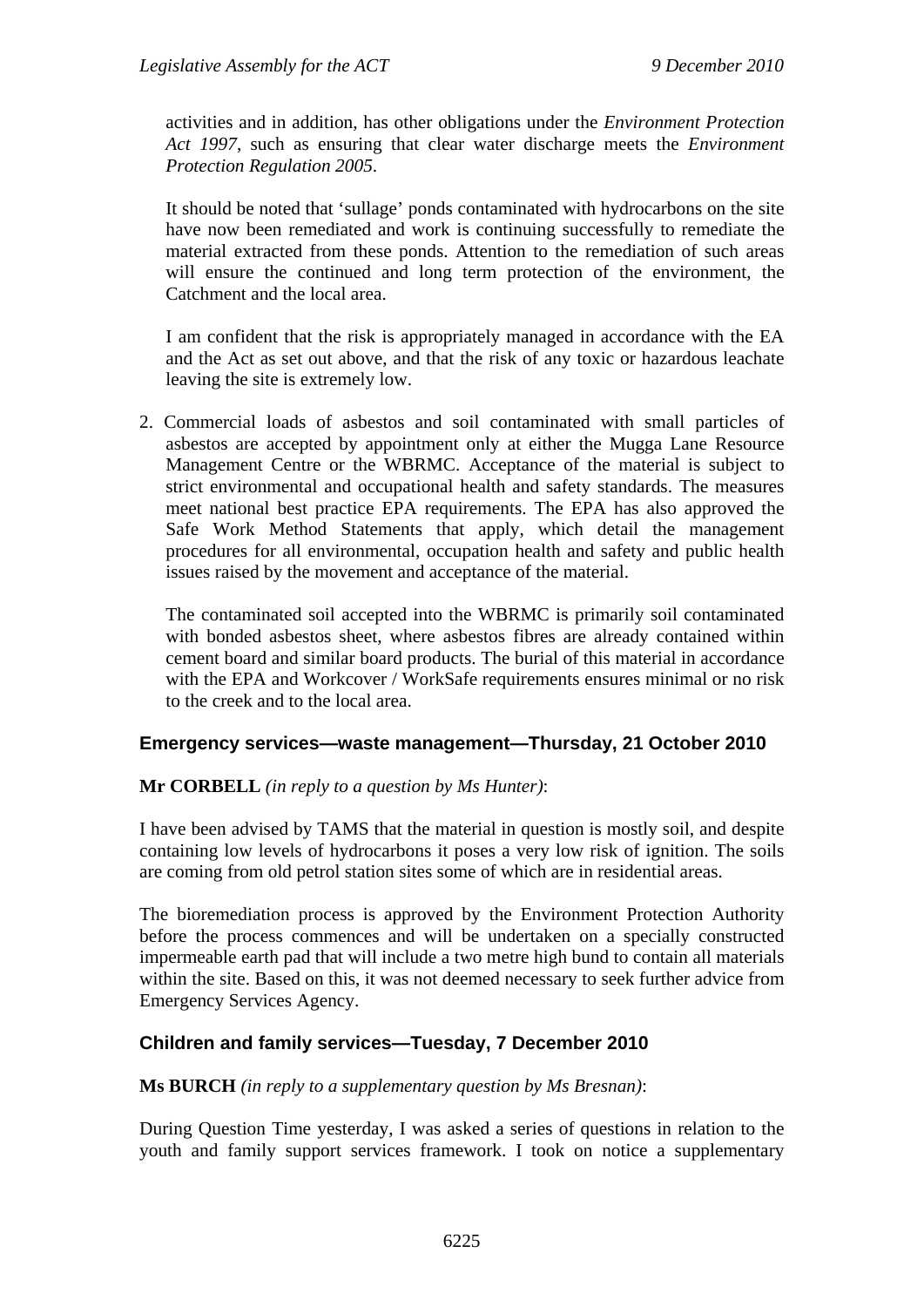Question from Ms Bresnan in relation to the current funding percentages and if these will be maintained to meet the needs of the 18-25 year old cohort. I would like to inform the Assembly that under the new Framework for youth and family support services funded through the Office for Children, Youth and Family Support, organisations will be collecting comprehensive data on who they are providing services to and the outcomes they are achieving in response to the support they receive. At this point in time, that information is not available in any consistent or comprehensive way and the percentage of funding utilised to provide services to young adults aged 18-25 is not known.

The new Framework has an emphasis on working with young adults to either:

- support them within the context of their family so they can remain living at home; or
- support them in the parenting of their own children; or
- support them in their transition to sustainable independent living and engagement with the adult service system if they have on-going needs.

Combing the two funding programs will enable services to work with young people when it is identified that they require additional support rather than wait until they reach a certain age. By providing assistance earlier we are aiming to decrease the number of young adults who are still requiring assistance outside their own support network.

Services currently provided through these funding programs are only a part of a broader service system for young adults provided by Government, both the ACT and the Commonwealth, and by community organisations. Through the tender process, organisations will be invited to submit proposals on services to be considered for funding under the new framework. The proposals will be evaluated on their individual merit, how they work within the framework and how they integrate with the broader service system.

## **Exhibition Park—recycling—Thursday, 21 October 2010**

### **Mr BARR** *(in reply to a question by Ms Le Couteur)*:

Canberra Stadium and Manuka Oval both joined the Department of Environment, Climate Change, Energy and Water (DECCEW) ACTSmart *Business* Program in 2009. The Program, like its sister initiative ACTSmart *Office*, helps organisations establish efficient waste management systems.

Canberra Stadium has designated recycling bins with signs to help crowds use them correctly. Players from the Canberra Raiders and CA Brumbies feature in advertising broadcasts at the Stadium promoting recycling. The Stadium's cleaning contractors also separate recyclable materials as part of their post-event cleaning.

Before joining the program in 2009, the Stadium recycled an average of 20% to 30% of its waste. This soon rose to 50% and peaked in September 2010 with 88% of total waste recycled. This equated to over 40 tonnes of material being recycled so far this year.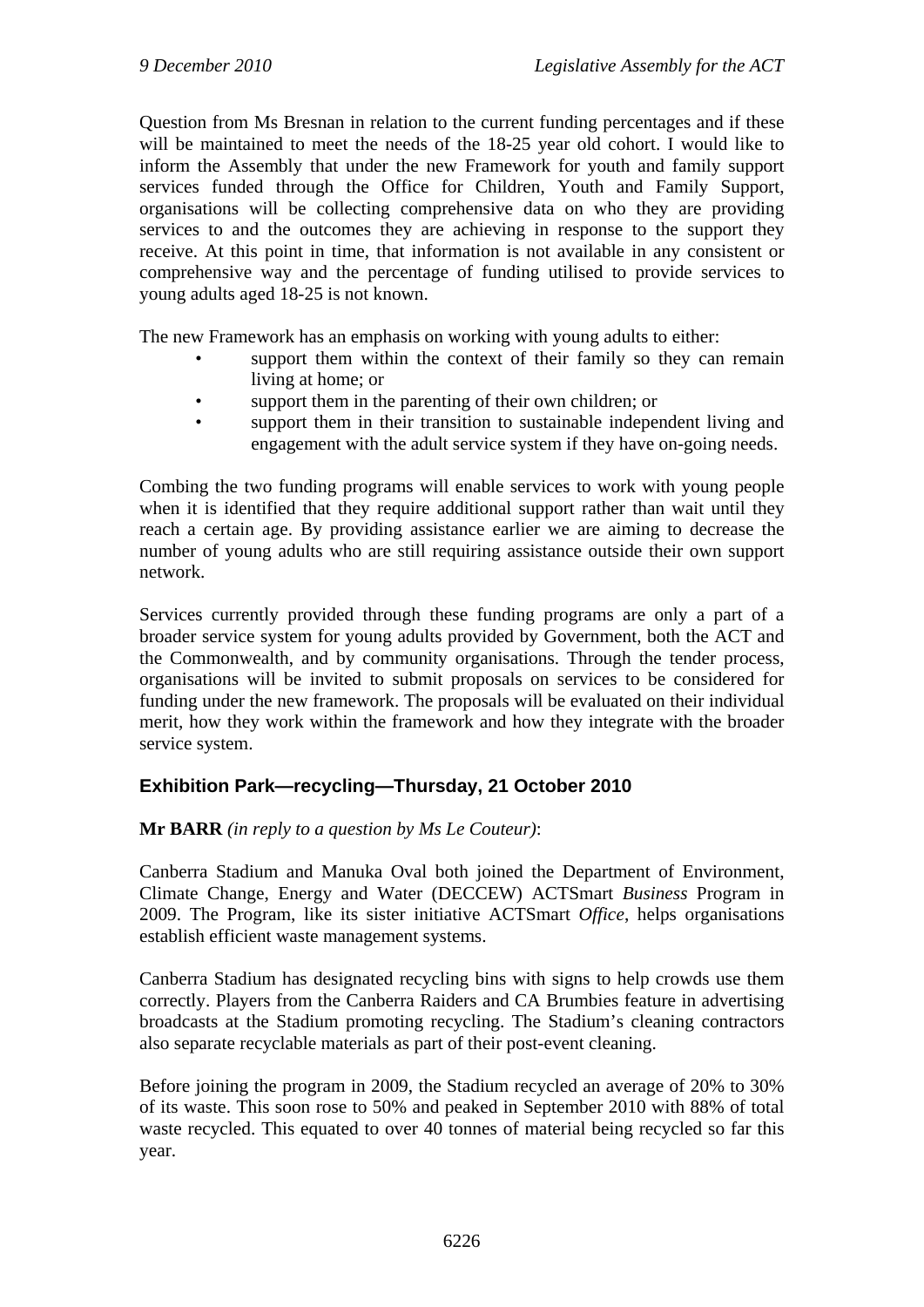Similar results have been achieved at Manuka Oval, though the volume of recyclable material is less than at Canberra Stadium.

At Stromlo Forest Park, there are no bins provided for general use and visitors are required to remove their waste from the venue. For large events, waste and recycling bins are provided.

### **ACTION bus service—timetable—Wednesday, 17 November 2010**

### **Mr STANHOPE** *(in reply to a question by Ms Bresnan)*:

You specifically asked about the number of complaints received regarding the rollout of the new network and what issues do most of the complaints relate to.

As you are aware Network 10 came into effect on Monday 15 November 2010. Between Monday 15 November and Wednesday 17 November 2010, 42 complaints were received. Of these, 19 related directly to Network 10. The majority of the complaints received relate directly to service interruption as a result of the implementation of Network 10.

### **ACTION bus service—timetable—Wednesday, 17 November 2010**

### **Mr STANHOPE** *(in reply to a question by Ms Hunter)*:

You asked what feedback has ACTION received in the past about its communication of route changes and how has ACTION taken on this feedback in developing its latest communication strategies?

ACTION has used a similar communication strategy for Network 10 to previous network changes. The Canberra Connect contact centre – which administers the ACTION information line (13 17 10) – reports that, anecdotally, the over 1800 customers who have called the information line or made contact through the Canberra Connect or ACTION websites have been happier with the communication of the Network 10 changes than with any previous network.

### **ACTION bus service—timetable—Wednesday, 17 November 2010**

### **Mr STANHOPE** *(in reply to a question by Ms Le Couteur)*:

You asked when there will be adequate supplies of the printed bus timetable available.

Since Monday 1 November 2010, printed bus timetables have been available at ACTION bus stations, and posted on request to households by calling the ACTION information line on 13 17 10. The options to pick up a new timetable were clearly stated in the brochure on the network changes that was sent to all households between 2 and 4 November 2010. The new Network 10 timetables were also available through a link on the front page of the ACTION website from Monday 1 November 2010.